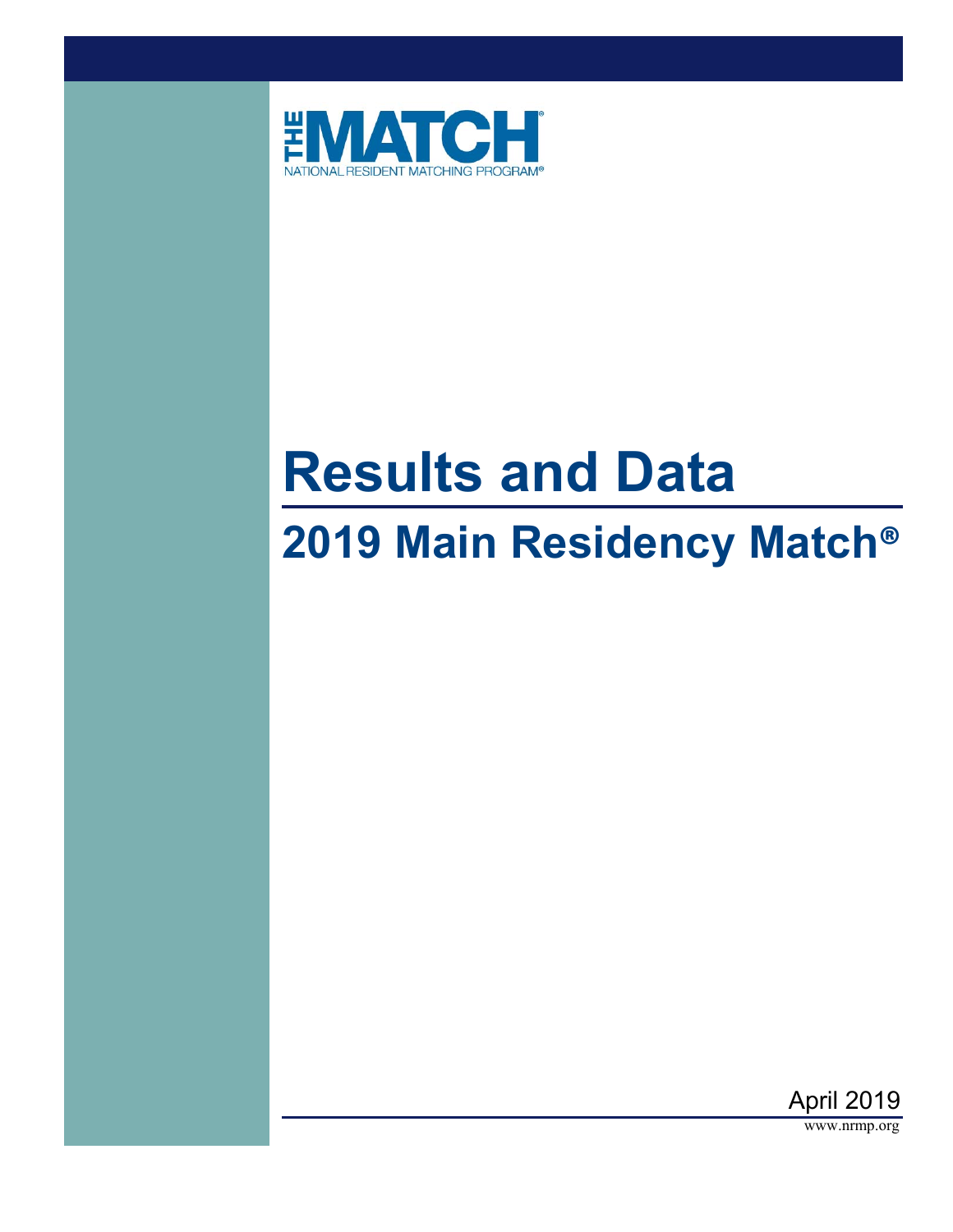Requests for permission to use these data as well as questions about the content of this publication or other National Resident Matching Program data may be directed to Mei Liang, Director of Research, NRMP, at datarequest@nrmp.org.

Questions about the NRMP should be directed to Mona M. Signer, President and CEO, NRMP, at admin@nrmp.org.

**Suggested Citation** 

National Resident Matching Program, Results and Data: 2019 Main Residency Match**®**. National Resident Matching Program, Washington, DC. 2019.

Copyright © 2019 National Resident Matching Program, 2121 K Street, NW, Suite 1000, Washington, DC 20037 USA. All rights reserved. Permission to use, copy and/or distribute any documentation and/or related images from this publication shall be expressly obtained from the NRMP.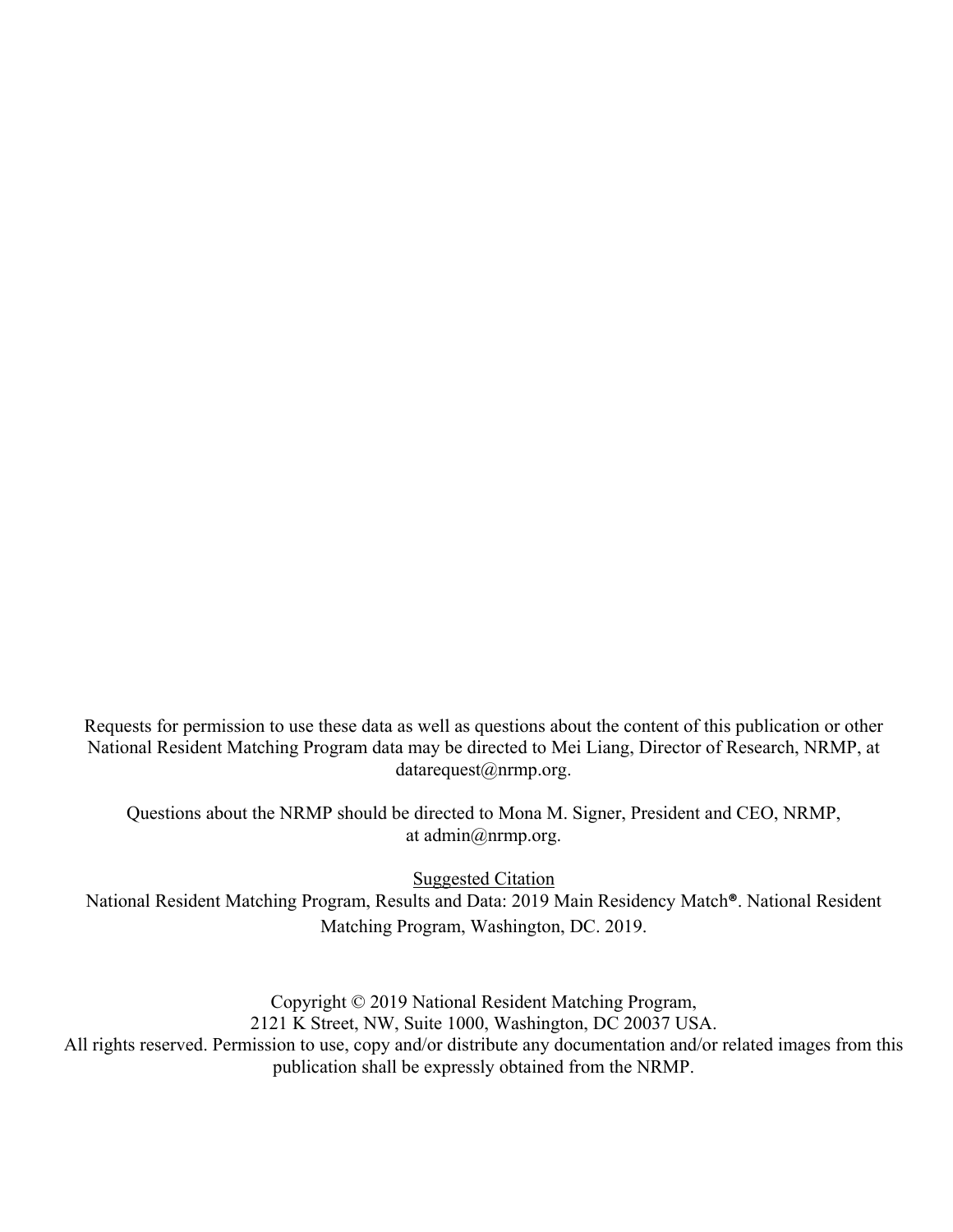#### **NATIONAL RESIDENT MATCHING PROGRAM**

2121 K Street, NW Suite 1000 Washington, DC 20037

The NRMP is governed by a 19-member Board of Directors, including:

- Chair, Chair-Elect, Secretary/Treasurer, and Immediate Past Chair
- At least two graduate medical education program directors
- Three medical students
- Three resident physicians, one of whom is an international medical graduate
- One public member

#### **Officers**

- **Chair:** Susan Guralnick, M.D., Associate Dean of Graduate Medical Education, University of California, Davis
- **Chair Designate:** Steven J. Scheinman, M.D**.**, President and Dean of the Geisinger Commonwealth Medical College
- **Secretary/Treasurer:** Kenneth B. Simons, M.D., Sr. Associate Dean for GME and Accreditation, Medical College of Wisconsin
- **Immediate Past Chair:** Maria C. Savoia, M.D**.**, Dean for Medical Education, University of California, San Diego
- **President and Chief Executive Officer:** Mona M. Signer, M.P.H., National Resident Matching Program

Board Members, 2018-2019

- C. Bruce Alexander, M.D., Professor of Pathology Emeritus, University of Alabama at Birmingham
- Zaid I. Almarzooq, M.B.B.Ch., Fellow Physician, Brigham and Women's Hospital
- Keith B. Armitage, M.D., Vice Chair for Education, Department of Medicine, University Hospital Case Medical Center
- Carol D. Berkowitz, M.D., F.A.A.P., F.A.C.E.P., Executive Vice Chair, Department of Pediatrics, Harbor-UCLA Medical Center
- Deborah S. Clements, M.D., Chair, Family and Community Medicine, Northwestern University Feinberg School of Medicine
- Donna D. Elliott, M.D., Ed.D., Vice Dean for Medical Education, University of Southern California Keck School of Medicine
- Jessica G. Fried, M.D., Resident Physician, Hospital of the University of Pennsylvania
- Eriny S. Hanna, M.D. Candidate, Vanderbilt University School of Medicine
- Holly J. Humphrey, M.D., M.A.C.P., President, The Josiah Macy Jr. Foundation
- Marc J. Kahn, M.D., MBA, F.A.C.P., Senior Associate Dean for Admissions and Student Affairs, Tulane University School of Medicine
- Elliott D. Kozin, M.D., Resident Physician, Massachusetts Eye and Ear Infirmary, Harvard University
- Daniel W. Morrissey, O.P., Public Member
- Mallika Sabharwal, M.D. Candidate, University of Louisville School of Medicine
- Edward S. Salsberg, M.P.A., Director of Health Workforce Studies, Health Workforce Institute, George Washington University
- Thomas Wickham, D.O. Candidate, University of New England College of Osteopathic Medicine

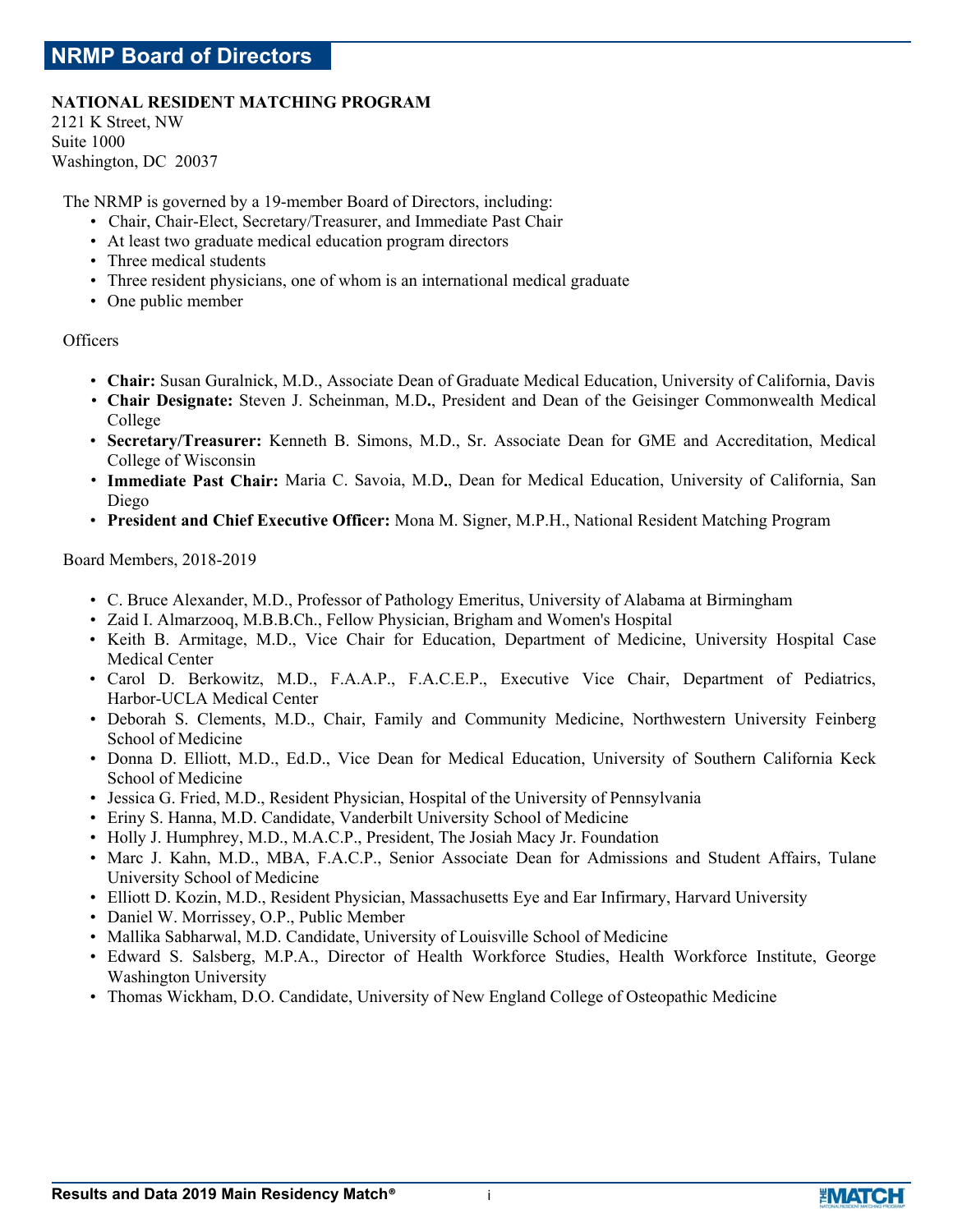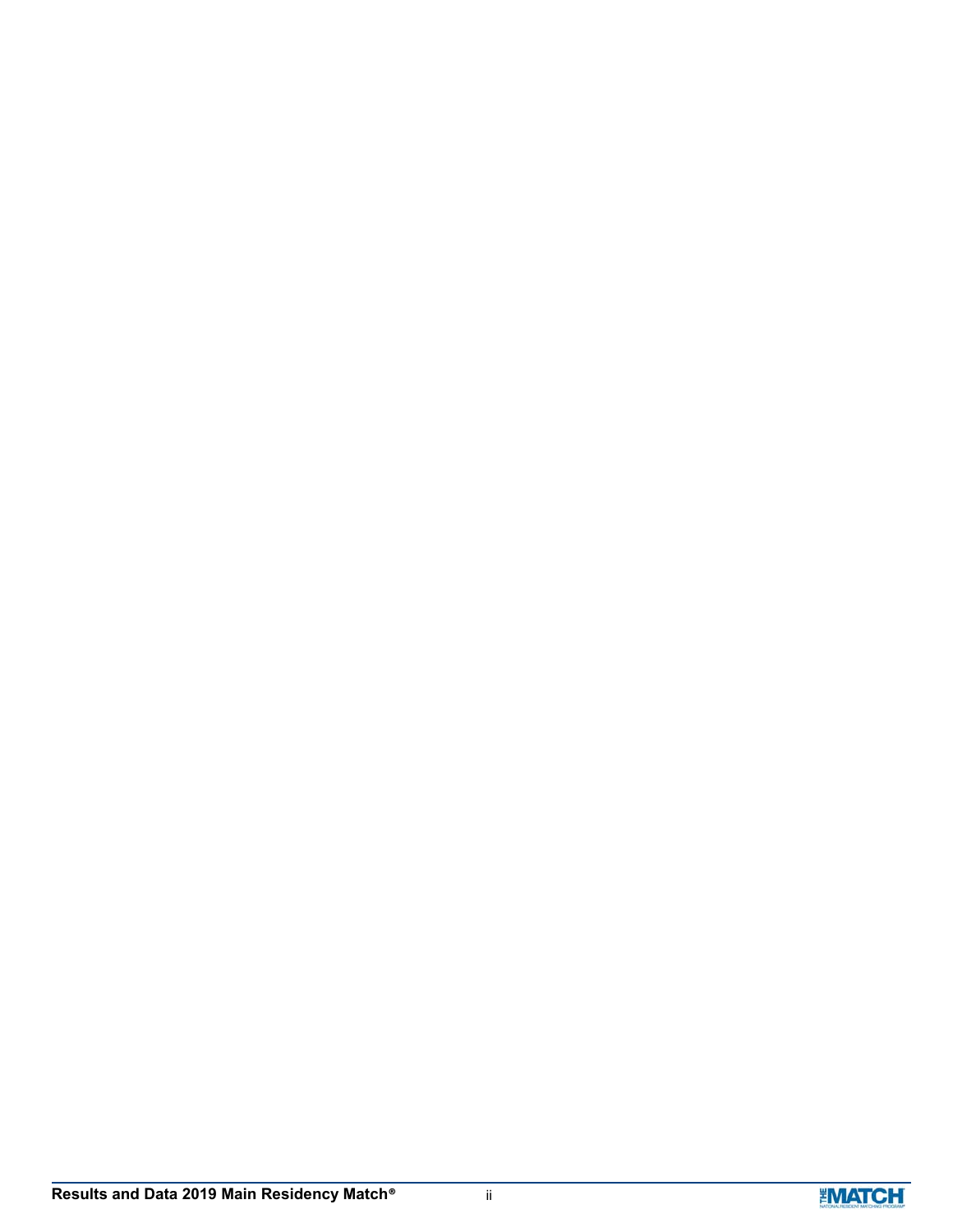# **Table of Contents**

| Figure 2. Number of Active Applicants and Percent Matched to PGY-1 Positions, 2015-2019  16            |  |
|--------------------------------------------------------------------------------------------------------|--|
|                                                                                                        |  |
|                                                                                                        |  |
|                                                                                                        |  |
|                                                                                                        |  |
|                                                                                                        |  |
|                                                                                                        |  |
|                                                                                                        |  |
|                                                                                                        |  |
|                                                                                                        |  |
| Table 11. Osteopathic Students/Graduates Matched to PGY-1 Positions by Specialty, 2015-2019  33        |  |
|                                                                                                        |  |
|                                                                                                        |  |
| Table 14. Match Results for U.S. Seniors and Independent Applicants Who                                |  |
|                                                                                                        |  |
| Figure 6. Percentages of Unmatched U.S. Seniors and Independent Applicants Who                         |  |
|                                                                                                        |  |
| Table 15. Matches from U.S. Seniors' and Independent Applicants' Rank Order Lists, 1997-2019  40       |  |
|                                                                                                        |  |
|                                                                                                        |  |
|                                                                                                        |  |
| Table 17. Average Number of Ranked Applicants Needed to Fill Each Position by Specialty, 2015-2019  46 |  |
|                                                                                                        |  |
|                                                                                                        |  |
|                                                                                                        |  |
|                                                                                                        |  |
|                                                                                                        |  |

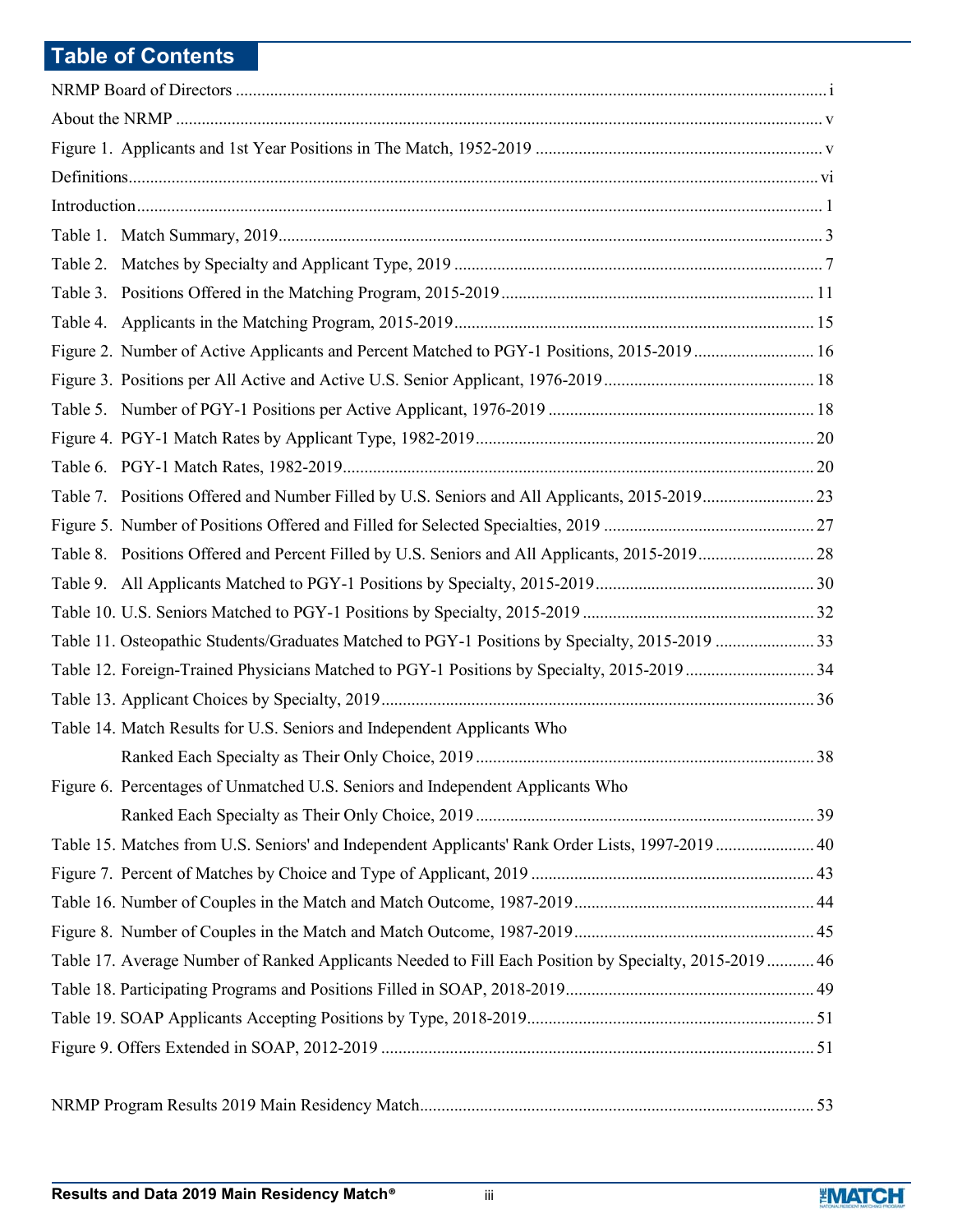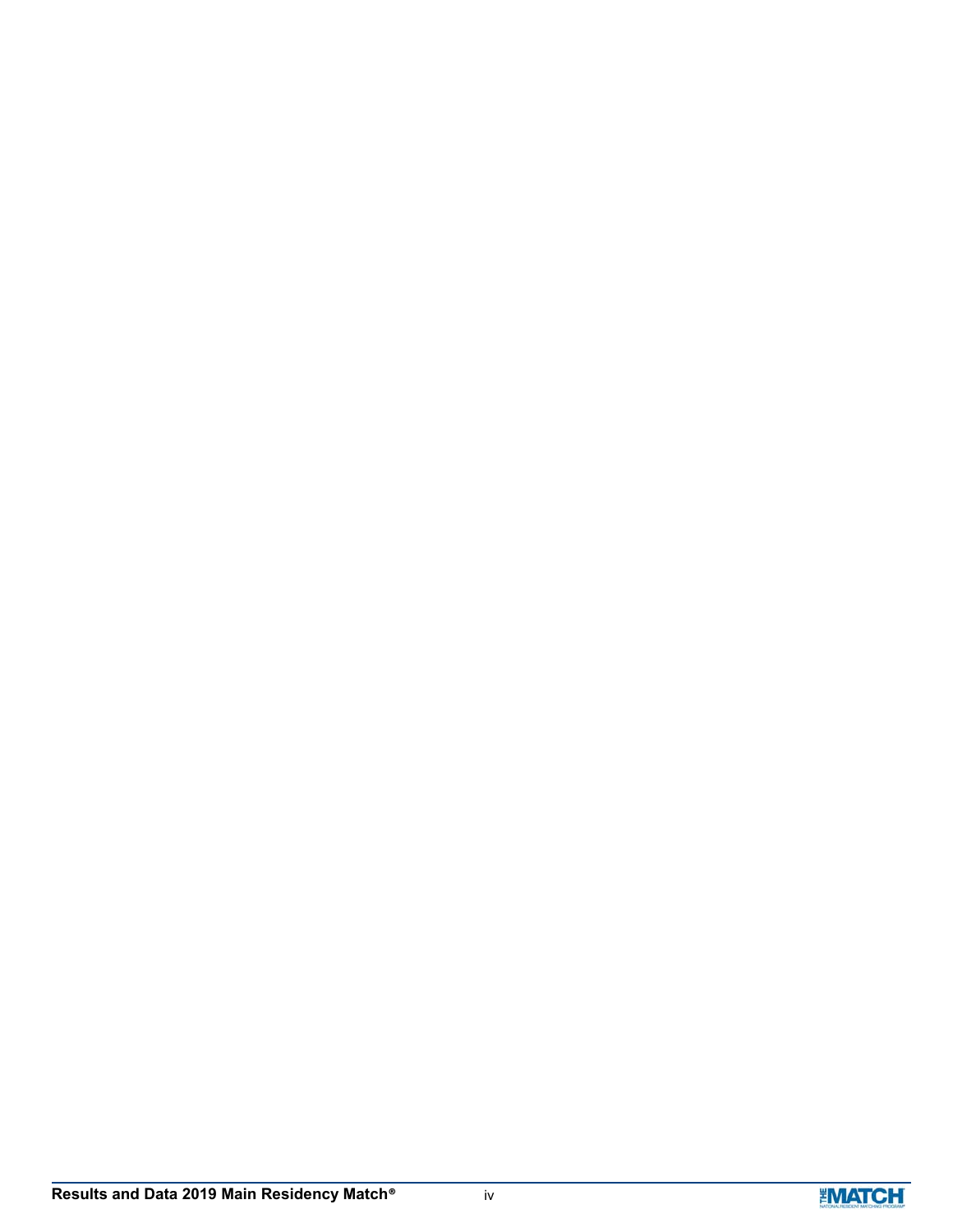# **About the NRMP**

The National Resident Matching Program**®** (NRMP**®**) is a private, not-for-profit corporation established in 1952 to optimize the rank-ordered choices of applicants and program directors. The NRMP is not an application processing service; rather, it provides an impartial venue for matching applicants' and programs' preferences for each other using an internationally recognized mathematical algorithm.

The first Main Residency Match**®** ("the Match") was conducted in 1952 when 10,400 internship positions were available for 6,000 graduating U.S. medical school seniors. By 1973, there were 19,000 positions for just over 10,000 graduating U.S. seniors. Following the demise of internships in 1975, the number of first-year post-graduate (PGY-1) positions declined to 15,700. The number of PGY-1 positions gradually increased through 1994 and then began to decline slowly until 1998. This year, an all-time high 32,194 PGY-1 positions were offered

(Figure 1), the seventeenth consecutive annual increase. The total number of positions, at 35,185, also was an all-time high.

The trend in the total number of applicants is more dramatic, rising from 6,000 in 1952 to 36,056 in 1999. After a decline of 5,052 applicants from 1999 to 2003, the number has risen each year since the 2004 Match. In 2019, the number of registrants reached an all-time high of 44,603, an increase of 694 over 2018.

For more information about the NRMP, please visit: www.nrmp.org. Additional data and reports for the Main Residency Match and the Specialties Matching Service**®** (SMS**®**) are at: http://www.nrmp.org/main-residencymatch-data/ and http://www.nrmp.org/fellowship-matchdata/. Instructions on how to request NRMP data also are provided.



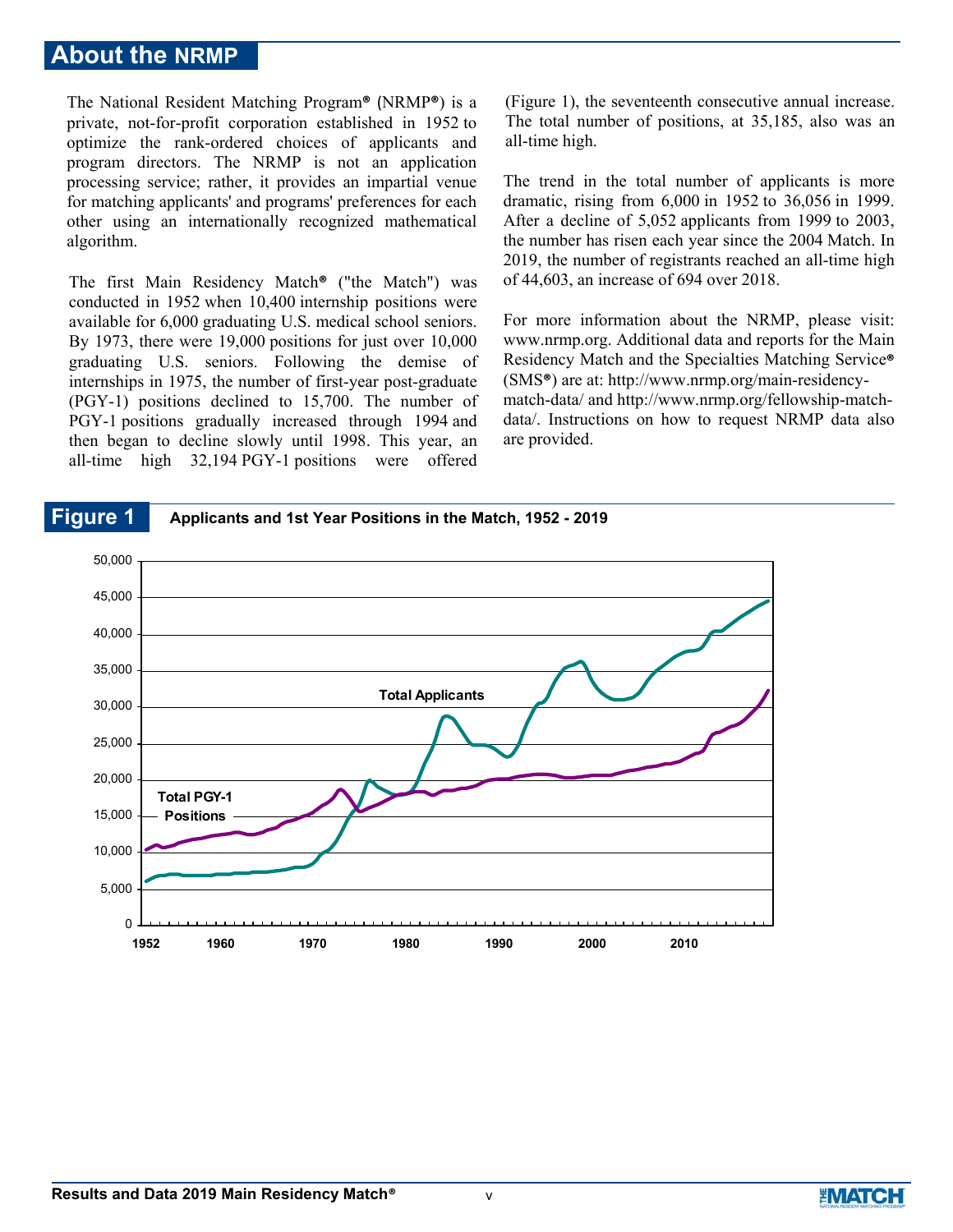#### **Definitions** ACGME Accreditation Council for Graduate Medical Education. Active Applicant An active applicant is one who submits a certified rank order list of programs. All In Policy Beginning with the 2013 Main Residency Match, any program registering for the Match must attempt to fill all positions through the Match or another national matching plan. Applicant Type The NRMP classifies applicants for the Main Residency Match into seven types: *Senior student of U.S. Allopathic Medical School* (U.S. Senior): A fourth-year medical student in a U.S. allopathic school of medicine accredited by the Liaison Committee on Medical Education (LCME) with a graduation date after July 1 in the year before the Match. U.S. seniors are sponsored by their medical schools. *Previous Graduate of U.S. Allopathic Medical School* (U.S. Grad): A graduate of a U.S. allopathic school of medicine accredited by the LCME with a graduation date before July 1 in the year before the Match. Previous U.S. graduates are not sponsored by the medical school. *Student/Graduate of Canadian Medical School* (Canadian): A senior student or graduate of a Canadian school of medicine accredited by the Committee on Accreditation of Canadian Medical Schools (CACMS). *Student/Graduate of Osteopathic Medical School* (Osteo): A senior student or graduate of a medical school accredited by the Commission on Osteopathic College Accreditation (COCA). *Graduate of Fifth Pathway Program* (5th Pathway): A graduate of a U.S. Fifth Pathway program. *U.S. Citizen Student/Graduate of International Medical School* (U.S. IMG): A U.S. citizen who attended an international medical school. *Non-U.S. Citizen Student/Graduate of International Medical School* (Non-U.S. IMG): A non-U.S. citizen who attended an international medical school. In this report, applicant types are sometimes combined into a smaller number of groups. *Foreign-Trained Physicians:* U.S. citizen and non-U.S. citizen students and graduates of international medical schools. *Independent Applicants (IA)*: All applicant categories excluding U.S. allopathic seniors. *Others*: Includes previous U.S. graduates and Canadian, Osteopathic, and Fifth Pathway applicants. Couple Any two applicants can register as a couple in the Match. The NRMP allows couples to form pairs of choices on their primary rank order lists, which are considered in rank order when the matching algorithm is processed. The couple will match to the most preferred pair of programs where each partner has been offered a position. PGY-1 & PGY-2 Post-graduate year one and post-graduate year two. Program Type The NRMP classifies programs for the Main Residency Match into five types: *Advanced* (A) programs: Programs that begin in the PGY-2 year after a year of prerequisite training. *Categorical* (C) programs: Programs that begin in the PGY-1 year and provide the full training required for specialty board certification. *Primary* (M) programs: Categorical programs in primary care medicine and primary care pediatrics that begin in the PGY-1 year and provide the full training required for specialty board certification. • *Preliminary* (P) programs: One-year programs that begin in the PGY-1 year and provide prerequisite training for advanced programs. *Physician* (R) programs: Programs that are reserved for physicians who have had prior graduate medical education. Reserved programs offer PGY-2 positions that begin in the year of the Match and thus are not available to senior medical students. SOAP The Supplemental Offer and Acceptance Program**®** (SOAP**®**) is a process by which eligible unmatched applicants in the Main Residency Match apply for and are offered positions that did not fill when the matching

algorithm was processed.

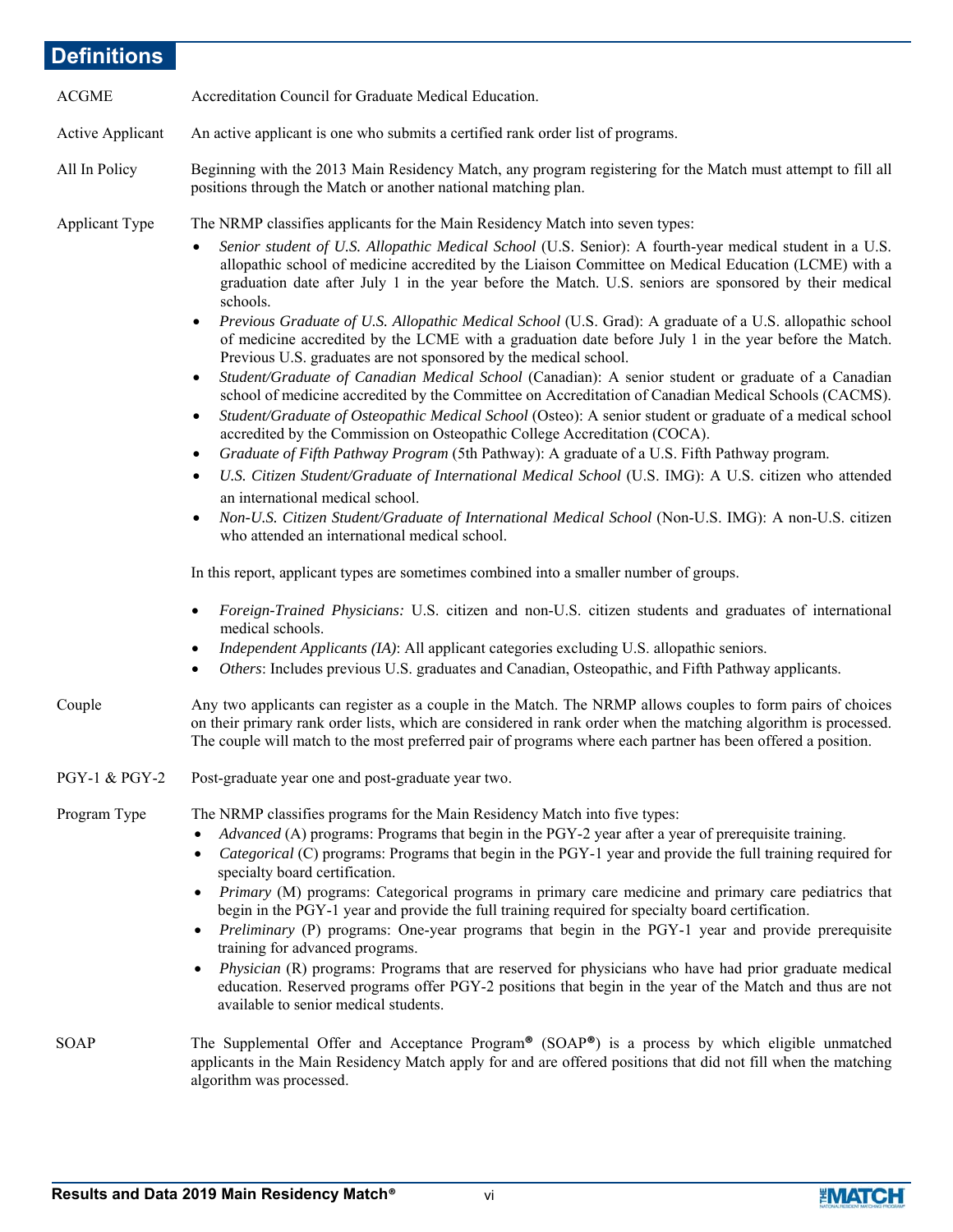# **Introduction**

This report summarizes data from the National Resident Matching Program (NRMP) 2019 Main Residency Match, the largest in NRMP history when measured by the number of positions offered (35,185) and filled (33,417). The 32,194 PGY-1 positions offered constituted all-time high and an increase of 1,962 over 2018; more than half the increase was attributable to growth in Family Medicine and Internal Medicine. The numbers of registrants (44,603) and active applicants (38,376) also were all-time highs, with 694 more registrants and 1,273 more active applicants compared to 2018.

#### **Position Fill Rate**

A successful Match is measured not just by volume, but also by how well it matches the preferences of applicants and program directors. Based on that criterion, the overall position fill rate for the 2019 Match was 95.0 percent. After the matching algorithm was processed, 1,768 of the 35,185 positions were unfilled and 1,652 of those positions were placed in the Match Week Supplemental Offer and Acceptance Program (SOAP). At the conclusion of SOAP, all but 458 positions were filled, for a post-SOAP fill rate of 98.7 percent.

#### **Applicant Trends**

This year, 38,376 active applicants vied for the 32,194 first-year and 2,991 second-year (including physician (R)) residency positions. U.S. allopathic medical school senior students comprised 18,925 of the active applicants, 107 more than in 2018. The PGY-1 match rate for U.S. seniors was 93.9 percent. Historically, the PGY-1 match rate for U.S. seniors has been 92-95 percent.

The transition to a single accreditation system has resulted in higher participation among students and graduates of U.S. osteopathic medical schools (DOs). An all-time high 6,001 DO candidates submitted rank order lists of programs, and the 84.6 percent PGY-1 match rate was the highest in history.

Fewer U.S. citizen and non-U.S. citizen students and graduates of international medical schools (IMGs) registered for the Match than in 2018. Of the 5,080 U.S. IMGs who submitted rank order lists of programs, 2,997 matched to PGY-1 positions for a match rate of 59.0 percent. Of the 6,869 non-U.S citizen IMGs who submitted rank order lists of programs, 4,028 matched to PGY-1 positions for a match rate of 58.6 percent. The PGY-1 match rates for U.S. citizen IMGs and non-U.S. citizen IMGs were the highest since 1991 and 1990 respectively.

Other trends of interest include:

- The overall 2019 PGY-1 match rate was 79.6 percent, the highest since 1993 and 1.3 percentage points higher than in 2018.
- The number of registered non-U.S. citizen IMGs was the lowest since 2005, and the number of active non-U.S. citizen IMGs was the lowest since 2012; however, more non-U.S. IMGs matched to a PGY-1 position than any other year in history.
- The percentage of all U.S. seniors who matched to their first-choice programs was 47.1 percent, the lowest on record; however, almost three-quarters (72.5%) of U.S. seniors matched to one of their top three choices.
- The percentage of independent applicants who matched to their first-choice programs was 33.1 percent, the second highest on record, and more than half (54.1%) matched to one of their top three choices.

#### **Couples**

Couples have been able to participate in the Match since 1984. In the 2019 Match, 2,152 individuals participated as couples, 178 fewer than 2018, and the first decline in numbers since 2005. Couples continued to enjoy great success in 2019, with a PGY-1 match rate of 95.0 percent.

#### **Other Notable Trends**

Match results can be an indicator of physician workforce trends. Highlights in 2019 include:

- Programs previously accredited by the American Osteopathic Association and now accredited by the Accreditation Council for Graduate Medical Education contributed 1,764 positions to the 2019 Match, compared to 764 positions in 2018.
- The ratio of PGY-1 positions per active U.S. senior was 1.7, the highest on record.
- Primary care specialties offered record-high numbers of positions and had high position fill rates:
	- In 2019, a total of 6,682 U.S. seniors matched to categorical positions in Family Medicine, Internal Medicine, and Pediatrics, 1,297 more than in 2009.
	- The 8,116 positions offered by categorical Internal Medicine programs is the highest number on record. The position fill rate for the specialty was 97.2 percent, but only 41.5 percent of positions were filled by U.S. seniors, the lowest percentage on record, even though the number is the highest since 1992.
	- In 2019, Family Medicine offered 4,107 positions, the highest number on record, and filled 3,827 (93.2%); however, only 39.0 percent of the positions were filled by U.S. seniors, the lowest percentage on record.
	- Pediatrics (categorical) has gained positions every year since 2005 and offered a record-high 2,847 positions in 2019. The overall fill rate was 97.6 percent, but the 60.2 percent filled by U.S. seniors was the lowest percentage on record.
- The number of Psychiatry positions has grown every year since 2008. The 1,740 positions offered in 2019 was a 62.8 percent increase over 2008.
- $\bullet$  In 2019, 12,472 applicants were eligible to participate in SOAP, 704 fewer than in 2018, despite the 694 more Match registrants. In contrast, 1,652 positions were placed in SOAP, 481 more than 2018.

We hope you find the data contained in the following pages useful as you reflect on the 2019 Main Residency Match and prepare for future Matches.

**Mona M. Signer, President and Chief Executive Officer National Resident Matching Program 2121 K Street NW, Suite 1000 Washington, DC 20037 admin@nrmp.org**

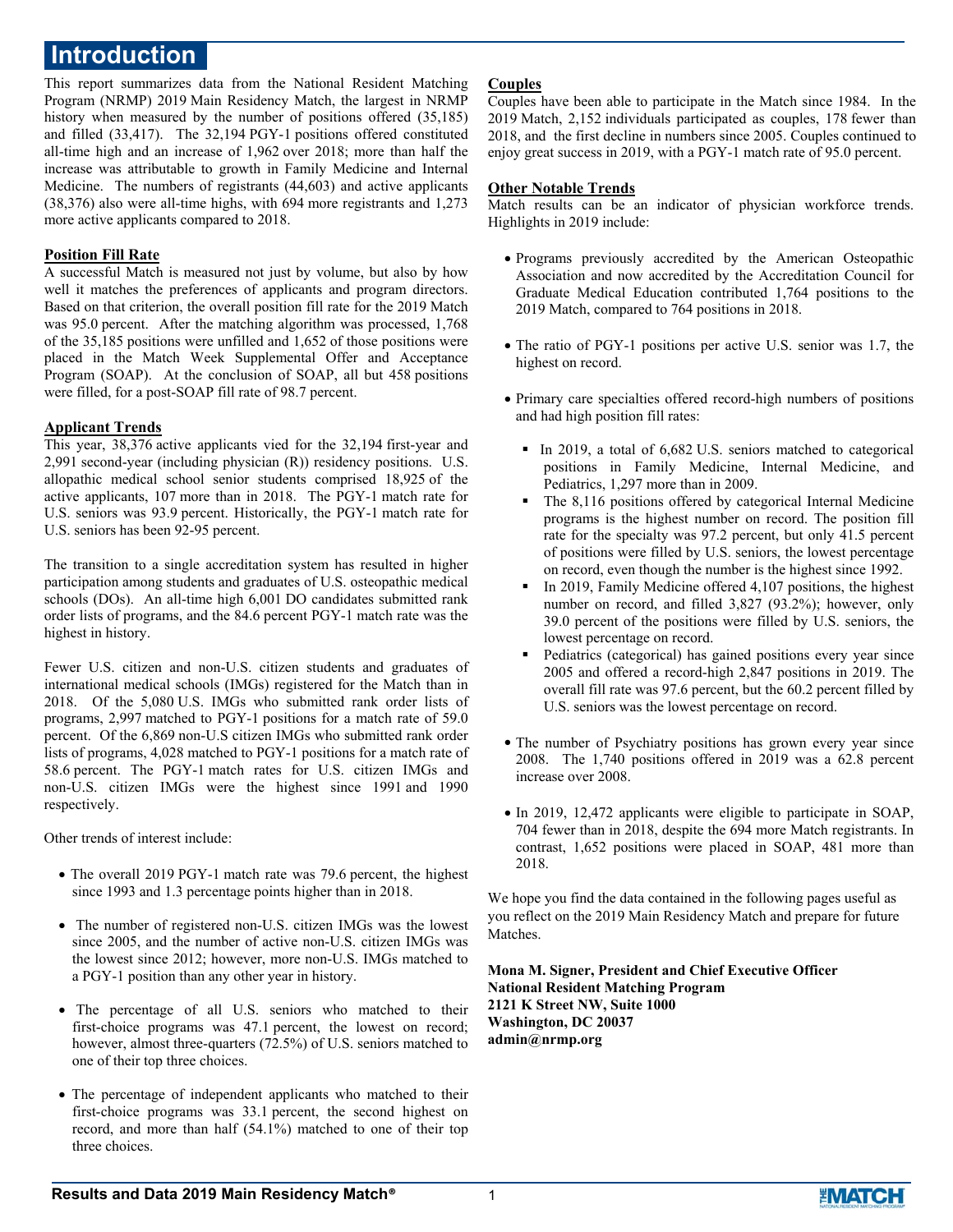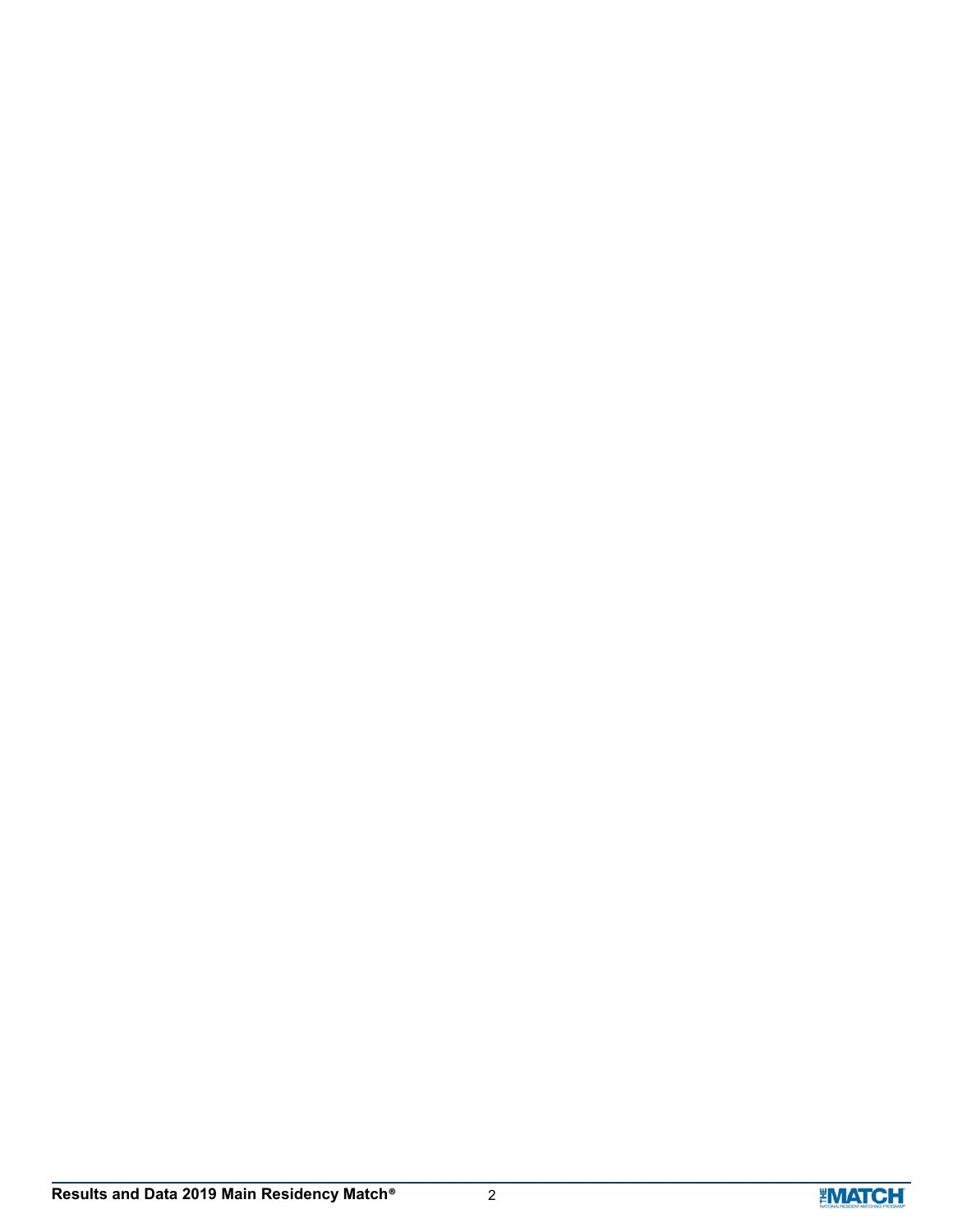Table 1 summarizes the 2019 Main Residency Match and shows the numbers of participating programs, offered positions, and unfilled programs. It also provides ranking and matching data for U.S. seniors and all applicants.

Using Anesthesiology PGY-1 as an example:

- The first three columns ("No. of Programs," "Positions Offered," and "Unfilled Programs") show that 142 programs offered 1,337 Anesthesiology PGY-1 positions and that 4 of those programs were unfilled after the matching algorithm had been processed.
- The numbers of U.S. senior applicants and total applicants are provided in the next two columns under "No. of Applicants." In 2019, 1,270 U.S. seniors ranked at least one Anesthesiology program, and a total of 2,226 applicants ranked Anesthesiology. Note that the figures do not mean that Anesthesiology was the preferred choice of those applicants.
- The next two columns (under "No. of Matches") show that 907 of the 1,337 PGY-1 positions offered in Anesthesiology were filled by U.S. seniors and 1,316 were filled by all applicants.
- The fill rates (calculated as positions filled divided by positions offered) can be found in the two columns under "% Filled." Of the 1,337 PGY-1 positions offered in Anesthesiology, 67.8 percent were filled by U.S. seniors and 98.4 percent were filled overall.
- The "Ranked Positions" columns show that collectively U.S. seniors ranked those Anesthesiology programs 12,778 times and the total number of ranks by all applicants was 17,741.

The 2019 Match offered 35,185 total positions, 2,018 more than last year; of those, 32,194 were PGY-1 positions, 1,962 more than in 2018. The total number of positions and the number of PGY-1 positions were all-time highs.

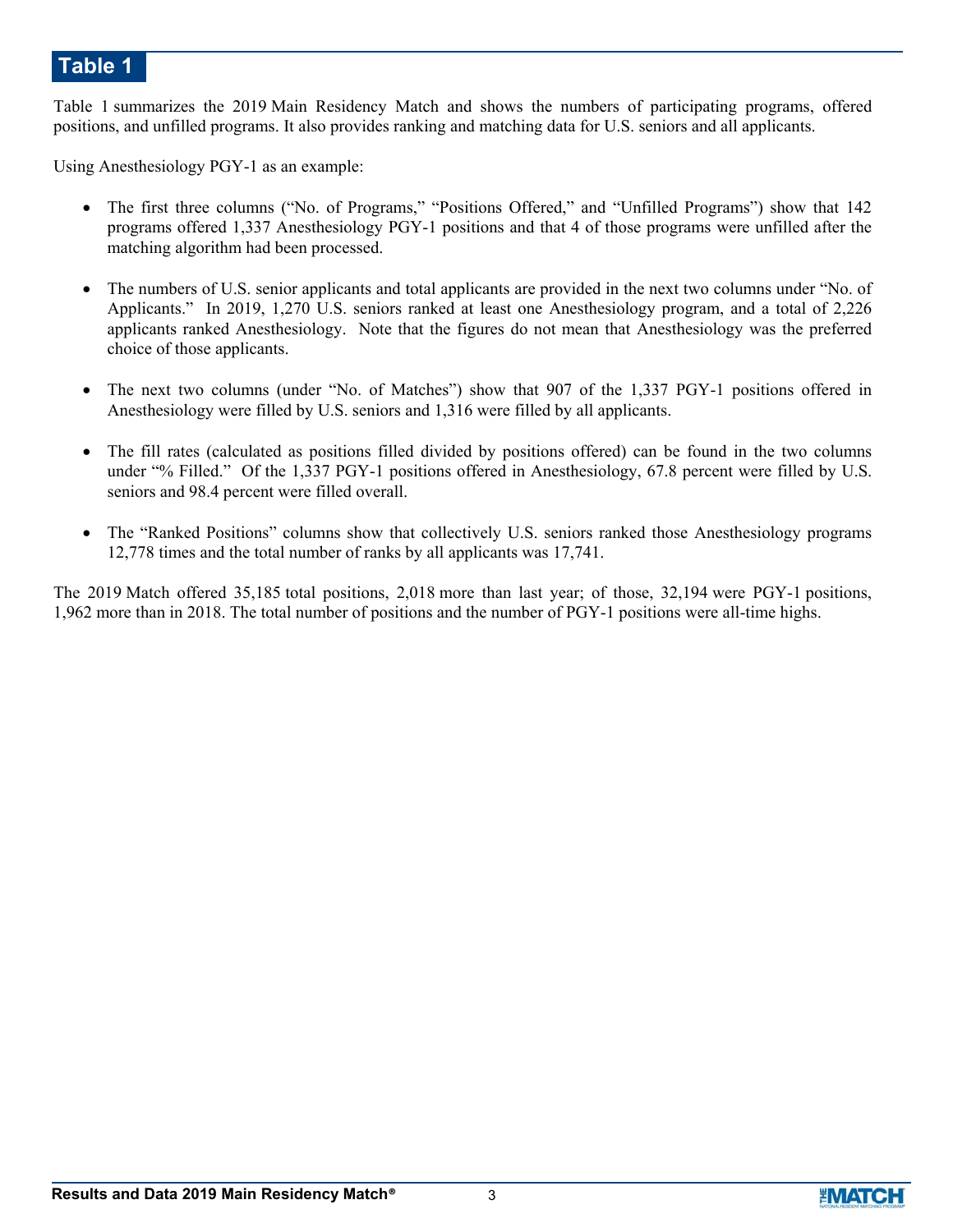| <b>Table 1</b><br><b>Match Summary, 2019</b> |                           |                           |                                       |             |                       |              |                      |                       |                    |                              |                            |
|----------------------------------------------|---------------------------|---------------------------|---------------------------------------|-------------|-----------------------|--------------|----------------------|-----------------------|--------------------|------------------------------|----------------------------|
|                                              |                           |                           |                                       |             | No. of<br>Applicants* |              | No. of<br>Matches*   |                       | %<br><b>Filled</b> |                              | Ranked<br><b>Positions</b> |
| <b>Specialty</b>                             | No. of<br><b>Programs</b> | <b>Positions Unfilled</b> | <b>Offered Programs Seniors Total</b> | U.S.        |                       | U.S.         | <b>Seniors Total</b> | U.S.<br>Seniors Total |                    | U.S.<br><b>Seniors Total</b> |                            |
| <b>PGY-1 Positions</b>                       |                           |                           |                                       |             |                       |              |                      |                       |                    |                              |                            |
| Anesthesiology                               | 142                       | 1,337                     | 4                                     | 1,270       | 2,226                 | 907          | 1,316                | 67.8                  | 98.4               | 12,778                       | 17,741                     |
| <b>Child Neurology</b>                       | 71                        | 145                       | 12                                    | 114         | 205                   | 102          | 133                  | 70.3                  | 91.7               | 1,208                        | 1,545                      |
| Dermatology                                  | 13                        | 30                        | 1                                     | 217         | 265                   | 23           | 28                   | 76.7                  | 93.3               | 311                          | 369                        |
| <b>Emergency Medicine</b>                    | 238                       | 2,488                     | 15                                    | 1,823       | 3,048                 | 1,617        | 2.458                | 65.0                  | 98.8               | 22,443                       | 31,280                     |
| <b>Emergency Med-Anesthesiology</b>          | 1                         | 1                         | 0                                     | 2           | 8                     | 0            | 1                    | 0.0                   | 100.0              | $\overline{2}$               | 8                          |
| <b>Emergency Med-Family Med</b>              | $\overline{2}$            | $\overline{4}$            | $\mathbf 0$                           | 21          | 38                    | $\mathbf{1}$ | $\overline{4}$       | 25.0                  | 100.0              | 25                           | 43                         |
| <b>Family Medicine</b>                       | 641                       | 4,107                     | 115                                   | 1,927       | 6,652                 | 1,601        | 3,827                | 39.0                  | 93.2               | 20,801                       | 45,408                     |
| <b>Family Medicine-ONMM</b>                  | $\mathbf{1}$              | $\mathbf{1}$              | $\mathbf 0$                           | $\mathbf 0$ | 8                     | 0            | $\mathbf{1}$         | 0.0                   | 100.0              | $\mathbf 0$                  | 8                          |
| Family Med-Preventive Med                    | 3                         | 4                         | 0                                     | 15          | 40                    | 3            | $\overline{4}$       | 75.0                  | 100.0              | 16                           | 42                         |
| Internal Medicine (Categorical)              | 564                       | 8,116                     | 60                                    | 3,966       | 12,527                | 3,366        | 7,892                | 41.5                  | 97.2               | 44,355                       | 91,178                     |
| Medicine-Anesthesiology                      | 3                         | 5                         | 1                                     | 20          | 26                    | 4            | 4                    | 80.0                  | 80.0               | 24                           | 30                         |
| Medicine-Dermatology                         | 5                         | $\overline{7}$            | $\mathbf 0$                           | 29          | 30                    | 6            | $\overline{7}$       | 85.7                  | 100.0              | 54                           | 55                         |
| Medicine-Emergency Med                       | 11                        | 26                        | 0                                     | 58          | 92                    | 20           | 26                   | 76.9                  | 100.0              | 263                          | 330                        |
| <b>Medicine-Medical Genetics</b>             | 4                         | 3                         | $\overline{2}$                        | 4           | 11                    | $\mathbf{1}$ | $\mathbf{1}$         | 33.3                  | 33.3               | $\overline{\mathbf{4}}$      | 14                         |
|                                              |                           |                           |                                       |             |                       |              | 383                  | 80.8                  | 98.2               |                              |                            |
| <b>Medicine-Pediatrics</b>                   | 78                        | 390                       | 5<br>60                               | 372         | 591                   | 315          |                      | 69.8                  | 92.4               | 3,989<br>50,859              | 4,759                      |
| Medicine-Preliminary (PGY-1 Only)            | 369                       | 1,944                     |                                       | 3,403       | 5,636                 | 1,356        | 1,796                |                       |                    |                              | 62,716                     |
| Medicine-Preventive Med                      | 4                         | 6                         | 0                                     | 28          | 104                   | 2            | 6                    | 33.3                  | 100.0              | 28                           | 104                        |
| Medicine-Primary                             | 79                        | 396                       | $\overline{4}$                        | 766         | 2,218                 | 239          | 386                  | 60.4                  | 97.5               | 2,808                        | 4,722                      |
| Medicine-Psychiatry                          | 12                        | 23                        | 0                                     | 55          | 105                   | 18           | 23                   | 78.3                  | 100.0              | 171                          | 272                        |
| Interventional Radiology (Integrated)        | 21                        | 37                        | $\mathbf 0$                           | 212         | 269                   | 30           | 37                   | 81.1                  | 100.0              | 618                          | 711                        |
| Neurodevelopmental Disabilities              | 4                         | 4                         | 0                                     | 10          | 16                    | 3            | 4                    | 75.0                  | 100.0              | 21                           | 32                         |
| Neurological Surgery                         | 112                       | 232                       | $\mathbf{1}$                          | 265         | 341                   | 213          | 231                  | 91.8                  | 99.6               | 3,925                        | 4,207                      |
| Neurology                                    | 114                       | 617                       | 13                                    | 484         | 1,152                 | 284          | 594                  | 46.0                  | 96.3               | 3,769                        | 6,879                      |
| Obstetrics-Gynecology                        | 267                       | 1,395                     | 2                                     | 1,284       | 2,026                 | 1,049        | 1,392                | 75.2                  | 99.8               | 14,433                       | 18,712                     |
| OB/GYN-Preliminary (PGY-1 Only)              | 14                        | 18                        | 6                                     | 162         | 214                   | 4            | 9                    | 22.2                  | 50.0               | 265                          | 347                        |
| <b>Orthopedic Surgery</b>                    | 175                       | 755                       | $\overline{2}$                        | 830         | 1,037                 | 693          | 752                  | 91.8                  | 99.6               | 9,737                        | 10,350                     |
| Osteo Neuromusculoskeletal Med               | 1                         | $\overline{2}$            | 1                                     | 0           | 3                     | 0            | 0                    | 0.0                   | 0.0                | 0                            | 3                          |
| Otolaryngology                               | 120                       | 328                       | $\mathbf 0$                           | 398         | 462                   | 308          | 328                  | 93.9                  | 100.0              | 4,658                        | 4,954                      |
| Pathology                                    | 162                       | 601                       | 21                                    | 216         | 924                   | 201          | 569                  | 33.4                  | 94.7               | 2,114                        | 6,071                      |
| Pediatrics (Categorical)                     | 220                       | 2,847                     | 29                                    | 1,901       | 3,638                 | 1,715        | 2,778                | 60.2                  | 97.6               | 22,826                       | 33,690                     |
| Pediatrics-Anesthesiology                    | 5                         | 7                         | 0                                     | 20          | 22                    | 6            | 7                    | 85.7                  | 100.0              | 51                           | 53                         |
| Pediatrics-Emergency Med                     | 4                         | 8                         | 0                                     | 24          | 36                    | 6            | 8                    | 75.0                  | 100.0              | 57                           | 80                         |
| <b>Pediatrics-Medical Genetics</b>           | 18                        | 21                        | 4                                     | 24          | 43                    | 14           | 16                   | 66.7                  | 76.2               | 132                          | 172                        |
| Pediatrics-P M & R                           | 3                         | $\overline{\mathbf{4}}$   | $\mathbf{1}$                          | 8           | 13                    | $\mathbf{2}$ | 3                    | 50.0                  | 75.0               | 13                           | 19                         |
| Pediatrics-Preliminary                       | 21                        | 24                        | 4                                     | 100         | 153                   | 12           | 19                   | 50.0                  | 79.2               | 376                          | 475                        |
| Pediatrics-Primary                           | 14                        | 90                        | $\mathbf{1}$                          | 405         | 880                   | 36           | 89                   | 40.0                  | 98.9               | 629                          | 1,205                      |
| Peds/Psych/Child Psych                       | 9                         | 21                        | 0                                     | 51          | 65                    | 20           | 21                   | 95.2                  | 100.0              | 188                          | 214                        |
| Physical Medicine & Rehab                    | 37                        | 138                       | $\pmb{0}$                             | 247         | 538                   | 69           | 138                  | 50.0                  | 100.0              | 1,156                        | 2,072                      |
| Plastic Surgery (Integrated)                 | 78                        | 172                       | 0                                     | 188         | 234                   | 158          | 172                  | 91.9                  | 100.0              | 2,314                        | 2,487                      |
| Preventive Medicine                          | $\mathbf{1}$              | $\mathbf{1}$              | $\pmb{0}$                             | $\pmb{0}$   | $20\,$                | $\pmb{0}$    | $\mathbf{1}$         | 0.0                   | 100.0              | $\pmb{0}$                    | 20                         |
| Psychiatry                                   | 298                       | 1,740                     | 13                                    | 1,257       | 2,767                 | 1,054        | 1,720                | 60.6                  | 98.9               | 12,666                       | 20,430                     |
| Psychiatry-Family Medicine                   | $\overline{7}$            | 12                        | $\pmb{0}$                             | 43          | 55                    | 12           | 12                   | 100.0                 | 100.0              | 132                          | 152                        |
| Psychiatry-Neurology                         | 4                         | 4                         | 1                                     | 8           | 14                    | 3            | 3                    | 75.0                  | 75.0               | 11                           | 20                         |
| <b>Radiation Oncology</b>                    | 6                         | 15                        | $\mathbf{1}$                          | 115         | 124                   | 13           | 14                   | 86.7                  | 93.3               | 164                          | 174                        |
| Radiology-Diagnostic                         | 32                        | 123                       | 1                                     | 595         | 940                   | 73           | 122                  | 59.3                  | 99.2               | 1,418                        | 2,075                      |
| Surgery (Categorical)                        | 304                       | 1,432                     | 0                                     | 1,388       | 2,563                 | 1,053        | 1,432                | 73.5                  | 100.0              | 15,873                       | 20,820                     |
| Surgery-Preliminary (PGY-1 Only)             |                           |                           |                                       |             |                       |              | 581                  | 23.9                  | 50.2               |                              |                            |
|                                              | 253                       | 1,158                     | 151                                   | 939         | 1,948                 | 277          |                      |                       |                    | 5,867                        | 8,935                      |
| <b>Thoracic Surgery</b>                      | 28                        | 37                        | 0                                     | 80          | 120                   | 34           | 37                   | 91.9                  | 100.0              | 555                          | 675                        |
| Transitional (PGY-1 Only)                    | 152                       | 1,252                     | 36                                    | 2,379       | 3,671                 | 788          | 1,101                | 62.9                  | 87.9               | 19,259                       | 25,209                     |
| <b>Vascular Surgery</b>                      | 55                        | 66                        | $\overline{2}$                        | 59          | 111                   | 52           | 64                   | 78.8                  | 97.0               | 885                          | 1,141                      |
| <b>Total PGY-1</b>                           | 4,780                     | 32,194                    | 569                                   | 27,782      | 58,229                | 17,763       | 30,550               | 55.2                  | 94.9               | 284,251                      | 433,008                    |

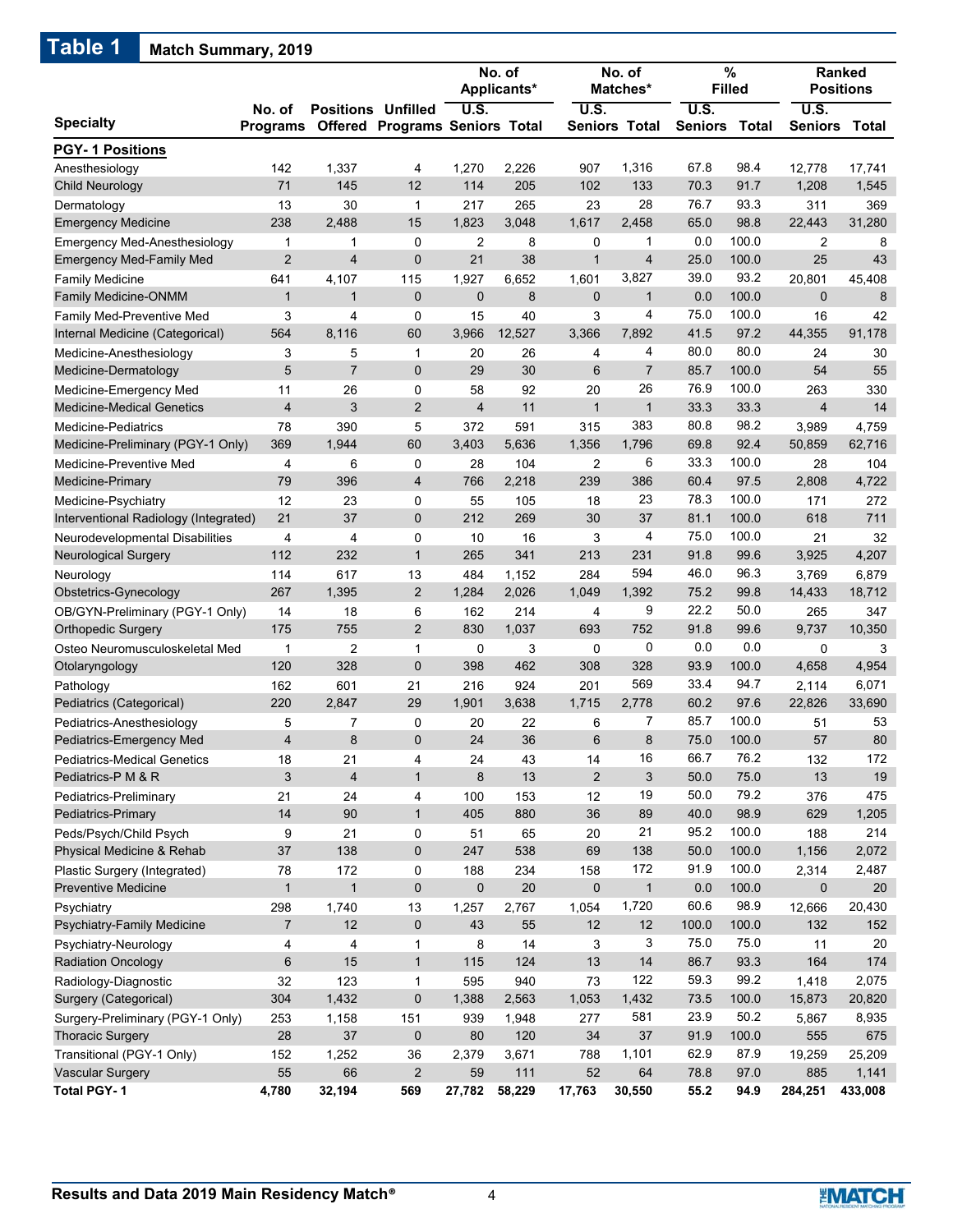| Table 1<br>Match Summary, 2019 (Continued)  |                           |                           |                                       |                |                       |                                     |                         |                        |                    |                        |                                   |
|---------------------------------------------|---------------------------|---------------------------|---------------------------------------|----------------|-----------------------|-------------------------------------|-------------------------|------------------------|--------------------|------------------------|-----------------------------------|
|                                             |                           |                           |                                       |                | No. of<br>Applicants* |                                     | No. of<br>Matches*      |                        | %<br><b>Filled</b> |                        | <b>Ranked</b><br><b>Positions</b> |
| <b>Specialty</b>                            | No. of<br><b>Programs</b> | <b>Positions Unfilled</b> | <b>Offered Programs Seniors Total</b> | U.S.           |                       | <b>U.S.</b><br><b>Seniors Total</b> |                         | U.S.<br><b>Seniors</b> | <b>Total</b>       | U.S.<br><b>Seniors</b> | <b>Total</b>                      |
| <b>PGY-2 Positions</b>                      |                           |                           |                                       |                |                       |                                     |                         |                        |                    |                        |                                   |
| Anesthesiology                              | 71                        | 428                       | 6                                     | 966            | 1.718                 | 246                                 | 420                     | 57.5                   | 98.1               | 5.299                  | 7.892                             |
| Child Neurology                             | 9                         | 11                        | $\overline{2}$                        | 51             | 90                    | $\mathbf{1}$                        | 9                       | 9.1                    | 81.8               | 66                     | 109                               |
| Dermatology                                 | 128                       | 447                       | $\overline{2}$                        | 488            | 701                   | 370                                 | 444                     | 82.8                   | 99.3               | 3,903                  | 4,587                             |
| Interventional Radiology (Integrated)       | 61                        | 113                       | 0                                     | 237            | 319                   | 101                                 | 113                     | 89.4                   | 100.0              | 1,659                  | 1,891                             |
| Neurodevelopmental Disabilities             | 4                         | 5                         | $\overline{2}$                        | 10             | 15                    | $\overline{2}$                      | 3                       | 40.0                   | 60.0               | 16                     | 23                                |
| Neurology                                   | 52                        | 281                       | 8                                     | 417            | 867                   | 175                                 | 266                     | 62.3                   | 94.7               | 2,165                  | 3,287                             |
| Osteo Neuromusculoskeletal Med              | $\overline{2}$            | 4                         | 1                                     | $\mathbf 0$    | 3                     | $\mathbf 0$                         | 3                       | 0.0                    | 75.0               | $\Omega$               | 3                                 |
| Physical Medicine & Rehab                   | 65                        | 308                       | 3                                     | 254            | 593                   | 151                                 | 305                     | 49.0                   | 99.0               | 2,095                  | 4,038                             |
| <b>Radiation Oncology</b>                   | 86                        | 192                       | 21                                    | 163            | 192                   | 147                                 | 163                     | 76.6                   | 84.9               | 2,034                  | 2,186                             |
| Radiology-Diagnostic                        | 178                       | 965                       | 10                                    | 925            | 1,520                 | 665                                 | 950                     | 68.9                   | 98.4               | 10,792                 | 14,322                            |
| Radiology-Nuclear Med<br><b>Total PGY-2</b> | $\overline{2}$<br>658     | $\overline{2}$<br>2,756   | 0<br>55                               | 8<br>3,519     | 12<br>6,030           | $\mathbf 1$<br>1,859                | $\overline{2}$<br>2,678 | 50.0<br>67.5           | 100.0<br>97.2      | 12<br>28,041           | 16<br>38,354                      |
| <b>Physician (R) Positions**</b>            |                           |                           |                                       |                |                       |                                     |                         |                        |                    |                        |                                   |
| Anesthesiology                              | 59                        | 97                        | 6                                     | $\mathbf{0}$   | 241                   | $\mathbf{0}$                        | 91                      | 0.0                    | 93.8               | $\mathbf{0}$           | 702                               |
| Child Neurology                             | 26                        | 34                        | 18                                    | $\Omega$       | 16                    | 0                                   | 12                      | 0.0                    | 35.3               | $\Omega$               | 61                                |
| Dermatology                                 | 18                        | 27                        | $\overline{2}$                        | $\overline{0}$ | 76                    | $\mathbf 0$                         | 25                      | 0.0                    | 92.6               | $\mathbf{0}$           | 132                               |
| Interventional Radiology (Integrated)       | 1                         | 1                         | 0                                     | 0              | $\overline{7}$        | 0                                   | 1                       | 0.0                    | 100.0              | 0                      | $\overline{7}$                    |
| Neurodevelopmental Disabilities             | $\overline{4}$            | $\overline{4}$            | 3                                     | $\mathbf 0$    | $\mathbf{1}$          | $\mathbf 0$                         | $\mathbf{1}$            | 0.0                    | 25.0               | $\mathbf{0}$           | $\mathbf{1}$                      |
| Neurology                                   | 15                        | 20                        | 6                                     | 0              | 32                    | $\mathbf 0$                         | 14                      | 0.0                    | 70.0               | $\mathbf 0$            | 68                                |
| Osteo Neuromusculoskeletal Med              | $\mathbf{1}$              | $\mathbf{1}$              | $\mathbf{1}$                          | $\mathbf{0}$   | 3                     | $\mathbf{0}$                        | $\overline{0}$          | 0.0                    | 0.0                | $\mathbf{0}$           | 3                                 |
| Physical Medicine & Rehab                   | 9                         | 18                        | 2                                     | 0              | 49                    | 0                                   | 16                      | 0.0                    | 88.9               | $\Omega$               | 98                                |
| <b>Radiation Oncology</b>                   | $\overline{4}$            | $\overline{4}$            | $\overline{2}$                        | $\mathbf 0$    | 11                    | $\mathbf 0$                         | $\overline{2}$          | 0.0                    | 50.0               | $\mathbf{0}$           | 16                                |
| Radiology-Diagnostic                        | 26                        | 29                        | 2                                     | 0              | 94                    | 0                                   | 27                      | 0.0                    | 93.1               | $\mathbf 0$            | 210                               |
| <b>Total Physician (R)</b>                  | 163                       | 235                       | 42                                    | 0              | 530                   | 0                                   | 189                     | 0.0                    | 80.4               | 0                      | 1,298                             |
| <b>GRAND TOTAL</b>                          | 5,601                     | 35,185                    | 666                                   | 31,301         | 64,789                | 19,622                              | 33,417                  | 55.8                   | 95.0               | 312,292                | 472,660                           |

\* Applicants can rank multiple specialties. In 2019, 2,328 applicants matched to both PGY-1 and PGY-2 positions; of those applicants, 1,787 were U.S. allopathic seniors.

Physician (R) positions are PGY-2 positions starting in the year of the Match that are reserved for applicants who have had prior graduate medical hysician (R) positions are PGY-2 positions starting in the year of the Match that are reserved for applicants who have had prior graduate medical \*\*<br>education. Physician positions are not available to senior medical stude and they were included in the categorical position counts. In 2014, NRMP began listing R positions separately.

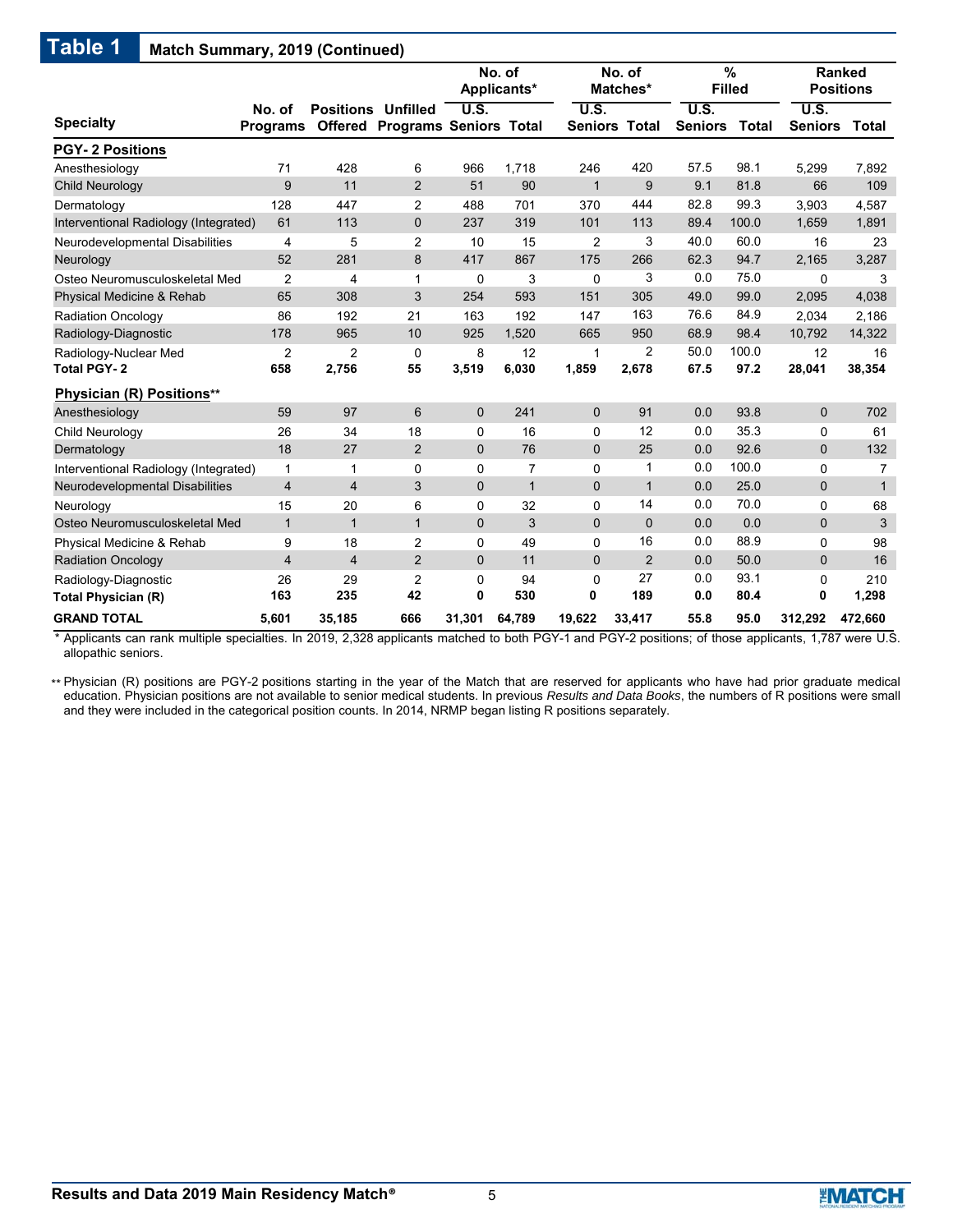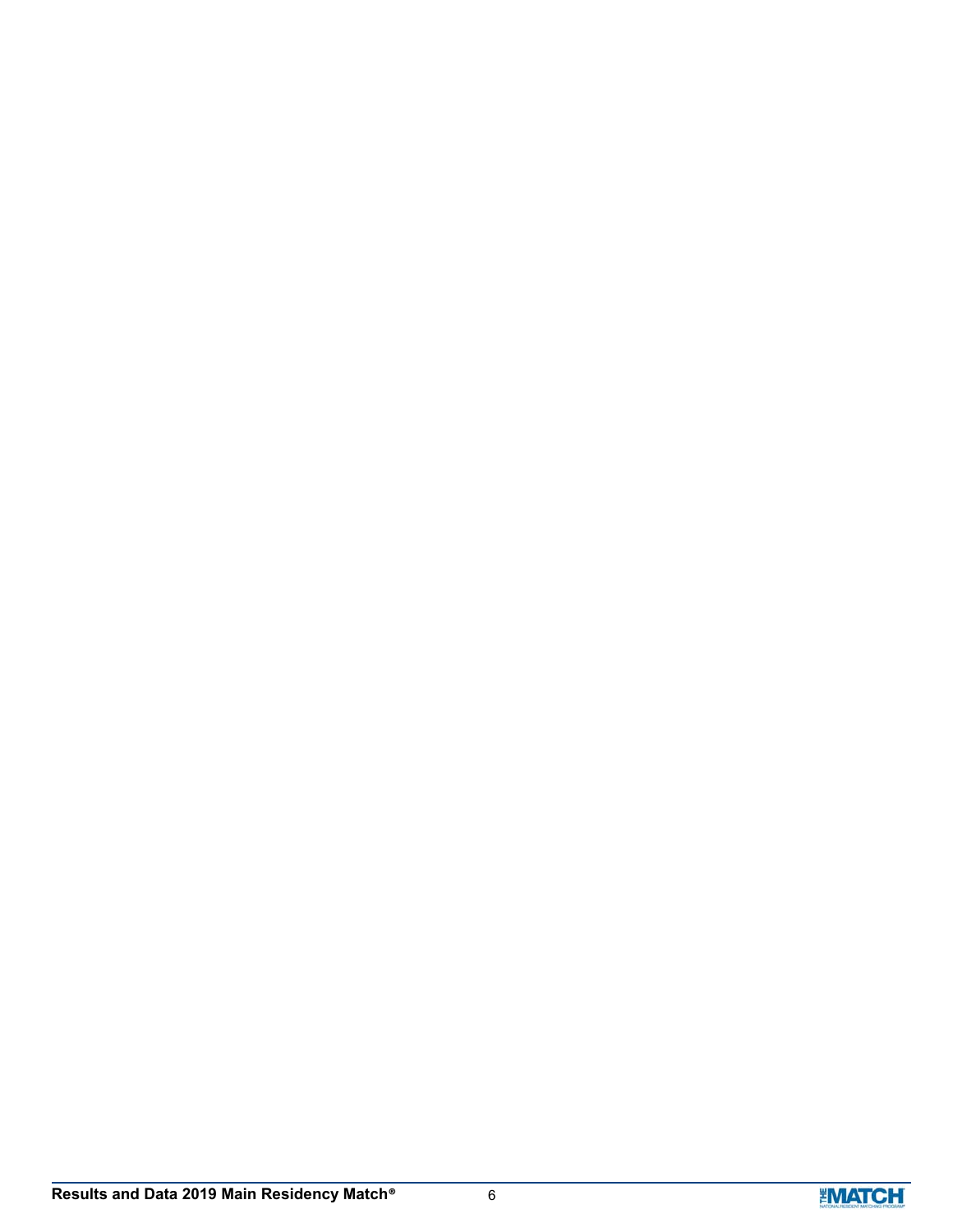Table 2 shows the numbers of matches in each specialty by applicant type. There was considerable variation in the numbers of each applicant group matching to each specialty. The data are described in more detail in Tables 10-12.

For example, the top five specialties/specialty tracks to which U.S. allopathic medical school seniors ("U.S. Senior") matched were:

- Internal Medicine (categorical) (3,366)
- Pediatrics (categorical) (1,715)
- Emergency Medicine (1,617)
- Family Medicine (1,601)
- Medicine-Preliminary (PGY-1 Only) (1,356)

For prior graduates of U.S. allopathic medical schools ("U.S. Grad"), the top five specialties/specialty tracks were:

- Family Medicine (126)
- Internal Medicine (categorical) (119)
- Anesthesiology (categorical, advanced, and physician positions) (94)
- Surgery (categorical) (83)
- Radiology-Diagnostic (categorical, advanced, and physician positions) (68)

For students and graduates of osteopathic medical schools ("Osteo"), the top five specialties/specialty tracks were:

- Internal Medicine (categorical) (1,202)
- Family Medicine (986)
- Emergency Medicine (648)
- Pediatrics (categorical) (502)
- Anesthesiology (categorical, advanced, and physician positions) (366)

For U.S. citizen students and graduates of international medical schools ("U.S. IMG"), the top five specialties/specialty tracks were:

- Internal Medicine (categorical)  $(1,107)$
- Family Medicine (744)
- Pediatrics (categorical) (222)
- Psychiatry (categorical) (147)
- Emergency Medicine (112)

For non-U.S. citizen students and graduates of international medical schools ("Non-U.S. IMG"), the top five specialties/specialty tracks were:

- Internal Medicine (categorical) (2,096)
- Family Medicine (369)
- Pediatrics (categorical) (305)
- Pathology  $(210)$
- Neurology (categorical, advanced, and physician positions) (205)

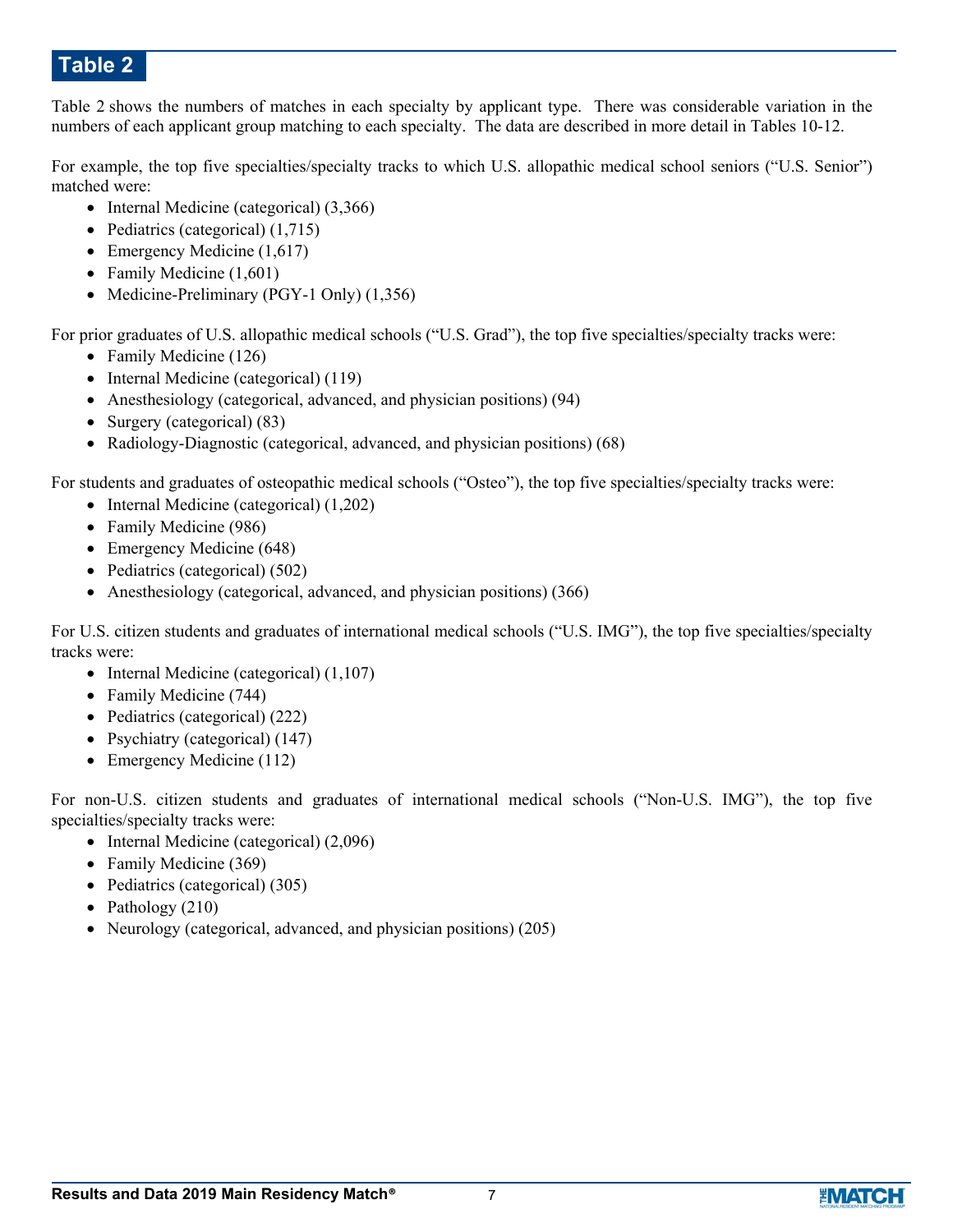| <b>Specialty</b>                                     | Number of<br><b>Positions</b> | <b>Number</b><br><b>Filled</b> | U.S.<br>Senior  | U.S.<br>Grad       | Osteo             | Canadian Pathway | 5th                        | <b>U.S.</b><br><b>IMG</b> | Non-U.S.<br>IMG               | <b>Number</b><br>Unfilled |
|------------------------------------------------------|-------------------------------|--------------------------------|-----------------|--------------------|-------------------|------------------|----------------------------|---------------------------|-------------------------------|---------------------------|
| <b>PGY-1 Positions</b>                               |                               |                                |                 |                    |                   |                  |                            |                           |                               |                           |
| Anesthesiology                                       | 1,337                         | 1,316                          | 907             | 19                 | 251               | 0                | 0                          | 61                        | 78                            | 21                        |
| Child Neurology                                      | 145                           | 133                            | 102             | 3                  | 6                 | $\mathbf{0}$     | $\mathbf 0$                | 6                         | 16                            | 12                        |
| Dermatology                                          | 30                            | 28                             | 23              | 0                  | 3                 | $\mathbf 0$      | 0                          | 0                         | 2                             | 2                         |
| <b>Emergency Medicine</b>                            | 2,488                         | 2,458                          | 1,617           | 54                 | 648               | $\mathbf 0$      | $\mathbf 0$                | 112                       | 27                            | 30                        |
| <b>Emergency Med-Anesthesiology</b>                  | 1                             | 1                              | 0               | 0                  | 0                 | $\mathbf 0$      | 0                          | 0                         | 1                             | 0                         |
| <b>Emergency Med-Family Med</b>                      | $\overline{4}$                | 4                              | $\mathbf{1}$    | $\mathbf 0$        | $\mathbf{1}$      | $\mathbf 0$      | $\mathbf 0$                | $\overline{2}$            | 0                             | $\mathbf 0$               |
| <b>Family Medicine</b>                               | 4,107                         | 3,827                          | 1,601           | 126                | 986               | $\mathbf 1$      | 0                          | 744                       | 369                           | 280                       |
| Family Medicine-ONMM                                 | $\mathbf{1}$                  | $\mathbf{1}$                   | $\pmb{0}$       | $\mathbf 0$        | $\mathbf{1}$      | $\mathbf 0$      | $\mathbf 0$                | $\mathbf{0}$              | 0                             | $\mathbf 0$               |
| Family Med-Preventive Med                            | 4                             | 4                              | 3               | 0                  | $\mathbf{1}$      | 0                | 0                          | 0                         | 0                             | 0                         |
| Internal Medicine (Categorical)                      | 8,116                         | 7,892                          | 3,366           | 119                | 1,202             | $\overline{2}$   | $\mathbf 0$                | 1,107                     | 2,096                         | 224                       |
| Medicine-Anesthesiology                              | 5                             | 4                              | 4               | $\mathbf 0$        | 0                 | $\mathbf 0$      | $\mathbf 0$                | 0                         | 0                             | 1                         |
| Medicine-Dermatology                                 | $\overline{7}$                | $\overline{7}$                 | $6\phantom{1}6$ | $\mathbf{1}$       | $\mathbf 0$       | $\mathbf 0$      | $\mathbf{0}$               | 0                         | 0                             | $\mathbf 0$               |
| Medicine-Emergency Med                               | 26                            | 26                             | 20              | $\mathbf 0$        | 4                 | $\mathbf 0$      | $\mathbf 0$                | 2                         | 0                             | 0                         |
| <b>Medicine-Medical Genetics</b>                     | 3                             | $\mathbf{1}$                   | $\mathbf{1}$    | $\mathbf{0}$       | $\mathbf 0$       | $\mathbf{0}$     | $\mathbf{0}$               | $\mathbf{0}$              | 0                             | $\overline{2}$            |
| <b>Medicine-Pediatrics</b>                           | 390                           | 383                            | 315             | 3                  | 32                | $\mathbf 0$      | 0                          | 18                        | 15                            | 7                         |
| Medicine-Preliminary (PGY-1 Only) 1,944              |                               | 1,796                          | 1,356           | 19                 | 165               | $\overline{2}$   | $\mathbf 0$                | 99                        | 155                           | 148                       |
| Medicine-Preventive Med                              | 6                             | 6                              | 2               | 0                  | 0                 | 0                | 0                          | 0                         | 4                             | 0                         |
|                                                      | 396                           | 386                            | 239             | $6\phantom{1}$     | 34                | $\mathbf 0$      | $\mathbf 0$                | 37                        | 70                            | 10                        |
| Medicine-Primary                                     |                               |                                |                 |                    |                   |                  |                            |                           |                               |                           |
| Medicine-Psychiatry                                  | 23                            | 23                             | 18              | 0                  | 5                 | $\mathbf 0$      | $\mathbf 0$                | 0                         | 0                             | 0                         |
| Interventional Radiology (Integrated)                | 37                            | 37                             | 30              | 2                  | 5                 | $\mathbf 0$      | $\mathbf{0}$               | 0                         | 0                             | $\mathbf 0$               |
| Neurodevelopmental Disabilities                      | 4                             | 4                              | 3               | 0                  | 0                 | $\mathbf 0$      | 0                          | $\mathbf{1}$              | 0                             | 0                         |
| Neurological Surgery                                 | 232                           | 231                            | 213             | 6                  | $\overline{4}$    | $\mathbf{0}$     | $\mathbf{0}$               | $\mathbf 0$               | 8                             | $\mathbf{1}$              |
| Neurology                                            | 617                           | 594                            | 284             | 6                  | 99                | $\mathbf 0$      | 0                          | 58                        | 147                           | 23                        |
| Obstetrics-Gynecology                                | 1,395                         | 1,392                          | 1,049           | 25                 | 234               | $\mathbf 0$      | $\mathbf 0$                | 42                        | 42                            | 3                         |
| OB/GYN-Preliminary (PGY-1 Only)                      | 18                            | 9                              | 4               | $\mathbf{1}$       | $\mathbf 1$       | 0                | 0                          | $\mathbf{1}$              | 2                             | 9                         |
| <b>Orthopedic Surgery</b>                            | 755                           | 752                            | 693             | 34                 | 15                | $\mathbf{0}$     | $\mathbf 0$                | $\overline{7}$            | 3                             | 3                         |
| Osteo Neuromusculoskeletal Med                       | 2                             | 0                              | 0               | 0                  | 0                 | 0                | 0                          | 0                         | 0                             | 2                         |
| Otolaryngology                                       | 328                           | 328                            | 308             | $\mathbf 0$        | 13                | $\mathbf{0}$     | $\mathbf 0$                | $\overline{2}$            | 5                             | $\mathbf 0$               |
| Pathology                                            | 601                           | 569                            | 201             | 29                 | 57                | $\overline{2}$   | 0                          | 70                        | 210                           | 32                        |
| Pediatrics (Categorical)                             | 2,847                         | 2,778                          | 1,715           | 34                 | 502               | 0                | $\mathbf 0$                | 222                       | 305                           | 69                        |
| Pediatrics-Anesthesiology                            | 7                             | 7                              | 6               | $\mathbf 0$        | 0                 | $\mathbf{1}$     | $\Omega$                   | 0                         | 0                             | 0                         |
| Pediatrics-Emergency Med                             | 8                             | 8                              | $\,6\,$         | $\mathbf 0$        | $\overline{2}$    | $\mathbf 0$      | $\mathbf 0$                | $\mathbf 0$               | $\mathbf 0$                   | $\mathbf 0$               |
| <b>Pediatrics-Medical Genetics</b>                   | 21                            | 16                             | 14              | 0                  | 2                 | $\mathbf 0$      | 0                          | 0                         | 0                             | 5                         |
| Pediatrics-P M & R                                   | $\overline{\mathbf{4}}$       | 3                              | $\overline{2}$  | $\mathbf{0}$       | $\mathbf{1}$      | $\mathbf 0$      | $\mathbf 0$                | 0                         | 0                             | $\mathbf{1}$              |
| Pediatrics-Preliminary                               | 24                            | 19                             | 12              | 0                  | 3                 | $\mathbf 0$      | 0                          | 0                         | 4                             | 5                         |
| Pediatrics-Primary                                   | 90                            | 89                             | 36              | $\mathbf 0$        | 9                 | $\mathbf{0}$     | $\mathbf{0}$               | 17                        | 27                            | $\mathbf{1}$              |
| Peds/Psych/Child Psych                               | 21                            | 21                             | 20              | 0                  | $\mathbf{1}$      | 0                | $\mathbf 0$                | 0                         | 0                             | 0                         |
| Physical Medicine & Rehab                            | 138                           | 138                            | 69              | $\overline{4}$     | 51                | $\pmb{0}$        | $\pmb{0}$                  | $10$                      | 4                             | $\pmb{0}$                 |
| Plastic Surgery (Integrated)                         | 172                           | 172                            | 158             | 8                  | 2                 | 0                | 0                          | 2                         | 2                             | 0                         |
| <b>Preventive Medicine</b>                           | $\mathbf{1}$                  | $\mathbf{1}$                   | $\pmb{0}$       | $\mathbf 0$        | $\pmb{0}$         | $\mathbf 0$      | $\mathbf 0$                | 0                         | $\mathbf{1}$                  | $\mathbf 0$               |
| Psychiatry                                           | 1,740                         | 1,720                          | 1,054           | 54                 | 332               | 1                | 0                          | 147                       | 132                           | 20                        |
| Psychiatry-Family Medicine                           | 12                            | 12                             | 12              | $\mathbf 0$        | $\mathbf 0$       | $\mathbf 0$      | $\mathbf 0$                | $\mathbf 0$               | 0                             | $\mathbf 0$               |
| Psychiatry-Neurology                                 | 4                             | 3                              | 3               | 0                  | 0                 | 0                | 0                          | 0                         | 0                             | $\mathbf{1}$              |
| <b>Radiation Oncology</b>                            | 15                            | 14                             | 13              | $\mathbf 0$        | $\pmb{0}$         | $\pmb{0}$        | $\mathbf 0$                | 0                         | $\mathbf{1}$                  | $\mathbf{1}$              |
| Radiology-Diagnostic                                 | 123                           | 122                            | 73              | 2                  | 25                | 0                | 0                          | 6                         | 16                            | 1                         |
| Surgery (Categorical)                                | 1,432                         | 1,432                          | 1,053           | 83                 | 143               | $\mathbf{1}$     | $\mathbf 0$                | 83                        | 69                            | $\mathbf 0$               |
|                                                      |                               |                                |                 |                    |                   |                  |                            |                           |                               |                           |
| Surgery-Preliminary (PGY-1 Only)                     | 1,158<br>37                   | 581<br>37                      | 277<br>34       | 17<br>$\mathbf{1}$ | 37<br>$\mathbf 0$ | 2<br>$\pmb{0}$   | $\mathbf 0$<br>$\mathbf 0$ | 82<br>$\mathbf 0$         | 166                           | 577                       |
| <b>Thoracic Surgery</b>                              |                               |                                |                 |                    |                   |                  |                            |                           | $\overline{c}$                | $\mathbf 0$               |
| Transitional (PGY-1 Only)<br><b>Vascular Surgery</b> | 1,252<br>66                   | 1,101<br>64                    | 788<br>52       | 17<br>$\mathbf{1}$ | 194               | $\mathbf 0$      | 0                          | 57<br>$\overline{c}$      | 45<br>$\overline{\mathbf{4}}$ | 151                       |
|                                                      |                               |                                |                 |                    | 5                 | $\pmb{0}$        | $\mathbf 0$                |                           |                               | $\overline{2}$            |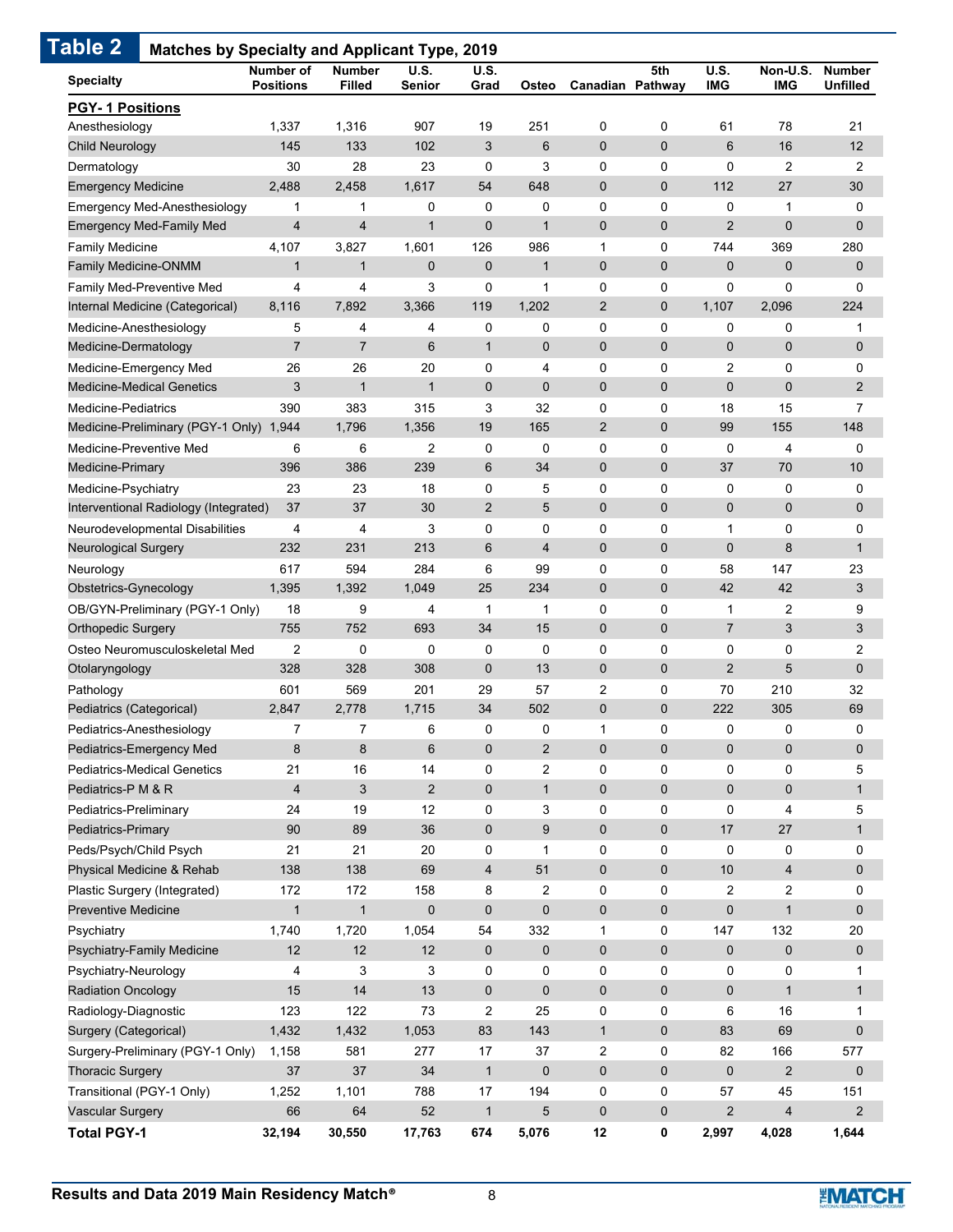| <b>Specialty</b>                      | Number of<br><b>Positions</b> | <b>Number</b><br><b>Filled</b> | U.S.<br><b>Senior</b> | U.S.<br>Grad   | Osteo          | Canadian Pathway | 5th          | U.S.<br><b>IMG</b> | Non-U.S.<br><b>IMG</b> | <b>Number</b><br><b>Unfilled</b> |
|---------------------------------------|-------------------------------|--------------------------------|-----------------------|----------------|----------------|------------------|--------------|--------------------|------------------------|----------------------------------|
| <b>PGY-2 Positions</b>                |                               |                                |                       |                |                |                  |              |                    |                        |                                  |
| Anesthesiology                        | 428                           | 420                            | 246                   | 20             | 96             | 0                | 0            | 41                 | 17                     | 8                                |
| <b>Child Neurology</b>                | 11                            | 9                              | $\mathbf{1}$          | $\mathbf{1}$   | 3              | $\mathbf 0$      | $\mathbf{0}$ | $\mathbf{0}$       | $\overline{4}$         | $\mathbf{2}$                     |
| Dermatology                           | 447                           | 444                            | 370                   | 35             | 30             | $\Omega$         | $\Omega$     | $\overline{2}$     | $\overline{7}$         | 3                                |
| Interventional Radiology (Integrated) | 113                           | 113                            | 101                   | $\overline{2}$ | 9              | $\mathbf 0$      | $\mathbf{0}$ | $\mathbf{1}$       | $\mathbf{0}$           | $\mathbf{0}$                     |
| Neurodevelopmental Disabilities       | 5                             | 3                              | 2                     | $\mathbf{1}$   | $\Omega$       | $\Omega$         | $\Omega$     | $\Omega$           | $\mathbf 0$            | 2                                |
| Neurology                             | 281                           | 266                            | 175                   | 8              | 18             | $\mathbf{1}$     | $\mathbf{0}$ | 14                 | 50                     | 15                               |
| Osteo Neuromusculoskeletal Med        | $\overline{4}$                | 3                              | $\mathbf 0$           | 0              | 3              | $\Omega$         | $\Omega$     | $\Omega$           | $\mathbf 0$            | $\mathbf{1}$                     |
| Physical Medicine & Rehab             | 308                           | 305                            | 151                   | 10             | 122            | $\Omega$         | $\mathbf{0}$ | 16                 | 6                      | 3                                |
| <b>Radiation Oncology</b>             | 192                           | 163                            | 147                   | 5              | 5              | $\Omega$         | 0            | 0                  | 6                      | 29                               |
| Radiology-Diagnostic                  | 965                           | 950                            | 665                   | 44             | 132            | $\mathbf{1}$     | $\Omega$     | 31                 | 77                     | 15                               |
| Radiology-Nuclear Med                 | $\overline{2}$                | 2                              | 1                     | 0              | 0              | 0                | 0            | 0                  | $\mathbf 1$            | 0                                |
| <b>Total PGY-2</b>                    | 2,756                         | 2,678                          | 1,859                 | 126            | 418            | $\mathbf{2}$     | 0            | 105                | 168                    | 78                               |
| Physician (R) Positions*              |                               |                                |                       |                |                |                  |              |                    |                        |                                  |
| Anesthesiology                        | 97                            | 91                             | $\mathbf{0}$          | 55             | 19             | $\mathbf{0}$     | $\mathbf{0}$ | $\overline{7}$     | 10                     | 6                                |
| Child Neurology                       | 34                            | 12                             | $\mathbf 0$           | $\overline{2}$ | 3              | 0                | 0            | 1                  | 6                      | 22                               |
| Dermatology                           | 27                            | 25                             | $\mathbf 0$           | 15             | $\overline{7}$ | $\mathbf{0}$     | $\mathbf{0}$ | $\mathbf{1}$       | $\overline{2}$         | $\overline{2}$                   |
| Interventional Radiology (Integrated) | $\mathbf{1}$                  | 1                              | $\mathbf 0$           | $\Omega$       | 0              | $\Omega$         | 0            | 1                  | $\mathbf 0$            | 0                                |
| Neurodevelopmental Disabilities       | 4                             | $\mathbf{1}$                   | $\mathbf 0$           | $\mathbf{0}$   | $\mathbf{0}$   | $\mathbf{1}$     | $\Omega$     | $\Omega$           | $\mathbf{0}$           | 3                                |
| Neurology                             | 20                            | 14                             | $\mathbf 0$           | 3              | 2              | $\Omega$         | 0            | 1                  | 8                      | 6                                |
| Osteo Neuromusculoskeletal Med        | $\mathbf{1}$                  | $\overline{0}$                 | $\mathbf{0}$          | $\Omega$       | $\mathbf{0}$   | $\Omega$         | $\Omega$     | $\Omega$           | $\mathbf{0}$           | $\mathbf{1}$                     |
| Physical Medicine & Rehab             | 18                            | 16                             | 0                     | 4              | 9              | 0                | 0            | 3                  | $\mathbf 0$            | 2                                |
| <b>Radiation Oncology</b>             | $\overline{4}$                | $\overline{2}$                 | $\mathbf{0}$          | $\overline{2}$ | $\mathbf{0}$   | $\mathbf{0}$     | $\mathbf{0}$ | $\mathbf{0}$       | $\mathbf{0}$           | $\overline{2}$                   |
| Radiology-Diagnostic                  | 29                            | 27                             | $\mathbf 0$           | 22             | $\mathbf{1}$   | 0                | 0            | $\overline{2}$     | $\overline{2}$         | $\overline{2}$                   |
| <b>Total Physician (R)</b>            | 235                           | 189                            | 0                     | 103            | 41             | 1                | 0            | 16                 | 28                     | 46                               |
| <b>GRAND TOTAL</b>                    | 35,185                        | 33,417                         | 19,622                | 903            | 5,535          | 15               | 0            | 3,118              | 4,224                  | 1,768                            |

\* Physician (R) positions are PGY-2 positions starting in the year of the Match that are reserved for applicants who have had prior graduate medical education. Physician positions are not available to senior medical students. In previous *Results and Data Books*, the numbers of R positions were small and they were included in the categorical position counts. In 2014, NRMP began listing R positions separately.

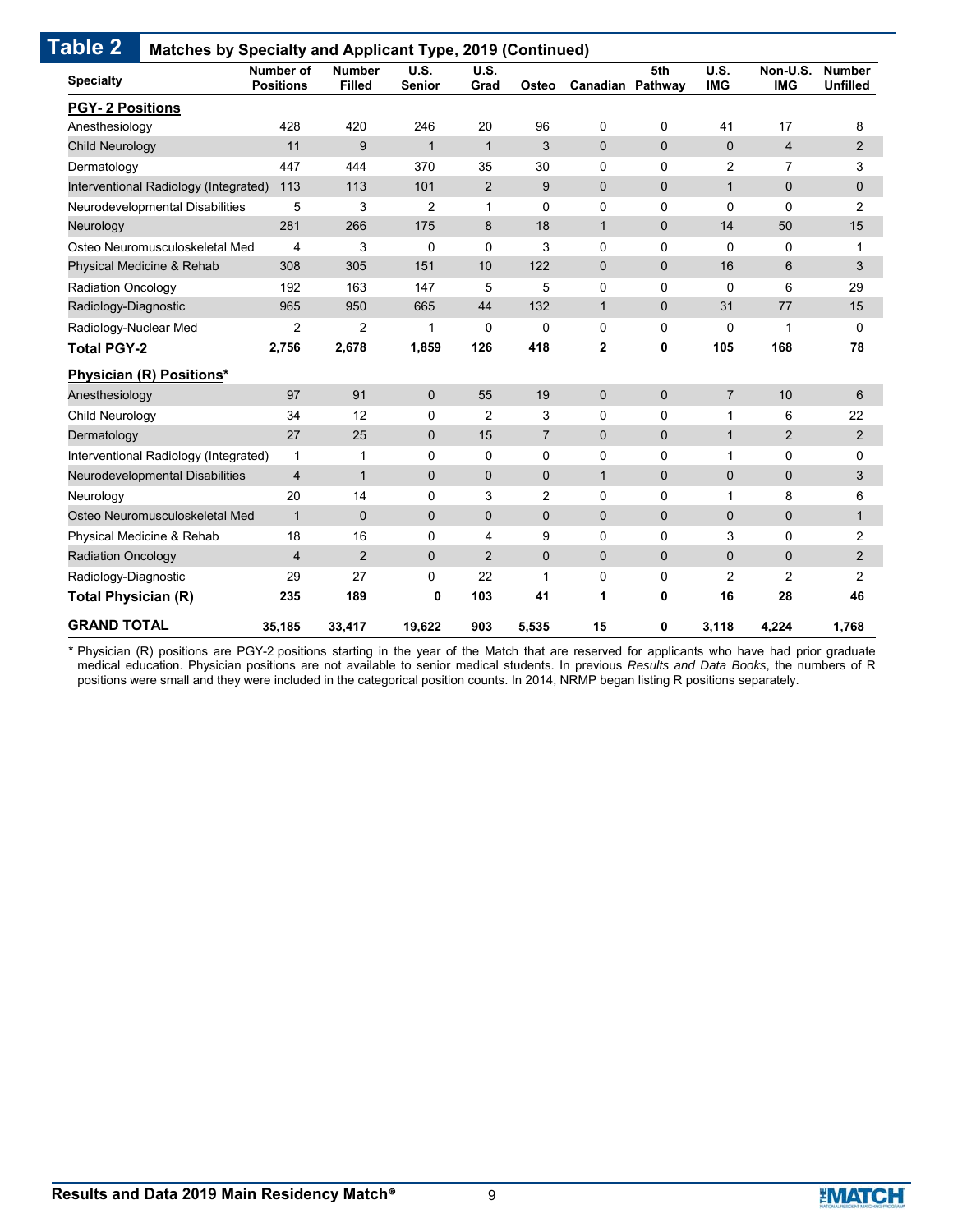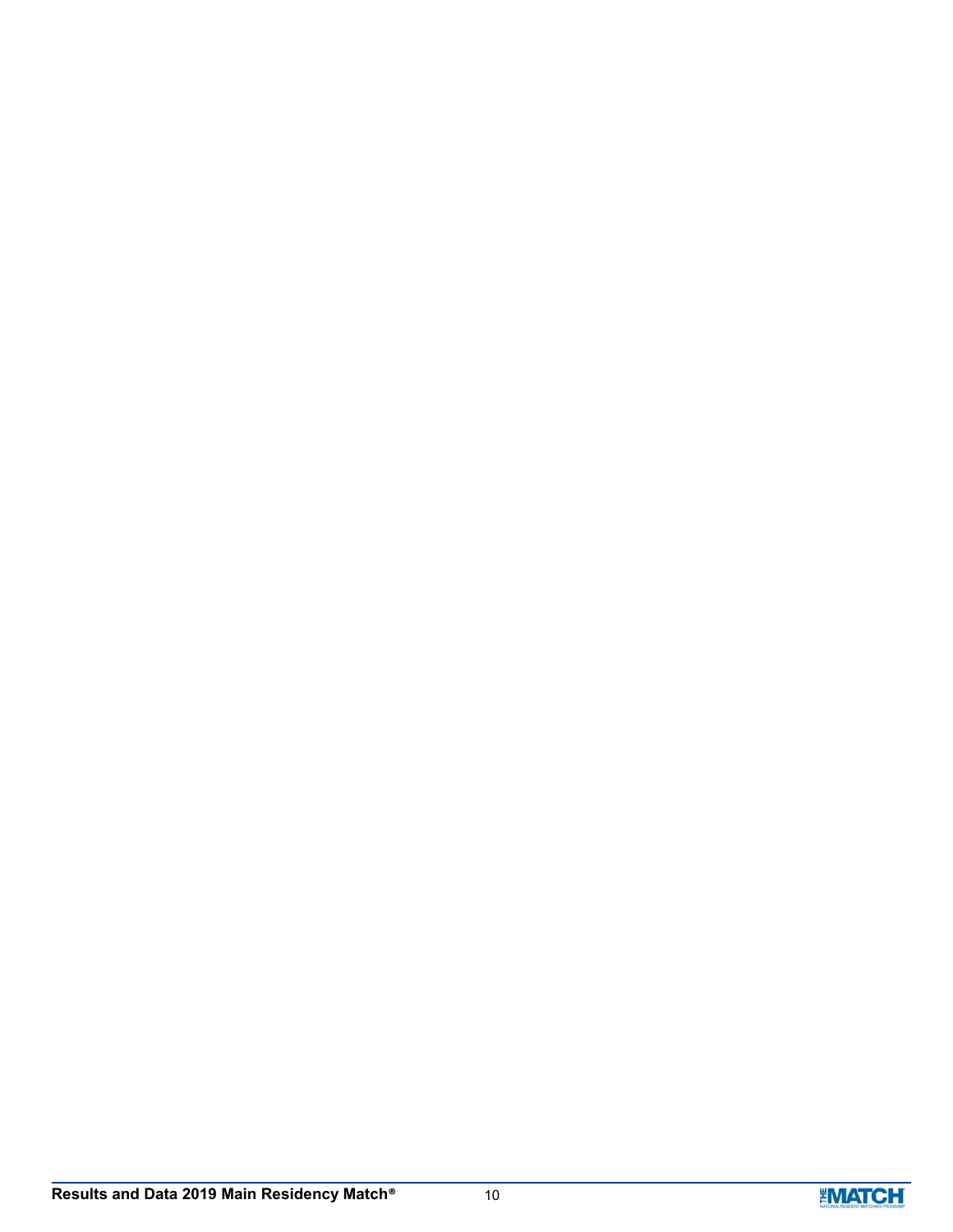Table 3 shows the numbers of positions offered by specialty between 2015 and 2019. The 2019 Match offered 32,194 PGY-1 positions, an increase of 4,901 (18.0%) over 2015. The number of PGY-2 (advanced and physician) positions increased by 72 (2.4%). The combined increase of PGY-1 and PGY-2 positions was 4,973 (16.5%) over 2015.

In the 2013 Main Residency Match, NRMP implemented the "All-In" Policy, and the total number of positions increased by 2,399 (9.0%) over 2012 (data not shown in this report). That increase resulted mainly from growth in Internal Medicine, Pediatrics, and Family Medicine, specialties that historically had offered positions outside the Match. Over the seven years the "All In" Policy has been in effect, the total number of positions has grown by 8,413 (31.4%). In 2019, the number of positions in categorical (including primary) Internal Medicine, Family Medicine, and Pediatrics was 15,556, 1,153 (8.0%) more than in 2018 and 4,686 (43.1%) more than in 2012.

Much of the position increase between 2018 and 2019 was due to the transition to a single accreditation system under the auspices of the Accreditation Council for Graduate Medical Education (ACGME). Programs previously accredited by the American Osteopathic Association and newly-accredited by the ACGME offered 764 positions in 2018 and 1,764 positions in 2019.

Specialties that have increased or decreased by at least 10 percent and 10 positions in the Match between 2015 and 2019 are highlighted in Table 3 with arrows.

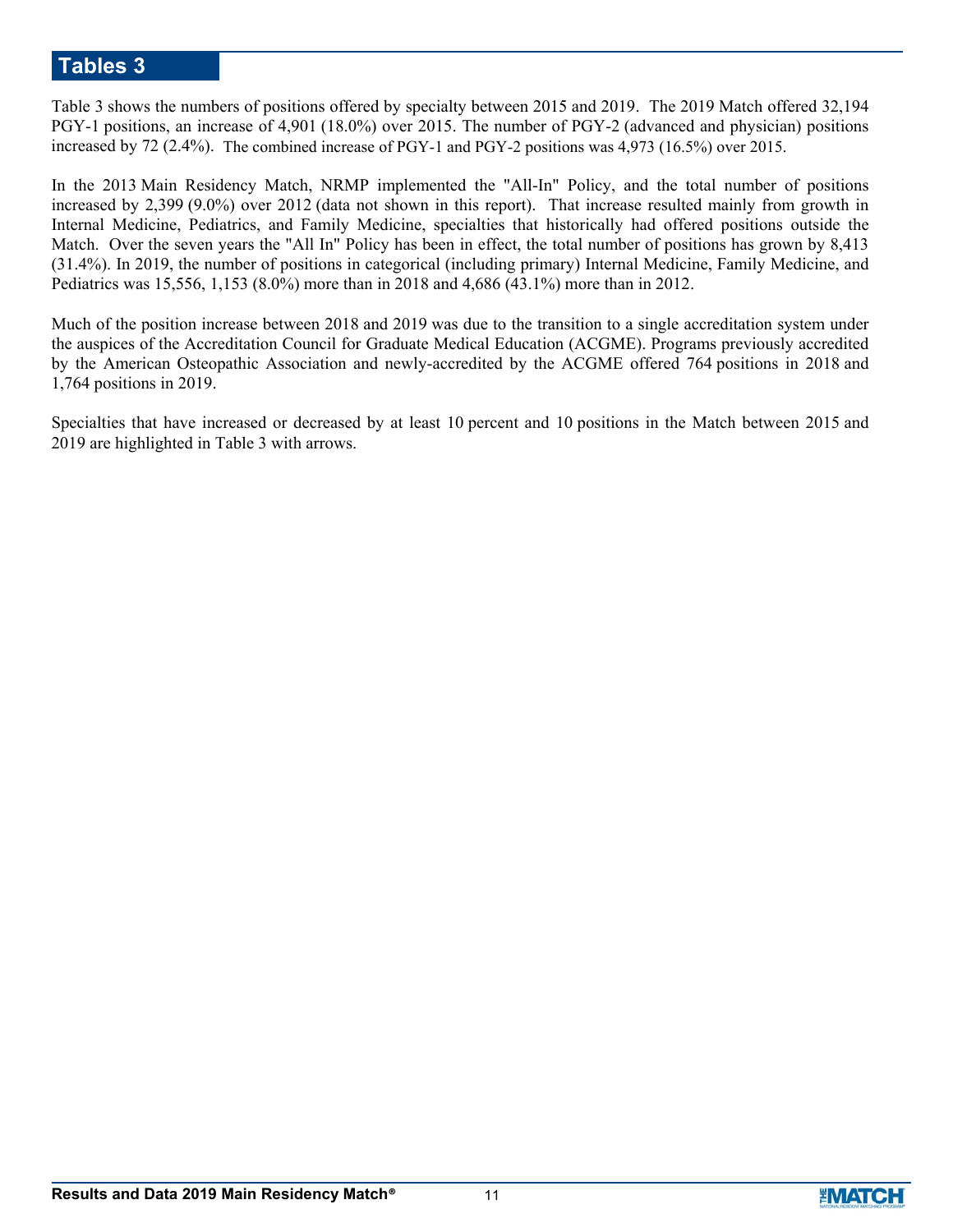|                                       |                | 2019          |                         | 2018          |                | 2017          |                         | 2016          | 2015           |      |
|---------------------------------------|----------------|---------------|-------------------------|---------------|----------------|---------------|-------------------------|---------------|----------------|------|
| <b>Specialty</b>                      | No.            | $\frac{9}{6}$ | No.                     | $\frac{1}{6}$ | No.            | $\frac{9}{6}$ | No.                     | $\frac{9}{6}$ | No.            | %    |
| <b>PGY-1 Positions</b>                |                |               |                         |               |                |               |                         |               |                |      |
| ▲ Anesthesiology                      | 1,337          | 4.2           | 1,253                   | 4.1           | 1,202          | 4.2           | 1,127                   | 4.0           | 1,094          | 4.0  |
| ▲ Child Neurology                     | 145            | 0.5           | 134                     | 0.4           | 128            | 0.4           | 116                     | 0.4           | 104            | 0.4  |
| Dermatology                           | 30             | 0.1           | 25                      | 0.1           | 26             | 0.1           | 21                      | 0.1           | 22             | 0.1  |
| ▲ Emergency Medicine                  | 2,488          | 7.7           | 2,278                   | 7.5           | 2,047          | 7.1           | 1,895                   | 6.8           | 1,821          | 6.7  |
| <b>Emergency Med-Anesthesiology</b>   | 1              | 0.0           | 2                       | 0.0           | 0              | 0.0           | 0                       | 0.0           | 0              | 0.0  |
| <b>Emergency Med-Family Med</b>       | $\overline{4}$ | 0.0           | $\overline{\mathbf{4}}$ | 0.0           | $\overline{4}$ | 0.0           | 4                       | 0.0           | 4              | 0.0  |
| ▲ Family Medicine                     | 4,107          | 12.8          | 3,629                   | 12.0          | 3,356          | 11.6          | 3,238                   | 11.6          | 3,195          | 11.7 |
| Family Medicine-ONMM                  | $\mathbf{1}$   | 0.0           | $\overline{4}$          | 0.0           | 0              | 0.0           | 0                       | 0.0           | $\mathbf{0}$   | 0.0  |
| Family Med-Preventive Med             | 4              | 0.0           | 3                       | 0.0           | 6              | 0.0           | 6                       | 0.0           | 5              | 0.0  |
| A Internal Medicine (Categorical)     | 8,116          | 25.2          | 7,542                   | 24.9          | 7,233          | 25.1          | 7,024                   | 25.2          | 6,770          | 24.8 |
| Medicine-Anesthesiology               | 5              | 0.0           | 6                       | 0.0           | 6              | 0.0           | 5                       | 0.0           | 6              | 0.0  |
| Medicine-Dermatology                  | $\overline{7}$ | 0.0           | 6                       | 0.0           | 6              | 0.0           | 6                       | 0.0           | 6              | 0.0  |
| Medicine-Emergency Med                | 26             | 0.1           | 26                      | 0.1           | 26             | 0.1           | 29                      | 0.1           | 28             | 0.1  |
| <b>Medicine-Family Medicine</b>       | $\mathbf 0$    | 0.0           | $\overline{2}$          | 0.0           | $\overline{2}$ | 0.0           | $\overline{2}$          | 0.0           | $\overline{2}$ | 0.0  |
| <b>Medicine-Medical Genetics</b>      | 3              | 0.0           | 1                       | 0.0           | 2              | 0.0           | 1                       | 0.0           | 4              | 0.0  |
| Medicine-Neurology                    | $\mathbf 0$    | 0.0           | 0                       | 0.0           | 0              | 0.0           | 0                       | 0.0           | $\mathbf{1}$   | 0.0  |
| <b>Medicine-Pediatrics</b>            | 390            | 1.2           | 382                     | 1.3           | 381            | 1.3           | 386                     | 1.4           | 380            | 1.4  |
| Medicine-Preliminary (PGY-1 Only)     | 1,944          | 6.0           | 1,883                   | 6.2           | 1,915          | 6.6           | 1,918                   | 6.9           | 1,928          | 7.1  |
| Medicine-Preventive Med               | 6              | 0.0           | 6                       | 0.0           | 8              | 0.0           | 7                       | 0.0           | 7              | 0.0  |
| ▲ Medicine-Primary                    | 396            | 1.2           | 374                     | 1.2           | 341            | 1.2           | 328                     | 1.2           | 341            | 1.2  |
| Medicine-Psychiatry                   | 23             | 0.1           | 24                      | 0.1           | 24             | 0.1           | 23                      | 0.1           | 21             | 0.1  |
| Interventional Radiology (Integrated) | 37             | 0.1           | 35                      | 0.1           | 29             | 0.1           | 3                       | 0.0           | 0              | 0.0  |
| Neurodevelopmental Disabilities       | 4              | 0.0           | 4                       | 0.0           | 3              | 0.0           | 2                       | 0.0           | 1              | 0.0  |
| Neurological Surgery                  | 232            | 0.7           | 225                     | 0.7           | 218            | 0.8           | 216                     | 0.8           | 210            | 0.8  |
| A Neurology                           | 617            | 1.9           | 552                     | 1.8           | 492            | 1.7           | 443                     | 1.6           | 404            | 1.5  |
| ▲ Obstetrics-Gynecology               | 1,395          | 4.3           | 1,336                   | 4.4           | 1,288          | 4.5           | 1,265                   | 4.5           | 1,255          | 4.6  |
| OB/GYN-Preliminary (PGY-1 Only)       | 18             | 0.1           | 21                      | 0.1           | 23             | 0.1           | 22                      | 0.1           | 21             | 0.1  |
| <b>Orthopedic Surgery</b>             | 755            | 2.3           | 742                     | 2.5           | 727            | 2.5           | 717                     | 2.6           | 703            | 2.6  |
| Osteo Neuromusculoskeletal Med        | 2              | 0.0           | 2                       | 0.0           | 0              | 0.0           | 0                       | 0.0           | 0              | 0.0  |
| Otolaryngology                        | 328            | 1.0           | 315                     | 1.0           | 305            | 1.1           | 304                     | 1.1           | 299            | 1.1  |
| Pathology                             | 601            | 1.9           | 601                     | 2.0           | 601            | 2.1           | 579                     | 2.1           | 605            | 2.2  |
| Pediatrics (Categorical)              | 2,847          | 8.8           | 2,768                   | 9.2           | 2,738          | 9.5           | 2,689                   | 9.7           | 2,668          | 9.8  |
| Pediatrics-Anesthesiology             | 7              | 0.0           | 7                       | 0.0           | 9              | 0.0           | 8                       | 0.0           | 9              | 0.0  |
| Pediatrics-Emergency Med              | 8              | 0.0           | 8                       | 0.0           | 10             | 0.0           | 7                       | 0.0           | 9              | 0.0  |
| <b>Pediatrics-Medical Genetics</b>    | 21             | 0.1           | 20                      | 0.1           | 15             | 0.1           | 14                      | 0.1           | 15             | 0.1  |
| Pediatrics-P M & R                    | $\overline{4}$ | 0.0           | 3                       | 0.0           | $\overline{2}$ | 0.0           | $\overline{\mathbf{4}}$ | 0.0           | $\mathbf{1}$   | 0.0  |
| ▼ Pediatrics-Preliminary              | 24             | 0.1           | 19                      | 0.1           | 34             | 0.1           | 43                      | 0.2           | 36             | 0.1  |
| ▲ Pediatrics-Primary                  | 90             | 0.3           | 90                      | 0.3           | 83             | 0.3           | 79                      | 0.3           | 74             | 0.3  |
| Peds/Psych/Child Psych                | 21             | 0.1           | 21                      | 0.1           | 21             | 0.1           | 20                      | 0.1           | 19             | 0.1  |
| A Physical Medicine & Rehab           | 138            | 0.4           | 133                     | 0.4           | 119            | 0.4           | 112                     | 0.4           | 107            | 0.4  |
| ▲ Plastic Surgery (Integrated)        | 172            | 0.5           | 168                     | 0.6           | 159            | 0.6           | 152                     | 0.5           | 148            | 0.5  |
| <b>Preventive Medicine</b>            | 1              | 0.0           | $\mathbf{1}$            | $0.0\,$       | $\mathbf{1}$   | 0.0           | 1                       | 0.0           | 0              | 0.0  |
| <b>A</b> Psychiatry                   | 1,740          | 5.4           | 1,556                   | 5.1           | 1,495          | 5.2           | 1,384                   | 5.0           | 1,353          | 5.0  |
| Psychiatry-Family Medicine            | 12             | 0.0           | 12                      | 0.0           | 10             | 0.0           | 10                      | 0.0           | 10             | 0.0  |
| Psychiatry-Neurology                  | 4              | 0.0           | 4                       | 0.0           | 6              | 0.0           | 3                       | 0.0           | 3              | 0.0  |
| <b>Radiation Oncology</b>             | 15             | 0.0           | 16                      | 0.1           | 16             | 0.1           | 15                      | 0.1           | 17             | 0.1  |
| Radiology-Diagnostic                  | 123            | 0.4           | 125                     | 0.4           | 121            | 0.4           | 151                     | 0.5           | 133            | 0.5  |
| A Surgery (Categorical)               | 1,432          | 4.4           | 1,319                   | 4.4           | 1,281          | 4.4           | 1,241                   | 4.5           | 1,224          | 4.5  |
| ▼ Surgery-Preliminary (PGY-1 Only)    | 1,158          | 3.6           | 1,363                   | 4.5           | 1,325          | 4.6           | 1,308                   | 4.7           | 1,296          | 4.7  |
| <b>Thoracic Surgery</b>               | 37             | 0.1           | 36                      | 0.1           | 37             | 0.1           | 38                      | 0.1           | 35             | 0.1  |
| ▲ Transitional (PGY-1 Only)           | 1,252          | 3.9           | 1,086                   | 3.6           | 908            | 3.1           | 838                     | 3.0           | 842            | 3.1  |
| <b>Vascular Surgery</b>               | 66             | 0.2           | 60                      | 0.2           | 60             | 0.2           | 56                      | 0.2           | 57             | 0.2  |
| <b>TOTAL - PGY1</b>                   | 32,194         |               | 100 30,232              | 100           | 28,849         | 100           | 27,860                  | 100           | 27,293         | 100  |

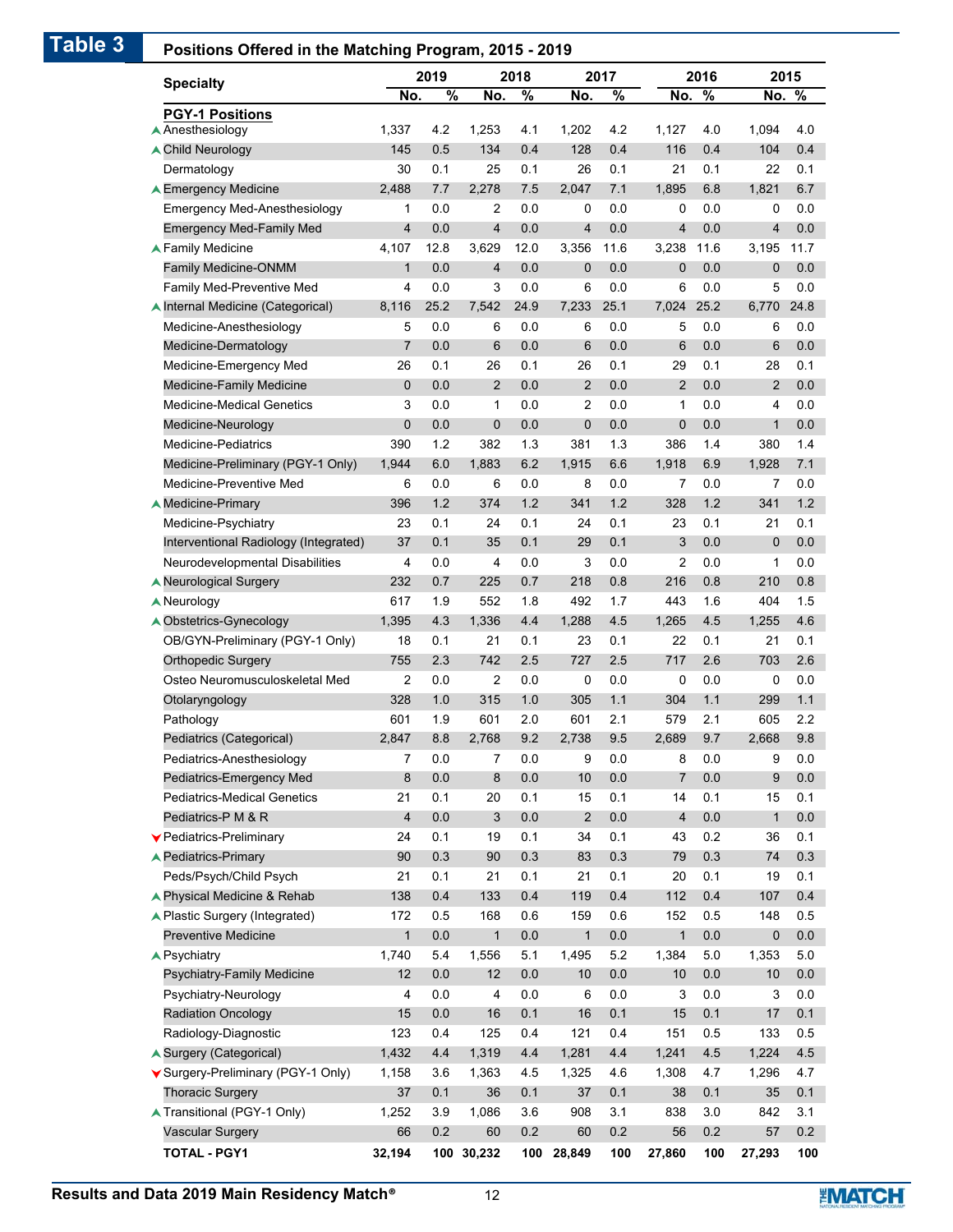#### **Positions Offered in the Matching Program, 2015 - 2019 (Continued)**

| <b>Specialty</b>                            |                | 2019          |                   | 2018          |                | 2017          |                | 2016          |                | 2015       |  |
|---------------------------------------------|----------------|---------------|-------------------|---------------|----------------|---------------|----------------|---------------|----------------|------------|--|
|                                             | No.            | $\frac{9}{6}$ | <b>No</b>         | $\frac{9}{6}$ | No             | $\frac{9}{6}$ | No.            | $\frac{9}{6}$ | No.            | %          |  |
| <b>PGY-2 Positions</b>                      |                |               |                   |               |                |               |                |               |                |            |  |
| <b>▼</b> Anesthesiology                     | 428            | 15.5          | 447               | 16.7          | 441            | 16.5          | 481            | 18.0          | 506            | 18.8       |  |
| ▼ Child Neurology                           | 11             | 0.4           | 8                 | 0.3           | 11             | 0.4           | 18             | 0.7           | 24             | 0.9        |  |
| ▲ Dermatology                               | 447            | 16.2          | 426               | 15.9          | 423            | 15.8          | 399            | 15.0          | 385            | 14.3       |  |
| Interventional Radiology (Integrated)       | 113            | 4.1           | 98                | 3.7           | 95             | 3.5           | 11             | 0.4           | $\overline{0}$ | 0.0        |  |
| Neurodevelopmental Disabilities             | 5              | 0.2           | 4                 | 0.1           | 4              | 0.1           | 5              | 0.2           | 5              | 0.2        |  |
| <b>V</b> Neurology                          | 281            | 10.2          | 287               | 10.7          | 294            | 11.0          | 304            | 11.4          | 313            | 11.6       |  |
| <b>Nuclear Medicine</b>                     | 0              | 0.0           | 3                 | 0.1           | 4              | 0.1           | 3              | 0.1           | 3              | 0.1        |  |
| Osteo Neuromusculoskeletal Med              | $\overline{4}$ | 0.1           | $\overline{0}$    | 0.0           | 0              | 0.0           | 0              | 0.0           | $\mathbf{0}$   | 0.0        |  |
| Physical Medicine & Rehab                   | 308            | 11.2          | 281               | 10.5          | 294            | 11.0          | 290            | 10.9          | 282            | 10.5       |  |
| <b>Plastic Surgery</b>                      | 0              | 0.0           | 0                 | 0.0           | 0              | 0.0           | $\mathbf 0$    | 0.0           | 0              | 0.0        |  |
| <b>Preventive Medicine</b>                  | 0              | 0.0           | 0                 | 0.0           | 0              | 0.0           | $\overline{2}$ | 0.1           | $\overline{2}$ | 0.1        |  |
| Psychiatry                                  | $\mathbf 0$    | 0.0           | 0                 | 0.0           | 0              | 0.0           | $\mathbf{1}$   | 0.0           | $\mathbf{1}$   | 0.0        |  |
| Psychiatry-Neurology                        | 0              | 0.0           | 0                 | 0.0           | 0              | 0.0           | 0              | 0.0           | 1              | 0.0        |  |
| <b>Radiation Oncology</b>                   | 192            | 7.0           | 177               | 6.6           | 177            | 6.6           | 168            | 6.3           | 176            | 6.5        |  |
| Radiology-Diagnostic                        | 965            | 35.0          | 944               | 35.3          | 932            | 34.8          | 982            | 36.8          | 999            | 37.0       |  |
| Radiology-Nuclear Med                       | $\overline{2}$ | 0.1           | 3                 | 0.1           | $\overline{2}$ | 0.1           | 3              | 0.1           | 1              | 0.0        |  |
| <b>TOTAL - PGY2</b>                         | 2,756          | 100           | 2,678             | 100           | 2,677          | 100           | 2,667          | 100           | 2,698          | 100        |  |
| Physician (R) Positions*                    |                |               |                   |               |                |               |                |               |                |            |  |
| Anesthesiology                              | 97             | 41.3          | 140               | 54.5          | 100            | 43.3          | 88             | 39.5          | 95             | 43.0       |  |
| <b>Child Neurology</b>                      | 34             | 14.5          | 26                | 10.1          | 33             | 14.3          | 36             | 16.1          | 26             | 11.8       |  |
| Dermatology                                 | 27             | 11.5          | 21                | 8.2           | 14             | 6.1           | 20             | 9.0           | 20             | 9.0        |  |
| Interventional Radiology (Integrated)       | $\mathbf{1}$   | 0.4           | 3                 | 1.2           | $\mathbf{1}$   | 0.4           | $\mathbf{1}$   | 0.4           | $\mathbf{0}$   | 0.0        |  |
| Neurodevelopmental Disabilities             | 4              | 1.7           | 7                 | 2.7           | 2              | 0.9           | $\mathbf{1}$   | 0.4           | $\overline{2}$ | 0.9        |  |
| Neurology                                   | 20             | 8.5           | 20                | 7.8           | 21             | 9.1           | 23             | 10.3          | 20             | 9.0        |  |
| Nuclear Medicine                            | 0              | 0.0           | 2                 | 0.8           | 2              | 0.9           | $\overline{2}$ | 0.9           | 1              | 0.5        |  |
| Osteo Neuromusculoskeletal Med              | 1              | 0.4           | 0                 | 0.0           | 0              | 0.0           | $\overline{0}$ | 0.0           | $\mathbf{0}$   | 0.0        |  |
| Physical Medicine & Rehab                   | 18             | 7.7           | 7                 | 2.7           | 13             | 5.6           | 12             | 5.4           | 16             | 7.2        |  |
| <b>Preventive Medicine</b>                  | $\mathbf 0$    | 0.0           | 0                 | 0.0           | 0              | 0.0           | $\mathbf 0$    | 0.0           | $\overline{0}$ | 0.0        |  |
| Psychiatry                                  | 0              | 0.0           | 0                 | 0.0           | $\mathbf 0$    | 0.0           | $\mathbf{1}$   | 0.4           | 3              | 1.4        |  |
| <b>Radiation Oncology</b>                   | $\overline{4}$ | 1.7           | $\mathbf{1}$      | 0.4           | 8              | 3.5           | 3              | 1.3           | $\overline{7}$ | 3.2        |  |
| Radiology-Diagnostic                        | 29             | 12.3          | 30                | 11.7          | 37             | 16.0          | 35             | 15.7          | 24             | 10.9       |  |
| Radiology-Nuclear Med                       | $\overline{0}$ | 0.0           | $\overline{0}$    | 0.0           | $\overline{0}$ | 0.0           | $\mathbf{1}$   | 0.4           | $\mathbf{1}$   | 0.5        |  |
| Surgery                                     | 0              | 0.0           | 0                 | 0.0           | 0              | 0.0           | 0              | 0.0           | 6              | 2.7        |  |
| <b>Thoracic Surgery</b>                     | $\mathbf{0}$   | 0.0           | 0                 | 0.0           | 0              | 0.0           | $\mathbf 0$    | 0.0           | $\mathbf{0}$   | 0.0        |  |
| TOTAL - Physician (R)<br><b>GRAND TOTAL</b> | 235<br>35,185  | 100           | 257<br>100 33,167 | 100<br>100    | 231<br>31,757  | 100<br>100    | 223<br>30,750  | 100<br>100    | 221<br>30,212  | 100<br>100 |  |

★▼Denotes increase/decrease in matched applicants of more than 10 percent and 10 positions between 2015 and 2019.

 $\ast$  Physician (R) positions are PGY-2 positions starting in the year of the Match that are reserved for applicants who have had prior graduate medical education. Physician positions are not available to senior medical students. In previous *Results and Data Books*, the numbers of R positions were small and they were included in the categorical position counts. In 2014, NRMP began listing R positions separately.

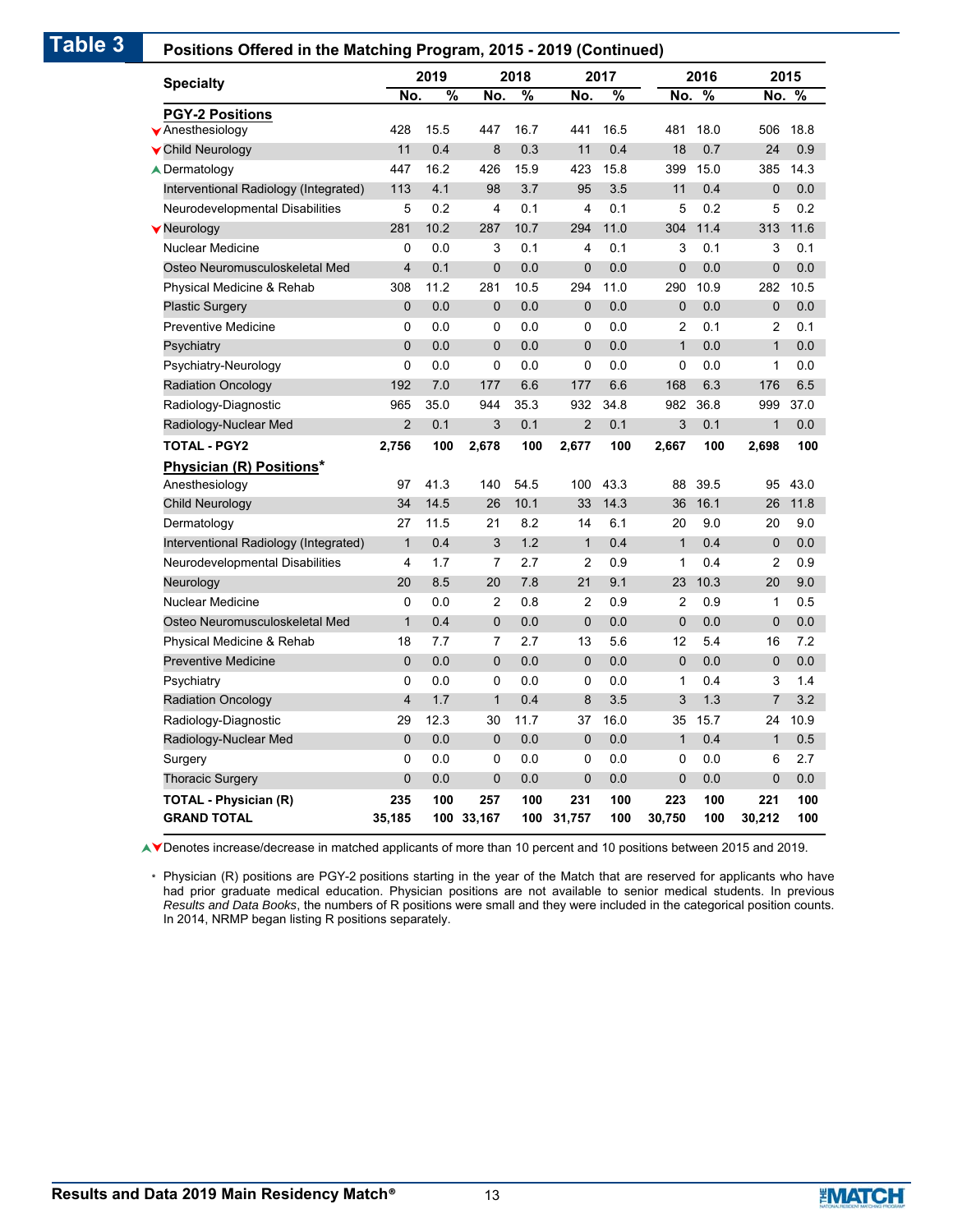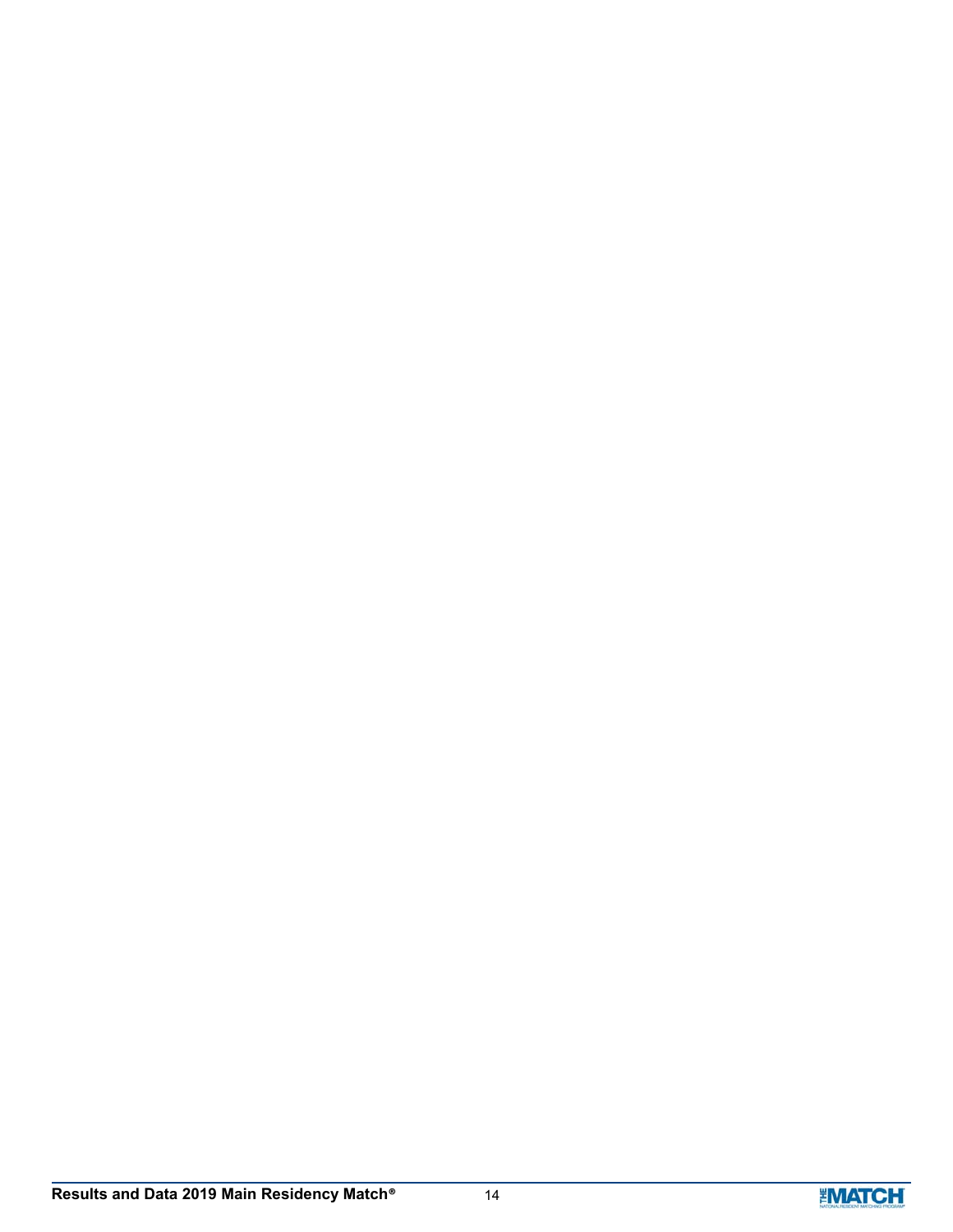Many applicants in addition to U.S. seniors seek residency positions through the NRMP. Trend data for different applicant groups are shown in Table 4 and Figure 2. The arrows in Table 4 indicate increases in the numbers of active applicants that were greater than the overall increase of 8.3 percent between 2015 and 2019.

In 2019, the number of active applicants was 38,376, 1,273 (3.4%) more than in 2018. Most of that increase can be attributed to the rising participation of DO applicants (1,384) as a result of the transition to a single accreditation system. The number of active DO applicants was 6,001 in 2019, 3,065 (a 103.5% increase) over 2015 (2,949), and the PGY-1 match rate was 84.6, the highest in history.

The overall 2019 PGY-1 match rate was 79.6 percent, 1.3 percentage points higher than 2018 and the highest since 1993. The PGY-1 match rate for U.S. seniors (93.9%) was 0.4 percentage point lower than 2018 but still consistent with the historical average of 92-95%. The PGY-1 match rate for U.S. citizen students/graduates of international medical schools was 59.0 percent, the highest since 1991. Although the number of active non-U.S. citizen students/graduates of international medical schools declined for the third year, the PGY-1 match rate was 58.6 percent, 2.5 percentage points higher than 2018 and the highest match rate since 1990.

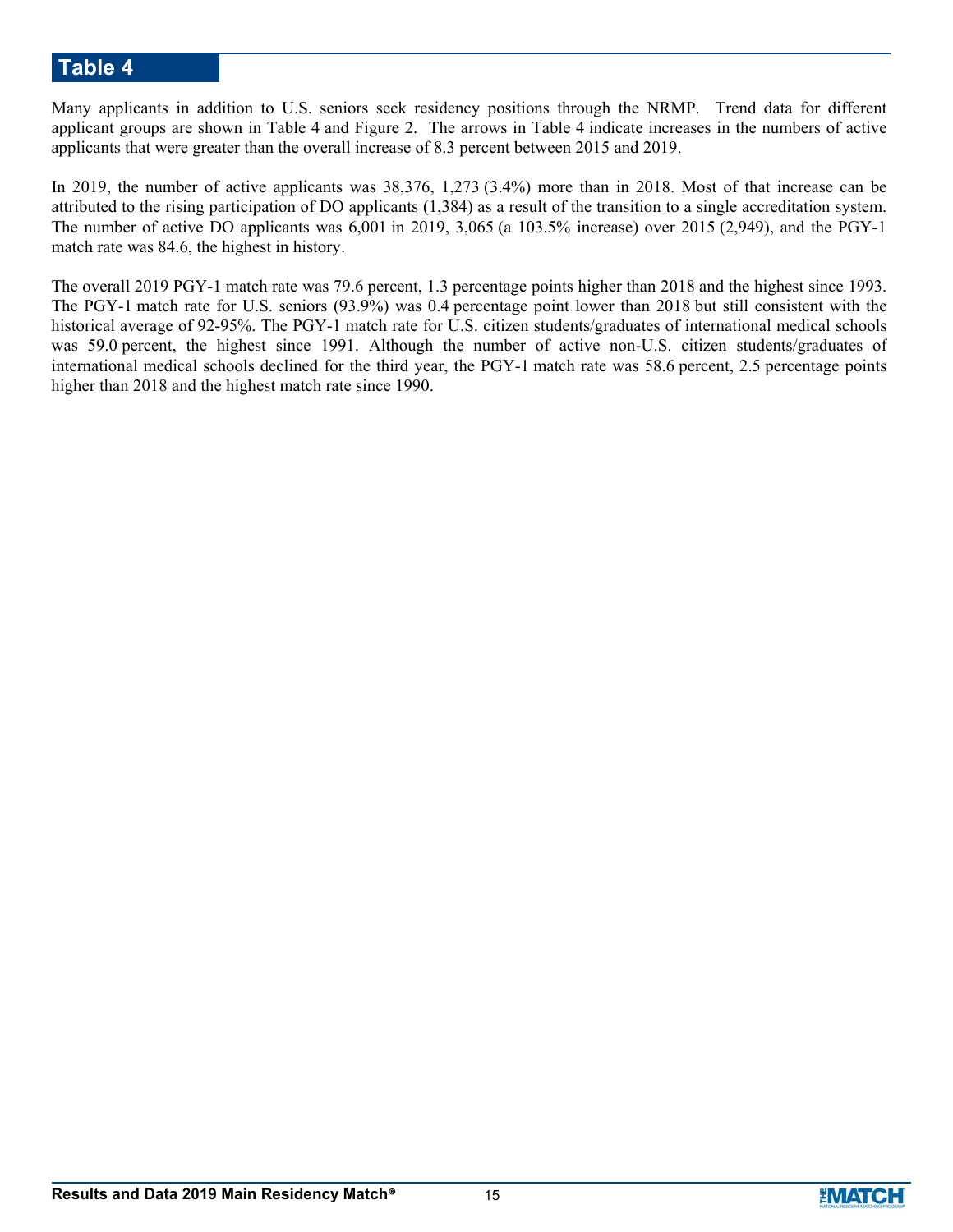

\*Foreign-trained physicians includes both U.S. citizen and non-U.S. citizen graduates of international medical schools.

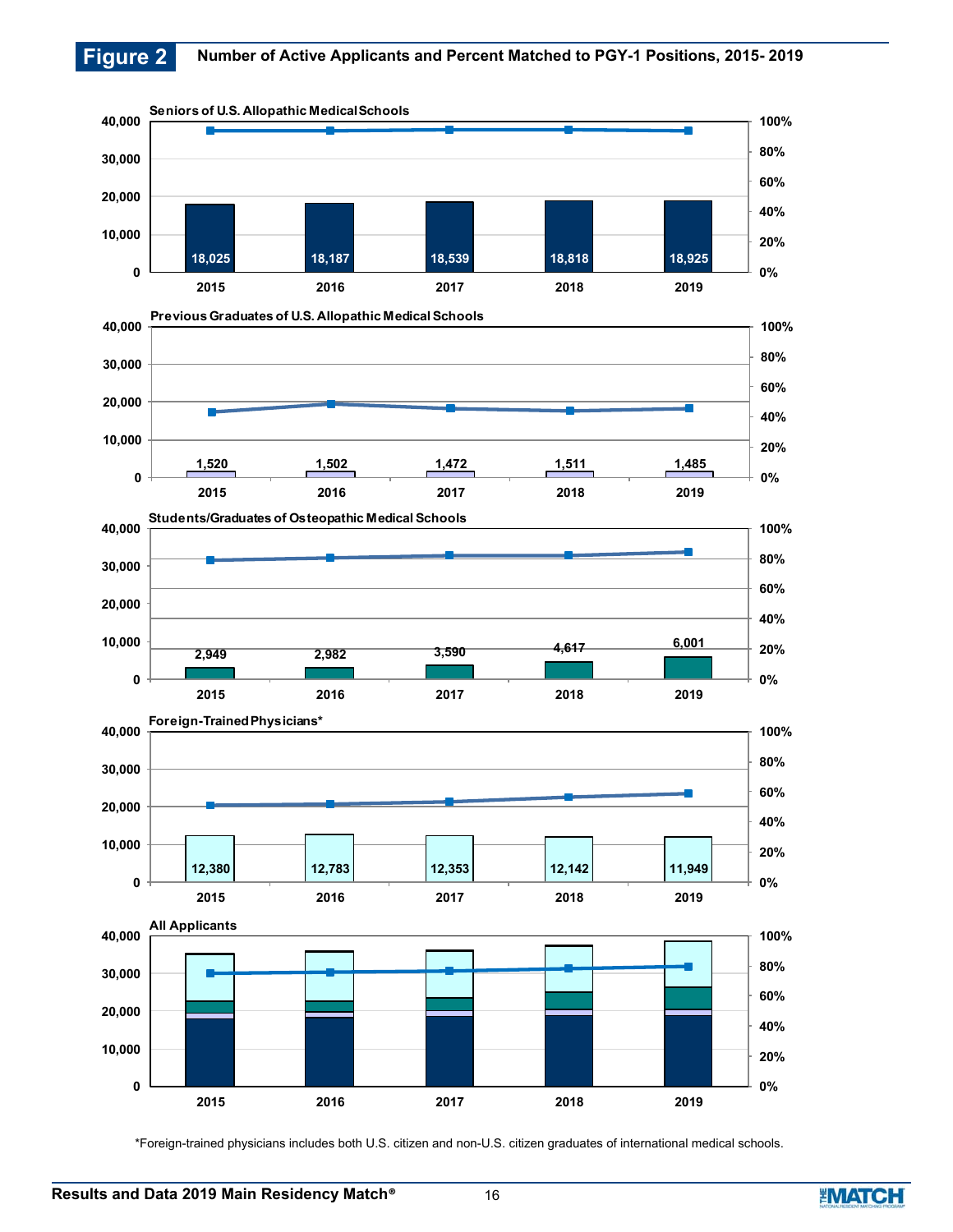#### **Table 4 Applicants in the Matching Program, 2015 - 2019**

| Applicants in the Matching Program, 2015 - 2019                      |                |                          |                |                          |                     |               |                |               |                |             |
|----------------------------------------------------------------------|----------------|--------------------------|----------------|--------------------------|---------------------|---------------|----------------|---------------|----------------|-------------|
|                                                                      | 2019           |                          | 2018           |                          | 2017                |               |                | 2016          |                | 2015        |
| <b>Applicant</b>                                                     | No.            | $\overline{\frac{9}{6}}$ | No.            | $\overline{\frac{9}{6}}$ | No.                 | $\frac{9}{6}$ | No.            | $\frac{9}{6}$ | No.            | %           |
| Seniors of U.S. Allopathic Medical Schools                           |                |                          |                |                          |                     |               |                |               |                |             |
| Active Applicants*                                                   | 18,925         | 100                      | 18,818         | 100                      | 18,539              | 100           | 18,187         | 100           | 18.025         | 100         |
| Matched PGY-1                                                        | 17,763         | 93.9                     | 17,740         | 94.3                     | 17,480 94.3         |               | 17,057         | 93.8          | 16,932         | 93.9        |
| Unmatched PGY-1                                                      | 1,162          | 6.1                      | 1,078          | 5.7                      | 1,059               | 5.7           | 1,130          | 6.2           | 1,093          | 6.1         |
| Withdrew                                                             | 414            | 2.1                      | 428            | 2.2                      | 431                 | 2.3           | 401            | 2.1           | 362            | 2.0         |
| No Rank List                                                         | 78             | 0.4                      | 66             | 0.3                      | 60                  | 0.3           | 80             | 0.4           | 60             | 0.3         |
| Total                                                                | 19.417         | 100                      | 19,312         | 100                      | 19,030              | 100           | 18,668         | 100           | 18,447         | 100         |
| Previous Graduates of U.S. Allopathic Medical Schools                |                |                          |                |                          |                     |               |                |               |                |             |
| Active Applicants*                                                   | 1,485          | 100                      | 1,511          | 100                      | 1,472               | 100           | 1,502          | 100           | 1,520          | 100         |
| Matched PGY-1                                                        | 674            | 45.4                     | 662            | 43.8                     | 677                 | 46.0          | 732            | 48.7          | 662            | 43.6        |
| Unmatched PGY-1                                                      | 811            | 54.6                     | 849            | 56.2                     | 795                 | 54.0          | 770            | 51.3          | 858            | 56.4        |
| Withdrew                                                             | 93<br>201      | 5.2<br>11.3              | 85             | 4.8                      | 82                  | 4.5           | 89             | 4.8           | 66             | 3.6<br>13.3 |
| No Rank List                                                         |                |                          | 192            | 10.7                     | 265                 | 14.6          | 258            | 14.0          | 244            |             |
| Total                                                                | 1,779          | 100                      | 1,788          | 100                      | 1,819               | 100           | 1,849          | 100           | 1,830          | 100         |
| <b>Students/Graduates of Osteopathic Medical Schools</b>             |                | 100                      |                | 100                      |                     |               |                | 100           |                | 100         |
| A Active Applicants*<br><b>Matched PGY-1</b>                         | 6,001<br>5,076 | 84.6                     | 4,617<br>3,771 | 81.7                     | 3,590<br>2,933 81.7 | 100           | 2,982<br>2,396 | 80.3          | 2,949<br>2,339 | 79.3        |
| Unmatched PGY-1                                                      | 925            | 15.4                     | 846            | 18.3                     |                     | 657 18.3      | 586            | 19.7          | 610            | 20.7        |
| Withdrew                                                             | 920            | 13.0                     | 1.227          | 20.3                     | 1.224 24.5          |               | 1,108          | 25.9          | 913            | 22.7        |
| No Rank List                                                         | 169            | 2.4                      | 210            | 3.5                      | 186                 | 3.7           | 188            | 4.4           | 159            | 4.0         |
| Total                                                                | 7,090          | 100                      | 6,054          | 100                      | 5,000               | 100           | 4,278          | 100           | 4,021          | 100         |
| <b>Students/Graduates of Canadian Medical Schools</b>                |                |                          |                |                          |                     |               |                |               |                |             |
| Active Applicants*                                                   | 15             | 100                      | 13             | 100                      | 13                  | 100           | 15             | 100           | 24             | 100         |
| Matched PGY-1                                                        | 12             | 80.0                     | 5              | 38.5                     | 7                   | 53.8          | 13             | 86.7          | 17             | 70.8        |
| <b>Unmatched PGY-1</b>                                               | 3              | 20.0                     | 8              | 61.5                     | 6                   | 46.2          | 2              | 13.3          | 7              | 29.2        |
| Withdrew                                                             | 10             | 34.5                     | 6              | 22.2                     | 9                   | 36.0          | 10             | 35.7          | 9              | 23.1        |
| No Rank List                                                         | 4              | 13.8                     | 8              | 29.6                     | 3                   | 12.0          | 3              | 10.7          | 6              | 15.4        |
| Total                                                                | 29             | 100                      | 27             | 100                      | 25                  | 100           | 28             | 100           | 39             | 100         |
| <b>Students/Graduates of Fifth Pathway Programs</b>                  |                |                          |                |                          |                     |               |                |               |                |             |
| Active Applicants*                                                   | 1              | 100                      | 2              | 100                      | 2                   | 100           | 7              | 100           | 7              | 100         |
| Matched PGY-1                                                        | 0              | 0.0                      | 0              | 0.0                      | 0                   | 0.0           | 0              | 0.0           | 1              | 14.3        |
| Unmatched PGY-1                                                      | 1              | 100                      | $\overline{2}$ | 100                      | 2                   | 100           | 7              | 100           | 6              | 86          |
| Withdrew                                                             | 1              | 33.3                     | 1              | 25.0                     | 0                   | 0.0           | 0              | 0.0           | 2              | 10.0        |
| No Rank List                                                         | 1              | 33.3                     | 1              | 25.0                     | 5                   | 71.4          | 6              | 46.2          | 11             | 55.0        |
| Total                                                                | 3              | 100                      | 4              | 100                      | 7                   | 100           | 13             | 100           | 20             | 100         |
| U.S. Citizen Students/Graduates of International Medical Schools     |                |                          |                |                          |                     |               |                |               |                |             |
| Active Applicants*                                                   | 5.080          | 100                      | 5,075          | 100                      | 5,069               | 100           | 5.323          | 100           | 5,014          | 100         |
| Matched PGY-1                                                        | 2,997          | 59.0                     | 2,900 57.1     |                          | 2,777 54.8          |               | 2,869          | 53.9          | 2,660          | 53.1        |
| Unmatched PGY-1                                                      | 2,083 41.0     |                          | 2,175 42.9     |                          | 2,292 45.2          |               | 2,454 46.1     |               | 2,354 46.9     |             |
| Withdrew                                                             | 540            | 7.7                      | 569            | 8.1                      |                     | 594 8.3       | 650            | 8.8           | 691            | 10.0        |
| No Rank List                                                         | 1,355          | 19.4                     | 1,342          | 19.2                     | 1,486 20.8          |               | 1,391          | 18.9          | 1,212 17.5     |             |
| Total                                                                | 6,975          | 100                      | 6,986          | 100                      | 7,149 100           |               | 7,364          | 100           | 6,917          | 100         |
| Non-U.S. Citizen Students/Graduates of International Medical Schools |                |                          |                |                          |                     |               |                |               |                |             |
| Active Applicants*                                                   | 6,869          | 100                      | 7,067          | 100                      | 7,284 100           |               | 7,460          | 100           | 7,366          | 100         |
| Matched PGY-1                                                        | 4,028          | 58.6                     | 3,962 56.1     |                          | 3,814 52.4          |               | 3,769          | 50.5          | 3,641 49.4     |             |
| Unmatched PGY-1                                                      | 2,841          | 41.4                     | 3,105 43.9     |                          | 3,470 47.6          |               | 3,691          | 49.5          | 3,725 50.6     |             |
| Withdrew                                                             | 740            | 7.9                      | 805            | 8.3                      | 778                 | 7.7           | 841            | 8.3           | 898            | 8.9         |
| No Rank List                                                         | 1,701          | 18.3                     | 1,866          | 19.2                     | 2,065 20.4          |               | 1,869          | 18.4          | 1,796          | 17.9        |
| Total                                                                | 9,310          | 100                      | 9,738          | 100                      | 10,127 100          |               | 10,170         | 100           | 10,060         | 100         |
| <b>All Applicants</b>                                                |                |                          |                |                          |                     |               |                |               |                |             |
| Active Applicants*                                                   | 38,376         | 100                      | 37,103         | 100                      | 35,969              | 100           | 35,476         | 100           | 34,905         | 100         |
| Matched PGY-1                                                        | 30,550         | 79.6                     | 29,040         | 78.3                     | 27,688 77.0         |               | 26,836         | 75.6          | 26,252 75.2    |             |
| Unmatched PGY-1                                                      | 7,826 20.4     |                          | 8,063 21.7     |                          | 8,281 23.0          |               | 8,640          | 24.4          | 8,653          | 24.8        |
| Withdrew                                                             | 2,718          | 6.1                      | 3,121          | 7.1                      | 3,118               | 7.2           | 3,099          | 7.3           | 2,941          | 7.1         |
| No Rank List                                                         | 3,509          | 7.9                      | 3,685          | 8.4                      | 4,070               | 9.4           | 3,795          | 9.0           | 3,488          | 8.4         |
| Total                                                                | 44,603         | 100                      | 43,909         | 100                      | 43,157              | 100           | 42,370         | 100           | 41,334         | 100         |

Denotes that the percentage increase in active applicants for this group was greater than the overall increase of 9.9% for all active applicants between 2015 and 2019.

Applicants who submitted a certified rank order list of programs \*

**Note**: Match rates are based on all active applicants regardless of their ranking behavior. Therefore, applicants who matched to PGY-1 positions are counted as matched even if they ranked and did not match to a PGY-2 position. Applicants who ranked only advanced and physician (R) programs are counted as unmatched in this table because they did not match to a PGY-1 position.

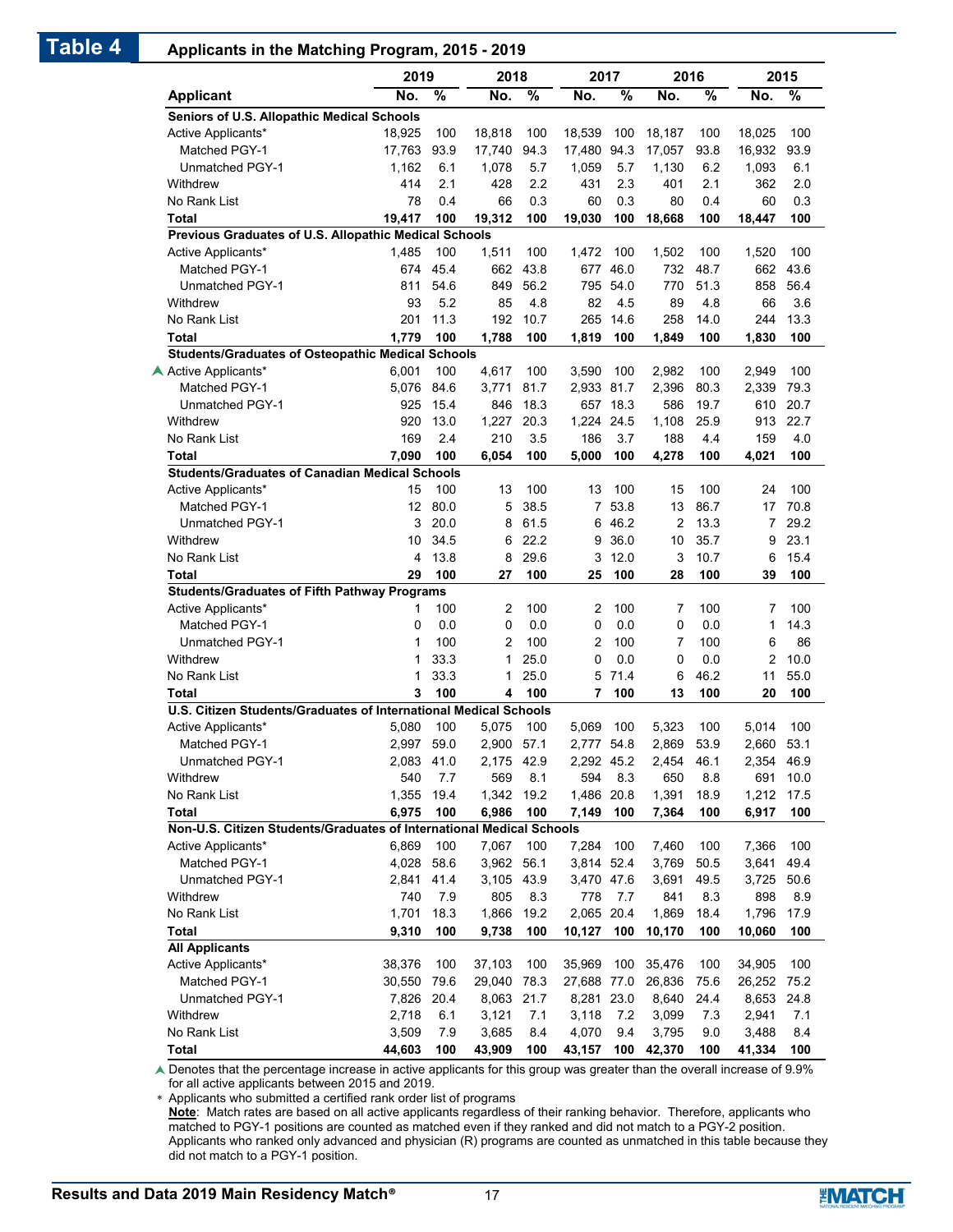Table 5 shows the ratios of PGY-1 positions to active applicants from 1976 through 2019. The same data are shown graphically in Figure 3. The red line in Figure 3 represents the point at which there are equal numbers of applicants and positions; above the red line represents more positions than applicants, below the line more applicants than positions. Active applicants are defined as those who certify rank order lists of programs.

- $\bullet$  In 2019, the ratio of PGY-1 positions per active U.S. senior was 1.70. Historically, the ratio declined from 2.0 positions per U.S. senior in 1972 (not shown) to a low of 1.25 positions per U.S. senior in 1984 and 1985.
- The ratio of PGY-1 positions to total applicants (rather than only U.S. seniors) roughly followed the trend of U.S. seniors because more than half of all applicants are U.S. seniors. In 2019, the ratio was 0.84 positions per applicant, the highest since 2006, but below the overall average of 0.89 positions per applicant between 1976 and 2019.





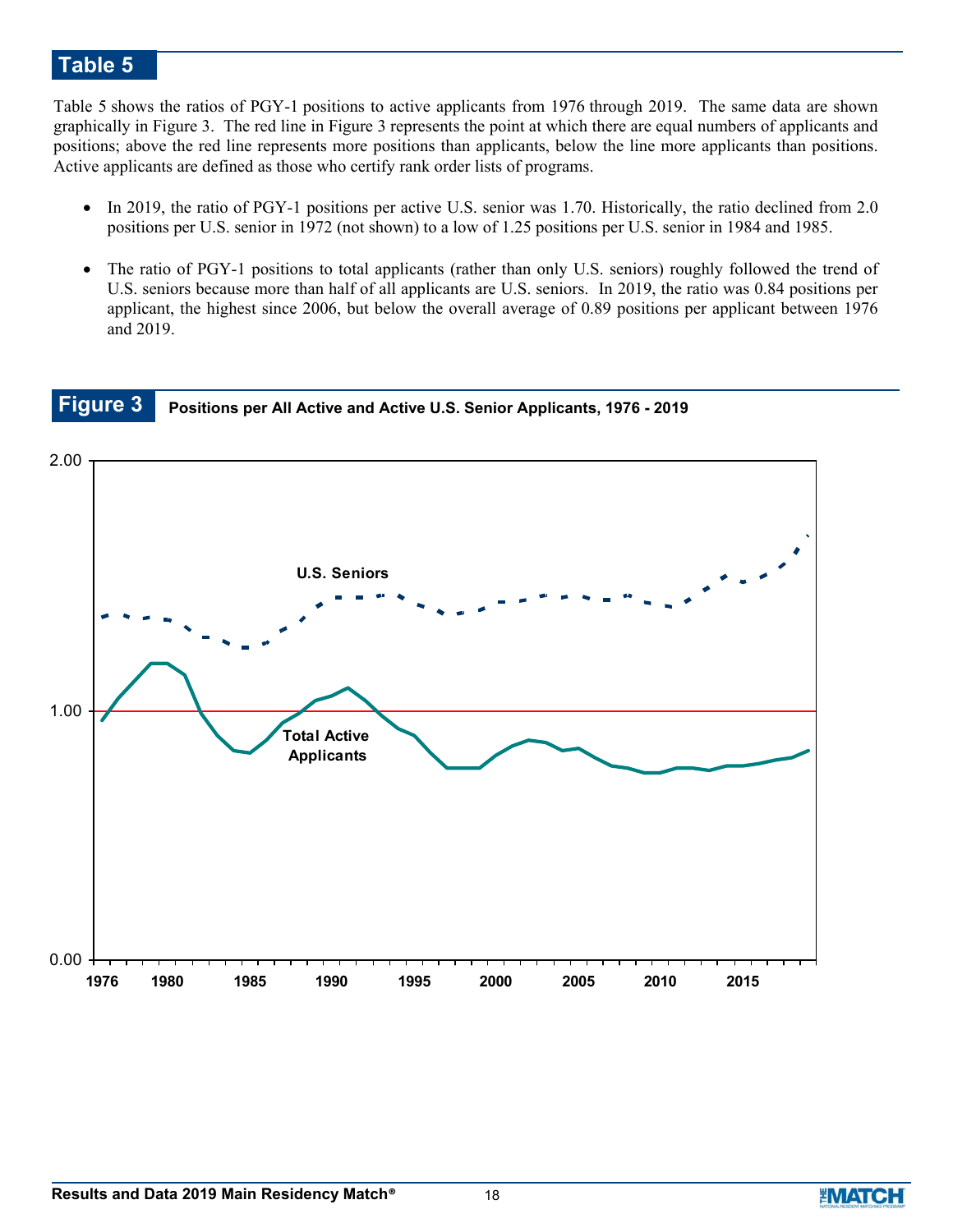| Year | Number of<br><b>Positions</b> | Active U.S.<br><b>Seniors</b> | <b>Positions Per</b><br><b>U.S. Senior</b> | <b>Active Total</b> | <b>Positions Per</b><br><b>Active Applicant</b> |
|------|-------------------------------|-------------------------------|--------------------------------------------|---------------------|-------------------------------------------------|
| 1976 | 16,112                        | 11,735                        | 1.37                                       | 16,728              | 0.96                                            |
| 1977 | 16,574                        | 11,898                        | 1.39                                       | 15,854              | 1.05                                            |
| 1978 | 17,219                        | 12,666                        | 1.36                                       | 15,354              | 1.12                                            |
| 1979 | 17,824                        | 13,036                        | 1.37                                       | 14,985              | 1.19                                            |
| 1980 | 18,055                        | 13,322                        | 1.36                                       | 15,129              | 1.19                                            |
| 1981 | 18,331                        | 13,705                        | 1.34                                       | 16,104              | 1.14                                            |
| 1982 | 18,300                        | 14,144                        | 1.29                                       | 18,410              | 0.99                                            |
| 1983 | 17,952                        | 13,969                        | 1.29                                       | 20,044              | 0.90                                            |
| 1984 | 18,457                        | 14,741                        | 1.25                                       | 22,052              | 0.84                                            |
| 1985 | 18,535                        | 14,849                        | 1.25                                       | 22,386              | 0.83                                            |
| 1986 | 18,770                        | 14,737                        | 1.27                                       | 21,357              | 0.88                                            |
| 1987 | 19,047                        | 14,466                        | 1.32                                       | 20,054              | 0.95                                            |
| 1988 | 19,513                        | 14,499                        | 1.35                                       | 19,808              | 0.99                                            |
| 1989 | 19,955                        | 14,117                        | 1.41                                       | 19,207              | 1.04                                            |
| 1990 | 20,101                        | 13,908                        | 1.45                                       | 19,004              | 1.06                                            |
| 1991 | 20,192                        | 13,943                        | 1.45                                       | 18,450              | 1.09                                            |
| 1992 | 20,394                        | 14,030                        | 1.45                                       | 19,519              | 1.04                                            |
| 1993 | 20,598                        | 14,094                        | 1.46                                       | 20,916              | 0.98                                            |
| 1994 | 20,772                        | 14,207                        | 1.46                                       | 22,352              | 0.93                                            |
| 1995 | 20,751                        | 14,621                        | 1.42                                       | 22,936              | 0.90                                            |
| 1996 | 20,563                        | 14,539                        | 1.41                                       | 24,718              | 0.83                                            |
| 1997 | 20,209                        | 14,614                        | 1.38                                       | 26,323              | 0.77                                            |
| 1998 | 20,299                        | 14,610                        | 1.39                                       | 26,360              | 0.77                                            |
| 1999 | 20,453                        | 14,607                        | 1.40                                       | 26,462              | 0.77                                            |
| 2000 | 20,598                        | 14,358                        | 1.43                                       | 25,056              | 0.82                                            |
| 2001 | 20,642                        | 14,455                        | 1.43                                       | 23,981              | 0.86                                            |
| 2002 | 20,602                        | 14,336                        | 1.44                                       | 23,459              | 0.88                                            |
| 2003 | 20,908                        | 14,332                        | 1.46                                       | 23,965              | 0.87                                            |
| 2004 | 21,192                        | 14,609                        | 1.45                                       | 25,246              | 0.84                                            |
| 2005 | 21,454                        | 14,719                        | 1.46                                       | 25,348              | 0.85                                            |
| 2006 | 21,659                        | 15,008                        | 1.44                                       | 26,715              | 0.81                                            |
| 2007 | 21,845                        | 15,206                        | 1.44                                       | 27,944              | 0.78                                            |
| 2008 | 22,240                        | 15,242                        | 1.46                                       | 28,737              | 0.77                                            |
| 2009 | 22,427                        | 15,638                        | 1.43                                       | 29,888              | 0.75                                            |
| 2010 | 22,809 *                      | 16,070                        | $1.42*$                                    | 30,543              | $0.75*$                                         |
| 2011 | 23,418 *                      | 16,559                        | $1.41*$                                    | 30,589              | $0.77*$                                         |
| 2012 | 24,006 *                      | 16,527                        | $1.45*$                                    | 31,355              | $0.77*$                                         |
| 2013 | 26,138 *                      | 17,487                        | $1.49*$                                    | 34,355              | $0.76*$                                         |
| 2014 | 26,678 *                      | 17,374                        | $1.54*$                                    | 34,270              | $0.78*$                                         |
| 2015 | 27,293 *                      | 18,025                        | $1.51*$                                    | 34,905              | $0.78*$                                         |
| 2016 | 27,860 *                      | 18,187                        | $1.53*$                                    | 35,476              | $0.79*$                                         |
| 2017 | 28,849 *                      | 18,539                        | $1.56*$                                    | 35,969              | $0.80*$                                         |
| 2018 | 30,232 *                      | 18,818                        | $1.61*$                                    | 37,103              | $0.81*$                                         |
| 2019 | 32,194 *                      | 18,925                        | $1.70*$                                    | 38,376              | $0.84*$                                         |

**Note:** Applicants who withdrew or did not rank programs are excluded.

Physician (R) positions are excluded. R positions are PGY-2 positions starting in the year of the Match that are reserved for applicants who have had prior graduate medical education. Physician positions are not available to senior medical students. In previous *Results and Data Books*, the numbers of R positions were small and they were included in the categorical position counts. \*

**Table 5**

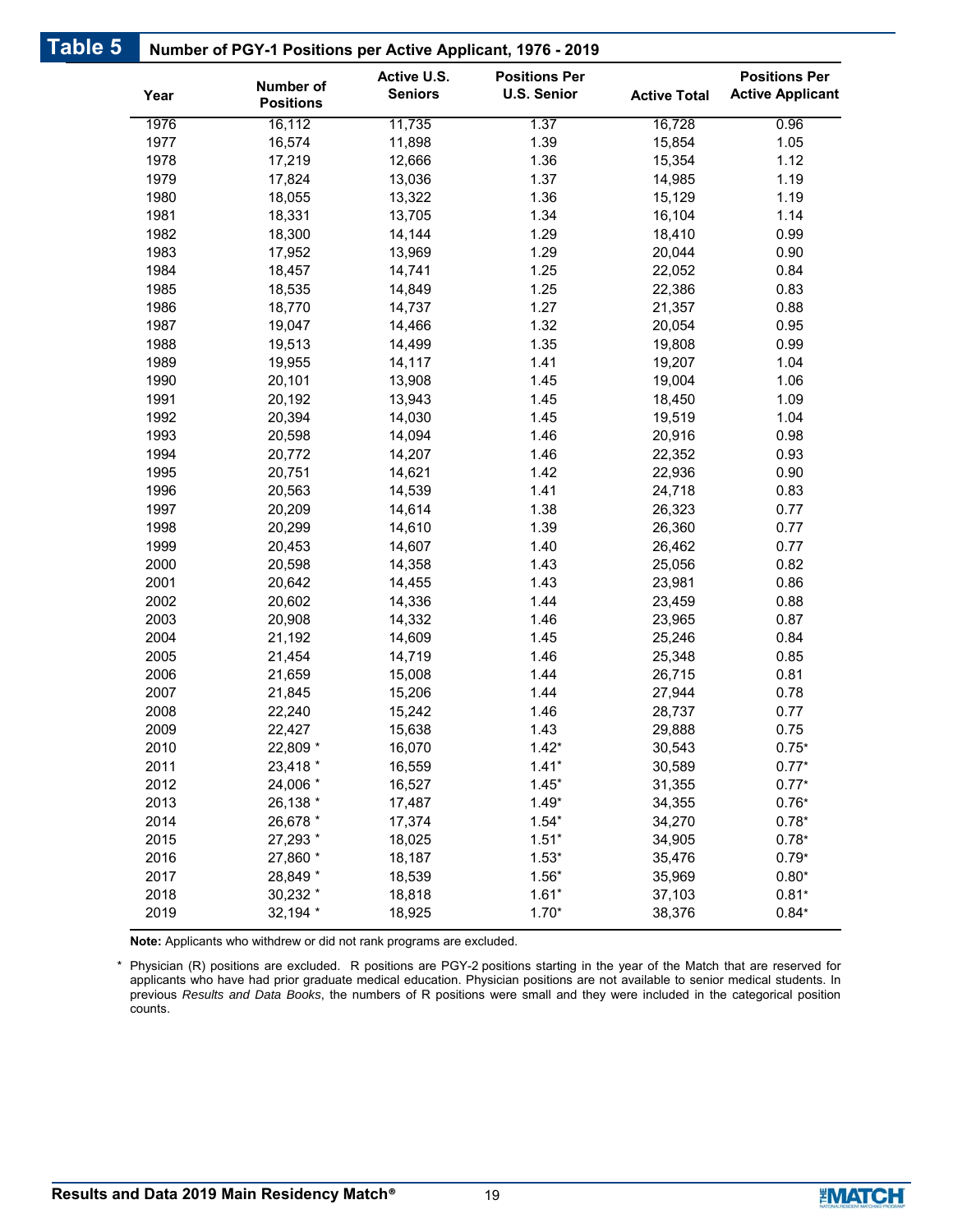Table 6 displays the match rates to PGY-1 positions for U.S. allopathic seniors, U.S. citizens trained in international medical schools (U.S. IMGs), non-U.S. citizens trained in international medical schools (Non-U.S. IMGs), osteopathic medical school students/graduates, and other applicants (Canadian medical school students/graduates, Fifth Pathway applicants, and U.S. physicians who are prior-year graduates of U.S. allopathic medical schools). The data are shown graphically in Figure 4. Match rate is defined in Table 6 and Figure 4 as the percentage of active applicants who matched to PGY-1 positions.

- 93.9 percent of U.S. allopathic seniors matched to PGY-1 positions in 2019, within the historical 92-95 percent match rate.
- 59.0 percent of U.S. IMGs matched to PGY-1 positions, the highest match rate since 1991.
- 58.6 percent of non-U.S. citizen IMGs matched to PGY-1 positions, the highest match rate since 1990.
- 84.6 percent of osteopathic medical school students/graduates matched to PGY-1 positions, the highest match rate in history.

# **Figure 4 PGY-1 Match Rates by Applicant Type, 1982 - 2019**



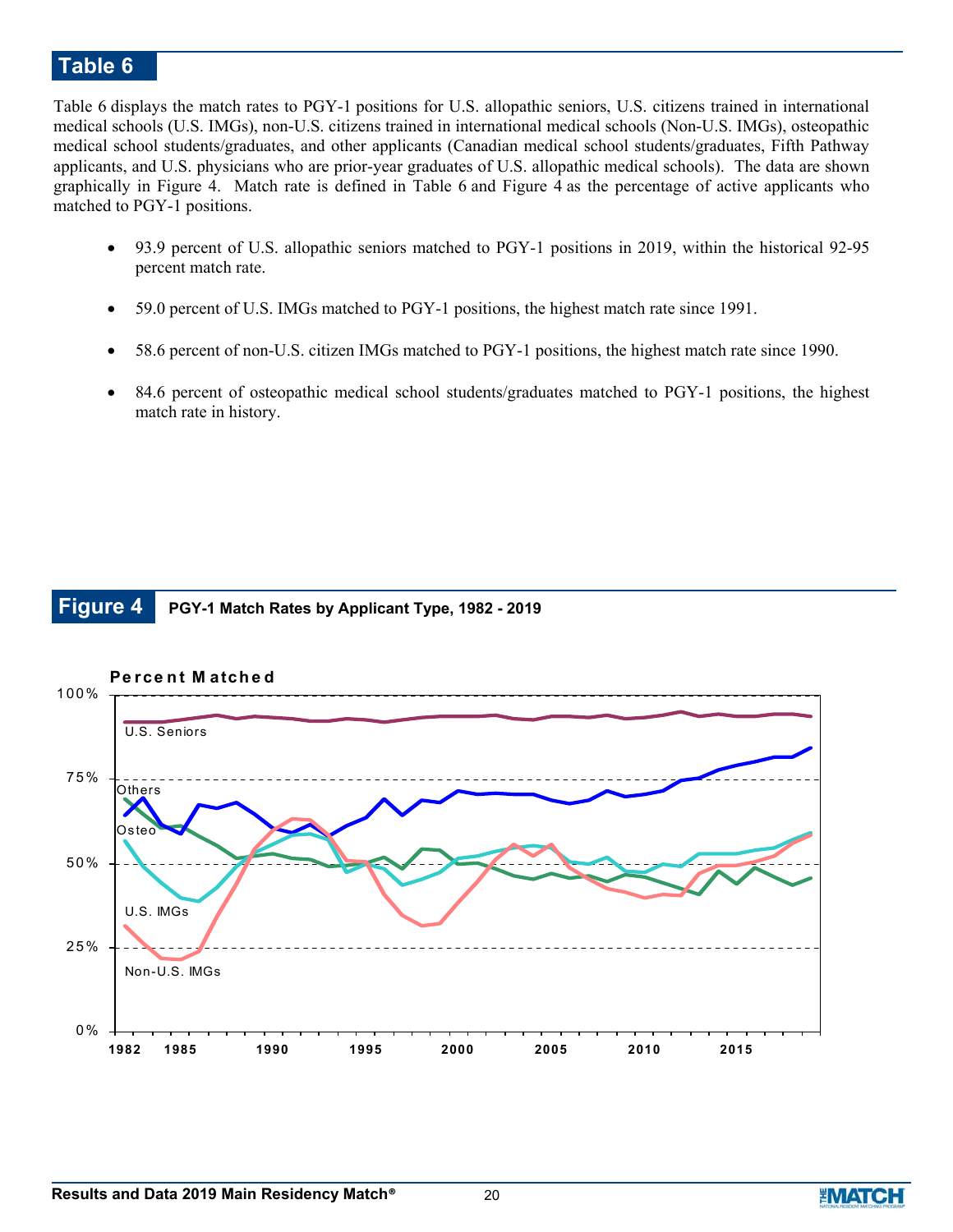#### **PGY-1 Match Rates, 1982 - 2019 Table 6**

|      |           | Total      |         |           | <b>Percent Matched</b> |         |         |            |
|------|-----------|------------|---------|-----------|------------------------|---------|---------|------------|
|      | Number of | Active     | U.S.    |           | Non-U.S.               |         |         | All        |
| Year | Positions | Applicants | Seniors | U.S. IMGs | <b>IMGs</b>            | Osteo   | Others  | Applicants |
| 1982 | 18,300    | 18,410     | 92.1    | 56.8      | 31.4                   | 64.4    | 69.3    | 81.2       |
| 1983 | 17,952    | 20,044     | 92.2    | 49.3      | 26.2                   | 69.6    | 64.6    | 75.9       |
| 1984 | 18,457    | 22,052     | 92.2    | 44.4      | 21.9                   | 61.7    | 60.4    | 73.1       |
| 1985 | 18,535    | 22,386     | 92.6    | 39.7      | 21.6                   | 58.9    | 61.2    | 72.8       |
| 1986 | 18,770    | 21,357     | 93.3    | 38.6      | 24.0                   | 67.4    | 58.0    | 75.6       |
| 1987 | 19,047    | 20,054     | 94.0    | 43.0      | 34.2                   | 66.5    | 55.5    | 79.8       |
| 1988 | 19,513    | 19,808     | 93.1    | 49.0      | 44.1                   | 68.2    | 51.5    | 81.4       |
| 1989 | 19,955    | 19,207     | 93.6    | 53.3      | 54.2                   | 64.8    | 52.1    | 83.4       |
| 1990 | 20,101    | 19,004     | 93.3    | 55.6      | 59.7                   | 60.7    | 53.1    | 83.7       |
| 1991 | 20,192    | 18,450     | 93.1    | 59.6      | 58.4                   | 59.3    | 51.7    | 84.9       |
| 1992 | 20,394    | 19,519     | 92.4    | 58.7      | 58.0                   | 61.6    | 51.1    | 83.3       |
| 1993 | 20,598    | 20,916     | 92.4    | 57.2      | 58.4                   | 58.1    | 49.0    | 92.1       |
| 1994 | 20,772    | 22,352     | 93.0    | 47.5      | 50.9                   | 61.2    | 49.6    | 77.9       |
| 1995 | 20,751    | 22,936     | 92.7    | 49.8      | 50.5                   | 63.5    | 50.2    | 77.9       |
| 1996 | 20,563    | 24,718     | 92.1    | 48.5      | 40.9                   | 69.1    | 52.0    | 72.8       |
| 1997 | 20,209    | 26,323     | 92.7    | 43.5      | 34.5                   | 64.4    | 48.3    | 69.0       |
| 1998 | 20,299    | 26,360     | 93.5    | 45.5      | 31.4                   | 69.0    | 54.4    | 69.0       |
| 1999 | 20,453    | 26,462     | 93.8    | 47.5      | 32.2                   | 68.2    | 54.0    | 69.5       |
| 2000 | 20,598    | 25,056     | 93.9    | 51.4      | 38.5                   | 71.6    | 49.8    | 73.4       |
| 2001 | 20,642    | 23,981     | 93.7    | 52.4      | 44.8                   | 70.6    | 50.3    | 76.5       |
| 2002 | 20,602    | 23,459     | 94.1    | 53.8      | 51.3                   | 70.9    | 48.4    | 78.6       |
| 2003 | 20,908    | 23,965     | 93.2    | 54.6      | 55.7                   | 70.7    | 46.2    | 78.5       |
| 2004 | 21,192    | 25,246     | 92.9    | 55.4      | 52.4                   | 70.5    | 45.4    | 76.8       |
| 2005 | 21,454    | 25,348     | 93.7    | 54.7      | 55.6                   | 68.9    | 47.0    | 78.0       |
| 2006 | 21,659    | 26,715     | 93.7    | 50.6      | 48.9                   | 67.9    | 45.7    | 75.1       |
| 2007 | 21,845    | 27,944     | 93.4    | 50.0      | 45.5                   | 68.8    | 46.4    | 73.4       |
| 2008 | 22,240    | 28,737     | 94.2    | 51.9      | 42.4                   | 71.6    | 44.5    | 72.9       |
| 2009 | 22,427    | 29,888     | 93.1    | 47.8      | 41.6                   | 69.9    | 46.6    | 71.4       |
| 2010 | 22,809*   | 30,543     | 93.3    | 47.3*     | $39.8*$                | 70.6*   | 45.9*   | $71.2*$    |
| 2011 | 23,418 *  | 30,589     | 94.1    | $50.0*$   | 40.9*                  | $71.7*$ | 44.3*   | $73.2*$    |
| 2012 | 24,006*   | 31,355     | 95.1    | 49.1*     | 40.6*                  | $74.7*$ | 42.5*   | $73.1*$    |
| 2013 | 26,138 *  | 34,355     | 93.7    | $52.8*$   | 47.0*                  | $75.4*$ | $40.9*$ | $73.5*$    |
| 2014 | 26,678 *  | 34,270     | 94.4    | $53.0*$   | 49.5*                  | $77.7*$ | $47.7*$ | $75.0*$    |
| 2015 | 27,293*   | 34,905     | 93.9    | $53.1*$   | 49.4*                  | 79.3*   | 43.8*   | $75.2*$    |
| 2016 | 27,860*   | 35,476     | 93.8    | 53.9*     | $50.5*$                | $80.3*$ | 48.9*   | 75.6*      |
| 2017 | 28,849 *  | 35,969     | 94.3    | $54.8*$   | $52.4*$                | $81.7*$ | 46.0*   | $77.0*$    |
| 2018 | 30,232 *  | 37,103     | 94.3    | $57.1*$   | $56.1*$                | $81.7*$ | 43.7*   | 78.3*      |
| 2019 | 32,194 *  | 38,376     | 93.9    | 59.0*     | 58.6*                  | 84.6*   | 45.7*   | 79.6*      |
|      |           |            |         |           |                        |         |         |            |

Physician (R) positions are excluded. R positions are PGY-2 positions starting in the year of the Match that are reserved for \* applicants who have had prior graduate medical education. Physician positions are not available to senior medical students. In previous *Results and Data Books*, the numbers of R positions were small and they were included in the categorical position counts.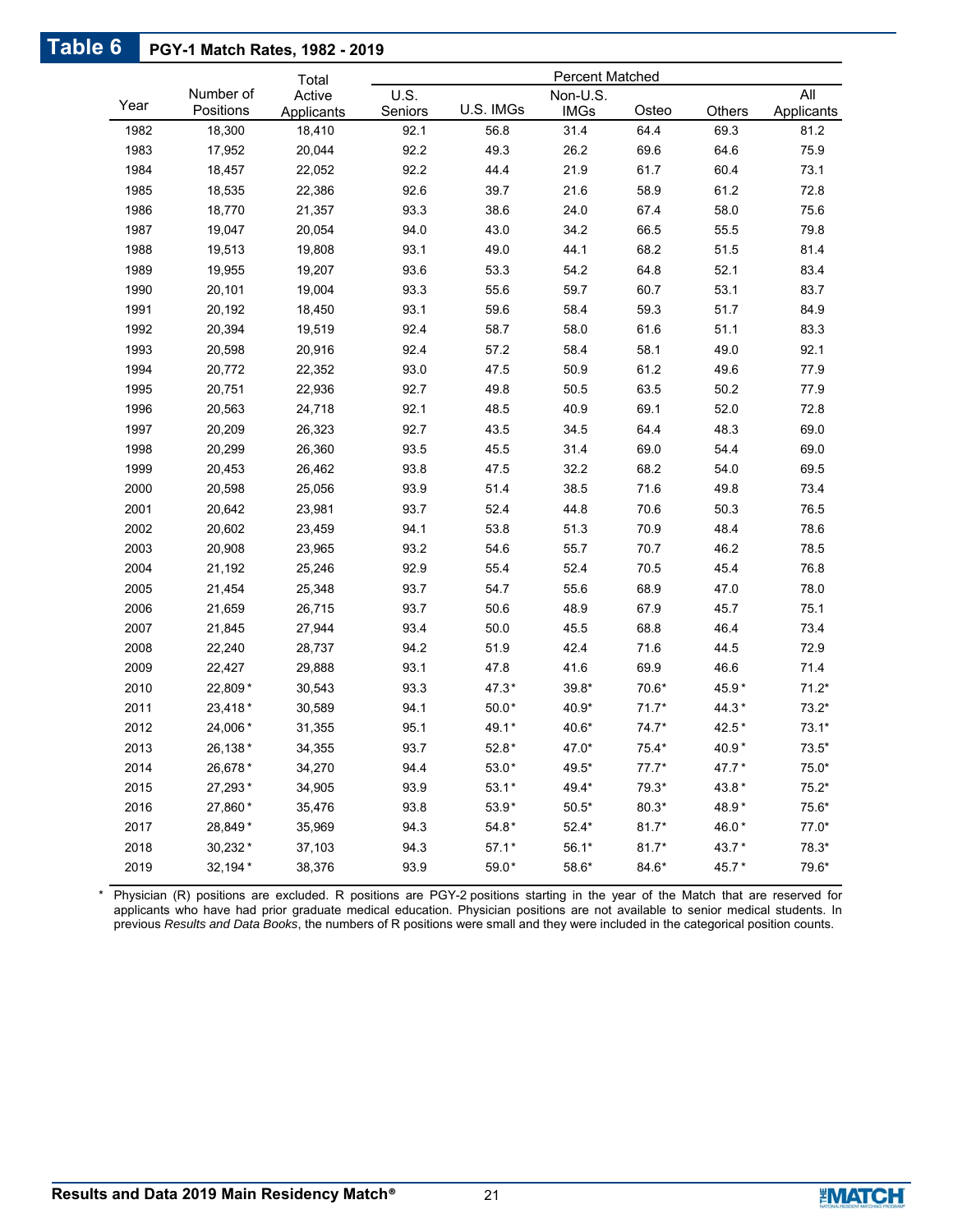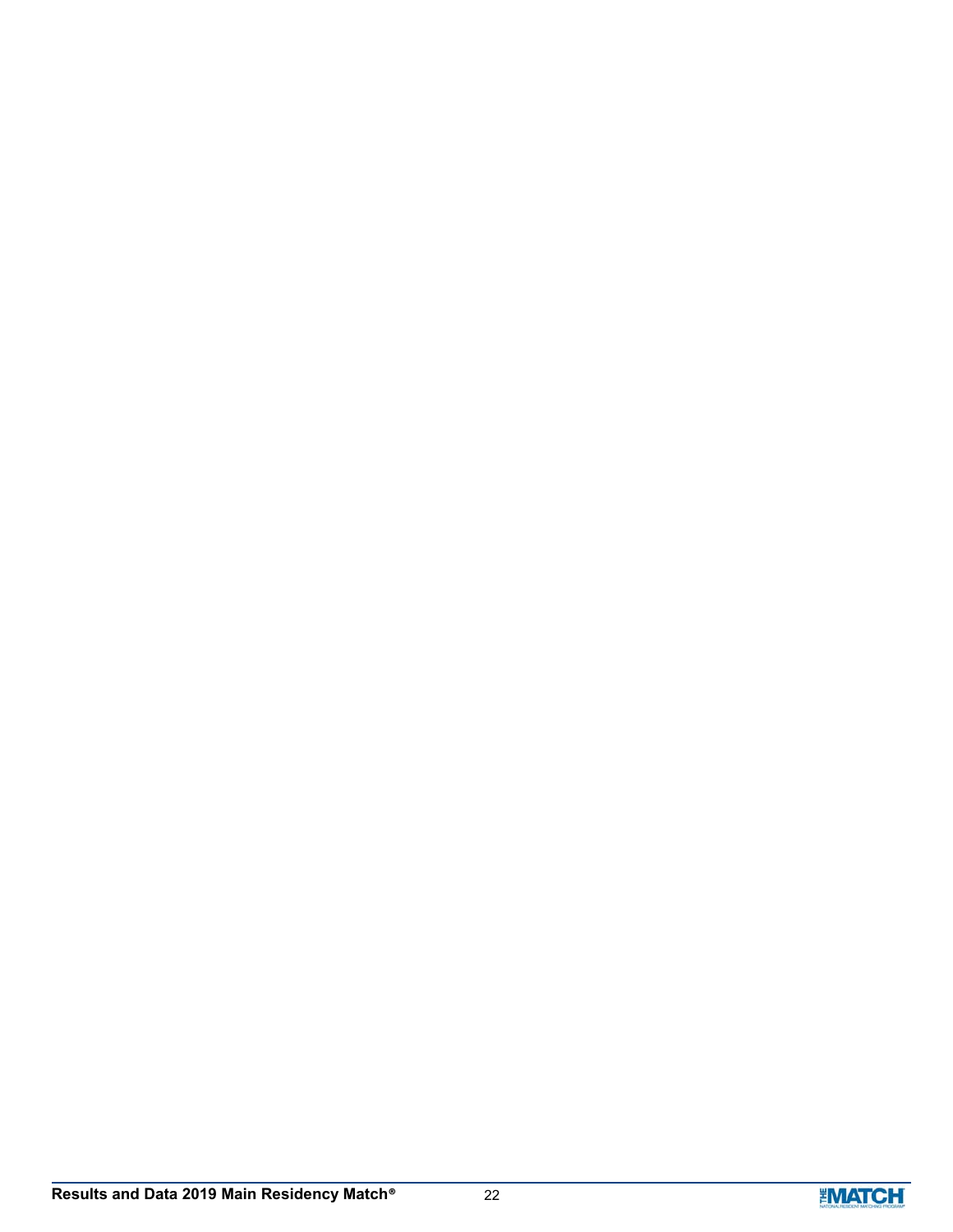# **Tables 7 and 8**

Table 7 displays the numbers of positions offered by specialty, as well as the numbers filled by U.S. seniors and by an aggregate of all applicants (including U.S. seniors) from 2015 through 2019. The data in Table 7 are shown graphically in Figure 5 for specialties that offered at least 100 positions. Table 8 displays the same information in percentages.

- In 2019, 33,417 matches were made to PGY-1 and PGY-2 (advanced and physician) positions, an all-time high and an increase of 1,518 (4.8%) over 2018.
- In 2019, primary care specialties offered record-high numbers of positions and had high position fill rates.
	- Internal Medicine (categorical) has gained positions every year since 2005 and offered 8,116 positions in 2019, the highest number on record. The position fill rate was 97.2 percent, but only 41.5 percent were filled by U.S. seniors, the lowest percentage on record.
	- Family Medicine has experienced position increases every year since 2009. In 2019, Family Medicine offered 4,107 positions and filled 3,827 (93.2%); however, only 39.0 percent of all positions were filled by U.S. seniors, the lowest percentage on record.
	- Pediatrics (categorical) has gained positions every year since 2005 and offered a record-high 2,847 positions in 2019. The overall fill rate was 97.6 percent, but the 60.2 percent filled by U.S. seniors also was the lowest percentage on record.
	- The number of Psychiatry positions has grown every year since 2008, and the 1,740 positions offered in 2019 was the highest number on record. The 98.9 percent fill rate is among the highest on record.
- Emergency Medicine has gained positions every year since 1983, when the specialty joined the Match, and in 2019 offered 2,488 positions. The total position fill rate was 98.8 percent, but only 65.0 percent were filled by U.S. seniors, the lowest percentage ever.

Other trends of note are:

Specialties/specialty tracks with at least 10 positions in the Match and 100 percent fill rates:

 Medicine-Emergency Medicine Medicine-Psychiatry Interventional Radiology (categorical and advanced) Otolaryngology Peds/Psych/Child Psych Physical Medicine & Rehabilitation (categorical) Plastic Surgery Psychiatry-Family Medicine Surgery Thoracic Surgery

- Specialties/specialty tracks with at least 10 positions in the Match that filled at least 90 percent by U.S. seniors: Psychiatry-Family Medicine (categorical): 100 percent Peds/Psych/Child Psych: 95.2 percent Otolaryngology: 93.9 percent Plastic Surgery: 91.9 percent Thoracic Surgery: 91:9 percent Neurological Surgery: 91.8 percent
	- Orthopedic Surgery: 91.8 percent



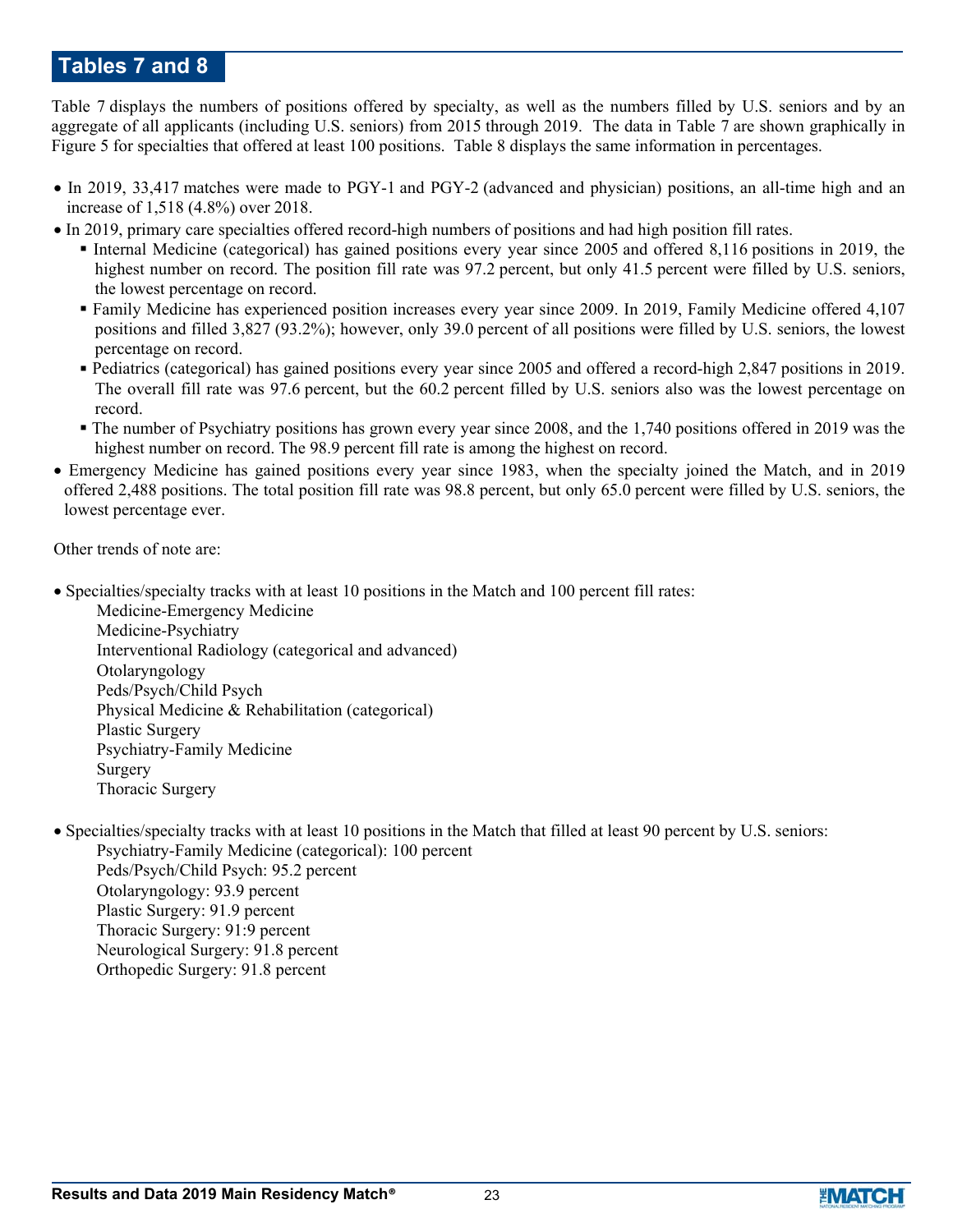|                                         |                | 2019           |               |                                           | 2018                     |                |                                                                                  | 2017                 |                |                                           | 2016           |                         | 2015           |                |                 |  |
|-----------------------------------------|----------------|----------------|---------------|-------------------------------------------|--------------------------|----------------|----------------------------------------------------------------------------------|----------------------|----------------|-------------------------------------------|----------------|-------------------------|----------------|----------------|-----------------|--|
| <b>Specialty</b>                        | Offered #U.S.  |                | <b>Filled</b> |                                           | <b>Filled</b>            |                | #Tot Offered #U.S. #Tot Offered #U.S. #Tot Offered #U.S. #Tot Offered #U.S. #Tot | <b>Filled</b>        |                |                                           | <b>Filled</b>  |                         |                |                | <b>Filled</b>   |  |
| <b>PGY-1 Positions</b>                  |                |                |               |                                           |                          |                |                                                                                  |                      |                |                                           |                |                         |                |                |                 |  |
| AAnesthesiology                         | 1,337          | 907            | 1,316         | 1,253                                     | 861                      | 1,226          | 1,202                                                                            | 803                  | 1,146          | 1,127                                     | 774            | 1,072                   | 1,094          | 799            | 1,066           |  |
| <b>AChild Neurology</b>                 | 145            | 102            | 133           | 134                                       | 101                      | 129            | 128                                                                              | 97                   | 119            | 116                                       | 90             | 109                     | 104            | 73             | 95              |  |
| Dermatology                             | 30             | 23             | 28            | 25                                        | 22                       | 23             | 26                                                                               | 24                   | 26             | 21                                        | 21             | 21                      | 22             | 20             | 22              |  |
| <b>A Emergency Medicine</b>             | 2,488          | 1,617          | 2.458         | 2,278                                     | 1,606                    | 2,265          | 2,047                                                                            | 1,601                | 2,041          | 1,895                                     |                | 1,486 1,894             | 1,821          | 1,438          | 1,813           |  |
| <b>Emergency Med-Anesthesiology</b>     | 1              | 0              | 1             | 2                                         | $\overline{2}$           | 2              | 0                                                                                | 0                    | 0              | 0                                         | 0              | 0                       | 0              | 0              | 0               |  |
| <b>Emergency Med-Family Med</b>         | $\overline{4}$ | $\overline{1}$ | 4             | $\overline{4}$                            | 3                        | $\overline{4}$ | $\overline{4}$                                                                   | $\overline{2}$       | $\overline{4}$ | $\overline{4}$                            | $\overline{2}$ | $\overline{4}$          | $\overline{4}$ | $\mathbf{1}$   | 4               |  |
| <b>AFamily Medicine</b>                 | 4,107          | 1,601          | 3,827         | 3,629                                     | 1,628                    | 3,510          | 3,356                                                                            | 1,513                | 3,215          | 3,238                                     | 1,467          | 3,083                   | 3,195          | 1,405          | 3,039           |  |
| <b>Family Medicine-ONMM</b>             | $\mathbf{1}$   | $\overline{0}$ | 1             | $\overline{4}$                            | $\mathbf 0$              | $\overline{4}$ | $\mathbf 0$                                                                      | $\overline{0}$       | $\mathbf 0$    | $\mathbf{0}$                              | $\mathbf 0$    | $\mathbf{0}$            | $\mathbf 0$    | $\mathbf 0$    | $\mathbf 0$     |  |
| Family Med-Preventive Med               | 4              | 3              | 4             | 3                                         | 3                        | 3              | 6                                                                                | 5                    | 6              | 6                                         | 1              | 6                       | 5              | 5              | 5               |  |
| Internal Medicine (Categorical)         | 8,116          | 3,366          | 7,892         | 7,542                                     | 3,195                    | 7,363          | 7,233                                                                            | 3,245                | 7,101          | 7,024                                     | 3,291          | 6,938                   | 6,770          | 3,317          | 6,698           |  |
| Medicine-Anesthesiology                 | 5              | 4              | 4             | 6                                         | 6                        | 6              | 6                                                                                | 4                    | 4              | 5                                         | 5              | 5                       | 6              | 4              | 6               |  |
| Medicine-Dermatology                    | $\overline{7}$ | 6              | 7             | 6                                         | 5                        | 5              | 6                                                                                | 6                    | 6              | 6                                         | 6              | 6                       | 6              | 6              | $6\phantom{1}6$ |  |
| Medicine-Emergency Med                  | 26             | 20             | 26            | 26                                        | 22                       | 26             | 26                                                                               | 21                   | 26             | 29                                        | 24             | 27                      | 28             | 23             | 27              |  |
| <b>Medicine-Family Medicine</b>         | $\mathbf{0}$   | $\mathbf 0$    | 0             | $\overline{2}$                            | $\overline{2}$           | $\overline{2}$ | $\overline{2}$                                                                   | $\overline{2}$       | $\overline{2}$ | $\overline{2}$                            | $\overline{2}$ | $\overline{2}$          | $\overline{2}$ | $\mathbf{1}$   | $\overline{2}$  |  |
| <b>Medicine-Medical Genetics</b>        | 3              | $\mathbf{1}$   | 1             | $\mathbf{1}$                              | $\mathbf{1}$             | 1              | $\overline{2}$                                                                   | 1                    | 1              | 1                                         | $\mathbf{0}$   | 0                       | 4              | 2              | 4               |  |
| Medicine-Neurology                      | $\mathbf{0}$   | $\mathbf 0$    | 0             | $\mathbf{0}$                              | $\mathbf{0}$             | $\mathbf{0}$   | $\mathbf 0$                                                                      | $\overline{0}$       | $\mathbf{0}$   | $\mathbf{0}$                              | $\mathbf 0$    | $\mathbf 0$             | $\mathbf{1}$   | $\overline{0}$ | $\mathbf 0$     |  |
| <b>Medicine-Pediatrics</b>              | 390            | 315            | 383           | 382                                       | 306                      | 377            | 381                                                                              | 291                  | 356            | 386                                       | 329            | 384                     | 380            | 319            | 379             |  |
| Medicine-Preliminary (PGY-1 Only) 1,944 |                | 1,356          | 1,796         | 1,883                                     | 1,370                    | 1,762          | 1,915                                                                            | 1,436                | 1,843          | 1,918                                     | 1,415          | 1,818                   | 1,928          | 1,388          | 1,805           |  |
| Medicine-Preventive Med                 | 6              | $\overline{2}$ | 6             | 6                                         | 4                        | 6              | 8                                                                                | $\overline{2}$       | 6              | 7                                         | 3              | 6                       | $\overline{7}$ | 4              | $\overline{7}$  |  |
| <b>AMedicine-Primary</b>                | 396            | 239            | 386           | 374                                       | 229                      | 372            | 341                                                                              | 224                  | 341            | 328                                       | 210            | 325                     | 341            | 206            | 339             |  |
| Medicine-Psychiatry                     | 23             | 18             | 23            | 24                                        | 20                       | 24             | 24                                                                               | 15                   | 24             | 23                                        | 19             | 23                      | 21             | 13             | 21              |  |
| Interventional Radiology (Integrated)   | 37             | 30             | 37            | 35                                        | 34                       | 35             | 29                                                                               | 23                   | 27             | 3                                         | 3              | 3                       | $\mathbf 0$    | $\mathbf{0}$   | $\mathbf 0$     |  |
| Neurodevelopmental Disabilities         | 4              | 3              | 4             | 4                                         | 3                        | 4              | 3                                                                                | 3                    | 3              | 2                                         | $\overline{2}$ | 2                       | 1              | $\mathbf 0$    | 1               |  |
| Neurological Surgery                    | 232            | 213            | 231           | 225                                       | 203                      | 225            | 218                                                                              | 183                  | 218            | 216                                       | 200            | 214                     | 210            | 188            | 208             |  |
| ANeurology                              | 617            | 284            | 594           | 552                                       | 280                      | 539            | 492                                                                              | 249                  | 479            | 443                                       | 236            | 440                     | 404            | 222            | 396             |  |
| Obstetrics-Gynecology                   | 1,395          | 1,049          | 1,392         | 1,336                                     | 1,051                    | 1,330          | 1,288                                                                            | 1,049                | 1,288          | 1,265                                     | 981            | 1,257                   | 1,255          | 1,002          | 1,255           |  |
| OB/GYN-Preliminary (PGY-1 Only)         | 18             | 4              | 9             | 21                                        | 6                        | 11             | 23                                                                               | 6                    | 14             | 22                                        | 4              | 11                      | 21             | 3              | 14              |  |
| <b>Orthopedic Surgery</b>               | 755            | 693            | 752           | 742                                       | 691                      | 738            | 727                                                                              | 668                  | 726            | 717                                       | 650            | 717                     | 703            | 663            | 703             |  |
| Osteo Neuromusculoskeletal Med          | 2              | 0              | 0             | 2                                         | 0                        | 2              | 0                                                                                | 0                    | 0              | 0                                         | $\mathbf 0$    | 0                       | 0              | 0              | 0               |  |
| Otolaryngology                          | 328            | 308            | 328           | 315                                       | 284                      | 303            | 305                                                                              | 279                  | 291            | 304                                       | 272            | 302                     | 299            | 283            | 298             |  |
| <b>Y</b> Pathology                      | 601            | 201            | 569           | 601                                       | 220                      | 568            | 601                                                                              | 216                  | 545            | 579                                       | 248            | 549                     | 605            | 282            | 568             |  |
| Pediatrics (Categorical)                | 2,847          |                | 1,715 2,778   | 2,768                                     | 1,746                    | 2,711          | 2,738                                                                            | 1,849                | 2,693          | 2,689                                     |                | 1,829 2,675             | 2,668          | 1,889          | 2,654           |  |
| Pediatrics-Anesthesiology               | 7              | 6              | 7             | 7                                         | 6                        | 7              | 9                                                                                | 7                    | 8              | 8                                         | 6              | 7                       | 9              | 9              | 9               |  |
| <b>Pediatrics-Emergency Med</b>         | 8              | 6              | 8             | 8                                         | $\overline{\mathcal{L}}$ | 8              | 10                                                                               | 5                    | 9              | $\overline{7}$                            | $\overline{7}$ | $\overline{7}$          | 9              | 8              | $9\,$           |  |
| <b>Pediatrics-Medical Genetics</b>      | 21             | 14             | 16            | 20                                        | 14                       | 18             | 15                                                                               | 8                    | 13             | 14                                        | 10             | 14                      | 15             | 12             | 15              |  |
| Pediatrics-P M & R                      | $\overline{4}$ | $\overline{2}$ | 3             | 3                                         | 3                        | 3              | $\overline{2}$                                                                   | $\overline{2}$       | $\overline{2}$ | $\overline{4}$                            | 3              | $\overline{\mathbf{4}}$ | $\mathbf{1}$   | $\mathbf 0$    | $\mathbf{1}$    |  |
| Pediatrics-Preliminary                  | 24             | 12             | 19            | 19                                        | 10                       | 14             | 34                                                                               | 23                   | 27             | 43                                        | 26             | 37                      | 36             | 21             | 30              |  |
| ▲ Pediatrics-Primary                    | 90             | 36             | 89            | 90                                        | 36                       | 86             | 83                                                                               | 31                   | 82             | 79                                        | 34             | 79                      | 74             | 26             | 74              |  |
| Peds/Psych/Child Psych                  | 21             | 20             | 21            | 21                                        | 17                       | 20             | 21                                                                               | 19                   | 21             | 20                                        | 18             | 20                      | 19             | 18             | 19              |  |
| Physical Medicine & Rehab               | 138            | 69             | 138           | 133                                       | 76                       | 133            | 119                                                                              | 74                   | 118            | 112                                       | 69             | 110                     | 107            | 65             | 107             |  |
| APlastic Surgery (Integrated)           | 172            | 158            | 172           | 168                                       | 156                      | 167            | 159                                                                              | 148                  | 157            | 152                                       | 133            | 151                     | 148            | 136            | 144             |  |
| <b>Preventive Medicine</b>              | $\mathbf{1}$   | $\mathbf 0$    | $\mathbf{1}$  | $\mathbf{1}$                              | $\mathbf 0$              | $\mathbf{1}$   | $\mathbf{1}$                                                                     | $\mathbf 0$          | $\mathbf{1}$   | $\mathbf{1}$                              | $\mathbf 0$    | $\overline{1}$          | $\mathbf 0$    | $\pmb{0}$      | $\mathbf 0$     |  |
| APsychiatry                             | 1,740          | 1,054          | 1,720         | 1,556                                     | 982                      | 1,540          | 1,495                                                                            | 923                  | 1,491          | 1,384                                     |                | 850 1,373               | 1,353          | 774            | 1,339           |  |
| Psychiatry-Family Medicine              | 12             | 12             | 12            | 12                                        | 12                       | 12             | 10                                                                               | 8                    | 10             | 10                                        | 9              | 10                      | 10             | 10             | 10              |  |
| Psychiatry-Neurology                    | 4              | 3              | 3             | 4                                         | 3                        | 3              | 6                                                                                | 3                    | 3              | 3                                         | 3              | 3                       | 3              | 0              | 2               |  |
| <b>Radiation Oncology</b>               | 15             | 13             | 14            | 16                                        | 15                       | 15             | 16                                                                               | 16                   | 16             | 15                                        | 14             | 15                      | 17             | 14             | 15              |  |
| Radiology-Diagnostic                    | 123            | 73             | 122           | 125                                       | 77                       | 125            | 121                                                                              | 73                   | 120            | 151                                       | 93             | 141                     | 133            | 67             | 120             |  |
| Surgery (Categorical)                   | 1,432          | 1,053          | 1,432         | 1,319                                     | 1,005                    | 1,314          | 1,281                                                                            | 1,005                | 1,276          | 1,241                                     | 948            | 1,239                   | 1,224          | 979            | 1,222           |  |
| ◆ Surgery-Preliminary (PGY-1 Only)      | 1,158          | 277            | 581           | 1,363                                     | 567                      | 888            | 1,325                                                                            | 522                  | 817            | 1,308                                     | 511            | 843                     | 1,296          | 476            | 821             |  |
| <b>Thoracic Surgery</b>                 | 37             | 34             | 37            | 36                                        | 31                       | 36             | 37                                                                               | 30                   | 34             | 38                                        | 31             | 37                      | 35             | 28             | 35              |  |
| <b>ATransitional (PGY-1 Only)</b>       | 1,252          | 788            | 1,101         | 1,086                                     | 772                      | 1,016          | 908                                                                              | 718                  | 873            | 838                                       | 673            | 796                     | 842            | 685            | 790             |  |
| <b>Vascular Surgery</b>                 | 66             | 52             | 64            | 60                                        | 50                       | 58             | 60                                                                               | 48                   | 59             | 56                                        | 49             | 56                      | 57             | 48             | 55              |  |
|                                         |                |                |               | 32,194 17,763 30,550 30,232 17,740 29,040 |                          |                |                                                                                  | 28,849 17,480 27,688 |                | 27,860 17,057 26,836 27,293 16,932 26,252 |                |                         |                |                |                 |  |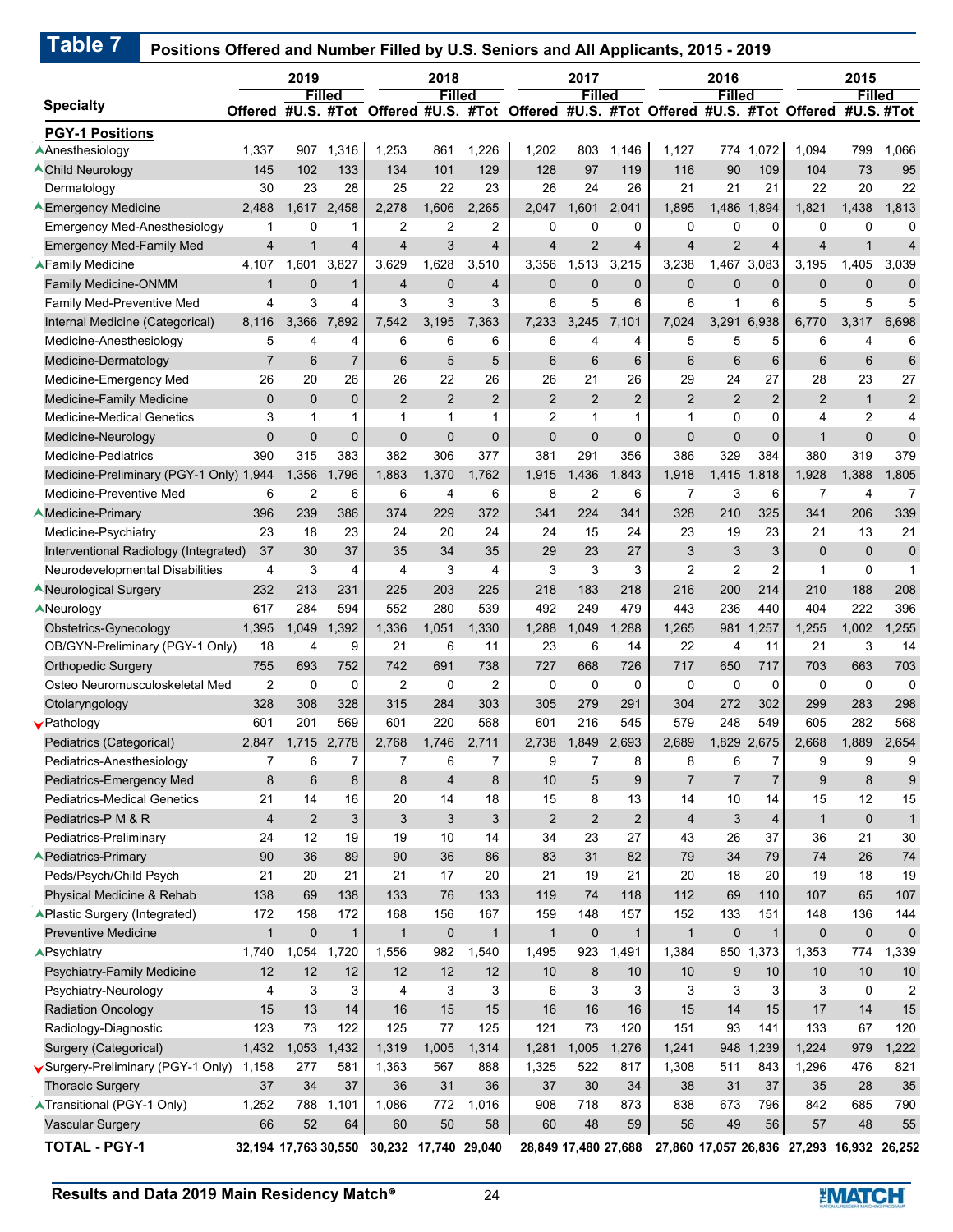|                                       | 2019                    |                |                | 2018           |              |                |                                                                                  | 2017           |                | 2016           |                |                |                | 2015           |                |  |
|---------------------------------------|-------------------------|----------------|----------------|----------------|--------------|----------------|----------------------------------------------------------------------------------|----------------|----------------|----------------|----------------|----------------|----------------|----------------|----------------|--|
|                                       | <b>Filled</b>           |                |                | <b>Filled</b>  |              | <b>Filled</b>  |                                                                                  |                | Filled         |                |                | <b>Filled</b>  |                |                |                |  |
| <b>Specialty</b>                      |                         | Offered #U.S.  |                |                |              |                | #Tot Offered #U.S. #Tot Offered #U.S. #Tot Offered #U.S. #Tot Offered #U.S. #Tot |                |                |                |                |                |                |                |                |  |
| <b>PGY-2 Positions</b>                |                         |                |                |                |              |                |                                                                                  |                |                |                |                |                |                |                |                |  |
| Anesthesiology                        | 428                     | 246            | 420            | 447            | 246          | 442            | 441                                                                              | 229            | 414            | 481            | 290            | 441            | 506            | 315            | 469            |  |
| <b>Child Neurology</b>                | 11                      | 1              | 9              | 8              | 3            | $\overline{7}$ | 11                                                                               | 5              | 9              | 18             | 8              | 16             | 24             | $\overline{7}$ | 17             |  |
| ADermatology                          | 447                     | 370            | 444            | 426            | 348          | 420            | 423                                                                              | 346            | 415            | 399            | 341            | 389            | 385            | 336            | 381            |  |
| Interventional Radiology (Integrated) | 113                     | 101            | 113            | 98             | 93           | 98             | 95                                                                               | 82             | 91             | 11             | 11             | 11             | $\Omega$       | $\Omega$       | $\overline{0}$ |  |
| Neurodevelopmental Disabilities       | 5                       | $\overline{2}$ | 3              | 4              | 2            | 2              | $\overline{4}$                                                                   | 3              | 3              | 5              | $\mathbf 0$    | $\mathbf 0$    | 5              | $\mathbf{1}$   | $\overline{2}$ |  |
| Neurology                             | 281                     | 175            | 266            | 287            | 190          | 283            | 294                                                                              | 185            | 284            | 304            | 201            | 298            | 313            | 190            | 304            |  |
| <b>Nuclear Medicine</b>               | $\Omega$                | $\Omega$       | $\mathbf 0$    | 3              | 0            | 3              | $\overline{4}$                                                                   | 0              | 4              | 3              | $\mathbf 0$    | 1              | 3              | $\mathbf 0$    | 1              |  |
| Osteo Neuromusculoskeletal Med        | $\overline{4}$          | $\mathbf 0$    | 3              | $\mathbf{0}$   | $\mathbf{0}$ | $\overline{0}$ | $\mathbf{0}$                                                                     | $\mathbf 0$    | $\overline{0}$ | $\overline{0}$ | $\mathbf{0}$   | $\overline{0}$ | $\overline{0}$ | $\overline{0}$ | $\mathbf 0$    |  |
| ▲Physical Medicine & Rehab            | 308                     | 151            | 305            | 281            | 166          | 281            | 294                                                                              | 181            | 294            | 290            | 153            | 283            | 282            | 127            | 279            |  |
| <b>Plastic Surgery</b>                | $\overline{0}$          | $\Omega$       | 0              | $\mathbf{0}$   | $\mathbf{0}$ | $\mathbf{0}$   | $\Omega$                                                                         | $\Omega$       | $\mathbf 0$    | $\Omega$       | $\mathbf{0}$   | $\mathbf 0$    | $\mathbf 0$    | $\mathbf{0}$   | $\overline{0}$ |  |
| <b>Preventive Medicine</b>            | 0                       | $\mathbf 0$    | 0              | 0              | 0            | 0              | $\mathbf 0$                                                                      | 0              | 0              | $\overline{2}$ | $\mathbf 0$    | 2              | $\overline{2}$ | $\mathbf 0$    | $\overline{c}$ |  |
| Psychiatry                            | $\Omega$                | $\Omega$       | 0              | $\Omega$       | $\Omega$     | $\Omega$       | $\Omega$                                                                         | $\Omega$       | $\Omega$       | $\mathbf{1}$   | $\mathbf{1}$   | $\mathbf{1}$   | $\mathbf{1}$   | $\Omega$       | $\mathbf 0$    |  |
| Psychiatry-Neurology                  | 0                       | $\mathbf 0$    | $\mathbf 0$    | 0              | $\mathbf 0$  | 0              | 0                                                                                | 0              | 0              | $\mathbf 0$    | 0              | $\mathbf 0$    | $\mathbf{1}$   | $\mathbf{1}$   | 1              |  |
| ▼Radiation Oncology                   | 192                     | 147            | 163            | 177            | 162          | 172            | 177                                                                              | 164            | 173            | 168            | 155            | 167            | 176            | 165            | 170            |  |
| ▲Radiology-Diagnostic                 | 965                     | 665            | 950            | 944            | 683          | 939            | 932                                                                              | 667            | 917            | 982            | 661            | 947            | 999            | 579            | 862            |  |
| Radiology-Nuclear Med                 | $\overline{2}$          | $\overline{1}$ | $\overline{2}$ | 3              | $\mathbf{1}$ | 3              | $\overline{2}$                                                                   | $\mathbf{1}$   | $\overline{2}$ | 3              | $\overline{2}$ | 3              | $\mathbf{1}$   | $\mathbf{0}$   | $\mathbf{0}$   |  |
| <b>TOTAL - PGY-2</b>                  | 2,756                   | 1,859          | 2,678          | 2,678          | 1,894        | 2,650          | 2,677                                                                            | 1,863          | 2,606          | 2,667          | 1,823          | 2,559          | 2,698          | 1,721          | 2,488          |  |
| Physician (R) Positions*              |                         |                |                |                |              |                |                                                                                  |                |                |                |                |                |                |                |                |  |
| Anesthesiology                        | 97                      | $\mathbf 0$    | 91             | 140            | 0            | 120            | 100                                                                              | 0              | 86             | 88             | 0              | 77             | 95             | 0              | 74             |  |
| <b>Child Neurology</b>                | 34                      | $\Omega$       | 12             | 26             | $\mathbf{0}$ | 12             | 33                                                                               | $\overline{0}$ | 19             | 36             | $\overline{0}$ | 18             | 26             | $\overline{0}$ | 14             |  |
| Dermatology                           | 27                      | $\Omega$       | 25             | 21             | 0            | 20             | 14                                                                               | 0              | 13             | 20             | $\mathbf{0}$   | 19             | 20             | $\Omega$       | 18             |  |
| Interventional Radiology (Integrated) | $\mathbf{1}$            | $\Omega$       | 1              | 3              | $\Omega$     | 3              | $\mathbf{1}$                                                                     | $\Omega$       | $\mathbf{1}$   | $\mathbf{1}$   | $\Omega$       | $\mathbf{1}$   | $\Omega$       | $\Omega$       | $\overline{0}$ |  |
| Neurodevelopmental Disabilities       | 4                       | $\mathbf 0$    | 1              | $\overline{7}$ | 0            | 2              | $\overline{2}$                                                                   | $\mathbf 0$    | $\mathbf 0$    | $\mathbf{1}$   | $\mathbf 0$    | $\mathbf 0$    | $\overline{2}$ | 0              | 1              |  |
| Neurology                             | 20                      | $\Omega$       | 14             | 20             | $\Omega$     | 18             | 21                                                                               | $\Omega$       | 16             | 23             | $\Omega$       | 17             | 20             | $\Omega$       | 14             |  |
| <b>Nuclear Medicine</b>               | $\Omega$                | $\Omega$       | $\mathbf 0$    | $\overline{2}$ | 0            | 1              | $\overline{2}$                                                                   | $\Omega$       | 1              | $\overline{2}$ | 0              | $\overline{2}$ | $\mathbf{1}$   | $\mathbf 0$    | 1              |  |
| Osteo Neuromusculoskeletal Med        | $\mathbf{1}$            | $\Omega$       | 0              | $\Omega$       | $\Omega$     | $\mathbf{0}$   | $\Omega$                                                                         | $\Omega$       | $\mathbf 0$    | $\Omega$       | $\Omega$       | $\pmb{0}$      | $\Omega$       | $\overline{0}$ | $\mathbf 0$    |  |
| Physical Medicine & Rehab             | 18                      | $\Omega$       | 16             | $\overline{7}$ | 0            | $\overline{7}$ | 13                                                                               | $\Omega$       | 13             | 12             | 0              | 12             | 16             | $\mathbf 0$    | 16             |  |
| <b>Preventive Medicine</b>            | $\mathbf{0}$            | $\Omega$       | 0              | $\mathbf{0}$   | $\mathbf{0}$ | $\mathbf{0}$   | $\Omega$                                                                         | $\Omega$       | $\mathbf{0}$   | $\Omega$       | $\overline{0}$ | $\mathbf 0$    | $\overline{0}$ | $\mathbf{0}$   | $\overline{0}$ |  |
| Psychiatry                            | 0                       | $\mathbf 0$    | 0              | 0              | 0            | 0              | 0                                                                                | $\mathbf 0$    | $\mathbf 0$    | 1              | $\mathbf 0$    | 1              | 3              | 0              | 1              |  |
| <b>Radiation Oncology</b>             | $\overline{\mathbf{4}}$ | $\Omega$       | $\overline{2}$ | $\mathbf{1}$   | $\Omega$     | $\mathbf{1}$   | 8                                                                                | $\Omega$       | $\overline{4}$ | 3              | $\Omega$       | 3              | $\overline{7}$ | $\Omega$       | 3              |  |
| Radiology-Diagnostic                  | 29                      | $\Omega$       | 27             | 30             | 0            | 25             | 37                                                                               | 0              | 31             | 35             | 0              | 26             | 24             | 0              | 23             |  |
| Radiology-Nuclear Med                 | $\mathbf{0}$            | $\Omega$       | 0              | $\mathbf{0}$   | $\mathbf{0}$ | $\mathbf{0}$   | $\mathbf 0$                                                                      | $\overline{0}$ | $\mathbf 0$    | $\mathbf{1}$   | $\overline{0}$ | $\mathbf{1}$   | $\mathbf{1}$   | $\mathbf{0}$   | $\mathbf{1}$   |  |
| Surgery                               | 0                       | $\Omega$       | $\mathbf 0$    | 0              | 0            | 0              | 0                                                                                | $\Omega$       | 0              | 0              | 0              | 0              | 6              | $\mathbf 0$    | $\mathbf 0$    |  |
| <b>Thoracic Surgery</b>               | $\mathbf{0}$            | $\Omega$       | 0              | 0              | $\mathbf{0}$ | 0              | 0                                                                                | $\Omega$       | $\mathbf 0$    | $\overline{0}$ | 0              | $\mathbf 0$    | $\overline{0}$ | $\overline{0}$ | $\overline{0}$ |  |
|                                       |                         |                |                |                |              |                |                                                                                  |                |                |                |                |                |                |                |                |  |
| TOTAL - Physician (R)                 | 235                     | 0              | 189            | 257            | 0            | 209            | 231                                                                              | $\bf{0}$       | 184            | 223            | 0              | 177            | 221            | 0              | 166            |  |

Denotes increase/decrease in number of positions filled by U.S. allopathic seniors of more than 10 percent and 10 positions between 2015 and 2019.

Physician (R) positions are PGY-2 positions starting in the year of the Match that are reserved for applicants who have had prior graduate medical education. Physician positions are not available to senior medical students. In previous *Results and Data Books*, the numbers of R positions were small and they were included in the categorical position counts. In 2014, NRMP began listing R positions separately. \*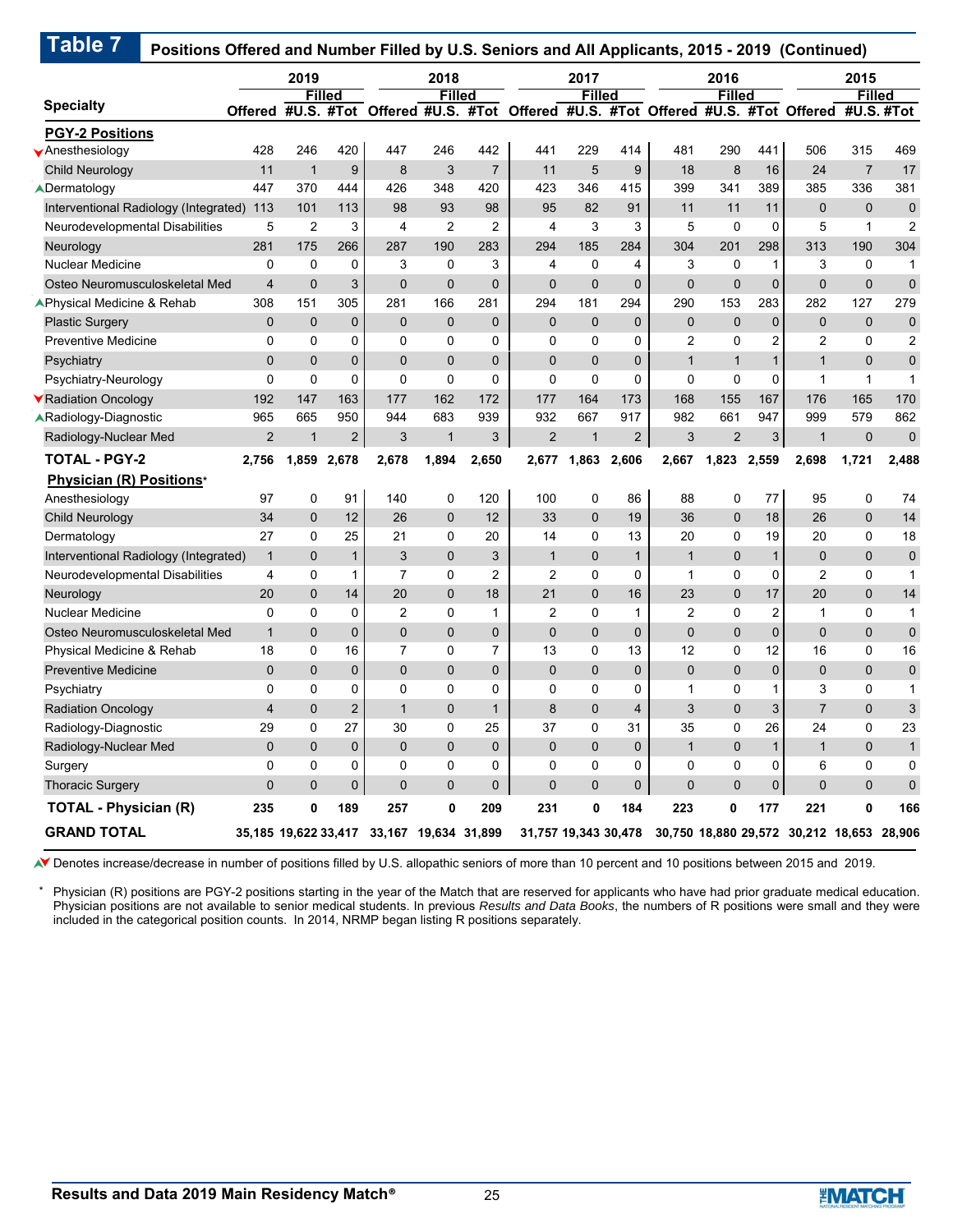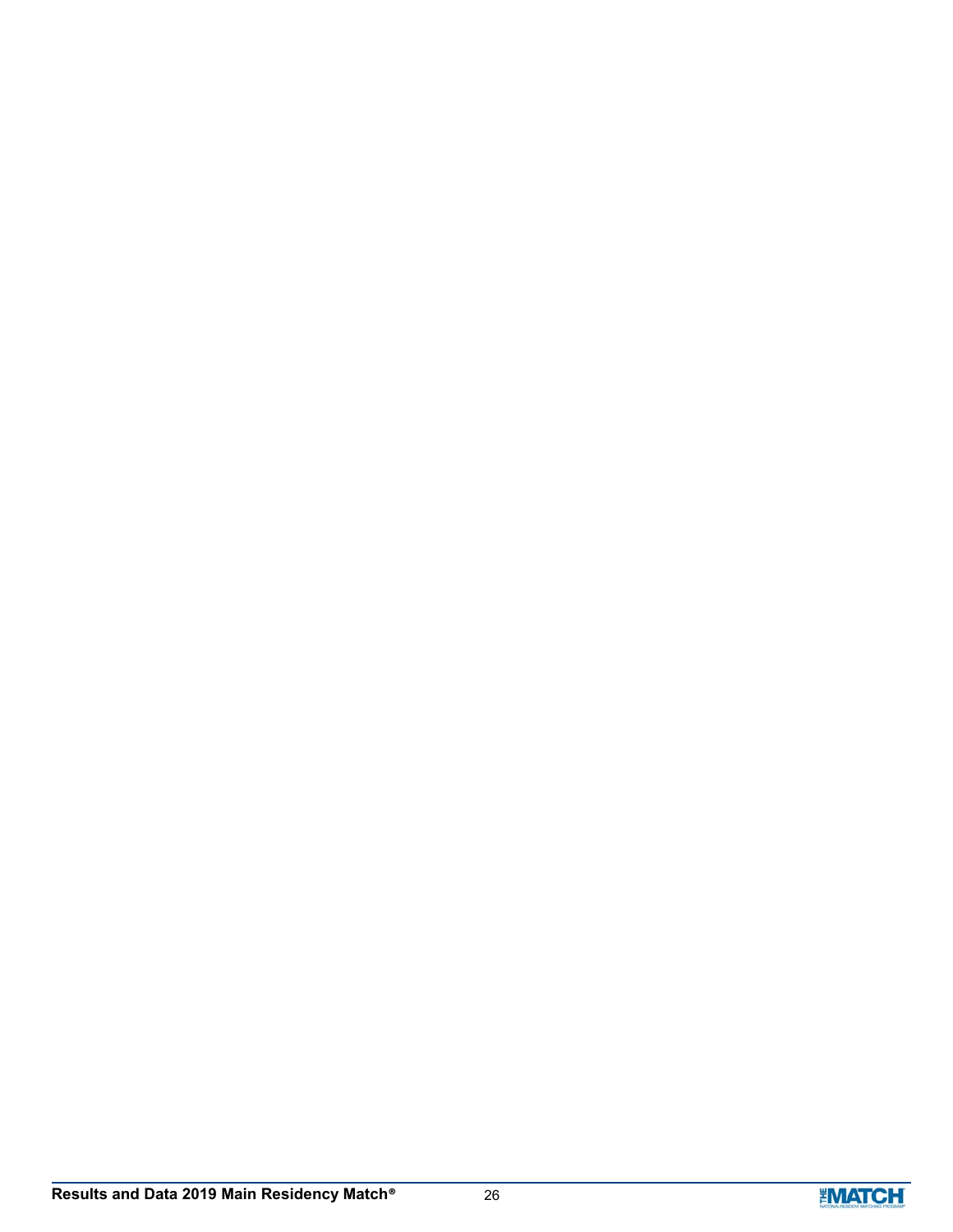**Figure 5 Number of Positions Offered and Filled for Selected Specialties,\* 2019**



\* Specialties offering at least 100 positions.

- A: Advanced positions
- C: Categorical positions
- M: Primary care categorical positions
- P: Preliminary positions
- R: Physician positions

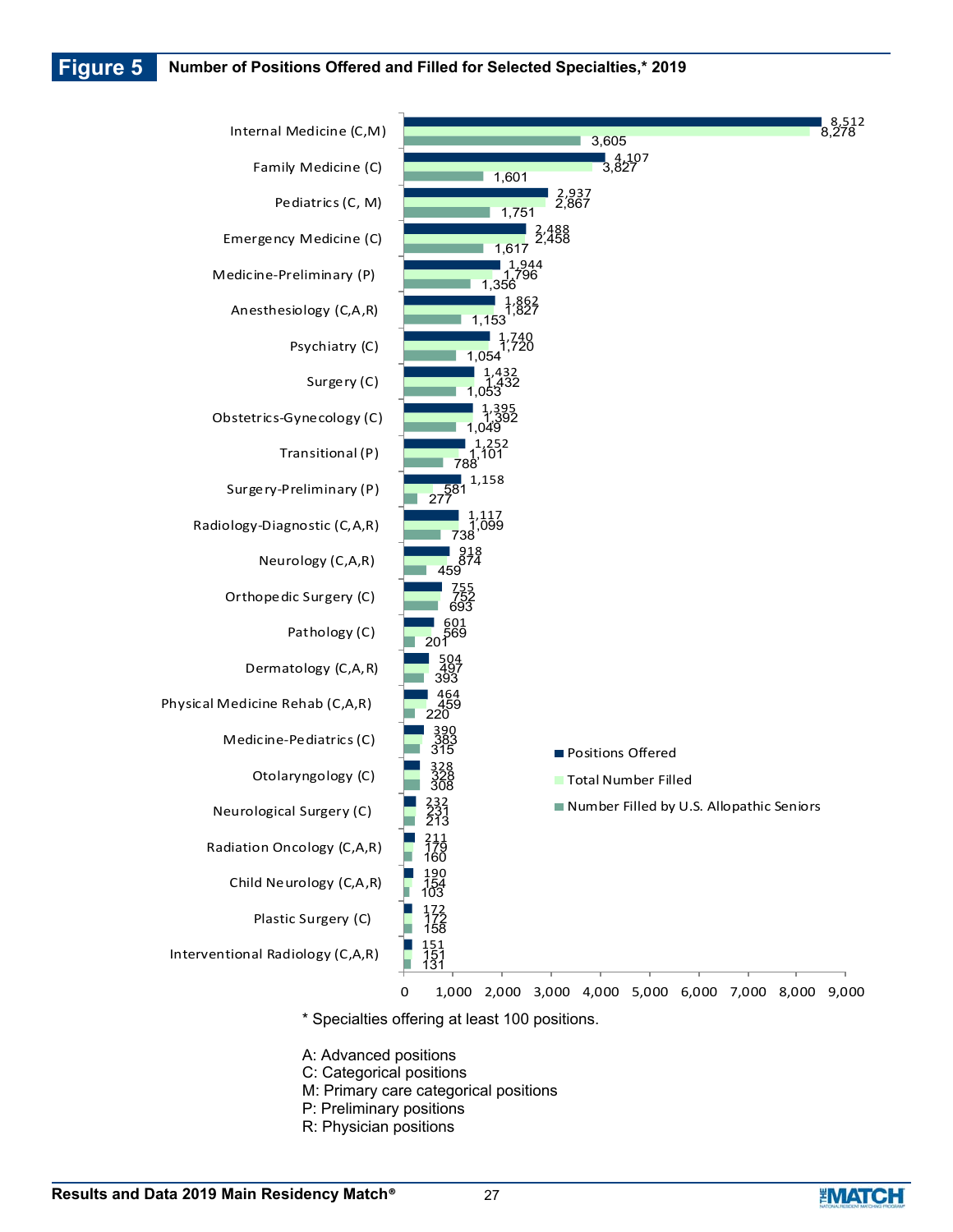|                                         | 2019           |              |               | 2018           |               | 2017         |                |              | 2016          |                |              | 2015         |                                                                                                |              |               |
|-----------------------------------------|----------------|--------------|---------------|----------------|---------------|--------------|----------------|--------------|---------------|----------------|--------------|--------------|------------------------------------------------------------------------------------------------|--------------|---------------|
|                                         | <b>Filled</b>  |              | <b>Filled</b> |                | <b>Filled</b> |              | <b>Filled</b>  |              |               | <b>Filled</b>  |              |              |                                                                                                |              |               |
| <b>Specialty</b>                        |                |              |               |                |               |              |                |              |               |                |              |              | Offered %U.S. %Tot Offered %U.S. %Tot Offered %U.S. %Tot Offered %U.S. %Tot Offered %U.S. %Tot |              |               |
| <b>PGY-1 Positions</b>                  |                |              |               |                |               |              |                |              |               |                |              |              |                                                                                                |              |               |
| Anesthesiology                          | 1,337          | 67.8         | 98.4          | 1,253          | 68.7          | 97.8         | 1,202          | 66.8         | 95.3          | 1,127          | 68.7         | 95.1         | 1,094                                                                                          | 73.0         | 97.4          |
| <b>Child Neurology</b>                  | 145            | 70.3         | 91.7          | 134            | 75.4          | 96.3         | 128            | 75.8         | 93.0          | 116            | 77.6         | 94.0         | 104                                                                                            | 70.2         | 91.3          |
| Dermatology                             | 30             | 76.7         | 93.3          | 25             | 88.0          | 92.0         | 26             | 92.3         | 100.0         | 21             | 100.0        | 100.0        | 22                                                                                             | 90.9         | 100.0         |
| <b>Emergency Medicine</b>               | 2,488          | 65.0         | 98.8          | 2,278          | 70.5          | 99.4         | 2,047          | 78.2         | 99.7          | 1,895          | 78.4         | 99.9         | 1,821                                                                                          | 79.0         | 99.6          |
| <b>Emergency Med-Anesthesiology</b>     | 1              | 0.0          | 100.0         | 2              | 100.0         | 100.0        | 0              | 0.0          | 0.0           | 0              | 0.0          | 0.0          | 0                                                                                              | 0.0          | 0.0           |
| <b>Emergency Med-Family Med</b>         | $\overline{4}$ | 25.0         | 100.0         | $\overline{4}$ | 75.0          | 100.0        | $\overline{4}$ | 50.0         | 100.0         | $\overline{4}$ | 50.0         | 100.0        | $\overline{4}$                                                                                 | 25.0         | 100.0         |
| <b>Family Medicine</b>                  | 4,107          | 39.0         | 93.2          | 3,629          | 44.9          | 96.7         | 3,356          | 45.1         | 95.8          | 3,238          | 45.3         | 95.2         | 3,195                                                                                          | 44.0         | 95.1          |
| <b>Family Medicine-ONMM</b>             | $\mathbf{1}$   | 0.0          | 100.0         | 4              | 0.0           | 100.0        | $\mathbf{0}$   | 0.0          | 0.0           | 0              | 0.0          | 0.0          | $\mathbf{0}$                                                                                   | 0.0          | 0.0           |
| Family Med-Preventive Med               | 4              | 75.0         | 100.0         | 3              | 100.0         | 100.0        | 6              | 83.3         | 100.0         | 6              | 16.7         | 100.0        | 5                                                                                              | 100.0        | 100.0         |
| Internal Medicine (Categorical)         | 8,116          | 41.5         | 97.2          | 7,542          | 42.4          | 97.6         | 7,233          | 44.9         | 98.2          | 7,024          | 46.9         | 98.8         | 6,770                                                                                          | 49.0         | 98.9          |
| Medicine-Anesthesiology                 | 5              | 80.0         | 80.0          | 6              | 100.0         | 100.0        | 6              | 66.7         | 66.7          | 5              | 100.0        | 100.0        | 6                                                                                              | 66.7         | 100.0         |
| Medicine-Dermatology                    | $\overline{7}$ | 85.7         | 100.0         | 6              | 83.3          | 83.3         | 6              | 100.0        | 100.0         | 6              | 100.0        | 100.0        | 6                                                                                              | 100.0        | 100.0         |
| Medicine-Emergency Med                  | 26             | 76.9         | 100.0         | 26             | 84.6          | 100.0        | 26             | 80.8         | 100.0         | 29             | 82.8         | 93.1         | 28                                                                                             | 82.1         | 96.4          |
| Medicine-Family Medicine                | $\mathbf{0}$   | 0.0          | 0.0           | $\overline{2}$ | 100.0 100.0   |              | 2              | 100.0        | 100.0         | $\overline{2}$ | 100.0        | 100.0        | 2                                                                                              | 50.0         | 100.0         |
| <b>Medicine-Medical Genetics</b>        | 3              | 33.3         | 33.3          | 1              | 100.0         | 100.0        | $\overline{2}$ | 50.0         | 50.0          | 1              | 0.0          | 0.0          | 4                                                                                              | 50.0         | 100.0         |
| Medicine-Neurology                      | $\mathbf 0$    | 0.0          | 0.0           | $\mathbf{0}$   | 0.0           | 0.0          | $\mathbf 0$    | 0.0          | 0.0           | $\mathbf 0$    | 0.0          | 0.0          | $\mathbf{1}$                                                                                   | 0.0          | 0.0           |
| <b>Medicine-Pediatrics</b>              | 390            | 80.8         | 98.2          | 382            | 80.1          | 98.7         | 381            | 76.4         | 93.4          | 386            | 85.2         | 99.5         | 380                                                                                            | 83.9         | 99.7          |
| Medicine-Preliminary (PGY-1 Only) 1,944 |                | 69.8         | 92.4          | 1,883          | 72.8          | 93.6         | 1,915          | 75.0         | 96.2          | 1,918          | 73.8         | 94.8         | 1,928                                                                                          | 72.0         | 93.6          |
| Medicine-Preventive Med                 | 6              | 33.3         | 100.0         | 6              | 66.7          | 100.0        | 8              | 25.0         | 75.0          | 7              | 42.9         | 85.7         | 7                                                                                              | 57.1         | 100.0         |
| Medicine-Primary                        | 396            | 60.4         | 97.5          | 374            | 61.2          | 99.5         | 341            | 65.7         | 100.0         | 328            | 64.0         | 99.1         | 341                                                                                            | 60.4         | 99.4          |
| Medicine-Psychiatry                     | 23             | 78.3         | 100.0         | 24             |               | 83.3 100.0   | 24             | 62.5         | 100.0         | 23             | 82.6         | 100.0        | 21                                                                                             | 61.9         | 100.0         |
| Interventional Radiology (Integrated)   | 37             | 81.1         | 100.0         | 35             |               | 97.1 100.0   | 29             | 79.3         | 93.1          | 3              | 100.0        | 100.0        | $\mathbf{0}$                                                                                   | 0.0          | 0.0           |
| Neurodevelopmental Disabilities         | 4              | 75.0         | 100.0         | 4              | 75.0          | 100.0        | 3              | 100.0        | 100.0         | 2              | 100.0        | 100.0        | 1                                                                                              | 0.0          | 100.0         |
| Neurological Surgery                    | 232            | 91.8         | 99.6          | 225            | 90.2          | 100.0        | 218            | 83.9         | 100.0         | 216            | 92.6         | 99.1         | 210                                                                                            | 89.5         | 99.0          |
| Neurology                               | 617            | 46.0         | 96.3          | 552            | 50.7          | 97.6         | 492            | 50.6         | 97.4          | 443            | 53.3         | 99.3         | 404                                                                                            | 55.0         | 98.0          |
| Obstetrics-Gynecology                   | 1,395          | 75.2<br>22.2 | 99.8<br>50.0  | 1,336          | 78.7<br>28.6  | 99.6<br>52.4 | 1,288<br>23    | 81.4<br>26.1 | 100.0<br>60.9 | 1,265<br>22    | 77.5<br>18.2 | 99.4         | 1,255                                                                                          | 79.8<br>14.3 | 100.0<br>66.7 |
| OB/GYN-Preliminary (PGY-1 Only)         | 18             | 91.8         |               | 21<br>742      | 93.1          | 99.5         | 727            |              | 99.9          | 717            |              | 50.0         | 21<br>703                                                                                      |              |               |
| <b>Orthopedic Surgery</b>               | 755<br>2       | 0.0          | 99.6<br>0.0   | 2              | $0.0\,$       | 100.0        | 0              | 91.9<br>0.0  | 0.0           | 0              | 90.7<br>0.0  | 100.0<br>0.0 | 0                                                                                              | 94.3<br>0.0  | 100.0<br>0.0  |
| Osteo Neuromusculoskeletal Med          | 328            | 93.9         | 100.0         | 315            | 90.2          | 96.2         | 305            | 91.5         | 95.4          | 304            | 89.5         | 99.3         | 299                                                                                            | 94.6         | 99.7          |
| Otolaryngology<br>Pathology             | 601            | 33.4         | 94.7          | 601            | 36.6          | 94.5         | 601            | 35.9         | 90.7          | 579            | 42.8         | 94.8         | 605                                                                                            | 46.6         | 93.9          |
| Pediatrics (Categorical)                | 2,847          | 60.2         | 97.6          | 2,768          | 63.1          | 97.9         | 2,738          | 67.5         | 98.4          | 2,689          | 68.0         | 99.5         | 2,668                                                                                          | 70.8         | 99.5          |
| Pediatrics-Anesthesiology               | 7              | 85.7         | 100.0         | 7              | 85.7          | 100.0        | 9              | 77.8         | 88.9          | 8              | 75.0         | 87.5         | 9                                                                                              | 100.0        | 100.0         |
| Pediatrics-Emergency Med                | 8              | 75.0         | 100.0         | 8              | 50.0          | 100.0        | 10             | 50.0         | 90.0          | $\overline{7}$ | 100.0        | 100.0        | 9                                                                                              | 88.9         | 100.0         |
| <b>Pediatrics-Medical Genetics</b>      | 21             | 66.7         | 76.2          | 20             | 70.0          | 90.0         | 15             | 53.3         | 86.7          | 14             | 71.4         | 100.0        | 15                                                                                             | 80.0         | 100.0         |
| Pediatrics-P M & R                      | $\overline{4}$ | 50.0         | 75.0          | 3              | 100.0         | 100.0        | $\overline{2}$ | 100.0        | 100.0         | $\overline{4}$ | 75.0         | 100.0        | $\mathbf{1}$                                                                                   | 0.0          | 100.0         |
| Pediatrics-Preliminary                  | 24             | 50.0         | 79.2          | 19             | 52.6          | 73.7         | 34             | 67.6         | 79.4          | 43             | 60.5         | 86.0         | 36                                                                                             | 58.3         | 83.3          |
| Pediatrics-Primary                      | 90             | 40.0         | 98.9          | 90             | 40.0          | 95.6         | 83             | 37.3         | 98.8          | 79             | 43.0         | 100.0        | 74                                                                                             | 35.1         | 100.0         |
| Peds/Psych/Child Psych                  | 21             | 95.2         | 100.0         | 21             | 81.0          | 95.2         | 21             | 90.5         | 100.0         | 20             | 90.0         | 100.0        | 19                                                                                             | 94.7         | 100.0         |
| Physical Medicine & Rehab               | 138            | 50.0         | 100.0         | 133            | 57.1          | 100.0        | 119            | 62.2         | 99.2          | 112            | 61.6         | 98.2         | 107                                                                                            | 60.7         | 100.0         |
| Plastic Surgery (Integrated)            | 172            | 91.9         | 100.0         | 168            | 92.9          | 99.4         | 159            | 93.1         | 98.7          | 152            | 87.5         | 99.3         | 148                                                                                            | 91.9         | 97.3          |
| <b>Preventive Medicine</b>              | $\mathbf{1}$   | 0.0          | 100.0         | $\mathbf{1}$   | 0.0           | 100.0        | $\mathbf{1}$   | 0.0          | 100.0         | $\mathbf{1}$   | 0.0          | 100.0        | $\pmb{0}$                                                                                      | 0.0          | 0.0           |
| Psychiatry                              | 1,740          | 60.6         | 98.9          | 1,556          | 63.1          | 99.0         | 1,495          | 61.7         | 99.7          | 1,384          | 61.4         | 99.2         | 1,353                                                                                          | 57.2         | 99.0          |
| Psychiatry-Family Medicine              | 12             | 100.0        | 100.0         | 12             | 100.0         | 100.0        | 10             | 80.0         | 100.0         | 10             | 90.0         | 100.0        | 10                                                                                             | 100.0        | 100.0         |
| Psychiatry-Neurology                    | 4              | 75.0         | 75.0          | 4              | 75.0          | 75.0         | 6              | 50.0         | 50.0          | 3              | 100.0        | 100.0        | 3                                                                                              | 0.0          | 66.7          |
| <b>Radiation Oncology</b>               | 15             | 86.7         | 93.3          | 16             | 93.8          | 93.8         | 16             | 100.0        | 100.0         | 15             | 93.3         | 100.0        | 17                                                                                             | 82.4         | 88.2          |
| Radiology-Diagnostic                    | 123            | 59.3         | 99.2          | 125            |               | 61.6 100.0   | 121            | 60.3         | 99.2          | 151            | 61.6         | 93.4         | 133                                                                                            | 50.4         | 90.2          |
| Surgery (Categorical)                   | 1,432          | 73.5         | 100.0         | 1,319          | 76.2          | 99.6         | 1,281          | 78.5         | 99.6          | 1,241          | 76.4         | 99.8         | 1,224                                                                                          | 80.0         | 99.8          |
| Surgery-Preliminary (PGY-1 Only)        | 1,158          | 23.9         | 50.2          | 1,363          | 41.6          | 65.2         | 1,325          | 39.4         | 61.7          | 1,308          | 39.1         | 64.4         | 1,296                                                                                          | 36.7         | 63.3          |
| <b>Thoracic Surgery</b>                 | 37             | 91.9         | 100.0         | 36             | 86.1          | 100.0        | 37             | 81.1         | 91.9          | 38             | 81.6         | 97.4         | 35                                                                                             | 80.0         | 100.0         |
| Transitional (PGY-1 Only)               | 1,252          | 62.9         | 87.9          | 1,086          | 71.1          | 93.6         | 908            | 79.1         | 96.1          | 838            | 80.3         | 95.0         | 842                                                                                            | 81.4         | 93.8          |
| <b>Vascular Surgery</b>                 | 66             | 78.8         | 97.0          | 60             | 83.3          | 96.7         | 60             | 80.0         | 98.3          | 56             | 87.5         | 100.0        | 57                                                                                             | 84.2         | 96.5          |
| <b>TOTAL - PGY-1</b>                    | 32,194         | 55.2         | 94.9          | 30,232         | 58.7          | 96.1         | 28,849         | 60.6         |               | 96.0 27,860    | 61.2         | 96.3         | 27,293                                                                                         | 62.0         | 96.2          |

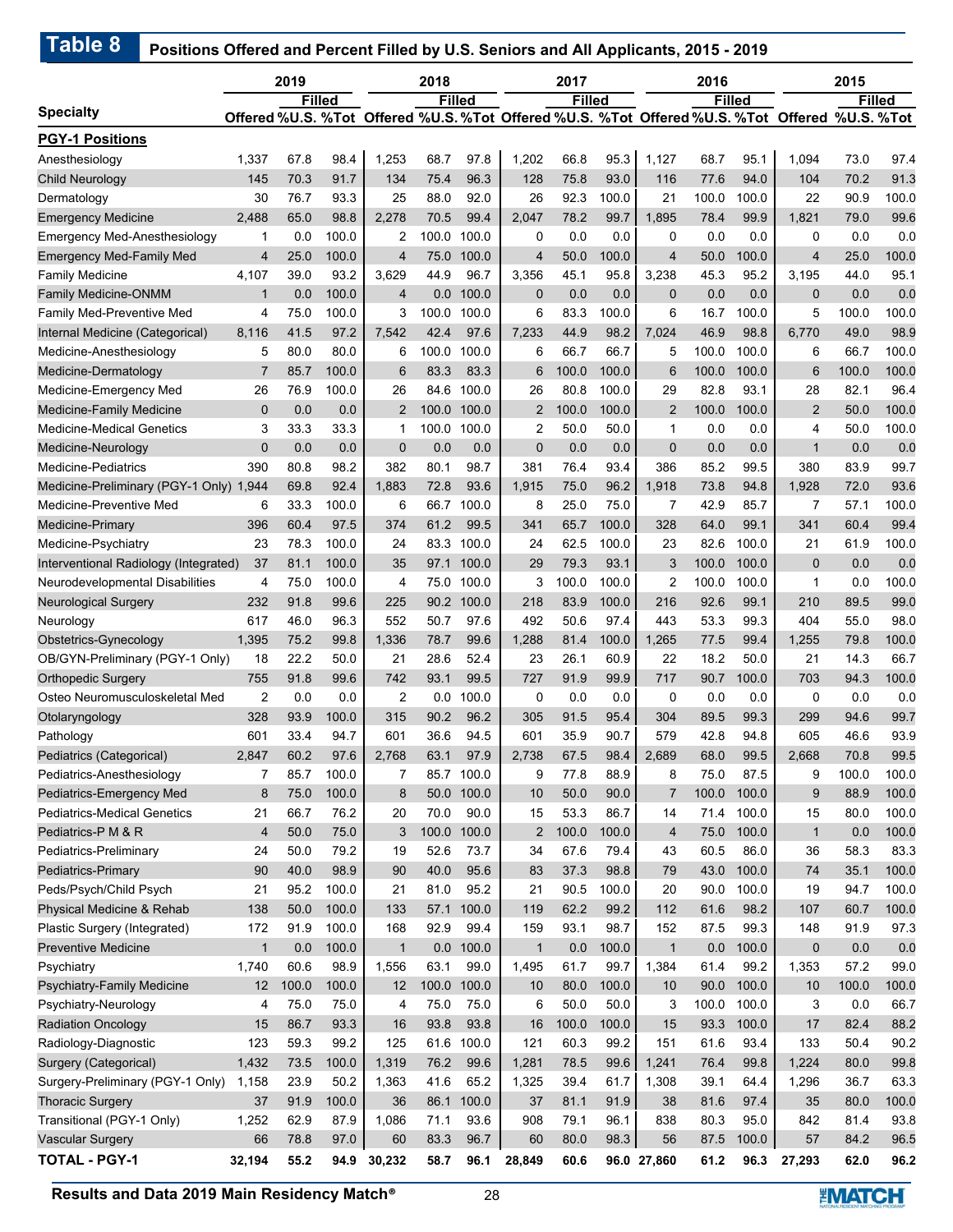| Table 8<br>Positions Offered and Percent Filled by U.S. Seniors and All Applicants, 2015 - 2019 (Continued) |                |             |               |                |             |               |                |               |              |               |             |              |                                                                                     |             |               |
|-------------------------------------------------------------------------------------------------------------|----------------|-------------|---------------|----------------|-------------|---------------|----------------|---------------|--------------|---------------|-------------|--------------|-------------------------------------------------------------------------------------|-------------|---------------|
|                                                                                                             |                | 2019        |               |                | 2018        |               |                | 2017          |              |               | 2016        |              |                                                                                     | 2015        |               |
|                                                                                                             |                |             | <b>Filled</b> |                |             | <b>Filled</b> |                | <b>Filled</b> |              |               |             | Filled       |                                                                                     |             | <b>Filled</b> |
| Specialty                                                                                                   |                |             |               |                |             |               |                |               |              |               |             |              | Offered %U.S. %Tot Offered %U.S. %Tot Offered %U.S. %Tot Offered %U.S. %Tot Offered | %U.S. %Tot  |               |
| <b>PGY-2 Positions</b>                                                                                      |                |             |               |                |             |               |                |               |              |               |             |              |                                                                                     |             |               |
| Anesthesiology                                                                                              | 428            | 57.5        | 98.1          | 447            | 55.0        | 98.9          | 441            | 51.9          | 93.9         | 481           | 60.3        | 91.7         | 506                                                                                 | 62.3        | 92.7          |
| <b>Child Neurology</b>                                                                                      | 11             | 9.1         | 81.8          | 8              | 37.5        | 87.5          | 11             | 45.5          | 81.8         | 18            | 44.4        | 88.9         | 24                                                                                  | 29.2        | 70.8          |
| Dermatology                                                                                                 | 447            | 82.8        | 99.3          | 426            | 81.7        | 98.6          | 423            | 81.8          | 98.1         | 399           | 85.5        | 97.5         | 385                                                                                 | 87.3        | 99.0          |
| Interventional Radiology (Integrated)                                                                       | 113            | 89.4        | 100.0         | 98             | 94.9        | 100.0         | 95             | 86.3          | 95.8         | 11            | 100.0       | 100.0        | $\Omega$                                                                            | 0.0         | 0.0           |
| Neurodevelopmental Disabilities                                                                             | 5              | 40.0        | 60.0          | 4              | 50.0        | 50.0          | 4              | 75.0          | 75.0         | 5             | 0.0         | 0.0          | 5                                                                                   | 20.0        | 40.0          |
| Neurology                                                                                                   | 281            | 62.3        | 94.7          | 287            | 66.2        | 98.6          | 294            | 62.9          | 96.6         | 304           | 66.1        | 98.0         | 313                                                                                 | 60.7        | 97.1          |
| <b>Nuclear Medicine</b>                                                                                     | $\mathbf 0$    | 0.0         | 0.0           | 3              | 0.0         | 100.0         | 4              | 0.0           | 100.0        | 3             | 0.0         | 33.3         | 3                                                                                   | 0.0         | 33.3          |
| Osteo Neuromusculoskeletal Med                                                                              | $\overline{4}$ | 0.0         | 75.0          | $\overline{0}$ | 0.0         | 0.0           | $\Omega$       | 0.0           | 0.0          | $\Omega$      | 0.0         | 0.0          | $\overline{0}$                                                                      | 0.0         | 0.0           |
| Physical Medicine & Rehab                                                                                   | 308            | 49.0        | 99.0          | 281            | 59.1        | 100.0         | 294            | 61.6          | 100.0        | 290           | 52.8        | 97.6         | 282                                                                                 | 45.0        | 98.9          |
| <b>Plastic Surgery</b>                                                                                      | $\mathbf{0}$   | 0.0         | 0.0           | $\Omega$       | 0.0         | 0.0           | $\mathbf{0}$   | 0.0           | 0.0          | $\Omega$      | 0.0         | 0.0          | $\Omega$                                                                            | 0.0         | 0.0           |
| <b>Preventive Medicine</b>                                                                                  | 0              | 0.0         | 0.0           | 0              | 0.0         | 0.0           | 0              | 0.0           | 0.0          | 2             | 0.0         | 100.0        | 2                                                                                   | 0.0         | 100.0         |
| Psychiatry                                                                                                  | $\mathbf{0}$   | 0.0         | 0.0           | $\Omega$       | 0.0         | 0.0           | $\Omega$       | 0.0           | 0.0          | $\mathbf{1}$  | 100.0       | 100.0        | $\mathbf{1}$                                                                        | 0.0         | 0.0           |
| Psychiatry-Neurology                                                                                        | 0              | 0.0         | 0.0           | $\Omega$       | 0.0         | 0.0           | $\Omega$       | 0.0           | 0.0          | $\pmb{0}$     | 0.0         | 0.0          | 1                                                                                   | 100.0       | 100.0         |
| <b>Radiation Oncology</b>                                                                                   | 192            | 76.6        | 84.9          | 177            | 91.5        | 97.2          | 177            | 92.7          | 97.7         | 168           | 92.3        | 99.4         | 176                                                                                 | 93.8        | 96.6          |
| Radiology-Diagnostic                                                                                        | 965            | 68.9        | 98.4          | 944            | 72.4        | 99.5          | 932            | 71.6          | 98.4         | 982           | 67.3        | 96.4         | 999                                                                                 | 58.0        | 86.3          |
| Radiology-Nuclear Med                                                                                       | $\overline{2}$ | 50.0        | 100.0         | 3              | 33.3        | 100.0         | $\overline{2}$ | 50.0          | 100.0        | 3             | 66.7        | 100.0        | $\mathbf{1}$                                                                        | 0.0         | 0.0           |
| <b>TOTAL - PGY-2</b>                                                                                        | 2,756          | 67.5        | 97.2          | 2,678          | 70.7        | 99.0          | 2,677          | 69.6          | 97.3         | 2,667         | 68.4        | 96.0         | 2,698                                                                               | 63.8        | 92.2          |
| Physician (R) Positions*                                                                                    |                |             |               |                |             |               |                |               |              |               |             |              |                                                                                     |             |               |
| Anesthesiology                                                                                              | 97             | 0.0         | 93.8          | 140            | 0.0         | 85.7          | 100            | 0.0           | 86.0         | 88            | 0.0         | 87.5         | 95                                                                                  | 0.0         | 77.9          |
| <b>Child Neurology</b>                                                                                      | 34             | 0.0         | 35.3          | 26             | 0.0         | 46.2          | 33             | 0.0           | 57.6         | 36            | 0.0         | 50.0         | 26                                                                                  | 0.0         | 53.8          |
| Dermatology                                                                                                 | 27             | 0.0         | 92.6          | 21             | 0.0         | 95.2          | 14             | 0.0           | 92.9         | 20            | 0.0         | 95.0         | 20                                                                                  | 0.0         | 90.0          |
| Interventional Radiology (Integrated)                                                                       | $\mathbf{1}$   | 0.0         | 100.0         | 3              | 0.0         | 100.0         | $\mathbf{1}$   | 0.0           | 100.0        | 1             | 0.0         | 100.0        | $\overline{0}$                                                                      | 0.0         | 0.0           |
| Neurodevelopmental Disabilities                                                                             | 4              | 0.0         | 25.0          | $\overline{7}$ | 0.0         | 28.6          | $\overline{2}$ | 0.0           | 0.0          | $\mathbf{1}$  | 0.0         | 0.0          | $\overline{2}$                                                                      | 0.0         | 50.0          |
| Neurology                                                                                                   | 20             | 0.0         | 70.0          | 20             | 0.0         | 90.0          | 21             | 0.0           | 76.2         | 23            | 0.0         | 73.9         | 20                                                                                  | 0.0         | 70.0          |
| Nuclear Medicine                                                                                            | $\Omega$       | 0.0         | 0.0           | $\overline{2}$ | 0.0         | 50.0          | $\overline{2}$ | 0.0           | 50.0         | 2             | 0.0         | 100.0        | 1                                                                                   | 0.0         | 100.0         |
| Osteo Neuromusculoskeletal Med                                                                              | $\mathbf{1}$   | 0.0         | 0.0           | 0              | 0.0         | 0.0           | $\mathbf{0}$   | 0.0           | 0.0          | $\mathbf{0}$  | 0.0         | 0.0          | $\mathbf{0}$                                                                        | 0.0         | 0.0           |
| Physical Medicine & Rehab                                                                                   | 18             | 0.0         | 88.9          | $\overline{7}$ | 0.0         | 100.0         | 13             | 0.0           | 100.0        | 12            | 0.0         | 100.0        | 16                                                                                  | 0.0         | 100.0         |
| <b>Preventive Medicine</b>                                                                                  | $\overline{0}$ | 0.0         | 0.0           | $\mathbf 0$    | 0.0         | 0.0           | $\overline{0}$ | 0.0           | 0.0          | $\mathbf{0}$  | 0.0         | 0.0          | $\overline{0}$                                                                      | 0.0         | 0.0           |
| Psychiatry                                                                                                  | $\Omega$       | 0.0         | 0.0           | $\Omega$       | 0.0         | 0.0           | $\Omega$       | 0.0           | 0.0          | 1             | 0.0         | 100.0        | 3                                                                                   | 0.0         | 33.3          |
| <b>Radiation Oncology</b>                                                                                   | $\overline{4}$ | 0.0         | 50.0          | $\mathbf{1}$   | 0.0         | 100.0         | 8              | 0.0           | 50.0         | 3             | 0.0         | 100.0        | $\overline{7}$                                                                      | 0.0         | 42.9          |
| Radiology-Diagnostic                                                                                        | 29             | 0.0         | 93.1          | 30             | 0.0         | 83.3          | 37             | 0.0           | 83.8         | 35            | 0.0         | 74.3         | 24                                                                                  | 0.0         | 95.8          |
| Radiology-Nuclear Med                                                                                       | $\mathbf{0}$   | 0.0         | 0.0           | $\Omega$       | 0.0         | 0.0           | $\mathbf{0}$   | 0.0           | 0.0          | $\mathbf{1}$  | 0.0         | 100.0        | $\mathbf{1}$                                                                        | 0.0         | 100.0         |
| Surgery                                                                                                     | 0              | 0.0         | 0.0           | 0              | 0.0         | 0.0           | $\mathbf 0$    | 0.0           | 0.0          | 0             | 0.0         | 0.0          | 6                                                                                   | 0.0         | 0.0           |
| <b>Thoracic Surgery</b>                                                                                     | $\overline{0}$ | 0.0         | 0.0           | 0              | 0.0         | 0.0           | $\Omega$       | 0.0           | 0.0          | $\mathbf{0}$  | 0.0         | 0.0          | 0                                                                                   | 0.0         | 0.0           |
| <b>TOTAL - Physician (R)</b><br><b>GRAND TOTAL</b>                                                          | 235<br>35,185  | 0.0<br>55.8 | 80.4<br>95.0  | 257<br>33,167  | 0.0<br>59.2 | 81.3<br>96.2  | 231<br>31.757  | 0.0<br>60.9   | 79.7<br>96.0 | 223<br>30.750 | 0.0<br>61.4 | 79.4<br>96.2 | 221<br>30,212                                                                       | 0.0<br>61.7 | 75.1<br>95.7  |

Physician (R) positions are PGY-2 positions starting in the year of the Match that are reserved for applicants who have had prior graduate medical education. Physician positions are not available to senior medical students. In previous *Results and Data Books*, the numbers of R positions were small and they were included in the categorical position counts. In 2014, NRMP began listing R positions separately.

\*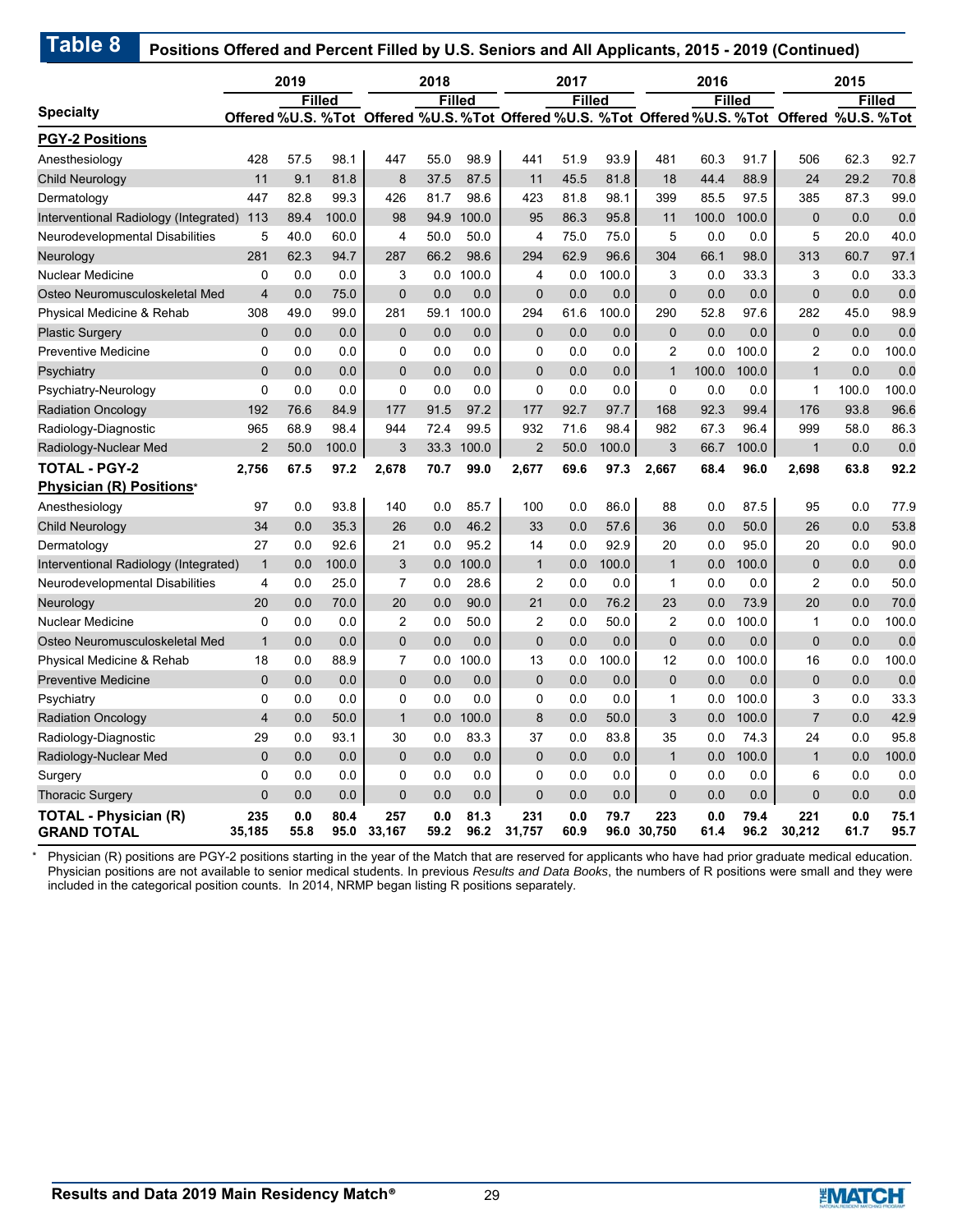## **Tables 9-12**

Tables 9 through 12 display the numbers of PGY-1 matches in each specialty and their proportions among all specialties for four different applicant groups: all applicants (Table 9), U.S. seniors (Table 10), osteopathic students and graduates (Table 11), and foreign-trained physicians (Table 12). Foreign-trained physicians are U.S. citizen and non-U.S. citizen students and graduates of international medical schools, excluding Canadian and Fifth Pathway applicants. Specialties that placed at least 10 positions in the Match and showed an increase or decrease in the numbers of matched applicants of greater than 10 percent between 2015 and 2019 are highlighted with arrows.

Between 2015 and 2019, the proportions of matched applicants among all PGY-1 specialties was relatively stable for all applicant groups with some notable trends:

The proportion of U.S. seniors matching in Psychiatry (5.9%) has increased modestly but consistently over the past five years (Table 10). In contrast, the proportions of U.S. seniors matching in Pediatrics (categorical) (9.7%) and Pathology (1.1%) have declined over the same period. The proportion of U.S. seniors matching in Preliminary Surgery (1.6%) was only half that of 2018, a likely result of the fact that U.S. seniors no longer use the Main Residency Match to obtain their Preliminary Surgery training for Urology.

As a result of the transition to a single accreditation system, the number of osteopathic students/graduates in the Match has grown significantly, and every year more osteopathic applicants have matched in most specialties (see Table 11). Between 2015 and 2019, the proportion of osteopathic students/graduates who matched in Internal Medicine (categorical), increased from 21.8 to 23.7 percent. In 2019, Family Medicine programs matched the second highest number and percentage of DO applicants, with 19.4 percent of osteopathic students/graduates matching in the specialty. The number of osteopathic students/graduates matching in Emergency Medicine has more than tripled from 2015 to 2019, accounting for 12.8 percent of all matched osteopathic students/graduates.

Historically, positions obtained by foreign-trained physicians (IMGs) have been concentrated in a few specialties. In 2019, 68.9 percent of matched IMGs obtained positions in Internal Medicine (categorical), Family Medicine, and Pediatrics (categorical) (Table 12). Between 2015 and 2019, a larger proportion of IMGs matched in Neurology (2.1% in 2015 to 2.9% in 2019); in contrast, a smaller proportion of IMGs matched in Obstetrics-Gynecology (1.8% in 2015 to 1.2% in 2019) and Surgery (preliminary) (4.5% in 2015 to 3.5% in 2019).

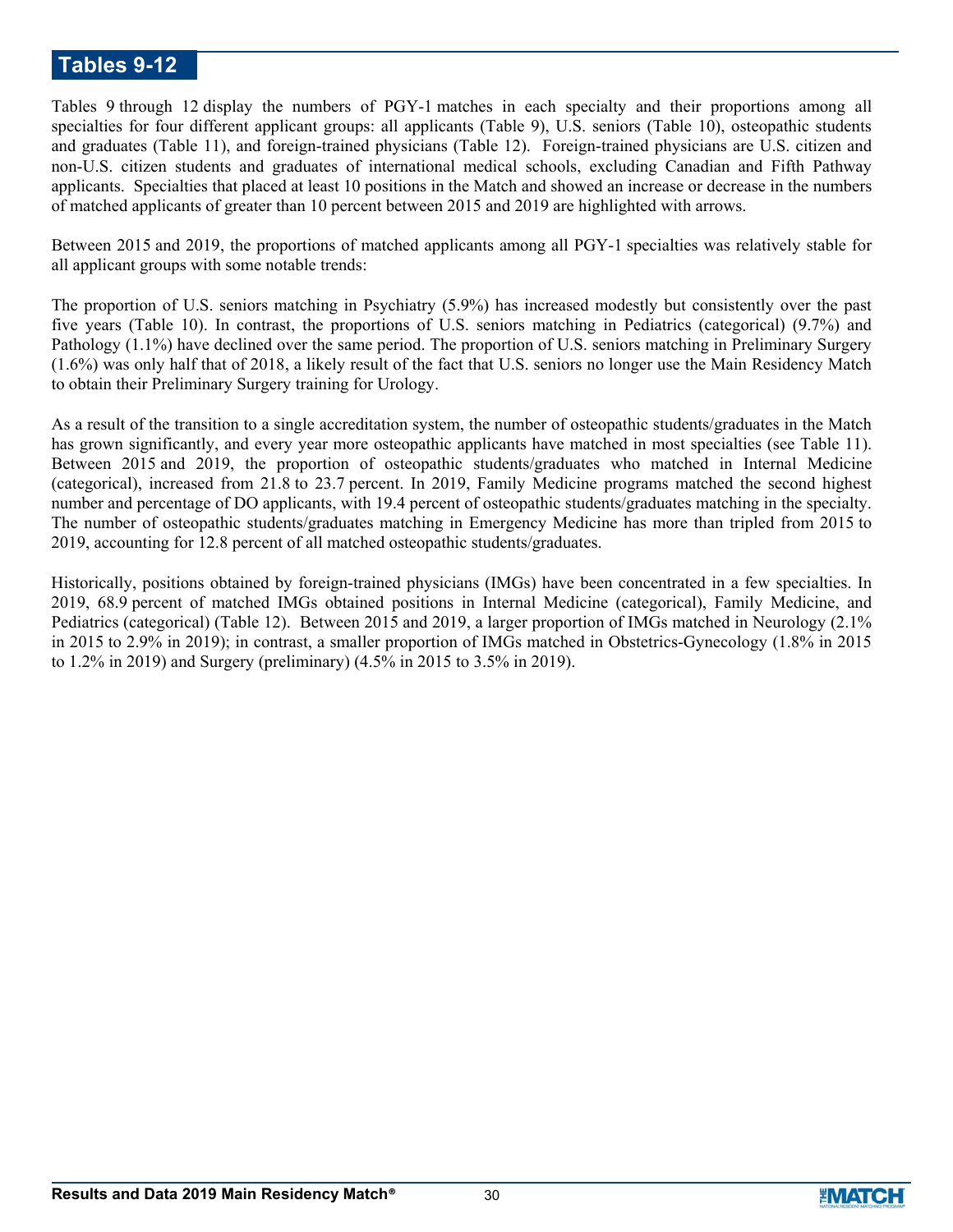### **Table 9 All Applicants Matched to PGY-1 Positions by Specialty,\* 2015 - 2019**

|    |                                                                | 2019                |                | 2018           |            | ,,<br>2017                      |            | 2016                 |            | 2015                    |                |
|----|----------------------------------------------------------------|---------------------|----------------|----------------|------------|---------------------------------|------------|----------------------|------------|-------------------------|----------------|
|    | <b>Specialty</b>                                               | No.                 | %              | No.            | %          | No.                             | $\%$       | No.                  | %          | No.                     | %              |
|    | Anesthesiology                                                 | 1,316               | 4.3            | 1,226          | 4.2        | 1,146                           | 4.1        | 1,072                | 4.0        | 1,066                   | 4.1            |
|    | ▲ Child Neurology                                              | 133                 | 0.4            | 129            | 0.4        | 119                             | 0.4        | 109                  | 0.4        | 95                      | 0.4            |
|    | Dermatology                                                    | 28                  | 0.1            | 23             | 0.1        | 26                              | 0.1        | 21                   | 0.1        | 22                      | 0.1            |
|    | ▲ Emergency Medicine                                           | 2,458               | 8.0            | 2,265          | 7.8        | 2,041                           | 7.4        | 1.894                | 7.1        | 1,813                   | 6.9            |
|    | <b>Emergency Med-Anesthesiology</b>                            | $\mathbf{1}$        | 0.0            | $\overline{2}$ | 0.0        | 0                               | 0.0        | 0                    | 0.0        | 0                       | 0.0            |
|    | <b>Emergency Med-Family Med</b>                                | 4                   | 0.0            | 4              | 0.0        | 4                               | 0.0        | 4                    | 0.0        | 4                       | 0.0            |
|    | ▲ Family Medicine                                              | 3,827               | 12.5           | 3,510          | 12.1       | 3,215                           | 11.6       | 3,083 11.5           |            | 3.039 11.6              |                |
|    | Family Medicine-ONMM<br><b>Family Med-Preventive Med</b>       | 1<br>$\overline{4}$ | 0.0<br>0.0     | 4<br>3         | 0.0<br>0.0 | 0<br>6                          | 0.0<br>0.0 | 0<br>$6\phantom{.}$  | 0.0<br>0.0 | 0<br>5                  | 0.0<br>0.0     |
|    | ▲ Internal Medicine (Categorical)                              | 7,892               | 25.8           | 7.363 25.4     |            | 7,101 25.6                      |            | 6,938 25.9           |            | 6,698 25.5              |                |
|    | Medicine-Anesthesiology                                        | $\overline{4}$      | 0.0            | 6              | 0.0        | $\overline{4}$                  | 0.0        | 5                    | 0.0        | 6                       | 0.0            |
|    | Medicine-Dermatology                                           | 7                   | 0.0            | 5              | 0.0        | 6                               | 0.0        | 6                    | 0.0        | 6                       | 0.0            |
|    | Medicine-Emergency Med                                         | 26                  | 0.1            | 26             | 0.1        | 26                              | 0.1        | 27                   | 0.1        | 27                      | 0.1            |
|    | Medicine-Family Medicine                                       | 0                   | 0.0            | 2              | 0.0        | 2                               | 0.0        | 2                    | 0.0        | 2                       | 0.0            |
|    | <b>Medicine-Medical Genetics</b>                               | 1                   | 0.0            | $\mathbf{1}$   | 0.0        | $\mathbf{1}$                    | 0.0        | 0                    | 0.0        | $\overline{4}$          | 0.0            |
|    | Medicine-Neurology                                             | $\mathbf 0$<br>383  | 0.0<br>1.3     | 0              | 0.0        | 0                               | 0.0        | 0                    | 0.0        | 0                       | 0.0            |
|    | <b>Medicine-Pediatrics</b>                                     | 1.796               | 5.9            | 377<br>1.762   | 1.3<br>6.1 | 356<br>1,843                    | 1.3        | 384                  | 1.4<br>6.8 | 379                     | 1.4            |
|    | Medicine-Preliminary (PGY-1 Only)<br>Medicine-Preventive Med   | 6                   | 0.0            | 6              | 0.0        | 6                               | 6.7<br>0.0 | 1,818<br>6           | 0.0        | 1,805<br>$\overline{7}$ | 6.9<br>0.0     |
|    | ▲ Medicine-Primary                                             | 386                 | 1.3            | 372            | 1.3        | 341                             | 1.2        | 325                  | 1.2        | 339                     | 1.3            |
|    | Medicine-Psychiatry                                            | 23                  | 0.1            | 24             | 0.1        | 24                              | 0.1        | 23                   | 0.1        | 21                      | 0.1            |
|    | Interventional Radiology (Integrated)                          | 37                  | 0.1            | 35             | 0.1        | 27                              | 0.1        | 3                    | 0.0        | 0                       | 0.0            |
|    | Neurodevelopmental Disabilities                                | $\overline{4}$      | 0.0            | $\overline{4}$ | 0.0        | 3                               | 0.0        | $\overline{2}$       | 0.0        | $\mathbf{1}$            | 0.0            |
| A  | Neurological Surgery                                           | 231                 | 0.8            | 225            | 0.8        | 218                             | 0.8        | 214                  | 0.8        | 208                     | 0.8            |
| A  | Neurology                                                      | 594                 | 1.9            | 539            | 1.9        | 479                             | 1.7        | 440                  | 1.6        | 396                     | 1.5            |
|    | ▲ Obstetrics-Gynecology                                        | 1,392<br>9          | 4.6<br>0.0     | 1,330<br>11    | 4.6<br>0.0 | 1,288<br>14                     | 4.7<br>0.1 | 1,257<br>11          | 4.7<br>0.0 | 1,255<br>14             | 4.8<br>0.1     |
|    | OB/GYN-Preliminary (PGY-1 Only)<br><b>Orthopedic Surgery</b>   | 752                 | 2.5            | 738            | 2.5        | 726                             | 2.6        | 717                  | 2.7        | 703                     | 2.7            |
|    | Osteo Neuromusculoskeletal Med                                 | 0                   | 0.0            | $\overline{2}$ | 0.0        | 0                               | 0.0        | 0                    | 0.0        | 0                       | 0.0            |
|    | ▲ Otolaryngology                                               | 328                 | 1.1            | 303            | 1.0        | 291                             | 1.1        | 302                  | 1.1        | 298                     | 1.1            |
|    | Pathology                                                      | 569                 | 1.9            | 568            | 2.0        | 545                             | 2.0        | 549                  | 2.0        | 568                     | 2.2            |
|    | Pediatrics (Categorical)                                       | 2,778               | 9.1            | 2,711          | 9.3        | 2,693                           | 9.7        | 2,675 10.0           |            | 2,654 10.1              |                |
|    | Pediatrics-Anesthesiology                                      | 7                   | 0.0            | 7              | 0.0        | 8                               | 0.0        | 7                    | 0.0        | 9                       | 0.0            |
|    | Pediatrics-Emergency Med<br><b>Pediatrics-Medical Genetics</b> | 8                   | 0.0            | 8<br>18        | 0.0        | 9<br>13                         | 0.0        | 7<br>14              | 0.0        | 9                       | 0.0            |
|    | Pediatrics-P M & R                                             | 16<br>3             | 0.1            | 3              | 0.1        | $\overline{2}$                  | 0.0<br>0.0 | 4                    | 0.1        | 15<br>$\mathbf{1}$      | 0.1<br>0.0     |
|    | Pediatrics-Preliminary                                         | 19                  | 0.0<br>0.1     | 14             | 0.0<br>0.0 | 27                              | 0.1        | 37                   | 0.0<br>0.1 | 30                      | 0.1            |
|    | Pediatrics-Primary                                             | 89                  | 0.3            | 86             | 0.3        | 82                              | 0.3        | 79                   | 0.3        | 74                      | 0.3            |
|    | Peds/Psych/Child Psych                                         | 21                  | 0.1            | 20             | 0.1        | 21                              | 0.1        | 20                   | 0.1        | 19                      | 0.1            |
|    | ▲ Physical Medicine & Rehab                                    | 138                 | 0.5            | 133            | 0.5        | 118                             | 0.4        | 110                  | 0.4        | 107                     | 0.4            |
| A. | Plastic Surgery (Integrated)                                   | 172                 | 0.6            | 167            | 0.6        | 157                             | 0.6        | 151                  | 0.6        | 144                     | 0.5            |
|    | <b>Preventive Medicine</b>                                     | 1                   | 0.0            | 1              | 0.0        | 1                               | 0.0        | 1                    | 0.0        | 0                       | 0.0            |
|    | <b>A</b> Psychiatry                                            | 1,720               | 5.6            | 1,540          | 5.3        | 1,491                           | 5.4        | 1,373                | 5.1        | 1,339                   | 5.1            |
|    | Psychiatry-Family Medicine                                     | 12                  | 0.0            | 12             | 0.0        | 10                              | 0.0        | 10                   | 0.0        | 10                      | 0.0            |
|    | Psychiatry-Neurology<br><b>Radiation Oncology</b>              | 3<br>14             | $0.0\,$<br>0.0 | 3<br>15        | 0.0<br>0.1 | $\ensuremath{\mathsf{3}}$<br>16 | 0.0<br>0.1 | $\mathfrak{S}$<br>15 | 0.0<br>0.1 | $\overline{c}$<br>15    | $0.0\,$<br>0.1 |
|    | Radiology-Diagnostic                                           | 122                 | 0.4            | 125            | 0.4        | 120                             | 0.4        | 141                  | 0.5        | 120                     | 0.5            |
|    | ▲ Surgery (Categorical)                                        | 1,432               | 4.7            | 1,314          | 4.5        | 1,276                           | 4.6        | 1,239                | 4.6        | 1,222                   | 4.7            |
| v  | Surgery-Preliminary (PGY-1 Only)                               | 581                 | 1.9            | 888            | 3.1        | 817                             | 3.0        | 843                  | 3.1        | 821                     | 3.1            |
|    | <b>Thoracic Surgery</b>                                        | 37                  | 0.1            | 36             | 0.1        | 34                              | 0.1        | 37                   | 0.1        | 35                      | 0.1            |
|    | ▲ Transitional (PGY-1 Only)                                    | 1,101               | 3.6            | 1,016          | 3.5        | 873                             | 3.2        | 796                  | 3.0        | 790                     | 3.0            |
|    | Vascular Surgery                                               | 64                  | 0.2            | 58             | 0.2        | 59                              | 0.2        | 56                   | 0.2        | 55                      | 0.2            |
|    | <b>TOTAL - PGY-1</b>                                           | 30,550              | 100            | 29,040         |            | 100 27,688                      |            | 100 26,836 100       |            | 26,252 100              |                |

Denotes increase/decrease in number of filled positions of more than 10 percent and 10 positions between 2015 and 2019.

\* Physician (R) positions are excluded. R positions are PGY-2 positions starting in the year of the Match that are reserved for applicants who have had prior graduate medical education. Physician positions are not available to senior medical students. In previous *Results and Data Books*, the numbers of R positions were small and they were included in the categorical position counts.

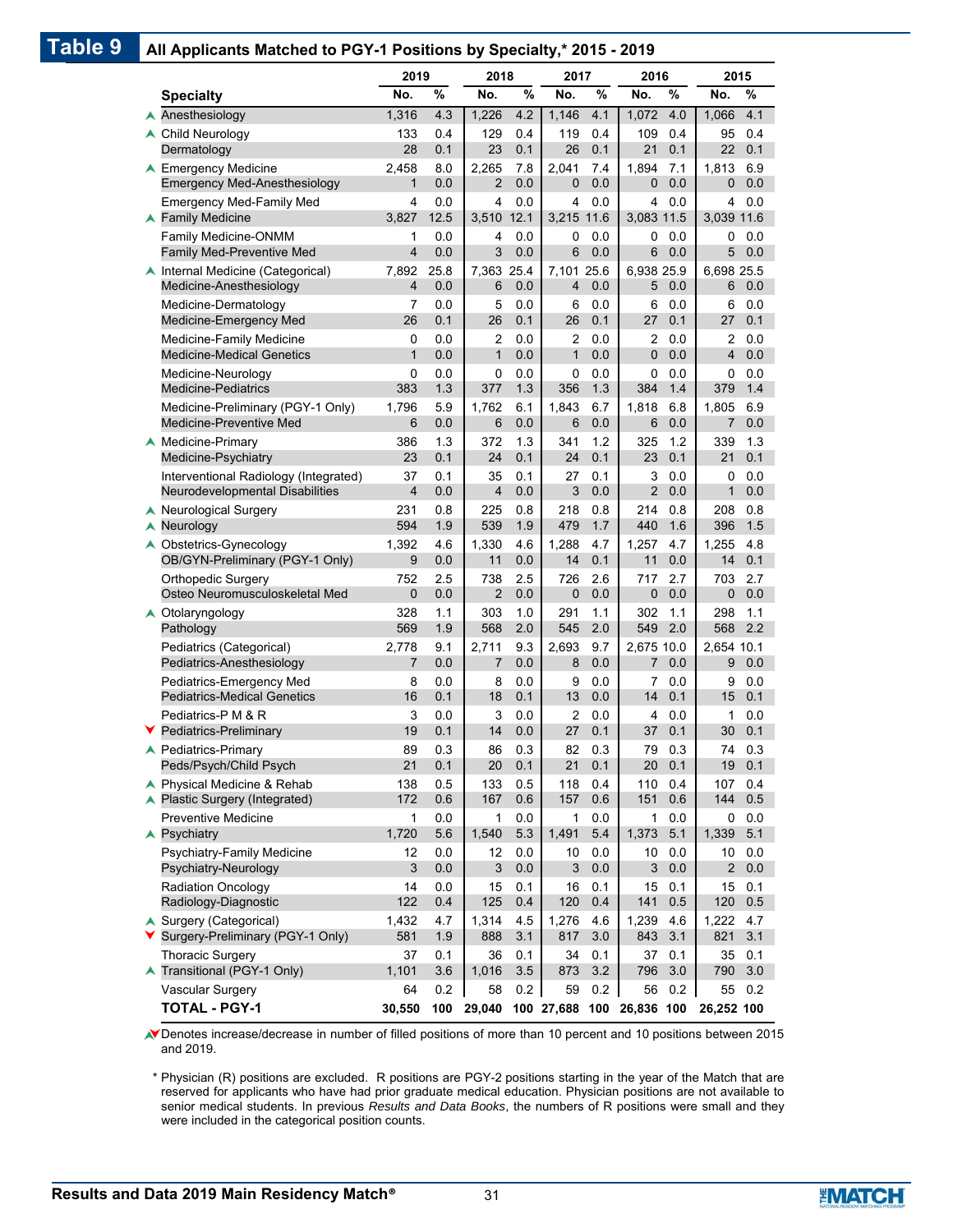## **Table 10 U.S. Seniors Matched to PGY-1 Positions by Specialty, 2015 - 2019**

|   |                                                       | 2019                      |            | 2018               |            | 2017                      |            | 2016                  |            | 2015               |            |
|---|-------------------------------------------------------|---------------------------|------------|--------------------|------------|---------------------------|------------|-----------------------|------------|--------------------|------------|
|   | <b>Specialty</b>                                      | No.                       | %          | No.                | %          | No.                       | %          | No.                   | %          | No.                | %          |
|   | Anesthesiology                                        | 907                       | 5.1        | 861                | 4.9        | 803                       | 4.6        | 774                   | 4.5        | 799                | 4.7        |
|   | <b>Child Neurology</b>                                | 102                       | 0.6        | 101                | 0.6        | 97                        | 0.6        | 90                    | 0.5        | 73                 | 0.4        |
|   | Dermatology                                           | 23                        | 0.1        | 22                 | 0.1        | 24                        | 0.1        | 21                    | 0.1        | 20                 | 0.1        |
|   | ▲ Emergency Medicine                                  | 1,617                     | 9.1        | 1,606              | 9.1        | 1,601                     | 9.2        | 1,486                 | 8.7        | 1,438              | 8.5        |
|   | <b>Emergency Med-Anesthesiology</b>                   | $\mathbf{0}$              | 0.0        | 2                  | 0.0        | $\mathbf{0}$              | 0.0        | 0                     | 0.0        | 0                  | 0.0        |
|   | <b>Emergency Med-Family Med</b>                       | 1                         | 0.0        | 3                  | 0.0        | 2                         | 0.0        | 2                     | 0.0        | 1                  | 0.0        |
|   | <b>Family Medicine</b>                                | 1,601                     | 9.0        | 1,628              | 9.2        | 1,513                     | 8.7        | 1,467                 | 8.6        | 1,405              | 8.3        |
|   | Family Medicine-ONMM                                  | 0                         | 0.0        | 0                  | 0.0        | 0                         | 0.0        | 0                     | 0.0        | 0                  | 0.0        |
|   | Family Med-Preventive Med                             | 3                         | 0.0        | 3                  | 0.0        | 5                         | 0.0        | $\mathbf{1}$          | 0.0        | 5                  | 0.0        |
|   | Internal Medicine (Categorical)                       | 3,366                     | 18.9       | 3,195              | 18.0       | 3,245                     | 18.6       | 3,291                 | 19.3       | 3,317              | 19.6       |
|   | Medicine-Anesthesiology                               | $\overline{4}$            | 0.0        | 6                  | 0.0        | $\overline{4}$            | 0.0        | 5                     | 0.0        | $\overline{4}$     | 0.0        |
|   | Medicine-Dermatology                                  | 6                         | 0.0        | 5                  | 0.0        | 6                         | 0.0        | 6                     | 0.0        | 6                  | 0.0        |
|   | Medicine-Emergency Med                                | 20                        | 0.1        | 22                 | 0.1        | 21                        | 0.1        | 24                    | 0.1        | 23                 | 0.1        |
|   | Medicine-Family Medicine                              | 0                         | 0.0        | 2                  | 0.0        | 2                         | 0.0        | 2                     | 0.0        | 1                  | 0.0        |
|   | <b>Medicine-Medical Genetics</b>                      | $\mathbf{1}$              | 0.0        | $\mathbf{1}$       | 0.0        | $\mathbf{1}$              | 0.0        | 0                     | 0.0        | $\overline{2}$     | 0.0        |
|   | Medicine-Neurology                                    | 0                         | 0.0        | 0                  | 0.0        | 0                         | 0.0        | 0                     | 0.0        | 0                  | 0.0        |
|   | Medicine-Pediatrics                                   | 315                       | 1.8        | 306                | 1.7        | 291                       | 1.7        | 329                   | 1.9        | 319                | 1.9        |
|   | Medicine-Preliminary (PGY-1 Only)                     | 1,356                     | 7.6        | 1,370              | 7.7        | 1,436                     | 8.2        | 1,415                 | 8.3        | 1,388              | 8.2        |
|   | Medicine-Preventive Med                               | 2                         | 0.0        | $\overline{4}$     | 0.0        | $\overline{2}$            | 0.0        | 3                     | 0.0        | 4                  | 0.0        |
|   | Medicine-Primary                                      | 239                       | 1.3        | 229                | 1.3        | 224                       | 1.3        | 210                   | 1.2        | 206                | 1.2        |
|   | Medicine-Psychiatry                                   | 18                        | 0.1        | 20                 | 0.1        | 15                        | 0.1        | 19                    | 0.1        | 13                 | 0.1        |
|   | Interventional Radiology (Integrated)                 | 30                        | 0.2        | 34                 | 0.2        | 23                        | 0.1        | 3                     | 0.0        | 0                  | 0.0        |
|   | Neurodevelopmental Disabilities                       | 3                         | 0.0        | 3                  | 0.0        | 3                         | 0.0        | $\overline{2}$        | 0.0        | 0                  | 0.0        |
|   | <b>Neurological Surgery</b>                           | 213                       | 1.2        | 203                | 1.1        | 183                       | 1.0        | 200                   | 1.2        | 188                | 1.1        |
| A | Neurology                                             | 284                       | 1.6        | 280                | 1.6        | 249                       | 1.4        | 236                   | 1.4        | 222                | 1.3        |
|   | Obstetrics-Gynecology                                 | 1,049<br>$\overline{4}$   | 5.9        | 1,051              | 5.9        | 1,049                     | 6.0        | 981<br>$\overline{4}$ | 5.8        | 1,002              | 5.9        |
|   | OB/GYN-Preliminary (PGY-1 Only)<br>Orthopedic Surgery |                           | 0.0        | 6                  | 0.0        | 6                         | 0.0        |                       | 0.0        | 3                  | 0.0        |
|   | Osteo Neuromusculoskeletal Med                        | 693<br>$\mathbf 0$        | 3.9<br>0.0 | 691<br>$\mathbf 0$ | 3.9<br>0.0 | 668<br>$\mathbf 0$        | 3.8<br>0.0 | 650<br>0              | 3.8<br>0.0 | 663<br>$\mathbf 0$ | 3.9<br>0.0 |
|   | Otolaryngology                                        | 308                       | 1.7        | 284                |            | 279                       | 1.6        | 272                   | 1.6        | 283                | 1.7        |
|   | ▼ Pathology                                           | 201                       | 1.1        | 220                | 1.6<br>1.2 | 216                       | 1.2        | 248                   | 1.5        | 282                | 1.7        |
|   | Pediatrics (Categorical)                              | 1,715                     | 9.7        | 1,746              | 9.8        | 1.849                     | 10.6       | 1,829                 | 10.7       | 1,889              | 11.2       |
|   | Pediatrics-Anesthesiology                             | 6                         | 0.0        | 6                  | 0.0        | $\overline{7}$            | 0.0        | 6                     | 0.0        | 9                  | 0.1        |
|   | Pediatrics-Emergency Med                              | 6                         | 0.0        | 4                  | 0.0        | 5                         | 0.0        | 7                     | 0.0        | 8                  | 0.0        |
|   | <b>Pediatrics-Medical Genetics</b>                    | 14                        | 0.1        | 14                 | 0.1        | 8                         | 0.0        | 10                    | 0.1        | 12                 | 0.1        |
|   | Pediatrics-P M & R                                    | $\overline{c}$            | 0.0        | 3                  | 0.0        | $\boldsymbol{2}$          | 0.0        | 3                     | 0.0        | 0                  | 0.0        |
|   | Pediatrics-Preliminary                                | 12                        | 0.1        | 10                 | 0.1        | 23                        | 0.1        | 26                    | 0.2        | 21                 | 0.1        |
|   | ▲ Pediatrics-Primary                                  | 36                        | 0.2        | 36                 | 0.2        | 31                        | 0.2        | 34                    | 0.2        | 26                 | 0.2        |
|   | Peds/Psych/Child Psych                                | 20                        | 0.1        | 17                 | 0.1        | 19                        | 0.1        | 18                    | 0.1        | 18                 | 0.1        |
|   | Physical Medicine & Rehab                             | 69                        | 0.4        | 76                 | 0.4        | 74                        | 0.4        | 69                    | 0.4        | 65                 | 0.4        |
|   | Plastic Surgery (Integrated)                          | 158                       | 0.9        | 156                | 0.9        | 148                       | 0.8        | 133                   | 0.8        | 136                | 0.8        |
|   | Preventive Medicine                                   | 0                         | 0.0        | $\pmb{0}$          | 0.0        | 0                         | 0.0        | $\pmb{0}$             | 0.0        | 0                  | 0.0        |
|   | $\triangle$ Psychiatry                                | 1,054                     | 5.9        | 982                | 5.5        | 923                       | 5.3        | 850                   | 5.0        | 774                | 4.6        |
|   | Psychiatry-Family Medicine                            | 12                        | 0.1        | 12                 | 0.1        | 8                         | 0.0        | 9                     | 0.1        | 10                 | 0.1        |
|   | Psychiatry-Neurology                                  | $\ensuremath{\mathsf{3}}$ | 0.0        | 3                  | 0.0        | $\ensuremath{\mathsf{3}}$ | 0.0        | 3                     | 0.0        | $\pmb{0}$          | 0.0        |
|   | <b>Radiation Oncology</b>                             | 13                        | 0.1        | 15                 | 0.1        | 16                        | 0.1        | 14                    | 0.1        | 14                 | 0.1        |
|   | Radiology-Diagnostic                                  | 73                        | 0.4        | $77 \,$            | 0.4        | 73                        | 0.4        | 93                    | 0.5        | 67                 | 0.4        |
|   | Surgery (Categorical)                                 | 1,053                     | 5.9        | 1,005              | 5.7        | 1,005                     | 5.7        | 948                   | 5.6        | 979                | 5.8        |
|   | Surgery-Preliminary (PGY-1 Only)                      | 277                       | 1.6        | 567                | 3.2        | 522                       | 3.0        | 511                   | 3.0        | 476                | 2.8        |
|   | <b>Thoracic Surgery</b>                               | 34                        | 0.2        | 31                 | 0.2        | 30                        | 0.2        | 31                    | 0.2        | 28                 | 0.2        |
|   | Transitional (PGY-1 Only)                             | 788                       | 4.4        | 772                | 4.4        | 718                       | 4.1        | 673                   | 3.9        | 685                | 4.0        |
|   | Vascular Surgery                                      | 52                        | 0.3        | 50                 | 0.3        | 48                        | 0.3        | 49                    | 0.3        | 48                 | 0.3        |
|   | TOTAL - PGY-1                                         | 17,763                    | 100        | 17,740             | 100        | 17,480                    |            | 100 17,057            | 100        | 16,932 100         |            |

Denotes increase/decrease in matched U.S. allopathic seniors of more than 10 percent and 10 positions between **2015** and 2019.

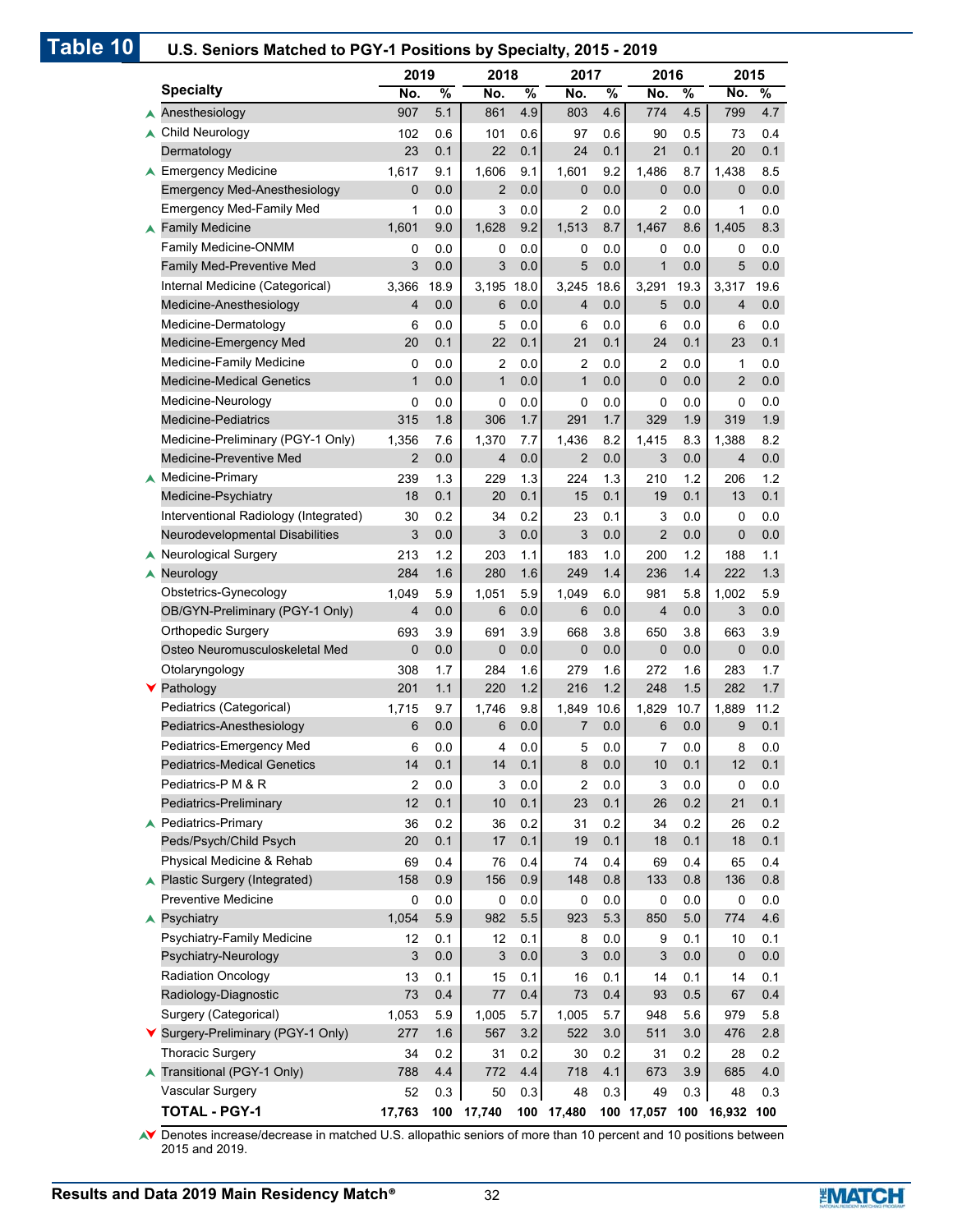| Osteopathic Students/Graduates Matched to PGY-1 Positions by Specialty,* 2015 - 2019 | 2019           |      |                | 2017  |                |          |                |          |                | 2015   |  |
|--------------------------------------------------------------------------------------|----------------|------|----------------|-------|----------------|----------|----------------|----------|----------------|--------|--|
|                                                                                      |                |      | 2018           |       |                |          | 2016           |          |                |        |  |
| <b>Specialty</b>                                                                     | No.            | %    | No.            | %     | No.            | %        | No.            | $\%$     | No.            | $\%$   |  |
| A Anesthesiology                                                                     | 251            | 4.9  | 206            | 5.5   | 164            | 5.6      | 154            | 6.4      | 137            | 5.9    |  |
| <b>Child Neurology</b>                                                               | 6              | 0.1  | 11             | 0.3   | 8              | 0.3      | 5              | 0.2      |                | 10 0.4 |  |
| Dermatology                                                                          | 3              | 0.1  | 0              | 0.0   | 0              | 0.0      | 0              | 0.0      | 0              | 0.0    |  |
| ▲ Emergency Medicine                                                                 | 648            | 12.8 | 484 12.8       |       | 283            | 9.6      | 224            | 9.3      | 203 8.7        |        |  |
| <b>Emergency Med-Anesthesiology</b>                                                  | 0              | 0.0  | 0              | 0.0   | 0              | 0.0      | 0              | 0.0      | 0              | 0.0    |  |
| <b>Emergency Med-Family Med</b>                                                      | $\mathbf{1}$   | 0.0  | 1              | 0.0   | $\mathbf{1}$   | 0.0      | $\mathbf 0$    | 0.0      | $\mathbf{1}$   | 0.0    |  |
| ▲ Family Medicine                                                                    | 986            | 19.4 | 696 18.5       |       | 574            | 19.6     |                | 381 15.9 | 446 19.1       |        |  |
| <b>Family Medicine-ONMM</b>                                                          | $\mathbf{1}$   | 0.0  | 4              | 0.1   | 0              | 0.0      | $\mathbf 0$    | 0.0      | $\mathbf{0}$   | 0.0    |  |
| <b>Family Med-Preventive Med</b>                                                     | 1              | 0.0  | 0              | 0.0   | 0              | 0.0      | 3              | 0.1      | 0              | 0.0    |  |
| ▲ Internal Medicine (Categorical)                                                    | 1,202          | 23.7 | 875 23.2       |       |                | 690 23.5 |                | 498 20.8 | 511 21.8       |        |  |
| Medicine-Anesthesiology                                                              | 0              | 0.0  | 0              | 0.0   | 0              | 0.0      | 0              | 0.0      | 0              | 0.0    |  |
| Medicine-Dermatology                                                                 | $\mathbf 0$    | 0.0  | 0              | 0.0   | $\mathbf 0$    | 0.0      | $\mathbf 0$    | 0.0      | 0              | 0.0    |  |
| Medicine-Emergency Med                                                               | 4              | 0.1  | 3              | 0.1   | 3              | 0.1      | 2              | 0.1      | 3              | 0.1    |  |
| Medicine-Family Medicine                                                             | $\mathbf 0$    | 0.0  | 0              | 0.0   | $\mathbf 0$    | 0.0      | $\mathbf 0$    | 0.0      | 0              | 0.0    |  |
| <b>Medicine-Medical Genetics</b>                                                     | 0              | 0.0  | 0              | 0.0   | 0              | 0.0      | 0              | 0.0      | 0              | 0.0    |  |
| Medicine-Neurology                                                                   | $\mathbf 0$    | 0.0  | 0              | 0.0   | 0              | 0.0      | $\mathbf 0$    | 0.0      | 0              | 0.0    |  |
| Medicine-Pediatrics                                                                  | 32             | 0.6  | 47             | 1.2   | 27             | 0.9      | 25             | 1.0      | 34             | 1.5    |  |
| A Medicine-Preliminary (PGY-1 Only)                                                  | 165            | 3.3  | 159            | 4.2   | 127            | 4.3      | 123            | 5.1      | 119            | 5.1    |  |
| Medicine-Preventive Med                                                              | $\mathbf 0$    | 0.0  | 0              | 0.0   | 0              | 0.0      | 0              | 0.0      | 0              | 0.0    |  |
| ▲ Medicine-Primary                                                                   | 34             | 0.7  | 31             | 0.8   | 18             | 0.6      | 14             | 0.6      | 16             | 0.7    |  |
| Medicine-Psychiatry                                                                  | 5              | 0.1  | 2              | 0.1   | 2              | 0.1      | 1              | 0.0      | 1              | 0.0    |  |
| Interventional Radiology (Integrated)                                                | 5              | 0.1  | $\mathbf{1}$   | 0.0   | $\overline{4}$ | 0.1      | $\mathbf 0$    | 0.0      | $\mathbf 0$    | 0.0    |  |
| Neurodevelopmental Disabilities                                                      | 0              | 0.0  | 1              | 0.0   | 0              | 0.0      | 0              | 0.0      | 0              | 0.0    |  |
| Neurological Surgery                                                                 | $\overline{4}$ | 0.1  | 3              | 0.1   | $\overline{2}$ | 0.1      | $\mathbf 0$    | 0.0      | 0              | 0.0    |  |
| A Neurology                                                                          | 99             | 2.0  | 61             | 1.6   | 57             | 1.9      | 49             | 2.0      | 37             | 1.6    |  |
| ▲ Obstetrics-Gynecology                                                              | 234            | 4.6  | 156            | 4.1   | 123            | 4.2      | 128            | 5.3      | 121            | 5.2    |  |
| OB/GYN-Preliminary (PGY-1 Only)                                                      | 1              | 0.0  | 0              | 0.0   | 0              | 0.0      | 0              | 0.0      | 1              | 0.0    |  |
| ▲ Orthopedic Surgery                                                                 | 15             | 0.3  | 5              | 0.1   | 3              | 0.1      | 4              | 0.2      | 3              | 0.1    |  |
| Osteo Neuromusculoskeletal Med                                                       | $\mathbf 0$    | 0.0  | 2              | 0.1   | 0              | 0.0      | 0              | 0.0      | 0              | 0.0    |  |
| ▲ Otolaryngology                                                                     | 13             | 0.3  | 3              | 0.1   | $\mathbf{1}$   | 0.0      | $\mathbf{1}$   | 0.0      | $2^{\circ}$    | 0.1    |  |
| $\triangle$ Pathology                                                                | 57             | 1.1  | 66             | 1.8   | 32             | 1.1      | 51             | 2.1      | 44             | 1.9    |  |
| ▲ Pediatrics (Categorical)                                                           | 502            | 9.9  | 403 10.7       |       | 361            | 12.3     |                | 353 14.7 | 303 13.0       |        |  |
| Pediatrics-Anesthesiology                                                            | 0              | 0.0  | 0              | 0.0   | 1              | 0.0      | 0              | 0.0      | 0              | 0.0    |  |
| Pediatrics-Emergency Med                                                             | $\overline{2}$ | 0.0  | $\overline{2}$ | 0.1   | $\mathbf{1}$   | 0.0      | $\mathbf 0$    | 0.0      | 0              | 0.0    |  |
| Pediatrics-Medical Genetics                                                          | $\overline{2}$ | 0.0  | 2              | 0.1   | 1              | 0.0      | 1              | 0.0      |                | 0.0    |  |
| Pediatrics-P M & R                                                                   | $\mathbf{1}$   | 0.0  | 0              | 0.0   | 0              | 0.0      | $\mathbf{1}$   | 0.0      | 1              | 0.0    |  |
| Pediatrics-Preliminary                                                               | 3              | 0.1  | 0              | 0.0   | 2              | 0.1      | $\overline{c}$ | 0.1      | $\overline{2}$ | 0.1    |  |
| Pediatrics-Primary                                                                   | 9              | 0.2  | 3              | 0.1   | $\overline{4}$ | 0.1      | 3 <sup>1</sup> | 0.1      |                | 8 0.3  |  |
| Peds/Psych/Child Psych                                                               | 1              | 0.0  | 3              | 0.1   | 1              | 0.0      | 0              | $0.0\,$  | 0              | 0.0    |  |
| ▲ Physical Medicine & Rehab                                                          | 51             | 1.0  | 42             | 1.1   | 33             | 1.1      | 26             | 1.1      |                | 29 1.2 |  |
| Plastic Surgery (Integrated)                                                         | $\overline{2}$ | 0.0  | 2              | 0.1   | 1              | 0.0      | 1              | 0.0      | 1              | 0.0    |  |
| Preventive Medicine                                                                  | $\pmb{0}$      | 0.0  | 0              | 0.0   | $\mathbf 0$    | 0.0      | $\pmb{0}$      | 0.0      |                | 0.0    |  |
| A Psychiatry                                                                         | 332            | 6.5  | 251            | 6.7   | 216            | 7.4      | 188            | 7.8      | 183            | 7.8    |  |
| Psychiatry-Family Medicine                                                           | $\mathbf 0$    | 0.0  | 0              | 0.0   | $\mathbf{1}$   | 0.0      | $\mathbf{1}$   | 0.0      |                | 0.0    |  |
| Psychiatry-Neurology                                                                 | 0              | 0.0  | 0              | 0.0   | 0              | 0.0      | 0              | 0.0      | 1              | 0.0    |  |
| <b>Radiation Oncology</b>                                                            | $\mathbf 0$    | 0.0  | 0              | 0.0   | 0              | 0.0      | $\mathbf 0$    | 0.0      | 0              | 0.0    |  |
| Radiology-Diagnostic                                                                 | 25             | 0.5  | 24             | 0.6   | 22             | 0.8      | 26             | 1.1      | 19             | 0.8    |  |
| ▲ Surgery (Categorical)                                                              | 143            | 2.8  | 83             | 2.2   | 64             | 2.2      | 58             | 2.4      | 36             | 1.5    |  |
| ▲ Surgery-Preliminary (PGY-1 Only)                                                   | 37             | 0.7  | 44             | $1.2$ | 29             | 1.0      | 33             | 1.4      | 24             | 1.0    |  |
| <b>Thoracic Surgery</b>                                                              | $\mathbf 0$    | 0.0  | $\mathbf 0$    | 0.0   | $\pmb{0}$      | 0.0      | $\overline{2}$ | 0.1      |                | 20.1   |  |
| ▲ Transitional (PGY-1 Only)                                                          | 194            | 3.8  | 94             | 2.5   | 76             | 2.6      | 36             | 1.5      | 39             | 1.7    |  |
| <b>Vascular Surgery</b>                                                              | 5              | 0.1  | 1              | 0.0   | $\mathbf{1}$   | 0.0      | $2^{\circ}$    | 0.1      |                | 20.1   |  |
| <b>TOTAL - PGY-1</b>                                                                 | 5,076          | 100  | 3,771 100      |       | 2,933          | 100      | 2,396 100      |          | 2,339 100      |        |  |

**AV** Denotes increase/decrease in matched osteopathic students/graduates of more than 10 percent and 10 positions between 2015 and 2019.

Physician (R) positions are excluded. R positions are PGY-2 positions starting in the year of the Match that are reserved for applicants who have had prior graduate medical education. Physician positions are not available to senior medical students. In previous *Results and Data Books*, the numbers of R positions were small and they were included in the categorical position counts. \*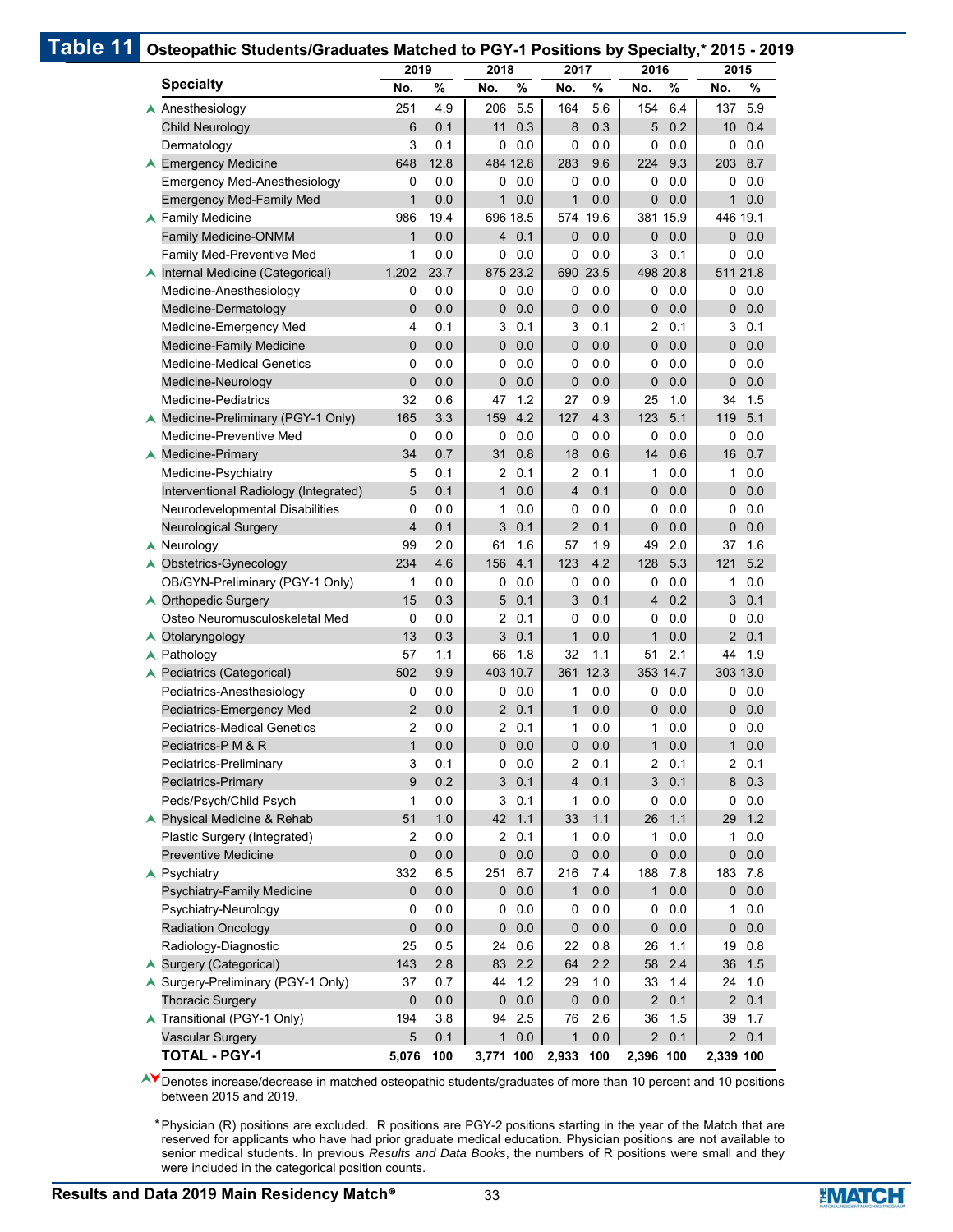| Table 12 | Foreign-Trained Physicians* Matched to PGY-1 Positions by Specialty,** 2015 - 2019                                               | 2019<br>2018   |      |                |              |              |              |                 |              |            |          |
|----------|----------------------------------------------------------------------------------------------------------------------------------|----------------|------|----------------|--------------|--------------|--------------|-----------------|--------------|------------|----------|
|          |                                                                                                                                  |                |      |                |              | 2017         |              | 2016            |              | 2015       |          |
|          | <b>Specialty</b>                                                                                                                 | No.            | $\%$ | No.            | $\%$         | No.          | $\%$         | No.             | $\%$         | No.        | %        |
|          | A Anesthesiology                                                                                                                 | 139            | 2.0  | 126            | 1.8          | 159          | 2.4          | 125             | 1.9          | 110 1.7    |          |
|          | ▲ Child Neurology                                                                                                                | 22             | 0.3  | 17             | 0.2          | 13           | 0.2          | 12 <sup>7</sup> | 0.2          |            | 12 0.2   |
|          | Dermatology                                                                                                                      | 2              | 0.0  | 1              | 0.0          | 2            | 0.0          | 0               | 0.0          |            | 0.0      |
|          | ▲ Emergency Medicine                                                                                                             | 139            | 2.0  | 109            | 1.6          | 106          | 1.6          | 110             | 1.7          |            | 111 1.8  |
|          | <b>Emergency Med-Anesthesiology</b>                                                                                              | 1              | 0.0  | 0              | 0.0          | 0            | 0.0          | 0               | 0.0          |            | $0\,0.0$ |
|          | <b>Emergency Med-Family Med</b>                                                                                                  | $\overline{2}$ | 0.0  | $\mathbf 0$    | 0.0          | $\mathbf{1}$ | 0.0          | $\mathbf{1}$    | 0.0          |            | 20.0     |
|          | <b>Family Medicine</b>                                                                                                           | 1,113          | 15.8 | 1065 15.5      |              | 995 15.1     |              | 1,109 16.7      |              | 1,046 16.6 |          |
|          | Family Medicine-ONMM                                                                                                             | $\overline{0}$ | 0.0  | $\mathbf 0$    | 0.0          | 0            | 0.0          | $\overline{0}$  | 0.0          |            | 0.0      |
|          | Family Med-Preventive Med                                                                                                        | 0              | 0.0  | 0              | 0.0          | 1            | 0.0          | $\mathbf{1}$    | 0.0          |            | 0.0      |
|          | Internal Medicine (Categorical)                                                                                                  | 3,203          | 45.6 | 3183 46.4      |              | 3,033 46.0   |              | 3,029 45.6      |              | 2,76343.9  |          |
|          | Medicine-Anesthesiology                                                                                                          | 0              | 0.0  | 0              | 0.0          | 0            | 0.0          | 0               | 0.0          |            | $1\ 0.0$ |
|          | Medicine-Dermatology                                                                                                             | 0              | 0.0  | $\mathbf 0$    | 0.0          | 0            | 0.0          | $\mathbf{0}$    | 0.0          |            | 0.0      |
|          | Medicine-Emergency Med                                                                                                           | 2              | 0.0  | 1              | 0.0          | 1            | 0.0          | 1               | 0.0          | 1          | 0.0      |
|          | Medicine-Family Medicine                                                                                                         | $\overline{0}$ | 0.0  | $\mathbf 0$    | 0.0          | 0            | 0.0          | $\mathbf 0$     | 0.0          |            | 10.0     |
|          | <b>Medicine-Medical Genetics</b>                                                                                                 | 0              | 0.0  | 0              | 0.0          | 0            | 0.0          | 0               | 0.0          |            | 20.0     |
|          | Medicine-Neurology                                                                                                               | $\overline{0}$ | 0.0  | 0              | 0.0          | 0            | 0.0          | 0               | 0.0          |            | 0.0      |
|          | Medicine-Pediatrics                                                                                                              | 33             | 0.5  | 22             | 0.3          | 37           | 0.6          | 25              | 0.4          | 24         | 0.4      |
|          | Medicine-Preliminary (PGY-1 Only)                                                                                                | 254            | 3.6  | 217            | 3.2          | 254          | 3.9          | 255             | 3.8          | 271        | 4.3      |
|          | Medicine-Preventive Med                                                                                                          | 4              | 0.1  | 2              | 0.0          | 2            | 0.0          | 3               | 0.0          |            | 30.0     |
|          | Medicine-Primary                                                                                                                 | 107            | 1.5  | 105            | 1.5          | 91           | 1.4          | 98              | 1.5          | 114 1.8    |          |
|          | Medicine-Psychiatry                                                                                                              | 0              | 0.0  | 2              | 0.0          | 7            | 0.1          | 3               | 0.0          |            | 70.1     |
|          | Interventional Radiology (Integrated)                                                                                            | $\overline{0}$ | 0.0  | 0              | 0.0          | 0            | 0.0          | $\overline{0}$  | 0.0          |            | 0.0      |
|          | Neurodevelopmental Disabilities                                                                                                  | 1              | 0.0  | 0              | 0.0          | 0            | 0.0          | 0               | 0.0          |            | 10.0     |
|          | Neurological Surgery                                                                                                             | 8              | 0.1  | 10             | 0.1          | 18           | 0.3          | 11              | 0.2          |            | 15 0.2   |
|          | $\triangle$ Neurology                                                                                                            | 205            | 2.9  | 189            | 2.8          | 164          | 2.5          | 150             | 2.3          | 130 2.1    |          |
|          | Obstetrics-Gynecology                                                                                                            | 84             | 1.2  | 104            | 1.5          | 105          | 1.6          | 115             | 1.7          |            | 115 1.8  |
|          | OB/GYN-Preliminary (PGY-1 Only)                                                                                                  | 3              | 0.0  | 5              | 0.1          | 7            | 0.1          | $\overline{7}$  | 0.1          |            | 10 0.2   |
|          | <b>Orthopedic Surgery</b>                                                                                                        | 10             | 0.1  | 13             | 0.2          | 13           | 0.2          | 14              | 0.2          |            | 13 0.2   |
|          | Osteo Neuromusculoskeletal Med                                                                                                   | 0              | 0.0  | 0              | 0.0          | 0            | 0.0          | 0               | 0.0          |            | 0.0      |
|          | Otolaryngology                                                                                                                   | $\overline{7}$ | 0.1  | 10             | 0.1          | 0            | 0.0          | 11              | 0.2          |            | 0.0      |
|          | $\triangle$ Pathology                                                                                                            | 280            | 4.0  | 257            | 3.7          | 272          | 4.1          | 219             | 3.3          | 218 3.5    |          |
|          | ▲ Pediatrics (Categorical)                                                                                                       | 527            | 7.5  | 533            | 7.8          | 457          | 6.9          | 451             | 6.8          | 428 6.8    |          |
|          | Pediatrics-Anesthesiology                                                                                                        | 0              | 0.0  | 1              | 0.0          | 0            | 0.0          | 0               | 0.0          |            | 0.0      |
|          | Pediatrics-Emergency Med                                                                                                         | $\mathbf 0$    | 0.0  | $\mathbf{1}$   | 0.0          | 3            | 0.0          | $\mathbf{0}$    | 0.0          | 1          | 0.0      |
|          | <b>Pediatrics-Medical Genetics</b>                                                                                               | 0              | 0.0  | $\mathbf{2}$   | 0.0          |              | 40.1         | 3               | 0.0          |            | 30.0     |
|          | Pediatrics-P M & R                                                                                                               | $\overline{0}$ | 0.0  |                | $0\quad 0.0$ |              | $0\quad 0.0$ |                 | $0\quad 0.0$ |            | 0.0      |
|          | Pediatrics-Preliminary                                                                                                           | 4              | 0.1  | 3              | 0.0          |              | 20.0         | 9               | 0.1          |            | 70.1     |
|          | Pediatrics-Primary                                                                                                               | 44             | 0.6  | 46             | 0.7          | 46           | 0.7          | 42              | 0.6          |            | 38 0.6   |
|          | Peds/Psych/Child Psych                                                                                                           | 0              | 0.0  | 0              | 0.0          | 1            | 0.0          | $\overline{c}$  | 0.0          |            | 10.0     |
|          | Physical Medicine & Rehab                                                                                                        | 14             | 0.2  | 12             | 0.2          | 9            | 0.1          | 14              | 0.2          |            | 90.1     |
|          | Plastic Surgery (Integrated)                                                                                                     | 4              | 0.1  | 4              | 0.1          | 3            | 0.0          | 6               | 0.1          |            | 40.1     |
|          | <b>Preventive Medicine</b>                                                                                                       | $\mathbf{1}$   | 0.0  | $\mathbf{1}$   | 0.0          | $\mathbf{1}$ | 0.0          | $\mathbf{1}$    | 0.0          |            | 0.0      |
|          | ▼ Psychiatry                                                                                                                     | 279            | 4.0  | 264            | 3.8          | 303          | 4.6          | 294             | 4.4          | 342 5.4    |          |
|          | Psychiatry-Family Medicine                                                                                                       | 0              | 0.0  | $\mathbf 0$    | 0.0          | $\mathbf{1}$ | 0.0          | $\mathbf 0$     | 0.0          |            | 0.0      |
|          | Psychiatry-Neurology                                                                                                             | 0              | 0.0  | 0              | 0.0          | 0            | 0.0          | 0               | 0.0          |            | 10.0     |
|          | <b>Radiation Oncology</b>                                                                                                        | $\mathbf{1}$   | 0.0  | $\mathbf 0$    | 0.0          | 0            | 0.0          | $\mathbf{1}$    | 0.0          |            | 0.0      |
|          | Radiology-Diagnostic                                                                                                             | 22             | 0.3  | 20             | 0.3          | 21           | 0.3          | 20              | 0.3          |            | 27 0.4   |
|          | Surgery (Categorical)                                                                                                            | 152            | 2.2  | 140            | 2.0          | 133          | 2.0          | 139             | 2.1          |            | 121 1.9  |
|          | ▼ Surgery-Preliminary (PGY-1 Only)                                                                                               | 248            | 3.5  | 255            | 3.7          | 250          | 3.8          | 276             | 4.2          | 283 4.5    |          |
|          | <b>Thoracic Surgery</b>                                                                                                          | $\overline{2}$ | 0.0  | $\overline{4}$ | 0.1          | 3            | 0.0          | $2^{\circ}$     | 0.0          |            | 20.0     |
|          | ▲ Transitional (PGY-1 Only)                                                                                                      | 102            | 1.5  | 134            | 2.0          | 67           | 1.0          | 75              | 1.1          |            | 60 1.0   |
|          | <b>Vascular Surgery</b>                                                                                                          | 6              | 0.1  | $\overline{4}$ | 0.1          | 6            | 0.1          | $\overline{4}$  | 0.1          |            | 40.1     |
|          | <b>TOTAL - PGY-1</b><br>Depates increase/decrease in metabod fergian trained physicians of more than 10 percent and 10 pecitions | 7,025          | 100  | 6862           | 100          | 6,591        | 100          | 6,638 100       |              | 6,301 100  |          |

Denotes increase/decrease in matched foreign-trained physicians of more than 10 percent and 10 positions between 2015 and 2019.  $\boldsymbol{N}$ 

Foreign-trained physicians include both U.S. citizen and non-U.S. citizen graduates of international medical \* schools.

\*\* Physician (R) positions are excluded. R positions are PGY-2 positions starting in the year of the Match that are reserved for applicants who have had prior graduate medical education. Physician positions are not available to senior medical students. In previous *Results and Data Books*, the numbers of R positions were small and they were included in the categorical position counts.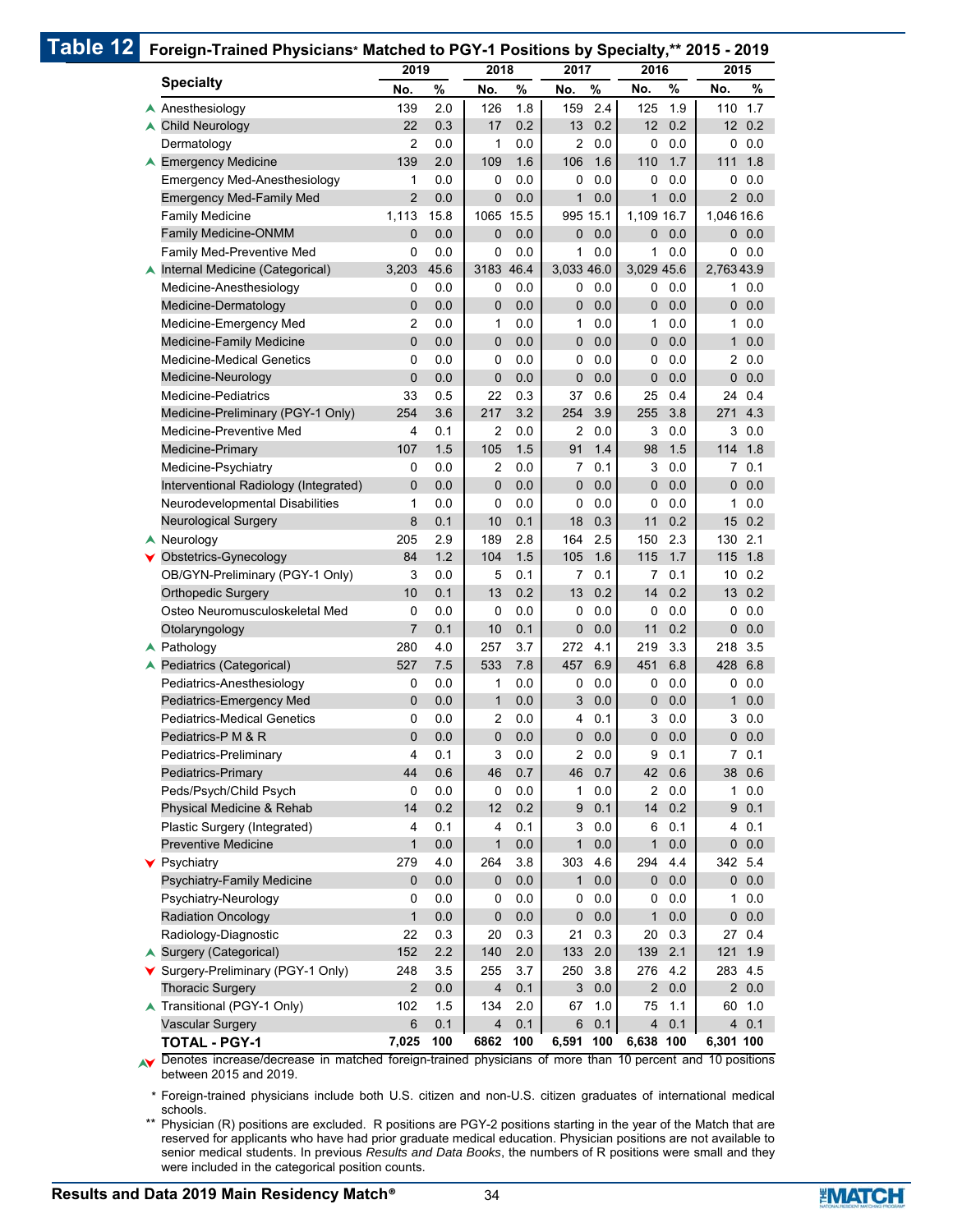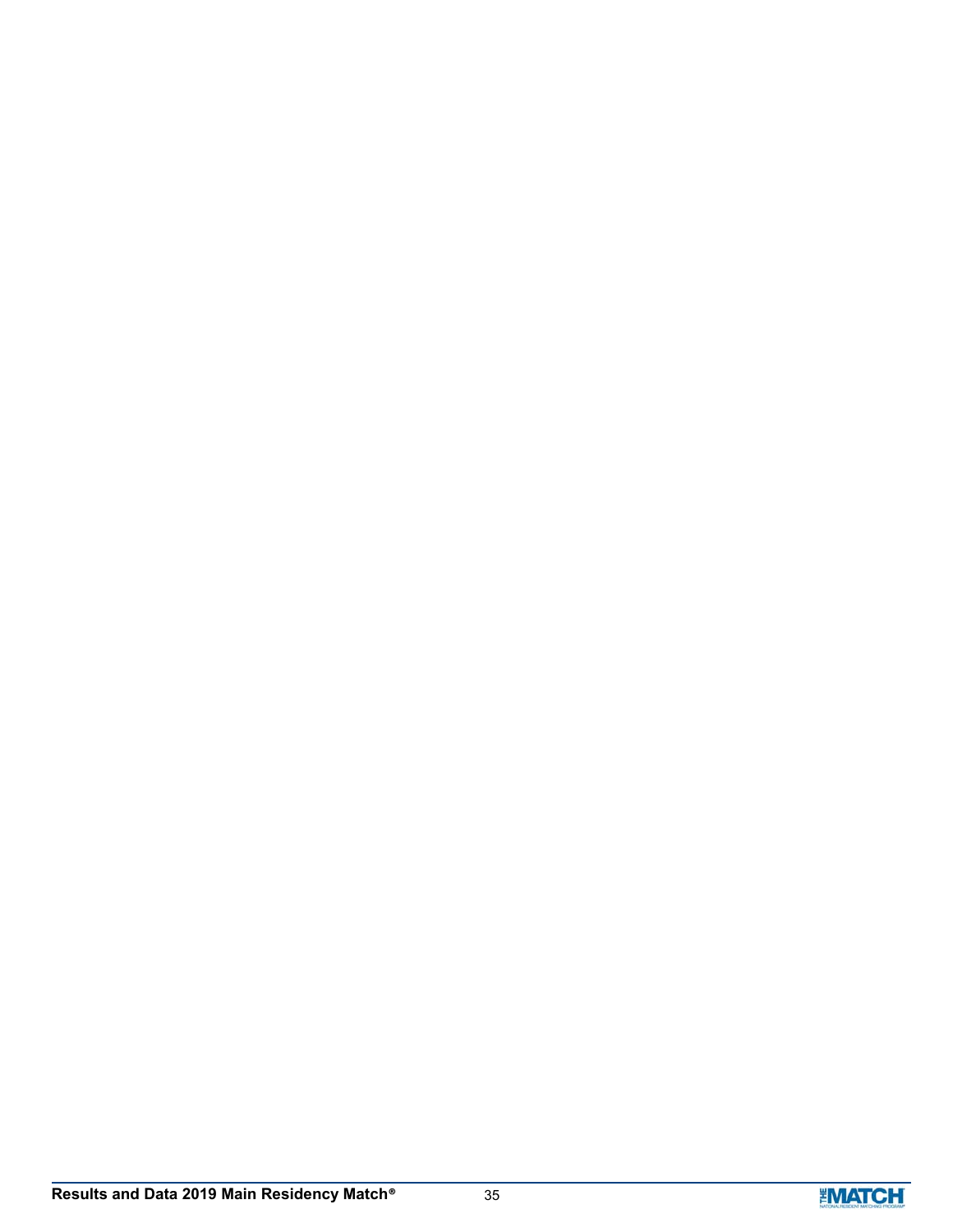## **Table 13**

Table 13 displays the numbers of U.S. seniors ("U.S.") and independent applicants ("IA") (all applicants other than U.S. seniors) who ranked each specialty as their only choice, first choice, or not first choice: Only choice includes applicants who ranked that specialty first on their rank order lists (ROLs) and ranked no other specialties. First choice includes applicants who ranked that specialty first and ranked at least one other specialty. Not first choice includes applicants who ranked another specialty first but also included that specialty on their ROL. Preferred choice is defined as first choice ignoring any subsequent choices (only choice and first choice combined).

Prior to 2012, applicant choices were reported in specialty groups that included the combined specialties. For example, the Internal Medicine group included Internal Medicine and specialties such as Internal Medicine-Pediatrics. Since 2013, Table 13 data have been aggregated by specialty instead of specialty group. Transitional Year programs are excluded from the counts because they are not considered a preference for a specific specialty. PGY-1 and PGY-2 (including physician R) programs are combined. Internal Medicine and Pediatrics include categorical and primary positions. Preliminary programs are separated from categorical programs for Internal Medicine, Obstetrics and Gynecology, Pediatrics, and General Surgery.

Table 13 also shows the ratio of the number of positions in a specialty to the number of applicants choosing a specialty as their preferred choice.

Using Anesthesiology as an example:

- Combining categorical, advanced, and physician positions, Anesthesiology offered 1,862 positions in total.
- A total of 1,275 U.S. allopathic seniors ranked at least one Anesthesiology program (sum of 1,002 "only choice," 223 "first choice," and 50 "not first choice"). Anesthesiology was the "preferred choice" for 1,225 U.S. seniors (sum of 1,002 "only choice" and 223 "first choice"). With 1,862 positions offered, the ratio of positions to U.S. senior applicants who ranked Anesthesiology as the "preferred" choice was 1.5 to 1.
- Similarly, 1,111 independent applicants ranked at least one Anesthesiology program (609 plus 354 plus 148); for 963 of them, Anesthesiology was the "preferred" specialty. The ratio of 1,862 positions to 963 independent applicants was 1.9 to 1.
- Lastly, for the 2,188 total applicants who preferred Anesthesiology (combining U.S. seniors and Independent Applicants), the ratio of positions per applicant was 0.9.

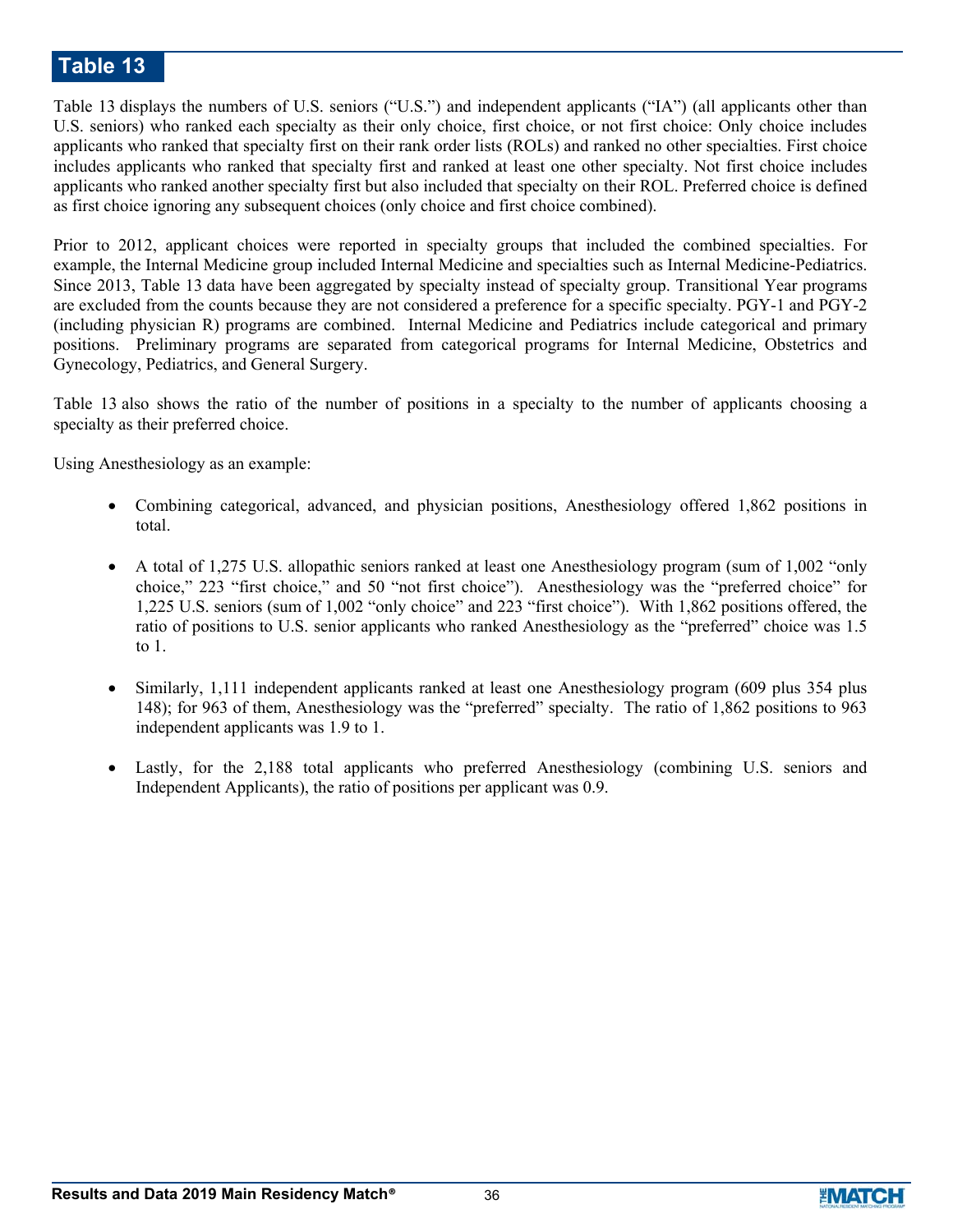### **Table 13 Applicant Choices by Specialty, 2019**

|                                                                 |                                  |                                                  |                               | <b>U.S. Seniors</b>               |                                               | <b>Independent Applicants</b><br><b>Preferred Choice</b> |                               |                 |                                      |                                                     |
|-----------------------------------------------------------------|----------------------------------|--------------------------------------------------|-------------------------------|-----------------------------------|-----------------------------------------------|----------------------------------------------------------|-------------------------------|-----------------|--------------------------------------|-----------------------------------------------------|
| <b>Specialty</b>                                                | <b>Total</b><br><b>Positions</b> | <b>Preferred Choice</b><br>Only<br><b>Choice</b> | <b>First</b><br><b>Choice</b> | <b>Not First</b><br><b>Choice</b> | <b>Positions</b><br>per U.S.<br><b>Senior</b> | Only<br><b>Choice</b>                                    | <b>First</b><br><b>Choice</b> | <b>Choice</b>   | <b>Not First Positions</b><br>per IA | <b>Positions</b><br>per<br>All<br><b>Applicants</b> |
| Anesthesiology                                                  | 1,862                            | 1.002                                            | 223                           | 50                                | 1.5                                           | 609                                                      | 354                           | 148             | 1.9                                  | 0.9                                                 |
| Child Neurology                                                 | 190                              | 84                                               | 25                            | 5                                 | 1.7                                           | 32                                                       | 41                            | 39              | 2.6                                  | 1.0                                                 |
| Dermatology                                                     | 504                              | 97                                               | 378                           | 14                                | 1.1                                           | 137                                                      | 86                            | 10              | 2.3                                  | 0.7                                                 |
| <b>Emergency Medicine</b>                                       | 2,488                            | 1,562                                            | 182                           | 79                                | 1.4                                           | 792                                                      | 320                           | 113             | 2.2                                  | 0.9                                                 |
| <b>Family Medicine</b>                                          | 4,107                            | 1,475                                            | 98                            | 354                               | 2.6                                           | 2,206                                                    | 716                           | 1,813           | 1.4                                  | 0.9                                                 |
| <b>Internal Medicine</b>                                        | 8,512                            | 3,414                                            | 207                           | 358                               | 2.4                                           | 4,938                                                    | 2,001                         | 1.737           | 1.2                                  | 0.8                                                 |
| Internal Medicine (Prelim)                                      | 1,944                            | 116                                              | 135                           | 1,075                             | 7.7                                           | 59                                                       | 75                            | 1,217           | 14.5                                 | 5.0                                                 |
| Internal Medicine/Emergency                                     | 26                               | 0                                                | 31                            | 27                                | 0.8                                           | 0                                                        | 15                            | 19              | 1.7                                  | 0.6                                                 |
| Medicine                                                        |                                  |                                                  |                               |                                   |                                               |                                                          |                               |                 |                                      |                                                     |
| <b>Internal Medicine/Pediatrics</b>                             | 390                              | 234                                              | 107                           | 31                                | 1.1                                           | 26                                                       | 77                            | 116             | 3.8                                  | 0.9                                                 |
| Internal Medicine/Psychiatry                                    | 23                               | 0                                                | 28                            | 27                                | 0.8                                           | 4                                                        | 15                            | 31              | 1.2                                  | 0.5                                                 |
| <b>Interventional Radiology</b>                                 | 151                              | $\overline{3}$                                   | 180                           | 69                                | 0.8                                           | $\overline{2}$                                           | $\overline{58}$               | $\overline{38}$ | 2.5                                  | 0.6                                                 |
| <b>Neurological Surgery</b>                                     | 232                              | 242                                              | 21                            | $\overline{2}$                    | 0.9                                           | 47                                                       | 23                            | 6               | 3.3                                  | 0.7                                                 |
| Neurology                                                       | 918                              | 404                                              | 61                            | 25                                | 2.0                                           | 341                                                      | 241                           | 171             | 1.6                                  | 0.9                                                 |
| <b>Obstetrics and Gynecology</b>                                | 1,395                            | 1,005                                            | 251                           | 28                                | 1.1                                           | 424                                                      | 214                           | 105             | 2.2                                  | 0.7                                                 |
| Orthopaedic Surgery                                             | 755                              | 756                                              | 67                            | $\overline{7}$                    | 0.9                                           | 114                                                      | 70                            | 23              | 4.1                                  | 0.7                                                 |
| Otolaryngology                                                  | 328                              | 364                                              | $\overline{30}$               | $\overline{4}$                    | 0.8                                           | $\overline{34}$                                          | $\overline{28}$               | $\overline{2}$  | 5.3                                  | 0.7                                                 |
| Pathology-Anatomic and Clinical                                 | 601                              | 201                                              | 6                             | 9                                 | 2.9                                           | 453                                                      | 81                            | 174             | 1.1                                  | 0.8                                                 |
| Pediatrics                                                      | 2.937                            | 1.665                                            | 65                            | 174                               | 1.7                                           | 1,038                                                    | 311                           | 448             | 2.2                                  | 1.0                                                 |
| Pediatrics (Prelim)                                             | 24                               | 0                                                | 0                             | 22                                | 0.0                                           | 1                                                        | 0                             | 16              | 24.0                                 | 24.0                                                |
| <b>Pediatrics/Medical Genetics</b>                              | 21                               | 2                                                | 17                            | 5                                 | 1.1                                           | $\overline{2}$                                           | 9                             | 8               | 1.9                                  | 0.7                                                 |
| Pediatrics/Psychiatry/Child and<br><b>Adolescent Psychiatry</b> | $\overline{21}$                  | 0                                                | 32                            | 19                                | 0.7                                           | 1                                                        | 4                             | 9               | 4.2                                  | 0.6                                                 |
| Physical Medicine and<br>Rehabilitation                         | 464                              | 151                                              | 89                            | 23                                | 1.9                                           | 173                                                      | 137                           | 77              | 1.5                                  | 0.8                                                 |
| <b>Plastic Surgery</b>                                          | 172                              | 140                                              | 43                            | 5                                 | 0.9                                           | 18                                                       | 22                            | 6               | 4.3                                  | 0.8                                                 |
| Psychiatry                                                      | 1,740                            | 1,057                                            | 113                           | 87                                | 1.5                                           | 936                                                      | 304                           | 270             | 1.4                                  | 0.7                                                 |
| <b>Radiation Oncology</b>                                       | 211                              | 100                                              | 60                            | 3                                 | 1.3                                           | 9                                                        | 15                            | $\overline{7}$  | 8.8                                  | 1.1                                                 |
| Radiology-Diagnostic                                            | 1,117                            | 430                                              | 291                           | 206                               | 1.5                                           | 250                                                      | 259                           | 127             | 2.2                                  | 0.9                                                 |
| Surgery-General                                                 | 1,432                            | 920                                              | 298                           | 170                               | 1.2                                           | 416                                                      | 477                           | 282             | 1.6                                  | 0.7                                                 |
| Surgery-General (Prelim)                                        | 1,158                            | 52                                               | 8                             | 457                               | 19.3                                          | 99                                                       | 87                            | 594             | 6.2                                  | 4.7                                                 |
| <b>Thoracic Surgery</b>                                         | 37                               | 1                                                | 65                            | 14                                | 0.6                                           | 7                                                        | 23                            | 10              | 1.2                                  | 0.4                                                 |
| Vascular Surgery                                                | 66                               | 31                                               | 22                            | 6                                 | 1.2                                           | $\overline{7}$                                           | 26                            | 19              | 2.0                                  | 0.8                                                 |
| <b>TOTAL*</b>                                                   | 35,185                           | 15,535                                           | 3,390                         | 4,328                             |                                               | 13,261                                                   | 6,190                         | 8,391           |                                      |                                                     |

**Only choice** includes applicants who ranked that specialty first on their rank order lists (ROLs) and ranked no other specialties. **First choice** includes applicants who ranked that specialty first and ranked at least one other specialty on their ROLs. **Not first choice** includes applicants who ranked another specialty first but also included that specialty on their ROLs. **Preferred choice** is defined as either only choice or first choice. Transitional Year programs were excluded from these counts because they are not considered a preference for a specific specialty.

**Total Positions**: includes all positions (categorical, advanced, primary care categorical, and physician) except preliminary positions offered in a specialty. Preliminary positions are reported separately.

Positions Per U.S. Senior: is the ratio of Total Positions to the number of U.S. seniors for whom that specialty was the first or only choice. Positions Per Independent Applicant (IA): is the ratio of Total Positions to the number of independent applicants for whom that specialty was the first or only choice.

**Positions Per All Applicants**: is the ratio of Total Positions to the number of U.S. seniors and independent applicants for whom that specialty was the first or only choice.

**Note**: Specialties with fewer than 20 total positions are not displayed on this table.

**\*** The **TOTAL** row includes all positions in all specialties.

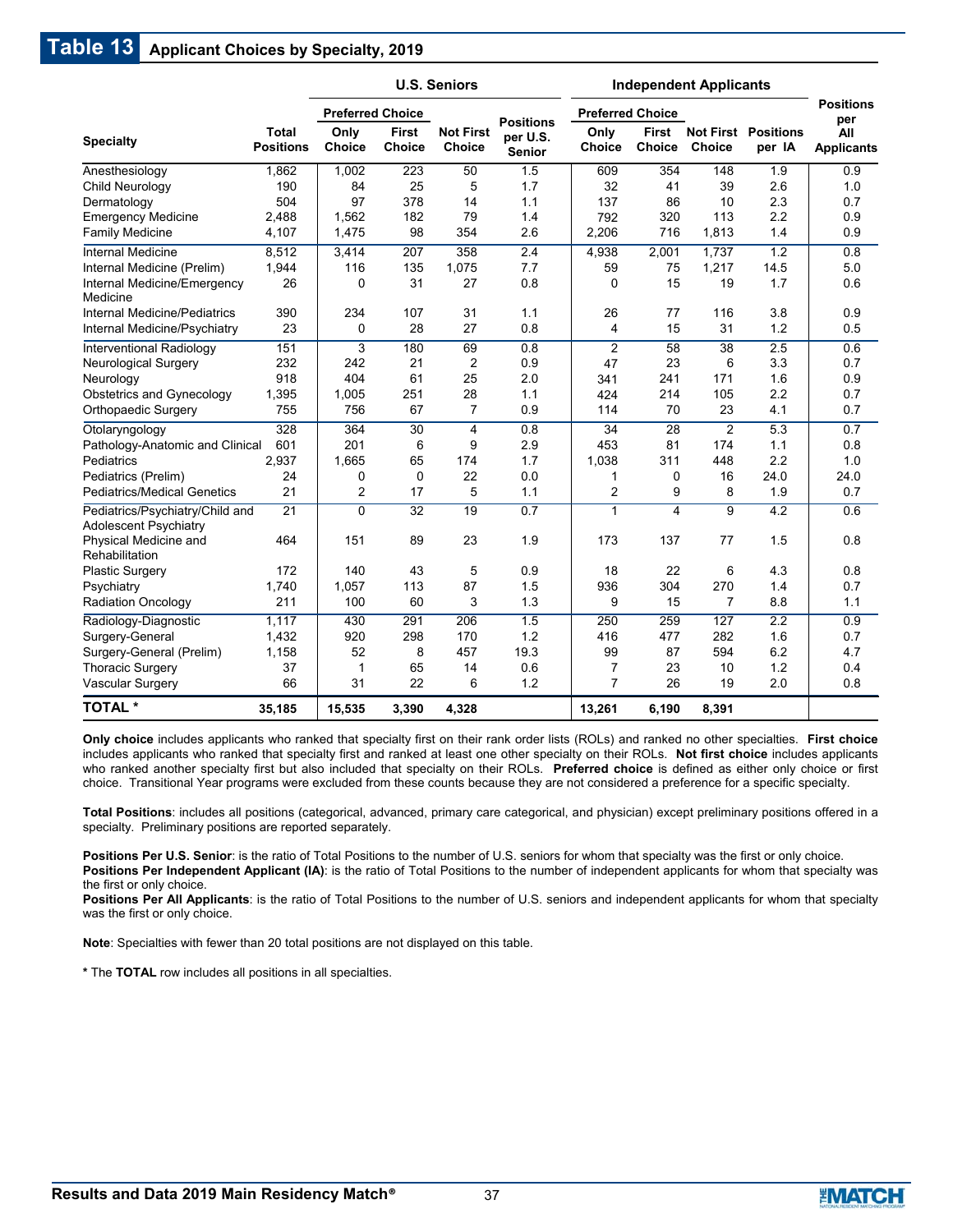## **Table 14**

The 2019 Match results for U.S. seniors ("U.S.") and independent applicants ("IA") who ranked each specialty as their only choice are shown in Table 14 and Figure 6. Prior to 2012, Table 14 and Figure 6 reported Match results by specialty groups that included the combined specialties. For example, Internal Medicine included Internal Medicine and combined specialties such as Internal Medicine-Pediatrics. In this report, results are aggregated by specialty instead of specialty group. Preliminary positions are reported separately.

Notably larger percentages of U.S. seniors than independent applicants ranked as their only choice Emergency Medicine, Orthopaedic Surgery, Obstetrics and Gynecology, Pediatrics, and General Surgery. Larger percentages of independent applicants chose Internal Medicine, Family Medicine, and Pathology.

For all specialties, a larger percentage of independent applicants failed to match to their only-choice specialty when compared to U.S. seniors (Figure 6). Higher proportions of unmatched U.S. seniors and independent applicants have been observed in traditionally competitive specialties like Orthopaedic Surgery, Neurological Surgery, Plastic Surgery, Otolaryngology, Dermatology, and General Surgery. Since 2018, however, the historically less-competitive Psychiatry has joined that list. The competitiveness of those specialties also is demonstrated by their high fill rates (Table 1).

#### **Match Results for U.S. Seniors and Independent Applicants Who Ranked Each Specialty as Their Only Choice, 2019 Table 14**

|                                                          |                | <b>Matched</b> |                 | <b>Unmatched</b> |                | <b>Total</b>    |       | % of All Matched<br><b>Applicants</b> |      | Percent<br><b>Unmatched</b> |
|----------------------------------------------------------|----------------|----------------|-----------------|------------------|----------------|-----------------|-------|---------------------------------------|------|-----------------------------|
| <b>Specialty</b>                                         | U.S.           | IA             | U.S.            | IA               | U.S.           | IA              | U.S.  | IA                                    | U.S. | IA                          |
| Anesthesiology                                           | 951            | 446            | 51              | 163              | 1,002          | 609             | 6.5   | 5.0                                   | 5.1  | 26.8                        |
| Child Neurology                                          | 83             | 22             | 1               | 10               | 84             | 32              | 0.6   | 0.2                                   | 1.2  | 31.3                        |
| Dermatology                                              | 79             | 70             | 18              | 67               | 97             | 137             | 0.5   | 0.8                                   | 18.6 | 48.9                        |
| <b>Emergency Medicine</b>                                | 1.485          | 661            | 77              | 131              | 1,562          | 792             | 10.1  | 7.4                                   | 4.9  | 16.5                        |
| <b>Family Medicine</b>                                   | 1,433          | 1,512          | 42              | 694              | 1,475          | 2,206           | 9.8   | 17.0                                  | 2.8  | 31.5                        |
| <b>Internal Medicine</b>                                 | 3,351          | 3,324          | 63              | ,614             | 3,414          | 4,938           | 22.9  | 37.4                                  | 1.8  | 32.7                        |
| Internal Medicine (Prelim)                               | 115            | 25             | 1               | 34               | 116            | 59              | 0.8   | 0.3                                   | 0.9  | 57.6                        |
| Internal Medicine/Emergency Medicine                     | 0              | 0              | 0               | 0                | 0              | 0               | 0.0   | 0.0                                   | 0.0  | 0.0                         |
| Internal Medicine/Pediatrics                             | 232            | 20             | $\overline{2}$  | 6                | 234            | 26              | 1.6   | 0.2                                   | 0.9  | 23.1                        |
| Internal Medicine/Psychiatry                             | 0              | 0              | 0               | 4                | 0              | 4               | 0.0   | 0.0                                   | 0.0  | 100.0                       |
| Interventional Radiology                                 | 3              | 0              | $\mathbf 0$     | $\overline{2}$   | 3              | $\overline{2}$  | 0.0   | 0.0                                   | 0.0  | 100.0                       |
| <b>Neurological Surgery</b>                              | 206            | 14             | 36              | 33               | 242            | 47              | 1.4   | 0.2                                   | 14.9 | 70.2                        |
| Neurology                                                | 394            | 242            | 10              | 99               | 404            | 341             | 2.7   | 2.7                                   | 2.5  | 29.0                        |
| Obstetrics and Gynecology                                | 865            | 253            | 140             | 171              | 1,005          | 424             | 5.9   | 2.8                                   | 13.9 | 40.3                        |
| <b>Orthopaedic Surgery</b>                               | 661            | 41             | 95              | 73               | 756            | 114             | 4.5   | 0.5                                   | 12.6 | 64.0                        |
| Otolaryngology                                           | 292            | 11             | $\overline{72}$ | 23               | 364            | $\overline{34}$ | 2.0   | 0.1                                   | 19.8 | 67.6                        |
| Pathology-Anatomic and Clinical                          | 194            | 294            | 7               | 159              | 201            | 453             | 1.3   | 3.3                                   | 3.5  | 35.1                        |
| Pediatrics                                               | 1.650          | 837            | 15              | 201              | 1,665          | 1,038           | 11.3  | 9.4                                   | 0.9  | 19.4                        |
| Pediatrics (Prelim)                                      | 0              | 0              | 0               | 1                | 0              | 1               | 0.0   | 0.0                                   | 0.0  | 100.0                       |
| <b>Pediatrics/Medical Genetics</b>                       | $\overline{2}$ | 0              | $\mathbf 0$     | 2                | $\overline{2}$ | $\overline{2}$  | 0.0   | 0.0                                   | 0.0  | 100.0                       |
| Pediatrics/Psychiatry/Child and Adolescent<br>Psychiatry | 0              | $\Omega$       | $\mathbf 0$     | $\mathbf{1}$     | $\mathbf 0$    | 1               | 0.0   | 0.0                                   | 0.0  | 100.0                       |
| Physical Medicine and Rehabilitation                     | 141            | 136            | 10              | 37               | 151            | 173             | 1.0   | 1.5                                   | 6.6  | 21.4                        |
| <b>Plastic Surgery</b>                                   | 127            | 8              | 13              | 10               | 140            | 18              | 0.9   | 0.1                                   | 9.3  | 55.6                        |
| Psychiatry                                               | 946            | 502            | 111             | 434              | 1,057          | 936             | 6.5   | 5.6                                   | 10.5 | 46.4                        |
| <b>Radiation Oncology</b>                                | 99             | 6              | 1               | 3                | 100            | 9               | 0.7   | 0.1                                   | 1.0  | 33.3                        |
| Radiology-Diagnostic                                     | 414            | 162            | 16              | 88               | 430            | 250             | 2.8   | 1.8                                   | 3.7  | 35.2                        |
| Surgery-General                                          | 832            | 212            | 88              | 204              | 920            | 416             | 5.7   | 2.4                                   | 9.6  | 49.0                        |
| Surgery-General (Prelim)                                 | 45             | 53             | 7               | 46               | 52             | 99              | 0.3   | 0.6                                   | 13.5 | 46.5                        |
| <b>Thoracic Surgery</b>                                  | 1              | 0              | 0               | 7                | 1              | 7               | 0.0   | 0.0                                   | 0.0  | 100.0                       |
| Vascular Surgery                                         | 31             | 4              | $\mathbf 0$     | 3                | 31             | $\overline{7}$  | 0.2   | 0.0                                   | 0.0  | 42.9                        |
| <b>TOTAL*</b>                                            | 14,654 8,891   |                | 881             | 4,370            | 15,535         | 13,261          | 100.0 | 100.0                                 | 5.7  | 33.0                        |

**Note**: Specialties with fewer than 20 total positions are not displayed on this table. Transitional Year is excluded.

**\*** The **TOTAL** row includes all positions in all specialties.

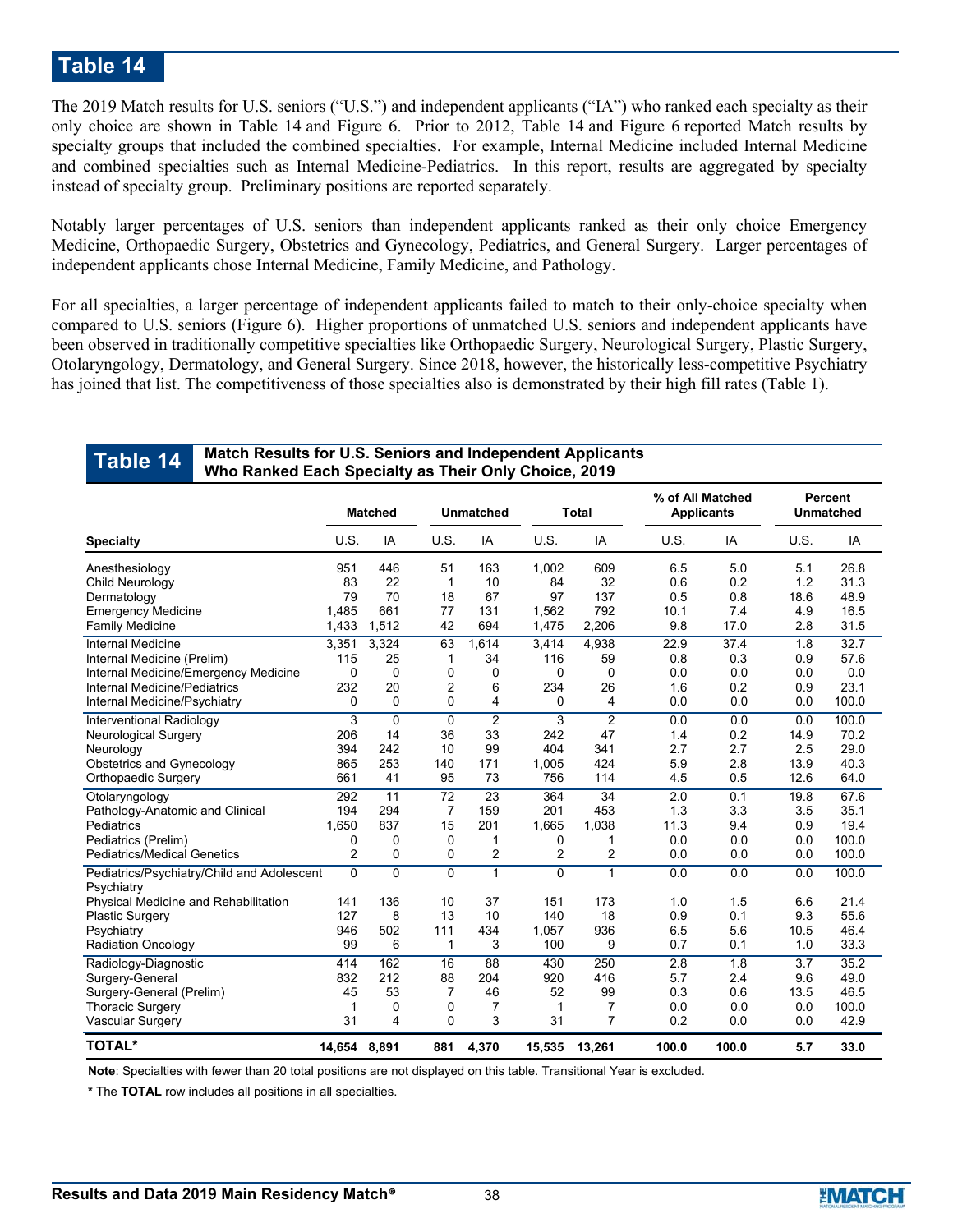### **Figure 6 Percentages of Unmatched U.S. Seniors and Independent Applicants Who Ranked Each Specialty as Their Only Choice, 2019**



**Note**: Specialties with fewer than 20 matched applicants are excluded from this figure. Transitional Year is excluded.

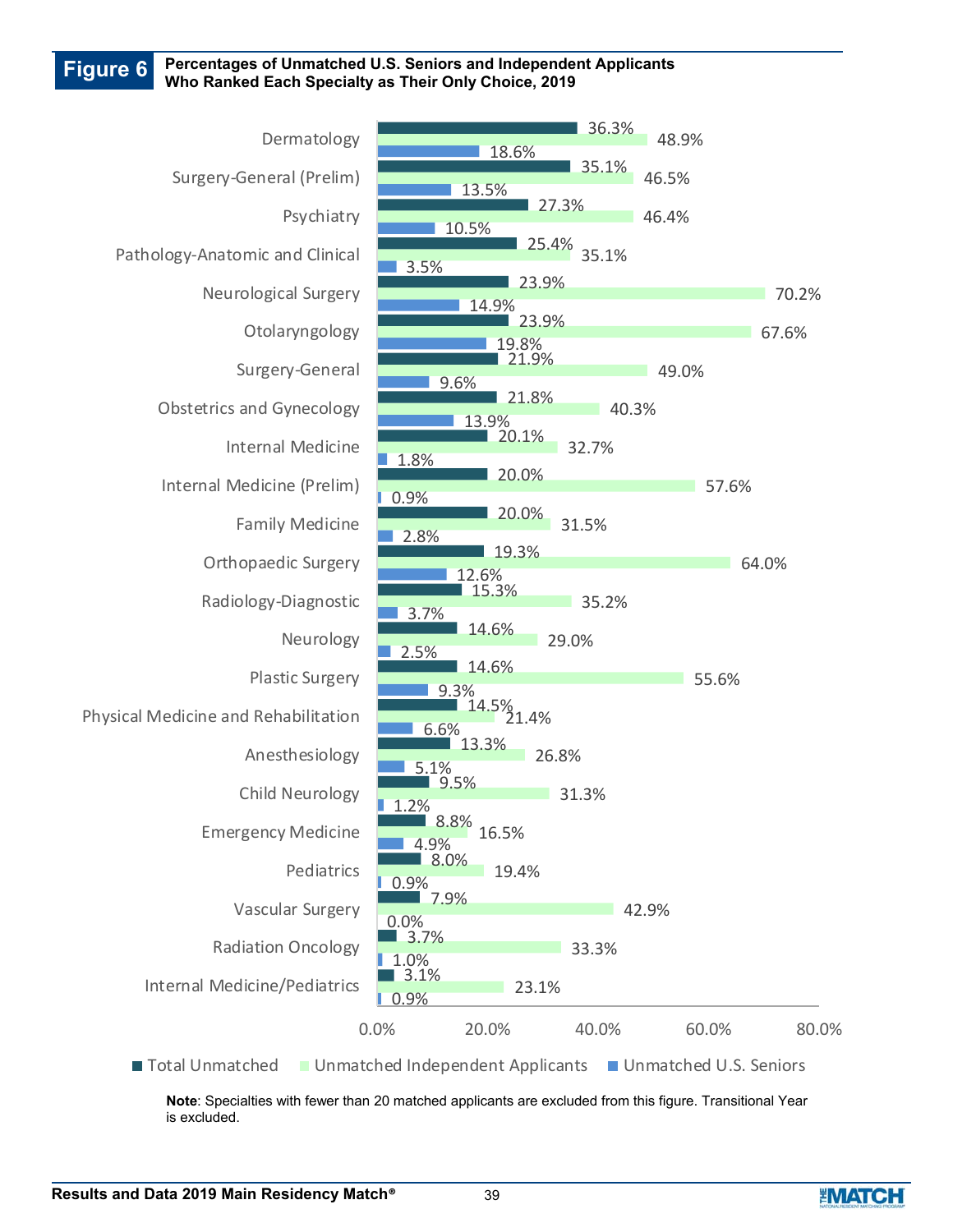## **Table 15**

Table 15 shows the trends between 1997 and 2019 in the percentages of U.S. allopathic seniors and independent applicants who matched to their first, second, third, fourth, or lower than fourth program choice on their rank order lists. The calculation of the percentages also includes the number of unmatched applicants. In earlier years, the percentages were based only on matched applicants; however, this change was made to more accurately reflect the percentages of applicants who obtained matches at different ranks and to more clearly portray the differences between U.S. seniors and independent applicants (see Table 6 for trends in overall match rates by applicant type). The differences in the two calculations can be seen in Figure 7.

In 2019, 47.1 percent of U.S. seniors matched to their first-choice programs, 1.4 percentage points lower than that of 2018. Among independent applicants, the percentage of first-choice matches increased 1.5 percentage points over 2018 to 33.1 percent. The percentage of U.S. seniors who obtained no position at all prior to SOAP was 5.8 percent in 2019. Historically, the percentage of U.S. seniors who do not match to first-year positions when the matching algorithm is processed has been about 6.0 percent. The percentage of unmatched independent applicants in 2019 was 31.9 percent, the lowest on record.

Figure 7 compares the percentage of applicants matched to programs by rank choice in the 2019 Match using both matched applicants (top two figures) and all applicants (bottom two figures) calculations. As the bottom two figures show, a considerably higher percentage of U.S. allopathic seniors matched to their first-choice programs compared to independent applicants, and a considerably higher percentage of independent applicants did not match at all.

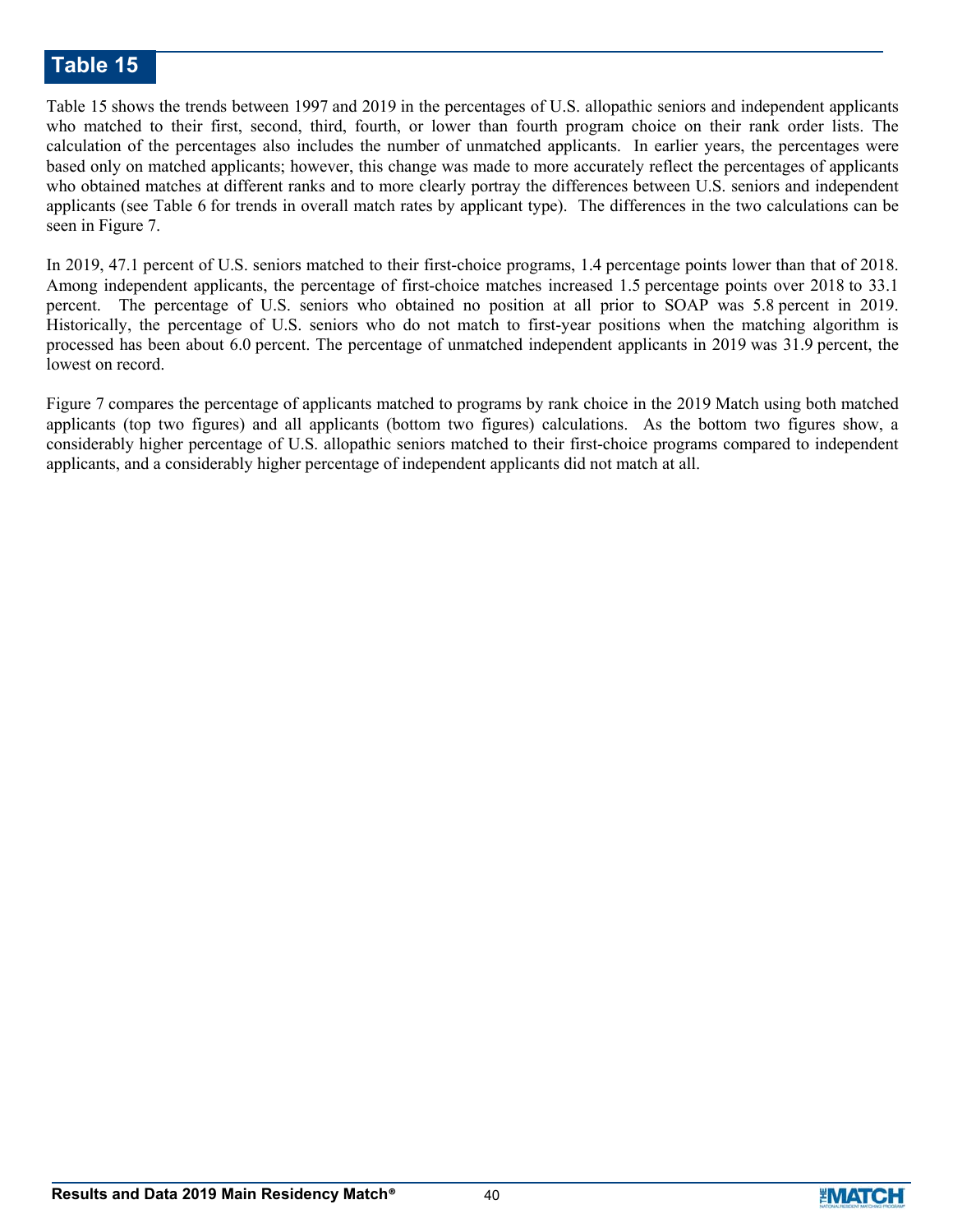| Table 15                      |                |                          |                |                          |            |                          |            |                          |            | Matches from U.S. Seniors' and Independent Applicants' Rank Order Lists, 1997 - 2019 |                  |              |
|-------------------------------|----------------|--------------------------|----------------|--------------------------|------------|--------------------------|------------|--------------------------|------------|--------------------------------------------------------------------------------------|------------------|--------------|
|                               |                | <b>First Rank</b>        |                | <b>Second Rank</b>       |            | <b>Third Rank</b>        |            | <b>Fourth Rank</b>       |            | > Fourth Rank                                                                        | <b>Unmatched</b> |              |
| Year                          | No.            | $%$ of<br><b>Matches</b> | No.            | $%$ of<br><b>Matches</b> | No.        | $%$ of<br><b>Matches</b> | No.        | $%$ of<br><b>Matches</b> | No.        | $%$ of<br><b>Matches</b>                                                             | No.              | %            |
| <b>U.S. Seniors</b>           |                |                          |                |                          |            |                          |            |                          |            |                                                                                      |                  |              |
| 1997                          | 8,079          | 55.3                     | 2,182          | 14.9                     | 1,311      | 9.0                      | 761        | 5.2                      | 1,369      | 9.4                                                                                  | 912              | 6.2          |
| 1998                          | 8,028          | 54.9                     | 2,283          | 15.6                     | 1,332      | 9.1                      | 802        | 5.5                      | 1,398      | 9.6                                                                                  | 767              | 5.2          |
| 1999                          | 8,455          | 57.9                     | 2,181          | 14.9                     | 1,234      | 8.4                      | 774        | 5.3                      | 1,277      | 8.7                                                                                  | 686              | 4.7          |
| 2000                          | 8,542          | 59.5                     | 2,102          | 14.6                     | 1,187      | 8.3                      | 656        | 4.6                      | 1,209      | 8.4                                                                                  | 662              | 4.6          |
| 2001                          | 8,393          | 58.1                     | 2,149          | 14.9                     | 1,199      | 8.3                      | 698        | 4.8                      | 1,314      | 9.1                                                                                  | 702              | 4.9          |
| 2002                          | 8,370          | 58.4                     | 2,130          | 14.9                     | 1,289      | 9.0                      | 687        | 4.8                      | 1,249      | 8.7                                                                                  | 611              | 4.3          |
| 2003                          | 8,482          | 59.2                     | 2,135          | 14.9                     | 1,144      | 8.0                      | 701        | 4.9                      | 1,133      | 7.9                                                                                  | 737              | 5.1          |
| 2004                          | 8,510          | 58.3                     | 2,138          | 14.6                     | 1,188      | 8.1                      | 659        | 4.5                      | 1,243      | 8.5                                                                                  | 871              | 6.0          |
| 2005                          | 8,729          | 59.3                     | 2,091          | 14.2                     | 1,219      | 8.3                      | 655        | 4.5                      | 1,267      | 8.6                                                                                  | 758              | 5.1          |
| 2006                          | 8,551          | 57.0                     | 2,198          | 14.6                     | 1,286      | 8.6                      | 734        | 4.9                      | 1,451      | 9.7                                                                                  | 788              | 5.3          |
| 2007                          | 8,442          | 55.5                     | 2,266          | 14.9                     | 1,367      | 9.0                      | 797        | 5.2                      | 1,537      | 10.1                                                                                 | 797              | $5.2\,$      |
| 2008                          | 8,692          | 57.0                     | 2,280          | 15.0                     | 1,300      | 8.5                      | 738        | 4.8                      | 1,505      | 9.9                                                                                  | 727              | 4.8          |
| 2009                          | 8,318          | 53.2                     | 2,394          | 15.3                     | 1,355      | 8.7                      | 788        | 5.0                      | 1,887      | 12.1                                                                                 | 896              | 5.7          |
| 2010                          | 8,462          | 52.7                     | 2,468          | 15.4                     | 1,471      | 9.2                      | 852        | 5.3                      | 1,869      | 11.6                                                                                 | 948              | 5.9          |
| 2011                          | 8,707          | 52.6                     | 2,531          | 15.3                     | 1,547      | 9.3                      | 913        | $5.5\,$                  | 2,006      | 12.1                                                                                 | 855              | 5.2          |
| 2012                          | 8,946          | 54.1                     | 2,467          | 14.9                     | 1,500      | 9.1                      | 904        | 5.5                      | 2,015      | 12.2                                                                                 | 695              | 4.2          |
| 2013                          | 8,672          | 49.6                     | 2,650          | 15.2                     | 1,700      | 9.7                      | 1,100      | 6.3                      | 2,402      | 13.7                                                                                 | 963              | $5.5\,$      |
| 2014                          | 8,970          | 51.6                     | 2,691          | 15.5                     | 1,710      | 9.8                      | 1,001      | 5.8                      | 2,163      | 12.4                                                                                 | 839              | 4.8          |
| 2015                          | 8,789          | 48.8                     | 2,817          | 15.6                     | 1,748      | 9.7                      | 1,134      | 6.3                      | 2,544      | 14.1                                                                                 | 993              | 5.5          |
| 2016                          | 9,110          | 50.1                     | 2,830          | 15.6                     | 1,673      | 9.2                      | 1,023      | 5.6                      | 2,561      | 14.1                                                                                 | 990              | 5.4          |
| 2017                          | 8,976          | 48.4                     | 2,920          | 15.8                     | 1,885      | 10.2                     | 1,102      | 5.9                      | 2,722      | 14.7                                                                                 | 934              | 5.0          |
| 2018                          | 9,128          | 48.5                     | 2,831          | 15.0                     | 1,832      | 9.7                      | 1,184      | 6.3                      | 2,877      | 15.3                                                                                 | 966              | 5.1          |
| 2019                          | 8,915          | 47.1                     | 2,888          | 15.3                     | 1,914      | 10.1                     | 1,235      | 6.5                      | 2,883      | 15.2                                                                                 | 1,090            | 5.8          |
| <b>Independent Applicants</b> |                |                          |                |                          |            |                          |            |                          |            |                                                                                      |                  |              |
| 1997                          | 2,458          | 21.0                     | 901            | 7.7                      | 510        | 4.4                      | 355        | 3.0                      | 705        | 6.0                                                                                  | 6,780            | 57.9         |
| 1998                          | 2,532          | 21.5                     | 911            | 7.8                      | 522        | 4.4                      | 292        | 2.5                      | 613        | $5.2\,$                                                                              | 6,880            | 58.6         |
| 1999                          | 2,713          | 22.9                     | 897            | 7.6                      | 540        | 4.6                      | 312        | 2.6                      | 534        | 4.5                                                                                  | 6,859            | 57.9         |
| 2000                          | 2,956          | 27.6                     | 1,067          | 10.0                     | 515        | 4.8                      | 304        | 2.8                      | 409        | 3.8                                                                                  | 5,447            | 50.9         |
|                               |                |                          |                |                          |            |                          | 304        |                          |            |                                                                                      |                  |              |
| 2001                          | 2,887          | 30.3                     | 1,002<br>1,047 | 10.5                     | 531<br>621 | 5.6                      |            | 3.2                      | 458        | 4.8                                                                                  | 4,344            | 45.6         |
| 2002<br>2003                  | 2,858<br>3,163 | 31.3<br>32.8             | 1,230          | 11.5<br>12.8             | 593        | 6.8<br>6.2               | 305<br>373 | 3.3<br>3.9               | 468<br>500 | 5.1<br>5.2                                                                           | 3,824<br>3,774   | 41.9<br>39.2 |
| 2004                          | 3,277          | 30.8                     | 1,225          | 11.5                     | 741        | $7.0$                    | 409        | $3.8\,$                  | 622        | 5.8                                                                                  | 4,363            | 41.0         |
| 2005                          | 3,368          | 31.7                     | 1,256          | 11.8                     | 684        | 6.4                      | 418        | 3.9                      | 691        | 6.5                                                                                  | 4,212            | 39.6         |
|                               |                |                          |                |                          |            |                          |            |                          |            |                                                                                      |                  |              |
| 2006                          | 3,226          | 27.6                     | 1,222          | 10.4                     | 718        | 6.1                      | 434        | 3.7                      | 804        | 6.9                                                                                  | 5,303            | 45.3         |
| 2007                          | 3,365          | 26.4                     | 1,326          | 10.4                     | 736        | 5.8                      | 477        | $3.7\,$                  | 871        | 6.8                                                                                  | 5,963            | 46.8         |
| 2008                          | 3,524          | 26.1                     | 1,383          | 10.2                     | 797        | 5.9                      | 449        | 3.3                      | 880        | 6.5                                                                                  | 6,462            | 47.9         |
| 2009<br>2010                  | 3,501          | 24.6                     | 1,446<br>1,437 | 10.1<br>9.9              | 858        | $6.0\,$                  | 501<br>475 | 3.5                      | 877        | 6.2                                                                                  | 7,067            | 49.6         |
|                               | 3,438          | 23.8                     |                |                          | 810        | 5.6                      |            | 3.3                      | 1,025      | 7.1                                                                                  | 7,288            | 50.4         |
| 2011                          | 3,471          | 24.7                     | 1,431          | 10.2                     | 840        | 6.0                      | 498        | $3.5\,$                  | 950        | $6.8\,$                                                                              | 6,840            | 48.8         |
| 2012                          | 3,735          | 25.2                     | 1,553          | 10.5                     | 888        | 6.0                      | 509        | 3.4                      | 890        | 6.0                                                                                  | 7,253            | 48.9         |
| 2013                          | 4,503          | 26.7                     | 1,787          | 10.6                     | 1,150      | 6.8                      | 695        | 4.1                      | 1,307      | 7.7                                                                                  | 7,426            | 44.0         |
| 2014                          | 4,909          | 29.1                     | 1,909          | 11.3                     | 1,195      | 7.1                      | 672        | 4.0                      | 1,182      | 7.0                                                                                  | 7,029            | 41.6         |
| 2015                          | 4,833          | 28.6                     | 1,937          | 11.5                     | 1,132      | 6.7                      | 678        | 4.0                      | 1,268      | 7.5                                                                                  | 7,032            | 41.7         |
| 2016                          | 5,116          | 29.6                     | 1,994          | 11.5                     | 1,175      | $6.8\,$                  | 712        | 4.1                      | 1,290      | $7.5\,$                                                                              | 7,002            | 40.5         |
| 2017                          | 5,378          | 30.9                     | 2,070          | 11.9                     | 1,242      | 7.1                      | 731        | 4.2                      | 1,306      | 7.5                                                                                  | 6,703            | 38.5         |
| 2018                          | 5,780<br>6,444 | 31.6<br>33.1             | 2,265          | 12.4                     | 1,368      | $7.5\,$                  | 816        | 4.5                      | 1,574      | 8.6                                                                                  | 6,482            | 35.4         |
| 2019                          |                |                          | 2,554          | 13.1                     | 1,530      | $7.9\,$                  | 941        | 4.8                      | 1,785      | 9.2                                                                                  | 6,197            | 31.9         |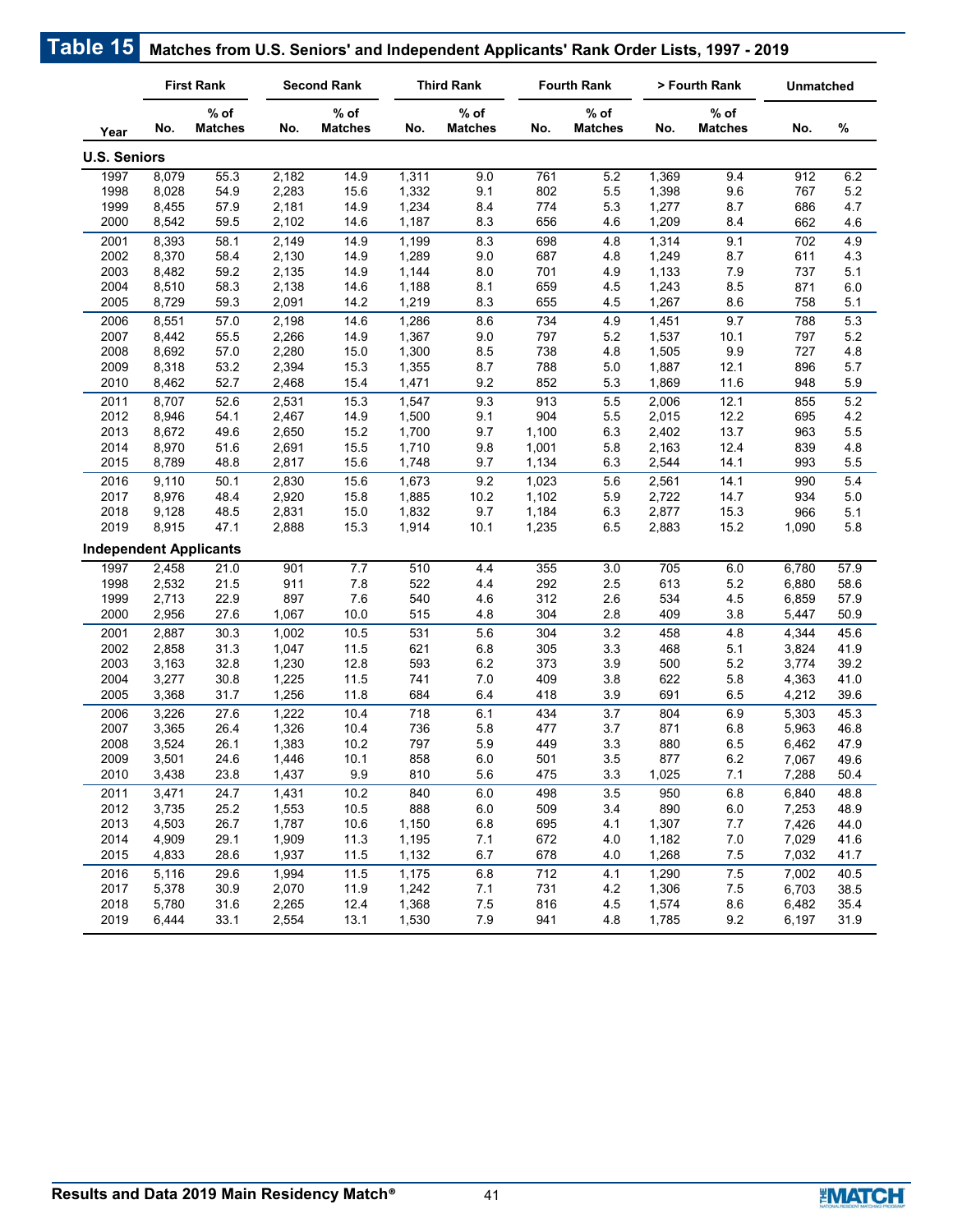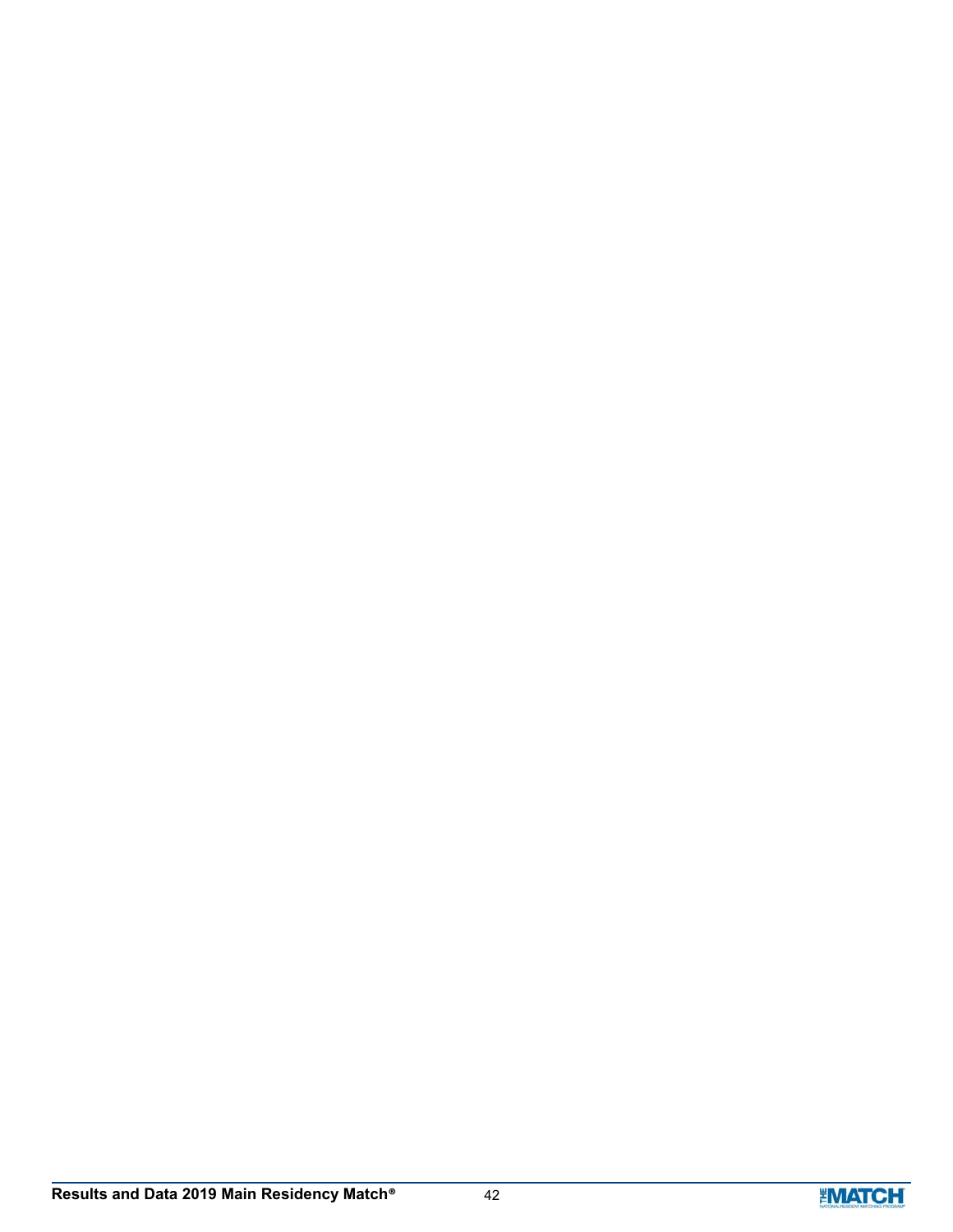#### **Percent of Matches by Choice and Type of Applicant, 2019 Figure 7**

### **Matched Applicants**



**All Applicants**



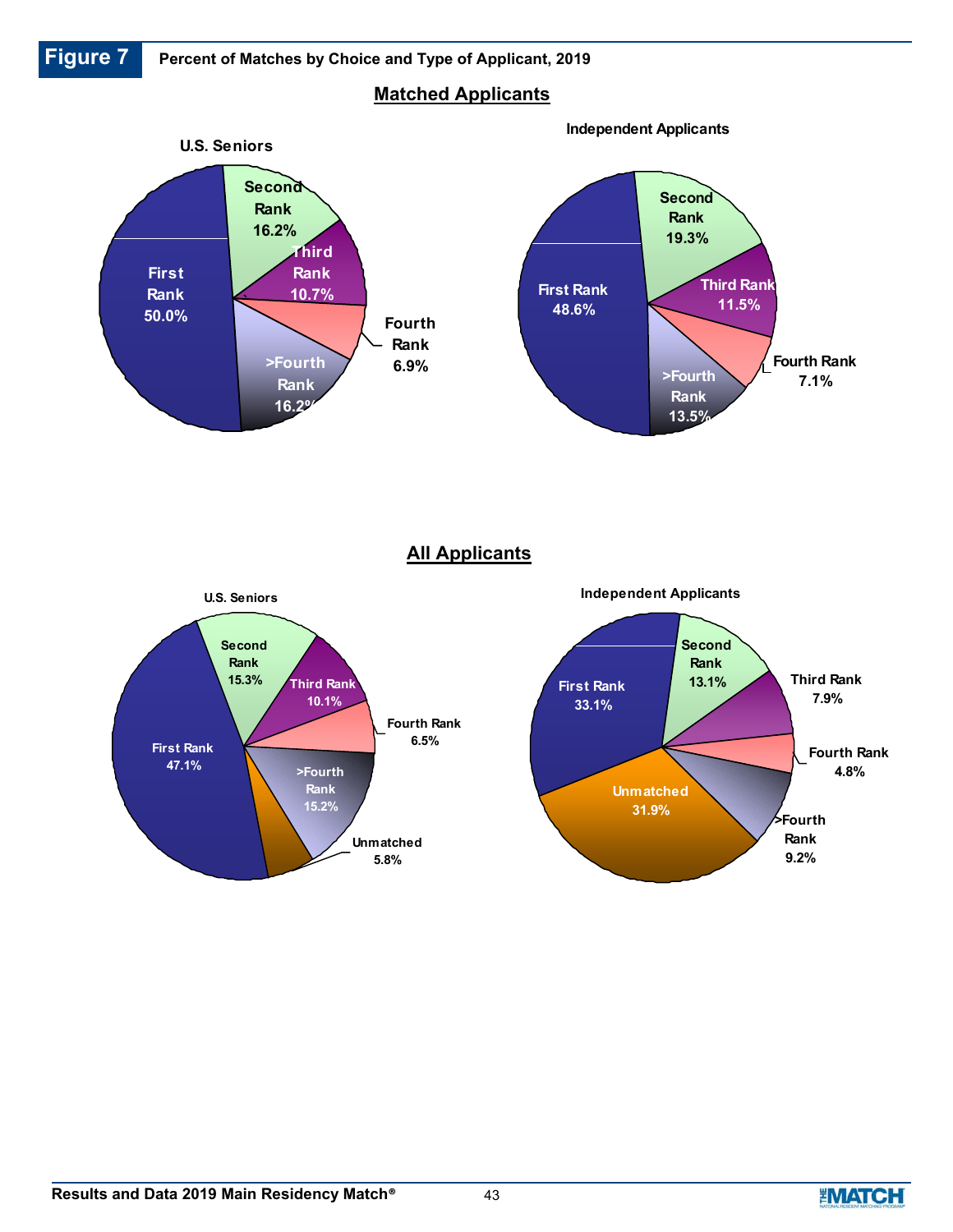## **Table 16**

Couples have been able to participate in the Main Residency Match since 1984. The two partners identify themselves as a couple to the NRMP and submit rank order lists of identical length. The matching algorithm treats the two lists as a unit, matching the couple to the highest pair of program choices where both partners obtain a match.

Table 16 presents the number of couples in the Match and their match outcomes. Match rates were calculated as the number of individual matches divided by the total number of individuals. In 2019, 2,152 applicants participated in the Match as part of a couple  $(n=1,076)$ , 178 fewer than 2018. Couples enjoy great success, with match rates above 90 percent every year since 1984. In 2019, the match rate for couples was 95.0 percent. About 69 percent of couples are U.S. seniors, and their match rates are similar to those of their classmates, varying within 1 or 2 percentage points each year.

Couples often rank the same program multiple times against a different program on the partner's list. They also have the option of one partner indicating a willingness to be unmatched at a specific rank on the rank order list if the partner matches to the program linked to that rank. Table 16 shows the number of couples matched with that option in the One Matched column (59 in 2019).

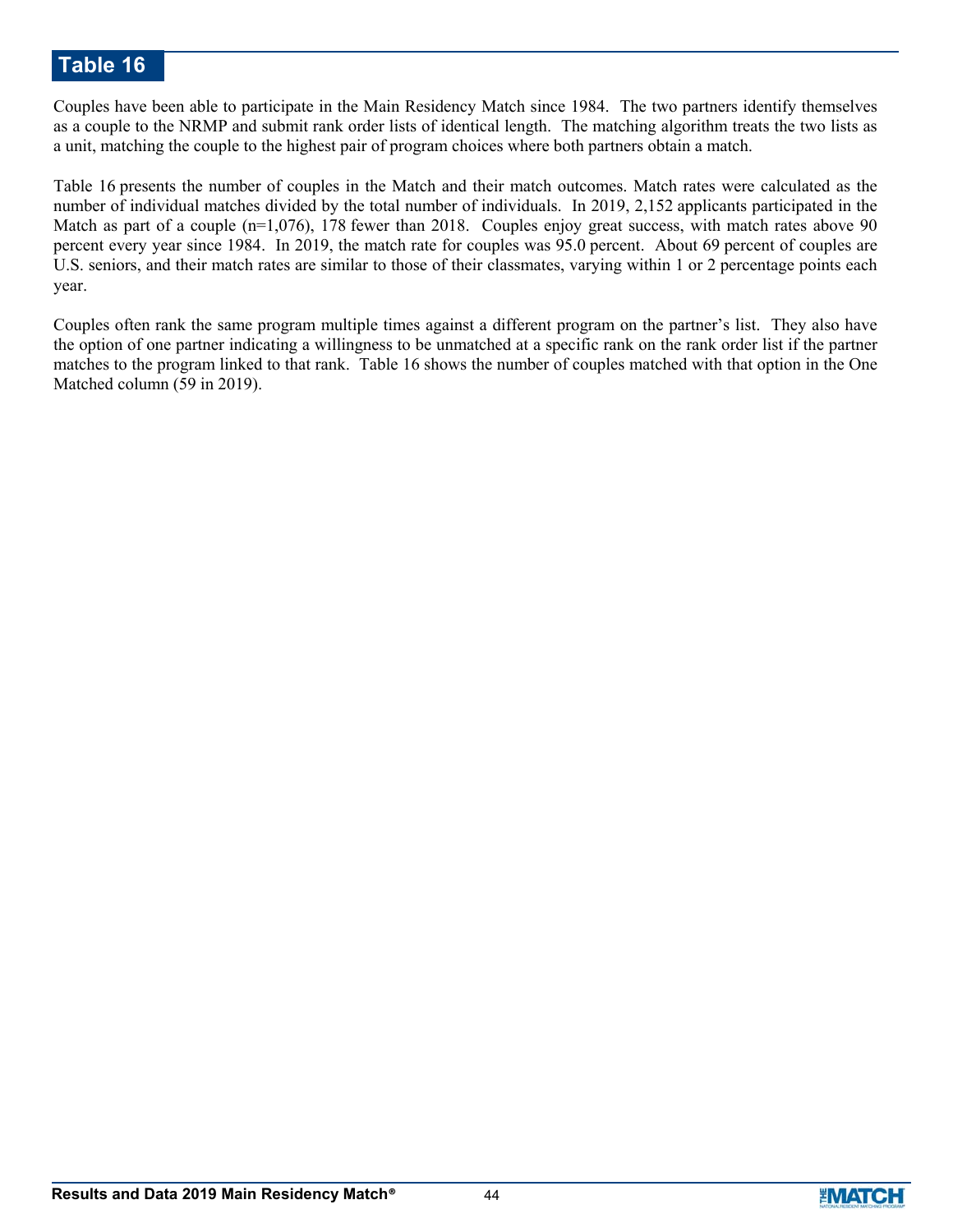| Year | <b>Couples</b> | <b>Individuals</b> | <b>Both</b><br><b>Matched</b> | One<br><b>Matched</b> | <b>Neither</b><br><b>Matched</b> | <b>Match</b><br>Rate % |
|------|----------------|--------------------|-------------------------------|-----------------------|----------------------------------|------------------------|
| 1987 | 347            | 694                | 316                           | 14                    | 17                               | 93.1                   |
| 1988 | 388            | 776                | 355                           | 19                    | 14                               | 93.9                   |
| 1989 | 421            | 842                | 384                           | 21                    | 16                               | 93.7                   |
| 1990 | 397            | 794                | 356                           | 20                    | 21                               | 92.2                   |
| 1991 | 377            | 754                | 349                           | 17                    | 11                               | 94.8                   |
| 1992 | 461            | 922                | 412                           | 20                    | 29                               | 91.5                   |
| 1993 | 427            | 854                | 384                           | 27                    | 16                               | 93.1                   |
| 1994 | 446            | 892                | 391                           | 35                    | 20                               | 91.6                   |
| 1995 | 499            | 998                | 433                           | 33                    | 33                               | 90.1                   |
| 1996 | 504            | 1,008              | 446                           | 20                    | 38                               | 90.5                   |
| 1997 | 535            | 1,070              | 479                           | 29                    | 27                               | 92.2                   |
| 1998 | 525            | 1,050              | 481                           | 27                    | 17                               | 94.2                   |
| 1999 | 536            | 1,072              | 496                           | 27                    | 13                               | 95.1                   |
| 2000 | 508            | 1,016              | 475                           | 18                    | 15                               | 95.3                   |
| 2001 | 561            | 1,122              | 518                           | 25                    | 18                               | 94.6                   |
| 2002 | 543            | 1,086              | 507                           | 19                    | 17                               | 95.1                   |
| 2003 | 570            | 1,140              | 529                           | 22                    | 19                               | 94.7                   |
| 2004 | 641            | 1,282              | 584                           | 36                    | 21                               | 93.9                   |
| 2005 | 606            | 1,212              | 552                           | 39                    | 15                               | 94.3                   |
| 2006 | 610            | 1,220              | 552                           | 36                    | 22                               | 93.4                   |
| 2007 | 621            | 1,242              | 553                           | 36                    | 32                               | 91.9                   |
| 2008 | 738            | 1,476              | 667                           | 47                    | 24                               | 93.6                   |
| 2009 | 788            | 1,576              | 706                           | 55                    | 27                               | 93.1                   |
| 2010 | 808            | 1,616              | 730                           | 50                    | 28                               | 93.4                   |
| 2011 | 809            | 1,618              | 739                           | 53                    | 17                               | 94.6                   |
| 2012 | 878            | 1,756              | 804                           | 54                    | 19                               | 94.6                   |
| 2013 | 935            | 1,870              | 868                           | 44                    | 23                               | 95.2                   |
| 2014 | 925            | 1,850              | 843                           | 56                    | 26                               | 94.2                   |
| 2015 | 1,035          | 2,070              | 950                           | 62                    | 23                               | 94.8                   |
| 2016 | 1,046          | 2,092              | 971                           | 61                    | 14                               | 95.7                   |
| 2017 | 1,125          | 2,250              | 1,040                         | 66                    | 19                               | 95.4                   |
| 2018 | 1,165          | 2,330              | 1,082                         | 67                    | 16                               | 95.8                   |
| 2019 | 1,076          | 2,152              | 993                           | 59                    | 24                               | 95.0                   |



**Tabl** 

## **Figure 8 Number of Couples in the Match and Match Outcome, 1987-2019**



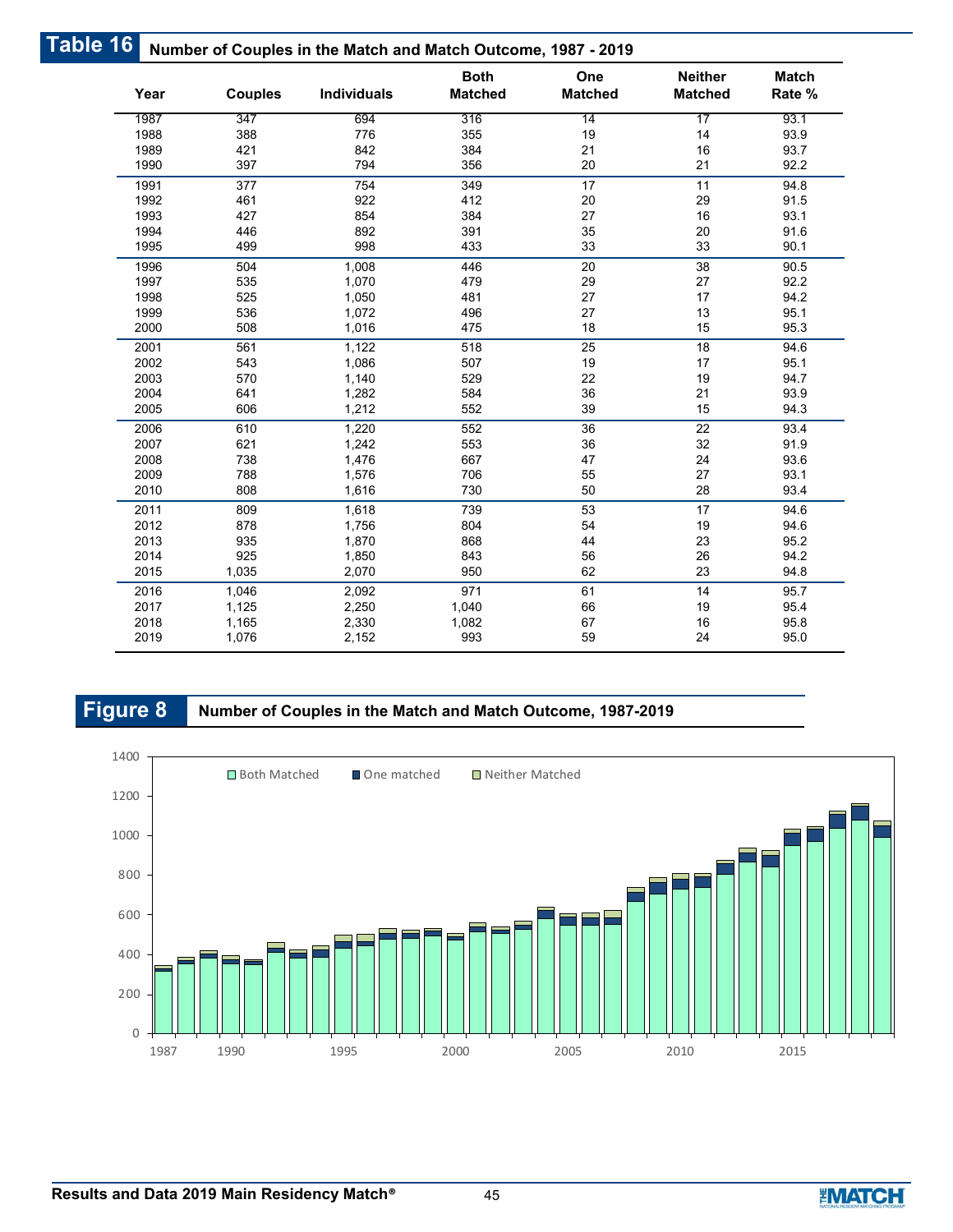## **Table 17**

Table 17 displays by specialty the average number of ranked applicants needed to fill each position within programs. Only programs that filled all positions are included in the calculations. Specialties with fewer than 5 programs that filled all positions were excluded to maintain their anonymity. Although this measure is affected by such factors as the number and geographic distribution of programs as well as the number of applicants ranked by the programs, it is a rough measure of specialty competitiveness. It may be more appropriate to interpret the data within each specialty across time and less appropriate to compare across specialties, especially for specialties with a large proportion of programs that do not fill.

Using Emergency Medicine as an example, on average programs that filled all positions ranked 6.8 applicants per available position in the 2019 Match. That figure represents an increase of 0.4 ranked applicants per filled position when compared with the 2018 average of 6.4.

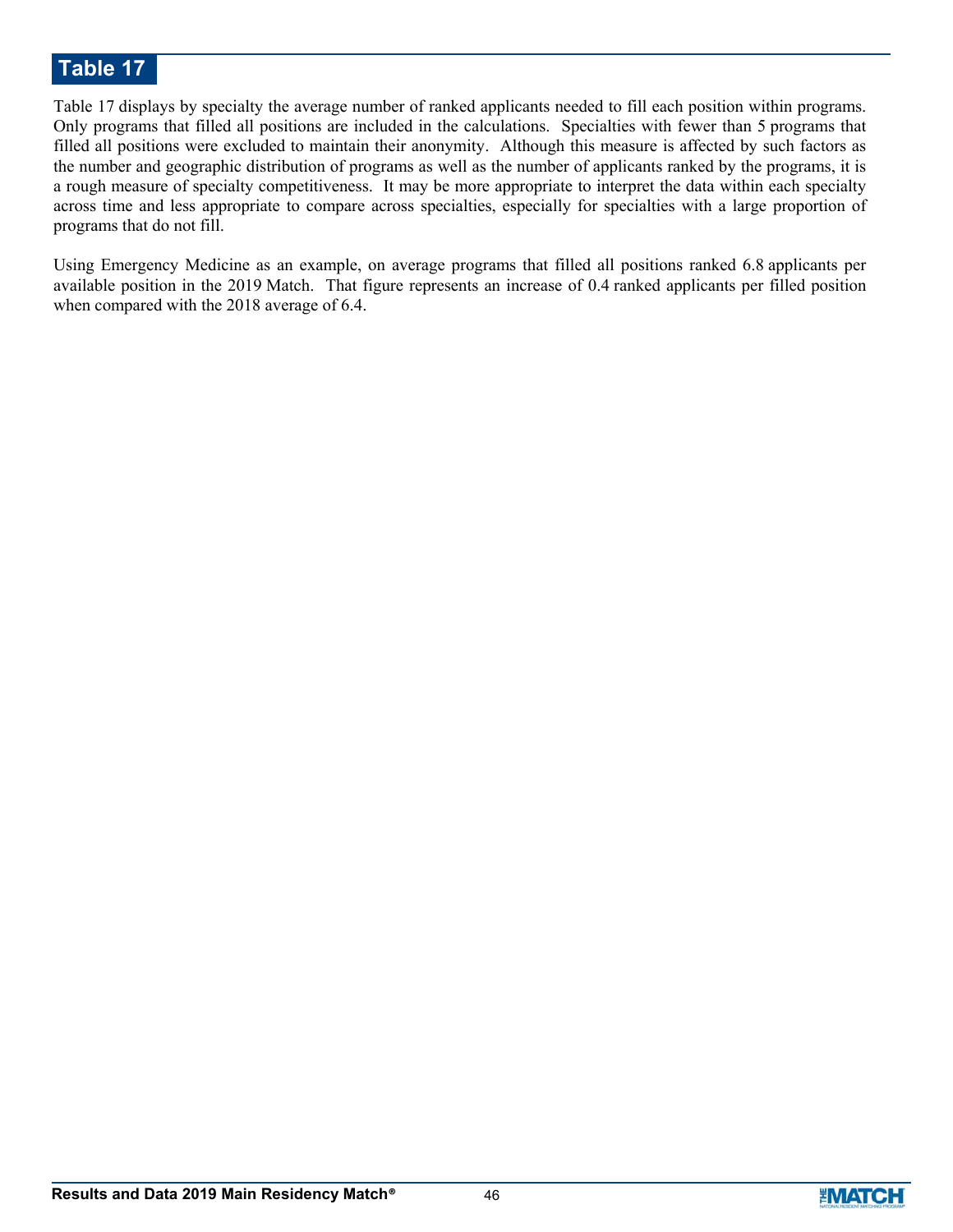### **Table 17 Average Number of Ranked Applicants Needed to Fill Each Position by Specialty, 2015 - 2019**

|                                                           |            |                          |             | Needed to Fill All Positions within Programs* |                |
|-----------------------------------------------------------|------------|--------------------------|-------------|-----------------------------------------------|----------------|
| <b>Specialty</b>                                          | 2019       | 2018                     | 2017        | 2016                                          | 2015           |
| PGY-1                                                     |            |                          |             |                                               |                |
| Anesthesiology                                            | 7.0        | 7.7                      | 8.4         | 8.4                                           | 7.7            |
| <b>Child Neurology</b>                                    | 6.2        | 6.3                      | 5.6         | 4.9                                           | 4.8            |
| Dermatology                                               | 4.1        | 4.6                      | 4.7         | 5.7                                           | 5.5            |
| <b>Emergency Medicine</b>                                 | 6.8        | 6.4                      | 5.9         | 6.1                                           | 6.6            |
| <b>Family Medicine</b>                                    | 6.0        | 6.0                      | 6.2         | 6.0                                           | 5.9            |
| Internal Medicine (Categorical)                           | 7.2        | 7.3                      | 7.0         | 6.7                                           | 6.5            |
| Medicine-Dermatology                                      | 2.5        | $\overline{\phantom{a}}$ | 1.8         | 2.1                                           | 2.8            |
| Medicine-Emergency Med                                    | 4.3        | 5.0                      | 3.7         | 4.8                                           | 3.7            |
| Medicine-Pediatrics                                       | 6.6        | 6.1                      | 7.0         | 5.5                                           | 5.2            |
| Medicine-Preliminary (PGY-1 Only)                         | 8.2        | 7.5                      | 6.7         | 6.5                                           | 6.5            |
| Medicine-Primary                                          | 6.7        | 9.4                      | 10.6        | 8.3                                           | 9.0            |
| Medicine-Psychiatry                                       | 3.6        | 3.7                      | 3.6         | 3.8                                           | 3.5            |
| Interventional Radiology (Integrated)                     | 5.2        | 6.6                      | 12.2        | $\overline{\phantom{a}}$                      | $\overline{a}$ |
| Neurological Surgery                                      | 4.8        | 5.2                      | 5.3         | 4.1                                           | 4.1            |
| Neurology                                                 | 6.3        | 5.4                      | 6.1         | 5.1                                           | 5.6            |
| Obstetrics-Gynecology                                     | 4.1        | 4.4                      | 4.8         | 5.1                                           | 4.7            |
| OB/GYN-Preliminary (PGY-1 Only)                           | 8.7        | 8.4                      | 6.9         | 8.2                                           | 8.2            |
| <b>Orthopedic Surgery</b>                                 | 5.8        | 5.7                      | 4.4         | 4.3                                           | 4.2            |
| Otolaryngology                                            | 4.3        | 6.9                      | 7.1         | 6.3                                           | 5.5            |
| Pathology                                                 | 4.4        | 5.2                      | 4.9         | 4.6                                           | 4.9            |
| Pediatrics (Categorical)                                  | 8.3        | 7.9                      | 7.3         | 7.6                                           | 7.0            |
| Pediatrics-Anesthesiology                                 | 1.9        | 5.5                      | 3.6         | 2.9                                           | 2.7            |
| <b>Pediatrics-Medical Genetics</b>                        | 3.7        | 4.2                      | 2.5         | 3.5                                           | 3.2            |
| Pediatrics-Preliminary                                    | 4.3        | 7.1                      | 4.1         | 4.2                                           | 3.9            |
| Pediatrics-Primary                                        | 5.6        | 6.5                      | 7.5         | 7.8                                           | 7.0            |
| Peds/Psych/Child Psych                                    | 3.3        | 4.1                      | 3.2         | 3.7                                           | 3.6            |
| Physical Medicine & Rehab                                 | 5.3        | 4.3                      | 4.8         | 4.5                                           | 3.8            |
| Plastic Surgery (Integrated)                              | 5.6<br>4.3 | 5.4                      | 4.2         | 4.6                                           | 5.8            |
| Psychiatry                                                | 2.9        | 3.9                      | 4.4         | 4.4                                           | 4.6            |
| Psychiatry-Family Medicine                                | 3.4        | 2.7                      | 2.9         | 2.5                                           | 3.5            |
| <b>Radiation Oncology</b>                                 | 8.3        | 6.1<br>6.0               | 4.5<br>10.3 | 7.3<br>7.5                                    | 7.8<br>7.7     |
| Radiology-Diagnostic                                      | 4.6        | 5.0                      |             |                                               |                |
| Surgery (Categorical)<br>Surgery-Preliminary (PGY-1 Only) | 4.7        | 3.0                      | 5.3<br>2.5  | 4.9<br>2.6                                    | 4.8<br>2.4     |
| <b>Thoracic Surgery</b>                                   | 2.8        | 3.2                      | 3.1         | 3.6                                           | 2.7            |
| Transitional (PGY-1 Only)                                 | 4.9        | 4.7                      | 4.0         | 4.8                                           | 5.1            |
| <b>Vascular Surgery</b>                                   | 5.9        | 5.9                      | 4.2         | 3.9                                           | 5.1            |
|                                                           |            |                          |             |                                               |                |
| <b>PGY-2</b>                                              |            |                          |             |                                               |                |
| Anesthesiology                                            | 21.9       | 20.7                     | 22.2        | 19.4                                          | 15.6           |
| Child Neurology                                           | 2.9        | 8.3                      | 4.9         | 5.4                                           | 5.2            |
| Dermatology                                               | 3.3        | 3.8                      | 3.2         | 3.5                                           | 3.1            |
| Interventional Radiology (Integrated)                     | 5.7        | 4.6                      | 4.7         | 4.7                                           | --             |
| Neurology                                                 | 7.9<br>6.8 | 6.2                      | 7.8         | 7.5                                           | 8.2            |
| Physical Medicine & Rehab                                 | 6.7        | 5.4<br>5.9               | 5.1<br>5.7  | 5.8<br>5.4                                    | 5.6<br>5.2     |
| <b>Radiation Oncology</b>                                 | 7.2        |                          |             |                                               |                |
| Radiology-Diagnostic                                      |            | 6.0                      | 7.0         | 7.2                                           | 7.8            |
| Physician (R)*                                            |            |                          |             |                                               |                |
| Anesthesiology                                            | 2.1        | 2.5                      | 2.4         | 2.4                                           | 2.6            |
| Child Neurology                                           | 1.3        | 1.4                      | 1.4         | 1.8                                           | 2.5            |
| Dermatology                                               | 1.2        | 1.4                      | 2.0         | 1.1                                           | 1.4            |
| Neurology                                                 | 2.5        | 1.4                      | 1.6         | 1.7                                           | 1.4            |
| Physical Medicine & Rehab                                 | 2.3        | 1.3                      | 1.4         | 1.7                                           | 1.8            |
| Radiology-Diagnostic                                      | 1.6        | 1.4                      | 1.8         | 2.2                                           | 1.6            |

**Average Number of Ranked Applicants Per Position** 

Only those programs that filled all positions were included in the calculations. Specialties with fewer than 5 \* programs that filled all positions were excluded from this table to maintain anonymity.

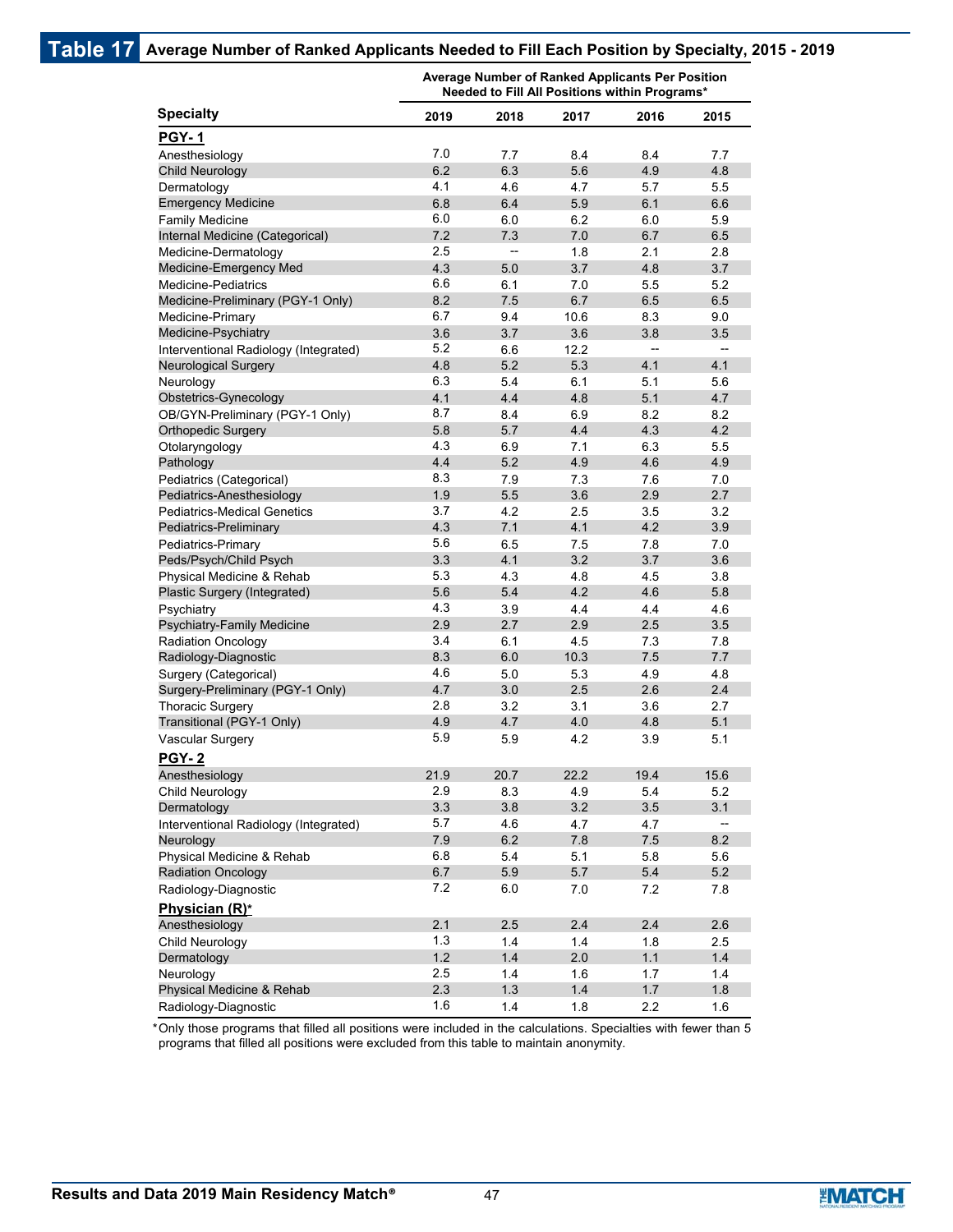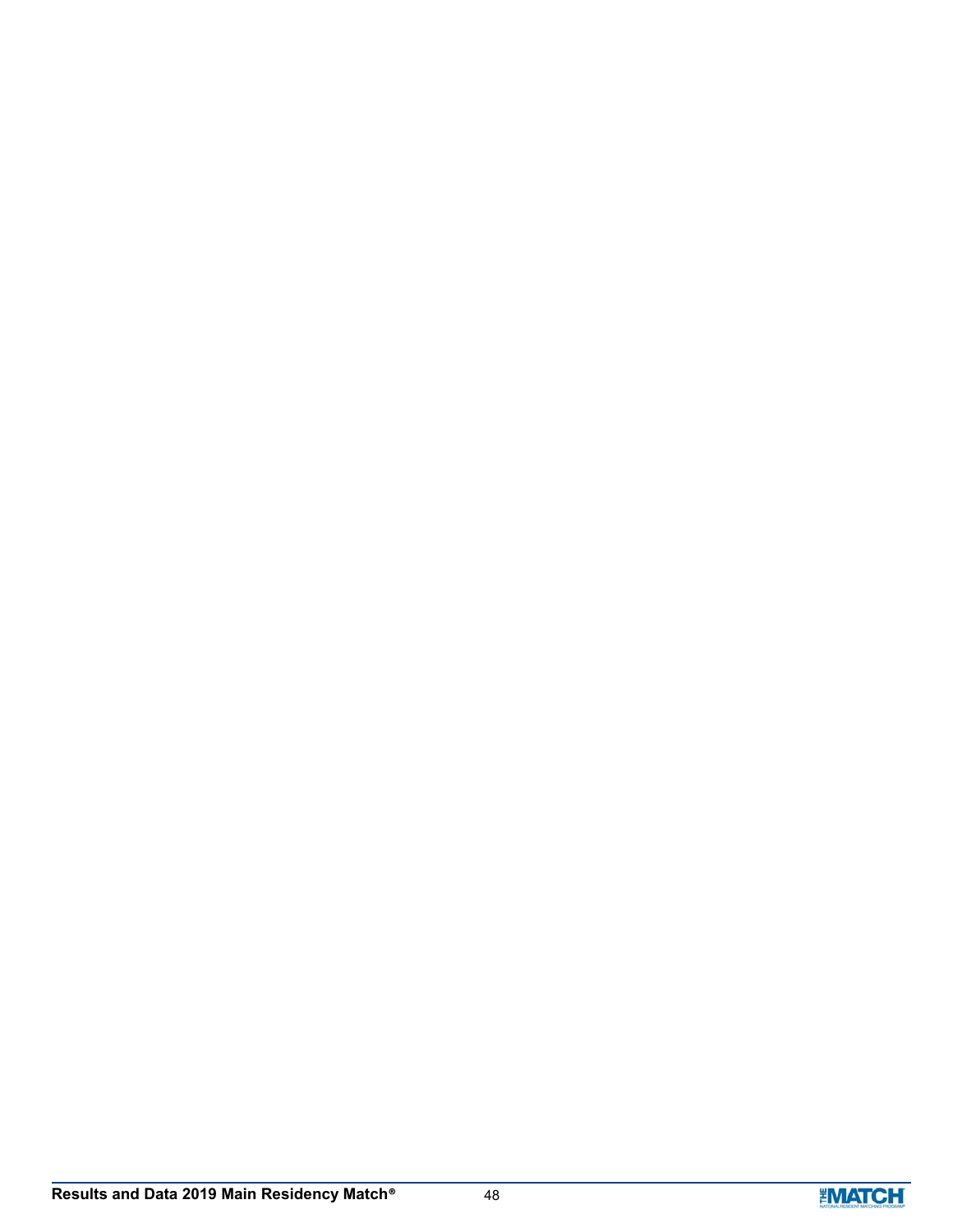## **Tables 18 and 19**

In 2012, NRMP launched the Match Week Supplemental Offer and Acceptance Program® (SOAP®) to replace the "Scramble," streamlining the process for unmatched applicants and the directors of unfilled programs. During SOAP, eligible unmatched applicants use ERAS®, a service of the Association of American Medical Colleges (AAMC®), to apply to programs with unfilled positions. Programs interview applicants and create preference lists in the NRMP Registration, Ranking, and Results® (R3®) system, which offers positions to applicants in order of the program's preference through a series of offer rounds.

The universe of SOAP-eligible applicants is slightly different from that of unmatched active applicants. An applicant is eligible for SOAP if the applicant is 1) registered for the Main Residency Match, 2) eligible to enter graduate medical education on July 1 in the year of the Match, and 3) fully unmatched or partially matched (i.e., with only a preliminary or an advanced position). Applicants who do not submit rank order lists when the matching algorithm is processed are eligible to participate in SOAP if they meet those criteria.

In 2019, 12,472 applicants were SOAP-eligible, 704 fewer than in 2018 (Table 19), despite the increased number of Match registrants (694, calculated from Table 4). Although U.S. citizen and non-U.S. citizen IMGs together constituted more than two-thirds (67.4%) of SOAP-eligible applicants, compared with 2018, 422 fewer non-U.S. citizen IMGs and 68 fewer U.S. citizen IMGs were eligible for SOAP. The number of SOAP-eligible U.S. seniors also was lower, 230 fewer than in 2018. Students/graduates of osteopathic medical schools were the only group who had more SOAP-eligible applicants than in 2018, a likely result of the 1,036 more DO registrants in the Match.

In 2019, 589 of the 666 unfilled programs participated in SOAP, offering 1,652 of the 1,768 positions not filled when the matching algorithm was processed (Table 18). More than half (51.5%) of the SOAP positions were PGY-1 only: 559 Preliminary Surgery, 134 Preliminary Medicine, 9 Preliminary Obstetrics and Gynecology, 3 Preliminary Pediatrics, and 145 Transitional Year. Other specialties with large numbers of positions in SOAP were Family Medicine (271), Internal Medicine (219 categorical and 10 primary), Pediatrics (68 categorical and 1 primary), and Neurology (20 categorical, 15 advanced, and 3 physician). Compared with 2018, 445 more PGY-1 positions were available in SOAP. The increases were mainly in Family Medicine, Surgery (preliminary), Internal Medicine (categorical and preliminary) and Transitional Year.

During SOAP, offers are extended to applicants in rounds based upon the number of unfilled positions remaining in the program, and a position can be re-offered in a subsequent round if an offer from a prior round is rejected or expires. In 2019, a total of 2,095 offers were sent to applicants; of those, 1,310 were accepted, 735 were rejected, and 50 expired (Figure 9). By the conclusion of SOAP, 79.3 percent (1,310 of 1,652) of the positions had been filled, resulting in a 98.7 percent overall fill rate for all positions placed in the Match. In 2019, only two offer rounds could be held due to technical problems with the Association of American Medical Colleges Electronic Residency Application Service (ERAS®); as a result, at the conclusion of SOAP 226 more positions remained unfilled compared to 2018.

U.S. seniors accepted half (663 of 1,310) of the positions filled during SOAP. Osteopathic students/graduates accepted 27.9 percent (365). International medical graduates as a group accepted 17.5 percent (229).

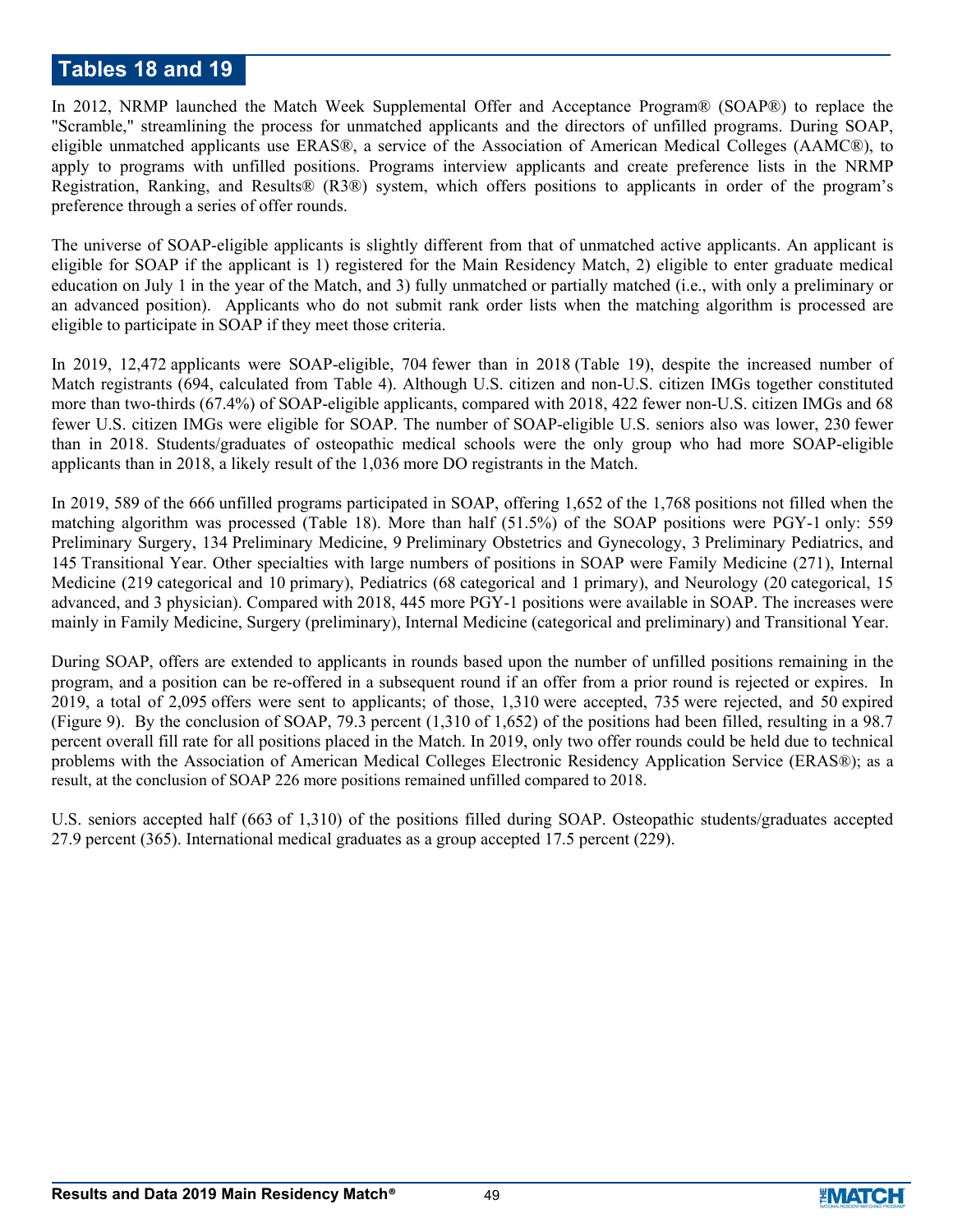## **Table 18 Participating Programs and Positions Filled in SOAP, 2018 - 2019**

|                                   |                |                | 2019           |                |                |                | 2018            |                |
|-----------------------------------|----------------|----------------|----------------|----------------|----------------|----------------|-----------------|----------------|
|                                   | Participating  | Available      | Filled         | Filled         | Participating  | Available      | Filled          | Filled         |
| <b>Specialty</b>                  | Programs       | Positions      | Programs       | Positions      | Programs       | Positions      | Programs        | Positions      |
| <b>PGY-1 Positions</b>            |                |                |                |                |                |                |                 |                |
| Anesthesiology                    | 4              | 21             | 3              | 4              | 9              | 27             | 9               | 27             |
| <b>Child Neurology</b>            | 9              | 9              | $\overline{7}$ | $\overline{7}$ | 3              | 3              | 3               | 3              |
| Dermatology                       | $\mathbf{1}$   | $\overline{2}$ | $\mathbf{1}$   | 2              | 1              | $\overline{2}$ |                 |                |
| <b>Emergency Medicine</b>         | 14             | 29             | 12             | 27             | $\overline{7}$ | 10             | $6\phantom{1}6$ | 8              |
| <b>Family Medicine</b>            | 113            | 271            | 87             | 238            | 54             | 117            | 50              | 106            |
| Internal Medicine (Categorical)   | 57             | 219            | 40             | 176            | 51             | 171            | 45              | 162            |
| Medicine-Dermatology              |                |                |                |                | $\mathbf 1$    | 1              | $\mathbf{1}$    | $\mathbf{1}$   |
| <b>Medicine-Pediatrics</b>        | 5              | $\overline{7}$ | $\overline{4}$ | 4              | 5              | 5              | 5               | 5              |
| Medicine-Preliminary (PGY-1 Only) | 51             | 134            | 37             | 105            | 41             | 99             | 33              | 88             |
| Medicine-Primary                  | $\overline{4}$ | 10             | 3              | 9              | $\mathbf{1}$   | $\overline{2}$ | $\mathbf{1}$    | 2              |
| Neurology                         | 12             | 20             | 11             | 19             | 9              | 12             | 9               | 12             |
| Obstetrics-Gynecology             | $\overline{2}$ | 3              | $\overline{2}$ | 3              | $\overline{4}$ | $6\phantom{1}$ | $\overline{4}$  | 6              |
| OB/GYN-Preliminary (PGY-1 Only)   | 6              | 9              | 4              | 7              | 6              | 10             | 6               | 10             |
| <b>Orthopedic Surgery</b>         | $\overline{2}$ | 3              | $\overline{2}$ | 3              | $\mathbf{1}$   | $\overline{1}$ | $\mathbf{1}$    | $\mathbf{1}$   |
| Otolaryngology                    |                |                |                |                | 10             | 11             | 10              | 11             |
| Pathology                         | 17             | 27             | 11             | 21             | 20             | 28             | 17              | 25             |
| Pediatrics (Categorical)          | 28             | 68             | 22             | 60             | 20             | 53             | 18              | 51             |
| Pediatrics-Preliminary            | $\overline{2}$ | 3              | $\overline{2}$ | 3              | $\overline{4}$ | 5              | $\overline{4}$  | 5              |
| Pediatrics-Primary                | $\mathbf{1}$   | $\mathbf 1$    | $\mathbf 1$    | 1              | 2              | $\overline{4}$ | 2               | 4              |
| Plastic Surgery (Integrated)      |                |                |                |                | $\mathbf{1}$   | $\mathbf{1}$   | $\mathbf{1}$    | $\mathbf{1}$   |
| Psychiatry                        | 11             | 18             | 9              | 15             | 5              | 12             | 5               | 12             |
| Psychiatry-Neurology              |                |                |                |                | $\overline{1}$ | $\overline{1}$ | $\overline{1}$  | $\mathbf{1}$   |
| <b>Radiation Oncology</b>         | 1              | $\mathbf 1$    | 1              | 1              | 1              | $\mathbf{1}$   | $\mathbf 1$     | 1              |
| Surgery (Categorical)             |                |                |                |                | 3              | 5              | 3               | 5              |
| Surgery-Preliminary (PGY-1 Only)  | 145            | 559            | 81             | 430            | 145            | 462            | 114             | 412            |
| Transitional (PGY-1 Only)         | 35             | 145            | 17             | 110            | 17             | 65             | 15              | 63             |
| Vascular Surgery                  | 2              | $\overline{2}$ | 2              | 2              | 2              | $\overline{2}$ | $\overline{c}$  | 2              |
| Total - PGY-1                     | 522            | 1,561          | 359            | 1,247          | 424            | 1,116          | 366             | 1,024          |
|                                   |                |                |                |                |                |                |                 |                |
| <b>PGY-2 Positions</b>            |                |                |                |                |                |                |                 |                |
| Anesthesiology                    | $\overline{4}$ | 6              | 3              | 5              | 4              | 5              | $\overline{2}$  | 3              |
| Child Neurology                   | $\overline{2}$ | $\overline{2}$ | $\mathbf 1$    | 1              | $\mathbf{1}$   | $\mathbf{1}$   | $\mathbf{1}$    | 1              |
| Dermatology                       | $\overline{2}$ | 3              | $\mathbf{1}$   | $\overline{2}$ | 1              | $\overline{2}$ | $\overline{1}$  | $\overline{2}$ |
| Neurodevelopmental Disabilities   | $\mathbf{1}$   | $\overline{1}$ | $\mathbf{1}$   | 1              | 1              | $\mathbf{1}$   |                 |                |
| Neurology                         | 8              | 15             | $6\phantom{1}$ | 13             | $\overline{2}$ | $\overline{4}$ | $\overline{2}$  | $\overline{4}$ |
| Physical Medicine & Rehab         | 3              | 3              | 3              | 3              |                |                |                 |                |
| <b>Radiation Oncology</b>         | 19             | 26             | 13             | 18             | $\overline{4}$ | $\overline{4}$ | $\overline{4}$  | $\overline{4}$ |
| Radiology-Diagnostic              | $\overline{7}$ | 11             | 6              | 10             | 2              | 3              | $\overline{2}$  | 3              |
| Total - PGY-2                     | 46             | 67             | 34             | 53             | 15             | 20             | 12              | 17             |
| Physician (R) Positions*          |                |                |                |                |                |                |                 |                |
| Anesthesiology                    | 3              | 3              | $\sqrt{3}$     | 3              | 8              | 16             | $\overline{5}$  | 8              |
| Child Neurology                   | 10             | 13             | 3              | 3              | 9              | 10             | $\overline{2}$  | 2              |
| Neurodevelopmental Disabilities   | $\mathbf{1}$   | $\mathbf{1}$   |                |                | $\overline{4}$ | 5              | $\overline{1}$  | $\mathbf{1}$   |
| Neurology                         | 3              | 3              | $\overline{c}$ | $\overline{2}$ | 1              | $\mathbf{1}$   | $\mathbf{1}$    | $\mathbf{1}$   |
| Nuclear Medicine                  |                |                |                |                | $\mathbf{1}$   | $\mathbf{1}$   |                 |                |
| Osteo Neuromusculoskeletal Med    | 1              | $\mathbf 1$    |                |                |                |                |                 |                |
| Physical Medicine & Rehab         | $\mathbf{1}$   | $\mathbf{1}$   | $\mathbf{1}$   | $\mathbf{1}$   |                |                |                 |                |
| Radiation Oncology                | 1              | $\mathbf{1}$   |                |                |                |                |                 |                |
| Radiology-Diagnostic              | $\mathbf{1}$   | $\mathbf{1}$   | $\mathbf{1}$   | $\mathbf{1}$   | 2              | $\overline{2}$ | $\overline{2}$  | $\overline{2}$ |
| <b>Total - Physician</b>          | 21             | 24             | 10             | 10             | 25             | 35             | 11              | 14             |
| <b>Grand Total</b>                | 589            | 1,652          | 403            | 1,310          | 464            | 1,171          | 389             | 1,055          |
|                                   |                |                |                |                |                |                |                 |                |

Physician (R) positions are PGY-2 positions starting in the year of the Match that are reserved for applicants who have had prior graduate medical education. Physician positions are not available to senior medical students. In *Results and Data Books* prior to 2014, the numbers of R positions were small and they were included in the categorical position counts. In this report, R positions are listed separately. \*

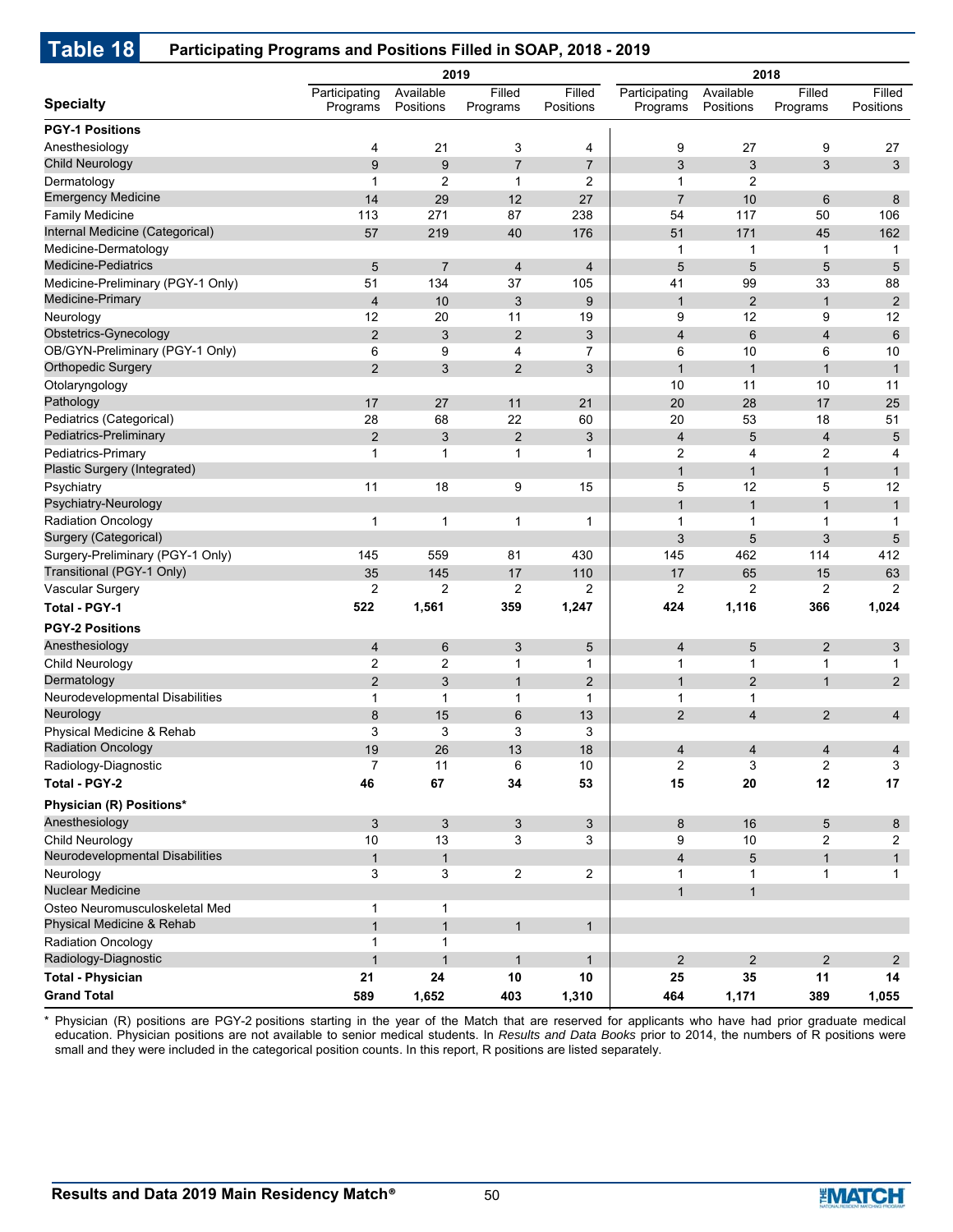## **Table 19 SOAP Applicants Accepting Positions by Type, 2018 - 2019**

|                                                                      |                        | 2019                  |                                                |                        | 2018                  |                                                |  |
|----------------------------------------------------------------------|------------------------|-----------------------|------------------------------------------------|------------------------|-----------------------|------------------------------------------------|--|
| <b>Applicant Type</b>                                                | Eligible<br>Applicants | Positions<br>Accepted | Unique<br>Applicants<br>Accepting<br>Positions | Eligible<br>Applicants | Positions<br>Accepted | Unique<br>Applicants<br>Accepting<br>Positions |  |
| Seniors of U.S. Allopathic Medical Schools                           | 1,916                  | 663                   | 652                                            | 2.146                  | 581                   | 580                                            |  |
| Previous Graduates of U.S. Allopathic Medical Schools                | 961                    | 53                    | 53                                             | 967                    | 49                    | 49                                             |  |
| U.S. Citizen Students/Graduates of International Medical Schools     | 3,593                  | 112                   | 112                                            | 3.661                  | 115                   | 115                                            |  |
| Non-U.S. Citizen Students/Graduates of International Medical Schools | 4,818                  | 117                   | 116                                            | 5,240                  | 98                    | 97                                             |  |
| Students/Graduates of Osteopathic Medical Schools                    | 1,173                  | 365                   | 364                                            | 1,142                  | 211                   | 211                                            |  |
| Students/Graduates of Canadian Medical Schools                       | 9                      | $\Omega$              | $\Omega$                                       | 17                     |                       |                                                |  |
| Students/Graduates of Fifth Pathway Programs                         | $\overline{2}$         | 0                     | $\Omega$                                       | 3                      | $\Omega$              | $\Omega$                                       |  |
| <b>Total</b>                                                         | 12,472                 | 1,310                 | 1,297                                          | 13,176                 | 1,055                 | 1,053                                          |  |



\*When an applicant accepts a position, the R3 system creates an automatic rejection of position offers for which the applicant no longer is eligible. A position may be offered in multiple rounds if it has not been accepted.

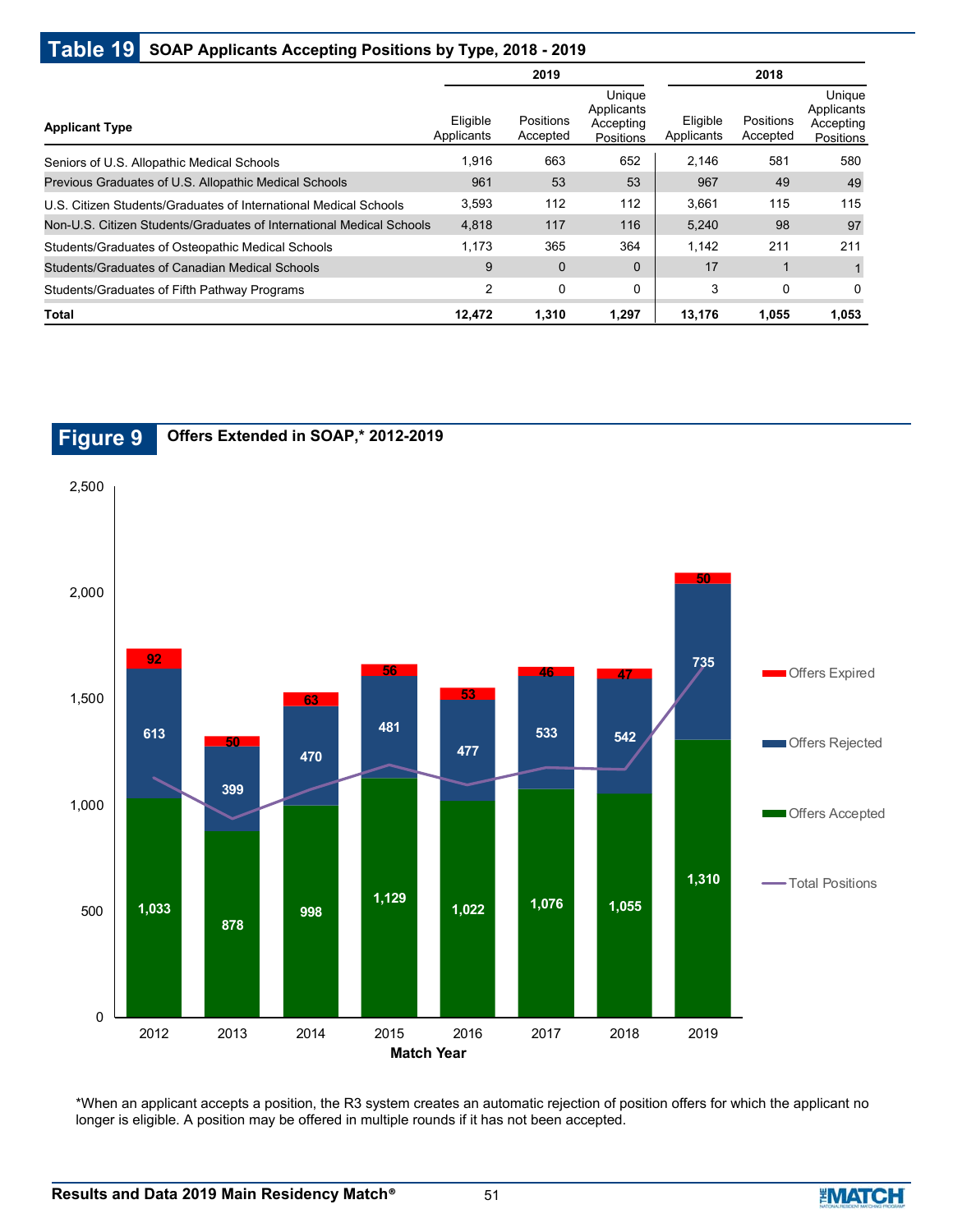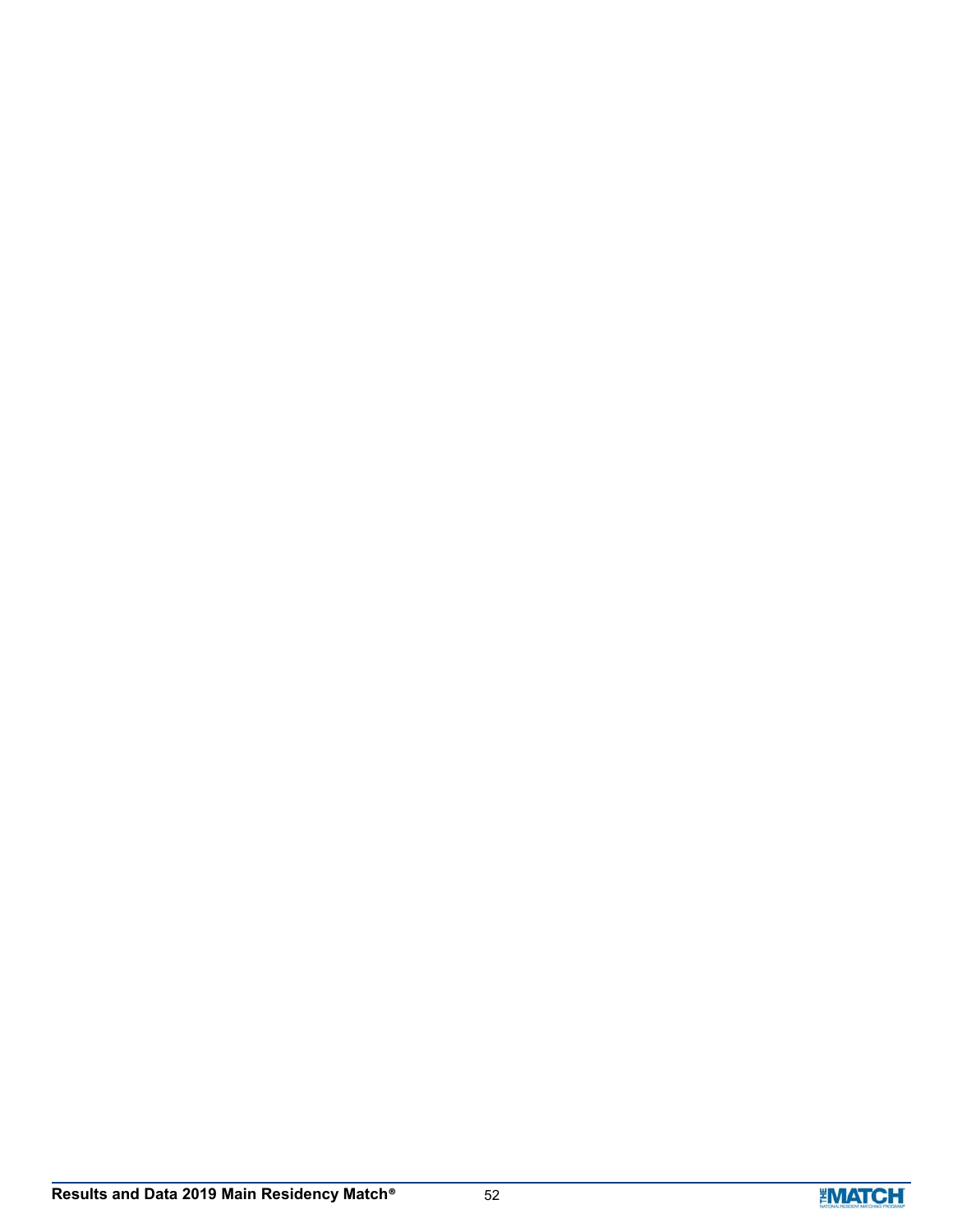*NRMP Program Results* lists every hospital that participated in the Main Residency Match, along with the number of positions offered and filled for each of the institution's programs.

Sponsoring institutions are arranged alphabetically within state. The listing includes the institution name (abbreviated in some instances); the program code, which identifies each program; the quota (the number of positions offered by the program); and the number of applicants matched with that program.

There are three reasons why a program that ranked an adequate number of applicants did not fill its quota: (1) the applicants preferred other programs offering positions; (2) the applicants did not rank the program; or (3) the applicants had withdrawn from the Match.

There are also three reasons why applicants may not be matched with their most preferred program: (1) the program was filled with applicants it preferred; (2) the program did not rank the applicant; or (3) the program had withdrawn from the Match.

The following types of positions are offered through the NRMP:

- Categorical (C) positions are positions in programs that expect applicants who enter in their first post graduate year to complete the training required for certification in that specialty, provided their performance is satisfactory. Categorical programs in primary care Medicine and primary care Pediatrics are designated by (M) to distinguish them from regular Medicine and Pediatrics programs.
- Preliminary (P) positions are for one or two years of training needed as a prerequisite for entering advanced positions in specialty programs that require one or more years of broad clinical training. Internal Medicine, Surgery, and Transitional programs commonly offer preliminary positions.
- Advanced (A) positions beginning in 2020 are positions in specialty programs that begin after completion of one or more years of preliminary training. Applicants without prior graduate medical education can apply for those positions while also applying for preliminary positions that are compatible with their plans.
- Physician (R) positions are PGY-2 positions starting in the year of the Match that are reserved for physicians who have had prior graduate medical

education. Physician positions are not available to U.S. senior medical students.

### **NRMP Program Code Structure**

The NRMP program code is a **9-character** code based on the following criteria.

- The first four characters are the Institution Code.
- The fifth through the seventh characters represent the specialty code obtained from the first three digits of the program's ACGME Code and designates the specialty.

**Note**: See ACGME Specialty Codes on the following page.

- The eighth character represents the program type:
	- P Preliminary program
	- C Categorical program
	- M Primary program
	- A Advanced program
	- R Physician program
	- F Fellowship program
- The ninth character represents the track:
	- 0 first program/track in the specialty and program type at the institution
	- 1 second program/track in the same specialty and program type at the same institution (i.e. 34th Street Clinic)
	- 2 third program/track in the same specialty and program type at the same institution (i.e. Rural Clinic).

### **Examples:**

| Institution: <b>3099</b> - University at Buffalo SOM |
|------------------------------------------------------|
| ACGME Code: 120-35-21-489 - Family Medicine          |
| Program Type: C - Categorical                        |
|                                                      |

| First Track:            | 0 - Buffalo General Hospital |
|-------------------------|------------------------------|
|                         | (Main Program)               |
| Program Code: 3099120C0 |                              |

Second Track: **1** -Erie County Medical Center Program Code: 3099120C1

Third Track: **2** - Millard Fillmore Suburban Hospital Program Code: 3099120C2

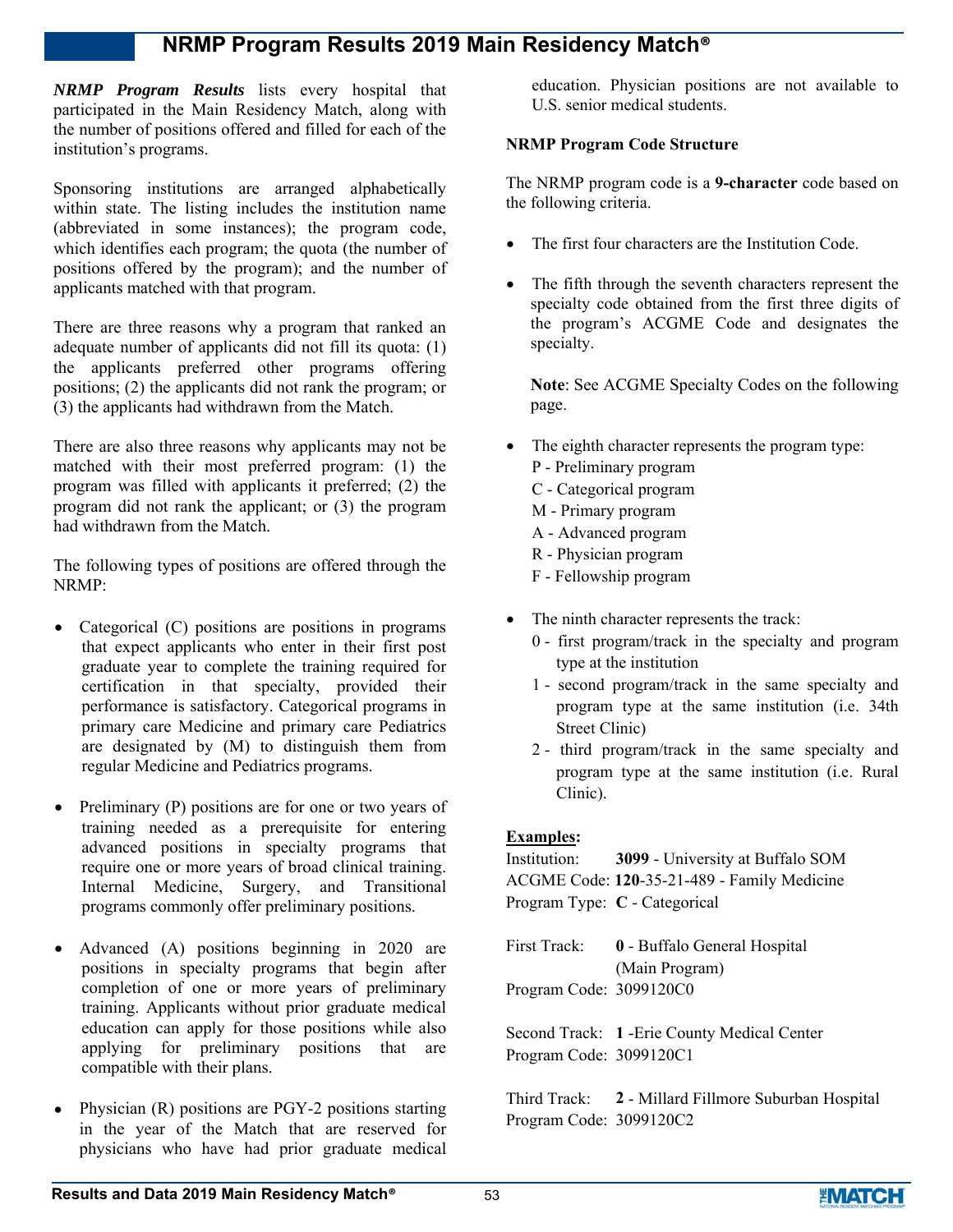### **ACGME SPECIALTY CODES AND DESCRIPTIONS 5th, 6th, and 7th Characters of the NRMP Program Code**

| <b>SPECIALTY CODE</b> | <b>SPECIALTY DESCRIPTION</b>                              |
|-----------------------|-----------------------------------------------------------|
| 040                   | Anesthesiology                                            |
| 080                   | Dermatology                                               |
| 110                   | <b>Emergency Medicine</b>                                 |
| 120                   | Family Medicine                                           |
| 140                   | Internal Medicine                                         |
| 160                   | Neurological Surgery                                      |
| 180                   | Neurology                                                 |
| 185                   | Child Neurology (Neurology)                               |
| 186                   | Neurodevelopmental Disabilities                           |
| 200                   | Nuclear Medicine                                          |
| 220                   | Obstetrics and Gynecology                                 |
| 260                   | Orthopaedic Surgery                                       |
| 275                   | Osteopathic Neuromusculoskeletal Medicine                 |
| 280                   | Otolaryngology                                            |
| 300                   | Pathology-Anatomic and Clinical                           |
| 320                   | Pediatrics                                                |
| 340                   | Physical Medicine and Rehabilitation                      |
| 362                   | Plastic Surgery (Integrated)                              |
| 380                   | Preventive Medicine                                       |
| 400                   | Psychiatry                                                |
| 416                   | Interventional Radiology (Integrated)                     |
| 420                   | Radiology-Diagnostic                                      |
| 430                   | Radiation Oncology                                        |
| 440                   | Surgery-General                                           |
| 451                   | Vascular Surgery                                          |
| 461                   | Thoracic Surgery                                          |
| 700                   | <b>Internal Medicine/Pediatrics</b>                       |
| 705                   | Internal Medicine/Emergency Medicine                      |
| 715                   | Internal Medicine/Psychiatry                              |
| 720                   | Psychiatry/Family Medicine                                |
| 725                   | Pediatrics/Emergency Medicine                             |
| 726                   | Pediatrics/Anesthesiology                                 |
| 730                   | Pediatrics/Psychiatry/Child and Adolescent Psychiatry     |
| 735                   | Pediatrics/Physical Medicine and Rehabilitation           |
| 740                   | Internal Medicine/Family Medicine                         |
| 742                   | Internal Medicine/Anesthesiology                          |
| 745                   | <b>Internal Medicine/Neurology</b>                        |
| 751                   | Internal Medicine/Preventive Medicine                     |
| 752                   | Family Medicine/Preventive Medicine                       |
| 753                   | Family Medicine/Osteopathic Neuromusculoskeletal Medicine |
| 755                   | Psychiatry/Neurology                                      |
| 765                   | Pediatrics/Medical Genetics                               |
| 766                   | <b>Internal Medicine/Medical Genetics</b>                 |
| 770                   | Diagnostic Radiology/Nuclear Medicine/Nuclear Radiology   |
| 785                   | Internal Medicine/Dermatology                             |
| 795                   | Emergency Medicine/Family Medicine                        |
| 796                   | Emergency Medicine/Anesthesiology                         |
| 999                   | <b>Transitional Year</b>                                  |

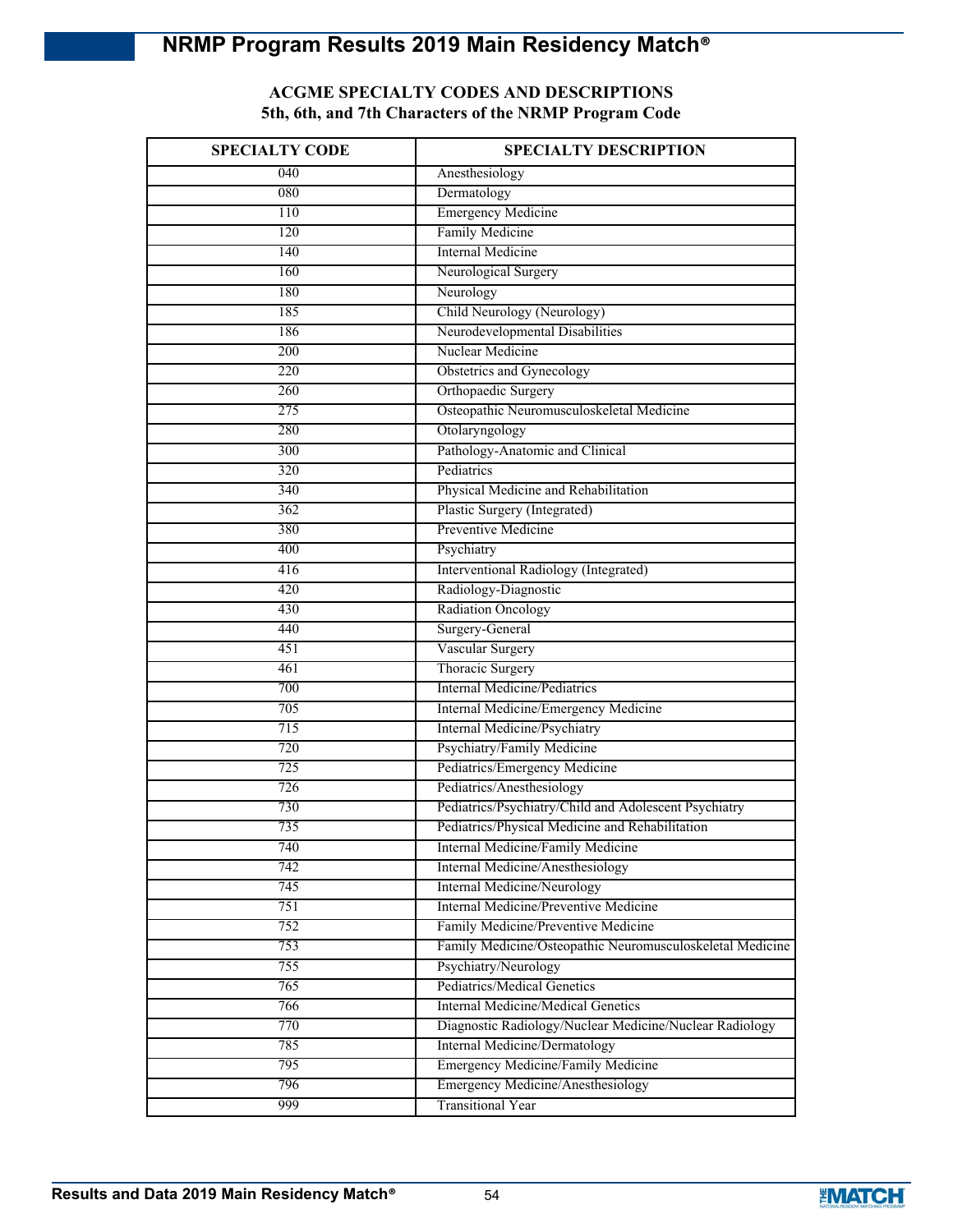### **ALABAMA**

#### **Baptist Outreach Sevices-AL**

| Montgomery      |           | Code Quota Matched |
|-----------------|-----------|--------------------|
| Family Medicine | 3082120C0 |                    |

#### **Brookwood Baptist Health-AL**

| Birmingham           | Code      |               | Quota Matched |
|----------------------|-----------|---------------|---------------|
| Internal Medicine    | 1903140C0 | 10            | 10            |
| Med-Prelim/UAB PM&R  | 1903140P1 | 4             | 4             |
| Pathology            | 1903300C0 | $\mathcal{P}$ | $\mathcal{P}$ |
| Radiology-Diagnostic | 1903420C0 | 3             | 3             |
| General Surgery      | 1903440C0 | 5             | 5             |
| Surgery-Preliminary  | 1903440P0 | 5             | 5             |
| Transitional         | 1903999P0 |               |               |

#### **Cahaba Medical Care-AL**

| Centreville           |           | Code Quota Matched |
|-----------------------|-----------|--------------------|
| Family Medicine/Rural | 1590120C0 |                    |
| Family Medicine/Urban | 1590120C1 |                    |

#### **South Baldwin Reg Med Ctr-AL**

| Foley                      |           |                | Code Ouota Matched |
|----------------------------|-----------|----------------|--------------------|
| Family Medicine            | 2143120C0 | 8              | 8                  |
| Southeast Alabama Med Ctr  |           |                |                    |
| Dothan                     | Code      |                | Quota Matched      |
| Internal Medicine          | 2132140C0 | $\frac{13}{2}$ | 13                 |
| <b>St Vincents East-AL</b> |           |                |                    |
| Birmingham                 | Code      |                | Ouota Matched      |
| <b>Family Medicine</b>     | 3060120C0 | 8              | 8                  |

### **Tuscaloosa Coll Comm Health Sciences-AL**

| Tuscaloosa      |              | Code Quota Matched |
|-----------------|--------------|--------------------|
| Family Medicine | 2955120C0 16 |                    |

#### **U Alabama Med Ctr-Birmingham**

| Birmingham                       | Code      |                | Quota Matched            |
|----------------------------------|-----------|----------------|--------------------------|
| Anesthesiology                   | 1007040C0 | 21             | 21                       |
| Dermatology                      | 1007080A0 | 5              | $\overline{\phantom{0}}$ |
| Dermatology                      | 1007080R0 | 1              | 1                        |
| <b>Emergency Medicine</b>        | 1007110C0 | 10             | 10                       |
| Internal Medicine                | 1007140C0 | 36             | 36                       |
| Int Med/ABIM Research Pathway    | 1007140C2 | 2              | 2                        |
| Medicine-Preliminary             | 1007140P0 | 3              | 3                        |
| Neurological Surgery             | 1007160C0 | 3              | 3                        |
| Neurology                        | 1007180C0 | 8              | 8                        |
| Child Neurology                  | 1007185C0 | $\mathfrak{D}$ | $\mathfrak{D}$           |
| Child Neurology                  | 1007185R1 | 1              | 1                        |
| Obstetrics-Gynecology            | 1007220C0 | 8              | 8                        |
| Orthopaedic Surgery              | 1007260C0 | 6              | 6                        |
| Otolaryngology                   | 1007280C0 | 4              | 4                        |
| Pathology                        | 1007300C0 | 6              | 6                        |
| Pathology/IMG funded             | 1007300C1 | $\mathfrak{D}$ | $\Omega$                 |
| Pediatrics                       | 1007320C0 | 25             | 25                       |
| Phys Medicine & Rehab            | 1007340A0 | 4              | 4                        |
| Psychiatry                       | 1007400C0 | 8              | 8                        |
| Interventional Radiology (Integ) | 1007416A0 | $\overline{2}$ | $\overline{c}$           |
|                                  |           |                |                          |

| 8 |
|---|
|   |
|   |
|   |
|   |
|   |
|   |

#### **U Alabama SOM-Huntsville**

| Huntsville             |              |     | Code Quota Matched |
|------------------------|--------------|-----|--------------------|
| <b>Family Medicine</b> | 2947120C0 12 |     |                    |
| Internal Medicine      | 2947140C0    |     |                    |
| Internal Medicine/SACM | 2947140C1    | -1. |                    |

#### **U Alabama SOM-Montgomery**

| Montgomery           |           |          | Code Quota Matched |
|----------------------|-----------|----------|--------------------|
| Internal Medicine    | 1009140C0 |          |                    |
| Medicine-Preliminary | 1009140P0 | $\Delta$ |                    |

## **U South Alabama Hospitals**

| Mobile                    | Code      | Ouota          | Matched        |
|---------------------------|-----------|----------------|----------------|
| <b>Emergency Medicine</b> | 1852110C0 | 6              | 5              |
| Family Medicine           | 1852120C0 | 6              | 3              |
| Internal Medicine         | 1852140C0 | 14             | 14             |
| Medicine-Preliminary      | 1852140P0 | 6              | 5              |
| Neurology                 | 1852180C0 | 3              | $\mathfrak{D}$ |
| Obstetrics-Gynecology     | 1852220C0 | 4              | 4              |
| Orthopaedic Surgery       | 1852260C0 | 3              | 3              |
| Pathology                 | 1852300C0 | 3              | 3              |
| Pediatrics                | 1852320C0 | 13             | 13             |
| Psychiatry                | 1852400C0 | 5              | 5              |
| Radiology-Diagnostic      | 1852420A0 | 4              | 4              |
| Radiology-Diagnostic      | 1852420R0 | 1              |                |
| General Surgery           | 1852440C0 | 5              | 5              |
| Surgery-Preliminary       | 1852440P0 | 4              |                |
| Medicine-Pediatrics       | 1852700C0 | $\mathfrak{D}$ |                |
|                           |           |                |                |

### **UAB Selma Fam Med Res-AL**

| Selma           |           | Code Ouota Matched |
|-----------------|-----------|--------------------|
| Family Medicine | 3061120C0 |                    |

### **ALASKA**

## **Providence Hospital-AK**

| ∧nchorage       |           |  | Code Quota Matched |
|-----------------|-----------|--|--------------------|
| Family Medicine | 1313120C0 |  |                    |

### **ARIZONA**

### **Abrazo Health Network-AZ**

| Phoenix           |             |    | Code Quota Matched |  |
|-------------------|-------------|----|--------------------|--|
| Family Medicine   | 2002120C0 7 |    |                    |  |
| Internal Medicine | 2002140C0   | 15 | 15                 |  |
| General Surgery   | 2002440C0   |    | $\mathcal{R}$      |  |
|                   |             |    |                    |  |

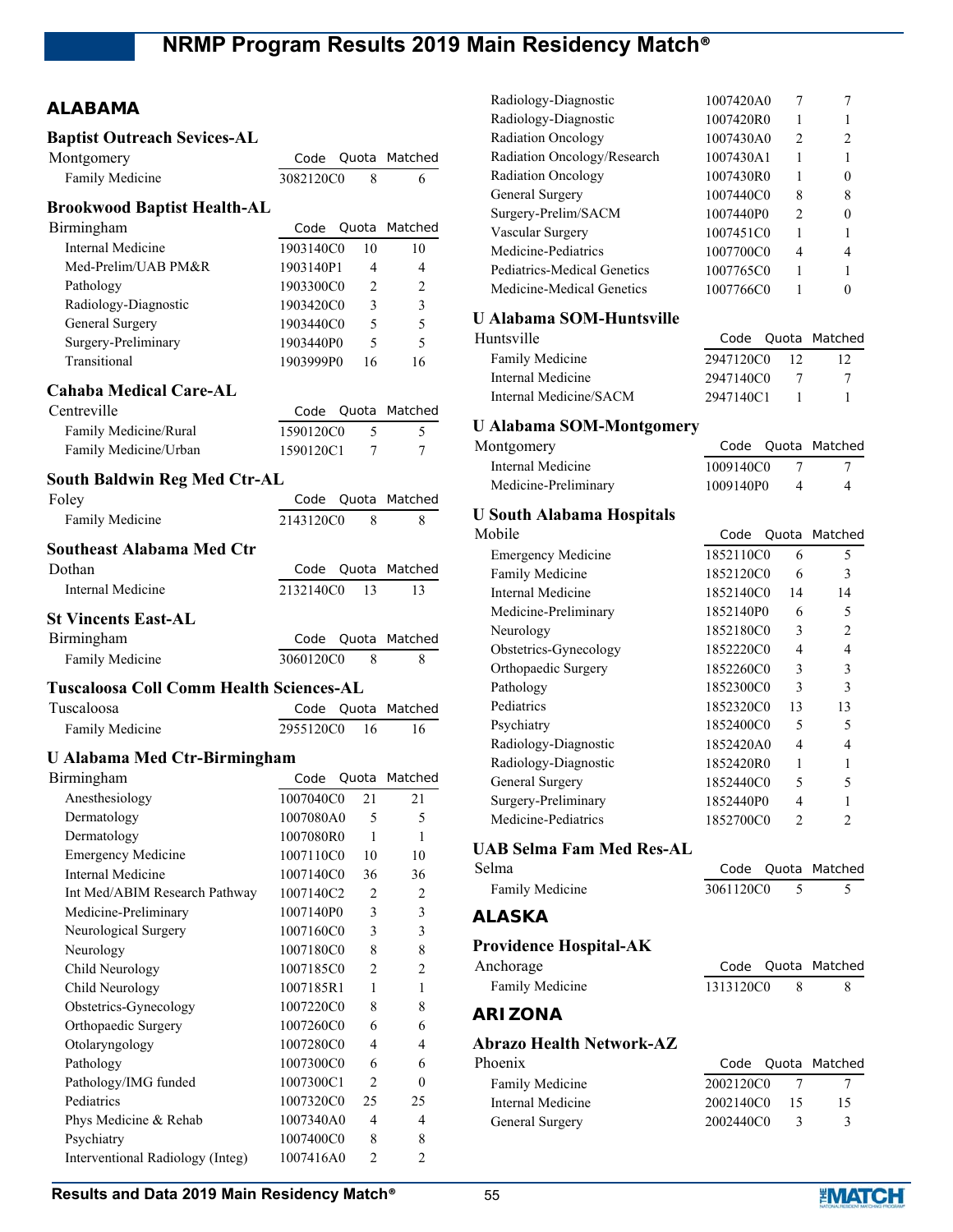### **Creighton Univ Affil Hosps-AZ**

| Phoenix                         | Code      | Quota | Matched |
|---------------------------------|-----------|-------|---------|
| Emergency Medicine/Maricopa     | 2154110C0 | 14    | 14      |
| Family Medicine/St Josephs      | 2154120C0 | 8     | 8       |
| Internal Medicine/St Josephs    | 2154140C0 | 9     | 9       |
| Internal Medicine/Maricopa      | 2154140C1 | 17    | 17      |
| Medicine-Prelim/St Josephs      | 2154140P0 | 3     | 3       |
| Medicine-Prelim/Maricopa        | 2154140P1 | 4     | 4       |
| Ob-Gyn/Maricopa Integ           | 2154220C0 | 9     | 9       |
| Ob-Gyn/Maricopa Prelim          | 2154220P0 | 1     |         |
| Psychiatry/Maricopa             | 2154400C0 | 6     | 6       |
| Radiology-Diagnostic/St Josephs | 2154420A0 | 5     | 5       |
| Radiology-Diagnostic/Maricopa   | 2154420A1 | 3     | 3       |
| General Surgery/St Josephs      | 2154440C0 | 3     | 3       |
| General Surgery/Maricopa        | 2154440C1 | 4     | 4       |
| Surgery-Prelim/St Josephs       | 2154440P0 | 3     |         |
| Surgery-Prelim/Maricopa         | 2154440P1 | 9     |         |

### **HonorHealth-AZ**

| Scottsdale                 |           |                               | Code Quota Matched          |
|----------------------------|-----------|-------------------------------|-----------------------------|
| Dermatology                | 1929080A0 | $\mathfrak{D}_{\mathfrak{p}}$ | $\mathcal{L}$               |
| Family Medicine/Osborn     | 1929120C0 | 8                             | 8                           |
| Internal Med/Thompson Peak | 1929140C0 | 6                             | 3                           |
| Medicine-Preliminary       | 1929140P0 | 2                             | $\mathfrak{D}$              |
| Med-Prelim/PM&R            | 1929140P1 | $\mathcal{P}$                 | $\Omega$                    |
| Phys Medicine & Rehab      | 1929340A0 | $\mathfrak{D}_{\mathfrak{p}}$ | $\mathcal{D}$               |
| Phys Medicine & Rehab      | 1929340R0 | $\mathcal{L}$                 | $\mathcal{D}_{\mathcal{L}}$ |
| General Surgery/Lincoln    | 1929440C0 | $\mathcal{P}$                 | $\mathfrak{D}$              |

### **Mayo Clinic School of Grad Med Educ-AZ**

| Scottsdale                   | Code      |                | Quota Matched |
|------------------------------|-----------|----------------|---------------|
| Anesthesiology               | 3200040C0 | 3              | 3             |
| Dermatology                  | 3200080C0 | 2              | 2             |
| Internal Medicine            | 3200140C0 | 12             | 12            |
| Medicine-Primary             | 3200140M0 | 0              |               |
| Neurology                    | 3200180C0 | 3              | 3             |
| Orthopaedic Surgery          | 3200260C0 | $\mathfrak{D}$ | $\mathcal{P}$ |
| Otolaryngology               | 3200280C0 | 2              | 2             |
| Plastic Surgery (Integrated) | 3200362C0 |                |               |
| Radiology-Diagnostic         | 3200420A0 | 4              |               |
| <b>Radiation Oncology</b>    | 3200430C0 |                |               |
| General Surgery              | 3200440C0 | 4              |               |
| Surgery-Preliminary          | 3200440P0 | C              |               |
|                              |           |                |               |

### **Midwestern University OPTI-AZ**

| Phoenix                       |           | Code Quota Matched |
|-------------------------------|-----------|--------------------|
| <b>Emergency Medicine</b>     | 2156110C0 | 6                  |
| Internal Medicine/Cottonwoood | 2156140C0 |                    |
| Internal Medicine/Mesa        | 2156140C1 |                    |

#### **Phoenix Childrens Hospital-AZ**

| Phoenix                                     |           |               | Code Quota Matched |
|---------------------------------------------|-----------|---------------|--------------------|
| Child Neurology                             | 2952185A1 |               |                    |
| Child Neurology                             | 2952185C0 | $\mathcal{R}$ | 3                  |
| Pediatrics                                  | 2952320C0 | 32            | 32                 |
| $\mathbb{C}$ + Locambe Hoemital $\Lambda$ 7 |           |               |                    |

#### **St Josephs Hospital-AZ**

| Phoenix              |           | Code Quota Matched |
|----------------------|-----------|--------------------|
| Neurological Surgery | 1012160C0 |                    |

Tucson Pediatrics Transitional

### Neurology 1012180C0 7 7

#### **Tucson Hospitals Med Ed-AZ**

|           |                 | Code Ouota Matched |
|-----------|-----------------|--------------------|
| 1014320C0 | 4               | 4                  |
| 1014999P0 | $\overline{12}$ |                    |

#### **U Arizona COM at South Campus**

| Tucson                    |           |     | Code Ouota Matched |
|---------------------------|-----------|-----|--------------------|
| <b>Emergency Medicine</b> | 1371110C0 | 6   |                    |
| Family Medicine           | 1371120C0 | X   |                    |
| Internal Medicine         | 1371140C0 | -10 | 10                 |

#### **U Arizona COM at Tucson**

| $\cdots$                         |           |                |               |
|----------------------------------|-----------|----------------|---------------|
| Tucson                           | Code      |                | Quota Matched |
| Anesthesiology                   | 1015040A0 | 13             | 13            |
| Dermatology                      | 1015080A2 | 3              | 3             |
| <b>Emergency Medicine</b>        | 1015110C0 | 15             | 15            |
| Family Medicine                  | 1015120C0 | 8              | 8             |
| Internal Medicine                | 1015140C0 | 28             | 28            |
| Medicine-Preliminary             | 1015140P0 | 8              | 8             |
| Neurological Surgery             | 1015160C0 | 1              | 1             |
| Neurology                        | 1015180C0 | 7              | 7             |
| Obstetrics-Gynecology            | 1015220C0 | 4              | 4             |
| Orthopaedic Surgery              | 1015260C0 | 4              | 4             |
| Otolaryngology                   | 1015280C0 | 1              | 1             |
| Pathology                        | 1015300C0 | 4              | 4             |
| Pediatrics                       | 1015320C0 | 16             | 16            |
| Psychiatry                       | 1015400C0 | 12             | 12            |
| Interventional Radiology (Integ) | 1015416A0 | 1              | 1             |
| Radiology-Diagnostic             | 1015420A0 | 9              | 9             |
| Radiology-Diagnostic             | 1015420R0 | 1              | 1             |
| <b>Radiation Oncology</b>        | 1015430A0 | $\overline{c}$ | 1             |
| General Surgery                  | 1015440C0 | 8              | 8             |
| Surgery-Preliminary              | 1015440P0 | 8              | 2             |
| Vascular Surgery                 | 1015451C0 | 1              | 1             |
| Pediatrics-Emergency Med         | 1015725C0 | 3              | 3             |
|                                  |           |                |               |

### **U Arizona COM-Phoenix**

| Phoenix                |           |                | Code Ouota Matched |
|------------------------|-----------|----------------|--------------------|
| <b>Family Medicine</b> | 1011120C0 | 8              | 8                  |
| Internal Medicine      | 1011140C0 | 21             | 21                 |
| Medicine-Primary       | 1011140M0 | $\mathfrak{D}$ | $\mathfrak{D}$     |
| Medicine-Preliminary   | 1011140P0 | 8              | 8                  |
| Med-Prelim/Neurology   | 1011140P1 | 3              | 3                  |
| Med-Prelim/Military    | 1011140P2 |                |                    |
| Neurology              | 1011180A0 | 3              | 3                  |
| Obstetrics-Gynecology  | 1011220C0 | 9              | 9                  |
| Orthopaedic Surgery    | 1011260C0 | 4              |                    |
| Psychiatry             | 1011400C0 | 6              | 6                  |
| General Surgery        | 1011440C0 | 7              |                    |
| Surgery-Preliminary    | 1011440P1 | 5              |                    |
| Medicine-Pediatrics    | 1011700C0 | 6              | 6                  |
|                        |           |                |                    |

#### **Yuma Regional Med Ctr-AZ**

| Yuma            |             | Code Ouota Matched |
|-----------------|-------------|--------------------|
| Family Medicine | 1488120C1 6 |                    |

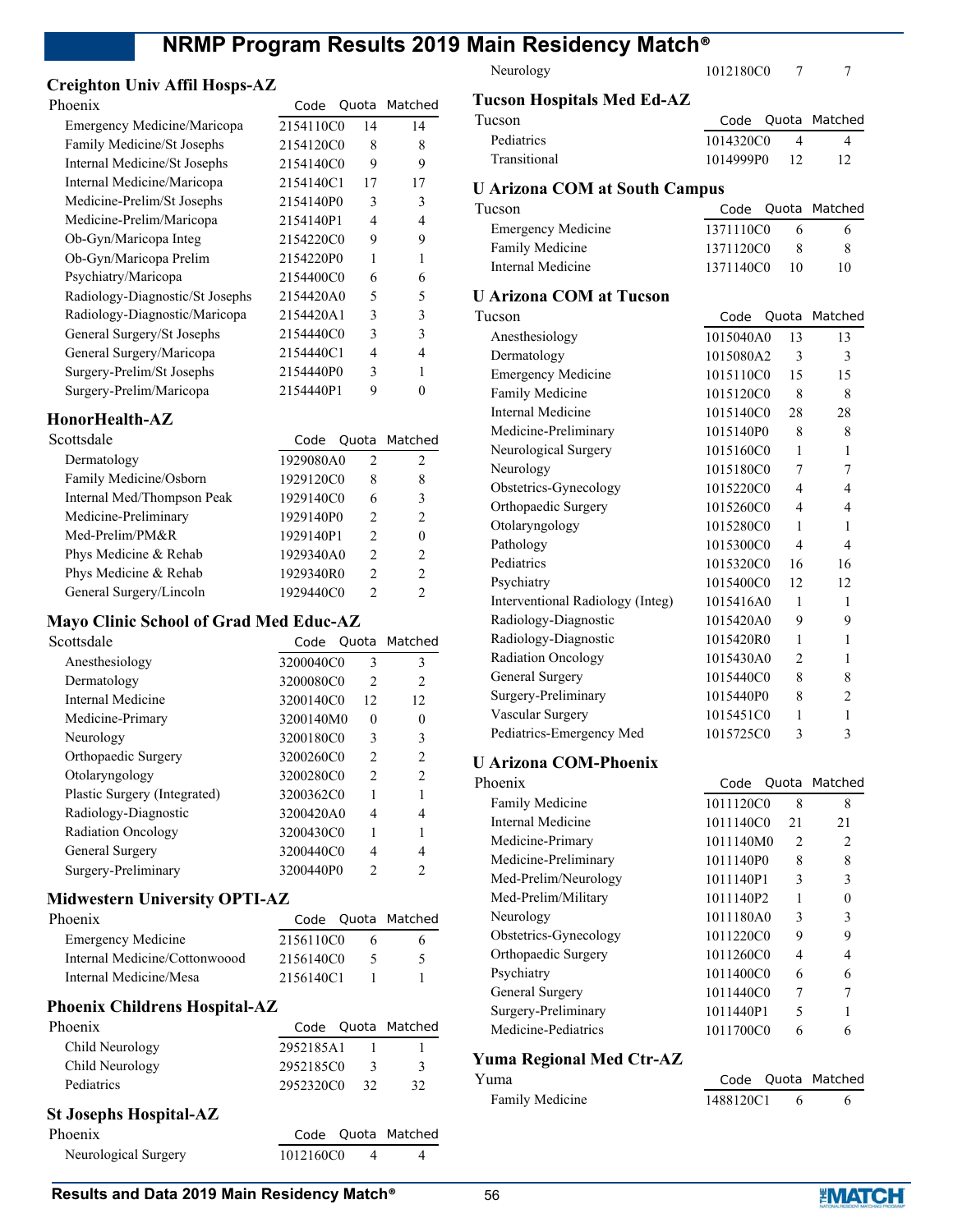### **ARKANSAS**

### **Baptist Health-AR**

| North Little Rock |              |  | Code Ouota Matched |
|-------------------|--------------|--|--------------------|
| Family Medicine   | 2198120C0 12 |  | 12                 |
| Internal Medicine | 2198140C0 12 |  | 12                 |

### **U Arkansas COM-Little Rock**

| Little Rock                      |           |    | Code Quota Matched |
|----------------------------------|-----------|----|--------------------|
| Anesthesiology                   | 1018040C0 | 13 | 13                 |
| Dermatology                      | 1018080C0 | 3  | 3                  |
| <b>Emergency Medicine</b>        | 1018110C0 | 10 | 10                 |
| Family Medicine                  | 1018120C0 | 6  | 6                  |
| Internal Medicine                | 1018140C0 | 20 | 20                 |
| Neurological Surgery             | 1018160C0 | 3  | 3                  |
| Neurology                        | 1018180C0 | 4  | 4                  |
| Child Neurology                  | 1018185C0 | 1  | 1                  |
| Obstetrics-Gynecology            | 1018220C0 | 5  | 5                  |
| Orthopaedic Surgery              | 1018260C0 | 5  | 5                  |
| Otolaryngology                   | 1018280C0 | 3  | 3                  |
| Pathology                        | 1018300C0 | 5  | 5                  |
| Pediatrics                       | 1018320C0 | 25 | 24                 |
| Phys Medicine & Rehab            | 1018340C0 | 4  | 4                  |
| Psychiatry                       | 1018400C0 | 8  | 8                  |
| Interventional Radiology (Integ) | 1018416C0 | 1  | 1                  |
| Radiology-Diagnostic             | 1018420C0 | 7  | 7                  |
| Radiation Oncology               | 1018430A0 | 1  | 0                  |
| General Surgery                  | 1018440C0 | 5  | 5                  |
| Surgery-Preliminary              | 1018440P0 | 5  | 1                  |
| Vascular Surgery                 | 1018451C0 | 1  | 1                  |
| Medicine-Pediatrics              | 1018700C0 | 5  | 4                  |
| Transitional                     | 1018999P0 | 5  | $\mathbf{0}$       |

#### **U Arkansas-Fayetteville Comm Progs**

| ivetteville       |              | Code Ouota Matched |
|-------------------|--------------|--------------------|
| Internal Medicine | 1871140C0 11 |                    |

### **UAMS Regional Centers-AR**

| Little Rock                  | Code      |   | Quota Matched |
|------------------------------|-----------|---|---------------|
| Family Medicine/Fayetteville | 1582120C0 | 9 | Q             |
| Family Medicine/Fort Smith   | 1582120C1 | 8 | 8             |
| Family Medicine/Jonesboro    | 1582120C2 | 8 | 8             |
| Family Medicine/Magnolia     | 1582120C3 | 3 | 3             |
| Family Medicine/Pine Bluff   | 1582120C4 | 9 | 9             |
| Family Medicine/Texarkana    | 1582120C5 | 8 | 8             |
| Family Medicine/Batesville   | 1582120C6 | 6 |               |

### **Unity Health-AR**

Fayetteville

| Searcy                    |           |    | Code Quota Matched |
|---------------------------|-----------|----|--------------------|
| <b>Emergency Medicine</b> | 2104110C0 |    |                    |
| Family Medicine           | 2104120C0 |    |                    |
| Internal Medicine         | 2104140C0 | 10 | 10                 |
| Psychiatry                | 2104400C0 |    |                    |
| Transitional              | 2104999P0 | 16 |                    |

### **White River Health System-AR**

| <b>Batesville</b> |           |      | Code Ouota Matched |
|-------------------|-----------|------|--------------------|
| Internal Medicine | 1991140C0 | - 10 |                    |

### **CALIFORNIA**

#### **Adventist Health Glendale-CA**

| <b>Adventist Health Glendale-CA</b>           |           |                |         |
|-----------------------------------------------|-----------|----------------|---------|
| Glendale                                      | Code      | Quota          | Matched |
| Family Medicine                               | 1023120C0 | 8              | 4       |
| <b>Adventist Health Hanford-CA</b>            |           |                |         |
| Hanford                                       | Code      | Quota          | Matched |
| Family Medicine                               | 2029120C0 | 4              | 4       |
|                                               |           |                |         |
| <b>Adventist Health Ukiah Valley-CA</b>       |           |                |         |
| Ukiah                                         | Code      | Quota          | Matched |
| Family Medicine                               | 2180120C0 | 6              | 2       |
| <b>Adventist Health White Memorial-CA</b>     |           |                |         |
| Los Angeles                                   | Code      | Quota          | Matched |
| Family Medicine                               | 1040120C0 | 8              | 8       |
| <b>Internal Medicine</b>                      | 1040140C0 | 6              | 6       |
| Medicine-Preliminary                          | 1040140P0 | 4              | 4       |
| Obstetrics-Gynecology                         | 1040220C0 | $\overline{4}$ | 4       |
| Alameda Health Sys-Highland Hosp-CA           |           |                |         |
| Oakland                                       | Code      | Quota          | Matched |
| <b>Emergency Medicine</b>                     | 1041110C0 | 12             | 12      |
| <b>Internal Medicine</b>                      | 1041140C0 | 12             | 12      |
| Medicine-Primary                              | 1041140M0 | 5              | 5       |
| Medicine-Preliminary                          | 1041140P0 | 14             | 14      |
| <b>Arrowhead Reg Med Ctr-CA</b>               |           |                |         |
| Colton                                        | Code      | Quota          | Matched |
| <b>Emergency Medicine</b>                     | 1047110C0 | 8              | 8       |
| Family Medicine                               | 1047120C0 | 16             | 16      |
| <b>Internal Medicine</b>                      | 1047140C0 | 12             | 12      |
| Obstetrics-Gynecology                         | 1047220C0 | 3              | 3       |
| Psychiatry                                    | 1047400C0 | 6              | 6       |
| General Surgery                               | 1047440C0 | 4              | 4       |
| Surgery-Preliminary                           | 1047440P0 | 4              | 0       |
| <b>CA Pacific Med Center</b>                  |           |                |         |
| San Francisco                                 | Code      | Quota          | Matched |
| Internal Medicine                             | 1061140C0 | 14             | 14      |
| Medicine-Preliminary                          | 1061140P0 | 15             | 15      |
| Med-Prelim/Neurology                          | 1061140P1 | $\Omega$       | 0       |
| Psychiatry                                    | 1061400C0 | 4              | 4       |
|                                               |           |                |         |
| <b>California Hosp Med Ctr</b><br>Los Angeles | Code      | Quota          | Matched |
| Family Medicine                               | 2092120C0 | 8              | 8       |
|                                               |           |                |         |
| <b>Casa Colina Hosp-CA</b>                    |           |                |         |
| Pomona                                        | Code      | Quota          | Matched |
| Phys Medicine & Rehab                         | 2151340A0 | 3              | 3       |
| Cedars-Sinai Med Ctr-CA                       |           |                |         |
| Los Angeles                                   | Code      | Quota          | Matched |
| Anesthesiology                                | 1030040C0 | 12             | 12      |
| <b>Internal Medicine</b>                      | 1030140C0 | 20             | 20      |
| <b>Internal Medicine/PSTP</b>                 | 1030140C1 | 1              | 1       |
| Medicine-Primary                              | 1030140M0 | 7              | 7       |
| Medicine-Preliminary                          | 1030140P0 | 4              | 4       |
| Med-Prelim/Neurology                          | 1030140P1 | 5              | 5       |
|                                               |           |                |         |

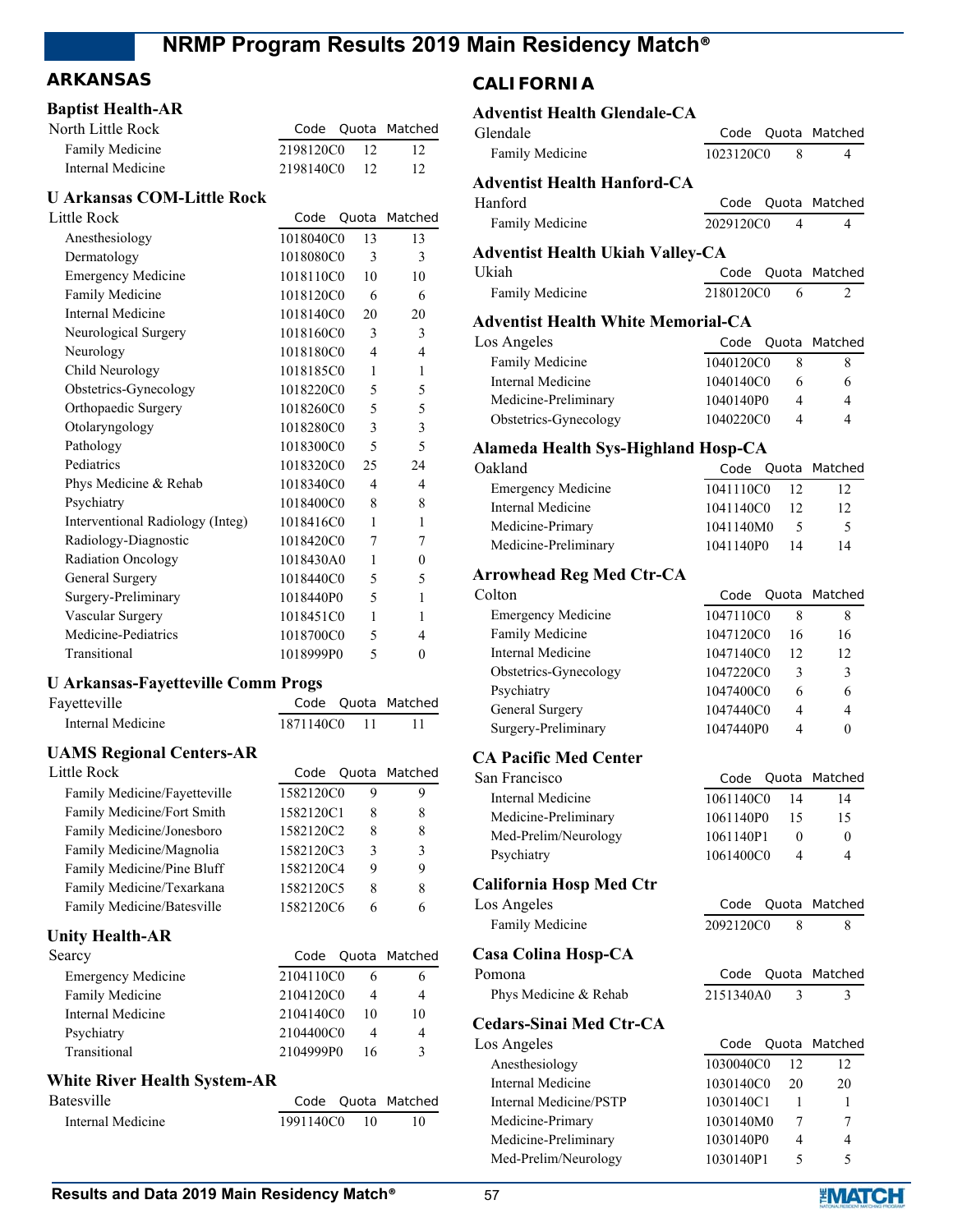### **Cedars-Sinai Med Ctr-CA (Continued)**

| Neurological Surgery      | 1030160C0 | 2        |                |
|---------------------------|-----------|----------|----------------|
| Neurology                 | 1030180A0 | 5        | 5              |
| Neurology/PSTP            | 1030180A1 | $\theta$ | 0              |
| Obstetrics-Gynecology     | 1030220C0 | 7        | 7              |
| Orthopaedic Surgery       | 1030260C0 | 4        | 4              |
| Pathology                 | 1030300C0 | 4        | $\mathfrak{D}$ |
| Pathology/Phys Scientist  | 1030300C1 |          |                |
| Radiology-Diagnostic      | 1030420A0 | 3        | 3              |
| <b>Radiation Oncology</b> | 1030430A0 |          |                |
| General Surgery           | 1030440C0 |          | 5              |

### **Charles R Drew University-CA**

| Los Angeles     |           |   | Code Quota Matched |
|-----------------|-----------|---|--------------------|
| Family Medicine | 2114120C0 | x |                    |
| Psychiatry      | 2114400C0 |   | 6                  |

### **Childrens Hospital-LA-CA**

| Los Angeles       |              |  | Code Quota Matched |
|-------------------|--------------|--|--------------------|
| Child Neurology   | 1031185C0    |  |                    |
| <b>Pediatrics</b> | 1031320C0 35 |  | 35                 |

### **Childrens Hospital-Oakland-CA**

| Oakland                        |           | Code Quota Matched |
|--------------------------------|-----------|--------------------|
| Pediatrics                     | 1939320C0 | 26<br>26           |
| Peds-Prelim/Child Neurology    | 1939320P0 |                    |
| <b>Chino Valley Med Ctr-CA</b> |           |                    |
| Chino                          |           | Code Quota Matched |
| <b>Family Medicine</b>         | 2150120C0 |                    |

### **Citrus Valley Health Partners-CA**

| Citrus Valley Health Partners-CA |                                            |
|----------------------------------|--------------------------------------------|
| West Covina                      | Code Quota Matched                         |
| Family Medicine                  | 1974120C0 10<br>10                         |
| City Of Hope-CA                  |                                            |
| Duarte                           | Code Quota Matched                         |
| <b>Radiation Oncology</b>        | 1183430A0 2<br>$\mathcal{D}_{\mathcal{L}}$ |
| Clinica Sierra Vista-CA          |                                            |
| <b>Bakersfield</b>               | Code Quota Matched                         |
| Family Medicine                  | 1708120C0<br>8<br>8                        |
| <b>College Med Ctr-CA</b>        |                                            |
| Long Beach                       | Code Quota Matched                         |
| Internal Medicine                | 2133140C0<br>6                             |

### **Community Mem Health Sys-CA**

| Ventura           |           |        | Code Quota Matched |
|-------------------|-----------|--------|--------------------|
| Family Medicine   | 2018120C0 | $\sim$ |                    |
| Internal Medicine | 2018140C0 | x      |                    |
| General Surgery   | 2018440C0 |        |                    |

### **Contra Costa Reg Med Ctr-CA**

| Martinez                                         |              | Code Quota Matched |
|--------------------------------------------------|--------------|--------------------|
| Family Medicine                                  | 2071120C0 13 |                    |
| $\sim$ $\sim$ $\sim$ $\sim$ $\sim$ $\sim$ $\sim$ |              |                    |

## **Desert Regional Med Ctr-CA**

| Palm Springs              |           |    | Code Ouota Matched |
|---------------------------|-----------|----|--------------------|
| <b>Emergency Medicine</b> | 2131110C0 |    |                    |
| Internal Medicine         | 2131140C0 | 12 | 12                 |
| Neurology                 | 2131180C0 |    |                    |

### **Dignity Health Northridge Hosp Med Ctr-CA**

| <b>Dignity Health Northridge Hosp Med Ctr-CA</b> |           |                |                |
|--------------------------------------------------|-----------|----------------|----------------|
| Northridge                                       | Code      | Quota          | Matched        |
| Family Medicine                                  | 3036120C1 | 8              | 8              |
| <b>Dignity Methodist Hosp-Sacramento-CA</b>      |           |                |                |
| Sacramento                                       | Code      | Quota          | Matched        |
| Family Medicine                                  | 1140120C0 | 8              | 8              |
| Eisenhower Med Ctr-CA                            |           |                |                |
| Rancho Mirage                                    | Code      | Quota          | Matched        |
| <b>Emergency Medicine</b>                        | 1485110C0 | 6              | 6              |
| Family Medicine                                  | 1485120C0 | 12             | 12             |
| Internal Medicine                                | 1485140C0 | 20             | 20             |
| <b>Family Health Ctrs of San Diego-CA</b>        |           |                |                |
| San Diego                                        | Code      | Quota          | Matched        |
| Family Medicine                                  | 1682120C0 | 6              | 6              |
| <b>Harbor-UCLA Med Ctr-CA</b>                    |           |                |                |
| Torrance                                         | Code      | Quota          | Matched        |
| Anesthesiology                                   | 1067040C0 | 7              | 7              |
| Dermatology                                      | 1067080A0 | $\overline{c}$ | $\overline{2}$ |
| <b>Emergency Medicine</b>                        | 1067110C0 | 16             | 16             |
| Family Medicine                                  | 1067120C0 | 12             | 12             |
| <b>Internal Medicine</b>                         | 1067140C0 | 14             | 14             |
| Medicine-Preliminary                             | 1067140P0 | 11             | 11             |
| Med-Prelim/Radiology                             | 1067140P1 | 3              | 3              |
| Med-Prelim/Dermatology                           | 1067140P2 | $\overline{2}$ | $\overline{c}$ |
| Neurology                                        | 1067180C0 | $\overline{4}$ | $\overline{4}$ |
| Obstetrics-Gynecology                            | 1067220C0 | 5              | 5              |
| Orthopaedic Surgery                              | 1067260C0 | 5              | 5              |
| Pathology                                        | 1067300C0 | $\overline{4}$ | $\overline{4}$ |
| Pediatrics                                       | 1067320C0 | 10             | 10             |
| Psychiatry                                       | 1067400C0 | 7              | 7              |
| Radiology-Diagnostic                             | 1067420A0 | 6              | 6              |
| General Surgery                                  | 1067440C0 | 6              | 6              |

### **Hemet Valley Med Ctr-CA**

| Hemet                  |           |    | Code Quota Matched |
|------------------------|-----------|----|--------------------|
| Internal Medicine      | 2124140C0 |    |                    |
| Radiology-Diagnostic   | 2124420A0 |    |                    |
| Transitional           | 2124999P0 | 13 | 13                 |
| Transitional/Radiology | 2124999P1 |    |                    |
|                        |           |    |                    |

Surgery-Preliminary 1067440P0 13 6 Surg-Prelim/Radiology 1067440P2 0 0

#### **Huntington Memorial Hosp-CA**

| Pasadena             |           |   | Code Quota Matched |
|----------------------|-----------|---|--------------------|
| Internal Medicine    | 1044140C0 |   |                    |
| Medicine-Preliminary | 1044140P0 |   | 6                  |
| General Surgery      | 1044440C0 | 3 | 3                  |
| Surgery-Preliminary  | 1044440P0 |   |                    |
|                      |           |   |                    |

#### **John Muir Health-CA**

| Walnut Creek    |           | Code Ouota Matched |
|-----------------|-----------|--------------------|
| Family Medicine | 1917120C0 |                    |

### **Kaiser Permanente-Fontana-CA**

| Fontana           |           | Code Quota Matched |
|-------------------|-----------|--------------------|
| Family Medicine   | 2037120C0 |                    |
| Internal Medicine | 2037140C0 |                    |

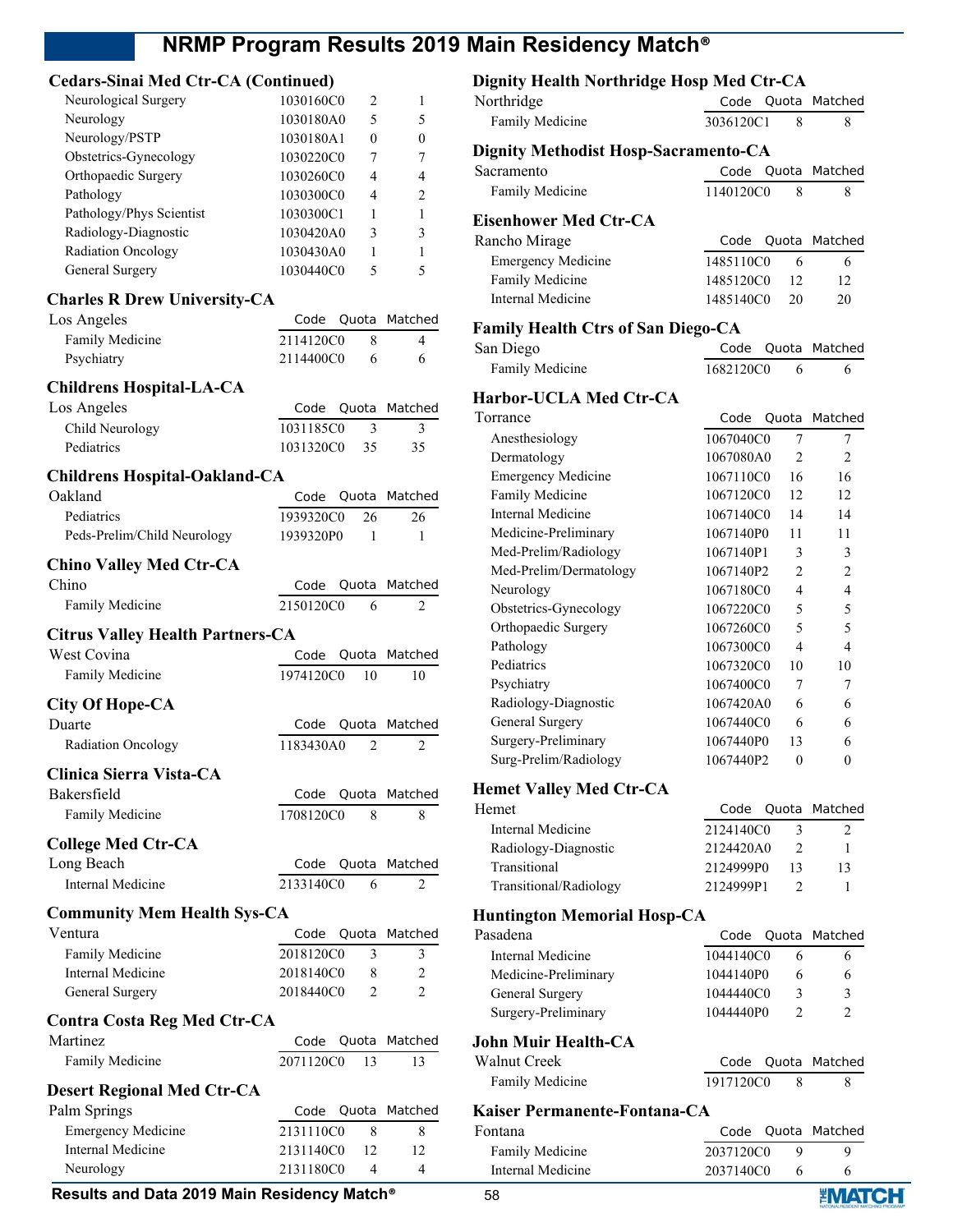### **Kaiser Permanente-Fontana-CA (Continued)**

Psychiatry 2037400C0 5 5

#### **Kaiser Permanente-Los Angeles-CA**

| 0                                |           |                |                    |
|----------------------------------|-----------|----------------|--------------------|
| Pasadena                         |           |                | Code Ouota Matched |
| Dermatology                      | 2055080A0 | 2              | $\overline{c}$     |
| Family Med/LA Med Ctr            | 2055120C0 | 9              | 9                  |
| Internal Medicine                | 2055140C0 | 12             | 12                 |
| Internal Med/Research            | 2055140C2 | 0              | 0                  |
| Medicine-Preliminary             | 2055140P0 | 8              | 8                  |
| Neurology                        | 2055180C0 | 3              | 3                  |
| Obstetrics-Gynecology            | 2055220C0 | 5              | 5                  |
| Pediatrics                       | 2055320C0 | 8              | 8                  |
| Interventional Radiology (Integ) | 2055416C0 | 1              |                    |
| Radiology-Diagnostic             | 2055420C0 | $\mathfrak{D}$ | 2                  |
| <b>Radiation Oncology</b>        | 2055430A0 | $\mathfrak{D}$ | $\mathfrak{D}$     |
| General Surgery                  | 2055440C0 | 4              |                    |
| Surgery-Preliminary              | 2055440P0 | 5              | 5                  |

### **Kaiser Permanente-Napa/Solano-CA**

| Vallejo         |           | Code Quota Matched |
|-----------------|-----------|--------------------|
| Family Medicine | 1637120C0 |                    |

### **Kaiser Permanente-Oakland-CA**

| Oakland                          | Code      |                | Ouota Matched  |
|----------------------------------|-----------|----------------|----------------|
| Internal Medicine                | 1042140C0 | 11             | 11             |
| Internal Medicine/MPH            | 1042140C1 | $\mathfrak{D}$ | 2              |
| Med-Primary/Equity & Disparities | 1042140M0 | 0              | 0              |
| Medicine-Preliminary             | 1042140P0 | 6              | 6              |
| Obstetrics-Gynecology            | 1042220C0 | 6              | 6              |
| Otolaryngology                   | 1042280C0 | $\mathfrak{D}$ | $\mathfrak{D}$ |
| Pediatrics                       | 1042320C0 | 8              | 8              |
| Pediatrics/MPH                   | 1042320C1 | $\mathcal{P}$  | $\mathfrak{D}$ |
| Psychiatry/East Bay              | 1042400C0 | 6              | 6              |

#### **Kaiser Permanente-Orange Co-CA**

| Santa Ana                             | Code      |   | Quota Matched  |
|---------------------------------------|-----------|---|----------------|
| Family Medicine                       | 1073120C0 | 8 | 8              |
| <b>Kaiser Permanente-Riverside-CA</b> |           |   |                |
| Riverside                             | Code      |   | Quota Matched  |
| <b>Family Medicine</b>                | 3620120C0 | 6 | 6              |
| <b>Kaiser Permanente-SF-CA</b>        |           |   |                |
| San Francisco                         | Code      |   | Ouota Matched  |
| Internal Medicine                     | 1959140C0 | 8 | 8              |
| Medicine-Preliminary                  | 1959140P0 | 7 | 7              |
| Med-Prelim/Stanford-Anesth            | 1959140P1 | 1 | 1              |
| Obstetrics-Gynecology                 | 1959220C0 | 4 | 4              |
| Medicine-Preventive Med               | 1959751C0 | 2 | $\overline{2}$ |
| Kaiser Permanente-San Diego-CA        |           |   |                |
| San Diego                             | Code      |   | Quota Matched  |
| <b>Emergency Medicine</b>             | 1454110C0 | 6 | 6              |
| Family Medicine                       | 1454120C0 | 6 | 6              |
| Kaiser Permanente-San Jose-CA         |           |   |                |
| San Jose                              | Code      |   | Quota Matched  |
| <b>Family Medicine</b>                | 2119120C0 | 6 | 6              |
| Psychiatry                            | 2119400C0 | 6 | 6              |

### **Kaiser Permanente-Santa Clara-CA**

| Santa Clara                          | Code Quota Matched                |
|--------------------------------------|-----------------------------------|
| Internal Medicine                    | 2135140C0<br>13<br>13             |
| Medicine-Primary/CHOICE              | 2135140M0<br>2<br>2               |
| Medicine-Primary/Fast Track          | 2135140M1<br>$\theta$<br>$\theta$ |
| Medicine-Preliminary                 | 2135140P0<br>4<br>$\overline{4}$  |
| Obstetrics-Gynecology                | 2135220C0<br>4<br>4               |
| Kaiser Permanente-Santa Rosa-CA      |                                   |
| Santa Rosa                           | Quota Matched<br>Code             |
| Family Medicine                      | 2115120C0<br>6<br>6               |
| Kaiser Permanente-Woodland Hills-CA  |                                   |
| Woodland Hills                       | Quota Matched<br>Code             |
| <b>Family Medicine</b>               | 1001120C0<br>6<br>6               |
| Kaweah Delta Health Care District-CA |                                   |
| Visalia                              | Code Quota Matched                |
| Anesthesiology                       | 1572040C0<br>4<br>4               |
| <b>Emergency Medicine</b>            | 1572110C0<br>13<br>13             |
| Family Medicine                      | 1572120C0<br>7<br>7               |
| Psychiatry                           | 1572400C0<br>6<br>6               |
| General Surgery                      | 1572440C0<br>3<br>3               |
| Surgery-Preliminary                  | 1572440P0<br>1<br>$\overline{0}$  |

### **Kern Med Ctr-CA**

|  |                                                  | Q                  |
|--|--------------------------------------------------|--------------------|
|  |                                                  | 4                  |
|  |                                                  | h                  |
|  | 1921110C0<br>1921140C0<br>1921220C0<br>1921400C0 | Code Quota Matched |

Transitional 1572999P0 12 12

## **Loma Linda University-CA**

| Loma Linda                       | Code      | Quota          | Matched        |
|----------------------------------|-----------|----------------|----------------|
| Anesthesiology                   | 1024040C0 | 14             | 14             |
| Dermatology                      | 1024080A0 | 3              | 3              |
| <b>Emergency Medicine</b>        | 1024110C0 | 15             | 15             |
| Family Medicine                  | 1024120C0 | 9              | 9              |
| Internal Medicine                | 1024140C0 | 26             | 26             |
| Medicine-Primary                 | 1024140M0 | $\overline{2}$ | $\overline{2}$ |
| Med-Primary/Global Health        | 1024140M1 | 1              | 1              |
| Medicine-Preliminary             | 1024140P0 | 11             | 11             |
| Neurological Surgery             | 1024160C0 | 1              | 1              |
| Neurology                        | 1024180C0 | 4              | $\theta$       |
| Child Neurology                  | 1024185C0 | 1              | $\theta$       |
| Obstetrics-Gynecology            | 1024220C0 | 8              | 8              |
| Orthopaedic Surgery              | 1024260C0 | 5              | 5              |
| Otolaryngology                   | 1024280C0 | 3              | 3              |
| Pathology                        | 1024300C0 | 5              | 5              |
| Pediatrics                       | 1024320C0 | 23             | 13             |
| Pediatrics-Primary               | 1024320M0 | 4              | 4              |
| Phys Medicine & Rehab            | 1024340A0 | 1              | 1              |
| Phys Medicine & Rehab            | 1024340C0 | 4              | $\overline{4}$ |
| Plastic Surgery (Integrated)     | 1024362C0 | $\overline{2}$ | 2              |
| Psychiatry                       | 1024400C0 | 8              | 8              |
| Psychiatry/CAP                   | 1024400C2 | $\overline{2}$ | 2              |
| Interventional Radiology (Integ) | 1024416C0 | $\mathfrak{D}$ | 2              |
| Radiology-Diagnostic             | 1024420A0 | 8              | 8              |
| Radiology-Diagnostic             | 1024420R0 | 1              | 1              |
|                                  |           |                |                |

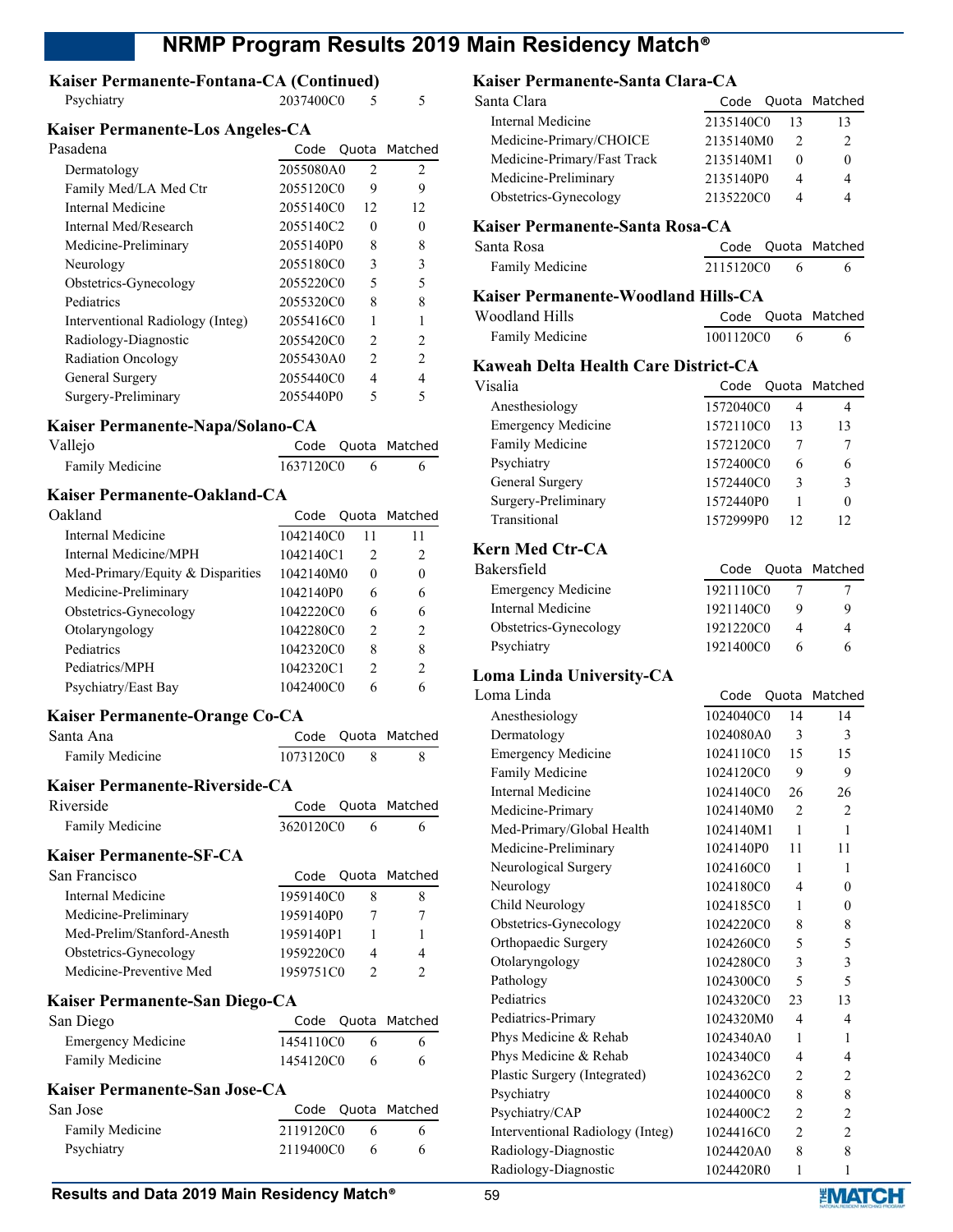### **Loma Linda University-CA (Continued)**

| <b>Radiation Oncology</b>     | 1024430A0 |               |                |
|-------------------------------|-----------|---------------|----------------|
| General Surgery               | 1024440C0 | 5             |                |
| Gen Surg/Dedicated Research   | 1024440C1 |               |                |
| Surgery-Preliminary           | 1024440P0 | 5             |                |
| Surg-Prelim/Urology           | 1024440P3 | $\mathcal{L}$ | $\mathfrak{D}$ |
| Medicine-Pediatrics           | 1024700C0 | 4             | 4              |
| Medicine-Anesthesiology       | 1024742C0 | $\mathcal{L}$ | $\mathcal{P}$  |
| Family Med-Preventive Med     | 1024752C0 | 3             | 3              |
| Transitional                  | 1024999P0 | 4             |                |
| Transitional/Preventive Med   | 1024999P1 |               |                |
| Transitional/Occupational Med | 1024999P2 |               |                |
| Transitional/OMFS             | 1024999P4 | 2             |                |
|                               |           |               |                |

### **Long Beach Mem Med Ctr-CA**

| Long Beach                             | Code      | Quota          | Matched        |
|----------------------------------------|-----------|----------------|----------------|
| Family Medicine                        | 1027120C0 | 8              | 8              |
| <b>Marian Regional Med Ctr-CA</b>      |           |                |                |
| Santa Maria                            | Code      | Quota          | Matched        |
| <b>Family Medicine</b>                 | 1690120C0 | 6              | 6              |
| Obstetrics-Gynecology                  | 1690220C0 | 3              | 3              |
| <b>Mercy Med Ctr-Merced-CA</b>         |           |                |                |
| Merced                                 | Code      | Quota          | Matched        |
| Family Medicine                        | 3080120C0 | 8              | 7              |
| <b>Mercy Med Ctr-Redding-CA</b>        |           |                |                |
| Redding                                | Code      | Quota          | Matched        |
| Family Medicine/MFHC                   | 3081120C0 | 6              | 6              |
| <b>Montclair Hosp Med Ctr-CA</b>       |           |                |                |
| Montclair                              | Code      | Quota          | Matched        |
| Family Medicine                        | 2197120C0 | 2              | $\theta$       |
| <b>Natividad Med Ctr-CA</b>            |           |                |                |
| Salinas                                | Code      | Quota          | Matched        |
| Family Medicine                        | 2971120C0 | 10             | 10             |
| <b>Olive View-UCLA Med Ctr-CA</b>      |           |                |                |
| Sylmar                                 | Code      | Quota          | Matched        |
| <b>Internal Medicine</b>               | 2950140C0 | 21             | 21             |
| Medicine-Preliminary                   | 2950140P0 | 12             | 12             |
| Psychiatry                             | 2950400C0 | 7              | 7              |
| <b>Pomona Valley Hosp-CA</b>           |           |                |                |
| Pomona                                 | Code      | Quota          | Matched        |
| Family Medicine                        | 1350120C0 | 8              | 8              |
| <b>Presby Intercommunity Hosp-CA</b>   |           |                |                |
| Whittier                               | Code      | Quota          | Matched        |
| Family Medicine                        | 2013120C0 | 2              | $\overline{2}$ |
| Fam Med/Tropical Med                   | 2013120C1 | 2              | $\overline{2}$ |
| Fam Med/Chronic Dz Mgmt                | 2013120C2 | $\mathfrak{D}$ | 1              |
| <b>Riverside Community Hospital-CA</b> |           |                |                |
| Riverside                              | Code      | Quota          | Matched        |
| <b>Emergency Medicine</b>              | 1877110C0 | 13             | 13             |
| Family Medicine                        | 1877120C0 | 8              | 8              |

| Neurology           | 1877180C0 |    |
|---------------------|-----------|----|
| General Surgery     | 1877440C0 |    |
| Surgery-Preliminary | 1877440P0 |    |
| Transitional        | 1877999P0 | 13 |

#### **Riverside University Health Sys-CA**

| Moreno Valley       |           |  | Code Quota Matched |
|---------------------|-----------|--|--------------------|
| Anesthesiology      | 1850040C0 |  |                    |
| Family Medicine     | 1850120C0 |  | 12                 |
| General Surgery     | 1850440C0 |  | 4                  |
| Surgery-Preliminary | 1850440P0 |  |                    |
|                     |           |  |                    |

### **San Joaquin Gen Hosp-CA**

| French Camp          |           |   | Code Quota Matched |
|----------------------|-----------|---|--------------------|
| Family Medicine      | 1021120C0 |   |                    |
| Internal Medicine    | 1021140C0 |   | 8                  |
| Medicine-Preliminary | 1021140P0 | 3 | 3                  |
| General Surgery      | 1021440C0 | 3 | 3                  |
| Surgery-Preliminary  | 1021440P1 | 3 |                    |

### **San Mateo Behavioral Hlth & Recovery Svcs-CA**

| San Mateo  |           | Code Ouota Matched |
|------------|-----------|--------------------|
| Psychiatry | 1010400C0 |                    |

#### **Santa Barbara Cottage Hosp-CA**

| Santa Barbara        |           |   | Code Quota Matched |
|----------------------|-----------|---|--------------------|
| Internal Medicine    | 1064140C0 |   |                    |
| Medicine-Preliminary | 1064140P0 | ↖ |                    |
| Radiology-Diagnostic | 1064420A0 | 4 | 4                  |
| General Surgery      | 1064440C0 |   |                    |

### **Santa Clara Valley Med Ctr-CA**

| San Jose              | Code      |               | Ouota Matched |
|-----------------------|-----------|---------------|---------------|
| Internal Medicine     | 1063140C0 | 16            | 16            |
| Medicine-Preliminary  | 1063140P0 | 10            | 10            |
| Med-Prelim/Neurology  | 1063140P1 | $\mathcal{P}$ | $\mathcal{P}$ |
| Obstetrics-Gynecology | 1063220C0 | 4             | 4             |
| Radiology-Diagnostic  | 1063420A0 | 4             | 4             |
| Radiology-Diagnostic  | 1063420R0 |               |               |
| Transitional          | 1063999P0 | 12            | 12            |

### **Scripps Clinic/Green Hospital-CA**

| La Jolla              |              |  | Code Ouota Matched |
|-----------------------|--------------|--|--------------------|
| Internal Medicine     | 1340140C0 13 |  |                    |
| Internal Med/Research | 1340140C1 2  |  |                    |

### **Scripps Mercy Hosp-Chula Vista-CA**

| 1ula Vista      |           | Code Ouota Matched |
|-----------------|-----------|--------------------|
| Family Medicine | 1375120C0 |                    |

#### **Scripps Mercy Hosp-San Diego-CA**

| San Diego               |           |      | Code Quota Matched |
|-------------------------|-----------|------|--------------------|
| Internal Medicine       | 1048140C0 | - 14 | 14                 |
| Transitional            | 1048999P0 | -12  |                    |
| Transitional/Anesthesia | 1048999P2 | 6    |                    |
|                         |           |      |                    |

### **Shasta Community Health Ctr-CA**

| Redding         |           | Code Quota Matched |
|-----------------|-----------|--------------------|
| Family Medicine | 1531120C0 |                    |

#### **Results and Data 2019 Main Residency Match<sup>®</sup> 60**

Internal Medicine 1877140C0 15 15 Medicine-Preliminary 1877140P0 10 7 Chula Vista

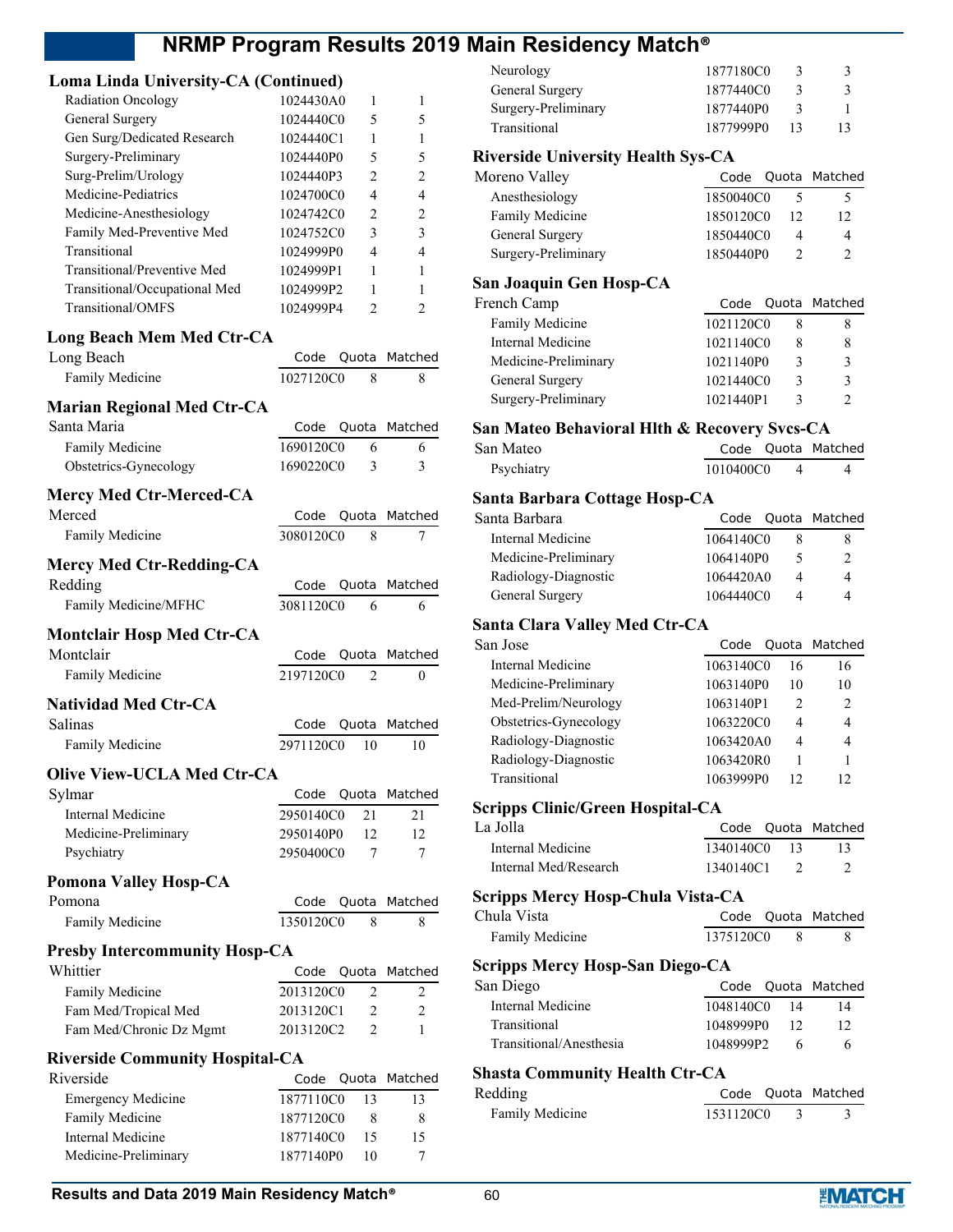### **St Agnes Med Ctr-CA**

| Fresno               |           |    | Code Quota Matched |
|----------------------|-----------|----|--------------------|
| Family Medicine      | 2138120C0 | ×  | x                  |
| Internal Medicine    | 2138140C0 | 12 | 12                 |
| Medicine-Preliminary | 2138140P0 |    |                    |

### **St Mary Med Ctr-Long Beach-CA**

| Long Beach           | Code Quota Matched |  |
|----------------------|--------------------|--|
| Internal Medicine    | 1025140C0          |  |
| Medicine-Primary     | 1025140M0          |  |
| Medicine-Preliminary | 1025140P0          |  |

### **St Marys Med Ctr-SF-CA**

| San Francisco        |           | Code Quota Matched |
|----------------------|-----------|--------------------|
| Internal Medicine    | 1057140C0 |                    |
| Medicine-Preliminary | 1057140P0 | x                  |
| Orthopaedic Surgery  | 1057260C0 |                    |

#### **St. Joseph Hospital of Eureka-CA**

| Eureka          |           | Code Quota Matched |
|-----------------|-----------|--------------------|
| Family Medicine | 2160120C0 |                    |

#### **St. Josephs Medical Center-CA**

| <b>Stockton</b>           |           | Code Ouota Matched |
|---------------------------|-----------|--------------------|
| <b>Emergency Medicine</b> | 2161110C0 |                    |
| Family Medicine           | 2161120C0 |                    |

### **Stanford Univ Progs-CA**

| Stanford                         | Code      | Quota          | Matched  |
|----------------------------------|-----------|----------------|----------|
| Anesthesiology                   | 1820040A0 | 15             | 15       |
| Anesthesiology                   | 1820040C0 | 11             | 11       |
| Anesthesiology                   | 1820040R0 | 1              | 1        |
| Dermatology                      | 1820080A0 | 6              | 6        |
| Dermatology                      | 1820080R0 | $\mathbf{1}$   | 1        |
| <b>Emergency Medicine</b>        | 1820110C0 | 15             | 15       |
| Family Medicine/OConnor          | 1820120C0 | 8              | 8        |
| Internal Medicine                | 1820140C0 | 43             | 43       |
| Internal Med/Global Health       | 1820140C1 | $\theta$       | $\theta$ |
| Med-Prelim/Neurology             | 1820140P1 | 4              | 4        |
| Neurological Surgery             | 1820160C0 | 3              | 3        |
| Neurology                        | 1820180A0 | 10             | 10       |
| Child Neurology                  | 1820185C0 | 4              | 4        |
| Obstetrics-Gynecology            | 1820220C0 | 6              | 6        |
| Orthopaedic Surgery              | 1820260C0 | 7              | 7        |
| Otolaryngology                   | 1820280C0 | $\overline{4}$ | 4        |
| Otolaryngology/Research          | 1820280C1 | 1              | 1        |
| Pathology                        | 1820300C0 | 6              | 6        |
| <b>Clinical Pathology Track</b>  | 1820300C1 | 2              | 2        |
| Path-Anatomic Neuro Track        | 1820300C2 | 1              | 1        |
| Pediatrics                       | 1820320C0 | 23             | 23       |
| Pediatrics/Research Trk          | 1820320C1 | 3              | 3        |
| Phys Medicine & Rehab            | 1820340A0 | 7              | 7        |
| Plastic Surgery (Integrated)     | 1820362C0 | $\overline{4}$ | 4        |
| Psychiatry                       | 1820400C0 | 11             | 11       |
| Psychiatry/Research              | 1820400C1 | $\overline{2}$ | 2        |
| Interventional Radiology (Integ) | 1820416A0 | 3              | 3        |
| Radiology-Diagnostic             | 1820420A0 | 9              | 9        |
| Radiation Oncology               | 1820430A0 | $\overline{4}$ | 4        |
| General Surgery                  | 1820440C0 | 6              | 6        |
| General Surgery/SASS             | 1820440C1 | 1              | 1        |

| Surgery-Preliminary                    | 1820440P0 | 10             | 3              |
|----------------------------------------|-----------|----------------|----------------|
| Surg-Prelim/Opthalmology               | 1820440P4 | 1              | 1              |
| Vascular Surgery                       | 1820451C0 | 2              | $\overline{c}$ |
| Thoracic Surgery                       | 1820461C0 | 3              | 3              |
| Pediatrics-Anesthesiology              | 1820726C0 | $\overline{c}$ | $\overline{c}$ |
| Medicine-Anesthesiology                | 1820742C0 | $\overline{2}$ | $\overline{c}$ |
| Pediatrics-Medical Genetics            | 1820765C0 | $\overline{c}$ | $\overline{c}$ |
| Radiology-Nuclear Medicine             | 1820770A0 | 1              | 1              |
| Trans/Anesthesiology Santa Clara       | 1820999P0 | 4              | 4              |
| <b>Sutter Health-CA</b>                |           |                |                |
| Sacramento                             | Code      | Quota          | Matched        |
| Family Med/Sacramento                  | 1135120C0 | 5              | 5              |
| Family Medicine/Davis                  | 1135120C1 | $\overline{2}$ | 2              |
| <b>Sutter Med Ctr of Santa Rosa-CA</b> |           |                |                |
| Santa Rosa                             | Code      |                | Quota Matched  |
| Family Medicine                        | 1065120C0 | 12             | 12             |
| <b>U Southern California</b>           |           |                |                |
| Los Angeles                            | Code      | Quota          | Matched        |
| Anesthesiology                         | 1033040C0 | 18             | 18             |
| Dermatology                            | 1033080A0 | 4              | 4              |
| <b>Emergency Medicine</b>              | 1033110C0 | 20             | 20             |
| <b>Internal Medicine</b>               | 1033140C0 | 55             | 55             |
| Neurological Surgery                   | 1033160C0 | 3              | 3              |
| Neurology                              | 1033180A0 | 6              | 4              |
| Obstetrics-Gynecology                  | 1033220C0 | 9              | 9              |
| Orthopaedic Surgery                    | 1033260C0 | 8              | 8              |
| Otolaryngology                         | 1033280C0 | 4              | $\overline{4}$ |
| Pathology                              | 1033300C0 | 6              | 5              |
| Pediatrics                             | 1033320C0 | 11             | 11             |
| Plastic Surgery (Integrated)           | 1033362C0 | 3              | 3              |
| Psychiatry                             | 1033400C0 | 12             | 12             |
| Interventional Radiology (Integ)       | 1033416A0 | 2              | 2              |
| Radiology-Diagnostic                   | 1033420A0 | 8              | 8              |
| Radiation Oncology                     | 1033430A0 | $\overline{c}$ | $\overline{c}$ |
| General Surgery                        | 1033440C0 | 7              | 7              |
| Surg-Prelim/OMS                        | 1033440P3 | 2              | 2              |
| Vascular Surgery                       | 1033451C0 | 1              | 1              |
| Thoracic Surgery                       | 1033461C0 | $\overline{c}$ | $\overline{c}$ |
| Medicine-Pediatrics                    | 1033700C0 | 6              | 6              |
| <b>UC Davis Med Ctr-CA</b>             |           |                |                |
| Sacramento                             | Code      | Quota          | Matched        |
| Anesthesiology                         | 1046040C0 | 14             | 14             |
| Dermatology                            | 1046080A0 | 5              | 5              |
| <b>Emergency Medicine</b>              | 1046110C0 | 15             | 15             |
| Emergency Med/AF Civ Sponsored         | 1046110C1 | 1              | 1              |
| Family Medicine                        | 1046120C0 | 12             | 11             |
| Family Medicine/OB                     | 1046120C2 | 1              | 1              |
| <b>Internal Medicine</b>               | 1046140C0 | 23             | 23             |
| Medicine-Primary                       | 1046140M0 | 2              | 2              |
| Med-Primary/Innovations                | 1046140M1 | 3              | 3              |
| Neurological Surgery                   | 1046160C0 | $\overline{c}$ | $\overline{c}$ |
| Neurology                              | 1046180C0 | 6              | 6              |
|                                        |           |                |                |

Obstetrics-Gynecology 1046220C0 7 7 Orthopaedic Surgery 1046260C0 3 3 Ortho Surg/6 Yr Prog 1046260C1 1 1 Otolaryngology 1046280C0 3 3

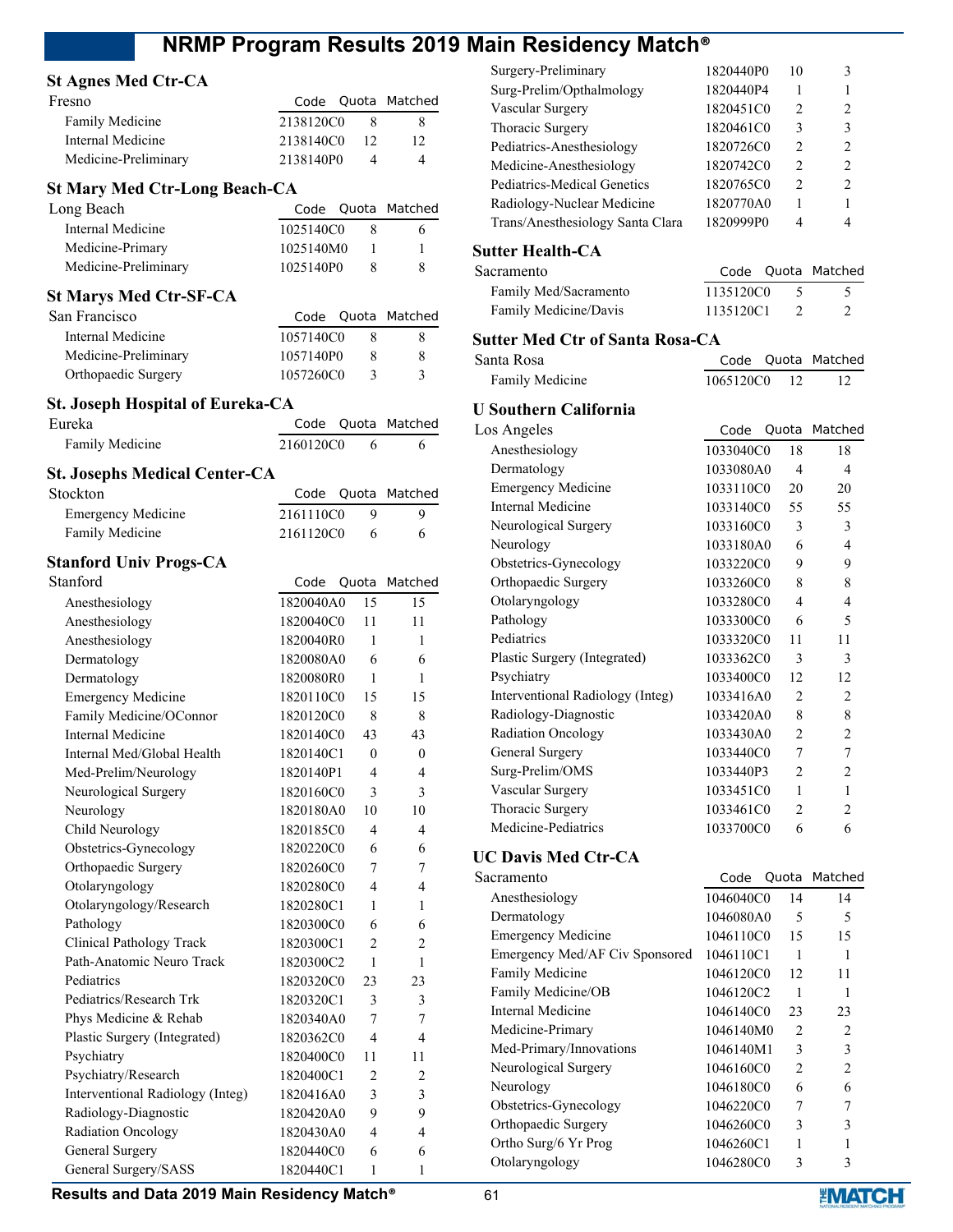### **UC Davis Med Ctr-CA (Continued)**

| Pathology                        | 1046300C0 | 4              | 4              |
|----------------------------------|-----------|----------------|----------------|
| Pediatrics                       | 1046320C0 | 13             | 13             |
| Phys Medicine & Rehab            | 1046340A0 | 1              |                |
| Phys Medicine & Rehab            | 1046340C0 | 2              | $\mathfrak{D}$ |
| Plastic Surgery (Integrated)     | 1046362C0 | 1              |                |
| Psychiatry                       | 1046400C0 | 9              | 9              |
| Interventional Radiology (Integ) | 1046416A0 | 2              | 2              |
| Radiology-Diagnostic             | 1046420A0 | 5              | 5              |
| Radiology-Diagnostic/Military    | 1046420A1 | $\overline{2}$ | 0              |
| <b>Radiation Oncology</b>        | 1046430A0 | $\overline{c}$ |                |
| General Surgery                  | 1046440C0 | 7              | 7              |
| Surgery-Preliminary              | 1046440P0 | 5              |                |
| Vascular Surgery                 | 1046451C0 | 1              |                |
| Thoracic Surgery                 | 1046461C0 | 1              |                |
| Medicine-Psychiatry              | 1046715C1 | $\overline{c}$ | $\mathfrak{D}$ |
| Psychiatry-Family Med            | 1046720C0 | 2              | 2              |
|                                  |           |                |                |

### **UC Irvine Med Ctr-CA**

| Orange                           | Code      | Quota          | Matched        |
|----------------------------------|-----------|----------------|----------------|
| Anesthesiology                   | 1043040C0 | 12             | 12             |
| Anesthesiology/Critical Care Med | 1043040C1 | $\theta$       | 0              |
| Anesthesiology                   | 1043040R0 | 1              | 1              |
| Dermatology                      | 1043080A0 | 5              | 5              |
| <b>Emergency Medicine</b>        | 1043110C0 | 9              | 9              |
| Family Medicine                  | 1043120C0 | 10             | 10             |
| Internal Medicine                | 1043140C0 | 24             | 24             |
| Medicine-Preliminary             | 1043140P0 | 20             | 20             |
| Med-Prelim/Neurology             | 1043140P1 | 5              | 5              |
| Neurological Surgery             | 1043160C0 | $\overline{c}$ | $\overline{c}$ |
| Neurology                        | 1043180A0 | 5              | 5              |
| Child Neurology                  | 1043185C0 | $\overline{2}$ | $\overline{c}$ |
| Obstetrics-Gynecology            | 1043220C0 | 7              | 7              |
| Orthopaedic Surgery              | 1043260C0 | 4              | $\overline{4}$ |
| Otolaryngology                   | 1043280C0 | 3              | 3              |
| Pathology                        | 1043300C0 | 5              | 5              |
| Pediatrics/UCI-CHOC              | 1043320C1 | 27             | 27             |
| Phys Medicine & Rehab            | 1043340A0 | 5              | 5              |
| Plastic Surgery (Integrated)     | 1043362C0 | 3              | 3              |
| Psychiatry                       | 1043400C0 | 7              | 7              |
| Interventional Radiology (Integ) | 1043416A0 | 1              | $\mathbf{1}$   |
| Radiology-Diagnostic             | 1043420A0 | 6              | 6              |
| Radiation Oncology               | 1043430A0 | 1              | 1              |
| General Surgery                  | 1043440C0 | 6              | 6              |
| Surg-Prelim/Non-designated       | 1043440P0 | 4              | 4              |
| Pediatrics-Medical Genetics      | 1043765C0 | 1              | 0              |
| <b>UC Riverside SOM-CA</b>       |           |                |                |
| Riverside                        | Code      | Quota          | Matched        |
| Family Medicine/Palm Springs     | 1522120C0 | 8              | 8              |
| <b>Internal Medicine</b>         | 1522140C0 | 12             | 12             |
| Psychiatry                       | 1522400C0 | 8              | 8              |
| <b>UC San Diego Med Ctr-CA</b>   |           |                |                |
| San Diego                        | Code      | Quota          | Matched        |

| San Diego                     |           |    | Code Quota Matched |
|-------------------------------|-----------|----|--------------------|
| Anesthesiology                | 1049040A0 | 14 | 14                 |
| Dermatology                   | 1049080A0 |    |                    |
| <b>Emergency Medicine</b>     | 1049110C0 | 11 | 11                 |
| <b>Emergency Med/Military</b> | 1049110C1 |    |                    |
|                               |           |    |                    |

| Family Medicine                  | 1049120C0 | 8              | 8                |
|----------------------------------|-----------|----------------|------------------|
| <b>Internal Medicine</b>         | 1049140C0 | 35             | 35               |
| Int Med/Investigator Path        | 1049140C1 | 2              | 2                |
| Medicine-Preliminary             | 1049140P0 | 8              | 8                |
| Med-Prelim/Anesthesia            | 1049140P1 | 3              | 3                |
| Med-Prelim/Int Radiology         | 1049140P2 | $\mathbf{0}$   | $\mathbf{0}$     |
| Neurological Surgery             | 1049160C0 | $\overline{2}$ | $\overline{c}$   |
| Neurology                        | 1049180A0 | 6              | 6                |
| Child Neurology                  | 1049185C0 | $\overline{c}$ | $\overline{c}$   |
| Obstetrics-Gynecology            | 1049220C0 | 6              | 6                |
| Orthopaedic Surgery              | 1049260C0 | 5              | 5                |
| Otolaryngology                   | 1049280C0 | $\overline{c}$ | $\overline{c}$   |
| Pathology                        | 1049300C0 | 5              | 5                |
| Pediatrics                       | 1049320C0 | 17             | 17               |
| Plastic Surgery (Integrated)     | 1049362C0 | 1              | 1                |
| Psychiatry                       | 1049400C0 | 8              | 8                |
| Psychiatry/Research              | 1049400C1 | $\overline{c}$ | $\overline{c}$   |
| Psychiatry/Community             | 1049400C2 | $\overline{2}$ | $\overline{c}$   |
| Interventional Radiology (Integ) | 1049416A0 | $\mathbf{1}$   | $\mathbf{1}$     |
| Int Radiology (Integ)/Research   | 1049416A1 | 1              | $\mathbf{1}$     |
| Radiology-Diagnostic             | 1049420A0 | 4              | 4                |
| Rad-Diag/Research                | 1049420A1 | 2              | $\overline{c}$   |
| Rad-Diag/IMG Track               | 1049420A2 | $\overline{2}$ | $\overline{c}$   |
| Radiology-Diagnostic             | 1049420R0 | $\mathbf{1}$   | $\mathbf{1}$     |
| Rad-Diag/Research                | 1049420R3 | 1              | $\mathbf{1}$     |
| Radiation Oncology               | 1049430A0 | 3              | 3                |
| General Surgery                  | 1049440C0 | 7              | $\boldsymbol{7}$ |
| Surgery-Preliminary              | 1049440P0 | $\mathbf{1}$   | $\mathbf{1}$     |
| Medicine-Pediatrics              | 1049700C0 | 4              | 4                |
| Psychiatry-Family Med            | 1049720C0 | $\overline{2}$ | $\overline{2}$   |

# **UC San Francisco-CA**

| San Francisco                | Code      | Quota          | Matched        |
|------------------------------|-----------|----------------|----------------|
| Anesthesiology               | 1062040A0 | 12             | 12             |
| Anesthesiology               | 1062040C0 | 7              | 7              |
| Anesthesiology/Research      | 1062040C1 | $\overline{2}$ | $\overline{c}$ |
| Anesthesiology/Critical Care | 1062040C2 | 1              | 1              |
| Anesthesiology               | 1062040R0 | $\overline{2}$ | 1              |
| Dermatology                  | 1062080A0 | 7              | 7              |
| Dermatology/2+2 Scientists   | 1062080A1 | $\theta$       | $\theta$       |
| Dermatology                  | 1062080R0 | 1              | 1              |
| <b>Emergency Medicine</b>    | 1062110C0 | 14             | 14             |
| Family Medicine              | 1062120C0 | 15             | 15             |
| <b>Internal Medicine</b>     | 1062140C0 | 45             | 45             |
| Medicine-Primary/UC          | 1062140M0 | 10             | 10             |
| Medicine-Primary/SFGH        | 1062140M1 | 8              | 8              |
| Neurological Surgery         | 1062160C0 | 3              | 3              |
| Neurology                    | 1062180A0 | $\overline{2}$ | $\overline{2}$ |
| Neurology                    | 1062180C0 | 9              | 9              |
| Child Neurology/Adv PGY3     | 1062185A0 | 1              | 1              |
| Child Neurology              | 1062185C0 | $\overline{c}$ | $\overline{c}$ |
| Obstetrics-Gynecology        | 1062220C0 | 10             | 10             |
| Orthopaedic Surgery          | 1062260C0 | 6              | 6              |
| Ortho Surg/Research          | 1062260C1 | 1              | 1              |
| Otolaryngology               | 1062280C0 | 5              | 5              |
| Pathology                    | 1062300C0 | 13             | 13             |
| Pediatrics                   | 1062320C0 | 22             | 22             |
| Peds-Primary/PLUS            | 1062320M0 | 5              | 5              |
| Plastic Surgery (Integrated) | 1062362C0 | 3              | 3              |
|                              |           |                |                |

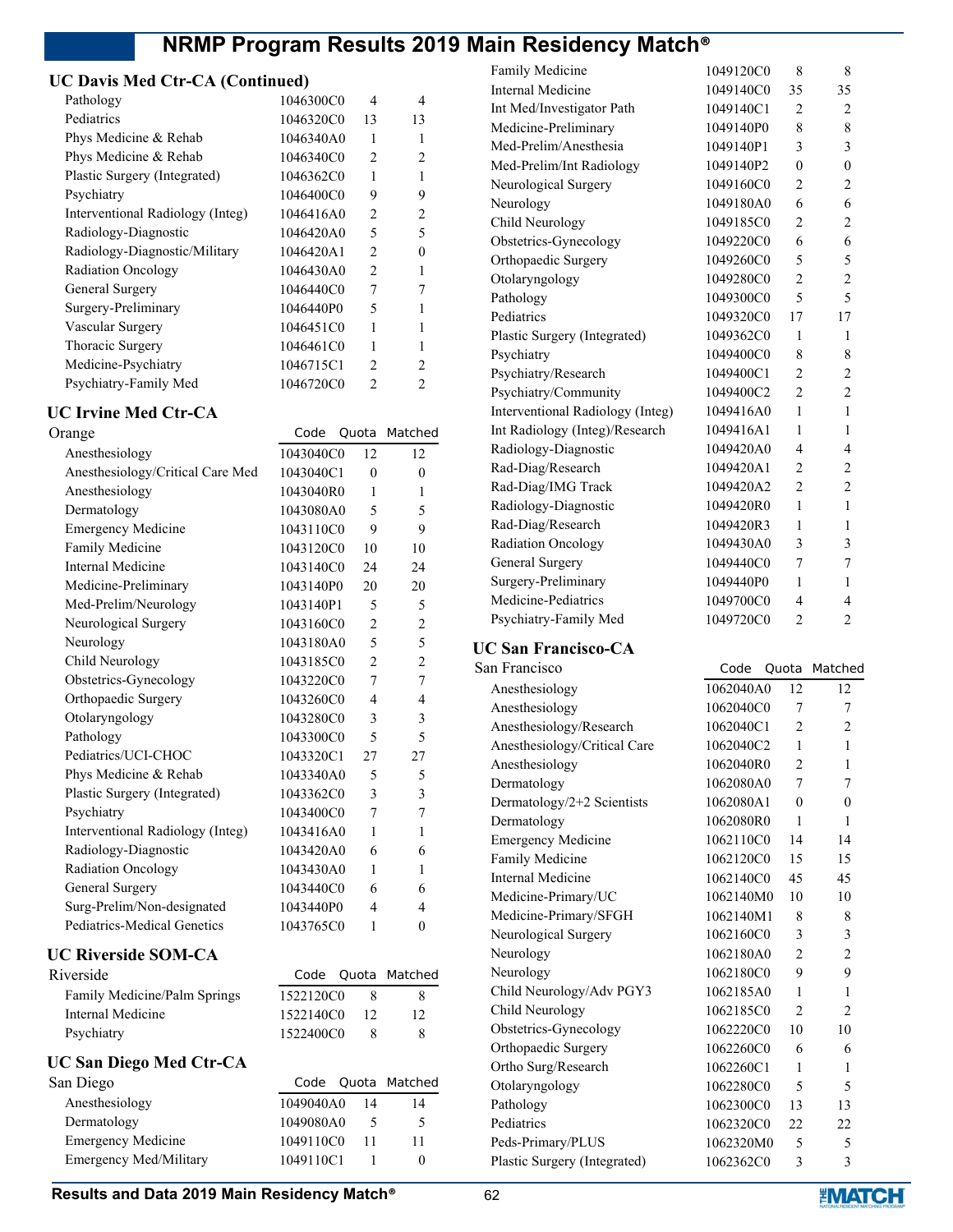### **UC San Francisco-CA (Continued)**

| Psychiatry                       | 1062400C0 | 16 | 16 |
|----------------------------------|-----------|----|----|
| Interventional Radiology (Integ) | 1062416A0 |    |    |
| Radiology-Diagnostic             | 1062420A0 | 13 | 13 |
| <b>Radiation Oncology</b>        | 1062430A0 | 3  |    |
| General Surgery                  | 1062440C0 | 8  | 8  |
| Surg-Prelim/General/Specialty    | 1062440P0 | 18 | 9  |
| Surg-Prelim/Int Radiology        | 1062440P2 |    |    |
| Vascular Surgery                 | 1062451C0 |    |    |

### **UC San Francisco-East Bay-CA**

| Oakland             |              | Code Quota Matched |
|---------------------|--------------|--------------------|
| General Surgery     | 3625440C0    |                    |
| Surgery-Preliminary | 3625440P0 11 | 4                  |

### **UC San Francisco-Fresno-CA**

| Fresno                    | Code      |    | Quota Matched |
|---------------------------|-----------|----|---------------|
| <b>Emergency Medicine</b> | 1022110C0 | 12 | 12            |
| Family Medicine           | 1022120C0 | 15 | 14            |
| Internal Medicine         | 1022140C0 | 23 | 23            |
| Medicine-Preliminary      | 1022140P0 | 10 | 8             |
| Obstetrics-Gynecology     | 1022220C0 | 4  | 4             |
| Orthopaedic Surgery       | 1022260C0 | 4  | 4             |
| Pediatrics                | 1022320C0 | 12 | 12            |
| Psychiatry                | 1022400C0 | 6  | 6             |
| General Surgery           | 1022440C0 | 5  |               |

#### **UCLA Med Ctr-CA**

| Los Angeles                      | Code      | Quota          | Matched        |
|----------------------------------|-----------|----------------|----------------|
| Anesthesiology                   | 1956040C0 | 25             | 25             |
| Dermatology                      | 1956080A0 | 4              | 4              |
| Dermatology/5yr Star             | 1956080A1 | 1              | 1              |
| <b>Emergency Medicine</b>        | 1956110C0 | 15             | 15             |
| Fam Med/UCLA/Santa Monica        | 1956120C1 | 12             | 12             |
| Internal Medicine                | 1956140C0 | 44             | 44             |
| Internal Med/ProSTAR/PSTP        | 1956140C1 | $\overline{c}$ | $\overline{c}$ |
| Medicine-Primary/UCLA-VA         | 1956140M0 | 6              | 6              |
| Med-Primary/UCLA-Olive View      | 1956140M1 | 6              | 6              |
| Med-Prelim/Neurology             | 1956140P1 | 2              | 2              |
| Neurological Surgery             | 1956160C0 | 3              | 3              |
| Neurology                        | 1956180A0 | 9              | 9              |
| Child Neurology                  | 1956185C0 | 2              | $\overline{2}$ |
| Child Neurology                  | 1956185R0 | $\overline{c}$ | 1              |
| Obstetrics-Gynecology            | 1956220C0 | 7              | 7              |
| Ob-Gyn/Preliminary               | 1956220P0 | 3              | $\theta$       |
| Orthopaedic Surgery              | 1956260C0 | 6              | 6              |
| Otolaryngology                   | 1956280C0 | 5              | 5              |
| Pathology                        | 1956300C0 | 5              | 5              |
| Pediatrics                       | 1956320C0 | 25             | 25             |
| Plastic Surgery (Integrated)     | 1956362C0 | 3              | 3              |
| Interventional Radiology (Integ) | 1956416C0 | 3              | 3              |
| Radiology-Diagnostic             | 1956420A0 | 10             | 10             |
| Radiation Oncology               | 1956430A0 | 3              | 3              |
| General Surgery                  | 1956440C0 | 7              | 7              |
| Surgery-Preliminary              | 1956440P0 | 3              | $\theta$       |
| Vascular Surgery                 | 1956451C0 | 1              | 1              |
| Medicine-Pediatrics              | 1956700C0 | $\overline{4}$ | 4              |
|                                  |           |                |                |

| <b>UCLA Semel Inst for Neuroscience-CA</b> |                    |                |                |
|--------------------------------------------|--------------------|----------------|----------------|
| Los Angeles                                | Code               | Quota          | Matched        |
| Psychiatry                                 | 3030400C0          | 12             | 12             |
| Psychiatry/Research                        | 3030400C1          | 2              | 2              |
| Psych/Harbor-NPI-WLAVA                     | 3030400C2          | $\overline{1}$ | 1              |
| <b>UHS So California Med Ed Consortium</b> |                    |                |                |
| Temecula                                   | Code               |                | Quota Matched  |
| Family Medicine                            | 2213120C0          | 6              | 6              |
| <b>Internal Medicine</b>                   | 2213140C0          | 20             | 20             |
| VA Greater LA Hlth Sys-CA                  |                    |                |                |
| Los Angeles                                | Code               | Quota          | Matched        |
| Phys Medicine & Rehab                      | 1039340A0          | 9              | 9              |
| Psychiatry/UCLA/SFVP                       | 1039400C0          | 7              | 7              |
| <b>Valley Childrens Healthcare-CA</b>      |                    |                |                |
| Madera                                     | Code Quota Matched |                |                |
| Pediatrics                                 | 1907320C0          | 13             | 13             |
| <b>Valley Consortium-CA</b>                |                    |                |                |
| Modesto                                    | Code               | Quota          | Matched        |
| Family Medicine                            | 1444120C0          | 12             | 12             |
| <b>Valley Health Team-CA</b>               |                    |                |                |
| San Joaquin                                | Code               | Quota          | Matched        |
| Family Medicine                            | 2111120C0          | 4              | 4              |
| <b>Ventura County Med Ctr-CA</b>           |                    |                |                |
| Ventura                                    | Code               | Quota          | Matched        |
| Family Medicine                            | 1068120C0          | 15             | 15             |
| <b>COLORADO</b>                            |                    |                |                |
| <b>Denver Health Med Ctr-CO</b>            |                    |                |                |
| Denver                                     | Code               | Quota          | Matched        |
| <b>Emergency Medicine</b>                  | 1077110C0          | 17             | 17             |
| <b>HealthONE-CO</b>                        |                    |                |                |
| Denver                                     | Code               | Quota          | Matched        |
| Family Medicine/Sky Ridge                  | 1997120C0          | 8              | 5              |
| Internal Medicine/Sky Ridge                | 1997140C0          | 12             | 11             |
| Neurology/Sky Ridge                        | 1997180C0          | 6              | 6              |
| General Surgery/Swedish Med Ctr            | 1997440C0          | 3              | 3              |
| Transitional/Sky Ridge                     | 1997999P0          | 8              | 8              |
| Transitional/Presbyterian-St Lukes         | 1997999P1          | 12             | 12             |
| <b>North Colorado Med Ctr</b>              |                    |                |                |
| Greeley                                    | Code               | Quota          | Matched        |
| Family Medicine                            | 1853120C0          | 6              | 6              |
| Family Med/Wray                            | 1853120C1          | 1              | 1              |
| Family Med/Sunrise                         | 1853120C2          | 2              | $\overline{c}$ |
| Family Med/Hospitalist                     | 1853120C3          | $\mathbf{0}$   | 0              |
| Family Medicine/Sterling RTT               | 1853120C4          | 2              | 0              |
| Parkview Med Ctr-CO                        |                    |                |                |

#### **Parkview Med Ctr-CO** Pueblo

| ıeblo             |           | Code Quota Matched |
|-------------------|-----------|--------------------|
| Internal Medicine | 2050140C0 |                    |
|                   |           |                    |

# **Penrose Hospital-CO**

| Colorado Springs |           | Code Quota Matched |
|------------------|-----------|--------------------|
| Pathology        | 2021300C0 |                    |



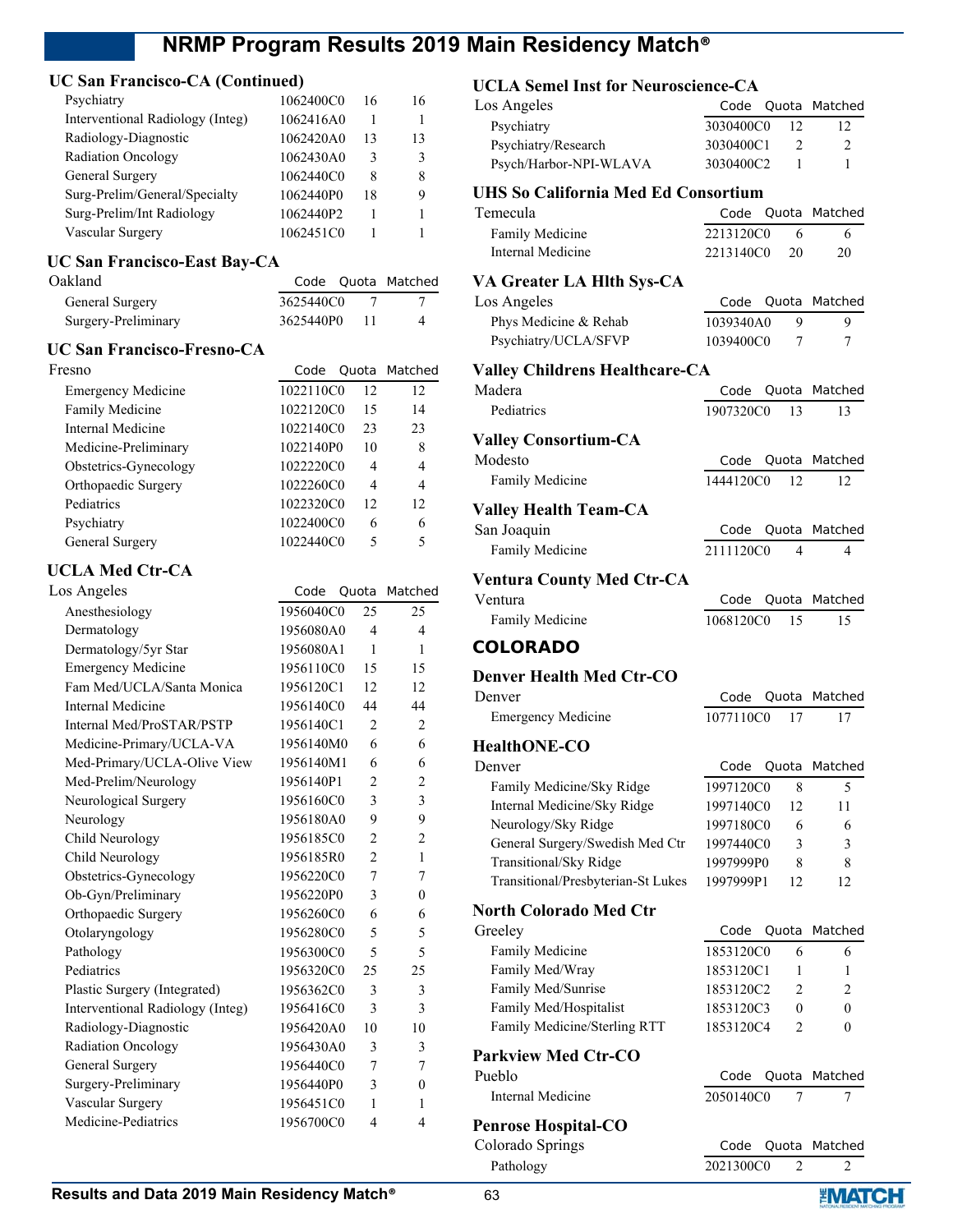### **Poudre Valley Hospital-CO**

| Fort Collins                  |             |  | Code Quota Matched |
|-------------------------------|-------------|--|--------------------|
| <b>Family Medicine</b>        | 3063120C0 7 |  |                    |
| <b>Rocky Mountain OPTI-CO</b> |             |  |                    |
| Parker                        |             |  | Code Quota Matched |
| Internal Medicine             | 2172140C0   |  |                    |

### **St Anthony Hospital North-CO**

| Westminister             |           |               | Code Quota Matched |
|--------------------------|-----------|---------------|--------------------|
| Family Med/Health Campus | 1922120C0 |               |                    |
| Family Med/84th Street   | 1922120C1 | $\mathcal{R}$ |                    |

#### **St Joseph Hospital SCL Health-CO**

| Denver                | Code Quota Matched |    |    |
|-----------------------|--------------------|----|----|
| Family Medicine       | 1074120C0          | 9  |    |
| Internal Medicine     | 1074140C0          | 9  | 9  |
| Medicine-Preliminary  | 1074140P0          | 11 | 11 |
| Obstetrics-Gynecology | 1074220C0          |    | 5  |
| General Surgery       | 1074440C0          | 5  | 5  |
| Surgery-Preliminary   | 1074440P0          | 8  | 6  |

#### **St Mary-Corwin Med Ctr-CO**

| Pueblo                  |             | Code Ouota Matched |
|-------------------------|-------------|--------------------|
| Family Medicine         | 3005120C0   |                    |
| Family Medicine/Alamosa | 3005120C1 2 |                    |

#### **St Marys Med Ctr SCL Health-CO**

| Grand Junction  |           | Code Ouota Matched |
|-----------------|-----------|--------------------|
| Family Medicine | 3069120C0 |                    |

#### **Still OPTI-Peak Vista FMRP-CO**

| Colorado Springs             | Code      |                         | Quota Matched  |
|------------------------------|-----------|-------------------------|----------------|
| Family Medicine              | 2149120C0 | 8                       | 8              |
| <b>U Colorado SOM-Denver</b> |           |                         |                |
| Aurora                       | Code      |                         | Quota Matched  |
| Anesthesiology               | 1076040A0 | 12                      | 12             |
| Anesthesiology               | 1076040C0 | $\overline{4}$          | 4              |
| Anesthesiology               | 1076040R0 | $\overline{\mathbf{4}}$ | 4              |
| Dermatology                  | 1076080A0 | 6                       | 6              |
| Family Med/Denver Hlth       | 1076120C0 | 5                       | 5              |
| Family Med/Swedish Med       | 1076120C2 | 6                       | 6              |
| Family Med/Univ Hosp         | 1076120C3 | 6                       | 6              |
| Family Med/Rural             | 1076120C4 | $\overline{2}$          | $\overline{2}$ |
| <b>Internal Medicine</b>     | 1076140C0 | 36                      | 36             |
| Internal Med/Hospitalist     | 1076140C1 | 4                       | 4              |
| Int Med/Physician Scientist  | 1076140C2 | $\mathbf{1}$            | 1              |
| Medicine-Primary             | 1076140M0 | 9                       | 9              |
| Medicine-Preliminary         | 1076140P0 | 9                       | 9              |
| Neurological Surgery         | 1076160C0 | $\overline{2}$          | $\overline{2}$ |
| Neurology                    | 1076180C0 | 8                       | 8              |
| Neurology                    | 1076180R0 | 1                       | $\overline{0}$ |
| Child Neurology              | 1076185C0 | $\overline{2}$          | $\overline{2}$ |
| Obstetrics-Gynecology        | 1076220C0 | 9                       | 9              |
| Ob-Gyn/Preliminary           | 1076220P0 | 1                       | $\theta$       |
| Orthopaedic Surgery          | 1076260C0 | 6                       | 6              |
| Ortho Surgery/Research       | 1076260C1 | 1                       | 1              |
| Otolaryngology               | 1076280C0 | 3                       | 3              |
| Otolaryngology/Research      | 1076280C1 | $\mathbf{1}$            | 1              |

| Pathology                        | 1076300C0 | 6              | 6              |
|----------------------------------|-----------|----------------|----------------|
| Pediatrics                       | 1076320C0 | 31             | 31             |
| Phys Medicine & Rehab            | 1076340A0 | 6              | 6              |
| Plastic Surgery (Integrated)     | 1076362C0 | $\overline{c}$ | 2              |
| Psychiatry                       | 1076400C0 | 13             | 13             |
| Interventional Radiology (Integ) | 1076416A0 | $\mathfrak{D}$ | $\overline{c}$ |
| Radiology-Diagnostic             | 1076420A0 | 8              | 8              |
| <b>Radiation Oncology</b>        | 1076430A0 | $\mathcal{D}$  | 2              |
| General Surgery/2 Yr Research    | 1076440C0 | 10             | 10             |
| Surgery-Preliminary              | 1076440P0 | 19             | 0              |
| Medicine-Pediatrics              | 1076700C0 | 4              | 4              |
| Pediatrics-PM&R                  | 1076735C0 |                |                |

### **CONNECTICUT**

#### **Bridgeport Hospital-CT**

| <b>Bridgeport</b>     |           |    | Code Quota Matched |
|-----------------------|-----------|----|--------------------|
| Internal Medicine     | 1079140C0 | 14 | 14                 |
| Medicine-Preliminary  | 1079140P0 |    | $\mathcal{D}$      |
| Med-Prelim/Radiology  | 1079140P1 |    |                    |
| Obstetrics-Gynecology | 1079220C0 | 4  | 4                  |
| Radiology-Diagnostic  | 1079420A0 | 4  |                    |

### **Danbury Hospital-CT**

| Danbury               |           |               | Code Quota Matched |
|-----------------------|-----------|---------------|--------------------|
| Internal Medicine     | 1081140C0 |               |                    |
| Medicine-Primary      | 1081140M0 | 6             |                    |
| Obstetrics-Gynecology | 1081220C0 | 3             |                    |
| Pathology             | 1081300C0 | $\mathcal{P}$ |                    |
| General Surgery       | 1081440C0 | 3             |                    |
| Surgery-Preliminary   | 1081440P0 |               |                    |

### **Eastern CT Health Network**

| Manchester                      | Code      | Quota |              | Matched                  |
|---------------------------------|-----------|-------|--------------|--------------------------|
| Osteo Neuromusculoskeletal Med  | 2186275A0 |       | 2            | 1                        |
| Osteo Neuromusculoskeletal Med  | 2186275R0 |       | 1            | $\Omega$                 |
| Transitional                    | 2186999P0 |       | 7            | 7                        |
| Transitional/ONMM               | 2186999P1 |       | 1            | 1                        |
| <b>Greenwich Hospital-CT</b>    |           |       |              |                          |
| Greenwich                       | Code      |       |              | Quota Matched            |
| Internal Medicine               | 1082140C0 |       | 6            | 5                        |
| Medicine-Preliminary            | 1082140P0 |       | 7            | 7                        |
| <b>Griffin Hospital-CT</b>      |           |       |              |                          |
| Derby                           | Code      | Quota |              | Matched                  |
| Internal Medicine               | 1977140C0 |       | 6            | 6                        |
| Medicine-Primary                | 1977140M0 |       | 3            | 3                        |
| Medicine-Preliminary            | 1977140P0 |       | 5            | 5                        |
| Preventive Medicine             | 1977380C1 |       | $\mathbf{1}$ | $\mathbf{1}$             |
| Medicine-Preventive Med/General | 1977751C0 |       | 3            | 3                        |
| <b>Hartford Hospital-CT</b>     |           |       |              |                          |
| Hartford                        | Code      |       |              | Quota Matched            |
| Pathology                       | 1083300C0 |       | 3            | 3                        |
| Psychiatry                      | 1083400C0 |       | 6            | 6                        |
| Radiology-Diagnostic            | 1083420A0 |       | 5            | $\overline{\phantom{0}}$ |
| <b>Middlesex Hospital-CT</b>    |           |       |              |                          |
| Middleton                       | Code      | Quota |              | Matched                  |
| <b>Family Medicine</b>          | 1087120C0 |       | 7            | 7                        |

**Results and Data 2019 Main Residency Match®** 64

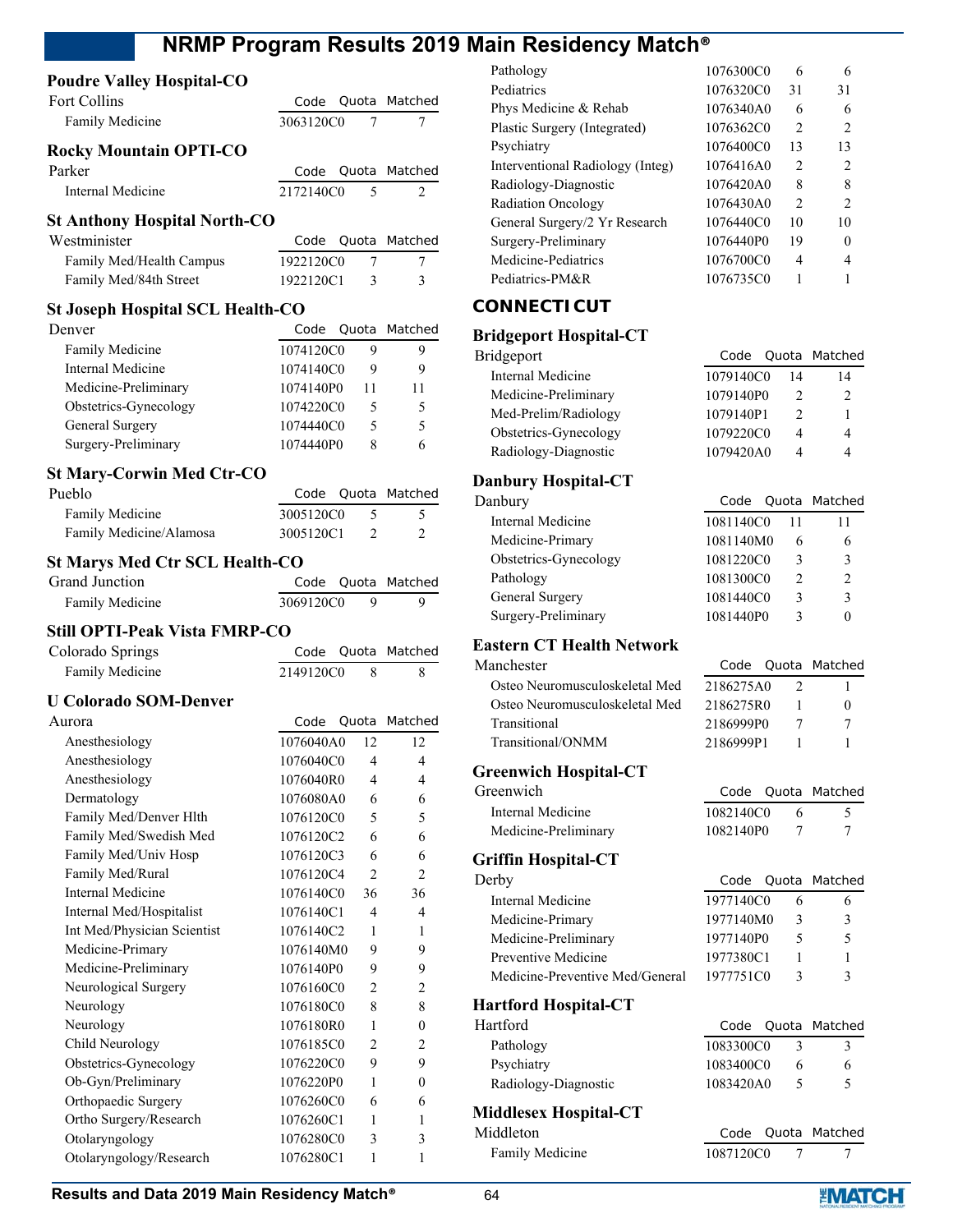| <b>Norwalk Hospital-CT</b>    |               |                                  |
|-------------------------------|---------------|----------------------------------|
| Norwalk                       | Code          | Quota Matched                    |
| Internal Medicine             | 1093140C0     | 15<br>15                         |
| Radiology-Diagnostic          | 1093420A0     | 3<br>3                           |
| <b>St Francis Hospital-CT</b> |               |                                  |
| Hartford                      | Code          | Ouota Matched                    |
| Obstetrics-Gynecology         | 1085220C0     | 5<br>5                           |
| <b>St Marys Hospital-CT</b>   |               |                                  |
| Waterbury                     | Code          | Quota<br>Matched                 |
| Internal Medicine             | 1096140C0     | 10<br>10                         |
| Medicine-Preliminary          | 1096140P0     | 4<br>4                           |
| General Surgery               | 1096440C0     | 2<br>2                           |
| Surgery-Preliminary           | 1096440P0     | $\mathfrak{D}$<br>$\overline{2}$ |
| St Vincents Med Ctr-CT        |               |                                  |
| Bridgeport                    | Quota<br>Code | Matched                          |
| Internal Medicine             | 1080140C0     | 9<br>9                           |
| Medicine-Preliminary          | 1080140P0     | 7<br>7                           |
| Med-Prelim/Radiology          | 1080140P1     | $\theta$<br>$\theta$             |
| Radiology-Diagnostic          | 1080420A0     | 3<br>3                           |

#### **Stamford Hospital/Columbia-CT**

| Stamford              | Code      |              | Quota Matched |
|-----------------------|-----------|--------------|---------------|
| Family Medicine       | 1095120C0 |              |               |
| Internal Medicine     | 1095140C0 |              |               |
| Medicine-Preliminary  | 1095140P0 |              |               |
| Obstetrics-Gynecology | 1095220C0 | 3            |               |
| General Surgery       | 1095440C0 | $\mathbf{3}$ |               |
| Surgery-Preliminary   | 1095440P0 |              |               |

#### **U Connecticut School of Medicine**

| Farmington                    |           |                | Code Quota Matched |
|-------------------------------|-----------|----------------|--------------------|
| Anesthesiology                | 1094040A0 | 3              | 3                  |
| Anesthesiology                | 1094040C0 | 6              | 6                  |
| Dermatology                   | 1094080A0 | $\mathcal{E}$  | 3                  |
| <b>Emergency Medicine</b>     | 1094110C0 | 18             | 18                 |
| Family Medicine               | 1094120C0 | 7              | 7                  |
| Internal Medicine             | 1094140C0 | 41             | 41                 |
| Medicine-Primary              | 1094140M0 | 16             | 16                 |
| Medicine-Preliminary          | 1094140P0 | 5              | 5                  |
| Neurology                     | 1094180C0 | 7              | 7                  |
| Obstetrics-Gynecology         | 1094220C0 | 10             | 10                 |
| Orthopaedic Surgery           | 1094260C0 | 5              | 5                  |
| Otolaryngology                | 1094280C0 | $\mathfrak{D}$ | $\overline{2}$     |
| Pediatrics                    | 1094320C0 | 20             | 20                 |
| Psychiatry                    | 1094400C0 | 7              | 7                  |
| Radiology-Diagnostic          | 1094420A0 | $\overline{2}$ | $\overline{c}$     |
| General Surgery               | 1094440C0 | 6              | 6                  |
| Surgery-Preliminary           | 1094440P0 | 5              | $\overline{4}$     |
| Waterbury Hospital-CT         |           |                |                    |
| Waterbury                     | Code      | Quota          | Matched            |
| General Surgery               | 1097440C0 | $\overline{2}$ | $\overline{2}$     |
| Surgery-Preliminary           | 1097440P0 | $\overline{2}$ | $\overline{2}$     |
| <b>Yale-New Haven Hosp-CT</b> |           |                |                    |
| New Haven                     | Code      | Quota          | Matched            |
| Anesthesiology                | 1089040A0 | $\overline{2}$ | $\overline{c}$     |

| Anesthesiology                   | 1089040C0 | 17                       | 17               |
|----------------------------------|-----------|--------------------------|------------------|
| Anesthesiology                   | 1089040R0 | $\overline{2}$           | 2                |
| Dermatology                      | 1089080A0 | 5                        | 5                |
| <b>Emergency Medicine</b>        | 1089110C0 | 15                       | 15               |
| Emergency Medicine/Research      | 1089110C1 | $\overline{2}$           | $\overline{2}$   |
| <b>Internal Medicine</b>         | 1089140C0 | 36                       | 36               |
| Int Med/Physician Scientist      | 1089140C1 | 6                        | 6                |
| Internal Medicine/Yale-Waterbury | 1089140C2 | 10                       | 10               |
| Medicine-Primary                 | 1089140M0 | 16                       | 16               |
| Medicine-Primary/HIV             | 1089140M1 | 2                        | 2                |
| Medicine-Preliminary             | 1089140P0 | 5                        | 5                |
| Med-Prelim/Neurology             | 1089140P2 | 9                        | 9                |
| Med-Prelim/Yale-Waterbury        | 1089140P4 | 6                        | 6                |
| Neurological Surgery             | 1089160C0 | $\overline{\mathcal{L}}$ | $\overline{2}$   |
| Neurology                        | 1089180A0 | 10                       | 10               |
| Neurology/YINP                   | 1089180A1 | 0                        | 0                |
| Child Neurology                  | 1089185C0 | $\overline{2}$           | $\overline{c}$   |
| Obstetrics-Gynecology            | 1089220C0 | 8                        | 8                |
| Ob-Gyn/Preliminary               | 1089220P1 | 1                        | 1                |
| Orthopaedic Surgery              | 1089260C0 | 5                        | 5                |
| Otolaryngology                   | 1089280C0 | 3                        | 3                |
| Pathology/Comb-Anat & Clin       | 1089300C0 | 7                        | 7                |
| Pathology/Clinical Only          | 1089300C2 | 1                        | 1                |
| Pediatrics                       | 1089320C0 | 20                       | 20               |
| Plastic Surgery (Integrated)     | 1089362C0 | 3                        | 3                |
| Psychiatry                       | 1089400C0 | 13                       | 13               |
| Psychiatry/Combined Adult/Child  | 1089400C2 | $\overline{2}$           | 2                |
| Psychiatry/Research              | 1089400C3 | 3                        | 3                |
| Interventional Radiology (Integ) | 1089416A0 | 3                        | 3                |
| Radiology-Diagnostic             | 1089420A0 | 13                       | 13               |
| Radiology-Diagnostic             | 1089420R0 | 1                        | $\boldsymbol{0}$ |
| Radiation Oncology               | 1089430A0 | 3                        | 3                |
| General Surgery                  | 1089440C0 | 8                        | 8                |
| Surgery-Preliminary              | 1089440P0 | 8                        | 5                |
| Vascular Surgery                 | 1089451C0 | 1                        | 1                |
| Thoracic Surgery                 | 1089461C0 | $\overline{c}$           | $\overline{c}$   |
| Medicine-Pediatrics              | 1089700C0 | $\overline{4}$           | $\overline{4}$   |

#### **DELAWARE**

#### **Christiana Care-DE**

| Newark                           | Code      |    | Quota Matched |
|----------------------------------|-----------|----|---------------|
| <b>Emergency Medicine</b>        | 1099110C0 | 12 | 12            |
| Family Medicine                  | 1099120C0 | 8  | 8             |
| Internal Medicine                | 1099140C0 | 12 | 12            |
| Obstetrics-Gynecology            | 1099220C0 | 7  | 7             |
| Psychiatry                       | 1099400C0 | 4  |               |
| Interventional Radiology (Integ) | 1099416C0 |    |               |
| Radiology-Diagnostic             | 1099420C0 | 5  | 5             |
| General Surgery                  | 1099440C0 | 6  | 6             |
| Medicine-Pediatrics              | 1099700C0 | 4  |               |
| Medicine-Emergency Med           | 1099705C0 | 3  | 3             |
| Emergency Med-Family Med         | 1099795C0 | 2  |               |
| <b>St Francis Hospital-DE</b>    |           |    |               |

| Wilmington      |           | Code Quota Matched |
|-----------------|-----------|--------------------|
| Family Medicine | 2058120C0 |                    |

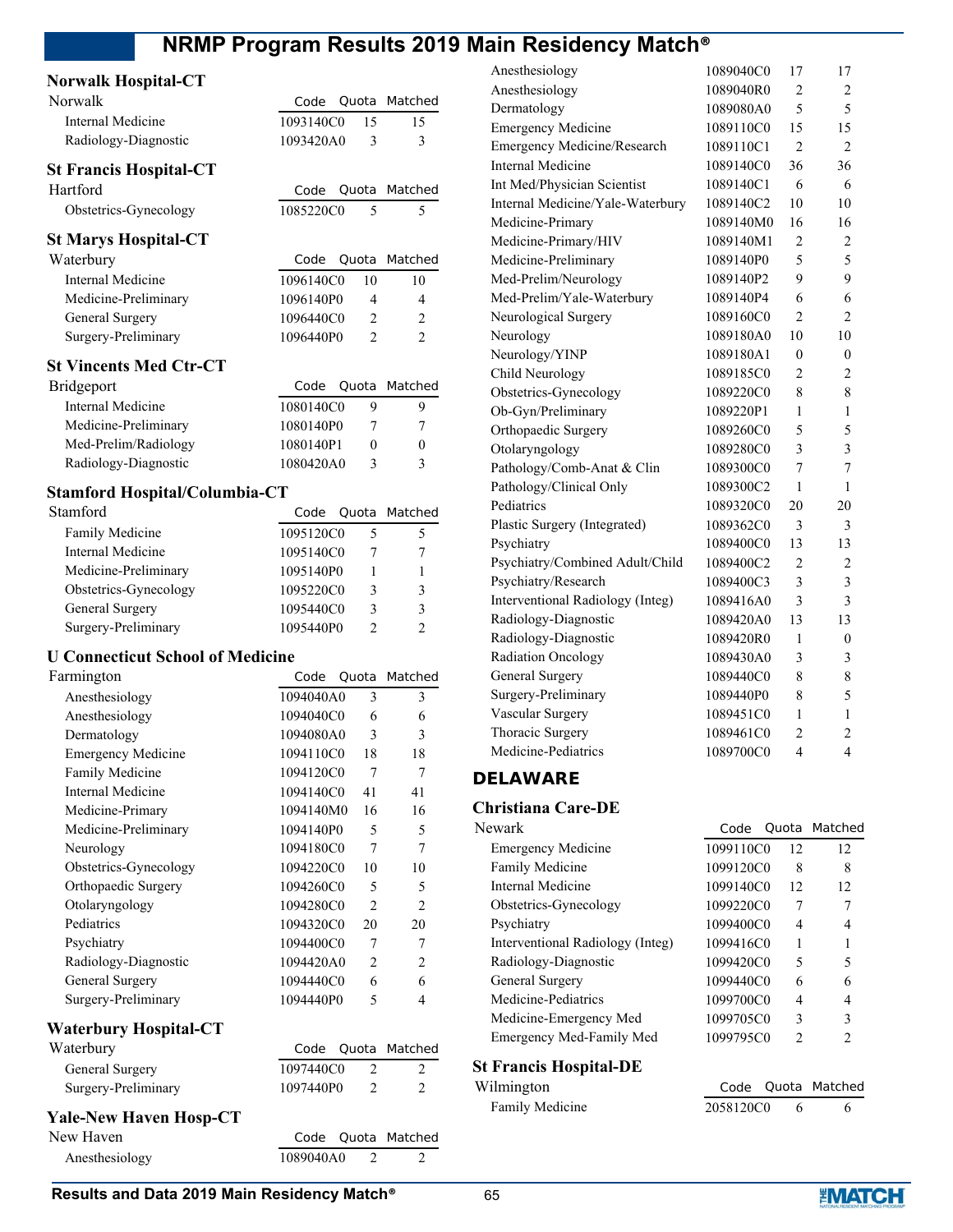#### **DISTRICT OF COLUMBIA**

#### **Childrens National Med Ctr-DC**

| Code |    | Ouota Matched                                                                                                                  |
|------|----|--------------------------------------------------------------------------------------------------------------------------------|
|      |    |                                                                                                                                |
|      | 3  | 3                                                                                                                              |
|      |    |                                                                                                                                |
|      |    |                                                                                                                                |
|      | 21 | 21                                                                                                                             |
|      |    |                                                                                                                                |
|      | 2  | $\mathcal{P}$                                                                                                                  |
|      | 5  | 5                                                                                                                              |
|      | 8  | 8                                                                                                                              |
|      |    |                                                                                                                                |
|      |    | 1070185A0<br>1070185C0<br>1070185R0<br>1070186A0<br>1070320C0<br>1070320C2<br>1070320C3<br>1070320M0<br>1070320M1<br>1070765C0 |

#### **George Washington Univ-DC**

| Washington                  | Code      | Quota    | Matched        |
|-----------------------------|-----------|----------|----------------|
| Anesthesiology              | 1802040A0 | 3        | 3              |
| Anesthesiology              | 1802040C0 | 5        | 5              |
| Anesthesiology              | 1802040R0 | 1        | $\mathbf{0}$   |
| Dermatology                 | 1802080A0 | 2        | $\overline{2}$ |
| <b>Emergency Medicine</b>   | 1802110C0 | 9        | 9              |
| Emergency Med/International | 1802110C1 | 1        | 1              |
| Internal Medicine           | 1802140C0 | 23       | 23             |
| Int Med/Sponsored IMG       | 1802140C1 | 3        | 3              |
| Medicine-Primary            | 1802140M0 | 5        | 5              |
| Medicine-Preliminary        | 1802140P0 | 4        | 4              |
| Med-Prelim/Sponsored IMG    | 1802140P1 | 2        | $\overline{c}$ |
| Med-Prelim/Neurology/FIG    | 1802140P2 | $\theta$ | $\overline{0}$ |
| Med-Prelim/Neurology        | 1802140P3 | 2        | $\overline{c}$ |
| Med-Prelim/Dermatology      | 1802140P4 | $\theta$ | $\overline{0}$ |
| Med-Prelim/Radiology        | 1802140P5 | 1        | 1              |
| Neurological Surgery        | 1802160C0 | 2        | $\overline{2}$ |
| Neurology                   | 1802180A0 | 3        | $\overline{2}$ |
| Neurology/Funded IG         | 1802180A1 | 1        | $\mathbf{0}$   |
| Obstetrics-Gynecology       | 1802220C0 | 8        | 8              |
| Orthopaedic Surgery         | 1802260C0 | 4        | 4              |
| Otolaryngology              | 1802280C0 | 1        | 1              |
| Pathology                   | 1802300C0 | 5        | 5              |
| Psychiatry                  | 1802400C0 | 6        | 6              |
| Radiology-Diagnostic        | 1802420A0 | 5        | 5              |
| General Surgery             | 1802440C0 | 4        | 4              |
| Surg-Prelim/Funded          | 1802440P2 | 1        | 1              |

#### **Howard Univ Hosp-DC**

| Washington            | Code      |    | Quota Matched |
|-----------------------|-----------|----|---------------|
| Dermatology           | 2193080A0 | 3  | 3             |
| Family Medicine       | 2193120C0 | 6  | 6             |
| Internal Medicine     | 2193140C0 | 22 | 22            |
| Medicine-Preliminary  | 2193140P0 | 14 | 14            |
| Neurology             | 2193180A0 |    |               |
| Obstetrics-Gynecology | 2193220C0 | 4  | 4             |
| Orthopaedic Surgery   | 2193260C0 | 4  | 4             |
| Pathology             | 2193300C0 |    |               |
| Psychiatry            | 2193400C0 | 4  | 4             |
| General Surgery       | 2193440C0 | 5  | 5             |
| Surgery-Preliminary   | 2193440P0 |    |               |

#### **MedStar Georgetown Univ Hosp-DC**

| o                                |           |                |                             |
|----------------------------------|-----------|----------------|-----------------------------|
| Washington                       | Code      | Quota          | Matched                     |
| Anesthesiology                   | 1801040C0 | 10             | 10                          |
| Internal Medicine                | 1801140C0 | 29             | 29                          |
| Neurological Surgery             | 1801160C0 | 2              | 2                           |
| Neurology                        | 1801180C0 | 6              | 6                           |
| Neurology/Clinician Scientist    | 1801180C1 | 1              | 1                           |
| Orthopaedic Surgery              | 1801260C0 | 4              | 4                           |
| Otolaryngology                   | 1801280C0 | 3              | 3                           |
| Pathology                        | 1801300C0 | 4              | 4                           |
| Pediatrics                       | 1801320C0 | 11             | 11                          |
| Plastic Surgery (Integrated)     | 1801362C0 | 4              | 4                           |
| Psychiatry                       | 1801400C0 | 7              | 7                           |
| Interventional Radiology (Integ) | 1801416C0 | $\overline{c}$ | $\mathcal{D}_{\mathcal{L}}$ |
| Radiology-Diagnostic             | 1801420A0 | 4              | 4                           |
| <b>Radiation Oncology</b>        | 1801430A0 | $\mathfrak{D}$ |                             |
| Gen Surgery/Georgetown-WHC       | 1801440C0 | 10             | 10                          |
| Surg-Prelim/Georgetown-WHC       | 1801440P0 | 11             | 6                           |
| Medicine-Pediatrics              | 1801700C0 | 4              | 4                           |

#### **MedStar National Rehab Hosp-DC**

| Washington            |           | Code Quota Matched |
|-----------------------|-----------|--------------------|
| Phys Medicine & Rehab | 3191340C0 |                    |

#### **MedStar Washington Hosp Ctr-DC**

| Washington                   | Code      |                | Ouota Matched  |
|------------------------------|-----------|----------------|----------------|
| Dermatology                  | 1800080A0 | 2              | $\mathfrak{D}$ |
| Emergency Med/Georgetown-WHC | 1800110C0 | 10             | 10             |
| Family Med/Georgetown-WHC    | 1800120C0 | 7              |                |
| Internal Medicine            | 1800140C0 | 28             | 28             |
| Medicine-Preliminary         | 1800140P0 | 13             | 13             |
| Obstetrics-Gynecology        | 1800220C0 | 10             | 10             |
| Vascular Surgery             | 1800451C0 | $\mathfrak{D}$ | $\mathcal{P}$  |
| Medicine-Dermatology         | 1800785C0 | C              | 2              |
|                              |           |                |                |

#### **St Elizabeths Hospital/DBH-DC**

| Washington |           | Code Quota Matched |
|------------|-----------|--------------------|
| Psychiatry | 1804400C0 |                    |

#### **FLORIDA**

#### **Aventura Hospital-FL**

| Aventura                       |           |    | Code Quota Matched |
|--------------------------------|-----------|----|--------------------|
| <b>Emergency Medicine</b>      | 1752110C0 | 12 | 12                 |
| Internal Medicine              | 1752140C0 | 15 | 15                 |
| Psychiatry                     | 1752400C0 | 5  | 5                  |
| Radiology-Diagnostic           | 1752420A0 | 5  | $\overline{4}$     |
| Transitional                   | 1752999P0 | 12 | 12                 |
| Transitional/Radiology         | 1752999P2 | 1  | 1                  |
| <b>Bayfront Med Ctr-FL</b>     |           |    |                    |
| St Petersburg                  |           |    | Code Quota Matched |
| <b>Family Medicine</b>         | 1911120C0 | 8  | 8                  |
| Obstetrics-Gynecology          | 1911220C0 | 4  | 4                  |
| <b>Blake Medical Center-FL</b> |           |    |                    |
| <b>Bradenton</b>               | Code      |    | Quota Matched      |
| Internal Medicine              | 1899140C0 | 15 | 15                 |
| Transitional                   | 1899999P0 | 13 | 8                  |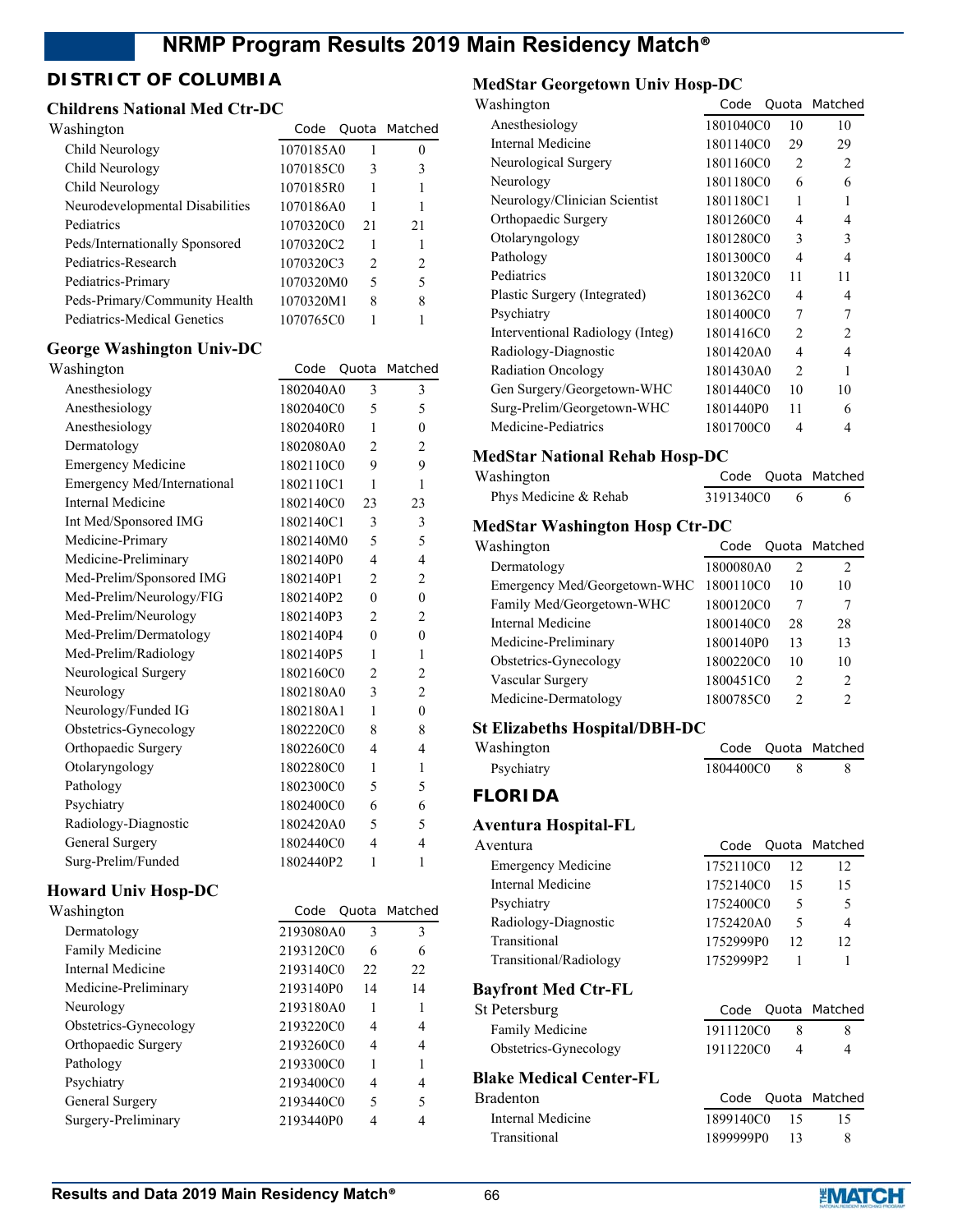#### **Brandon Regional Hospital-FL**

| Brandon                   |           |               | Code Quota Matched |
|---------------------------|-----------|---------------|--------------------|
| <b>Emergency Medicine</b> | 1772110C0 | 15            | 15                 |
| Internal Medicine         | 1772140C0 | 19            | 11                 |
| Obstetrics-Gynecology     | 1772220C0 | 5             | 5                  |
| Pathology                 | 1772300C0 | $\mathcal{P}$ | $\mathcal{D}$      |
| General Surgery           | 1772440C0 | 4             | 4                  |
| Surgery-Preliminary       | 1772440P0 | 4             | 4                  |
| Transitional              | 1772999P0 | 13            | 13                 |

#### **Broward Health Med Ctr-FL**

| Fort Lauderdale     | Code      |    | Quota Matched |
|---------------------|-----------|----|---------------|
| Dermatology         | 1892080A0 |    |               |
| Dermatology         | 1892080R0 |    |               |
| Internal Medicine   | 1892140C0 | 16 | 16            |
| Orthopaedic Surgery | 1892260C0 |    |               |
| Pediatrics          | 1892320C0 | 8  |               |
| Transitional        | 1892999P0 |    |               |

#### **Citrus Health Network-FL**

| Hialeah    |  |           | Code Ouota Matched |
|------------|--|-----------|--------------------|
| Psychiatry |  | 1864400C0 |                    |
| $ -$       |  |           |                    |

#### **Citrus Memorial Hospital-FL**

| <i>Inverness</i>     |              | Code Quota Matched |
|----------------------|--------------|--------------------|
| Internal Medicine    | 2195140C0 15 |                    |
| Medicine-Preliminary | 2195140P0 5  |                    |

#### **Cleveland Clinic Florida**

| Weston               | Code Quota Matched |   |   |
|----------------------|--------------------|---|---|
| Anesthesiology       | 1383040C0          |   | 5 |
| Internal Medicine    | 1383140C0          | 9 | 9 |
| Med-Prelim/Neurology | 1383140P0          | 3 | 3 |
| Medicine-Preliminary | 1383140P1          |   |   |
| Neurology            | 1383180A0          | 3 | 3 |
| General Surgery      | 1383440C0          | 3 | 3 |
| Surgery-Preliminary  | 1383440P0          |   | ٩ |

#### **Community Health of South Florida**

| Miami           |           |    | Code Quota Matched |
|-----------------|-----------|----|--------------------|
| Family Medicine | 2194120C0 | -3 |                    |
| Psychiatry      | 2194400C0 | -3 |                    |

#### **FAU-Schmidt COM-FL**

| Boca Raton                |           |    | Code Quota Matched |
|---------------------------|-----------|----|--------------------|
| <b>Emergency Medicine</b> | 1586110C0 | 6  |                    |
| Internal Medicine         | 1586140C0 | 24 | 24                 |
| Medicine-Preliminary      | 1586140P0 | 3  |                    |
| Neurology                 | 1586180C0 | 3  |                    |
| Psychiatry                | 1586400C0 | 4  |                    |
| General Surgery           | 1586440C0 | 6  |                    |
| Surgery-Preliminary       | 1586440P0 | 5  |                    |

#### **Florida Hosp-Orlando-FL**

| Orlando                      | Code Quota Matched |    |    |
|------------------------------|--------------------|----|----|
| <b>Emergency Medicine</b>    | 1102110C0          |    |    |
| Family Medicine              | 1102120C0          | 12 | 12 |
| Family Medicine/East Orlando | 1102120C1          |    |    |
| Internal Medicine            | 1102140C0          | 12 | 12 |
| Medicine-Primary             | 1102140M0          |    |    |
|                              |                    |    |    |

| <b>Pediatrics</b>    | 1102320C0 |  |
|----------------------|-----------|--|
| Radiology-Diagnostic | 1102420A0 |  |
| General Surgery      | 1102440C0 |  |

#### **Florida State University COM**

| Tallahassee                  |           |               | Code Quota Matched |
|------------------------------|-----------|---------------|--------------------|
| Emergency Medicine/Sarasota  | 1826110C0 | 9             |                    |
| Family Medicine/Lee Memorial | 1826120C0 | 8             | 8                  |
| Internal Medicine            | 1826140C0 | 8             |                    |
| Internal Medicine/Sarasota   | 1826140C1 | 13            | 13                 |
| Medicine-Preliminary         | 1826140P0 | $\mathcal{P}$ |                    |
| General Surgery              | 1826440C0 | 2             |                    |
| Surgery-Preliminary          | 1826440P0 |               |                    |
|                              |           |               |                    |

#### **Halifax Med Ctr-FL**

| Daytona Beach   |           | Code Quota Matched |
|-----------------|-----------|--------------------|
| Family Medicine | 1629120C0 |                    |

#### **Jackson Memorial Hosp-FL**

| Miami                            | Code      | Quota          | Matched        |
|----------------------------------|-----------|----------------|----------------|
| Anesthesiology                   | 1104040A0 | 4              | 4              |
| Anesthesiology                   | 1104040C3 | 25             | 25             |
| Anesthesiology                   | 1104040R0 | 1              | 1              |
| Dermatology                      | 1104080A0 | 7              | 7              |
| Dermatology                      | 1104080R0 | 1              | $\theta$       |
| <b>Emergency Medicine</b>        | 1104110C0 | 15             | 15             |
| Family Medicine                  | 1104120C0 | 8              | 8              |
| <b>Internal Medicine</b>         | 1104140C0 | 25             | 25             |
| Internal Med/Funded              | 1104140C1 | 1              | 1              |
| Internal Med/Harrington          | 1104140C2 | 12             | 12             |
| Internal Med/Urban Health        | 1104140C3 | $\mathbf{0}$   | $\theta$       |
| Medicine-Preliminary             | 1104140P0 | 7              | 7              |
| Med-Prelim/Neurology             | 1104140P1 | $\overline{c}$ | $\overline{c}$ |
| Med-Prelim/Funded                | 1104140P2 | 1              | $\mathbf{0}$   |
| Neurological Surgery             | 1104160C0 | 3              | 3              |
| Neurology                        | 1104180A0 | 3              | 3              |
| Neurology                        | 1104180C0 | 8              | 8              |
| Obstetrics-Gynecology            | 1104220C0 | 8              | 8              |
| Orthopaedic Surgery              | 1104260C0 | 7              | 7              |
| Otolaryngology                   | 1104280C0 | 3              | 3              |
| Otolaryngology/Research          | 1104280C1 | 1              | $\mathbf{1}$   |
| Pathology                        | 1104300C0 | 5              | 5              |
| Pediatrics                       | 1104320C0 | 22             | 22             |
| Phys Medicine & Rehab            | 1104340A0 | 6              | 6              |
| Plastic Surgery (Integrated)     | 1104362C0 | 1              | 1              |
| Psychiatry                       | 1104400C0 | 10             | 10             |
| Psychiatry/Funded IMG            | 1104400C1 | 3              | 1              |
| Interventional Radiology (Integ) | 1104416A0 | 3              | 3              |
| Radiology-Diagnostic             | 1104420A0 | 9              | 9              |
| Rad-Diag/International           | 1104420A2 | $\overline{2}$ | 0              |
| <b>Radiation Oncology</b>        | 1104430A0 | 4              | 3              |
| General Surgery                  | 1104440C0 | 7              | 7              |
| Surgery-Preliminary              | 1104440P1 | 11             | 11             |
| Medicine-Pediatrics              | 1104700C0 | 5              | 5              |

#### **Johns Hopkins All Childrens Hosp-FL**

| St Petersburg     |              | Code Ouota Matched |
|-------------------|--------------|--------------------|
| <b>Pediatrics</b> | 1589320C0 12 |                    |

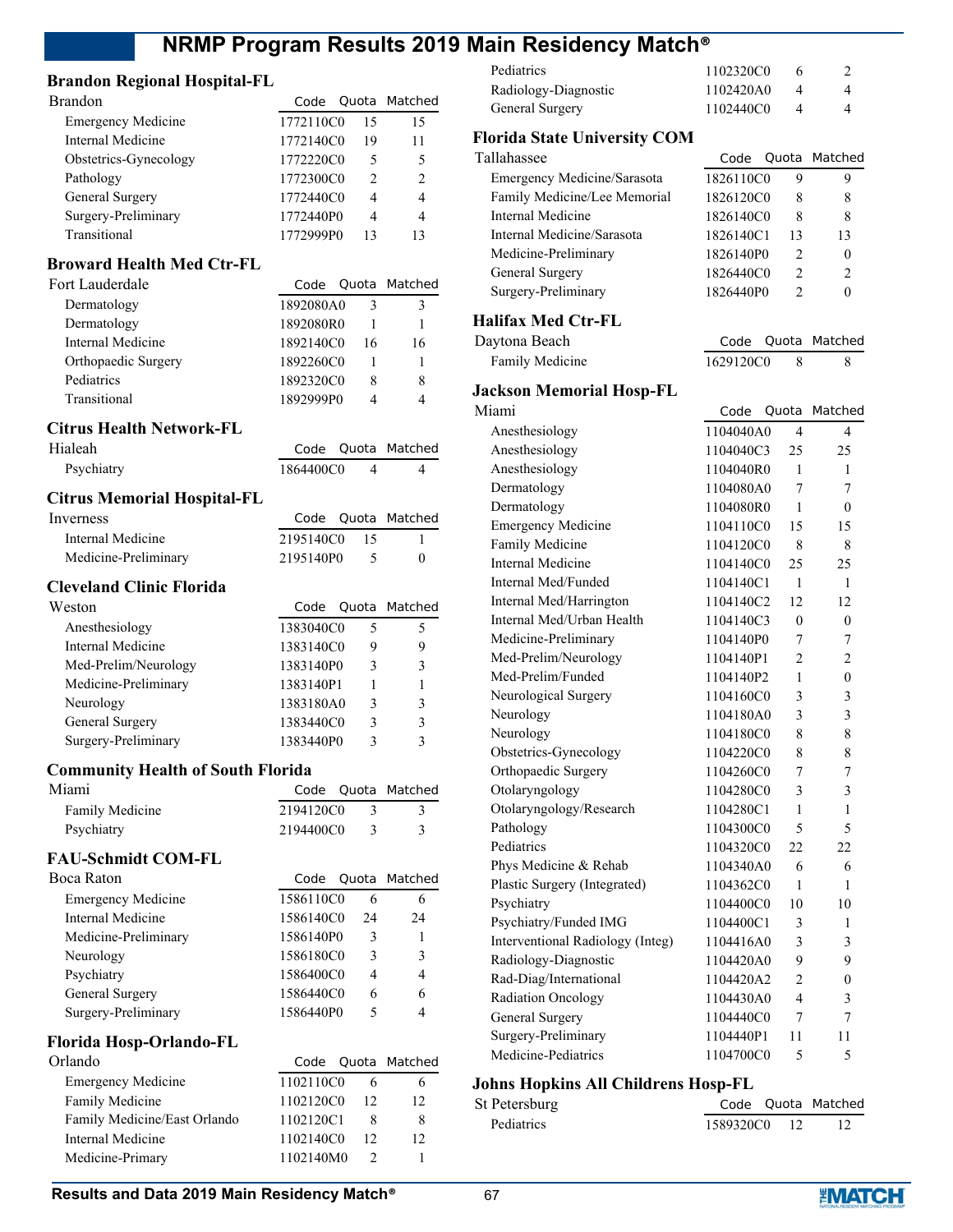#### **Kendall Regional Med Ctr-FL**

| Miami                       |           |                | Code Ouota Matched |
|-----------------------------|-----------|----------------|--------------------|
| Anesthesiology              | 1697040A0 |                |                    |
| Anesthesiology              | 1697040R0 |                |                    |
| <b>Emergency Medicine</b>   | 1697110C0 | 12             | 12                 |
| Internal Medicine           | 1697140C0 | 14             | 14                 |
| General Surgery             | 1697440C0 | 5              | 5                  |
| Surgery-Preliminary         | 1697440P0 | 4              | $\mathcal{L}$      |
| Surg-Prelim/Anesthesiology  | 1697440P1 | $\mathfrak{D}$ | $\mathcal{P}$      |
| Transitional                | 1697999P0 | 8              | 3                  |
| Transitional/Anesthesiology | 1697999P1 | 5              | ٩                  |
|                             |           |                |                    |

#### **Largo Medical Center-FL**

| Largo             | Code Quota Matched |   |   |
|-------------------|--------------------|---|---|
| Anesthesiology    | 1981040A0          |   | 3 |
| Dermatology       | 1981080A0          | 3 | 3 |
| Internal Medicine | 1981140C0          | 8 | 5 |
| Psychiatry        | 1981400C0          | 4 | 4 |
| Transitional      | 1981999P0          |   |   |

#### **Larkin Community Hospital-FL**

| South Miami          | Code      |    | Quota Matched |
|----------------------|-----------|----|---------------|
| Dermatology          | 1481080A0 | 4  |               |
| Dermatology          | 1481080R0 | 4  |               |
| Family Medicine      | 1481120C0 | 5  |               |
| Internal Medicine    | 1481140C0 | 4  |               |
| Neurology            | 1481180C0 | 3  | 3             |
| Psychiatry           | 1481400C0 | 10 | 10            |
| Radiology-Diagnostic | 1481420A0 |    |               |

#### **Manatee Memorial Hosp-FL**

| <b>Bradenton</b>  |              |  | Code Quota Matched |
|-------------------|--------------|--|--------------------|
| Internal Medicine | 2109140C0 11 |  |                    |

#### **Mayo Clinic School of Grad Med Educ-FL**

| Jacksonville                     |           |                | Code Ouota Matched |
|----------------------------------|-----------|----------------|--------------------|
| Anesthesiology                   | 1032040C0 | 4              | 4                  |
| Dermatology                      | 1032080C0 | $\mathcal{L}$  | $\mathfrak{D}$     |
| Family Medicine                  | 1032120C0 | 6              | 6                  |
| Internal Medicine                | 1032140C0 | 13             | 13                 |
| Neurological Surgery             | 1032160C0 | $\overline{c}$ | 2                  |
| Neurology                        | 1032180C0 | 4              |                    |
| Child Neurology                  | 1032185A0 | 2              | $\mathfrak{D}$     |
| Interventional Radiology (Integ) | 1032416C0 |                |                    |
| Radiology-Diagnostic             | 1032420C0 | 4              |                    |
| <b>Radiation Oncology</b>        | 1032430C0 | 1              |                    |
| General Surgery                  | 1032440C0 | 3              | 3                  |
| Surgery-Preliminary              | 1032440P0 |                |                    |

#### **Memorial Healthcare System-FL**

| Pembroke Pines        | Code      |    | Quota Matched |
|-----------------------|-----------|----|---------------|
| Internal Medicine     | 2085140C0 | 15 | 15            |
| Medicine-Preliminary  | 2085140P0 | 4  | 3             |
| Neurology             | 2085180C0 | 4  | 4             |
| Pediatrics            | 2085320C0 | 8  | 8             |
| Phys Medicine & Rehab | 2085340C0 | 4  | 4             |
| Psychiatry            | 2085400C0 | 4  | 4             |
| General Surgery       | 2085440C0 | 6  | 6             |
|                       |           |    |               |

#### **Mt Sinai Med Ctr-Miami-FL**

| Miami Beach               |           |               | Code Ouota Matched |
|---------------------------|-----------|---------------|--------------------|
| Anesthesiology            | 1105040A0 | 4             | $\mathfrak{D}$     |
| <b>Emergency Medicine</b> | 1105110C0 |               |                    |
| Internal Medicine         | 1105140C0 | 17            | 17                 |
| Medicine-Preliminary      | 1105140P0 | 4             | 4                  |
| Obstetrics-Gynecology     | 1105220C0 | 3             | 3                  |
| Pathology                 | 1105300C0 | $\mathcal{P}$ | $\mathcal{P}$      |
| Psychiatry                | 1105400C0 | 3             | 3                  |
| Radiology-Diagnostic      | 1105420A0 | 5             | 5                  |
| General Surgery           | 1105440C0 | ٩             | 3                  |
| Surgery-Preliminary       | 1105440P0 | ٩             |                    |
|                           |           |               |                    |

#### **NCH Healthcare Sys-FL**

| Naples                           |              |  | Code Quota Matched |
|----------------------------------|--------------|--|--------------------|
| Internal Medicine                | 1958140C0 12 |  | 12                 |
| <b>Nemours Childrens Hosp-FL</b> |              |  |                    |
| Orlando                          |              |  | Code Quota Matched |
| Pediatrics                       | 2175320C0 12 |  |                    |

### **Nicklaus Childrens Hospital-Miami-FL**

| Nicklaus Childrens Hospital-Miami-FL |           |       |               |
|--------------------------------------|-----------|-------|---------------|
| Miami                                | Code      | Quota | Matched       |
| Pediatrics                           | 1110320C0 | 27    | 27            |
| Pediatrics/SACM                      | 1110320C1 | 1     | 1             |
| <b>Northside Hospital-FL</b>         |           |       |               |
| St Petersburg                        | Code      |       | Quota Matched |
| Internal Medicine                    | 2107140C0 | 10    | 4             |
| Oak Hill Hospital-FL                 |           |       |               |
| <b>Brooksville</b>                   | Code      | Quota | Matched       |
| Anesthesiology                       | 1662040A0 | 6     | 6             |
| Anesthesiology                       | 1662040R0 | 6     | 5             |
| <b>Emergency Medicine</b>            | 1662110C0 | 6     | 6             |
| Family Medicine                      | 1662120C0 | 8     | 3             |
| Internal Medicine                    | 1662140C0 | 20    | 12            |
| Medicine-Preliminary                 | 1662140P0 | 5     | $\theta$      |
| Transitional                         | 1662999P0 | 10    | 7             |
| Orange Park Med Ctr-FL               |           |       |               |
| Orange Park                          | Code      | Quota | Matched       |
| Dermatology                          | 1771080A0 | 3     | 3             |
| Dermatology                          | 1771080R0 | 3     | 3             |
| <b>Emergency Medicine</b>            | 1771110C0 | 12.   | 12            |
| Family Medicine                      | 1771120C0 | 6     | 6             |
| Internal Medicine                    | 1771140C0 | 13    | 12            |
| Psychiatry                           | 1771400C0 | 4     | 1             |
| Transitional                         | 1771999P0 | 14    | 14            |

#### **Orlando Health-FL**

| Orlando                   |           |                | Code Quota Matched |
|---------------------------|-----------|----------------|--------------------|
| <b>Emergency Medicine</b> | 1107110C0 | 18             | 18                 |
| Internal Medicine         | 1107140C0 | 13             | 13                 |
| Medicine-Preliminary      | 1107140P0 | $\mathfrak{D}$ | 2                  |
| Obstetrics-Gynecology     | 1107220C0 | 7              | 7                  |
| Orthopaedic Surgery       | 1107260C0 | 4              | 4                  |
| Pathology                 | 1107300C0 | 3              |                    |
| General Surgery           | 1107440C0 | 6              | 6                  |
| Surgery-Preliminary       | 1107440P0 | 6              |                    |

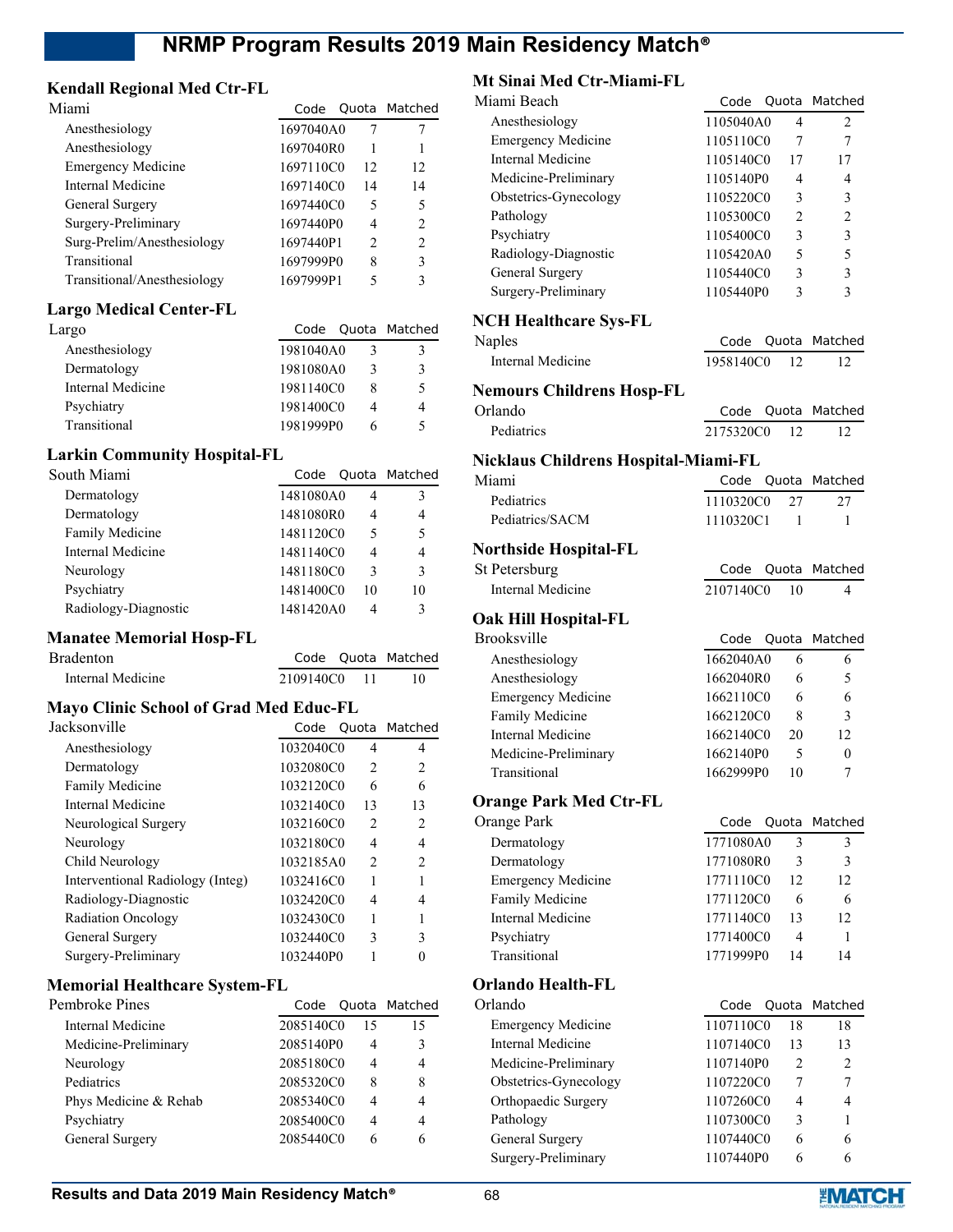#### **Palm Beach Consortium for GME-FL**

| West Palm Beach           |           | Code Quota Matched |
|---------------------------|-----------|--------------------|
| <b>Emergency Medicine</b> | 2042110C0 |                    |
| Family Medicine           | 2042120C0 | 4                  |
| Pediatrics                | 2042320C0 | 6                  |
| Psychiatry                | 2042400C0 |                    |
|                           |           |                    |

#### **Palmetto General Hosp-FL**

| Hialeah           |           |      | Code Quota Matched |
|-------------------|-----------|------|--------------------|
| Internal Medicine | 2121140C0 | - 17 |                    |

#### **Regional Med Ctr Bayonet Point-FL**

| Hudson              |           |    | Code Ouota Matched |
|---------------------|-----------|----|--------------------|
| Internal Medicine   | 2137140C0 | 20 |                    |
| General Surgery     | 2137440C0 |    | 3                  |
| Surgery-Preliminary | 2137440P0 |    | 3                  |
| Transitional        | 2137999P0 |    |                    |

#### **St Petersburg General Hosp-FL**

| St. Petersburg  |           |  | Code Quota Matched |
|-----------------|-----------|--|--------------------|
| Family Medicine | 2196120C0 |  |                    |
| Transitional    | 2196999P0 |  |                    |

#### **St Vincents Med Ctr-FL**

| Jacksonville    |              | Code Quota Matched |
|-----------------|--------------|--------------------|
| Family Medicine | 3125120C0 10 |                    |

#### **Tallahassee Mem Healthcare-FL**

| Tallahassee     |              | Code Ouota Matched |
|-----------------|--------------|--------------------|
| Family Medicine | 2926120C0 11 |                    |

#### **U Florida COM-Jacksonville**

| Jacksonville                     | Code      |                | Quota Matched |
|----------------------------------|-----------|----------------|---------------|
| Anesthesiology                   | 1101040A0 | 4              | 4             |
| <b>Emergency Medicine</b>        | 1101110C0 | 15             | 15            |
| Internal Medicine                | 1101140C0 | 14             | 14            |
| Medicine-Preliminary             | 1101140P0 | $\overline{c}$ | 2             |
| Med-Prelim/Neurology             | 1101140P1 | 4              | 4             |
| Neurology                        | 1101180A0 | 4              | 4             |
| Obstetrics-Gynecology            | 1101220C0 | 6              | 6             |
| Orthopaedic Surgery              | 1101260C0 | 4              | 4             |
| Pathology                        | 1101300C0 | $\overline{c}$ | 2             |
| Pediatrics                       | 1101320C0 | 12             | 12            |
| Peds-Prelim/Child Neurology      | 1101320P0 | $\overline{2}$ | 2             |
| Psychiatry                       | 1101400C0 | 4              | 4             |
| Interventional Radiology (Integ) | 1101416A0 | 1              | 1             |
| Radiology-Diagnostic             | 1101420A0 | 4              | 4             |
| General Surgery                  | 1101440C0 | 4              | 4             |
| Surgery-Preliminary              | 1101440P0 | 3              | $\Omega$      |
| Surg-Prelim/Anesthesiology       | 1101440P1 | 3              | 3             |

#### **U Florida COM-Shands Hosp**

| Gainesville               | Code      |    | Quota Matched |
|---------------------------|-----------|----|---------------|
| Anesthesiology            | 1824040A0 |    |               |
| Anesthesiology            | 1824040C0 | 20 | 20            |
| Anesthesiology            | 1824040R1 |    |               |
| Dermatology               | 1824080A0 | 4  |               |
| <b>Emergency Medicine</b> | 1824110C0 | 14 | 14            |
| Family Medicine           | 1824120C0 | 9  |               |
| Internal Med/Gainesville  | 1824140C0 | 30 | 30            |

| Internal Med/Pensacola       | 1824140C1 | 4  | 4              |
|------------------------------|-----------|----|----------------|
| Medicine-Preliminary         | 1824140P0 | 16 | 5              |
| Neurological Surgery         | 1824160C0 | 3  | 3              |
| Neurology                    | 1824180C0 | 8  | 8              |
| Neurology                    | 1824180R0 | 2  | 2              |
| Child Neurology              | 1824185C0 | 1  | 1              |
| Ob-Gyn/Gainesville           | 1824220C0 | 4  | 4              |
| Ob-Gyn/Pensacola             | 1824220C1 | 4  | 4              |
| Orthopaedic Surgery          | 1824260C0 | 4  | 4              |
| Otolaryngology               | 1824280C0 | 3  | 3              |
| Pathology                    | 1824300C0 | 4  | $\overline{4}$ |
| Pediatrics/Gainesville       | 1824320C0 | 17 | 17             |
| Peds/Arnold Palmer-Orlando   | 1824320C1 | 14 | 14             |
| Pediatrics/Pensacola         | 1824320C3 | 9  | 9              |
| Plastic Surgery (Integrated) | 1824362C0 | 1  | 1              |
| Psychiatry                   | 1824400C0 | 11 | 11             |
| Radiology-Diagnostic         | 1824420A0 | 12 | 12             |
| Radiation Oncology           | 1824430A0 | 2  | $\overline{2}$ |
| General Surgery              | 1824440C0 | 6  | 6              |
| Surgery-Preliminary          | 1824440P0 | 8  | 2              |

#### **U Miami MSOM/Holy Cross-FL**

| Miami                |           |                 | Code Quota Matched |
|----------------------|-----------|-----------------|--------------------|
| Internal Medicine    | 1821140C0 | $\overline{12}$ |                    |
| Medicine-Preliminary | 1821140P0 |                 |                    |
| General Surgery      | 1821440C0 | 3               | 2                  |
| Transitional         | 1821999P0 | -15             | 15                 |
|                      |           |                 |                    |

#### **U Miami/JFK Palm Beach GME Consortium-FL**

| <b>Atlantis</b>      |           |    | Code Quota Matched |
|----------------------|-----------|----|--------------------|
| Internal Medicine    | 1384140C0 | 19 | 19                 |
| Medicine-Preliminary | 1384140P0 |    |                    |
| General Surgery      | 1384440C0 | 3  | 3                  |
| Surgery-Preliminary  | 1384440P0 |    |                    |

#### **U South Florida Morsani COM-Tampa**

| Tampa                            |           |                | Code Quota Matched |
|----------------------------------|-----------|----------------|--------------------|
| Dermatology                      | 1109080A0 | $\overline{4}$ | $\overline{4}$     |
| <b>Emergency Medicine</b>        | 1109110C0 | 10             | 10                 |
| Family Medicine                  | 1109120C0 | 8              | 8                  |
| Internal Medicine                | 1109140C0 | 33             | 33                 |
| Medicine-Preliminary             | 1109140P0 | 7              | 4                  |
| Med-Prelim/Dermatology           | 1109140P1 | $\overline{c}$ | $\theta$           |
| Med-Prelim/Radiology             | 1109140P2 | 4              | 2                  |
| Med-Prelim/Rad Onc               | 1109140P3 | $\overline{2}$ | $\overline{2}$     |
| Neurological Surgery             | 1109160C0 | $\overline{c}$ | $\overline{2}$     |
| Neurology                        | 1109180C0 | 8              | 8                  |
| Obstetrics-Gynecology            | 1109220C0 | 6              | 6                  |
| Orthopaedic Surgery              | 1109260C0 | 4              | 4                  |
| Otolaryngology                   | 1109280C0 | 3              | 3                  |
| Pathology                        | 1109300C0 | 4              | 3                  |
| Pediatrics                       | 1109320C0 | 12             | 12                 |
| Phys Medicine & Rehab            | 1109340C2 | 3              | 3                  |
| Plastic Surgery (Integrated)     | 1109362C0 | 4              | 4                  |
| Psychiatry                       | 1109400C0 | 8              | 8                  |
| Interventional Radiology (Integ) | 1109416A0 | $\overline{c}$ | $\overline{2}$     |
| Radiology-Diagnostic             | 1109420A0 | 6              | 6                  |
| Radiation Oncology               | 1109430A0 | 3              | 3                  |
| General Surgery                  | 1109440C0 | 6              | 6                  |
| Surgery-Preliminary              | 1109440P0 | 4              | 4                  |
|                                  |           |                |                    |

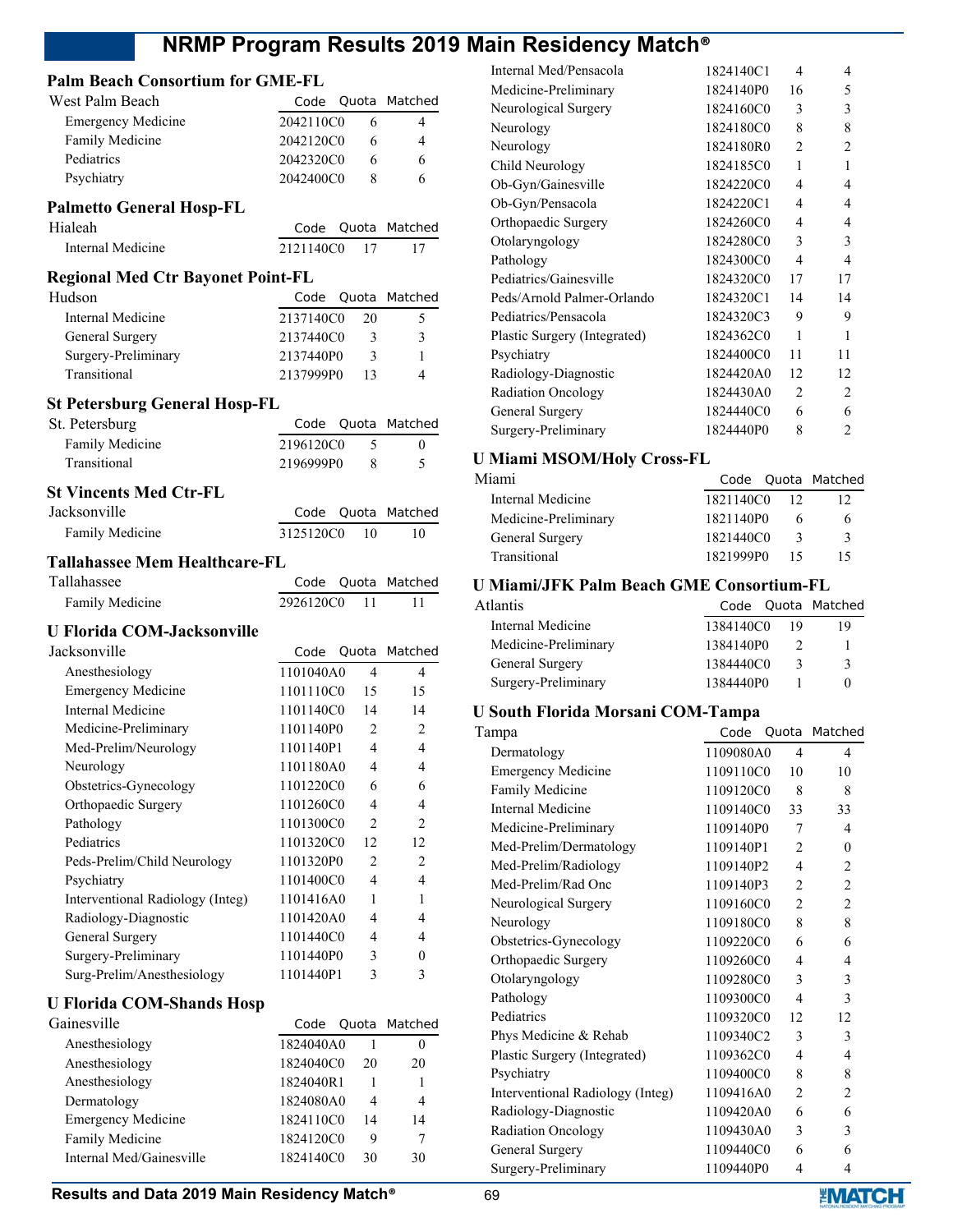#### **U South Florida Morsani COM-Tampa (Continued)**

| Surg-Prelim/Int Radiology | 1109440P2 |   |
|---------------------------|-----------|---|
| Vascular Surgery          | 1109451C0 |   |
| Medicine-Pediatrics       | 1109700C0 | 6 |
|                           |           |   |

#### **UCF COM/GME Consortium-FL**

| Orlando                        | Code      |                | Quota Matched |
|--------------------------------|-----------|----------------|---------------|
| Anesthesiology/Ocala           | 1587040A0 | 9              | 9             |
| Emergency Med/Orlando          | 1587110C0 | 7              | 7             |
| Emergency Med/Gainesville      | 1587110C1 | 8              | 8             |
| Emergency Med/Ocala            | 1587110C2 | 7              | 7             |
| Family Medicine/Gainesville    | 1587120C0 | 8              | 8             |
| Family Medicine/Ocala          | 1587120C1 | $\overline{4}$ | $\theta$      |
| Internal Med/Orlando           | 1587140C0 | 25             | 25            |
| Internal Medicine/Ocala        | 1587140C1 | 15             | 15            |
| Internal Med/Gainesville       | 1587140C2 | 20             | 20            |
| Neurology/Kissimmee            | 1587180C0 | 4              | 3             |
| Ob-Gyn/Kissimmee               | 1587220C0 | 3              | 3             |
| Ob-Gyn/Gainesville             | 1587220C1 | 4              | 4             |
| Orthopaedic Surgery/Ocala      | 1587260C0 | 3              | 1             |
| Psychiatry/Gainesville         | 1587400C0 | 8              | 8             |
| Psychiatry/Kissimmee           | 1587400C1 | 6              | 6             |
| General Surgery/Ocala          | 1587440C0 | 4              | 4             |
| General Surgery/Kissimmee      | 1587440C1 | 3              | 3             |
| Surg-Prelim/Ocala              | 1587440P0 | $\overline{4}$ | 0             |
| Transitional/Orlando           | 1587999P0 | 14             | 14            |
| Transitional/Ocala             | 1587999P1 | 13             | 10            |
| <b>TransitionalGainesville</b> | 1587999P2 | 13             | 12            |

#### **West Kendall Baptist Hospital-FL**

| Miami           |           | Code Ouota Matched |
|-----------------|-----------|--------------------|
| Family Medicine | 1538120C0 |                    |

#### **GEORGIA**

#### **AU-UGA Medical Partnership-GA**

| <b>Athens</b>        |           |      | Code Ouota Matched |
|----------------------|-----------|------|--------------------|
| Internal Medicine    | 1744140C0 | - 10 | 10                 |
| Medicine-Preliminary | 1744140P0 |      |                    |

#### **Atlanta Med Ctr-GA**

| Atlanta             |           |    | Code Quota Matched |
|---------------------|-----------|----|--------------------|
| Family Medicine     | 1112120C0 |    |                    |
| Internal Medicine   | 1112140C0 | 10 | 10                 |
| Orthopaedic Surgery | 1112260C0 |    | 4                  |
| General Surgery     | 1112440C0 | 3  | $\mathbf{R}$       |
| Surgery-Preliminary | 1112440P0 |    |                    |

#### **Coliseum Med Ctrs-GA**

| Macon             |           |     | Code Ouota Matched |
|-------------------|-----------|-----|--------------------|
| Internal Medicine | 1972140C0 | -10 | 10                 |
| Psychiatry        | 1972400C0 |     |                    |
| Transitional      | 1972999P0 | -13 | ↖                  |

#### **Emory Univ SOM-GA**

| Atlanta                     |           |    | Code Quota Matched |
|-----------------------------|-----------|----|--------------------|
| Anesthesiology              | 1113040A0 | 16 | 16                 |
| Dermatology                 | 1113080A0 |    |                    |
| <b>Emergency Medicine</b>   | 1113110C0 | 19 | 19                 |
| Emergency Med/International | 1113110C1 |    |                    |
| Family Medicine             | 1113120C0 | 10 | 10                 |

| Internal Medicine                               | 1113140C0          | 44             | 44             |
|-------------------------------------------------|--------------------|----------------|----------------|
| Internal Med/Research                           | 1113140C1          | 2              | 2              |
| Medicine-Primary                                | 1113140M0          | 8              | 8              |
| Med-Prelim/Neurology                            | 1113140P0          | 4              | $\overline{4}$ |
| Neurological Surgery                            | 1113160C0          | 3              | 3              |
| Neurology                                       | 1113180A0          | 8              | 8              |
| Neurology                                       | 1113180C0          | 1              | 1              |
| Neurology                                       | 1113180R0          | $\overline{2}$ | $\overline{c}$ |
| Child Neurology                                 | 1113185C0          | 3              | 3              |
| Obstetrics-Gynecology                           | 1113220C0          | 9              | 9              |
| Orthopaedic Surgery                             | 1113260C0          | 6              | 6              |
| Otolaryngology                                  | 1113280C0          | 4              | 4              |
| Pathology                                       | 1113300C0          | 7              | 7              |
| Pathology/Research                              | 1113300C1          | 1              | 1              |
| Pediatrics                                      | 1113320C0          | 25             | 25             |
| Phys Medicine & Rehab                           | 1113340A0          | 6              | 6              |
| Plastic Surgery (Integrated)                    | 1113362C0          | $\overline{c}$ | 2              |
| Psychiatry                                      | 1113400C0          | 10             | 10             |
| Psychiatry/Research                             | 1113400C1          | 1              | 1              |
| Interventional Radiology (Integ)                | 1113416A0          | 4              | 4              |
| Radiology-Diagnostic                            | 1113420A0          | 10             | 10             |
| Radiology-Diag/Research                         | 1113420A1          | 2              | 2              |
| Rad-Diag/Molecular Imaging                      | 1113420A3          | $\overline{2}$ | $\overline{2}$ |
| Rad-Diag/Physician                              | 1113420R0          | $\overline{2}$ | $\overline{c}$ |
| Radiation Oncology                              | 1113430C0          | 4              | 4              |
| General Surgery                                 | 1113440C0          | 9              | 9              |
| Surgery-Preliminary                             | 1113440P0          | 4              | $\overline{4}$ |
| Vascular Surgery                                | 1113451C0          | 1              | 1              |
| Thoracic Surgery                                | 1113461C0          | 1              | 1              |
| Medicine-Psychiatry                             | 1113715C0          | $\overline{c}$ | $\overline{c}$ |
| Pediatrics/Medical Genetics                     | 1113765C0          | 1              | 0              |
| Transitional                                    | 1113999P0          | 8              | 8              |
| Transitional/Anesthesiology                     | 1113999P1          | 6              | 6              |
| Transitional/Neurology                          | 1113999P2          | 3              | 3              |
| Transitional/Radiology                          | 1113999P3          | 7              | 7              |
|                                                 |                    |                |                |
| <b>Floyd Med Ctr-GA</b>                         |                    |                |                |
| Rome                                            | Code Quota Matched |                |                |
| Family Medicine                                 | 1992120C0          | 8              | 8              |
|                                                 |                    |                |                |
| Gateway Behavioral Hlth Comm Svc-GA<br>Savannah | Code               | Quota          | Matched        |
|                                                 |                    |                |                |
| Psychiatry                                      | 2165400C0          | 8              | 8              |
| <b>Gwinnett Med Ctr-GA</b>                      |                    |                |                |
| Lawrenceville                                   | Code               | Quota          | Matched        |
| Family Medicine                                 | 1796120C0          | 5              | 5              |
| <b>Internal Medicine</b>                        | 1796140C0          | 10             | 10             |
| Medicine-Preliminary                            | 1796140P0          | 3              | 3              |
| Transitional                                    | 1796999P0          | 10             | 9              |
|                                                 |                    |                |                |
| <b>Houston Healthcare-GA</b>                    |                    |                |                |
| Warner Robins                                   | Code               | Quota          | Matched        |
| Family Medicine                                 | 2130120C0          | 6              | 6              |
|                                                 |                    |                |                |

#### **Med Ctr Central Georgia/Mercer U SOM**

|  | x                                                         |
|--|-----------------------------------------------------------|
|  |                                                           |
|  | Code Quota Matched<br>1120120C0<br>1120140C0<br>1120140P0 |

#### **Results and Data 2019 Main Residency Match<sup>®</sup> 70**

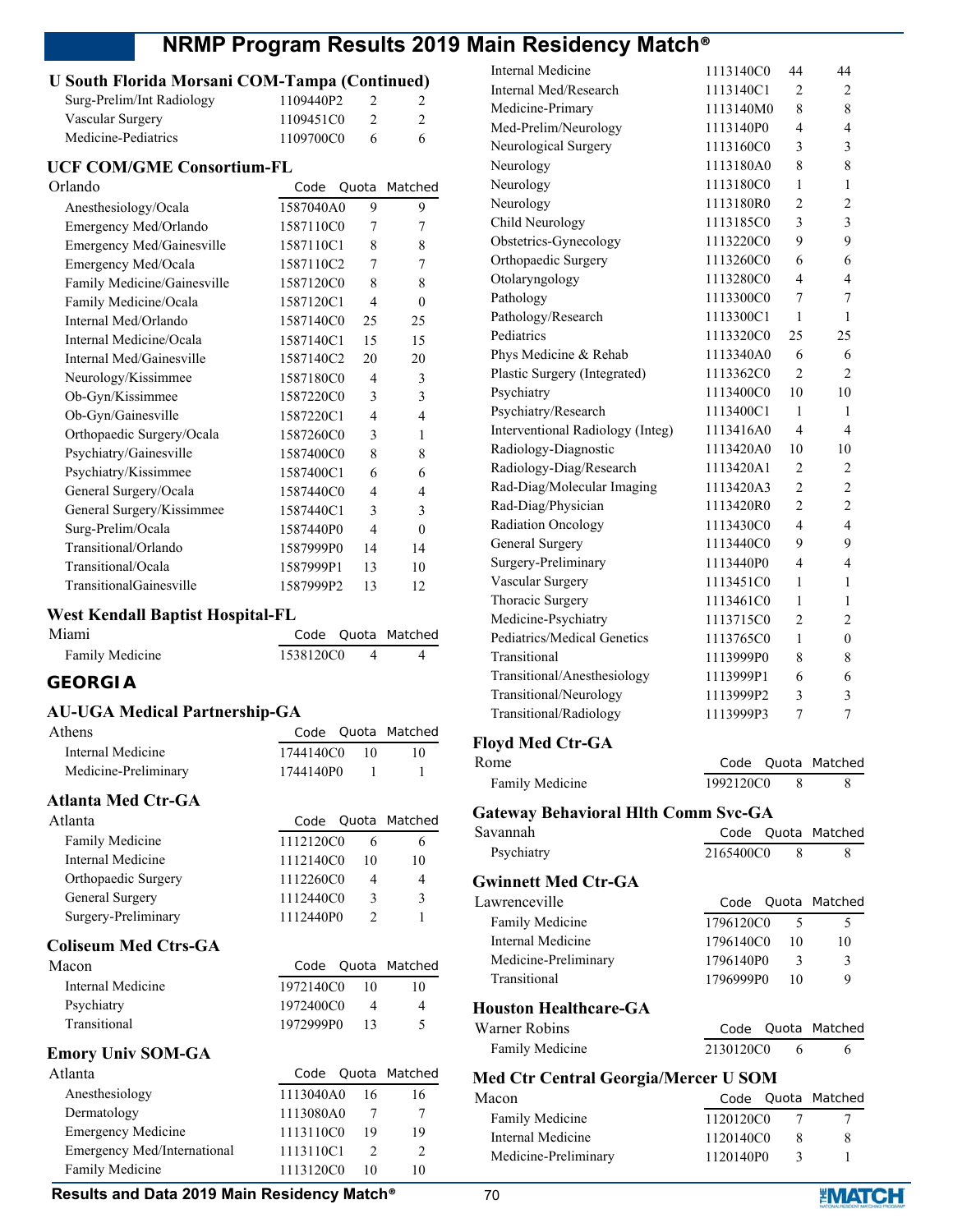#### **Med Ctr Central Georgia/Mercer U SOM (Continued)**

| Med Ctr of Columbus-GA |           |   |  |
|------------------------|-----------|---|--|
| General Surgery        | 1120440C0 | ↖ |  |
| Pediatrics             | 1120320C0 | h |  |
| Obstetrics-Gynecology  | 1120220C0 |   |  |
|                        |           |   |  |

| <b>Columbus</b> |           | Code Quota Matched |
|-----------------|-----------|--------------------|
| Family Medicine | 1118120C0 |                    |

#### **Medical College of Georgia**

| Augusta                    |           |                | Code Quota Matched |
|----------------------------|-----------|----------------|--------------------|
| Anesthesiology             | 1985040C0 | 12             | 12                 |
| Dermatology                | 1985080A0 | 3              | 3                  |
| <b>Emergency Medicine</b>  | 1985110C0 | 6              | 6                  |
| Family Medicine            | 1985120C0 | 10             | 9                  |
| Family Med/Waycross        | 1985120C1 | $\overline{2}$ | 1                  |
| Internal Medicine          | 1985140C0 | 20             | 20                 |
| Int Med/Research Clinician | 1985140C1 | 1              | 1                  |
| Medicine-Preliminary       | 1985140P0 | 9              | 9                  |
| Neurological Surgery       | 1985160C0 | 1              | 1                  |
| Neurology                  | 1985180C0 | 6              | 6                  |
| Child Neurology            | 1985185C0 | 1              | 0                  |
| Obstetrics-Gynecology      | 1985220C0 | 5              | 5                  |
| Orthopaedic Surgery        | 1985260C0 | 4              | 4                  |
| Otolaryngology             | 1985280C0 | $\overline{c}$ | $\overline{c}$     |
| Pathology                  | 1985300C0 | 3              | 3                  |
| Pediatrics                 | 1985320C0 | 15             | 15                 |
| Psychiatry                 | 1985400C0 | 7              | 7                  |
| Radiology-Diagnostic       | 1985420A0 | 6              | 6                  |
| General Surgery            | 1985440C0 | 5              | 5                  |
| Surg-Prelim/Non-designated | 1985440P1 | 2              | $\overline{2}$     |

# **Memorial Health-Univ Med Ctr-GA**<br>Coc

| Savannah              |           |   | Code Ouota Matched |
|-----------------------|-----------|---|--------------------|
| Family Medicine       | 1971120C0 | 4 |                    |
| Internal Medicine     | 1971140C0 | 9 | 9                  |
| Medicine-Preliminary  | 1971140P0 |   | 4                  |
| Obstetrics-Gynecology | 1971220C0 | 4 | 4                  |
| Pediatrics            | 1971320C0 | 8 | 8                  |
| Radiology-Diagnostic  | 1971420A0 |   | 4                  |
| General Surgery       | 1971440C0 |   |                    |

#### **Morehouse Sch of Med-GA**

| Atlanta               | Code      |    | Quota Matched |
|-----------------------|-----------|----|---------------|
| Family Medicine       | 2099120C0 | 6  | 6             |
| Internal Medicine     | 2099140C0 | 22 | 17            |
| Medicine-Preliminary  | 2099140P0 | 4  | 2             |
| Obstetrics-Gynecology | 2099220C0 | 4  | 4             |
| Pediatrics            | 2099320C0 | 6  | 6             |
| Psychiatry            | 2099400C0 |    | 4             |
| General Surgery       | 2099440C0 | 3  | 3             |
| Surgery-Preliminary   | 2099440P0 | 6  | 0             |
|                       |           |    |               |

# **Northeast Georgia Med Ctr**

| Gainesville       | Code Quota Matched |     |  |
|-------------------|--------------------|-----|--|
| Internal Medicine | 2166140C0 20       |     |  |
| General Surgery   | 2166440C0          | - 6 |  |

### **Phoebe Putney Mem Hosp-GA**

| і после і инісу ілеш позр-97              |                        |                |               |
|-------------------------------------------|------------------------|----------------|---------------|
| Albany                                    | Code                   |                | Quota Matched |
| Family Medicine                           | 1020120C0              | 8              | 8             |
| <b>Piedmont Athens Regional-GA</b>        |                        |                |               |
| Athens                                    | Code                   |                | Quota Matched |
| Internal Medicine                         | 1805140C0              | 15             | 15            |
| Transitional                              | 1805999P0              | 10             | 5             |
|                                           |                        |                |               |
| <b>Redmond Regional Med Ctr-GA</b>        |                        |                |               |
| Rome<br>Internal Medicine                 | Code                   | Quota          | Matched       |
| Transitional                              | 1867140C0<br>1867999P0 | 6<br>13        | 5<br>13       |
|                                           |                        |                |               |
| South Georgia Med Ed & Res Consortium     |                        |                |               |
| Moultrie                                  | Code                   | Quota          | Matched       |
| Family Medicine                           | 2147120C0              | 1              | 1             |
| <b>WellStar Kennestone Reg Med Ctr-GA</b> |                        |                |               |
| Marietta                                  | Code Quota             |                | Matched       |
| <b>Emergency Medicine</b>                 | 1814110C0              | 12             | 12            |
| Family Medicine                           | 1814120C0              | 7              | 7             |
| <b>Internal Medicine</b>                  | 1814140C0              | 10             | 10            |
| Obstetrics-Gynecology                     | 1814220C0              | $\overline{4}$ | 4             |
| Transitional                              | 1814999P0              | 12             | 12            |
|                                           |                        |                |               |
| <b>HAWAII</b>                             |                        |                |               |
| <b>Hilo Medical Center-HI</b>             |                        |                |               |
| Hilo                                      | Code                   | Quota          | Matched       |
| Family Medicine                           | 1691120C0              | 4              | 4             |
| Kaiser Permanente Hawaii                  |                        |                |               |
| Honolulu                                  | Code                   | Quota          | Matched       |
| <b>Internal Medicine</b>                  | 1727140C0              | 5              | 5             |
|                                           |                        |                |               |
| <b>Tripler Army Med Ctr-HI</b>            |                        |                |               |
| Tripler Amc                               | Code                   | Quota          | Matched       |
| <b>Internal Medicine</b>                  | 1431140C0              | 6              | 6             |
| Radiology-Diagnostic                      | 1431420C0              | 1              | 1             |
| <b>University of Hawaii</b>               |                        |                |               |
| Honolulu                                  | Code                   | Quota          | Matched       |
| Family Medicine                           | 3350120C0              | 7              | 7             |
| <b>Internal Medicine</b>                  | 3350140C0              | 19             | 19            |
| Medicine-Preliminary                      | 3350140P0              | 4              | 4             |
| Obstetrics-Gynecology                     | 3350220C0              | 6              | 6             |
| Ob-Gyn/Preliminary                        | 3350220P0              | 1              | 0             |
| Orthopaedic Surgery                       | 3350260C0              | 1              | 1             |
| Ortho Surg/Research                       | 3350260C1              | 1              | 1             |
| Pathology                                 | 3350300C0              | 1              | 1             |
| Pediatrics                                | 3350320C0              | 8              | 8             |
| Psychiatry                                | 3350400C0              | 8              | 8             |
| General Surgery                           | 3350440C0              | 4              | 4             |
| Surgery-Preliminary                       | 3350440P0              | $\overline{c}$ | 0             |
|                                           |                        |                |               |
| <b>IDAHO</b>                              |                        |                |               |
| <b>Boise VA Med Ctr-ID</b>                |                        |                |               |
| <b>Boise</b>                              | Code                   | Quota          | Matched       |
| <b>Internal Medicine</b>                  | 1172140C0              | 10             | 6             |

Medicine-Preliminary 1172140P1 4 4

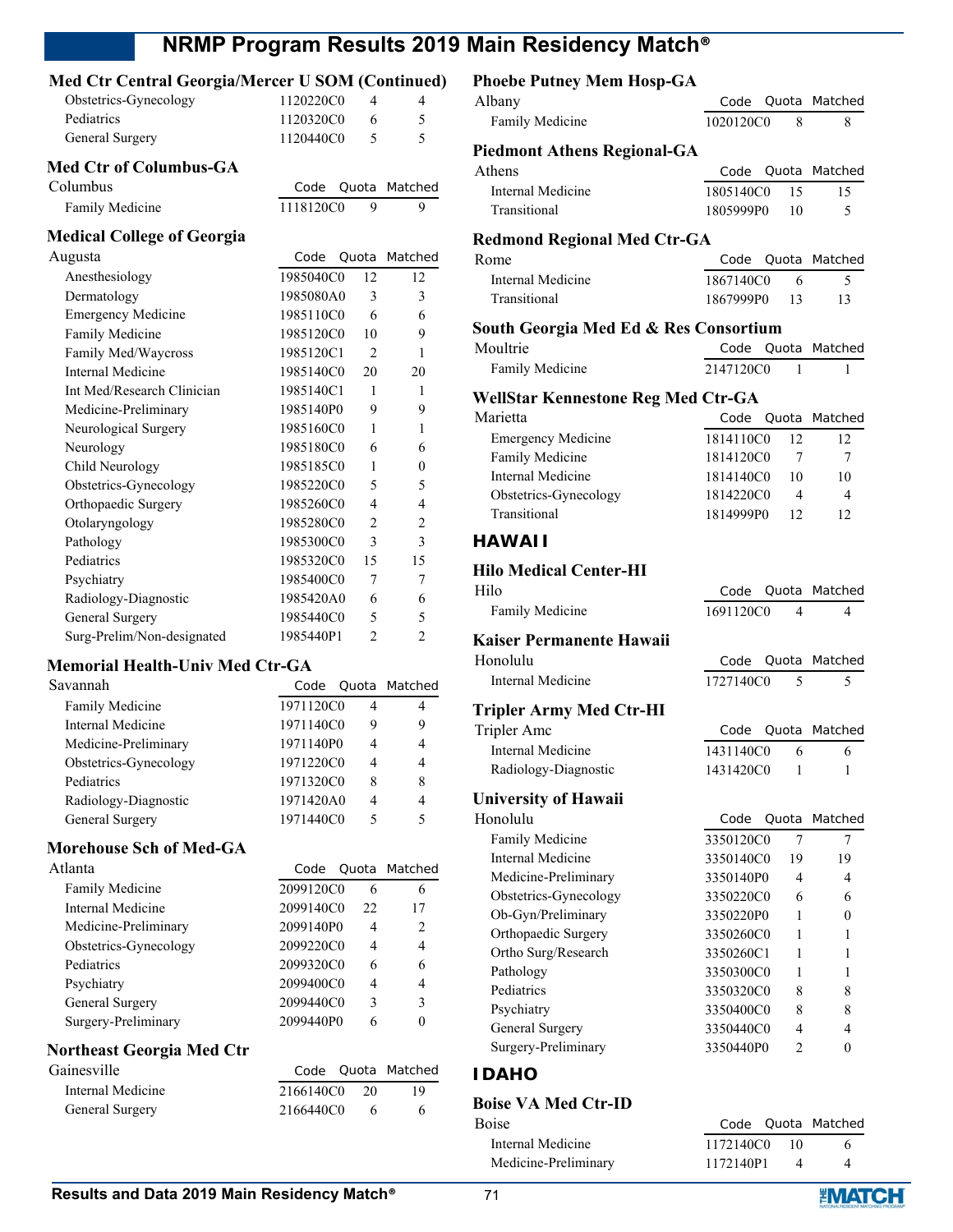| <b>NRMP Program Results 2019</b>           |           |                |                |
|--------------------------------------------|-----------|----------------|----------------|
| Eastern Idaho Regional Med Ctr             |           |                |                |
| Idaho Falls                                | Code      | Quota          | Matched        |
| Internal Medicine                          | 2140140C0 | 10             | 10             |
| <b>Family Medicine Res of Idaho</b>        |           |                |                |
| <b>Boise</b>                               | Code      | Ouota          | Matched        |
| <b>Family Medicine</b>                     | 3039120C0 | 12             | 12             |
| Family Med/Rural                           | 3039120C1 | 3              | 3              |
| Fam Med/Magic Valley Rural                 | 3039120C2 | 2              | $\overline{c}$ |
| Family Medicine/Nampa                      | 3039120C3 | 6              | 6              |
|                                            |           |                |                |
| <b>Idaho State University</b><br>Pocatello | Code      | Quota          | Matched        |
|                                            |           |                |                |
| Family Medicine                            | 1005120C0 | 7              | 7              |
| Family Medicine/Rexburg                    | 1005120C1 | 1              | 1              |
| Kootenai Health-ID                         |           |                |                |
| Coeur D'Alene                              | Code      | Quota          | Matched        |
| Family Medicine                            | 1593120C0 | 6              | 6              |
| <b>ILLINOIS</b>                            |           |                |                |
| <b>Advocate Health Care-IL</b>             |           |                |                |
| Downers Grove                              | Code      | Quota          | Matched        |
| Anesthesiology/AIMMC                       | 2117040C0 | 6              | 6              |
| Anesthesiology/AIMMC                       | 2117040R0 | $\mathfrak{D}$ | 2              |
| Emergency Medicine/ACMC                    | 2117110C0 | 14             | 14             |
| Family Medicine/ACMC                       | 2117120C0 | 7              | 5              |
| Family Medicine/AIMMC                      | 2117120C1 | 8              | 8              |
| Family Medicine/ALGH                       | 2117120C2 | 9              | 9              |
| Internal Medicine/AIMMC                    | 2117140C0 | 16             | 16             |
| Internal Medicine/ALGH                     | 2117140C1 | 19             | 19             |
| Med-Prelim/AIMMC                           | 2117140P0 | 6              | 6              |
| Med-Prelim/ALGH                            | 2117140P1 | 8              | 8              |
|                                            | 2117220C0 | 3              | 3              |
| Obstetrics-Gynecology/AIMMC                |           |                |                |
| Obstetrics-Gynecology/ALGH                 | 2117220C1 | 4              | 4              |
| Pediatrics/ACMC                            | 2117320C0 | 13             | 12             |
| Pediatrics/ALGH                            | 2117320C1 | 12             | 8              |
| Psychiatry/ALGH                            | 2117400C0 | 3              | 3              |
| Radiology-Diagnostic/AIMMC                 | 2117420A0 | 3              | 3              |
| <b>Carle Foundation Hosp-IL</b>            |           |                |                |
| Urbana                                     | Code      | Quota          | Matched        |
| Family Medicine                            | 1226120C0 | 3              | 3              |
| <b>Internal Medicine</b>                   | 1226140C0 | 12             | 12             |
| Medicine-Preliminary                       | 1226140P0 | 3              | 3              |
| Psychiatry                                 | 1226400C0 | $\overline{4}$ | 4              |

### **Cook County Health and Hosps Sys-IL**

| Chicago                   | Code      |    | Quota Matched            |
|---------------------------|-----------|----|--------------------------|
| Anesthesiology            | 1127040C0 | 9  |                          |
| Dermatology               | 1127080A0 | 4  | 4                        |
| <b>Emergency Medicine</b> | 1127110C0 | 17 | 17                       |
| Family Medicine           | 1127120C0 | 12 | 12                       |
| Internal Medicine         | 1127140C0 | 39 | 39                       |
| Medicine-Primary          | 1127140M0 | 5  | $\overline{\mathcal{L}}$ |
| Pediatrics                | 1127320C0 | 4  | 4                        |
| Radiology-Diagnostic      | 1127420A0 | 4  |                          |

General Surgery 1226440C0 4 4 Surgery-Preliminary 1226440P0 2 0

#### **Franciscan Health Olympia Fields-IL**

| гтансізсан псанн Отушріа гісіцэ      |           |          |                                  |
|--------------------------------------|-----------|----------|----------------------------------|
| Olympia Fields                       | Code      | Quota    | Matched                          |
| Family Medicine                      | 1950120C0 |          | 5<br>5                           |
| <b>Internal Medicine</b>             | 1950140C0 |          | 5<br>5                           |
| Radiology-Diagnostic                 | 1950420C0 |          | $\overline{2}$<br>$\mathfrak{D}$ |
|                                      |           |          |                                  |
| Hinsdale Hospital-IL                 |           |          |                                  |
| Hinsdale                             | Code      | Quota    | Matched                          |
| Family Medicine                      | 3006120C0 |          | 5<br>5                           |
| Jackson Park Hosp-IL                 |           |          |                                  |
| Chicago                              | Code      | Quota    | Matched                          |
| Family Medicine                      | 1119120C0 |          | 6<br>6                           |
|                                      |           |          |                                  |
| La Grange Mem Hosp-IL<br>La Grange   | Code      | Quota    | Matched                          |
|                                      |           |          |                                  |
| Family Medicine                      | 3037120C0 |          | 7<br>7                           |
| Loyola Univ Med Ctr-IL               |           |          |                                  |
| Maywood                              | Code      | Quota    | Matched                          |
| Anesthesiology                       | 1170040C0 | 12       | 12                               |
| Anesthesiology                       | 1170040R0 |          | 1<br>1                           |
| Dermatology                          | 1170080A0 |          | 3<br>3                           |
| <b>Emergency Medicine</b>            | 1170110C0 |          | 6<br>6                           |
| <b>Internal Medicine</b>             | 1170140C0 | 33       | 33                               |
| Medicine-Preliminary                 | 1170140P0 | 11       | 11                               |
| Neurological Surgery                 | 1170160C0 |          | 2<br>2                           |
| Neurology                            | 1170180C0 |          | 6<br>6                           |
| Obstetrics-Gynecology                | 1170220C0 |          | 4<br>4                           |
| Orthopaedic Surgery                  | 1170260C0 |          | 5<br>5                           |
| Otolaryngology                       | 1170280C0 |          | 3<br>3                           |
| Pathology                            | 1170300C0 |          | 4<br>4                           |
| Pediatrics                           | 1170320C0 | 10       | 10                               |
| Plastic Surgery (Integrated)         | 1170362C0 |          | 1<br>1                           |
| Psychiatry                           | 1170400C0 |          | 6<br>6                           |
| Radiology-Diagnostic                 | 1170420A0 |          | 7<br>7                           |
| Radiology-Diagnostic                 | 1170420R1 |          | 1<br>1                           |
| Radiation Oncology                   | 1170430A0 |          | $\overline{2}$<br>2              |
| General Surgery                      | 1170440C0 |          | 6<br>6                           |
| Surgery-Preliminary                  | 1170440P0 |          | 9<br>3                           |
| Medicine-Pediatrics                  | 1170700C0 |          | 4<br>$\overline{4}$              |
|                                      |           |          |                                  |
| <b>MacNeal Hospital-IL</b><br>Berwyn | Code      | Quota    | Matched                          |
| Family Medicine                      | 1121120C0 |          |                                  |
| <b>Internal Medicine</b>             |           | 12       | 12                               |
| Transitional                         | 1121140C0 | 13<br>16 | 13                               |
|                                      | 1121999P0 |          | 10                               |
| Marianjoy Rehab Hosp-IL              |           |          |                                  |
| Wheaton                              | Code      | Quota    | Matched                          |
| Phys Medicine & Rehab                | 1103340A0 |          | 6<br>6                           |
| Mercy Hosp & Med Ctr-IL              |           |          |                                  |
| Chicago                              | Code      | Quota    | Matched                          |
| Internal Medicine                    | 1141140C0 |          | 19<br>19                         |
| Obstetrics-Gynecology                | 1141220C0 |          | 4<br>4                           |
|                                      |           |          |                                  |
| Mercyhealth GME Consortium-IL        |           |          |                                  |
| Rockford                             | Code      | Quota    | Matched                          |
| Family Medicine                      | 2163120C0 | 12       | 12                               |
|                                      |           |          |                                  |

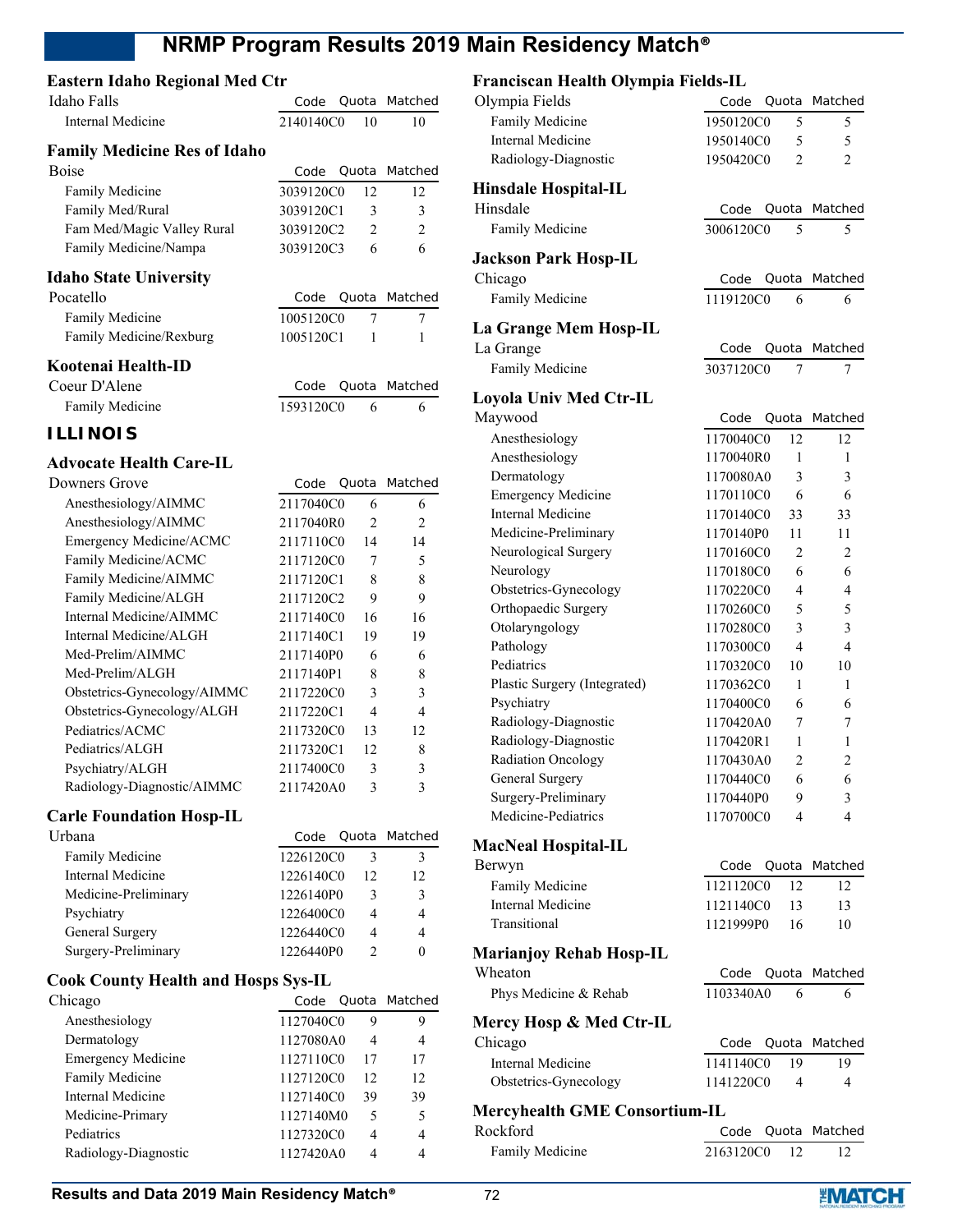| Mt Sinai Hosp Med Ctr-IL                     |           |                |                |
|----------------------------------------------|-----------|----------------|----------------|
| Chicago                                      | Code      | Quota          | Matched        |
| Obstetrics-Gynecology                        | 1144220C0 | 3              | 3              |
| <b>Northwestern McGaw/Lurie Childrens-IL</b> |           |                |                |
| Chicago                                      | Code      | Quota          | Matched        |
| Child Neurology                              | 1842185C0 | $\overline{c}$ | $\overline{2}$ |
| Pediatrics                                   | 1842320C0 | 32             | 32             |
| <b>Northwestern McGaw/NMH/VA-IL</b>          |           |                |                |
| Chicago                                      | Code      | Quota          | Matched        |
| Anesthesiology/3 Yr                          | 2247040A0 | 8              | 8              |
| Anesthesiology/4 Yr                          | 2247040C0 | 13             | 13             |
| Dermatology                                  | 2247080A0 | 4              | 4              |
| <b>Emergency Medicine</b>                    | 2247110C0 | 15             | 15             |
| Family Med/Erie-Swedish                      | 2247120C0 | 8              | 8              |
| Family Med/Lake Forest                       | 2247120C1 | 8              | 8              |
| Family Med/Delnor                            | 2247120C2 | 8              | 7              |
| <b>Internal Medicine</b>                     | 2247140C0 | 34             | 34             |
| <b>Internal Medicine/PSTP</b>                | 2247140C1 | 4              | 4              |
| Medicine-Preliminary                         | 2247140P0 | $\overline{c}$ | $\overline{2}$ |
| Med-Prelim/Neurology                         | 2247140P1 | 6              | 6              |
| Neurological Surgery                         | 2247160C0 | 3              | 3              |
| Neurology                                    | 2247180A0 | 8              | 8              |
| Obstetrics-Gynecology                        | 2247220C0 | 12             | 12             |
| Orthopaedic Surgery                          | 2247260C0 | 6              | 6              |
| Otolaryngology                               | 2247280C0 | 3              | 3              |
| Pathology                                    | 2247300C0 | 5              | 5              |
| Pathology/Investigator Trk                   | 2247300C1 | 1              | 1              |
| Plastic Surgery (Integrated)                 | 2247362C0 | $\overline{2}$ | $\overline{2}$ |
| Psychiatry                                   | 2247400C0 | 8              | 8              |
| Interventional Radiology (Integ)             | 2247416A0 | 2              | $\overline{2}$ |
| Radiology-Diagnostic                         | 2247420A0 | 10             | 10             |
| Radiation Oncology/4 yr                      | 2247430A0 | $\mathfrak{D}$ | $\mathfrak{D}$ |
| General Surgery                              | 2247440C0 | 6              | 6              |
| Surgery-Preliminary                          | 2247440P0 | 8              | 8              |
| Vascular Surgery                             | 2247451C0 | 1              | 1              |

#### **Northwestern McGaw/RIC-IL**

| Chicago               |           | Code Quota Matched |
|-----------------------|-----------|--------------------|
| Phys Medicine & Rehab | 2155340A0 |                    |
| Phys Medicine & Rehab | 2155340C0 |                    |

Thoracic Surgery 2247461C0 1 1 Medicine-Dermatology 2247785C0 1 1

#### **Presence Resurrection Med Ctr-IL**

| Chicago                   |           |                | Code Quota Matched |
|---------------------------|-----------|----------------|--------------------|
| <b>Emergency Medicine</b> | 1937110C0 | $\frac{13}{2}$ |                    |
| Family Medicine           | 1937120C0 |                |                    |
| Transitional              | 1937999P0 | -14            | 14                 |

#### **Presence Saint Francis Hospital-IL**

| Evanston              |           |    | Code Quota Matched |
|-----------------------|-----------|----|--------------------|
| Internal Medicine     | 1168140C0 | 16 | 16                 |
| Medicine-Preliminary  | 1168140P0 |    |                    |
| Obstetrics-Gynecology | 1168220C0 | 6  |                    |
| Radiology-Diagnostic  | 1168420A0 | 3  | 3                  |
| Transitional          | 1168999P0 | 10 | 10                 |
|                       |           |    |                    |

#### **Presence St Joseph Hosp-IL**

| Chicago                |           |    | Code Quota Matched |
|------------------------|-----------|----|--------------------|
| <b>Family Medicine</b> | 1405120C0 | 6  |                    |
| Internal Medicine      | 1405140C0 | 20 | 20                 |
| Medicine-Preliminary   | 1405140P0 | 5  |                    |
| Obstetrics-Gynecology  | 1405220C0 | ٩  | ٩                  |
| General Surgery        | 1405440C0 | 2  | っ                  |
| Surgery-Preliminary    | 1405440P0 | 2  |                    |
| Transitional           | 1405999P0 |    |                    |

#### **Presence Sts Mary and Elizabeth Med Ctr-IL**

#### Chicago Code Quota Matched Family Medicine 1389120C0 12 12 **Quincy Fam Prac Ctr-IL** Quincy Code Quota Matched Family Medicine

|                  | .         |  | - 2006 - 2010 - 2010 - 2010 - 2010 - 2010 - 2020 - 2021 - 2021 - 2021 - 2021 - 20 |  |
|------------------|-----------|--|-----------------------------------------------------------------------------------|--|
|                  | 2026120C0 |  |                                                                                   |  |
| edical School-IL |           |  |                                                                                   |  |

#### **RFUMS/Chicago Me**

| <u>ru</u> Umbremengo medican benoon |           |                |                         |
|-------------------------------------|-----------|----------------|-------------------------|
| North Chicago                       | Code      | Quota          | Matched                 |
| Internal Medicine                   | 3053140C0 | 10             | 10                      |
| Internal Medicine/McHenry           | 3053140C1 | 12             | 12                      |
| Psychiatry                          | 3053400C0 | 6              | 6                       |
| <b>Riverside Medical Ctr-IL</b>     |           |                |                         |
| Kankakee                            | Code      | Quota          | Matched                 |
| Internal Medicine                   | 2177140C0 | 1              | 1                       |
| <b>Rush University Med Ctr-IL</b>   |           |                |                         |
| Chicago                             | Code      | Quota          | Matched                 |
| Anesthesiology                      | 1147040A0 | 4              | 4                       |
| Anesthesiology                      | 1147040C0 | 16             | 16                      |
| Dermatology                         | 1147080A0 | $\overline{2}$ | $\overline{2}$          |
| <b>Emergency Medicine</b>           | 1147110C0 | 12             | 12                      |
| <b>Internal Medicine</b>            | 1147140C0 | 34             | 34                      |
| Medicine-Preliminary                | 1147140P0 | $\overline{2}$ | $\overline{2}$          |
| Med-Prelim/Neurology                | 1147140P1 | 8              | 8                       |
| Neurological Surgery                | 1147160C0 | $\overline{2}$ | $\overline{2}$          |
| Neurology                           | 1147180A0 | 8              | 8                       |
| Obstetrics-Gynecology               | 1147220C0 | 6              | 6                       |
| Orthopaedic Surgery                 | 1147260C0 | 5              | 5                       |
| Otolaryngology                      | 1147280C0 | $\overline{2}$ | $\overline{c}$          |
| Pathology                           | 1147300C0 | $\overline{4}$ | $\overline{\mathbf{4}}$ |
| Pediatrics                          | 1147320C0 | 11             | 11                      |
| Phys Medicine & Rehab               | 1147340A0 | 1              | 1                       |
| Phys Medicine & Rehab               | 1147340C0 | 3              | 3                       |
| Psychiatry                          | 1147400C0 | 8              | 8                       |
| Interventional Radiology (Integ)    | 1147416C0 | 4              | 4                       |
| Radiology-Diagnostic                | 1147420A0 | 5              | 5                       |
| General Surgery                     | 1147440C0 | 9              | 9                       |
| Surgery-Preliminary                 | 1147440P0 | 14             | $\mathbf{1}$            |
| Medicine-Pediatrics                 | 1147700C0 | 5              | 5                       |
|                                     |           |                |                         |

#### **Rush-Copley Mem Hosp-IL**

| Aurora                   |           |  | Code Quota Matched |
|--------------------------|-----------|--|--------------------|
| <b>Family Medicine</b>   | 1323120C0 |  |                    |
| <b>SIU Carbondale-IL</b> |           |  |                    |

| Carbondale      |           | Code Quota Matched |
|-----------------|-----------|--------------------|
| Family Medicine | 2948120C0 |                    |

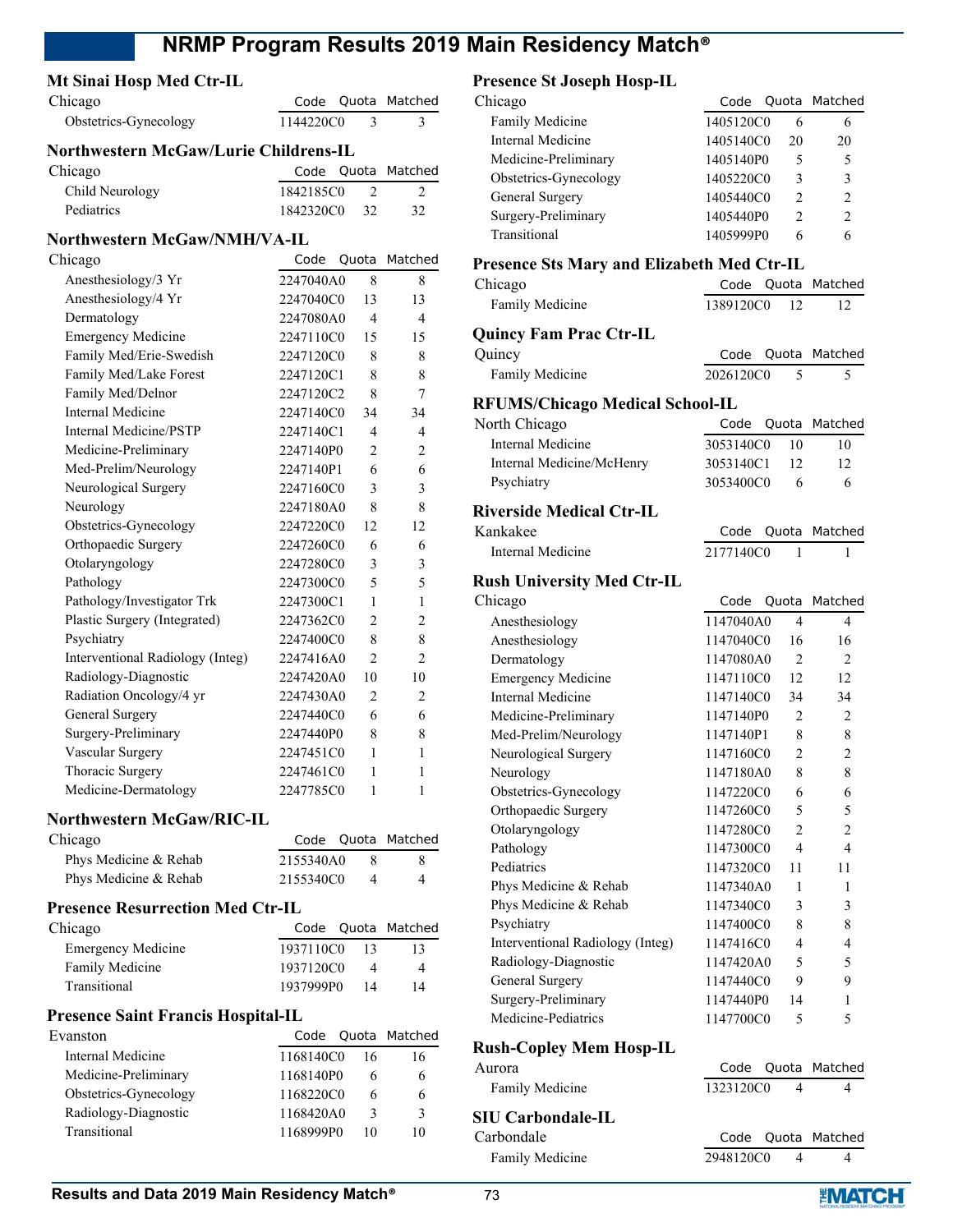#### **SIU Decatur-IL**

| Decatur         |           | Code Quota Matched |
|-----------------|-----------|--------------------|
| Family Medicine | 2016120C0 |                    |

#### **SIU SOM & Affil Hosps-IL**

| Springfield                  |           |                | Code Quota Matched |
|------------------------------|-----------|----------------|--------------------|
| Dermatology                  | 2922080C0 | 3              | 3                  |
| <b>Emergency Medicine</b>    | 2922110C0 | 8              | 8                  |
| Family Medicine              | 2922120C0 | 10             | 10                 |
| Internal Medicine            | 2922140C0 | 14             | 14                 |
| Medicine-Preliminary         | 2922140P0 | 2              | $\mathfrak{D}$     |
| Neurological Surgery         | 2922160C0 | 1              |                    |
| Neurology                    | 2922180C0 | 3              | 3                  |
| Obstetrics-Gynecology        | 2922220C0 | 4              | 4                  |
| Orthopaedic Surgery          | 2922260C0 | 3              | 3                  |
| Otolaryngology               | 2922280C0 | $\overline{2}$ | $\overline{c}$     |
| Pediatrics                   | 2922320C0 | 8              | 8                  |
| Plastic Surgery (Integrated) | 2922362C0 | $\overline{2}$ | 2                  |
| Psychiatry                   | 2922400C0 | 6              | 6                  |
| Radiology-Diagnostic         | 2922420C0 | 3              | 3                  |
| General Surgery              | 2922440C0 | 4              | 4                  |
| Vascular Surgery             | 2922451C0 | 1              |                    |
| Medicine-Psychiatry          | 2922715C0 | $\overline{2}$ | $\overline{c}$     |

#### **Schwab Rehab Hosp-IL**

| Chicago               |             | Code Quota Matched |
|-----------------------|-------------|--------------------|
| Phys Medicine & Rehab | 1339340A0 5 |                    |

#### **Swedish Covenant Hosp-IL**

| Chicago           |           |    | Code Quota Matched |
|-------------------|-----------|----|--------------------|
| Family Medicine   | 1159120C1 |    |                    |
| Internal Medicine | 1159140C0 | -8 |                    |

#### **U Illinois COM-Chicago**

| Chicago                           | Code      | Quota          | Matched        |
|-----------------------------------|-----------|----------------|----------------|
| Anesthesiology                    | 1150040C0 | 12             | 12             |
| Anesthesiology                    | 1150040R0 | 1              | 1              |
| Dermatology                       | 1150080A0 | $\overline{4}$ | 4              |
| <b>Emergency Medicine</b>         | 1150110C0 | 15             | 15             |
| Family Medicine/UIH               | 1150120C1 | 8              | 8              |
| Internal Medicine/UIC Christ      | 1150140C0 | 20             | 20             |
| Internal Medicine/UIH             | 1150140C1 | 32             | 32             |
| Med-Prelim/UIH                    | 1150140P0 | 14             | 14             |
| Med-Prelim/UIC Christ             | 1150140P1 | 4              | 4              |
| Neurological Surgery              | 1150160C0 | $\overline{2}$ | 2              |
| Neurology                         | 1150180C0 | 6              | 6              |
| Obstetrics-Gynecology             | 1150220C0 | 7              | 7              |
| Orthopaedic Surgery               | 1150260C0 | 7              | 7              |
| Otolaryngology                    | 1150280C0 | 3              | 3              |
| Pathology                         | 1150300C0 | 5              | 5              |
| Pediatrics                        | 1150320C0 | 12             | 12             |
| Pediatrics/Internationally Funded | 1150320C1 | 1              | 1              |
| Peds-Prelim/Child Neurology       | 1150320P0 | $\theta$       | 0              |
| Psychiatry                        | 1150400C0 | 9              | 9              |
| Psychiatry/Research               | 1150400C2 | $\overline{2}$ | $\overline{c}$ |
| Interventional Radiology (Integ)  | 1150416A0 | $\overline{2}$ | $\overline{c}$ |
| Radiology-Diagnostic              | 1150420A0 | 6              | 6              |
| Rad-Diagnostic/Military           | 1150420A1 | 1              | $\Omega$       |
| General Surgery                   | 1150440C0 | 6              | 6              |

| Surg-Prelim/Undesignated | 1150440P1 |  |
|--------------------------|-----------|--|
| Medicine-Pediatrics      | 1150700C0 |  |
| Medicine-Emergency Med   | 1150705C0 |  |

#### **U Illinois COM-Peoria OSF**

| Peoria                    |           |    | Code Quota Matched |
|---------------------------|-----------|----|--------------------|
| <b>Emergency Medicine</b> | 1175110C0 | 12 | 12                 |
| Internal Medicine         | 1175140C0 | 12 | 12                 |
| Neurological Surgery      | 1175160C0 |    |                    |
| Neurology                 | 1175180C0 | 4  |                    |
| Obstetrics-Gynecology     | 1175220C0 | 3  | 3                  |
| Pediatrics                | 1175320C0 | 10 | 10                 |
| Radiology-Diagnostic      | 1175420C0 | 4  |                    |
| General Surgery           | 1175440C0 | 4  |                    |
| Medicine-Pediatrics       | 1175700C0 | 8  | 8                  |
| Transitional              | 1175999P0 | 8  |                    |

#### **U Illinois COM-Peoria UPHM**

| Peoria          | Code Ouota Matched    |
|-----------------|-----------------------|
| Family Medicine | 2267120C0<br>-10      |
| Psychiatry      | 2267400C0<br>$\Delta$ |

#### **U Illinois COM-Rockford**

| Rockford               |           | Code Quota Matched |
|------------------------|-----------|--------------------|
| Family Medicine        | 2268120C0 |                    |
| Family Med/Dixon Rural | 2268120C1 |                    |
| Family Medicine/Monroe | 2268120C2 |                    |

#### **UIC/Metro Group Hospitals-IL**

Chicago

| hicago              |           | Code Ouota Matched |
|---------------------|-----------|--------------------|
| General Surgery     | 2920440C0 |                    |
| Surgery-Preliminary | 2920440P0 |                    |

#### **UIC/Mt Sinai Hosp Med Ctr-IL**

| Chicago             |           |  | Code Ouota Matched |
|---------------------|-----------|--|--------------------|
| General Surgery     | 1287440C0 |  |                    |
| Surgery-Preliminary | 1287440P0 |  |                    |

#### **Univ of Chicago Med Ctr-IL**

| Chicago                      | Code      |                | Quota Matched               |
|------------------------------|-----------|----------------|-----------------------------|
| Anesthesiology               | 1160040A0 | 10             | 10                          |
| Anesthesiology               | 1160040C0 | 8              | 8                           |
| Dermatology                  | 1160080A0 | 3              | 3                           |
| <b>Emergency Medicine</b>    | 1160110C0 | 16             | 16                          |
| Family Medicine/NorthShore   | 1160120C0 | 6              | 6                           |
| Internal Medicine            | 1160140C0 | 31             | 31                          |
| Int Med/MD Scientist         | 1160140C1 | 3              | 3                           |
| Internal Medicine/NorthShore | 1160140C2 | 16             | 16                          |
| Medicine-Preliminary         | 1160140P0 | 6              | 6                           |
| Med-Prelim/NorthShore        | 1160140P2 | 5              | 5                           |
| Med-Prelim/Neurology-NShore  | 1160140P3 | 5              | 5                           |
| Med-Prelim/Dermatology       | 1160140P4 | 1              | 1                           |
| Med-Prelim/Neurology         | 1160140P5 | $\theta$       | $\theta$                    |
| Neurological Surgery         | 1160160C0 | 2              | 2                           |
| Neurology                    | 1160180A0 | 7              | 7                           |
| Neurology                    | 1160180R1 | 1              | 1                           |
| Child Neurology              | 1160185C0 | 2              | $\mathcal{D}_{\mathcal{L}}$ |
| Obstetrics-Gynecology        | 1160220C0 | 7              | 7                           |
| Orthopaedic Surgery          | 1160260C0 | 5              | 5                           |
| Otolaryngology               | 1160280C0 | $\overline{2}$ | $\mathfrak{D}$              |
| Pathology                    | 1160300C0 | 5              | 5                           |

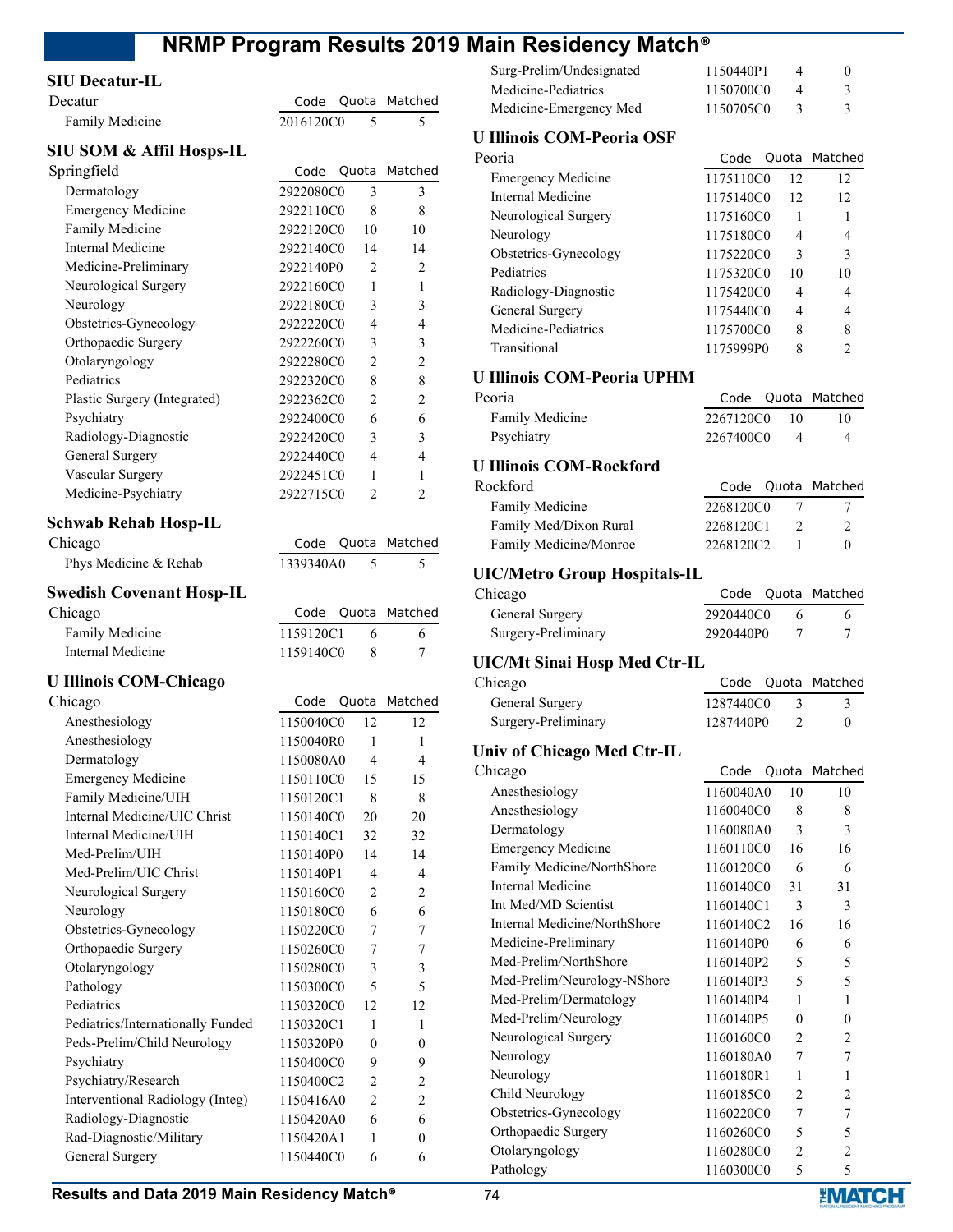#### **Univ of Chicago Med Ctr-IL (Continued)**

| $\ldots$ . $\ldots$ . $\ldots$ . $\ldots$ | .         |          |    |
|-------------------------------------------|-----------|----------|----|
| Pathology/Clinical                        | 1160300C1 |          |    |
| Pathology/NorthShore                      | 1160300C2 | 3        | 3  |
| Pediatrics                                | 1160320C0 | 20       | 20 |
| Pediatrics/Med Education                  | 1160320C1 | $\theta$ |    |
| Pediatrics/Health Services                | 1160320C4 |          |    |
| Plastic Surgery (Integrated)              | 1160362C0 | 3        | 3  |
| Psychiatry                                | 1160400C0 | 6        | 6  |
| Interventional Radiology (Integ)          | 1160416A0 | 2        | 2  |
| Radiology-Diagnostic                      | 1160420A0 | 6        | 6  |
| <b>Radiation Oncology</b>                 | 1160430A0 | 3        | 3  |
| General Surgery                           | 1160440C0 | 7        |    |
| Surgery-Preliminary                       | 1160440P2 | 3        | 3  |
| Medicine-Pediatrics                       | 1160700C0 | 4        | 4  |
| Transitional/NorthShore                   | 1160999P0 | 10       | 10 |
|                                           |           |          |    |

#### **Weiss Memorial Hospital-IL**

| Chicago      |           | Code Ouota Matched |
|--------------|-----------|--------------------|
| Transitional | 1846999P0 |                    |

#### **West Suburban Med Ctr-IL**

| Oak Park             |           |    | Code Quota Matched |
|----------------------|-----------|----|--------------------|
| Family Medicine      | 1173120C0 | 10 | x                  |
| Internal Medicine    | 1173140C0 |    | x                  |
| Medicine-Preliminary | 1173140P0 |    | 4                  |
|                      |           |    |                    |

#### **INDIANA**

#### **Community Health Network-IN**

| Indianapolis                                  | Code      | Quota          | Matched        |
|-----------------------------------------------|-----------|----------------|----------------|
| Family Medicine                               | 3027120C0 | 10             | 9              |
| Family Med/South Hospital                     | 3027120C1 | 4              | 4              |
| Psychiatry                                    | 3027400C0 | 4              | $\overline{4}$ |
| <b>Deaconess Hospital-IN</b>                  |           |                |                |
| Evansville                                    | Code      | Quota          | Matched        |
| Family Medicine                               | 3029120C0 | 8              | 6              |
| <b>Franciscan Health-IN</b>                   |           |                |                |
| Indianapolis                                  | Code      | Quota          | Matched        |
| Family Medicine                               | 2963120C0 | 8              | 8              |
| <b>Ft Wayne Med Ed Prog-IN</b>                |           |                |                |
| Fort Wayne                                    | Code      | Quota          | Matched        |
| Family Medicine                               | 1178120C0 | 8              | 8              |
| <b>Indiana Univ Health Ball Memorial Hosp</b> |           |                |                |
| Muncie                                        | Code      | Quota          | Matched        |
| <b>Family Medicine</b>                        | 1192120C0 | 10             | 10             |
|                                               |           |                |                |
| <b>Internal Medicine</b>                      | 1192140C0 | 8              | 8              |
| Transitional                                  | 1192999P0 | 10             | 10             |
| <b>Indiana University SOM</b>                 |           |                |                |
| Indianapolis                                  | Code      | Quota          | Matched        |
| Anesthesiology                                | 1187040A0 | 23             | 23             |
| Anesthesiology                                | 1187040C0 | 4              | 4              |
| Dermatology                                   | 1187080A0 | 3              | 1              |
| Dermatology                                   | 1187080C0 | $\mathfrak{D}$ | $\theta$       |
| <b>Emergency Medicine</b>                     | 1187110C0 | 21             | 21             |
| Family Medicine                               | 1187120C0 | 13             | 13             |

| Family Medicine/Jasper                 | 1187120C3              | 5              | 5              |
|----------------------------------------|------------------------|----------------|----------------|
| <b>Internal Medicine</b>               | 1187140C0              | 35             | 35             |
| Neurological Surgery                   | 1187160C0              | 1              | 1              |
| Neurology                              | 1187180C0              | 8              | 8              |
| Child Neurology                        | 1187185C0              | 1              | 0              |
| Neurodevelopmental Disabilities        | 1187186C0              | 1              | 1              |
| Neurodevelopmental Disabilities        | 1187186R0              | 1              | 0              |
| Obstetrics-Gynecology                  | 1187220C0              | 10             | 10             |
| Orthopaedic Surgery                    | 1187260C0              | 5              | 5              |
| Orthopaedic Surgery/Research           | 1187260C1              | 1              | 1              |
| Otolaryngology-Clinical                | 1187280C0              | 3              | 3              |
| Pathology                              | 1187300C0              | 5              | 5              |
| Pediatrics                             | 1187320C0              | 25             | 25             |
| Phys Medicine & Rehab                  | 1187340A0              | 3              | 3              |
| Plastic Surgery (Integrated)           | 1187362C0              | $\overline{c}$ | $\overline{c}$ |
| Psychiatry                             | 1187400C0              | 8              | 8              |
| Psychiatry/Vincennes                   | 1187400C1              | 4              | 4              |
| Interventional Radiology (Integ)       | 1187416A0              | 2              | $\overline{2}$ |
| Radiology-Diagnostic                   | 1187420A0              | 9              | 9              |
| Radiology-Diagnostic                   | 1187420C0              | $\overline{2}$ | $\overline{2}$ |
| Radiation Oncology                     | 1187430A0              | 1              | 1              |
| Radiation Oncology                     | 1187430C0              | 1              | 1              |
| General Surgery                        | 1187440C0              | 10             | 10             |
| Surgery-Preliminary                    | 1187440P0              | $\overline{c}$ | 2              |
| Vascular Surgery                       | 1187451C0              | 1              | 1              |
| Thoracic Surgery                       | 1187461C0              | 1              | 1              |
| Medicine-Pediatrics                    | 1187700C0              | 14             | 14             |
| Pediatrics-Emergency Med               | 1187725C0              | 2              | 2              |
| Peds/Psych/Child Psych                 | 1187730C0              | 3              | 3              |
| Transitional                           | 1187999P0              | 15             | 15             |
| <b>Memorial Hospital-IN</b>            |                        |                |                |
| South Bend                             | Code                   | Quota          | Matched        |
| Family Medicine                        | 1193120C0              | 9              | 9              |
| <b>St Josephs Reg Med Ctr-IN</b>       |                        |                |                |
| Mishawaka                              | Code                   | Quota          | Matched        |
| Family Medicine                        | 1194120C0              | 9              | 9              |
|                                        |                        |                |                |
| St Vincent Hosp Ctr-IN<br>Indianapolis | Code                   | Quota          | Matched        |
| Family Medicine                        | 1189120C0              | 8              | 7              |
| Internal Medicine                      | 1189140C0              | 15             | 15             |
| Medicine-Preliminary                   | 1189140P0              | 6              | 6              |
|                                        | 1189220C0              | 5              |                |
| Obstetrics-Gynecology<br>Pediatrics    |                        |                | 5              |
|                                        | 1189320C0              | 6              | 6              |
| General Surgery<br>Transitional        | 1189440C0<br>1189999P0 | 3<br>18        | 3<br>18        |
|                                        |                        |                |                |
| <b>Union Hospital-IN</b>               |                        |                |                |
| Terre Haute                            | Code                   | Quota          | Matched        |
| Family Medicine                        | 3007120C0              | 7              | 7              |
| <b>IOWA</b>                            |                        |                |                |
| <b>Broadlawns Med Ctr-IA</b>           |                        |                |                |
| Des Moines                             | Code                   | Quota          | Matched        |
| Family Medicine                        | 1199120C0              | 8              | 8              |

Transitional 1199999P0 4 4

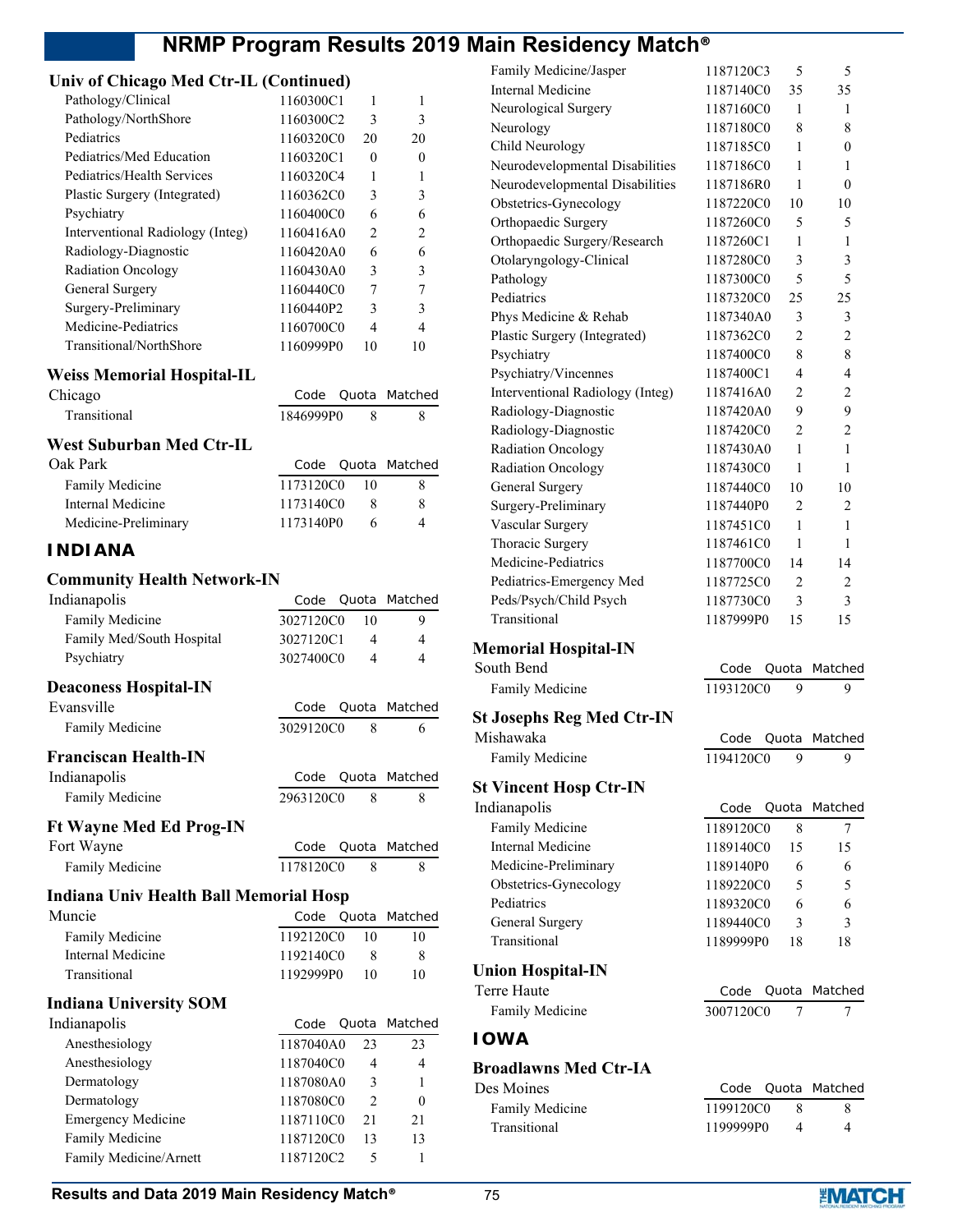#### **Cedar Rapids Med Ed Fdn-IA**

| Cedar Rapids    |           | Code Quota Matched |
|-----------------|-----------|--------------------|
| Family Medicine | 1196120C0 |                    |
|                 |           |                    |

### **Central Iowa Health System**

| яни ат тома ттеанит эузинг                               |                        |       |                          |                    |
|----------------------------------------------------------|------------------------|-------|--------------------------|--------------------|
| Des Moines                                               |                        |       |                          | Code Quota Matched |
| Family Med/IA Lutheran                                   | 1201120C0              |       | 6                        | 6                  |
| Int Med/IA Methodist                                     | 1201140C0              |       | 10                       | 8                  |
| Med-Prelim/IA Methodist                                  | 1201140P0              |       | 2                        | 2                  |
| Peds/Blank Childrens                                     | 1201320C0              |       | 7                        | 7                  |
| Gen Surg/IA Methodist                                    | 1201440C0              |       | 4                        | 4                  |
| Surg-Prelim/IA Methodist                                 | 1201440P0              |       | $\overline{2}$           | $\overline{c}$     |
| Trans/IA Methodist                                       | 1201999P0              |       | $\overline{\mathcal{L}}$ | 4                  |
| <b>Genesis Quad Cities-IA</b>                            |                        |       |                          |                    |
|                                                          |                        |       |                          |                    |
| Davenport                                                | Code                   |       |                          | Quota Matched      |
| Family Medicine                                          | 2969120C0              |       | 6                        | 6                  |
| <b>Mercy Med Ctr-Des Moines-IA</b>                       |                        |       |                          |                    |
| Des Moines                                               | Code                   | Quota |                          | Matched            |
| Family Medicine                                          | 1346120C0              |       | 8                        | 8                  |
| Internal Medicine                                        | 1346140C0              |       | 10                       | 10                 |
| Psychiatry                                               | 1346400C0              |       | 4                        | 4                  |
|                                                          |                        |       |                          |                    |
| <b>Mercy Med Ctr-North Iowa</b>                          |                        |       |                          |                    |
| Mason City                                               | Code                   |       | Quota                    | Matched            |
| Family Medicine                                          | 2015120C0              |       | 6                        | 6                  |
| <b>Internal Medicine</b>                                 | 2015140C0              |       | 4                        | 3                  |
| <b>Northeast Iowa Med Ed Fdn</b>                         |                        |       |                          |                    |
| Waterloo                                                 | Code                   |       | Quota                    | Matched            |
| Family Medicine                                          | 3079120C0              |       | 6                        | 6                  |
|                                                          |                        |       |                          |                    |
|                                                          |                        |       |                          |                    |
| <b>Siouxland Med Ed Fdn-IA</b>                           |                        |       |                          |                    |
| Sioux City                                               | Code                   |       | Quota                    | Matched            |
| Family Medicine                                          | 3022120C0              |       | 6                        | 1                  |
|                                                          |                        |       |                          |                    |
| <b>U</b> Iowa Hosps and Clinics                          | Code                   |       | Quota                    | Matched            |
| Iowa City                                                |                        |       |                          |                    |
| Anesthesiology                                           | 1203040C0              |       | 15                       | 15                 |
| Dermatology                                              | 1203080A0              |       | 5                        | 5                  |
| <b>Emergency Medicine</b>                                | 1203110C0              |       | 9                        | 9                  |
| Family Medicine                                          | 1203120C0              |       | 6                        | 6                  |
| Internal Medicine                                        | 1203140C0              |       | 23                       | 23                 |
| Medicine-Preliminary                                     | 1203140P0              |       | 3                        | 3                  |
| Med-Prelim/Opthalmology                                  | 1203140P2              |       | 5                        | 5                  |
| Neurological Surgery                                     | 1203160C0              |       | $\overline{c}$           | $\overline{c}$     |
| Neurology                                                | 1203180C0              |       | 8                        | 6                  |
| Child Neurology                                          | 1203185C0              |       | 1                        | 1                  |
| Obstetrics-Gynecology                                    | 1203220C0              |       | 5                        | 5                  |
| Orthopaedic Surgery                                      | 1203260C0              |       | 6                        | 6                  |
| Otolaryngology                                           | 1203280C0              |       | 3                        | $\mathfrak{Z}$     |
| Otolaryngology/Research                                  | 1203280C1              |       | $\overline{c}$           | $\overline{c}$     |
| Pathology<br>Pediatrics                                  | 1203300C0              |       | 5                        | 5                  |
|                                                          | 1203320C0              |       | 15<br>7                  | 15                 |
| Psychiatry                                               | 1203400C0              |       | 1                        | 7<br>$\mathbf{1}$  |
| Interventional Radiology (Integ)<br>Radiology-Diagnostic | 1203416C0<br>1203420A0 |       | 3                        | 3                  |

| General Surgery       | 1203440C0 |   | h |
|-----------------------|-----------|---|---|
| Surgery-Preliminary   | 1203440P3 |   |   |
| Vascular Surgery      | 1203451C0 |   |   |
| Thoracic Surgery      | 1203461C0 |   |   |
| Medicine-Psychiatry   | 1203715C0 | 2 |   |
| Psychiatry-Family Med | 1203720C0 | 7 |   |
|                       |           |   |   |

#### **UnityPoint Broadlawns-IA**

| Des Moines |           | Code Ouota Matched |
|------------|-----------|--------------------|
| Psychiatry | 2184400C0 |                    |

#### **KANSAS**

#### **U Kansas SOM-Kansas City**

| Kansas City                                                     | Code      |                | Quota Matched    |
|-----------------------------------------------------------------|-----------|----------------|------------------|
| Anesthesiology                                                  | 1208040C0 | 8              | 8                |
| Dermatology                                                     | 1208080A0 | 5              | 5                |
| Dermatology                                                     | 1208080R0 | 1              | $\mathbf{1}$     |
| <b>Emergency Medicine</b>                                       | 1208110C0 | 10             | 10               |
| Family Medicine                                                 | 1208120C0 | 9              | 9                |
| Internal Medicine                                               | 1208140C0 | 23             | 23               |
| Medicine-Preliminary                                            | 1208140P0 | 8              | 8                |
| Med-Prelim/PM&R                                                 | 1208140P1 | 1              | 1                |
| Med-Prelim/Radiology                                            | 1208140P3 | $\overline{2}$ | 2                |
| Med-Prelim/Dermatology                                          | 1208140P5 | $\theta$       | $\theta$         |
| Med-Prelim/Radiation Onc                                        | 1208140P6 | $\theta$       | $\theta$         |
| Med-Prelim/Int Radiology                                        | 1208140P8 | $\mathbf{0}$   | $\boldsymbol{0}$ |
| Neurological Surgery                                            | 1208160C0 | $\overline{2}$ | $\overline{2}$   |
| Neurology                                                       | 1208180C0 | 8              | 8                |
| Obstetrics-Gynecology                                           | 1208220C0 | 4              | 4                |
| Orthopaedic Surgery                                             | 1208260C0 | 4              | 4                |
| Otolaryngology                                                  | 1208280C0 | 4              | 4                |
| Pathology                                                       | 1208300C0 | 4              | 4                |
| Phys Medicine & Rehab                                           | 1208340A0 | 4              | 4                |
| Phys Medicine & Rehab                                           | 1208340R0 | 1              | 1                |
| Plastic Surgery (Integrated)                                    | 1208362C0 | $\overline{2}$ | $\overline{2}$   |
| Psychiatry                                                      | 1208400C0 | 6              | 6                |
| Interventional Radiology (Integ)                                | 1208416A0 | 1              | 1                |
| Radiology-Diagnostic                                            | 1208420A0 | 6              | 6                |
| Radiation Oncology                                              | 1208430A0 | $\overline{2}$ | 1                |
| General Surgery                                                 | 1208440C0 | 5              | 5                |
| Medicine-Psychiatry                                             | 1208715C0 | $\overline{c}$ | $\overline{2}$   |
| $\sim$ $\sim$ $\sim$<br>$\mathbf{v}$ and $\mathbf{v}$<br>.<br>. |           |                |                  |

#### **U Kansas SOM-Wichita**

| Wichita                | Code      | Ouota                    | Matched       |
|------------------------|-----------|--------------------------|---------------|
| Anesthesiology         | 3054040C0 | $\overline{\mathcal{L}}$ | 5             |
| Family Med/Via Christi | 3054120C0 | 18                       | 18            |
| Family Med/Smoky Hill  | 3054120C1 | $\overline{\mathcal{L}}$ | 5             |
| Family Med/Wesley      | 3054120C2 | 9                        | 9             |
| Internal Medicine      | 3054140C0 | 11                       | 11            |
| Medicine-Preliminary   | 3054140P0 | 6                        | 6             |
| Obstetrics-Gynecology  | 3054220C0 | 5                        | 5             |
| Orthopaedic Surgery    | 3054260C0 | 4                        | 4             |
| Pediatrics             | 3054320C0 | 5                        | 5             |
| Psychiatry             | 3054400C0 | 6                        | 6             |
| Radiology-Diagnostic   | 3054420A0 | 3                        | $\mathcal{P}$ |
| General Surgery        | 3054440C0 | 6                        | 6             |
| Surgery-Preliminary    | 3054440P0 | 1                        | 0             |
| Medicine-Pediatrics    | 3054700C0 | 3                        |               |
|                        |           |                          |               |

Radiation Oncology 1203430A0 2 2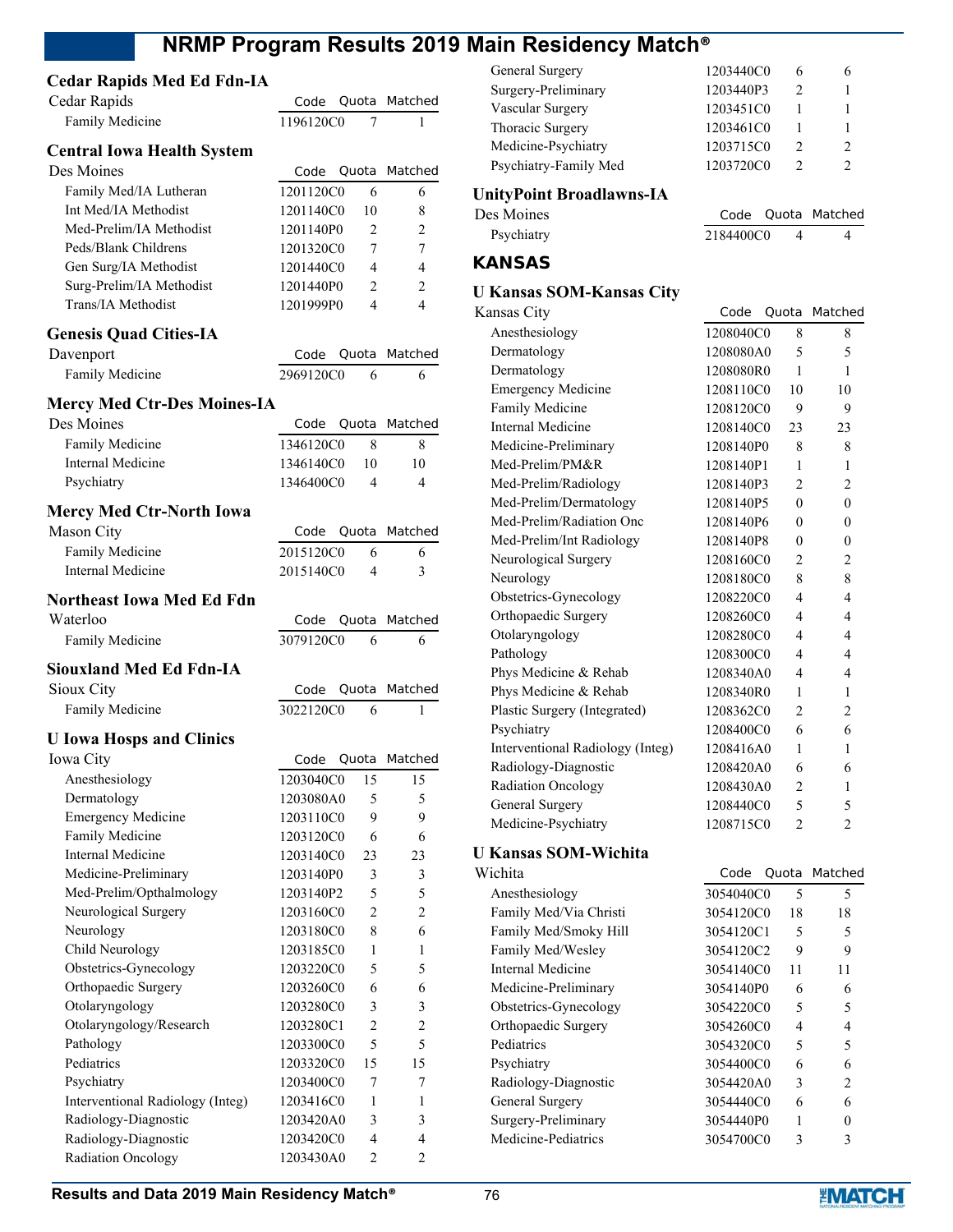#### **KENTUCKY**

Madisonville Family Medicine

#### **Appalachian OPTIC-KY**

| Pikeville                  |           |   | Code Quota Matched |
|----------------------------|-----------|---|--------------------|
| Family Medicine/Pikeville  | 2134120C0 | h |                    |
| Family Med/Lake Cumberland | 2134120C1 |   | $\mathcal{R}$      |
| Internal Medicine          | 2134140C0 |   | 4                  |

#### **Baptist Health Madisonville-KY**

|           |   | Code Quota Matched |  |
|-----------|---|--------------------|--|
| 2912120C0 | 6 | 6                  |  |

#### **St Elizabeth Med Ctr-KY**

| Edgewood        |           |      | Code Quota Matched |
|-----------------|-----------|------|--------------------|
| Family Medicine | 1213120C0 | - 10 |                    |

#### **U Kentucky Med Ctr**

| Lexington                    | Code      | Quota          | Matched        |
|------------------------------|-----------|----------------|----------------|
| Anesthesiology               | 1848040C0 | 14             | 14             |
| <b>Emergency Medicine</b>    | 1848110C0 | 12             | 12             |
| Family Medicine              | 1848120C0 | 6              | 6              |
| Family Med/East Kentucky     | 1848120C1 | 4              | 4              |
| Family Med/Rural-Morehead    | 1848120C3 | 4              | 3              |
| <b>Internal Medicine</b>     | 1848140C0 | 19             | 19             |
| Int Med/Bowling Green        | 1848140C1 | 7              | 6              |
| Medicine-Primary             | 1848140M0 | 6              | 6              |
| Medicine-Preliminary         | 1848140P0 | 8              | 7              |
| Neurological Surgery         | 1848160C0 | $\overline{2}$ | $\overline{c}$ |
| Neurology                    | 1848180C0 | 6              | 6              |
| Child Neurology              | 1848185C0 | $\overline{2}$ | $\overline{c}$ |
| Obstetrics-Gynecology        | 1848220C0 | 5              | 5              |
| Ob-Gyn/Bowling Green         | 1848220C1 | 3              | 3              |
| Orthopaedic Surgery          | 1848260C0 | 5              | 5              |
| Otolaryngology               | 1848280C0 | 3              | 3              |
| Pathology                    | 1848300C0 | 4              | 4              |
| Pediatrics                   | 1848320C0 | 9              | 9              |
| Phys Medicine & Rehab        | 1848340C0 | 4              | 4              |
| Phys Medicine & Rehab        | 1848340R0 | 1              | 1              |
| Plastic Surgery (Integrated) | 1848362C0 | $\overline{2}$ | $\overline{2}$ |
| Psychiatry                   | 1848400C0 | 6              | 6              |
| Psychiatry/Bowling Green     | 1848400C1 | 3              | 3              |
| Radiology-Diagnostic         | 1848420A0 | 6              | 6              |
| Radiation Oncology           | 1848430A0 | $\overline{2}$ | 2              |
| <b>Radiation Oncology</b>    | 1848430R0 | 1              | 1              |
| General Surgery              | 1848440C0 | 7              | 7              |
| Gen Surg/Bowling Green       | 1848440C1 | $\overline{c}$ | $\overline{c}$ |
| Surgery-Preliminary          | 1848440P0 | 16             | 3              |
| Thoracic Surgery             | 1848461C0 | 1              | 1              |
| Medicine-Pediatrics          | 1848700C0 | 6              | 6              |
| Peds/Psych/Child Psych       | 1848730C0 | $\overline{2}$ | $\overline{2}$ |
| Transitional/Bowling Green   | 1848999P0 | 12             | 10             |
| <b>U Louisville SOM-KY</b>   |           |                |                |
| Louisville                   | Code      | Quota          | Matched        |
| Anesthesiology               | 1217040C0 | 9              | 9              |

| ain Residency Match®  |           |                |                |
|-----------------------|-----------|----------------|----------------|
| Internal Medicine     | 1217140C0 | 24             | 24             |
| Medicine-Preliminary  | 1217140P0 | 12             | 12             |
| Neurological Surgery  | 1217160C0 | 2              | $\overline{2}$ |
| Neurology             | 1217180C0 | 4              | $\overline{4}$ |
| Child Neurology       | 1217185C0 | 3              | 3              |
| Obstetrics-Gynecology | 1217220C0 | 6              | 6              |
| Orthopaedic Surgery   | 1217260C0 | 5              | 5              |
| Otolaryngology        | 1217280C0 | 2              | $\overline{2}$ |
| Pathology             | 1217300C0 | 3              | 3              |
| Pediatrics            | 1217320C0 | 24             | 24             |
| Phys Medicine & Rehab | 1217340A0 | 3              | 3              |
| Psychiatry            | 1217400C0 | 9              | 9              |
| Radiology-Diagnostic  | 1217420A0 | 5              | 5              |
| Radiation Oncology    | 1217430A0 | $\overline{2}$ | 1              |
| General Surgery       | 1217440C0 | 10             | 10             |
| Surg-Prelim/Non-Desig | 1217440P1 | 1              | 0              |
| Medicine-Pediatrics   | 1217700C0 | 5              | 5              |

#### **LOUISIANA**

#### **Baton Rouge Gen Med Ctr-LA**

| <b>Baton Rouge</b>               | Code      | Quota                    | Matched                  |
|----------------------------------|-----------|--------------------------|--------------------------|
| Family Medicine                  | 1139120C0 | 8                        | 8                        |
| <b>Internal Medicine</b>         | 1139140C0 | 12                       | 12                       |
| East Jefferson Gen Hosp-LA       |           |                          |                          |
| Metairie                         | Code      | Quota                    | Matched                  |
| Family Medicine                  | 1404120C0 | 6                        | 6                        |
| <b>LSU SOM-Baton Rouge-LA</b>    |           |                          |                          |
| <b>Baton Rouge</b>               | Code      | Quota                    | Matched                  |
| <b>Emergency Medicine</b>        | 1221110C0 | 12.                      | 12                       |
| Internal Medicine                | 1221140C0 | 12                       | 12                       |
| Medicine-Preliminary             | 1221140P0 | 4                        | 4                        |
| Obstetrics-Gynecology            | 1221220C0 | $\overline{4}$           | $\overline{4}$           |
| <b>LSU SOM-New Orleans-LA</b>    |           |                          |                          |
| New Orleans                      | Code      | Quota                    | Matched                  |
| Anesthesiology                   | 1224040C0 | 7                        | 7                        |
| Dermatology                      | 1224080A0 | 5                        | 5                        |
| <b>Emergency Medicine</b>        | 1224110C0 | 12                       | 12                       |
| Family Medicine                  | 1224120C0 | 6                        | 5                        |
| Family Med/Rural-Bogalusa        | 1224120C1 | 6                        | 3                        |
| <b>Internal Medicine</b>         | 1224140C0 | 12                       | 11                       |
| Medicine-Preliminary             | 1224140P0 | 9                        | 7                        |
| Med-Prelim/Ophthalmology         | 1224140P1 | 6                        | 6                        |
| Neurological Surgery             | 1224160C0 | 1                        | 1                        |
| Neurology                        | 1224180C0 | 4                        | 4                        |
| Child Neurology                  | 1224185C0 | 1                        | 1                        |
| Obstetrics-Gynecology            | 1224220C0 | 6                        | 6                        |
| Orthopaedic Surgery              | 1224260C0 | 4                        | 4                        |
| Otolaryngology                   | 1224280C0 | 4                        | 4                        |
| Pathology                        | 1224300C0 | 3                        | 3                        |
| Pediatrics                       | 1224320C0 | 14                       | 14                       |
| Phys Medicine & Rehab            | 1224340C0 | 6                        | 6                        |
| Plastic Surgery (Integrated)     | 1224362C0 | $\overline{2}$           | 2                        |
| Psychiatry                       | 1224400C0 | 12                       | 12                       |
| Psychiatry-LSU-OLOL              | 1224400C1 | 7                        | 7                        |
| Interventional Radiology (Integ) | 1224416A0 | $\overline{c}$           | $\overline{c}$           |
| Radiology-Diagnostic             | 1224420A0 | $\overline{\phantom{0}}$ | $\overline{\phantom{0}}$ |

Radiology-Diagnostic 1224420R0 2

Anesthesiology - PG2 1217040R1 1 1 Dermatology 1217080A0 2 2 Emergency Medicine 1217110C0 11 11 Family Medicine 1217120C0 8 8 Family Med/Glasgow 1217120C1 4 4

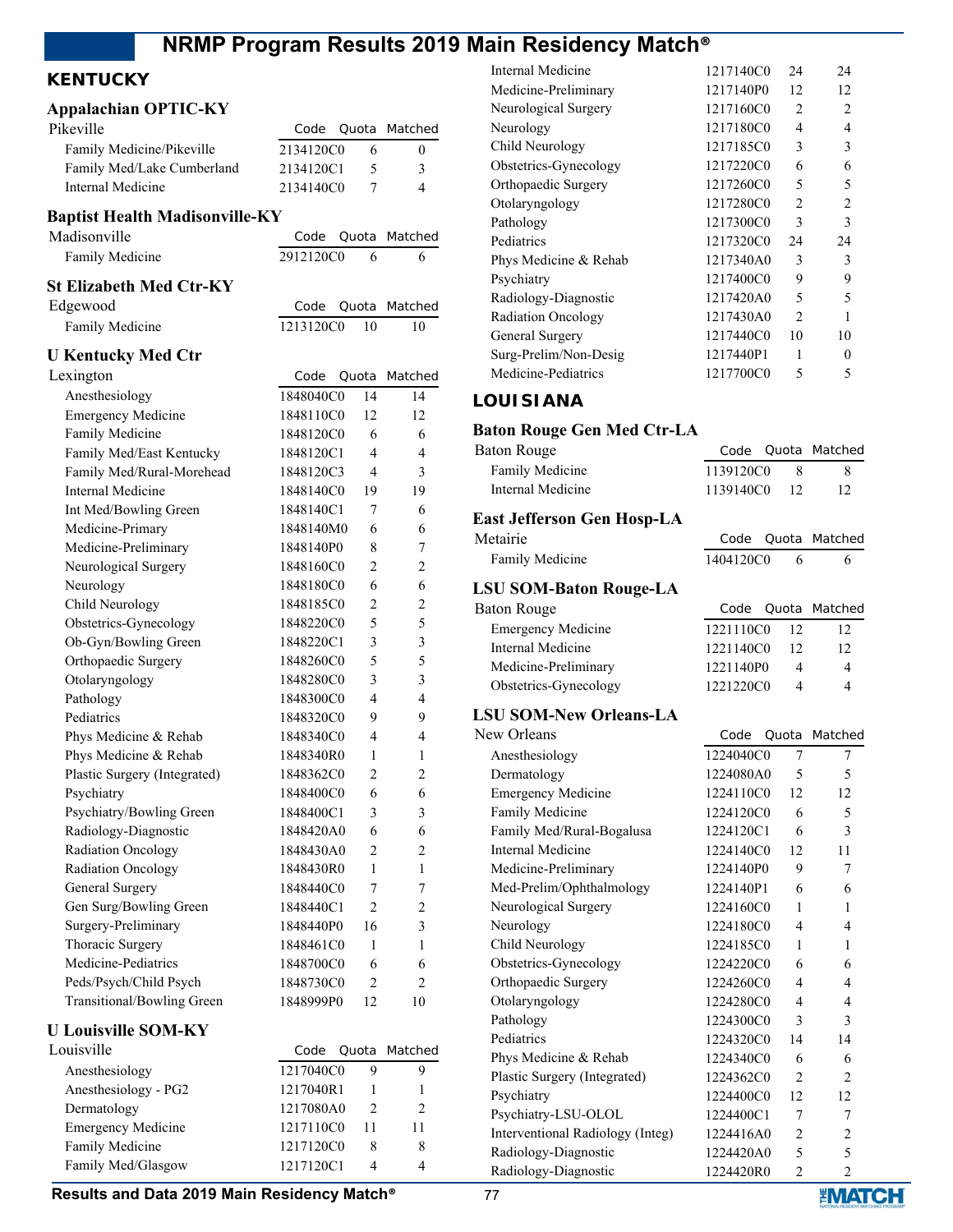#### **LSU SOM-New Orleans-LA (Continued)**

| General Surgery          | 1224440C0 |   |               |
|--------------------------|-----------|---|---------------|
|                          |           |   |               |
| Surgery-Preliminary      | 1224440P3 | Q | ٩             |
| Vascular Surgery         | 1224451C0 |   | $\mathcal{D}$ |
| Medicine-Pediatrics      | 1224700C0 |   | 6             |
| Medicine-Emergency Med   | 1224705C0 |   | $\mathcal{P}$ |
| Pediatrics-Emergency Med | 1224725C0 |   |               |

#### **LSUHSC Lake Charles-LA**

| Lake Charles    |           | Code Ouota Matched |
|-----------------|-----------|--------------------|
| Family Medicine | 1278120C0 |                    |

#### **LSUHSC-Shreveport-LA**

| LSUNSU-SIII EVEPOIT-LA           |           |                |                    |
|----------------------------------|-----------|----------------|--------------------|
| Shreveport                       |           |                | Code Quota Matched |
| Anesthesiology                   | 1232040C0 | 8              | 8                  |
| <b>Emergency Medicine</b>        | 1232110C0 | 8              | 8                  |
| Family Medicine                  | 1232120C0 | 6              | 6                  |
| Family Med/N Caddo               | 1232120C1 | $\overline{c}$ | 1                  |
| Family Med/Monroe                | 1232120C3 | 8              | 8                  |
| Internal Medicine                | 1232140C0 | 25             | 25                 |
| Medicine-Preliminary             | 1232140P0 | 5              | 3                  |
| Neurological Surgery             | 1232160C0 | $\overline{2}$ | $\overline{c}$     |
| Neurology                        | 1232180C0 | 3              | 3                  |
| Obstetrics-Gynecology            | 1232220C0 | 6              | 6                  |
| Orthopaedic Surgery              | 1232260C0 | $\overline{2}$ | $\overline{2}$     |
| Otolaryngology                   | 1232280C0 | 3              | 3                  |
| Pathology                        | 1232300C0 | $\overline{2}$ | $\overline{c}$     |
| Pediatrics                       | 1232320C0 | 8              | 7                  |
| Psychiatry                       | 1232400C0 | 9              | 9                  |
| Interventional Radiology (Integ) | 1232416C0 | 1              | 1                  |
| Radiology-Diagnostic             | 1232420C0 | 3              | 3                  |
| General Surgery                  | 1232440C0 | 5              | 5                  |
| Surgery-Preliminary              | 1232440P1 | $\overline{2}$ | 1                  |
| Medicine-Pediatrics              | 1232700C0 | 4              | 4                  |
| Emergency Med-Family Med         | 1232795C0 | $\overline{2}$ | 2                  |

#### **Leonard J Chabert Med Ctr-LA**

| Houma             |           | Code Ouota Matched |
|-------------------|-----------|--------------------|
| Internal Medicine | 1415140C0 |                    |

#### **Ochsner Clinic Foundation-LA**

| New Orleans              | Code      |                | Quota Matched |
|--------------------------|-----------|----------------|---------------|
| Anesthesiology           | 1966040C0 | 10             | 10            |
| Internal Medicine        | 1966140C0 | 15             | 15            |
| Internal Medicine/KSA    | 1966140C1 | $\mathcal{L}$  | 2             |
| Medicine-Primary         | 1966140M0 | $\overline{2}$ | 2             |
| Medicine-Preliminary     | 1966140P0 | 3              | 3             |
| Neurology                | 1966180C0 | 3              | 3             |
| Obstetrics-Gynecology    | 1966220C0 | 5              | 5             |
| Orthopaedic Surgery      | 1966260C0 | 3              | 3             |
| Radiology-Diagnostic     | 1966420C0 | 5              | 5             |
| Radiology-Diagnostic/KSA | 1966420C1 | 1              |               |
| General Surgery          | 1966440C0 | 6              |               |
| Surgery-Preliminary      | 1966440P0 |                |               |

#### **Our Lady of the Lake Reg Med Ctr-LA**

| Baton Rouge        |              | Code Ouota Matched |
|--------------------|--------------|--------------------|
| <b>Pediatrics</b>  | 1421320C0 11 |                    |
| Pediatrics-Primary | 1421320M0 1  |                    |

# **Rapides Reg Med Ctr-LA**

| Alexandria                       | Code      | Quota          | Matched          |
|----------------------------------|-----------|----------------|------------------|
| Family Medicine                  | 1273120C0 | 6              | 6                |
|                                  |           |                |                  |
| <b>Tulane Univ SOM-LA</b>        |           |                |                  |
| New Orleans                      | Code      | Quota          | Matched          |
| Anesthesiology                   | 3073040C0 | 5              | 5                |
| Dermatology                      | 3073080A0 | 4              | 4                |
| <b>Internal Medicine</b>         | 3073140C0 | 29             | 29               |
| Int Med-Primary Care             | 3073140C1 | 4              | 4                |
| Medicine-Preliminary             | 3073140P0 | 8              | 8                |
| Neurological Surgery             | 3073160C0 | $\overline{c}$ | $\overline{2}$   |
| Neurology                        | 3073180C0 | 5              | 5                |
| Obstetrics-Gynecology            | 3073220C0 | 6              | 6                |
| Orthopaedic Surgery              | 3073260C0 | 3              | 3                |
| Otolaryngology                   | 3073280C0 | 3              | 3                |
| Pathology                        | 3073300C0 | 3              | 3                |
| Pediatrics                       | 3073320C0 | 8              | 8                |
| Psychiatry                       | 3073400C0 | 7              | 7                |
| Radiology-Diagnostic             | 3073420C0 | 5              | 5                |
| Radiology-Diagnostic             | 3073420R0 | 1              | $\theta$         |
| General Surgery                  | 3073440C0 | 4              | 4                |
| Surg-Prelim/Desig                | 3073440P0 | 3              | $\theta$         |
| Surg-Prelim/Non-Desig            | 3073440P1 | 3              | 1                |
| Medicine-Pediatrics              | 3073700C0 | 6              | 6                |
| Medicine-Psychiatry              | 3073715C0 | 2              | 2                |
| Peds/Psych/Child Psych           | 3073730C0 | $\mathfrak{D}$ | $\mathfrak{D}$   |
|                                  |           |                |                  |
| University Hosps & Clinics-LA    |           |                |                  |
| Lafayette                        | Code      | Quota          | Matched          |
| Family Medicine                  | 1225120C0 | 9              | 9                |
| <b>Internal Medicine</b>         | 1225140C0 | 9              | 9                |
| Medicine-Preliminary             | 1225140P0 | 1              | 1                |
|                                  |           |                |                  |
| <b>MAINE</b>                     |           |                |                  |
| <b>Central Maine Med Ctr</b>     |           |                |                  |
| Lewiston                         | Code      | Quota          | Matched          |
| Family Medicine                  | 2327120C0 | 5              | 5                |
| Family Med/Rural                 | 2327120C1 | 2              | $\boldsymbol{0}$ |
|                                  |           |                |                  |
| <b>Eastern Maine Med Ctr</b>     |           |                |                  |
| Bangor                           | Code      |                | Quota Matched    |
| Family Medicine                  | 2520120C0 | 6              | 6                |
|                                  |           |                |                  |
| <b>Maine Med Ctr</b>             |           |                |                  |
| Portland                         | Code      | Quota          | Matched          |
| Anesthesiology                   | 1236040C0 | 5              | 5                |
| <b>Emergency Medicine</b>        | 1236110C0 | 10             | 10               |
| Family Medicine                  | 1236120C0 | 8              | 8                |
| <b>Internal Medicine</b>         | 1236140C0 | 12             | 12               |
| Medicine-Primary/Rural           | 1236140M0 | 1              | 1                |
| Obstetrics-Gynecology            | 1236220C0 | 4              | 4                |
| Pediatrics                       | 1236320C0 | 6              | 6                |
| Psychiatry                       | 1236400C0 | 4              | 4                |
| Psychiatry/Comb General-Child    | 1236400C1 | 1              | 1                |
| Interventional Radiology (Integ) | 1236416C0 | 1              | 1                |
| Radiology-Diagnostic             | 1236420C0 | 3              | 3                |
| General Surgery                  | 1236440C0 | 4              | 4                |

Surgery-Preliminary 1236440P0 1 0

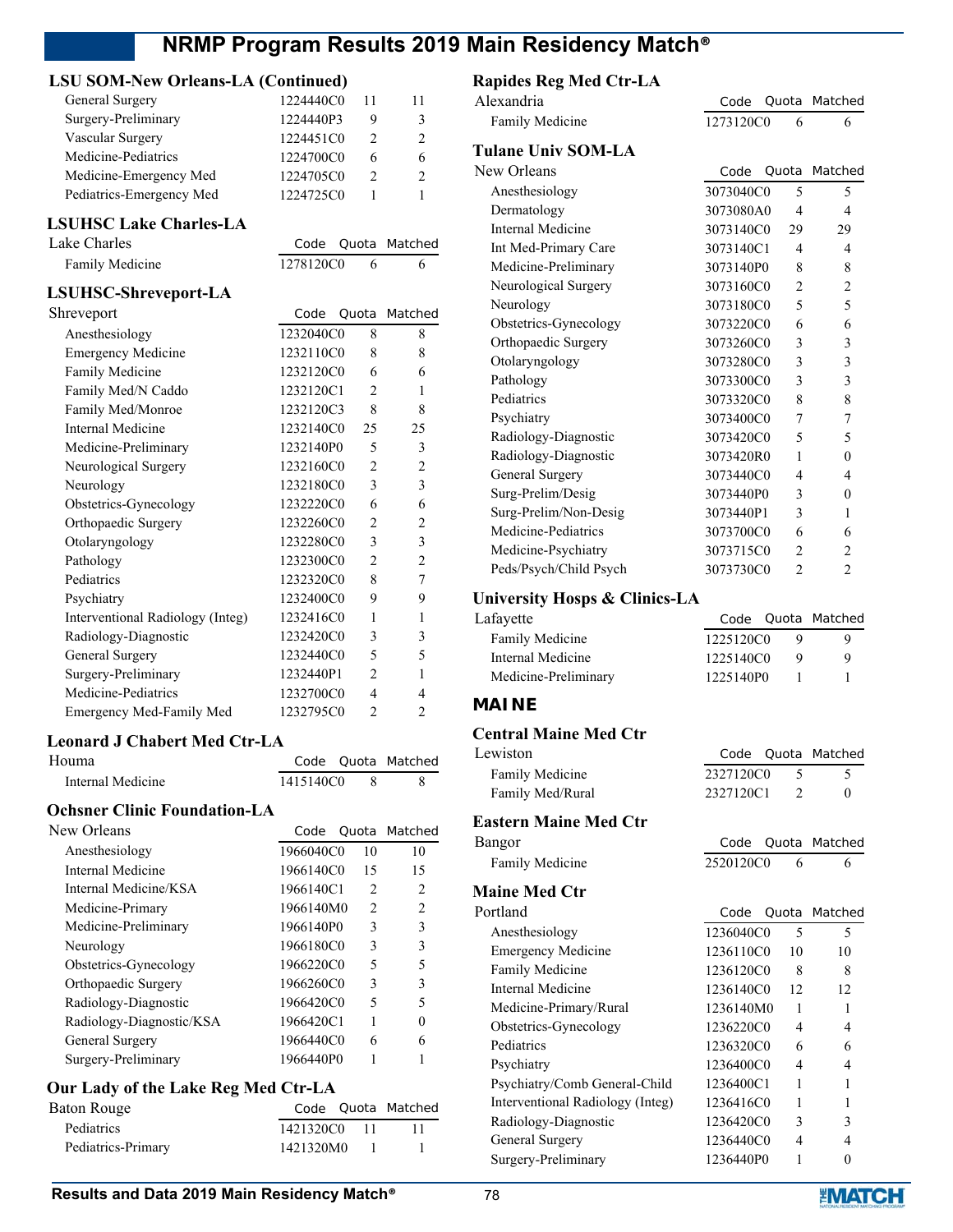#### **Maine Med Ctr (Continued)**

| Vascular Surgery    | 1236451C0 |  |
|---------------------|-----------|--|
| Medicine-Pediatrics | 1236700C0 |  |

#### **Maine-Dartmouth Family Med**

| Augusta         |           | Code Quota Matched |
|-----------------|-----------|--------------------|
| Family Medicine | 2956120C0 |                    |

#### **MARYLAND**

#### **Anne Arundel Med Ctr-MD**

| Annapolis       |             | Code Ouota Matched |
|-----------------|-------------|--------------------|
| General Surgery | 1942440C0 3 |                    |

#### **Greater Baltimore Med Ctr-MD**

| Baltimore            |              |  | Code Quota Matched |
|----------------------|--------------|--|--------------------|
| Medicine-Primary     | 1241140M0 12 |  |                    |
| Medicine-Preliminary | 1241140P0    |  |                    |

#### **Johns Hopkins Hosp-MD**

| Baltimore                           | Code      | Quota          | Matched        |
|-------------------------------------|-----------|----------------|----------------|
| Anesthesiology                      | 1242040A0 | 22             | 22             |
| Anesthesiology/Critical Care        | 1242040A1 | $\overline{c}$ | $\overline{c}$ |
| Anesthesiology/Research             | 1242040A2 | $\overline{0}$ | $\overline{0}$ |
| Anesthesiology                      | 1242040R0 | 1              | 1              |
| Dermatology                         | 1242080A0 | 7              | 7              |
| Dermatology/Research                | 1242080A1 | 0              | $\theta$       |
| <b>Emergency Medicine</b>           | 1242110C0 | 12             | 12             |
| <b>Internal Medicine</b>            | 1242140C0 | 47             | 47             |
| Internal Med/Urban Health           | 1242140C1 | 0              | $\mathbf{0}$   |
| Medicine-Preliminary                | 1242140P0 | 1              | 1              |
| Neurological Surgery                | 1242160C0 | 4              | 4              |
| Neurology                           | 1242180A0 | 8              | 8              |
| Child Neurology                     | 1242185C0 | 3              | 3              |
| Neurodevelopmental Disabilities     | 1242186A0 | 2              | 2              |
| Neurodevelopmental Disabilities     | 1242186R0 | $\mathbf{1}$   | 1              |
| Obstetrics-Gynecology               | 1242220C0 | 9              | 9              |
| Orthopaedic Surgery                 | 1242260C0 | 6              | 6              |
| Otolaryngology                      | 1242280C0 | 4              | 4              |
| Pathology AP/CP or AP Only          | 1242300C0 | 13             | 12             |
| Pathology CP Only                   | 1242300C1 | 0              | $\theta$       |
| Pathology AP/NP                     | 1242300C2 | 0              | 0              |
| Pediatrics                          | 1242320C0 | 19             | 19             |
| Pediatrics/Research                 | 1242320C1 | 1              | 0              |
| Peds/Health Equity-Urban Health     | 1242320C2 | 2              | 2              |
| Phys Medicine & Rehab               | 1242340A0 | 6              | 6              |
| Plastic Surgery (Integrated)        | 1242362C0 | 4              | 4              |
| Psychiatry                          | 1242400C0 | 10             | 10             |
| Psychiatry/Peds                     | 1242400C1 | 1              | 1              |
| Interventional Radiology (Integ)    | 1242416A0 | 3              | 3              |
| Radiology-Diagnostic                | 1242420A0 | 8              | 8              |
| <b>Radiation Oncology</b>           | 1242430A0 | 4              | 4              |
| General Surgery                     | 1242440C0 | 6              | 6              |
| Surgery-Preliminary                 | 1242440P0 | 13             | 13             |
| Medicine-Pediatrics                 | 1242700C0 | 4              | 4              |
| Pediatrics-Anesthesiology           | 1242726C0 | 2              | 2              |
| Pediatrics-Medical Genetics         | 1242765C0 | 1              | 1              |
| Medicine-Medical Genetics           | 1242766C0 | 1              | 0              |
| Radiology-Nuclear Medicine          | 1242770A0 | 1              | 1              |
| <b>Emergency Med-Anesthesiology</b> | 1242796C0 | 1              | 1              |
|                                     |           |                |                |

#### **Johns Hopkins/Bayview-MD**

| Baltimore            |           |   | Code Quota Matched |
|----------------------|-----------|---|--------------------|
| Internal Medicine    | 1237140C0 |   |                    |
| Medicine-Primary     | 1237140M0 |   |                    |
| Medicine-Preliminary | 1237140P0 |   |                    |
| Med-Prelim/Neurology | 1237140P1 | 4 |                    |
|                      |           |   |                    |

#### **MedStar Franklin Square Med Ctr-MD**

| Baltimore                 |           |     | Code Quota Matched |
|---------------------------|-----------|-----|--------------------|
| Family Medicine           | 1240120C0 | - X |                    |
| Family Med-Preventive Med | 1240752C0 |     |                    |

#### **MedStar Union Memorial Hosp-MD**

| Baltimore                     | Code      |               | Quota Matched |
|-------------------------------|-----------|---------------|---------------|
| Internal Medicine             | 1251140C0 | 40            | 40            |
| Medicine-Preliminary          | 1251140P0 | 13            | 13            |
| Med-Prelim/Neurology-JHU      | 1251140P3 | 0             |               |
| Med-Prelim/Radiology-GT       | 1251140P4 | $\mathcal{P}$ | $\mathcal{P}$ |
| Med-Prelim/Anesthesiology-JHU | 1251140P5 |               |               |
| Orthopaedic Surgery           | 1251260C0 | 2             | $\mathcal{P}$ |
| General Surgery               | 1251440C0 | ٩             | ٩             |
| Surgery-Preliminary           | 1251440P0 | 6             |               |
|                               |           |               |               |

#### **Natl Insts of Health-MD**

| Bethesda             |           | Code Quota Matched |
|----------------------|-----------|--------------------|
| Neurological Surgery | 2006160C0 |                    |
| Pathology            | 2006300C0 |                    |

#### **Sinai Hospital of Baltimore-MD**

| Baltimore                     | Code      | Quota                    | Matched        |
|-------------------------------|-----------|--------------------------|----------------|
| Internal Medicine             | 1249140C0 | 16                       | 16             |
| Medicine-Preliminary          | 1249140P0 | 4                        | 4              |
| Med-Prelim/Anesthesiology     | 1249140P1 | 3                        | 3              |
| Med-Prelim/KEI                | 1249140P2 | $\overline{2}$           | $\overline{2}$ |
| Obstetrics-Gynecology         | 1249220C0 | 4                        | $\overline{4}$ |
| Pediatrics                    | 1249320C0 | 8                        | 6              |
| Phys Medicine & Rehab         | 1249340A0 | $\overline{\mathcal{L}}$ | $\overline{4}$ |
| General Surgery               | 1249440C0 | 3                        | 3              |
| <b>St Agnes Hospital-MD</b>   |           |                          |                |
| Baltimore                     | Code      | Quota                    | Matched        |
| Internal Medicine             | 1247140C0 | 12                       | 12             |
| Medicine-Primary              | 1247140M0 | $\overline{2}$           | $\overline{2}$ |
| Medicine-Preliminary          | 1247140P0 | 4                        | $\overline{4}$ |
| General Surgery               | 1247440C0 | 3                        | 3              |
| Surgery-Preliminary           | 1247440P0 | 4                        | $\overline{4}$ |
| <b>U Maryland Med Ctr</b>     |           |                          |                |
| <b>Baltimore</b>              | Code      | Quota                    | Matched        |
| Anesthesiology                | 1252040A0 | 5                        | 5              |
| Anesthesiology                | 1252040C0 | 8                        | $\,$ 8 $\,$    |
| Dermatology                   | 1252080A0 | $\overline{2}$           | $\overline{c}$ |
| <b>Emergency Medicine</b>     | 1252110C0 | 12                       | 12             |
| Family Medicine               | 1252120C0 | 10                       | 10             |
| Internal Medicine             | 1252140C0 | 30                       | 30             |
| Internal Med/Research Pathway | 1252140C1 | $\theta$                 | $\theta$       |
| Internal Med/Intl Scholars    | 1252140C2 | $\overline{c}$           | 2              |
| Medicine-Preliminary          | 1252140P0 | 10                       | 10             |
| Med-Prelim/Neurology          | 1252140P1 | 6                        | 6              |
| Med-Prelim/Intl Scholars      | 1252140P2 | $\overline{2}$           | $\overline{c}$ |

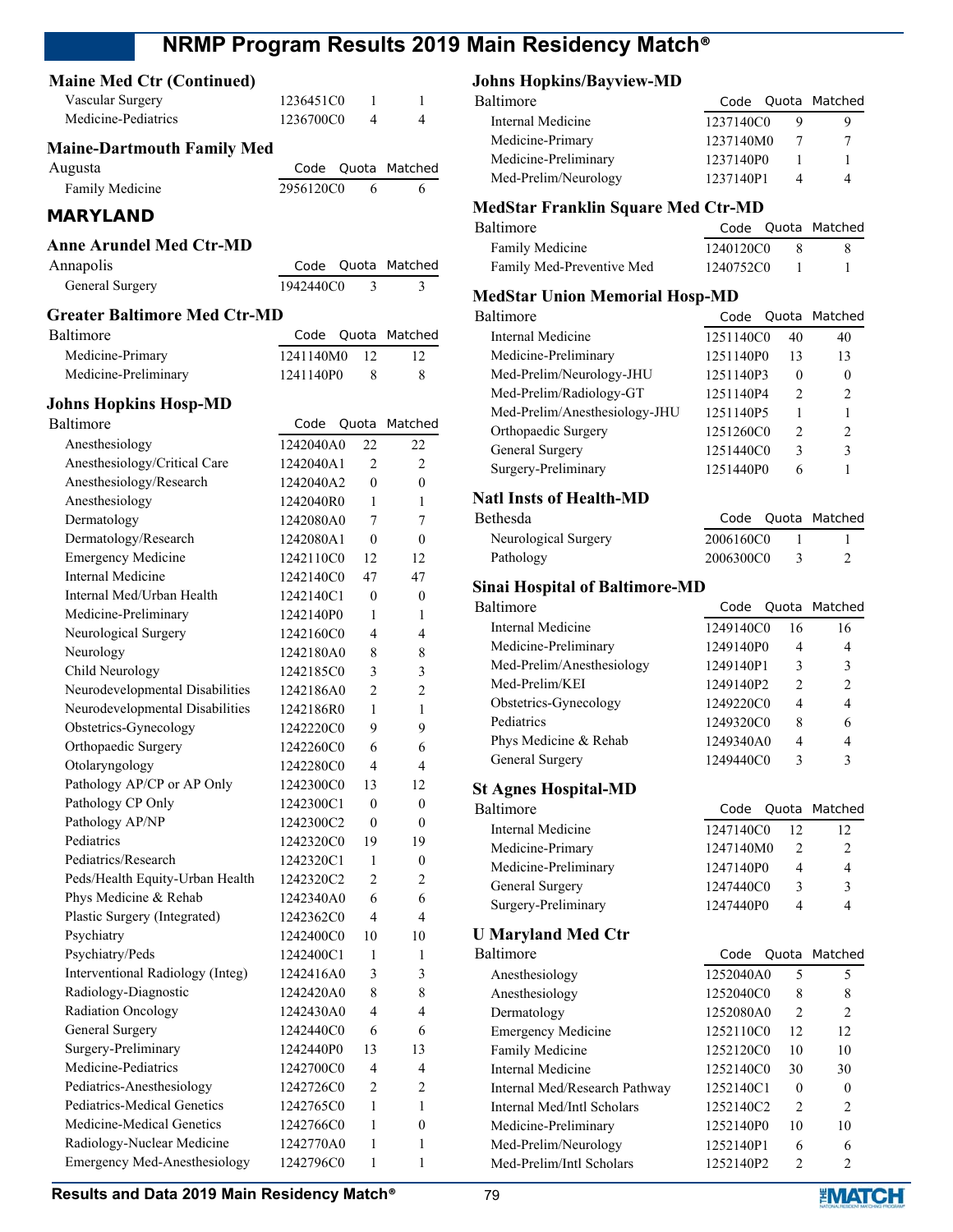#### **U Maryland Med Ctr (Continued)**

| Neurological Surgery             | 1252160C0 | $\overline{2}$   | $\overline{c}$   |
|----------------------------------|-----------|------------------|------------------|
| Neurology                        | 1252180A0 | 7                | 7                |
| Neurology                        | 1252180R0 | 1                | 1                |
| Obstetrics-Gynecology            | 1252220C0 | 7                | 7                |
| Orthopaedic Surgery              | 1252260C0 | 6                | 6                |
| Otolaryngology                   | 1252280C0 | 3                | 3                |
| Pathology                        | 1252300C0 | $\overline{4}$   | 4                |
| Pediatrics                       | 1252320C0 | 15               | 15               |
| Peds-Prelim/Child Neurology/NDD  | 1252320P0 | $\mathbf{0}$     | $\boldsymbol{0}$ |
| Psychiatry/Sheppard Pratt        | 1252400C0 | 17               | 17               |
| Psychiatry/Physician Scientist   | 1252400C1 | $\boldsymbol{0}$ | $\mathbf{0}$     |
| Interventional Radiology (Integ) | 1252416A0 | 1                | 1                |
| Radiology-Diagnostic             | 1252420A0 | 8                | 8                |
| Rad-Diag/SACM-Advanced           | 1252420A1 | 1                | 1                |
| <b>Radiation Oncology</b>        | 1252430A0 | $\overline{2}$   | $\overline{2}$   |
| General Surgery                  | 1252440C0 | 6                | 6                |
| Surgery-Preliminary              | 1252440P0 | 6                | 6                |
| Surg-Prelim/SACM                 | 1252440P3 | 1                | 1                |
| Thoracic Surgery                 | 1252461C0 | 1                | 1                |
| Medicine-Pediatrics              | 1252700C0 | 4                | 4                |
| Medicine-Emergency Med           | 1252705C0 | 2                | $\overline{c}$   |
| Pediatrics-Emergency Med         | 1252725C0 | $\overline{2}$   | $\overline{c}$   |
|                                  |           |                  |                  |

#### **U Maryland Med Ctr Midtown Campus**

| <b>Baltimore</b>  | Code Ouota Matched |  |
|-------------------|--------------------|--|
| Internal Medicine | 1244140C0          |  |
| Transitional      | 1244999P0          |  |

#### **U Maryland Prince Georges Hosp Ctr-MD**

| Cheverly             | Code Quota Matched |   |
|----------------------|--------------------|---|
| Family Medicine      | 1905120C0          | 4 |
| Internal Medicine    | 1905140C0<br>12    |   |
| Medicine-Preliminary | 1905140P0          | 6 |

#### **U Maryland-Mercy Med Ctr**

| Baltimore                 |              | Code Ouota Matched |
|---------------------------|--------------|--------------------|
| Medicine-Preliminary      | 1245140P0 12 |                    |
| Med-Prelim/JHU Anesthesia | 1245140P1    | 6                  |

#### **MASSACHUSETTS**

#### **B I Deaconess Med Ctr-MA**

| Boston                           | Code      |                | Quota Matched  |
|----------------------------------|-----------|----------------|----------------|
| Anesthesiology                   | 1256040A0 | 6              | 6              |
| Anesthesiology                   | 1256040C0 | 10             | 10             |
| Anesthesiology/Clin Scientist    | 1256040C1 | $\mathfrak{D}$ | $\mathcal{L}$  |
| Anesthesiology                   | 1256040R0 | 1              | 1              |
| <b>Emergency Medicine</b>        | 1256110C0 | 13             | 13             |
| Internal Medicine                | 1256140C0 | 49             | 49             |
| Medicine-Primary                 | 1256140M0 | 4              | 4              |
| Medicine-Preliminary             | 1256140P0 | 9              | 9              |
| Med-Prelim/Neurology             | 1256140P1 | $\overline{c}$ | 2              |
| Neurological Surgery             | 1256160C0 | 1              | 1              |
| Neurology                        | 1256180A0 | 8              | 5              |
| Obstetrics-Gynecology            | 1256220C0 | 6              | 6              |
| Pathology                        | 1256300C0 | 8              | 4              |
| Psychiatry                       | 1256400C0 | 10             | 10             |
| Interventional Radiology (Integ) | 1256416A0 | $\overline{c}$ | $\overline{2}$ |
| Radiology-Diagnostic             | 1256420A0 | 8              | 8              |

| General Surgery             | 1256440C0 |  |
|-----------------------------|-----------|--|
| Surgery-Preliminary         | 1256440P0 |  |
| Vascular Surgery            | 1256451C0 |  |
| Transitional/Brockton-BIDMC | 1256999P0 |  |

#### **Baystate Med Ctr-MA**

| Springfield                      | Code      |                          | Quota Matched  |
|----------------------------------|-----------|--------------------------|----------------|
| Anesthesiology-3 yr              | 1286040A0 | 8                        | 8              |
| Anesthesiology                   | 1286040R0 | 2                        | $\overline{c}$ |
| <b>Emergency Medicine</b>        | 1286110C0 | 16                       | 16             |
| Internal Medicine                | 1286140C0 | 14                       | 14             |
| Medicine-Primary                 | 1286140M0 | 4                        | 4              |
| Obstetrics-Gynecology            | 1286220C0 | 6                        | 6              |
| Pathology                        | 1286300C0 | 3                        | 3              |
| Pediatrics                       | 1286320C0 | 9                        | 9              |
| Peds-Prelim/Boston Childrens NDD | 1286320P1 | 1                        | 0              |
| Psychiatry                       | 1286400C0 | 4                        | 4              |
| Radiology-Diagnostic             | 1286420A0 | 4                        | 4              |
| General Surgery                  | 1286440C0 | 6                        | 6              |
| Surgery-Preliminary              | 1286440P0 | $\overline{\mathcal{L}}$ |                |
| Medicine-Pediatrics              | 1286700C0 | 8                        | 8              |
|                                  |           |                          |                |

#### **Berkshire Med Ctr-MA** Pittsfield

Internal Medicine Medicine-Preliminary

|           |    | Code Ouota Matched |
|-----------|----|--------------------|
| 1281140C0 | 12 | 12                 |
| 1281140P0 | 8  | 8                  |

#### **Boston Univ Med Ctr-MA**

| Boston                        | Code      | Quota        | Matched          |
|-------------------------------|-----------|--------------|------------------|
| Anesthesiology                | 1257040A0 | 5            | 5                |
| Anesthesiology                | 1257040C0 | 6            | 6                |
| Dermatology                   | 1257080A0 | 5            | 5                |
| <b>Emergency Medicine</b>     | 1257110C0 | 12           | 12               |
| Family Medicine               | 1257120C0 | 12           | 12               |
| Internal Medicine             | 1257140C0 | 40           | 40               |
| Int Med/ABIM Research Pathway | 1257140C1 | $\theta$     | $\theta$         |
| Medicine-Primary              | 1257140M0 | 5            | 5                |
| Medicine-Preliminary          | 1257140P0 | 1            | 1                |
| Med-Prelim/Neurology          | 1257140P1 | 7            | 7                |
| Neurology                     | 1257180A0 | 7            | 7                |
| Child Neurology               | 1257185C0 | $\mathbf{0}$ | $\boldsymbol{0}$ |
| Child Neurology               | 1257185R0 | 1            | $\theta$         |
| Obstetrics-Gynecology         | 1257220C0 | 5            | 5                |
| Orthopaedic Surgery           | 1257260C0 | 4            | 4                |
| Ortho Surg/Research           | 1257260C1 | 1            | 1                |
| Otolaryngology                | 1257280C0 | 3            | 3                |
| Pathology                     | 1257300C0 | 3            | 3                |
| Psychiatry                    | 1257400C0 | 8            | 8                |
| Radiology-Diagnostic          | 1257420A0 | 10           | 10               |
| Radiology-Diagnostic          | 1257420R0 | 1            | 1                |
| General Surgery               | 1257440C0 | 5            | 5                |
| Surgery-Preliminary           | 1257440P0 | 6            | 5                |
| Psychiatry-Family Med         | 1257720C0 | 2            | $\overline{2}$   |

#### **Brigham & Womens Hosp-MA**

| Boston                  |           | Code Quota Matched |
|-------------------------|-----------|--------------------|
| Anesthesiology          | 1265040A0 |                    |
| Anesthesiology          | 1265040C0 |                    |
| Anesthesiology/Research | 1265040C1 |                    |
| Anesthesiology          | 1265040R0 |                    |
|                         |           |                    |

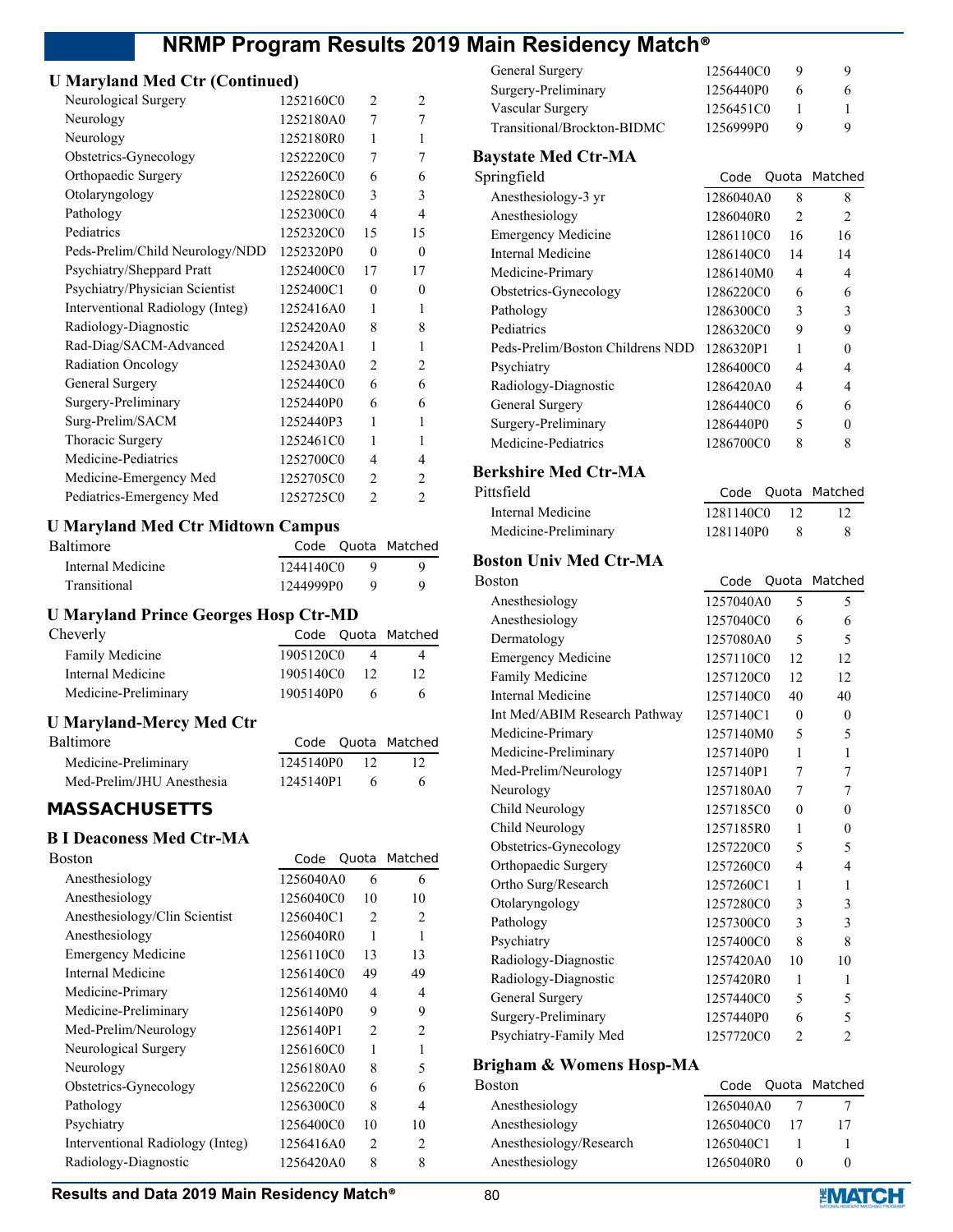#### **Brigham & Womens Hosp-MA (Continued)**

| лтенані ос угонісня позр-ічж (Continucu) |           |                |                  |
|------------------------------------------|-----------|----------------|------------------|
| Internal Medicine                        | 1265140C0 | 40             | 40               |
| Medicine-Primary/DGM                     | 1265140M0 | 8              | 8                |
| Medicine-Primary/HVMA                    | 1265140M1 | 4              | 4                |
| Medicine-Preliminary                     | 1265140P0 | 11             | 11               |
| Med-Prelim/Neurology                     | 1265140P1 | 8              | 8                |
| Neurological Surgery                     | 1265160C0 | 3              | 3                |
| Neurology/BWH-MGH                        | 1265180A0 | 19             | 19               |
| Obstetrics-Gynecology/BWH-MGH            | 1265220C0 | 11             | 11               |
| Path $(AP$ only & comb $AP/CP$ )         | 1265300C0 | 9              | 9                |
| Clinical Pathology only                  | 1265300C1 | 2              | $\overline{2}$   |
| Plastic Surgery (Integrated)             | 1265362C0 | 3              | 3                |
| Psychiatry                               | 1265400C0 | 7              | 7                |
| Psychiatry/Research                      | 1265400C1 | 1              | $\mathbf{1}$     |
| Psychiatry/Child                         | 1265400C2 | 2              | 2                |
| Interventional Radiology (Integ)         | 1265416C0 | $\overline{2}$ | $\overline{2}$   |
| Radiology-Diagnostic                     | 1265420A0 | 8              | 8                |
| General Surgery                          | 1265440C0 | 9              | 9                |
| Surgery-Preliminary                      | 1265440P0 | 5              | $\boldsymbol{0}$ |
| Thoracic Surgery/Non-cardiac             | 1265461C0 | 1              | 1                |
| Thoracic Surgery/Cardiac                 | 1265461C1 | 1              | 1                |
| Med-Peds/Harvard BWH/CHB                 | 1265700C0 | 4              | 4                |
|                                          |           |                |                  |

#### **Cambridge Health Alliance-MA**

| Cambridge             |           | Code Quota Matched |
|-----------------------|-----------|--------------------|
| Family Medicine/Tufts | 1268120C0 |                    |
| Medicine-Primary      | 1268140M0 | x                  |
| Psychiatry            | 1268400C0 | x                  |
| Transitional          | 1268999P0 |                    |

#### **Childrens Hospital-Boston-MA**

| <b>Boston</b>                   |           |    | Code Quota Matched |
|---------------------------------|-----------|----|--------------------|
| Child Neurology                 | 1259185C0 | 5  |                    |
| Child Neurology                 | 1259185R0 | 3  | ٩                  |
| Neurodevelopmental Disabilities | 1259186A0 |    |                    |
| Peds/Childrens Hosp             | 1259320C0 | 27 | 27                 |
| Peds/Urban Health Advocacy-BMC  | 1259320C1 | 11 | 11                 |
| Pediatrics-Anesthesiology       | 1259726C0 | 2  | 2                  |
| Pediatrics-Medical Genetics     | 1259765C0 |    |                    |

#### **Grtr Lawrence Fam Hlth Ctr-MA**

| Lawrence        |              | Code Quota Matched |
|-----------------|--------------|--------------------|
| Family Medicine | 1283120C0 12 |                    |

#### **Harvard Med School/Mass Eye and Ear**

| <b>Boston</b>                          |           |   | Code Quota Matched |
|----------------------------------------|-----------|---|--------------------|
| Otolaryngology                         | 1180280C0 | 4 | 4                  |
| Otolaryngology/Research                | 1180280C1 | 1 |                    |
| <b>Harvard South Shore-MA</b>          |           |   |                    |
| <b>Brockton</b>                        |           |   | Code Quota Matched |
| Psychiatry                             | 3120400C0 | 8 | 8                  |
| <b>Harvard Spaulding Rehab Hosp-MA</b> |           |   |                    |
| Charlestown                            |           |   | Code Quota Matched |
| Phys Medicine & Rehab                  | 1260340A0 | 8 | 8                  |
| <b>Lahey Clinic-MA</b>                 |           |   |                    |
| Burlington                             |           |   | Code Quota Matched |
|                                        |           |   |                    |
| Anesthesiology                         | 3130040C0 | 6 | 6                  |

| Internal Medicine                | 3130140C0 | 12               | 12             |
|----------------------------------|-----------|------------------|----------------|
| Medicine-Preliminary             | 3130140P0 | 4                | 4              |
| Med-Prelim/Neurology-Tufts       | 3130140P1 | 2                | 2              |
| Plastic Surgery (Integrated)     | 3130362C0 | 1                | 1              |
| Radiology-Diagnostic             | 3130420A0 | 4                | 4              |
| Radiology-Diag/Sponsored         | 3130420A1 | 1                | 1              |
| General Surgery                  | 3130440C0 | 3                | 3              |
| <b>Lemuel Shattuck Hosp-MA</b>   |           |                  |                |
| Jamaica Plain                    | Code      | Quota            | Matched        |
| Transitional                     | 3112999P0 | 6                | 6              |
| <b>Massachusetts Gen Hosp</b>    |           |                  |                |
| <b>Boston</b>                    | Code      | Quota            | Matched        |
| Anesthesiology/PG 2-4            | 1261040A0 | 17               | 17             |
| Anesthesiology/PG 1-4            | 1261040C0 | 6                | 6              |
| Anesthesiology/Research          | 1261040C1 | 1                | 1              |
| Anesthesiology/F                 | 1261040C2 | 1                | 1              |
| Anesthesiology/IS                | 1261040R0 | $\overline{2}$   | 2              |
| Dermatology/Harvard Combined     | 1261080A0 | 10               | 10             |
| Emergency Med/BWH-Harvard        | 1261110C0 | 15               | 15             |
| <b>Internal Medicine</b>         | 1261140C0 | 51               | 51             |
| Int Med/Global Medicine          | 1261140C1 | $\overline{2}$   | 2              |
| Medicine-Primary                 | 1261140M0 | 7                | 7              |
| Medicine-Preliminary             | 1261140P0 | 11               | 11             |
| Med-Prelim/Neurology             | 1261140P1 | 5                | 5              |
| Neurological Surgery             | 1261160C0 | 4                | 4              |
| Child Neurology                  | 1261185A0 | 1                | 1              |
| Child Neurology                  | 1261185C0 | 1                | 1              |
| Ortho Surg/Harvard Combined      | 1261260C0 | 12               | 12             |
| Pathology-Clinical               | 1261300C0 | 3                | 3              |
| Pathology-Anat/Clin or Anat      | 1261300C1 | 6                | 6              |
| Pediatrics                       | 1261320C0 | 14               | 14             |
| Pediatrics-Preliminary           | 1261320P0 | 3                | 3              |
| Peds-Prelim/Child Neurology      | 1261320P1 | $\boldsymbol{0}$ | 0              |
| Peds/Adult/Child Psychiatry      | 1261400C0 | 2                | 2              |
| Psychiatry                       | 1261400C1 | 14               | 14             |
| Interventional Radiology (Integ) | 1261416C0 | $\mathfrak{Z}$   | $\sqrt{3}$     |
| Radiology-Diagnostic             | 1261420A0 | 8                | 8              |
| Radiation Oncology/BWH-Harvard   | 1261430A0 | 7                | 7              |
| General Surgery                  | 1261440C0 | 9                | 9              |
| Surgery-Preliminary              | 1261440P0 | 3                | 3              |
| Vascular Surgery                 | 1261451C0 | $\overline{2}$   | $\overline{c}$ |
| Med-Peds/Harvard MGH             | 1261700C2 | $\overline{4}$   | 4              |
| Medicine-Dermatology/BWH         | 1261785C0 | 1                | 1              |
| MetroWest Med Ctr-Framingham-MA  |           |                  |                |

#### **MetroWest Med Ctr-Framingham-MA**

| Framingham        |              |      | Code Quota Matched |
|-------------------|--------------|------|--------------------|
| Internal Medicine | 1812140C0    | - 83 |                    |
| Transitional      | 1812999P0 12 |      |                    |

#### **Mt Auburn Hospital-MA**

| 1269140C0 | 14       | 14                 |
|-----------|----------|--------------------|
| 1269140M0 | $\theta$ | $_{0}$             |
| 1269140P0 | 8        | 8                  |
| 1269140P1 | $\theta$ | $_{0}$             |
| 1269420A0 | 3        | ٩                  |
|           |          | Code Quota Matched |

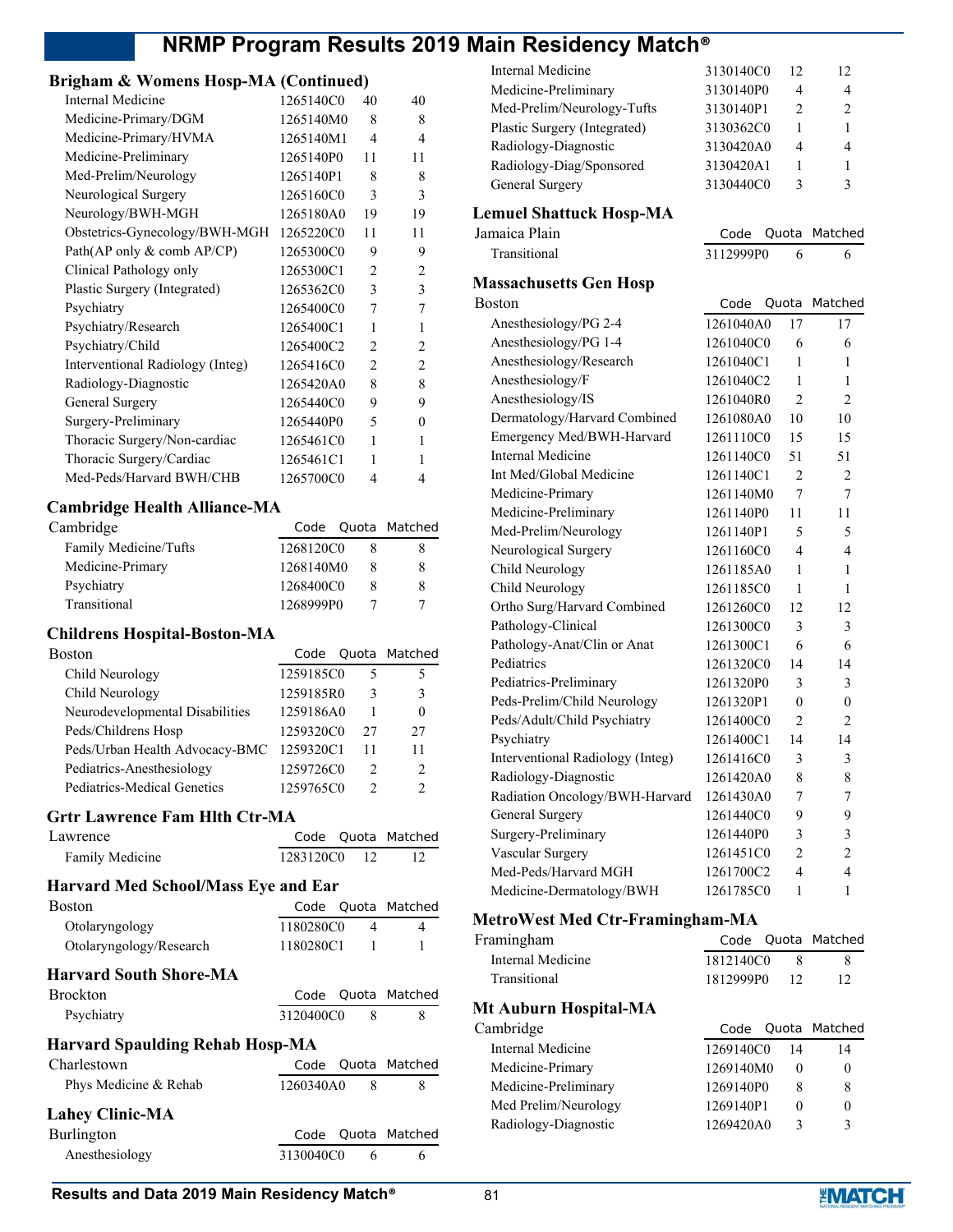#### **Newton-Wellesley Hosp-MA**

| Newton       |           | Code Ouota Matched |
|--------------|-----------|--------------------|
| Transitional | 1280999P0 |                    |

#### **North Shore Med Ctr/Salem Hosp-MA**

| Salem                    |           |   | Code Quota Matched |
|--------------------------|-----------|---|--------------------|
| Internal Medicine        | 1284140C0 | h | 6.                 |
| Medicine-Preliminary     | 1284140P0 |   | 3                  |
| Med-Prelim/Neurology-MGH | 1284140P1 |   | $^{\circ}$         |

#### **St Elizabeths Med Ctr-MA**

| Boston                     |           |                | Code Ouota Matched |
|----------------------------|-----------|----------------|--------------------|
| Anesthesiology             | 1266040A0 | $\mathfrak{D}$ | $\mathfrak{D}$     |
| Anesthesiology             | 1266040C0 | 6              | 5                  |
| Anesthesiology             | 1266040R0 |                |                    |
| Internal Medicine          | 1266140C0 | 16             | 16                 |
| Medicine-Preliminary       | 1266140P0 | 5              | 5                  |
| Med-Prelim/Neurology-Tufts | 1266140P1 |                |                    |
| Psychiatry                 | 1266400C0 | 5              | 5                  |
| General Surgery            | 1266440C0 | 3              | 3                  |
| Surgery-Preliminary        | 1266440P0 | 5              | 3                  |

#### **St Vincent Hosp-Worcester-MA**

| Worcester            |           |                 | Code Quota Matched |
|----------------------|-----------|-----------------|--------------------|
| Internal Medicine    | 1290140C0 | $\overline{23}$ | 23                 |
| Medicine-Preliminary | 1290140P0 |                 |                    |
| Radiology-Diagnostic | 1290420A0 |                 |                    |

#### **Steward Carney Hospital-MA**

| Boston                     |           | Code Quota Matched |
|----------------------------|-----------|--------------------|
| Internal Medicine          | 1258140C0 |                    |
| Medicine-Preliminary       | 1258140P0 | $\mathcal{D}$      |
| Med-Prelim/Neurology-Tufts | 1258140P1 | $^{\circ}$         |
| Transitional               | 1258999P0 |                    |

#### **Tufts Medical Center-MA**

| Boston                      | Code      | Quota          | Matched        |
|-----------------------------|-----------|----------------|----------------|
| Anesthesiology              | 1263040A0 | 8              | 8              |
| Anesthesiology/FAP          | 1263040A1 | $\overline{c}$ | 1              |
| Anesthesiology              | 1263040R3 | $\mathbf{1}$   | 1              |
| Dermatology                 | 1263080A0 | 3              | 3              |
| Internal Medicine           | 1263140C0 | 25             | 25             |
| Neurological Surgery        | 1263160C0 | 1              | 1              |
| Neurology                   | 1263180A0 | 5              | 5              |
| Neurology/FAP               | 1263180A1 | 1              | 0              |
| Neurology - Neurology/FAP   | 1263180R1 | $\mathbf{1}$   | 0              |
| Child Neurology             | 1263185C0 | $\theta$       | $\theta$       |
| Child Neurology             | 1263185R0 | 1              | $\mathbf{0}$   |
| Obstetrics-Gynecology       | 1263220C0 | 5              | 5              |
| Ob-Gyn/Preliminary          | 1263220P0 | 1              | 1              |
| Orthopaedic Surgery         | 1263260C0 | 4              | 4              |
| Otolaryngology              | 1263280C0 | $\overline{2}$ | $\overline{2}$ |
| Pathology                   | 1263300C0 | $\mathfrak{D}$ | $\mathfrak{D}$ |
| Pediatrics                  | 1263320C0 | 11             | 11             |
| Phys Medicine & Rehab       | 1263340A0 | 3              | 3              |
| Psychiatry                  | 1263400C0 | 5              | 5              |
| Psychiatry/FAP              | 1263400C1 | $\mathbf{1}$   | 1              |
| Radiology-Diagnostic        | 1263420A0 | 5              | 5              |
| Radiology-Diagnostic/FAP 17 | 1263420A2 | 1              | $\overline{0}$ |

| <b>Radiation Oncology</b> | 1263430A0 | $\mathcal{D}_{\mathcal{L}}$ |
|---------------------------|-----------|-----------------------------|
| General Surgery           | 1263440C0 | 3                           |
| Surgery-Preliminary       | 1263440P0 | 3                           |
| Peds/Psych/Child Psych    | 1263730C0 |                             |

#### **U Massachusetts Med School**

| Worcester                    | Code      |                | Quota Matched  |
|------------------------------|-----------|----------------|----------------|
| Anesthesiology               | 3050040C0 | 8              | 8              |
| Anesthesiology               | 3050040R0 | 1              | 1              |
| Dermatology                  | 3050080A0 | 3              | 3              |
| <b>Emergency Medicine</b>    | 3050110C0 | 12.            | 12             |
| Fam Med/Hahnemann FHC        | 3050120C0 | 4              | 4              |
| Fam Med/Queen St FHC         | 3050120C1 | 4              | 4              |
| Family Med/Barre FHC         | 3050120C2 | 4              | $\overline{4}$ |
| Family Med/Fitchburg         | 3050120C3 | 3              | 3              |
| Internal Medicine            | 3050140C0 | 28             | 28             |
| Medicine-Preliminary         | 3050140P0 | 3              | 3              |
| Med-Prelim/Neurology         | 3050140P1 | 8              | 8              |
| Neurological Surgery         | 3050160C0 | 1              | 1              |
| Neurology                    | 3050180A0 | 8              | 8              |
| Neurology                    | 3050180R0 | $\overline{2}$ | 2              |
| Obstetrics-Gynecology        | 3050220C0 | 5              | 5              |
| Orthopaedic Surgery          | 3050260C0 | 4              | $\overline{4}$ |
| Orthopaedic Surgery/Research | 3050260C1 | 1              | 1              |
| Pathology                    | 3050300C0 | 4              | 4              |
| Pediatrics                   | 3050320C0 | 8              | 1              |
| Plastic Surgery (Integrated) | 3050362C0 | $\overline{2}$ | 2              |
| Psychiatry                   | 3050400C0 | 6              | 6              |
| Psychiatry/Child Psych       | 3050400C1 | $\theta$       | $\theta$       |
| Radiology-Diagnostic         | 3050420A0 | 5              | 5              |
| General Surgery              | 3050440C0 | 7              | 7              |
| Surgery-Preliminary          | 3050440P0 | 4              | 3              |
| Vascular Surgery             | 3050451C0 | $\overline{2}$ | $\overline{2}$ |
| Medicine-Pediatrics          | 3050700C0 | 4              | 4              |
| Psychiatry-Neurology         | 3050755C1 | 1              | 1              |
|                              |           |                |                |

#### **MICHIGAN**

#### **Ascension Macomb-Oakland Hosp-MI**

| Warren                        | Code      |               | Quota Matched |
|-------------------------------|-----------|---------------|---------------|
| <b>Emergency Medicine</b>     | 1930110C0 | 8             | 8             |
| Family Medicine/Osteopathic   | 1930120C0 | 6             | 4             |
| Internal Medicine/Osteopathic | 1930140C0 | 12            |               |
| Neurology                     | 1930180C0 | $\mathcal{P}$ |               |
| Obstetrics-Gynecology         | 1930220C0 | ٩             | ٩             |
| Otolaryngology                | 1930280C0 | 2             | $\mathcal{P}$ |
| General Surgery               | 1930440C0 | 4             | 4             |
| Transitional/Osteopathic      | 1930999P0 |               |               |

#### **Ascension Providence/MSUCHM-MI**

| Southfield             | Code      |               | Ouota Matched |
|------------------------|-----------|---------------|---------------|
| <b>Family Medicine</b> | 1303120C0 | 9             | 6             |
| Internal Medicine      | 1303140C0 | 13            | 13            |
| Neurological Surgery   | 1303160C0 | $\mathcal{P}$ | $\mathcal{L}$ |
| Obstetrics-Gynecology  | 1303220C0 | 5             |               |
| Orthopaedic Surgery    | 1303260C0 | 3             | 3             |
| Radiology-Diagnostic   | 1303420A0 | 3             | 3             |
| General Surgery        | 1303440C0 | 3             | 3             |
| Surgery-Preliminary    | 1303440P0 | 6             |               |
| Transitional           | 1303999P0 |               |               |

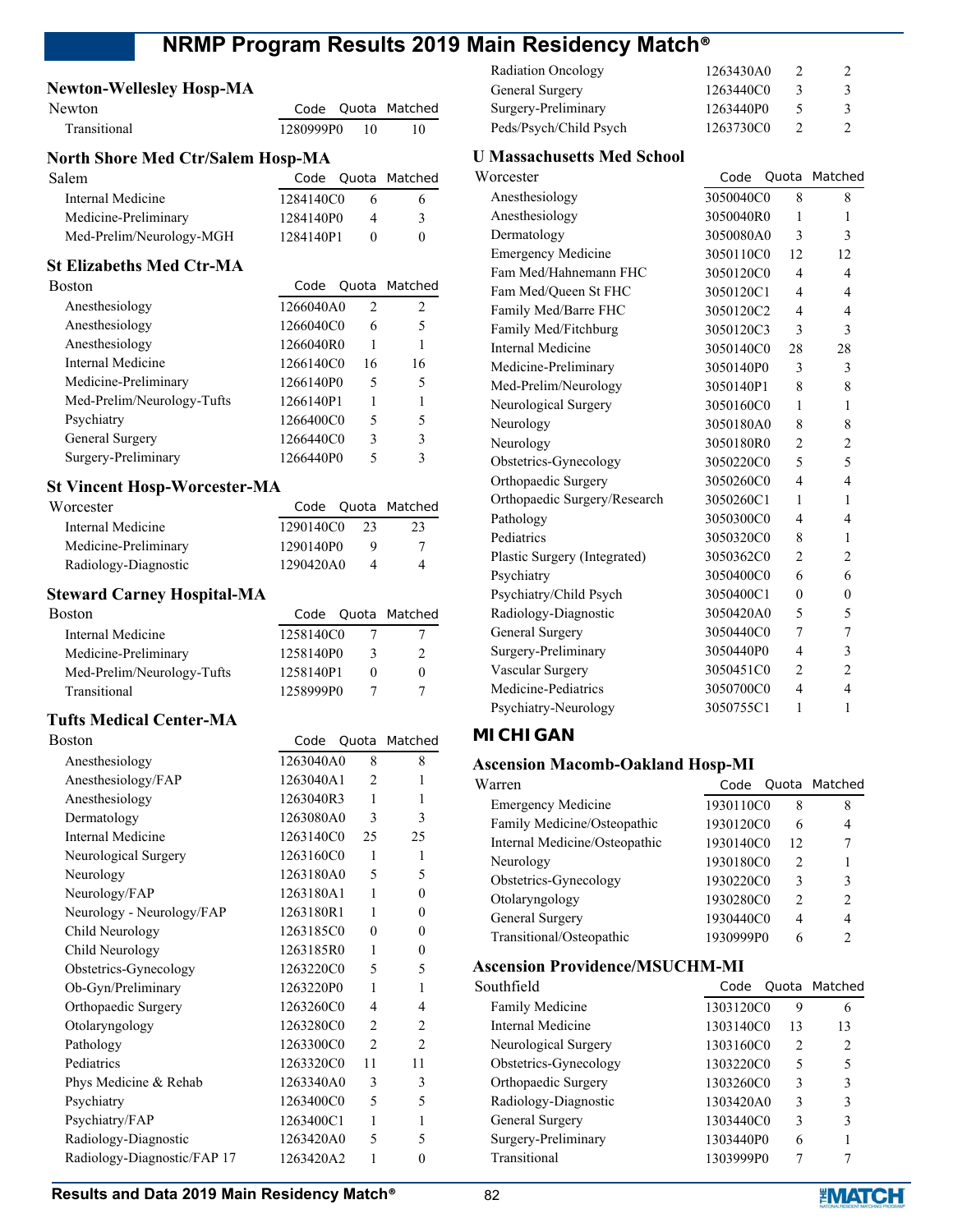#### **Ascension Providence/MSUCHM-MI (Continued)**

Transitional/Radiology 1303999P1 3 2

#### **Ascension St John Hosp-MI**

| Detroit                     |           |                | Code Ouota Matched |
|-----------------------------|-----------|----------------|--------------------|
| <b>Emergency Medicine</b>   | 1915110C0 | 12             | 12                 |
| Family Medicine             | 1915120C0 | 7              |                    |
| Internal Medicine           | 1915140C0 | 18             | 18                 |
| Internal Med/SACM Sponsored | 1915140C1 | $\mathfrak{D}$ | 2                  |
| Medicine-Preliminary        | 1915140P0 | 5              |                    |
| Med-Prelim/SACM Sponsored   | 1915140P1 | $\mathfrak{D}$ |                    |
| Obstetrics-Gynecology       | 1915220C0 | 4              |                    |
| Pathology                   | 1915300C0 | $\mathfrak{D}$ | $\mathfrak{D}$     |
| Pediatrics                  | 1915320C0 | 9              | 9                  |
| General Surgery             | 1915440C0 | 5              | 5                  |
| Surgery-Preliminary         | 1915440P0 | 2              |                    |

#### **Authority Health GME-MI**

| Detroit           |           | Code Quota Matched |
|-------------------|-----------|--------------------|
| Internal Medicine | 1920140C0 |                    |
| Pediatrics        | 1920320C0 |                    |
| Psychiatry        | 1920400C0 |                    |

#### **Beaumont Health-MI**

| Southfield                       | Code      | Quota          | Matched                  |
|----------------------------------|-----------|----------------|--------------------------|
| Anesthesiology/Royal Oak         | 1978040C0 | 6              | 6                        |
| Dermatology/Trenton              | 1978080C0 | $\overline{2}$ | $\overline{2}$           |
| Emergency Medicine/Royal Oak     | 1978110C0 | 14             | 14                       |
| Emergency Med/Farmington Hills   | 1978110C1 | 6              | 6                        |
| Emer Med/Trenton & Dearborn      | 1978110C2 | 5              | 5                        |
| Family Medicine/Troy             | 1978120C0 | 8              | 8                        |
| Family Med/Grosse Pointe         | 1978120C1 | 6              | 6                        |
| Fam Med/Farm Hills/Osteopathic   | 1978120C2 | 5              | $\overline{\mathcal{L}}$ |
| Family Medicine/Wayne            | 1978120C3 | 10             | 10                       |
| Internal Medicine/Royal Oak      | 1978140C0 | 20             | 20                       |
| Internal Medicine/Dearborn       | 1978140C1 | 10             | 10                       |
| Internal Medicine/Trenton        | 1978140C2 | 5              | 5                        |
| Medicine-Prelim/Dearborn         | 1978140P1 | 3              | 3                        |
| Neuro Surg/Royal Oak & Dearborn  | 1978160C0 | 1              | $\mathbf{1}$             |
| Neurology/Farm Hills & Royal Oak | 1978180C0 | $\overline{c}$ | $\overline{c}$           |
| Obstetrics-Gynecology/Royal Oak  | 1978220C0 | 6              | 6                        |
| Obstetrics-Gynecology/Dearborn   | 1978220C1 | 4              | $\overline{4}$           |
| Ortho Surgery/Royal Oak & Taylor | 1978260C0 | 8              | 8                        |
| Pathology/Royal Oak              | 1978300C0 | 3              | 3                        |
| Pediatrics/Royal Oak             | 1978320C0 | 8              | 8                        |
| Phys Med & Rehab/Royal Oak       | 1978340C0 | 4              | 4                        |
| Phys Medicine & Rehab/Taylor     | 1978340C1 | 4              | 4                        |
| Intervent Rad (Integ)/Royal Oak  | 1978416C0 | 1              | 1                        |
| Rad-Diag/Farmington Hills        | 1978420A0 | $\overline{2}$ | $\overline{2}$           |
| Radiology-Diagnostic/Royal Oak   | 1978420C0 | 6              | 6                        |
| Radiology-Diagnostic/Dearborn    | 1978420C1 | 4              | $\overline{4}$           |
| Radiology-Diagnostic/Dearborn    | 1978420R0 | 1              | $\mathbf{1}$             |
| Radiation Oncology/Royal Oak     | 1978430C0 | 3              | $\overline{c}$           |
| General Surgery/Royal Oak        | 1978440C0 | 6              | 6                        |
| Surgery-Prelim/Royal Oak         | 1978440P0 | 2              | $\overline{c}$           |
| Medicine-Pediatrics/Royal Oak    | 1978700C0 | 4              | $\overline{4}$           |
| Trans/Ophthalmology/Royal Oak    | 1978999P1 | 3              | 3                        |
| Transitional/Dearborn & Taylor   | 1978999P3 | 6              | 6                        |
| Trans/Ophthal/Dearborn & Taylor  | 1978999P4 | $\overline{2}$ | $\overline{2}$           |
|                                  |           |                |                          |

#### **Central Michigan University COM**

| Central michigan Umversity COM               |           |                |                  |
|----------------------------------------------|-----------|----------------|------------------|
| Saginaw                                      | Code      | Quota          | Matched          |
| <b>Emergency Medicine</b>                    | 1320110C0 | 10             | 10               |
| Family Medicine                              | 1320120C0 | 6              | 3                |
| Internal Medicine                            | 1320140C0 | 8              | 8                |
| Internal Medicine/SACM                       | 1320140C1 | 1              | 1                |
| Obstetrics-Gynecology                        | 1320220C0 | 4              | 4                |
| Psychiatry                                   | 1320400C0 | 4              | 4                |
| Psychiatry/MIDOCS                            | 1320400C1 | 2              | $\overline{c}$   |
| General Surgery                              | 1320440C0 | 4              | 4                |
|                                              |           |                |                  |
| <b>Childrens Hosp of Michigan</b><br>Detroit |           |                |                  |
|                                              | Code      |                | Quota Matched    |
| Pediatrics                                   | 1843320C0 | 25             | 25               |
| Peds-Prelim/Child Neurology                  | 1843320P0 | 2              | 2                |
| <b>Detroit Med Ctr/WSU-MI</b>                |           |                |                  |
| Detroit                                      | Code      | Quota          | Matched          |
| Anesthesiology                               | 1295040C0 | 12             | 12               |
| <b>Emergency Medicine</b>                    | 1295110C0 | 14             | 14               |
| Emergency Med/Sinai-Grace                    | 1295110C1 | 16             | 16               |
| Family Medicine                              | 1295120C0 | 6              | 6                |
| Int Med/Det/Harper/VA                        | 1295140C0 | 48             | 48               |
| Internal Med/Sinai-Grace                     | 1295140C1 | 24             | 24               |
| Internal Medicine/HVSH                       | 1295140C2 | 8              | 8                |
| Neurological Surgery                         | 1295160C0 | 2              | 2                |
| Neurology                                    | 1295180A0 | 8              | 8                |
| Child Neurology                              | 1295185A0 | $\overline{c}$ | 2                |
| Obstetrics-Gynecology                        | 1295220C0 | 10             | 10               |
| Orthopaedic Surgery                          | 1295260C0 | 4              | 4                |
| Otolaryngology/Huron Valley                  | 1295280C1 | 2              | $\overline{2}$   |
| Phys Medicine & Rehab                        | 1295340A0 | 5              | 5                |
| Psychiatry                                   | 1295400C0 | 10             | 10               |
| Radiology-Diagnostic                         | 1295420A0 | 10             | 10               |
| Radiation Oncology                           | 1295430A0 | 2              | 2                |
| General Surgery                              | 1295440C0 | 8              | 8                |
| Surgery-Preliminary                          | 1295440P0 | 10             | 5                |
| Medicine-Pediatrics                          | 1295700C0 | 7              | 7                |
| Pediatrics-Medical Genetics                  | 1295765C0 | 1              | $\boldsymbol{0}$ |
| Transitional                                 | 1295999P0 | 20             | 20               |
| Transitional/Neurology                       | 1295999P1 | 8              | 8                |
| <b>Garden City Hospital-MI</b>               |           |                |                  |
| Garden City                                  | Code      | Quota          | Matched          |
| Internal Medicine                            | 2106140C0 | 2              | $\overline{2}$   |
|                                              |           |                |                  |
| <b>Genesys Reg Med Ctr-MI</b>                |           |                |                  |
| <b>Grand Blanc</b>                           | Code      |                | Quota Matched    |
| <b>Emergency Medicine</b>                    | 1308110C0 | 7              | 5                |
| Family Medicine                              | 1308120C0 | 11             | 10               |
| <b>Internal Medicine</b>                     | 1308140C0 | 8              | 6                |
| Obstetrics-Gynecology                        | 1308220C0 | 3              | 3                |
| <b>Henry Ford Allegiance Health-MI</b>       |           |                |                  |
| Jackson                                      |           |                |                  |
|                                              | Code      | Quota          | Matched          |
| <b>Emergency Medicine</b>                    | 1741110C0 | 8              | 5                |
| Family Medicine<br>Internal Medicine         | 1741120C0 | 6              | 6                |
|                                              | 1741140C0 | 8<br>4         | 8<br>4           |
| Psychiatry                                   | 1741400C0 |                |                  |
| General Surgery                              | 1741440C0 | 1              | 1                |

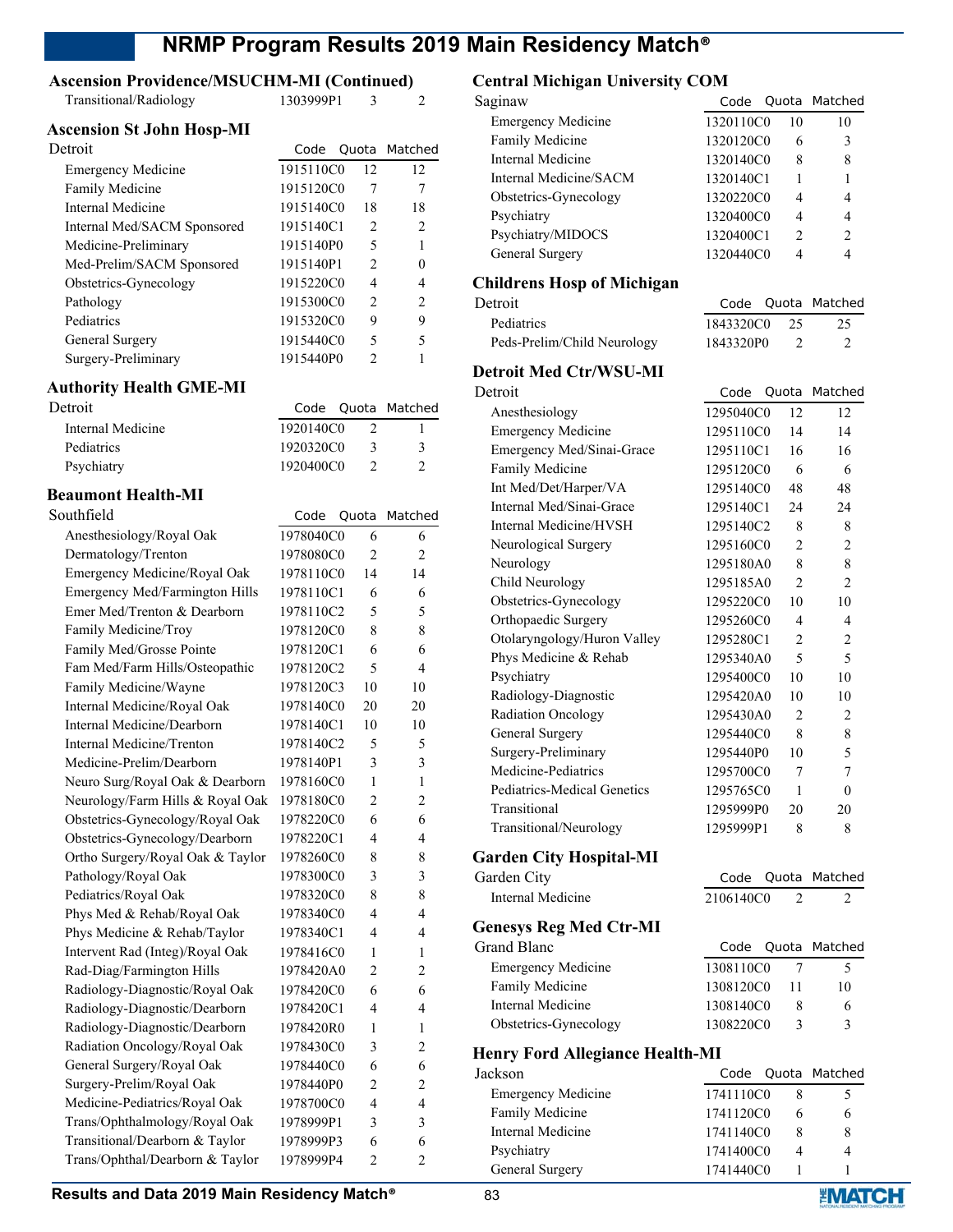#### **Henry Ford Allegiance Health-MI (Continued)**

| Transitional | 1741999P0 |  |
|--------------|-----------|--|
|              |           |  |

#### **Henry Ford Hospital-MI**

| Detroit                          | Code      |                | Quota Matched |
|----------------------------------|-----------|----------------|---------------|
| Anesthesiology                   | 1300040C0 | 12             | 12            |
| Dermatology                      | 1300080A0 | 7              | 7             |
| <b>Emergency Medicine</b>        | 1300110C0 | 15             | 15            |
| Family Medicine                  | 1300120C0 | 8              | 8             |
| Internal Medicine                | 1300140C0 | 36             | 36            |
| Neurological Surgery             | 1300160C0 | 2              | 2             |
| Neurology                        | 1300180C0 | 6              | 6             |
| Obstetrics-Gynecology            | 1300220C0 | 4              | 4             |
| Orthopaedic Surgery              | 1300260C0 | 6              | 6             |
| Otolaryngology                   | 1300280C0 | $\mathfrak{D}$ | 2             |
| Pathology                        | 1300300C0 | 4              | 4             |
| Psychiatry                       | 1300400C0 | 6              | 6             |
| Interventional Radiology (Integ) | 1300416C0 | 1              | 1             |
| Radiology-Diagnostic             | 1300420C0 | 8              | 8             |
| Radiation Oncology               | 1300430A0 | 1              | 1             |
| General Surgery                  | 1300440C0 | 6              | 6             |
| Surgery-Preliminary              | 1300440P0 | $\mathfrak{D}$ | 2             |
| Medicine-Emergency Med           | 1300705C0 | $\mathfrak{D}$ | 2             |
| Transitional                     | 1300999P0 | 17             | 17            |
|                                  |           |                |               |

#### **Henry Ford Macomb Hospital-MI**

| Clinton Township          |           |    | Code Quota Matched |
|---------------------------|-----------|----|--------------------|
| <b>Emergency Medicine</b> | 1924110C0 |    |                    |
| Family Medicine           | 1924120C0 | 4  | 4                  |
| Internal Medicine         | 1924140C0 | 13 | 13                 |
| Obstetrics-Gynecology     | 1924220C0 | 3  |                    |
| Otolaryngology            | 1924280C0 |    |                    |
| General Surgery           | 1924440C0 |    |                    |

#### **Henry Ford Wyandotte Hospital-MI**

| Wyandotte                 |           | Code Quota Matched |
|---------------------------|-----------|--------------------|
| <b>Emergency Medicine</b> | 2043110C0 |                    |
| Obstetrics-Gynecology     | 2043220C0 |                    |
| General Surgery           | 2043440C0 |                    |

#### **Hurley Medical Ctr-MI**

| Flint                 | Code Ouota Matched |    |               |
|-----------------------|--------------------|----|---------------|
| Internal Medicine     | 1307140C0          | 15 | 15            |
| Obstetrics-Gynecology | 1307220C0          |    |               |
| Pediatrics            | 1307320C0          |    |               |
| Medicine-Pediatrics   | 1307700C0          | 3  | 3             |
| Transitional          | 1307999P0          | 6  | $\mathcal{P}$ |
|                       |                    |    |               |

#### **Lakeland Health-MI**

| Saint Joseph              |           |               | Code Quota Matched   |
|---------------------------|-----------|---------------|----------------------|
| <b>Emergency Medicine</b> | 1951110C0 |               |                      |
| Family Medicine           | 1951120C0 | $\rightarrow$ | $\ddot{\phantom{1}}$ |
| Internal Medicine         | 1951140C0 |               |                      |

#### **MSUCOM Statewide Campus Sys-MI**

| East Lansing                   |             | Code Ouota Matched |
|--------------------------------|-------------|--------------------|
| Osteo Neuromusculoskeletal Med | 2123275C0 2 |                    |

#### **Mary Free Bed Hosp-MI** Grand Rapids

| rand Rapids           |           | Code Quota Matched |
|-----------------------|-----------|--------------------|
| Phys Medicine & Rehab | 1944340A0 |                    |

#### **McLaren Health Care Corp-MI**

| Grand Blanc                   |           |                | Code Quota Matched |
|-------------------------------|-----------|----------------|--------------------|
| Anesthesiology/Lansing        | 1866040C0 | 4              | 2                  |
| Anesthesiology/Oakland        | 1866040C1 | 3              | 3                  |
| Emergency Medicine/Macomb     | 1866110C0 | 6              | 2                  |
| Emergency Medicine/Oakland    | 1866110C1 | 6              | 5                  |
| Family Medicine/Flint         | 1866120C0 | 6              | 6                  |
| Family Medicine/Macomb        | 1866120C1 | 4              | 3                  |
| Family Medicine/Oakland       | 1866120C2 | 4              | 3                  |
| Family Medicine/Lansing       | 1866120C3 | 2              | $\theta$           |
| Internal Medicine/Flint       | 1866140C0 | 12             | 12                 |
| Internal Medicine/Lansing     | 1866140C1 | 7              | 7                  |
| Internal Medicine/Macomb      | 1866140C2 | 8              | 2                  |
| Internal Medicine/Oakland     | 1866140C3 | 5              | 5                  |
| Obstetrics-Gynecology/Lansing | 1866220C0 | 3              | 3                  |
| Orthopaedic Surgery/Flint     | 1866260C0 | 3              | 3                  |
| Orthopaedic Surgery/Oakland   | 1866260C1 | 3              | 3                  |
| Otolaryngology/Oakland        | 1866280C0 | $\overline{2}$ | $\overline{2}$     |
| Radiology-Diagnostic/Oakland  | 1866420C0 | 3              | 3                  |
| General Surgery/Lansing       | 1866440C0 | 2              | 2                  |
| Transitional/Oakland          | 1866999P0 | 3              | $\overline{2}$     |
|                               |           |                |                    |

#### **Mercy Health Grand Rapids-MI**

| Grand Rapids      |           |    | Code Quota Matched |
|-------------------|-----------|----|--------------------|
| Family Medicine   | 1995120C0 | 10 | 10                 |
| Internal Medicine | 1995140C0 |    |                    |
| Neurology         | 1995180C0 | 3  | 3                  |
| Transitional      | 1995999P0 |    |                    |

#### **Mercy Health Muskegon-MI**

| Muskegon                  |           | Code Quota Matched |
|---------------------------|-----------|--------------------|
| <b>Emergency Medicine</b> | 2102110C0 |                    |
| Family Medicine           | 2102120C0 |                    |
| Internal Medicine         | 2102140C0 | 5                  |
| Obstetrics-Gynecology     | 2102220C0 | κ                  |

#### **Metro Health/U Michigan Health**

| Wyoming                           | Code      |   | Quota Matched |
|-----------------------------------|-----------|---|---------------|
| <b>Emergency Medicine</b>         | 2170110C0 |   |               |
| Family Medicine/Osteopathic       | 2170120C0 | 5 |               |
| Internal Medicine                 | 2170140C0 | 6 |               |
| Obstetrics-Gynecology/Osteopathic | 2170220C0 | 3 |               |
| Orthopaedic Surgery               | 2170260C0 |   |               |
| General Surgeryl/Osteopathic      | 2170440C0 |   |               |

#### **Michigan St Univ CHM-East Lansing**

| Lansing               |           |    | Code Quota Matched |
|-----------------------|-----------|----|--------------------|
| Family Medicine       | 2436120C0 | 4  | 4                  |
| Internal Medicine     | 2436140C0 | 13 | 13                 |
| Pediatrics            | 2436320C0 | 8  |                    |
| Phys Medicine & Rehab | 2436340C0 | 4  | 4                  |
| Psychiatry            | 2436400C0 | 5  | 5                  |
| Psychiatry/Rural      | 2436400C1 | 2  | 2                  |
| General Surgery       | 2436440C0 | 4  | 4                  |
| Surgery-Preliminary   | 2436440P0 |    |                    |
|                       |           |    |                    |

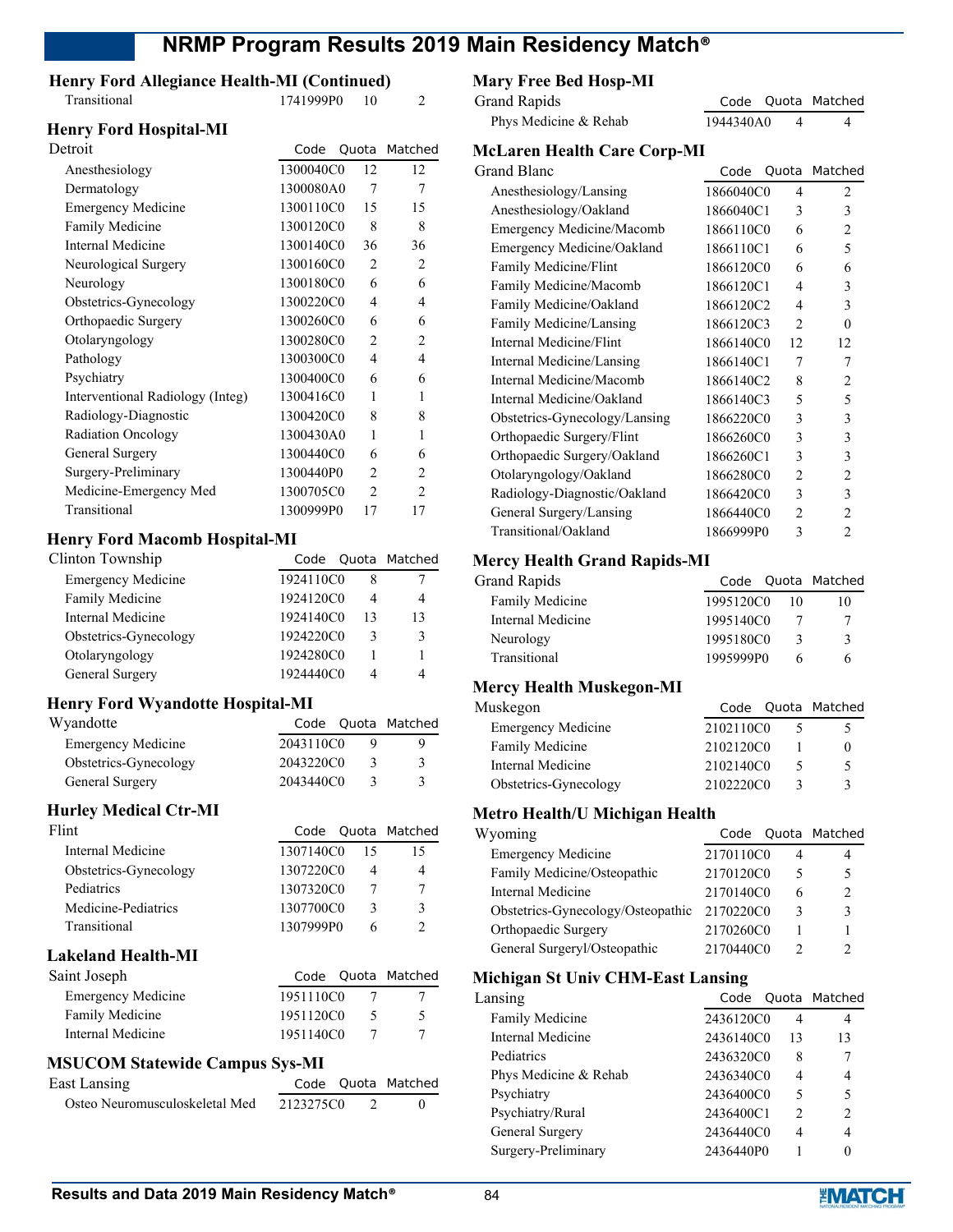#### **MidMichigan Med Center-MI**

| Midland                                        | Code      |     | Quota Matched      |
|------------------------------------------------|-----------|-----|--------------------|
| Family Medicine                                | 1961120C0 | - 6 | 6                  |
| <b>Munson Med Ctr-MI</b>                       |           |     |                    |
| Traverse City                                  |           |     | Code Quota Matched |
| <b>Family Medicine</b>                         | 1349120C0 | 4   | 4                  |
| <b>Pine Rest Christian Mental Hlth Svcs-MI</b> |           |     |                    |
| <b>Grand Rapids</b>                            | Code      |     | Quota Matched      |
| Psychiatry                                     | 1634400C0 | 10  | 10                 |
| <b>Promedica Monroe Reg Hosp-MI</b>            |           |     |                    |
| Monroe                                         |           |     | Code Quota Matched |
| <b>Emergency Medicine</b>                      | 1530110C0 | 5   | 5                  |
| <b>Family Medicine</b>                         | 1530120C0 | 6   | 1                  |
| Transitional                                   | 1530999P0 | 6   | 1                  |
| <b>Sparrow Hospital-MI</b>                     |           |     |                    |
|                                                |           |     |                    |

| Lansing                   |           |    | Code Quota Matched |
|---------------------------|-----------|----|--------------------|
| <b>Emergency Medicine</b> | 1315110C0 |    |                    |
| Family Medicine           | 1315120C0 | 10 | 10                 |
| Neurology                 | 1315180C0 |    | 5                  |
| Obstetrics-Gynecology     | 1315220C0 |    |                    |
|                           |           |    |                    |

#### **Spectrum Health/Michigan State Univ**

| Grand Rapids                 | Code      |                | Quota Matched |
|------------------------------|-----------|----------------|---------------|
| <b>Emergency Medicine</b>    | 2077110C0 | 10             | 10            |
| Family Medicine              | 2077120C1 | 6              | 6             |
| Internal Medicine            | 2077140C0 | 12             | 12            |
| Neurological Surgery         | 2077160C0 | 1              |               |
| Neurology                    | 2077180C1 | 4              | 4             |
| Obstetrics-Gynecology        | 2077220C0 | 8              | 8             |
| Orthopaedic Surgery          | 2077260C0 | 5              | 5             |
| Pediatrics                   | 2077320C0 | 20             | 20            |
| Plastic Surgery (Integrated) | 2077362C0 | $\mathfrak{D}$ | 2             |
| Radiology-Diagnostic         | 2077420C0 | 3              | 3             |
| General Surgery              | 2077440C0 | 7              |               |
| Surgery-Preliminary          | 2077440P0 | 3              |               |
| Vascular Surgery             | 2077451C0 | 1              |               |
| Medicine-Pediatrics          | 2077700C0 | 4              |               |
| Transitional                 | 2077999P0 | 6              | 6             |

#### **St Joseph Mercy-Ann Arbor-MI**

| Ann Arbor             |           |    | Code Quota Matched |
|-----------------------|-----------|----|--------------------|
| Internal Medicine     | 1292140C0 | 15 | 15                 |
| Obstetrics-Gynecology | 1292220C0 |    | 4                  |
| General Surgery       | 1292440C0 |    | ↖                  |
| Transitional          | 1292999P0 |    |                    |

#### **St Joseph Mercy-Livingston-MI**

| Howell                            |           |    | Code Quota Matched |
|-----------------------------------|-----------|----|--------------------|
| Dermatology                       | 1400080A0 | 4  | 4                  |
| Family Medicine                   | 1400120C0 |    |                    |
| <b>St Joseph Mercy-Oakland-MI</b> |           |    |                    |
| Pontiac                           | Code      |    | Quota Matched      |
| Internal Medicine                 | 1319140C0 | 17 | 14                 |
| Obstetrics-Gynecology             | 1319220C0 | 4  | $\overline{4}$     |
| Radiology-Diagnostic              | 1319420C0 | 3  | 3                  |
| General Surgery                   | 1319440C0 | っ  | $\mathfrak{D}$     |

#### Surgery-Preliminary 1319440P0 1 0 Surg-Prelim/Anesthesiology-WSU 1319440P1 2 2 Transitional 1319999P0 3 3

#### **St Mary Mercy Hospital-MI**

| Livonia                   |           |    | Code Quota Matched |
|---------------------------|-----------|----|--------------------|
| <b>Emergency Medicine</b> | 1418110C0 |    |                    |
| Family Medicine           | 1418120C0 |    |                    |
| Internal Medicine         | 1418140C0 | 13 | 13                 |
| Psychiatry                | 1418400C0 |    |                    |
| Transitional              | 1418999P0 | 18 | 18                 |
|                           |           |    |                    |

#### **U Michigan Hosps-Ann Arbor**

| Ann Arbor                        | Code      | Quota                    | Matched        |
|----------------------------------|-----------|--------------------------|----------------|
| Anesthesiology                   | 1293040C0 | 28                       | 28             |
| Anesthesiology                   | 1293040R0 | $\overline{2}$           | $\overline{c}$ |
| Dermatology                      | 1293080A0 | 6                        | 6              |
| <b>Emergency Medicine</b>        | 1293110C0 | 16                       | 16             |
| Family Med/Ypsilanti             | 1293120C0 | 5                        | 5              |
| Family Med/Chelsea               | 1293120C1 | 7                        | 7              |
| Family Med/Spanish               | 1293120C3 | 1                        | 1              |
| Internal Medicine                | 1293140C0 | 46                       | 46             |
| Med-Prelim/Ophthalmology         | 1293140P2 | 7                        | 7              |
| Neurological Surgery             | 1293160C0 | 3                        | 3              |
| Neurology                        | 1293180C0 | 7                        | 7              |
| Child Neurology                  | 1293185C0 | $\overline{2}$           | $\overline{2}$ |
| Child Neurology                  | 1293185R0 | 1                        | 1              |
| Obstetrics-Gynecology            | 1293220C0 | 6                        | 6              |
| Orthopaedic Surgery              | 1293260C0 | 8                        | 8              |
| Otolaryngology                   | 1293280C0 | 4                        | 4              |
| Otolaryngology/Research          | 1293280C1 | 1                        | 1              |
| Pathology                        | 1293300C0 | 8                        | 8              |
| Pediatrics                       | 1293320C0 | 21                       | 21             |
| Phys Medicine & Rehab            | 1293340A0 | 6                        | 6              |
| Plastic Surgery (Integrated)     | 1293362C0 | 4                        | 4              |
| Psychiatry                       | 1293400C0 | 11                       | 11             |
| Interventional Radiology (Integ) | 1293416C0 | 3                        | 3              |
| Radiology-Diagnostic             | 1293420A0 | 8                        | 8              |
| Radiation Oncology               | 1293430A0 | 3                        | 3              |
| General Surgery                  | 1293440C0 | 7                        | 7              |
| Surgery-Preliminary              | 1293440P0 | $\overline{\mathcal{L}}$ | $\theta$       |
| Vascular Surgery                 | 1293451C0 | 1                        | 1              |
| Thoracic Surgery                 | 1293461C0 | $\overline{2}$           | 2              |
| Medicine-Pediatrics              | 1293700C0 | 8                        | 8              |
| Pediatrics-Medical Genetics      | 1293765C0 | 1                        | 1              |
|                                  |           |                          |                |

#### **UP Health System-Marquette-MI**

| Marquette       |           | Code Quota Matched |
|-----------------|-----------|--------------------|
| Family Medicine | 2014120C0 |                    |

#### **Wayne State University SOM-MI**

| 6             | 6                                                                                                             |
|---------------|---------------------------------------------------------------------------------------------------------------|
| 3             | 3                                                                                                             |
| 6             | 6                                                                                                             |
| $\mathcal{L}$ | 2                                                                                                             |
| 12            | 12                                                                                                            |
| 4             |                                                                                                               |
| 4             |                                                                                                               |
|               | Code Quota Matched<br>1361040A0<br>1361080A0<br>1361120C0<br>1361120C1<br>1361140C0<br>1361280C0<br>1361999P0 |

**Results and Data 2019 Main Residency Match®** 85

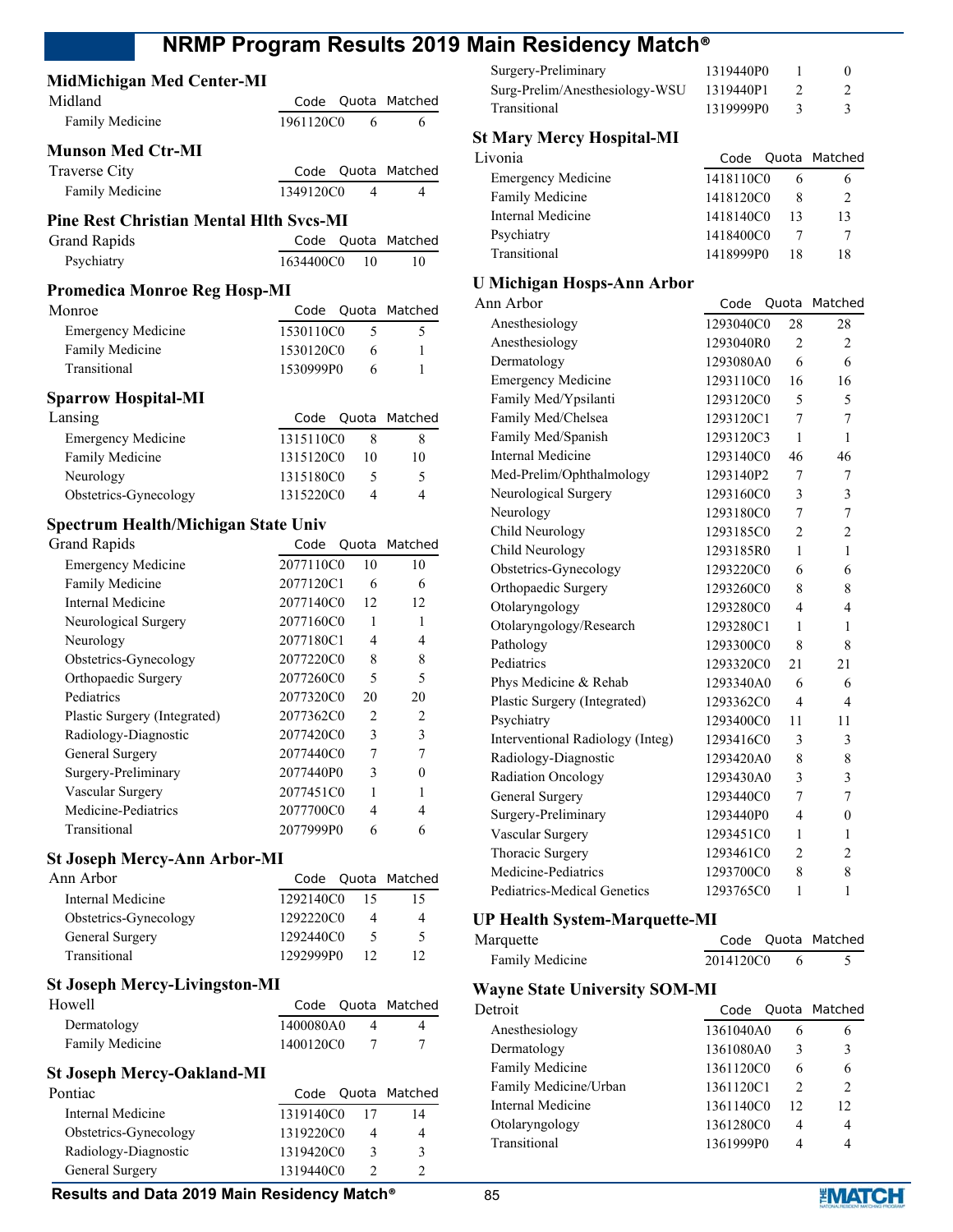#### **Western Michigan Univ Stryker SOM**

| Kalamazoo                    | Code      |    | Quota Matched |
|------------------------------|-----------|----|---------------|
| <b>Emergency Medicine</b>    | 1314110C0 | 16 | 16            |
| Family Medicine/Kalamazoo    | 1314120C0 | 8  | 8             |
| Family Medicine/Battle Creek | 1314120C1 | 6  | 6             |
| Family Med/Kalamazoo MIDocs  | 1314120C2 |    |               |
| Internal Medicine            | 1314140C0 | 11 | 11            |
| Medicine-Primary/MIDocs      | 1314140M0 |    |               |
| Obstetrics-Gynecology        | 1314220C0 | 4  | 4             |
| Orthopaedic Surgery          | 1314260C0 | 3  | 3             |
| Pediatrics                   | 1314320C0 | 8  | 8             |
| Psychiatry                   | 1314400C0 | 6  | 6             |
| General Surgery              | 1314440C0 | 4  | 4             |
| Medicine-Pediatrics          | 1314700C0 |    |               |
|                              |           |    |               |

#### **MINNESOTA**

#### **Abbott Northwestern Hosp-MN**

| Minneapolis       |              | Code Quota Matched |
|-------------------|--------------|--------------------|
| Internal Medicine | 1330140C0 10 | 10                 |
| Allina Health-MN  |              |                    |
| <b>St Paul</b>    |              | Code Quota Matched |

### Family Medicine 1342120C0 7 7

#### **HealthPartners Institute-MN**

| St Paul                     |              | Code Ouota Matched |
|-----------------------------|--------------|--------------------|
| <b>Emergency Medicine</b>   | 1335110C0 11 |                    |
| Family Med/Western WI Rural | 1335120C2    |                    |

#### **Hennepin Co Med Ctr-MN**

| Minneapolis                  | Code      |    | Quota Matched |
|------------------------------|-----------|----|---------------|
| <b>Emergency Medicine</b>    | 1329110C0 | 12 | 12            |
| Family Medicine              | 1329120C0 | 11 | 9             |
| Internal Medicine            | 1329140C0 | 19 | 19            |
| Psychiatry                   | 1329400C0 |    |               |
| Psychiatry - MNDOH IMG Grant | 1329400C1 |    |               |
| General Surgery              | 1329440C0 | 5  |               |
| Surgery-Preliminary          | 1329440P0 |    |               |
| Medicine-Emergency Med       | 1329705C0 | 2  | 2             |
| Transitional                 | 1329999P0 | 8  |               |

#### **Mayo Clinic School of Grad Med Educ-MN**

| Rochester                  | Code      |                | Quota Matched  |
|----------------------------|-----------|----------------|----------------|
| Anesthesiology             | 1328040A0 | 6              | 6              |
| Anesthesiology             | 1328040C0 | 12             | 12             |
| Anesthesiology             | 1328040R0 | 1              | 1              |
| Dermatology                | 1328080A0 | 5              | 5              |
| Dermatology/Research       | 1328080A1 | 1              | 1              |
| Dermatology                | 1328080C0 | $\mathfrak{D}$ | $\overline{c}$ |
| <b>Emergency Medicine</b>  | 1328110C0 | 9              | 9              |
| <b>Family Medicine</b>     | 1328120C0 | 9              | 9              |
| Family Medicine/Eau Claire | 1328120C1 | 5              | 3              |
| Family Medicine/LaCrosse   | 1328120C2 | 6              | 6              |
| Internal Medicine          | 1328140C0 | 50             | 50             |
| Int Med/CI Research        | 1328140C1 | 2              | 2              |
| Medicine-Preliminary       | 1328140P0 | 4              | 4              |
| Neurological Surgery       | 1328160C0 | 4              | 4              |
| Neurology                  | 1328180A0 | 3              | 3              |
| Neurology                  | 1328180C0 | 6              | 6              |

| Child Neurology                  | 1328185C0 | $\overline{c}$ | $\mathfrak{D}$ |
|----------------------------------|-----------|----------------|----------------|
| Child Neurology                  | 1328185R0 | 1              | $\theta$       |
| Obstetrics-Gynecology            | 1328220C0 | 5              | 5              |
| Orthopaedic Surgery              | 1328260C0 | 13             | 13             |
| Otolaryngology                   | 1328280C0 | 5              | 5              |
| Path-Anatomic and Clinical       | 1328300C0 | 6              | 6              |
| Path-Anatomic/Neuropathology     | 1328300C2 | 1              | 1              |
| Path-Physician Scientist         | 1328300C4 | $\theta$       | $\Omega$       |
| Pediatrics                       | 1328320C0 | 12             | 12             |
| Phys Medicine & Rehab            | 1328340A0 | 6              | 6              |
| Phys Medicine & Rehab            | 1328340C0 | 2              | 2              |
| Plastic Surgery (Integrated)     | 1328362C0 | 4              | 4              |
| Psychiatry                       | 1328400C0 | 9              | 9              |
| Interventional Radiology (Integ) | 1328416A0 | 1              | 1              |
| Radiology-Diagnostic             | 1328420A0 | 12             | 12             |
| <b>Radiation Oncology</b>        | 1328430A0 | 3              | 3              |
| General Surgery                  | 1328440C0 | 7              | 7              |
| Gen Surg/Integrated Comm & Rural | 1328440C2 | 1              | 1              |
| Joint Gen & Cardiothoracic Surg  | 1328440C4 | $\mathfrak{D}$ | 2              |
| Surgery-Preliminary              | 1328440P0 | 12             | 12             |
| Vascular Surgery                 | 1328451C0 | 1              | 1              |

#### **U Minnesota Med School**

| Minneapolis                      | Code      | Quota                    | Matched        |
|----------------------------------|-----------|--------------------------|----------------|
| Anesthesiology                   | 1334040C0 | 10                       | 10             |
| Dermatology                      | 1334080A0 | 4                        | 4              |
| Family Med/Methodist             | 1334120C0 | 6                        | 6              |
| Family Med/N Memorial            | 1334120C1 | 8                        | 8              |
| Family Med/Smileys               | 1334120C2 | 6                        | 6              |
| Family Med/St Johns              | 1334120C3 | 6                        | 6              |
| Family Med/St Josephs            | 1334120C4 | 8                        | 8              |
| Family Med/Mankato               | 1334120C5 | 5                        | 3              |
| Family Med/St. Cloud             | 1334120C6 | 6                        | 6              |
| Family Med/Duluth                | 1334120C7 | 9                        | 9              |
| Internal Medicine                | 1334140C0 | 28                       | 28             |
| <b>Internal Medicine/PSTP</b>    | 1334140C1 | $\overline{2}$           | 2              |
| Medicine-Primary                 | 1334140M0 | 1                        | 1              |
| Neurological Surgery             | 1334160C0 | $\overline{2}$           | $\overline{c}$ |
| Neurology                        | 1334180C0 | 6                        | 6              |
| Obstetrics-Gynecology            | 1334220C0 | 9                        | 9              |
| Orthopaedic Surgery              | 1334260C0 | 8                        | 8              |
| Otolaryngology                   | 1334280C0 | $\overline{4}$           | $\overline{4}$ |
| Pathology                        | 1334300C0 | 3                        | 3              |
| Pathology/CP only                | 1334300C1 | $\theta$                 | $\overline{0}$ |
| Pathology/AP only                | 1334300C2 | 1                        | 1              |
| Pediatrics                       | 1334320C0 | 24                       | 24             |
| Pediatrics/MN Immigrant IMG      | 1334320C1 | 1                        | 1              |
| Pediatrics/PSTP                  | 1334320C2 | 1                        | 1              |
| Phys Medicine & Rehab            | 1334340C0 | $\overline{\mathcal{L}}$ | $\overline{4}$ |
| Plastic Surgery (Integrated)     | 1334362C0 | $\overline{c}$           | $\overline{2}$ |
| Psychiatry                       | 1334400C0 | 7                        | 7              |
| Psychiatry - Physic. Scientist   | 1334400C1 | 1                        | 1              |
| Interventional Radiology (Integ) | 1334416C0 | $\overline{2}$           | $\overline{2}$ |
| Radiology-Diagnostic             | 1334420C0 | 8                        | 8              |
| Radiology-Diagnostic             | 1334420R0 | $\overline{c}$           | $\overline{c}$ |
| Radiation Oncology               | 1334430A0 | $\overline{c}$           | $\mathbf{0}$   |
| General Surgery                  | 1334440C0 | 6                        | 6              |
| General Surgery/Rural            | 1334440C1 | 1                        | 1              |
| Surgery-Preliminary              | 1334440P0 | $\overline{4}$           | 4              |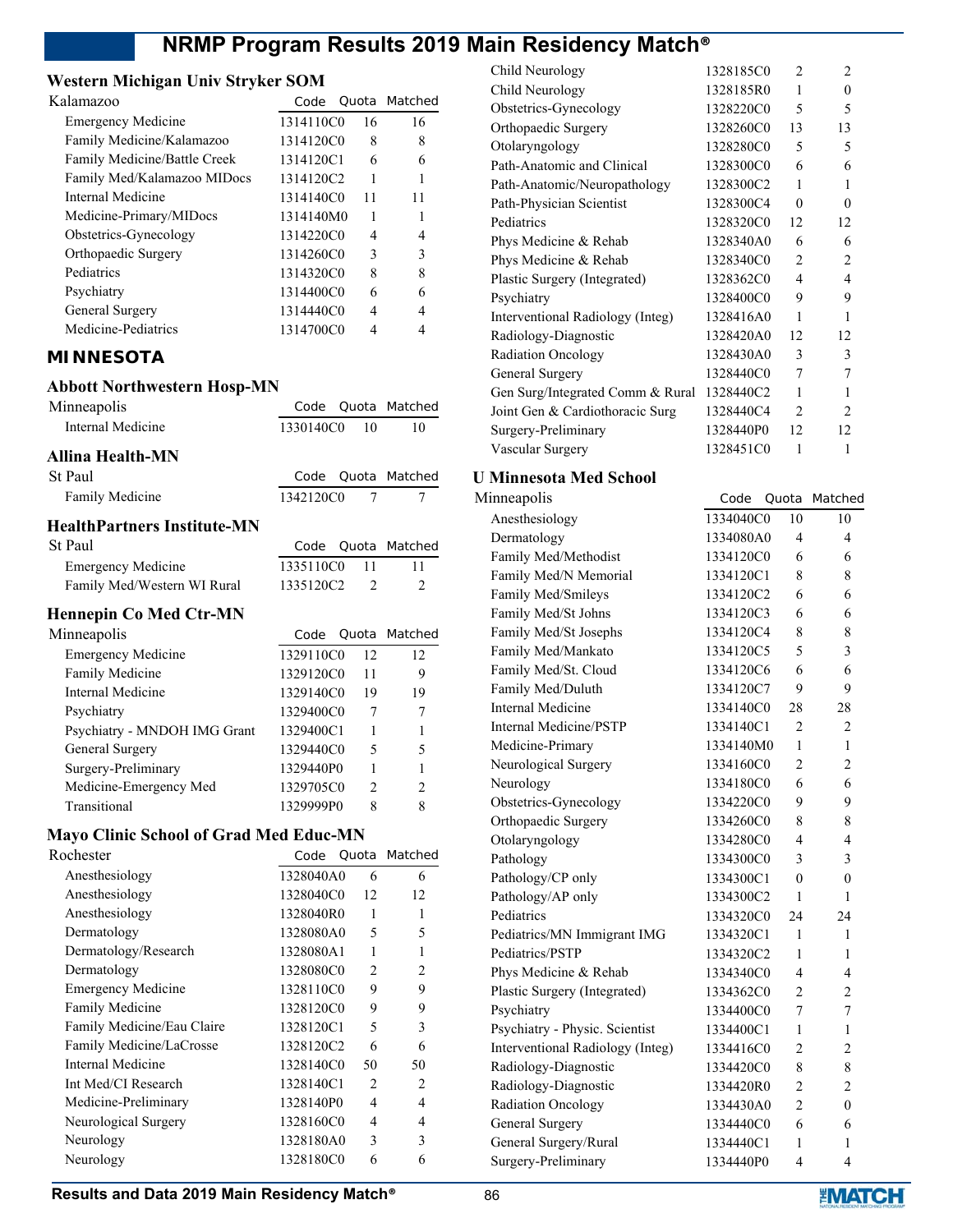### **U Minnesota Med School (Continued)**

| Medicine-Pediatrics                    | 1334700C0 | 10             | 10                      |
|----------------------------------------|-----------|----------------|-------------------------|
| Medicine-Dermatology                   | 1334785C0 | $\overline{c}$ | $\mathfrak{D}$          |
| <b>MISSISSIPPI</b>                     |           |                |                         |
| <b>East Central Mississippi Health</b> |           |                |                         |
| Meridian                               | Code      | Quota          | Matched                 |
| Family Medicine                        | 2144120C0 | 6              | 3                       |
| <b>Forrest General Hospital-MS</b>     |           |                |                         |
| Hattiesburg                            | Code      | Quota          | Matched                 |
| Family Medicine                        | 1692120C0 | 6              | 6                       |
| <b>Magnolia Regional Health Ctr-MS</b> |           |                |                         |
| Corinth                                | Code      | Quota          | Matched                 |
| Internal Medicine                      | 1923140C0 | 6              | 6                       |
| <b>Merit Health Wesley-MS</b>          |           |                |                         |
| Hattiesburg                            | Code      | Quota          | Matched                 |
| <b>Emergency Medicine</b>              | 2174110C0 | 6              | 6                       |
| <b>Internal Medicine</b>               | 2174140C0 | 5              | 4                       |
|                                        |           |                |                         |
| <b>North Mississippi Med Ctr</b>       | Code      | Quota          | Matched                 |
| Tupelo                                 | 1218120C0 |                |                         |
| Family Medicine                        |           | 8              | 8                       |
| <b>University Hosps-Jackson-MS</b>     |           |                |                         |
| Jackson                                | Code      | Quota          | Matched                 |
| Anesthesiology                         | 1957040C0 | 8              | 8                       |
| Anesthesiology                         | 1957040R0 | 2              | 2                       |
| Dermatology                            | 1957080A0 | 2              | $\overline{2}$          |
| Dermatology/Special funded             | 1957080A1 | 1              | 1                       |
| <b>Emergency Medicine</b>              | 1957110C0 | 15             | 15                      |
| Family Medicine                        | 1957120C0 | 10             | 10                      |
| <b>Internal Medicine</b>               | 1957140C0 | 24             | 24                      |
| Medicine-Primary                       | 1957140M0 | 2              | 2                       |
| Medicine-Preliminary                   | 1957140P0 | 4              | 4                       |
| Med-Prelim/Ophthalmology               | 1957140P2 | 4              | 4                       |
| Med-Prelim/Dermatology                 | 1957140P4 | 3              | $\overline{2}$          |
| Med-Prelim/Rad Oncology                | 1957140P5 | 1              | $\boldsymbol{0}$        |
| Med-Prelim/Prevent Med                 | 1957140P6 | 2              | $\overline{\mathbf{c}}$ |
| Neurological Surgery                   | 1957160C0 | $\overline{c}$ | $\overline{c}$          |
| Neurology                              | 1957180C0 | 4              | $\boldsymbol{0}$        |
| Child Neurology                        | 1957185C0 | 2              | 1                       |
| Child Neurology                        | 1957185R0 | 1              | $\boldsymbol{0}$        |
| Obstetrics-Gynecology                  | 1957220C0 | 5              | 5                       |
| Orthopaedic Surgery                    | 1957260C0 | $\overline{4}$ | $\overline{4}$          |
| Otolaryngology                         | 1957280C0 | 3              | 3                       |
| Pathology                              | 1957300C0 | 3              | 3                       |
| Pediatrics                             | 1957320C0 | 16             | 16                      |
| Plastic Surgery (Integrated)           | 1957362C0 | 1              | 1                       |
| Psychiatry                             | 1957400C0 | 10             | 10                      |
| Radiology-Diagnostic                   | 1957420C0 | 7              | 7                       |
| General Surgery                        | 1957440C0 | 6              | 6                       |
| Surgery-Preliminary                    | 1957440P0 | 5              | $\sqrt{3}$              |
| Medicine-Pediatrics                    | 1957700C0 | 5              | 5                       |

#### **MISSOURI**

#### **Barnes-Jewish Hosp-MO**

| и пез-оситян тиоэр-гиго            |           |                |                |
|------------------------------------|-----------|----------------|----------------|
| <b>St Louis</b>                    | Code      | Quota          | Matched        |
| Anesthesiology/3 yr                | 1353040A0 | $\overline{c}$ | $\overline{c}$ |
| Anesthesiology/4 yr                | 1353040C0 | 18             | 18             |
| Anesthesiology/ASAP 5 yr           | 1353040C1 | 1              | 1              |
| Anesthesiology                     | 1353040R0 | 1              | 1              |
| Dermatology                        | 1353080A0 | 6              | 6              |
| Dermatology/Physician Scientist    | 1353080A1 | 1              | 1              |
| <b>Emergency Medicine</b>          | 1353110C0 | 14             | 14             |
| <b>Internal Medicine</b>           | 1353140C0 | 47             | 47             |
| Medicine-Primary                   | 1353140M0 | 5              | 5              |
| Medicine-Preliminary               | 1353140P0 | 5              | 5              |
| Med-Prelim/Opthalmology            | 1353140P2 | 5              | 5              |
| Neurological Surgery               | 1353160C0 | 3              | 3              |
| Neurology                          | 1353180C0 | 11             | 11             |
| Obstetrics-Gynecology              | 1353220C0 | 9              | 9              |
| Orthopaedic Surgery                | 1353260C0 | 8              | 8              |
| Otolaryngology                     | 1353280C0 | 3              | 3              |
| Otolaryngology/Research            | 1353280C1 | $\overline{2}$ | $\overline{c}$ |
| <b>Clinical Pathology</b>          | 1353300C0 | 3              | $\overline{c}$ |
| Anat/Clin & Anat Path              | 1353300C1 | 8              | 7              |
| Phys Medicine & Rehab              | 1353340A0 | 3              | 3              |
| Phys Medicine & Rehab              | 1353340C0 | $\overline{c}$ | $\overline{c}$ |
| Plastic Surgery (Integrated)       | 1353362C0 | 3              | 3              |
| Psychiatry                         | 1353400C0 | 13             | 13             |
| Interventional Radiology (Integ)   | 1353416A0 | $\overline{2}$ | 2              |
| Radiology-Diagnostic               | 1353420A0 | 15             | 15             |
| Rad-Diag/Research                  | 1353420A1 | $\mathbf{1}$   | 1              |
| Radiology-Diagnostic               | 1353420R0 | 1              | 1              |
| <b>Radiation Oncology</b>          | 1353430A0 | 5              | 5              |
| General Surgery                    | 1353440C0 | 8              | 8              |
| Surgery-Preliminary                | 1353440P2 | 4              | 4              |
| Surg-Prelim/Int Radiology          | 1353440P3 | $\overline{0}$ | $\theta$       |
| Vascular Surgery                   | 1353451C0 | 1              | 1              |
| <b>Childrens Mercy Hospital-MO</b> |           |                |                |
| Kansas City                        | Code      | Quota          | Matched        |
| Child Neurology                    | 1494185C0 | $\mathfrak{2}$ | 2              |
| Pediatrics                         | 1494320C0 | 24             | 24             |
| Pediatrics-Preliminary             | 1494320P0 | $\mathbf{1}$   | 1              |
|                                    |           |                |                |

#### **CoxHealth-MO**

| Springfield                  |           |  | Code Quota Matched |
|------------------------------|-----------|--|--------------------|
| Family Medicine              | 3167120C0 |  |                    |
| <b>KCU-GME Consortium-MO</b> |           |  |                    |

#### Kansas City **Code Quota Matched** Dermatology/Phoenix 1987080A0 2 2 Dermatology/ADCS-Orlando 1987080A2 3 3 Dermatology/Phoenix 1987080R0 2 1 Family Medicine/Reid 1987120C0 6 6 Internal Medicine/Freeman 1987140C0 5 2 Otolaryngology/Freeman 1987280C0 1 1 Psychiatry/Ozark 1987400C0 4 4 General Surgery/St Anthony 1987440C0 2 2

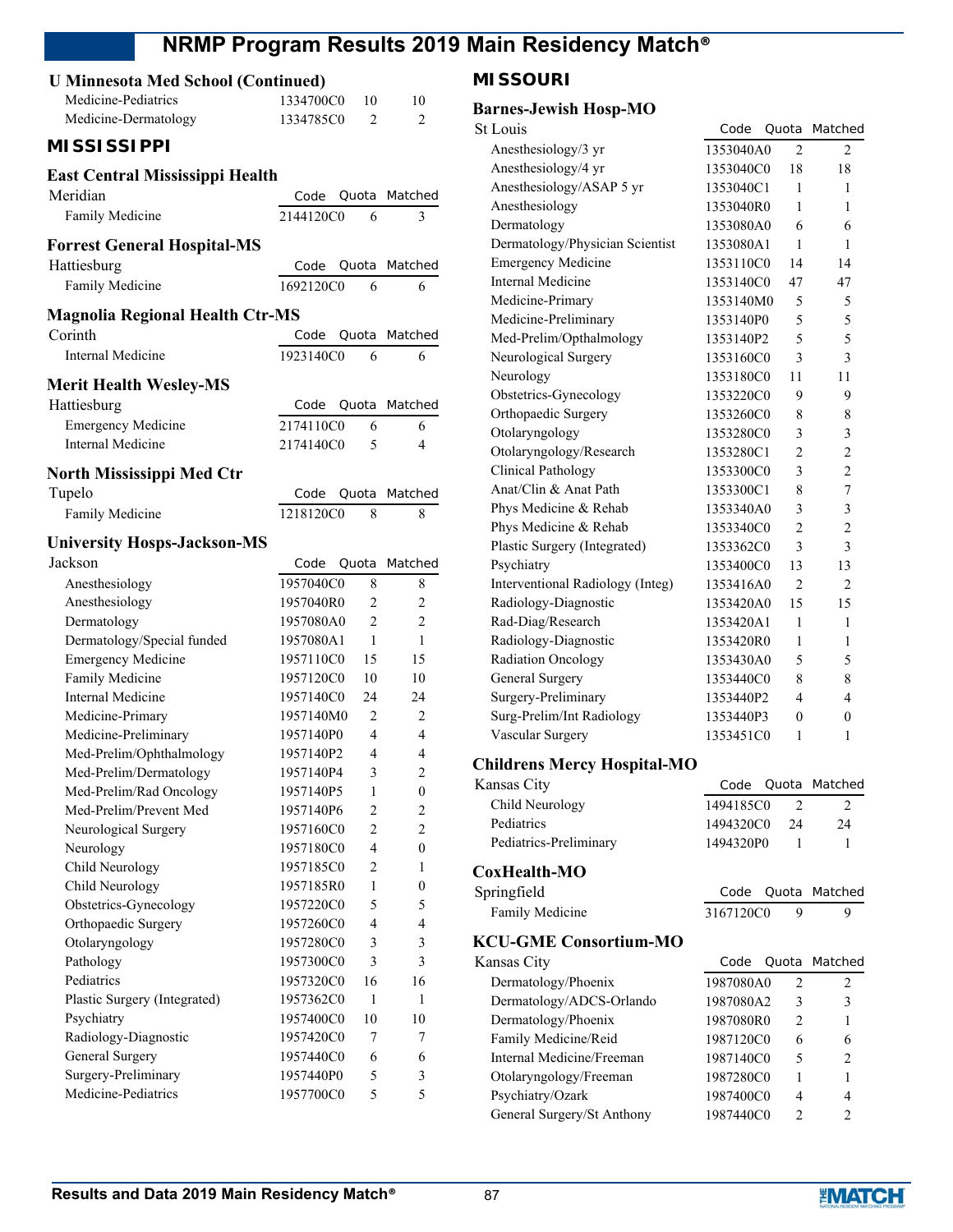#### **Mercy Hospital St Louis-MO**

| St Louis              |           | Code Quota Matched |
|-----------------------|-----------|--------------------|
| Family Medicine       | 1362120C0 | 6                  |
| Internal Medicine     | 1362140C0 | x                  |
| Obstetrics-Gynecology | 1362220C0 | 6                  |
| Transitional          | 1362999P0 |                    |
|                       |           |                    |

#### **Research Med Ctr-MO**

| Kansas City                |           |    | Code Quota Matched |
|----------------------------|-----------|----|--------------------|
| Family Medicine            | 2984120C0 | 12 | 12                 |
| Internal Med/Overland Park | 2984140C0 | 12 | 10                 |
| General Surgery/Menorah    | 2984440C0 |    | 5                  |

#### **SSM St Marys Hospital-St Louis-MO**

| St Louis             |           | Code Ouota Matched |
|----------------------|-----------|--------------------|
| Internal Medicine    | 1999140C0 |                    |
| Medicine-Preliminary | 1999140P0 |                    |

#### **St Louis Childrens Hosp-MO**

|     | $\mathcal{L}$                                                          |
|-----|------------------------------------------------------------------------|
|     | $^{\circ}$                                                             |
| -27 | 27                                                                     |
|     |                                                                        |
|     | Code Quota Matched<br>1869185C0<br>1869185R0<br>1869320C0<br>1869765C0 |

# **St Louis Univ SOM-MO**

| St Louis                         | Code      | Quota          | Matched        |
|----------------------------------|-----------|----------------|----------------|
| Anesthesiology                   | 1365040A0 | 3              | 3              |
| Anesthesiology                   | 1365040C0 | 7              | 7              |
| Anesthesiology                   | 1365040R0 | 2              | 2              |
| Dermatology                      | 1365080A0 | 4              | 4              |
| <b>Emergency Medicine</b>        | 1365110C0 | 5              | 5              |
| Family Med/Belleville            | 1365120C0 | 6              | 6              |
| Family Medicine                  | 1365120C1 | 6              | 6              |
| Internal Medicine                | 1365140C0 | 25             | 25             |
| Medicine-Preliminary             | 1365140P0 | 6              | 6              |
| Neurological Surgery             | 1365160C0 | $\overline{2}$ | 2              |
| Neurology                        | 1365180C0 | 6              | 6              |
| Neurology                        | 1365180R0 | 1              | $\mathbf{0}$   |
| Child Neurology                  | 1365185C0 | 2              | 2              |
| Obstetrics-Gynecology            | 1365220C0 | 6              | 6              |
| Orthopaedic Surgery              | 1365260C0 | 5              | 5              |
| Otolaryngology                   | 1365280C0 | 2              | $\overline{2}$ |
| Pathology                        | 1365300C0 | $\overline{2}$ | $\overline{c}$ |
| Pediatrics                       | 1365320C0 | 16             | 15             |
| Plastic Surgery (Integrated)     | 1365362C0 | $\overline{2}$ | $\overline{2}$ |
| Psychiatry                       | 1365400C0 | 6              | 6              |
| Psychiatry/Geriatric             | 1365400C2 | $\mathbf{1}$   | 1              |
| Interventional Radiology (Integ) | 1365416A0 | 1              | 1              |
| Radiology-Diagnostic             | 1365420A0 | 6              | 6              |
| General Surgery                  | 1365440C0 | 5              | 5              |
| Surgery-Preliminary              | 1365440P0 | 4              | 1              |
| Vascular Surgery                 | 1365451C0 | 1              | 1              |

#### **St Lukes Hospital-St Louis-MO**

| <b>Chesterfield</b>  |              |          | Code Quota Matched |
|----------------------|--------------|----------|--------------------|
| Internal Medicine    | 1364140C0 13 |          | -13                |
| Medicine-Preliminary | 1364140P0    | $\sim$ 3 |                    |

#### **Still OPTI-Northeast Reg Med Ctr-MO**

| Kirksville      | Code Quota Matched |  |
|-----------------|--------------------|--|
| Family Medicine | 2152120C0          |  |

#### **Univ of Missouri-KC Programs**

| Kansas City               |           |                | Code Quota Matched |
|---------------------------|-----------|----------------|--------------------|
| Anesthesiology/St Lukes   | 1343040C0 | 6              | 6                  |
| <b>Emergency Medicine</b> | 1343110C0 | 11             | 11                 |
| Family Medicine           | 1343120C0 | 12             | 10                 |
| Internal Medicine         | 1343140C0 | 17             | 17                 |
| Medicine-Preliminary      | 1343140P0 | 9              | 9                  |
| Neurology                 | 1343180C0 | 3              | 3                  |
| Obstetrics-Gynecology     | 1343220C0 | 8              | 8                  |
| Orthopaedic Surgery       | 1343260C0 | 4              | 4                  |
| Pathology                 | 1343300C0 | $\mathfrak{D}$ | $\mathfrak{D}$     |
| Radiology-Diagnostic      | 1343420C0 | 6              | 6                  |
| General Surgery           | 1343440C0 | 5              | 5                  |
| Surgery-Preliminary       | 1343440P0 | 3              |                    |
| Medicine-Pediatrics       | 1343700C0 | 6              |                    |

#### **Univ of Missouri-KC/CBM**

| Kansas City |           |    | Code Quota Matched |
|-------------|-----------|----|--------------------|
| Psychiatry  | 2075400C0 | -6 |                    |

#### **University Hosps-Columbia-MO**

| Columbia                     |           |                | Code Quota Matched |
|------------------------------|-----------|----------------|--------------------|
| Anesthesiology               | 1994040C0 | $\overline{4}$ | 4                  |
| Anesthesiology               | 1994040R0 | 2              | $\overline{c}$     |
| Dermatology                  | 1994080A0 | 3              | 3                  |
| <b>Emergency Medicine</b>    | 1994110C0 | 10             | 10                 |
| Family Medicine              | 1994120C0 | 14             | 14                 |
| Family Medicine/CRMC         | 1994120C1 | 2              | 1                  |
| Internal Medicine            | 1994140C0 | 21             | 21                 |
| Internal Medicine/Research   | 1994140C1 | 1              | $\theta$           |
| Medicine-Preliminary         | 1994140P0 | 6              | 6                  |
| Neurological Surgery         | 1994160C0 | 1              | 1                  |
| Neurology                    | 1994180C0 | 5              | 5                  |
| Obstetrics-Gynecology        | 1994220C0 | 3              | 3                  |
| Orthopaedic Surgery/5 Yr     | 1994260C0 | 5              | 5                  |
| Otolaryngology               | 1994280C0 | $\overline{2}$ | 2                  |
| Pathology                    | 1994300C0 | 3              | 3                  |
| Pediatrics                   | 1994320C0 | 7              | 7                  |
| Phys Medicine & Rehab        | 1994340A0 | 4              | 4                  |
| Plastic Surgery (Integrated) | 1994362C0 | $\mathfrak{D}$ | $\mathfrak{D}$     |
| Psychiatry                   | 1994400C0 | 10             | 10                 |
| Radiology-Diagnostic         | 1994420A0 | 5              | 5                  |
| General Surgery              | 1994440C0 | $\overline{4}$ | 4                  |
| Surgery-Preliminary          | 1994440P0 | 7              | 1                  |
| Medicine-Pediatrics          | 1994700C0 | 3              | 3                  |

#### **MONTANA**

#### **Billings Clinic-MT**

| <b>Billings</b>      |           | Code Quota Matched |
|----------------------|-----------|--------------------|
| Internal Medicine    | 1633140C0 |                    |
| Medicine-Preliminary | 1633140P0 |                    |

#### **Montana Family Medicine**

| <b>Billings</b> |           | Code Quota Matched |
|-----------------|-----------|--------------------|
| Family Medicine | 1216120C0 |                    |

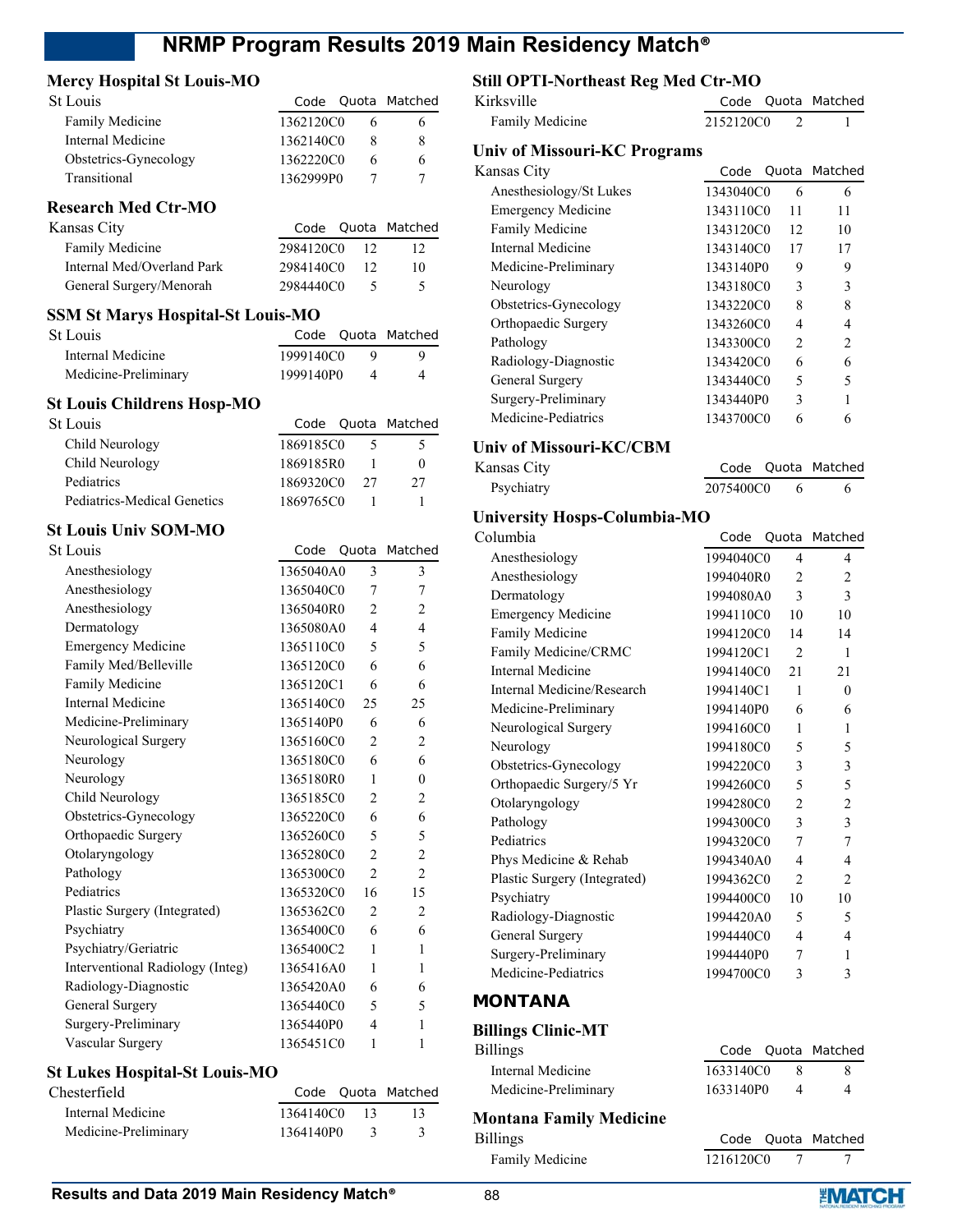#### **University of Montana**

| Missoula                  |           |               | Code Quota Matched |
|---------------------------|-----------|---------------|--------------------|
| Family Medicine/Missoula  | 1524120C0 |               |                    |
| Family Medicine/Kalispell | 1524120C1 | $\mathcal{R}$ |                    |

#### **NEBRASKA**

#### **Clarkson Family Med Res-NE**

| <b>Omaha</b>    |           | Code Quota Matched |
|-----------------|-----------|--------------------|
| Family Medicine | 3197120C0 |                    |

#### **Creighton Univ Affil Hosps-NE**

| Omaha                 | Code      |                | Quota Matched  |
|-----------------------|-----------|----------------|----------------|
| Family Medicine       | 1372120C0 | 8              | 8              |
| Internal Medicine     | 1372140C0 | 23             | 23             |
| Medicine-Preliminary  | 1372140P0 | 5              | 5              |
| Neurology             | 1372180C0 | 2              | $\mathfrak{D}$ |
| Neurology             | 1372180R0 |                | 0              |
| Obstetrics-Gynecology | 1372220C0 | 4              | 4              |
| Pathology             | 1372300C0 | $\mathfrak{D}$ | $\mathfrak{D}$ |
| Psychiatry            | 1372400C0 | 9              | 9              |
| General Surgery       | 1372440C0 | 4              | 4              |
| Surgery-Preliminary   | 1372440P0 | 2              | 2              |

#### **Lincoln Med Ed Partnership-NE**

| Lincoln         |           | Code Quota Matched |
|-----------------|-----------|--------------------|
| Family Medicine | 3021120C0 |                    |

#### **University of Nebraska Med Ctr**

| Omaha                            | Code      | Quota          | Matched        |
|----------------------------------|-----------|----------------|----------------|
| Anesthesiology                   | 1376040A0 | 2              | $\overline{2}$ |
| Anesthesiology                   | 1376040C0 | 8              | 8              |
| <b>Emergency Medicine</b>        | 1376110C0 | 11             | 11             |
| Fam Med/Grand Island             | 1376120C1 | 2              | 2              |
| Fam Med/North Platte             | 1376120C3 | 1              | 1              |
| Fam Med/Scottsbluff              | 1376120C4 | $\overline{c}$ | $\overline{2}$ |
| Fam Med/Traditional              | 1376120C5 | 7              | 7              |
| Family Med/Kearney               | 1376120C6 | 1              | 1              |
| Family Med/Urban                 | 1376120C7 | 1              | 1              |
| Family Med/Norfolk               | 1376120C8 | 1              | 1              |
| Internal Medicine                | 1376140C0 | 21             | 21             |
| Internal Medicine/Geriatrics     | 1376140C1 | 1              | 1              |
| Medicine-Preliminary             | 1376140P0 | 6              | 4              |
| Neurological Surgery             | 1376160C0 | 2              | $\overline{2}$ |
| Neurology                        | 1376180C0 | 5              | 5              |
| Obstetrics-Gynecology            | 1376220C0 | 4              | 4              |
| Orthopaedic Surgery              | 1376260C0 | 5              | 5              |
| Otolaryngology                   | 1376280C0 | 3              | 3              |
| Pathology                        | 1376300C0 | 3              | $\overline{2}$ |
| Pediatrics                       | 1376320C0 | 15             | 15             |
| Phys Medicine & Rehab            | 1376340C0 | 4              | 4              |
| Interventional Radiology (Integ) | 1376416A0 | 1              | 1              |
| Radiology-Diagnostic             | 1376420A0 | 5              | 5              |
| <b>Radiation Oncology</b>        | 1376430A0 | 1              | 1              |
| General Surgery                  | 1376440C0 | 6              | 6              |
| Medicine-Pediatrics              | 1376700C0 | 4              | 4              |
|                                  |           |                |                |

#### **NEVADA**

#### **Sunrise Health GME Consortium-NV**

| Henderson                   | Code      |    | Quota Matched |
|-----------------------------|-----------|----|---------------|
| Anesthesiology              | 1884040A0 | 7  | 5             |
| Anesthesiology              | 1884040R0 |    |               |
| <b>Emergency Medicine</b>   | 1884110C0 | 8  | 8             |
| Family Medicine             | 1884120C0 | 8  | 2             |
| Internal Medicine           | 1884140C0 | 22 | 22            |
| Obstetrics-Gynecology       | 1884220C0 | 4  | 4             |
| Phys Medicine & Rehab       | 1884340A0 | 5  | 4             |
| Phys Medicine & Rehab       | 1884340R0 | 5  | 5             |
| General Surgery             | 1884440C0 | 4  | 4             |
| Surgery-Preliminary         | 1884440P0 | 4  | 2             |
| Transitional/Mountain View  | 1884999P0 | 13 | 13            |
| Transitional/Southern Hills | 1884999P1 | 13 | 12            |
| U Nevada Las Vegas SOM      |           |    |               |

| Las Vegas                    |           |                          | Code Quota Matched |
|------------------------------|-----------|--------------------------|--------------------|
| <b>Emergency Medicine</b>    | 2028110C0 | 8                        | 8                  |
| Family Medicine              | 2028120C0 | $\overline{\mathcal{L}}$ | 4                  |
| Family Medicine/Rural        | 2028120C1 | $\mathcal{P}$            |                    |
| Internal Medicine            | 2028140C0 | 22                       | 22                 |
| Medicine-Preliminary         | 2028140P0 | 4                        |                    |
| Obstetrics-Gynecology        | 2028220C0 | 4                        |                    |
| Orthopaedic Surgery          | 2028260C0 | 4                        |                    |
| Otolaryngology               | 2028280C0 | 1                        |                    |
| Pediatrics                   | 2028320C0 | 13                       |                    |
| Plastic Surgery (Integrated) | 2028362C0 |                          |                    |
| Psychiatry                   | 2028400C0 | 10                       | 10                 |
| General Surgery              | 2028440C0 | 3                        | 3                  |
| Surgery-Preliminary          | 2028440P0 |                          |                    |
|                              |           |                          |                    |

#### **U Nevada Reno SOM**

| Reno                       |           |                | Code Quota Matched |
|----------------------------|-----------|----------------|--------------------|
| <b>Family Medicine</b>     | 2017120C0 | 8              | 8                  |
| Family Med/Rural           | 2017120C1 | $\mathfrak{D}$ | 2                  |
| Internal Medicine          | 2017140C0 | 22             | 22                 |
| Medicine-Primary           | 2017140M0 | 5              | 5                  |
| Medicine-Preliminary       | 2017140P0 | 4              | 4                  |
| Psychiatry                 | 2017400C0 | 6              | 6                  |
| Valley Health System-NV    |           |                |                    |
| Las Vegas                  | Code      |                | Quota Matched      |
| Family Medicine            | 2201120C0 | 10             | 10                 |
| General Surgery            | 2201440C0 | 4              | 4                  |
| Surgery-Preliminary        | 2201440P0 | 8              | $\Omega$           |
| <b>NEW HAMPSHIRE</b>       |           |                |                    |
| <b>Concord Hospital-NH</b> |           |                |                    |
| Concord                    | Code      | Quota          | Matched            |
| <b>Family Medicine</b>     | 1091120C0 | 8              | 8                  |

## **Dartmouth-Hitchcock Med Ctr-NH**

| DWI WILOWWII TIIVOILOODI BITOW ON THI |           |   |                    |
|---------------------------------------|-----------|---|--------------------|
| Lebanon                               |           |   | Code Quota Matched |
| Anesthesiology                        | 1377040C0 |   |                    |
| Anesthesiology                        | 1377040R0 |   |                    |
| Dermatology                           | 1377080A0 | κ |                    |
| <b>Emergency Medicine</b>             | 1377110C0 |   |                    |
|                                       |           |   |                    |

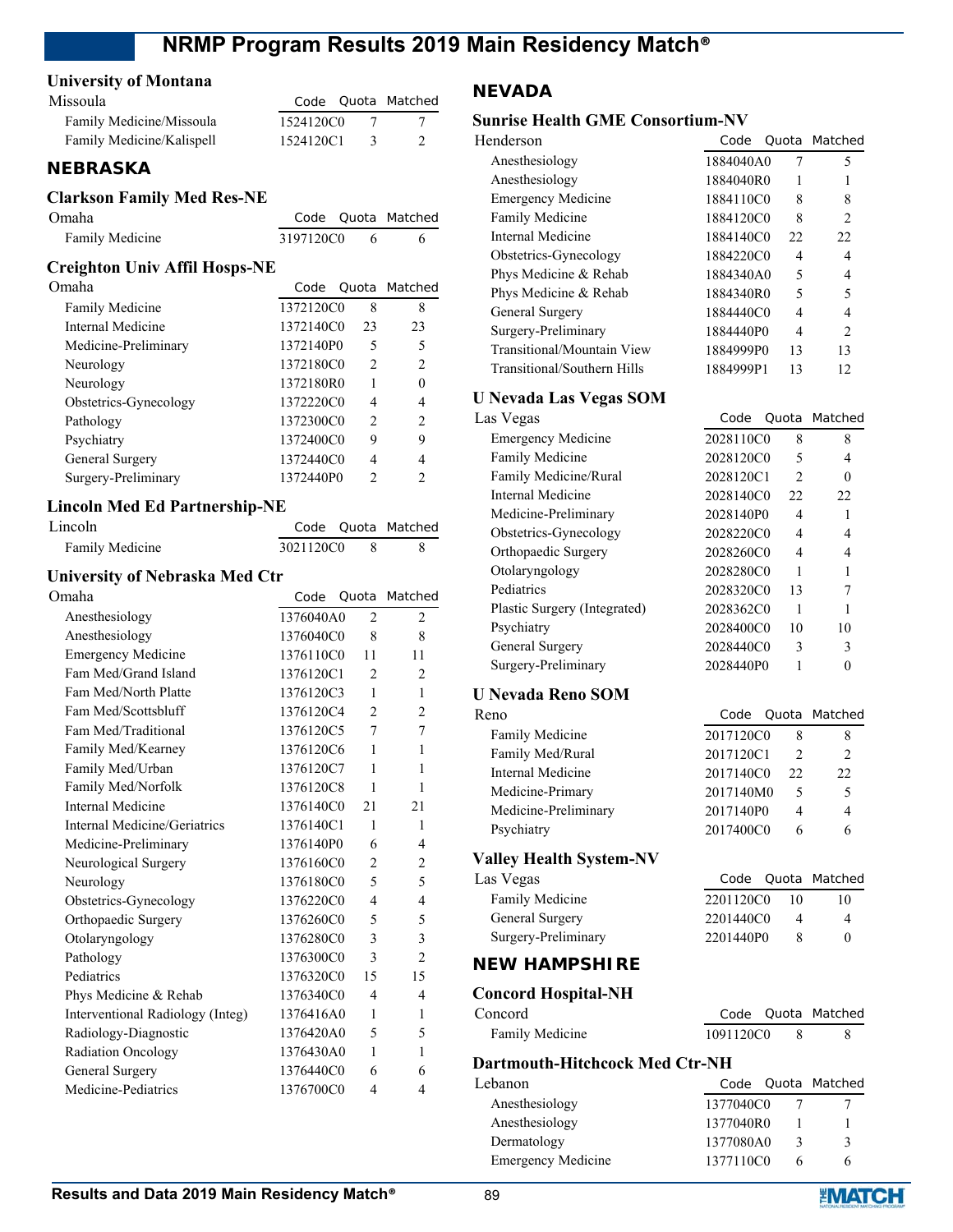#### **Dartmouth-Hitchcock Med Ctr-NH (Continued)**

| Internal Medicine                | 1377140C0 | 18             | 18 |
|----------------------------------|-----------|----------------|----|
| Medicine-Primary                 | 1377140M0 | 1              | 1  |
| Medicine-Preliminary             | 1377140P0 | 2              | 2  |
| Neurological Surgery             | 1377160C0 | 1              | 1  |
| Neurology                        | 1377180C0 | 4              | 3  |
| Obstetrics-Gynecology            | 1377220C0 | 4              | 4  |
| Orthopaedic Surgery              | 1377260C0 | 4              | 4  |
| Otolaryngology                   | 1377280C0 | 1              | 1  |
| Pathology                        | 1377300C0 | 3              | 3  |
| Pediatrics                       | 1377320C0 | 7              | 7  |
| Psychiatry                       | 1377400C0 | 6              | 6  |
| Psychiatry/Reseach Track         | 1377400C1 | 1              | 1  |
| Psychiatry/Child Track           | 1377400C2 | 1              | 1  |
| Interventional Radiology (Integ) | 1377416A0 | $\overline{c}$ | 2  |
| Radiology-Diagnostic             | 1377420A0 | 3              | 3  |
| Radiation Oncology               | 1377430A0 | 1              | 0  |
| General Surgery                  | 1377440C0 | 4              | 4  |
| Surgery-Preliminary              | 1377440P0 | 5              | 3  |
| Vascular Surgery                 | 1377451C0 | 1              |    |
|                                  |           |                |    |

#### **NEW JERSEY**

#### **AtlantiCare Reg Med Ctr-NJ**

| <b>Atlantic City</b>   |              | Code Quota Matched |
|------------------------|--------------|--------------------|
| Internal Medicine      | 1378140C0 14 | 14                 |
| Medicine-Preliminary   | 1378140P0    | $\mathcal{L}$      |
| Atlantic Hoalth Sys_NI |              |                    |

#### **Atlantic Health Sys-NJ**

| Morristown        |              | Code Quota Matched |
|-------------------|--------------|--------------------|
| Pediatrics/Goryeb | 3033320C0 12 |                    |

#### **CMSRU/Cooper University Hospital-NJ**

| Camden                       | Code      | Quota          | Matched        |
|------------------------------|-----------|----------------|----------------|
| Anesthesiology               | 1380040C0 | 4              | 4              |
| Dermatology                  | 1380080A0 | 1              |                |
| Emergency Medicine           | 1380110C0 | 11             | 11             |
| Internal Medicine            | 1380140C0 | 16             | 16             |
| Medicine-Primary             | 1380140M0 | 2              | $\mathfrak{D}$ |
| Medicine-Preliminary         | 1380140P0 | 1              |                |
| Neurology                    | 1380180C0 | 3              | 3              |
| Obstetrics-Gynecology        | 1380220C0 | 4              | 4              |
| Orthopaedic Surgery          | 1380260C0 | $\mathfrak{D}$ | $\mathfrak{D}$ |
| Otolaryngology               | 1380280C0 | 1              | 1              |
| Pediatrics                   | 1380320C0 | 8              | 8              |
| Pediatrics-Primary           | 1380320M0 | 2              | $\mathfrak{D}$ |
| Plastic Surgery (Integrated) | 1380362C0 | 1              | 1              |
| Psych/Cooper Hosp            | 1380400C0 | 4              | 4              |
| Psych/Atlantic City MC       | 1380400C1 | $\overline{c}$ | 2              |
| Radiology-Diagnostic         | 1380420A0 | 4              | 4              |
| General Surgery              | 1380440C0 | 4              | 4              |
| Vascular Surgery             | 1380451C0 | 1              |                |

#### **Capital Health Regional Med Ctr-NJ**

| <b>Trenton</b>           |              |  | Code Ouota Matched |
|--------------------------|--------------|--|--------------------|
| Internal Medicine        | 2003140C0 13 |  | 13                 |
| <b>Englewood Hosp-NJ</b> |              |  |                    |
| Englewood                |              |  | Code Quota Matched |
| Internal Medicine        | 1386140C0 13 |  | 13                 |

Medicine-Preliminary 1386140P0 3 3

#### **HMH-Palisades Med Ctr-NJ**

| North Bergen            |           |               | Code Quota Matched |
|-------------------------|-----------|---------------|--------------------|
| Dermatology             | 2136080A0 | 3             | 3                  |
| Dermatology             | 2136080R0 | 3             | 3                  |
| Family Medicine         | 2136120C0 | 4             | 3                  |
| Internal Medicine       | 2136140C0 | 10            | 10                 |
| General Surgery         | 2136440C0 | 4             | 4                  |
| Surgery-Preliminary     | 2136440P0 | $\mathcal{D}$ | 0                  |
| Hackensack U Med Ctr-NJ |           |               |                    |
| $TT \t1 \t1$            |           |               | .                  |

| Hackensack                |           |    | Code Quota Matched |
|---------------------------|-----------|----|--------------------|
| Anesthesiology            | 1387040C0 | 4  |                    |
| <b>Emergency Medicine</b> | 1387110C0 | 12 | 12                 |
| Internal Medicine         | 1387140C0 | 13 | 13                 |
| Obstetrics-Gynecology     | 1387220C0 | 4  |                    |
| Pediatrics                | 1387320C0 | 8  |                    |
| General Surgery           | 1387440C0 | 5  |                    |
| Surgery-Preliminary       | 1387440P0 | 2  |                    |
|                           |           |    |                    |

#### **Hoboken Univ Med Ctr-NJ**

| Hoboken              |           | Code Ouota Matched |
|----------------------|-----------|--------------------|
| Family Medicine/NYMC | 1451120C0 |                    |

#### **Hunterdon Med Ctr-NJ**

#### Flemington Code Quota Matched Family Medicine 1838120C0 4 4

#### **Inspira Med Ctr Woodbury-NJ**

| Woodbury                      | Code      | Quota          | Matched        |
|-------------------------------|-----------|----------------|----------------|
| <b>Emergency Medicine</b>     | 2086110C0 | 11             | 11             |
| <b>Internal Medicine</b>      | 2086140C0 | 8              | $\overline{c}$ |
| Obstetrics-Gynecology         | 2086220C0 | $\overline{4}$ | $\overline{4}$ |
| General Surgery               | 2086440C0 | 3              | 3              |
| <b>Transitional Year</b>      | 2086999P0 | 10             | $\theta$       |
| <b>JFK Med Ctr-NJ</b>         |           |                |                |
| Edison                        | Code      | Quota          | Matched        |
| Family Medicine               | 3043120C0 | 8              | 8              |
| Neurology                     | 3043180A0 | $\overline{2}$ | $\theta$       |
| Neurology                     | 3043180C0 | 5              | 5              |
| Phys Medicine & Rehab         | 3043340A0 | $\overline{4}$ | 3              |
| <b>Jersey City Med Ctr-NJ</b> |           |                |                |
| Jersey City                   | Code      | Quota          | Matched        |
| Obstetrics-Gynecology         | 1390220C0 | $\mathcal{E}$  | 3              |
| Jersey Shore Univ Med Ctr-NJ  |           |                |                |
| Neptune                       | Code      | Quota          | Matched        |
| <b>Internal Medicine</b>      | 1395140C0 | 16             | 16             |
| Medicine-Preliminary          | 1395140P0 | 10             | 10             |
| Obstetrics-Gynecology         | 1395220C0 | 4              | 4              |
| Pediatrics                    | 1395320C0 | 9              | 9              |
| Psychiatry                    | 1395400C0 | $\overline{4}$ | 4              |
| General Surgery               | 1395440C0 | $\overline{2}$ | $\overline{2}$ |
| Monmouth Med Ctr-NJ           |           |                |                |
| Long Branch                   | Code      | Quota          | Matched        |
| Internal Medicine             | 1392140C0 | 13             | 13             |
| Obstetrics-Gynecology         | 1392220C0 | $\overline{4}$ | $\overline{4}$ |

Orthopaedic Surgery 1392260C0 2

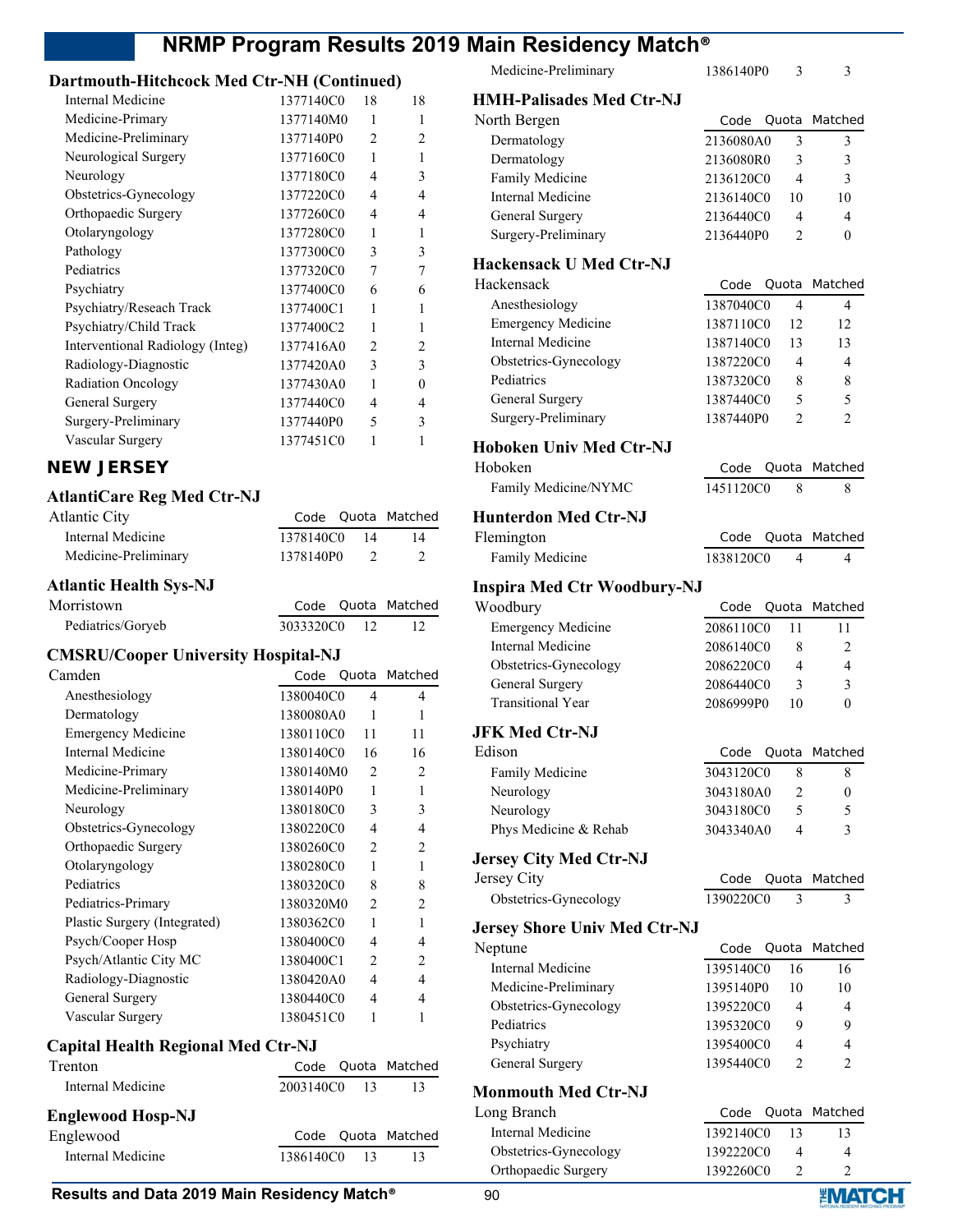#### **Monmouth Med Ctr-NJ (Continued)**

| 1392320C0 | C. |
|-----------|----|
| 1392420A0 | 3  |
| 1392440C0 | 4  |
| 1392440P0 |    |
|           |    |

#### **Morristown Mem Hosp-NJ**

| Morristown                | Code      |    | Ouota Matched |
|---------------------------|-----------|----|---------------|
| <b>Emergency Medicine</b> | 1394110C0 | 9  |               |
| Family Medicine           | 1394120C0 | 5  | 5             |
| Internal Medicine         | 1394140C0 | 15 | 15            |
| Medicine-Preliminary      | 1394140P0 | 9  | 9             |
| Obstetrics-Gynecology     | 1394220C0 | 5  |               |
| Radiology-Diagnostic      | 1394420A0 | 5  |               |
| General Surgery           | 1394440C0 | 6  |               |
| Surgery-Preliminary       | 1394440P0 | C  |               |

#### **Mountainside Hosp-NJ**

| Montclair         |           | Code Quota Matched |
|-------------------|-----------|--------------------|
| Family Medicine   | 1393120C0 | 6                  |
| Internal Medicine | 1393140C0 | X                  |

#### **New Bridge Med Ctr-NJ**

| Paramus    |           | Code Quota Matched |
|------------|-----------|--------------------|
| Psychiatry | 1908400C0 |                    |

#### **Newark Beth Israel Med Ctr-NJ**

| Newark                          | Code      | Quota          | Matched        |
|---------------------------------|-----------|----------------|----------------|
| <b>Emergency Medicine</b>       | 1397110C0 | 8              | 8              |
| <b>Internal Medicine</b>        | 1397140C0 | 12             | 12             |
| Medicine-Preliminary            | 1397140P0 | $\overline{c}$ | $\overline{2}$ |
| Med-Prelim/Neurology            | 1397140P1 | $\overline{2}$ | $\overline{2}$ |
| Obstetrics-Gynecology           | 1397220C0 | $\overline{4}$ | $\overline{4}$ |
| Pediatrics                      | 1397320C0 | 10             | 10             |
| Radiology-Diagnostic            | 1397420A0 | 3              | 3              |
| <b>Ocean Med Ctr-NJ</b>         |           |                |                |
| <b>Brick</b>                    | Code      | Quota          | Matched        |
| Family Medicine                 | 2108120C0 | 8              | 8              |
| Internal Medicine               | 2108140C0 | 8              | 8              |
| Psychiatry                      | 2108400C0 | 6              | 6              |
| <b>Overlook Hospital-NJ</b>     |           |                |                |
| Summit                          | Code      | Quota          | Matched        |
| Family Medicine                 | 1408120C0 | 7              | 7              |
| Internal Medicine               | 1408140C0 | 11             | 11             |
| Medicine-Preliminary            | 1408140P0 | $\overline{2}$ | $\overline{2}$ |
| <b>RWJUH Somerset-NJ</b>        |           |                |                |
| Somerville                      | Code      | Ouota          | Matched        |
| Family Medicine                 | 1934120C0 | 7              | 4              |
| Raritan Bay Med Ctr-NJ          |           |                |                |
| Perth Amboy                     | Code      | Ouota          | Matched        |
| <b>Internal Medicine</b>        | 1873140C0 | 8              | 8              |
| <b>Rowan University SOM- NJ</b> |           |                |                |
| Stratford                       | Code      | Quota          | Matched        |
| <b>Emergency Medicine</b>       | 2120110C0 | 11             | 7              |
| Family Medicine/Osteopathic     | 2120120C0 | 7              | $\overline{2}$ |
| <b>Internal Medicine</b>        | 2120140C0 | 10             | 10             |

| Obstetrics-Gynecology | 2120220C0 |  |
|-----------------------|-----------|--|
| Psychiatry            | 2120400C0 |  |

#### **Rutgers-New Jersey Medical School**

| Newark                       |           |                | Code Quota Matched |
|------------------------------|-----------|----------------|--------------------|
| Anesthesiology               | 1398040A0 | 12             | 12                 |
| <b>Emergency Medicine</b>    | 1398110C0 | 8              | 8                  |
| Internal Medicine            | 1398140C0 | 25             | 25                 |
| Internal Med/Trinitas        | 1398140C2 | 10             | 8                  |
| Medicine-Preliminary         | 1398140P0 | 7              | 7                  |
| Med-Prelim/Anesthesiology    | 1398140P3 | 1              | 1                  |
| Neurological Surgery         | 1398160C0 | $\overline{2}$ | 2                  |
| Neurology                    | 1398180C0 | 5              | 5                  |
| Child Neurology              | 1398185C0 | 1              | 1                  |
| Obstetrics-Gynecology        | 1398220C0 | 4              | 4                  |
| Orthopaedic Surgery          | 1398260C0 | 6              | 6                  |
| Otolaryngology               | 1398280C0 | $\overline{2}$ | 2                  |
| Pathology                    | 1398300C0 | 3              | 3                  |
| Phys Medicine & Rehab        | 1398340A0 | 9              | 9                  |
| Plastic Surgery (Integrated) | 1398362C0 | 3              | 3                  |
| Psychiatry                   | 1398400C0 | 7              | 7                  |
| Radiology-Diagnostic         | 1398420A0 | 5              | 5                  |
| General Surgery              | 1398440C0 | 7              | 7                  |
| Surgery-Preliminary          | 1398440P0 | 6              | 6                  |
| Surg-Prelim/Anesthesiology   | 1398440P4 | $\overline{c}$ | 2                  |
| Medicine-Pediatrics          | 1398700C0 | 4              | 4                  |

#### **Rutgers-R W Johnson Medical School-NJ**

| New Brunswick                    | Code      |                | Quota Matched  |
|----------------------------------|-----------|----------------|----------------|
| Anesthesiology                   | 2918040A0 | 10             | 10             |
| Anesthesiology                   | 2918040R1 | 1              | 1              |
| Dermatology                      | 2918080A0 | $\overline{2}$ | 2              |
| Dermatology                      | 2918080R0 | 1              | 1              |
| <b>Emergency Medicine</b>        | 2918110C0 | 6              | 6              |
| Family Medicine/A-Prog           | 2918120C0 | 5              | 5              |
| Family Med/CentraState           | 2918120C2 | 6              | 6              |
| Internal Medicine                | 2918140C0 | 25             | 25             |
| Neurology                        | 2918180A0 | 4              | 4              |
| Obstetrics-Gynecology            | 2918220C0 | 5              | 5              |
| Orthopaedic Surgery              | 2918260C0 | 3              | 3              |
| Pathology                        | 2918300C0 | $\mathfrak{D}$ | $\overline{2}$ |
| Pediatrics                       | 2918320C0 | 11             | 11             |
| Psychiatry                       | 2918400C0 | 6              | 6              |
| Interventional Radiology (Integ) | 2918416A0 | 1              | 1              |
| Radiology-Diagnostic             | 2918420A0 | 4              | 4              |
| <b>Radiation Oncology</b>        | 2918430A0 | 2              | 2              |
| General Surgery                  | 2918440C0 | 6              | 6              |
| Surgery-Preliminary              | 2918440P0 | 5              | 5              |
| Vascular Surgery                 | 2918451C0 | 1              | 1              |

#### **Seton Hall Univ Sch of Health & Med Sci-NJ**

| South Orange            |              | Code Ouota Matched |
|-------------------------|--------------|--------------------|
| Internal Med/St Francis | 3194140C1 10 |                    |

#### **St Barnabas Med Ctr-NJ**

| Livingston           |           |     | Code Quota Matched |
|----------------------|-----------|-----|--------------------|
| Anesthesiology       | 1396040A0 |     |                    |
| Anesthesiology       | 1396040C0 | 3   | 3                  |
| Internal Medicine    | 1396140C0 | -11 | 11                 |
| Medicine-Preliminary | 1396140P0 | 3   | 3                  |

#### **Results and Data 2019 Main Residency Match®** 91

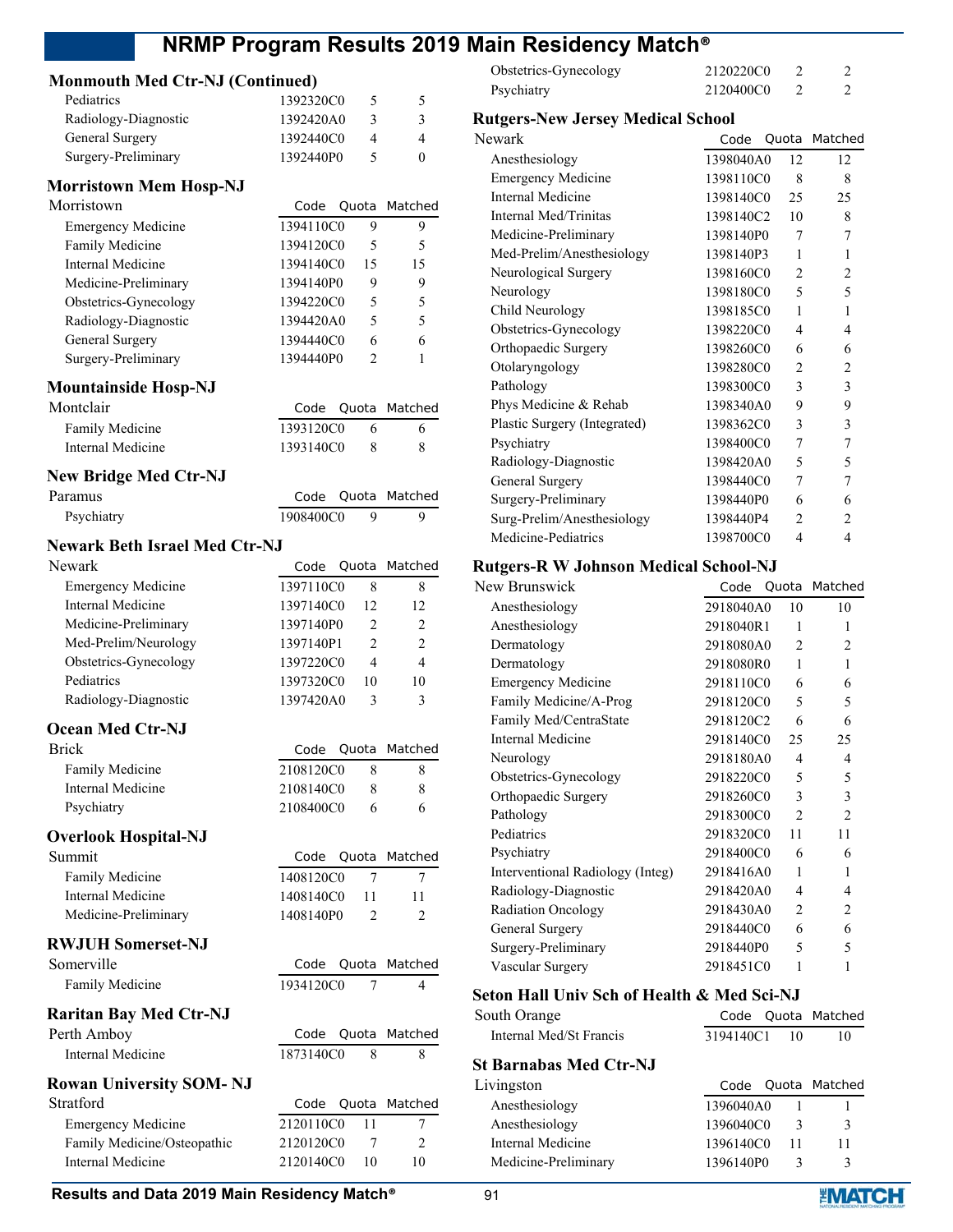#### **St Barnabas Med Ctr-NJ (Continued)**

| Obstetrics-Gynecology | 1396220C0 | h | <sub>t</sub> |
|-----------------------|-----------|---|--------------|
| Radiology-Diagnostic  | 1396420A0 |   | 4            |
| General Surgery       | 1396440C0 |   | ↖            |
| Surgery-Preliminary   | 1396440P0 |   | 3            |
|                       |           |   |              |

#### **St Josephs Univ Med Ctr-NJ**

| Paterson                     | Code      |                | Ouota Matched  |
|------------------------------|-----------|----------------|----------------|
| Anesthesiology               | 1406040A0 | 7              |                |
| Anesthesiology               | 1406040R0 |                |                |
| <b>Emergency Medicine</b>    | 1406110C0 | 7              | 7              |
| <b>Emergency Med/Shabbos</b> | 1406110C1 | 0              | 0              |
| Family Medicine              | 1406120C0 | 4              | 4              |
| Internal Medicine            | 1406140C1 | 19             | 19             |
| Obstetrics-Gynecology        | 1406220C0 | 3              | 3              |
| Orthopaedic Surgery          | 1406260C0 | 3              | 3              |
| Pediatrics                   | 1406320C0 | 12             | 12             |
| General Surgery              | 1406440C0 | 3              | 3              |
| Surg-Prelim/Anesthesiology   | 1406440P0 | $\mathfrak{D}$ | $\mathfrak{D}$ |
| Surgery-Preliminary          | 1406440P1 |                |                |

#### **St Lukes Warren Hospital-NJ**

| Phillipsburg                        | Code      |                          | Quota Matched  |
|-------------------------------------|-----------|--------------------------|----------------|
| Family Medicine                     | 2091120C0 | 5                        | 5              |
| <b>St Peters University Hosp-NJ</b> |           |                          |                |
| New Brunswick                       | Code      | Quota                    | Matched        |
| <b>Internal Medicine</b>            | 3211140C0 | 17                       | 17             |
| Obstetrics-Gynecology               | 3211220C0 | 5                        | 5              |
| Pediatrics                          | 3211320C0 | 8                        | 8              |
| <b>Virtua Family Med-NJ</b>         |           |                          |                |
| Voorhees                            | Code      | Quota                    | Matched        |
| Family Medicine                     | 3084120C0 | 6                        | 6              |
| <b>NEW MEXICO</b>                   |           |                          |                |
| <b>Hidalgo Medical Services-NM</b>  |           |                          |                |
| Silver City                         | Code      | Quota                    | Matched        |
| Family Medicine                     | 1622120C0 | $\mathfrak{D}$           | 2              |
| <b>Memorial Med Ctr-NM</b>          |           |                          |                |
| Las Cruces                          | Code      | Quota                    | Matched        |
| Family Medicine                     | 1214120C0 | 6                        | 6              |
| <b>MountainView Reg Med Ctr-NM</b>  |           |                          |                |
| Las Cruces                          | Code      | Quota                    | Matched        |
| Internal Medicine                   | 2182140C0 | 8                        | 8              |
| Osteo Neuromusculoskeletal Med      | 2182275A0 | 2                        | 2              |
| Transitional                        | 2182999P0 | $\mathfrak{D}$           | $\mathfrak{D}$ |
| <b>Northern NM Family Med</b>       |           |                          |                |
| Santa Fe                            | Code      |                          | Quota Matched  |
| Family Medicine                     | 1277120C0 | $\overline{\phantom{0}}$ | 4              |
| <b>U New Mexico SOM</b>             |           |                          |                |
| Albuquerque                         | Code      | Quota                    | Matched        |
| Anesthesiology                      | 1962040A0 | 1                        | 1              |
| Anesthesiology                      | 1962040C0 | 6                        | 6              |
| Anesthesiology                      | 1962040R0 | 1                        | $\mathbf{0}$   |
| Dermatology                         | 1962080A0 | $\overline{2}$           | 2              |
| <b>Emergency Medicine</b>           | 1962110C0 | 12                       | 12             |

| <b>Family Medicine</b>       | 1962120C0 | 14             | 14             |
|------------------------------|-----------|----------------|----------------|
| Internal Medicine            | 1962140C0 | 28             | 28             |
| Medicine-Preliminary         | 1962140P0 | 6              | 6              |
| Med-Prelim/PM&R              | 1962140P3 | 5              | 5              |
| Neurological Surgery         | 1962160C0 | 1              | 1              |
| Neurology                    | 1962180C0 | 5              | 5              |
| Child Neurology              | 1962185C0 | 1              | 1              |
| Obstetrics-Gynecology        | 1962220C0 | 6              | 6              |
| Orthopaedic Surgery          | 1962260C0 | 5              | 5              |
| Otolaryngology               | 1962280C0 | $\overline{2}$ | 2              |
| Pathology                    | 1962300C0 | 4              | $\overline{4}$ |
| Pediatrics                   | 1962320C0 | 16             | 15             |
| Phys Medicine & Rehab        | 1962340A0 | 5              | 5              |
| Phys Medicine & Rehab        | 1962340R0 | 5              | 5              |
| Plastic Surgery (Integrated) | 1962362C0 | 1              | 1              |
| Psychiatry                   | 1962400C0 | 10             | 10             |
| Psychiatry/Child             | 1962400C1 | 2              | 2              |
| Radiology-Diagnostic         | 1962420A0 | 7              | 7              |
| General Surgery              | 1962440C0 | 5              | 5              |
| Surgery-Preliminary          | 1962440P1 | 3              | 1              |

#### **NEW YORK**

#### **Albany Med Ctr-NY**

| Albany                           | Code      | Quota          | Matched        |
|----------------------------------|-----------|----------------|----------------|
| Anesthesiology                   | 1414040C0 | 6              | 6              |
| <b>Emergency Medicine</b>        | 1414110C0 | 12             | 12             |
| Family Medicine                  | 1414120C0 | 6              | 6              |
| Internal Medicine                | 1414140C0 | 16             | 16             |
| Medicine-Preliminary             | 1414140P0 | 8              | 8              |
| Neurological Surgery             | 1414160C0 | $\overline{c}$ | 2              |
| Neurology                        | 1414180C0 | 6              | 6              |
| Obstetrics-Gynecology            | 1414220C0 | 6              | 6              |
| Orthopaedic Surgery              | 1414260C0 | 5              | 5              |
| Otolaryngology                   | 1414280C0 | $\overline{2}$ | $\mathfrak{D}$ |
| Pathology                        | 1414300C0 | 4              | 4              |
| Pediatrics                       | 1414320C0 | 10             | 9              |
| Phys Medicine & Rehab            | 1414340C0 | $\overline{c}$ | 2              |
| Plastic Surgery (Integrated)     | 1414362C0 | $\mathfrak{D}$ | $\overline{2}$ |
| Psychiatry                       | 1414400C0 | 8              | 8              |
| Interventional Radiology (Integ) | 1414416C0 | 1              | 1              |
| Radiology-Diagnostic             | 1414420A0 | 5              | 5              |
| General Surgery                  | 1414440C0 | 6              | 6              |
| Surgery-Preliminary              | 1414440P0 | 3              | 2              |
| Vascular Surgery                 | 1414451C0 | 1              | 1              |
| Medicine-Pediatrics              | 1414700C0 | 4              | 4              |
|                                  |           |                |                |

#### **Arnot Ogden Med Ctr-NY**

| <b>Elmira</b>             |           |   | Code Quota Matched |
|---------------------------|-----------|---|--------------------|
| <b>Emergency Medicine</b> | 2113110C0 |   |                    |
| Family Medicine           | 2113120C0 | h |                    |
| Internal Medicine         | 2113140C0 |   |                    |
| Psychiatry                | 2113400C0 |   |                    |
| General Surgery           | 2113440C0 |   |                    |
|                           |           |   |                    |

#### **Bassett Med Ctr-NY**

| Cooperstown          |           |    | Code Quota Matched |
|----------------------|-----------|----|--------------------|
| Internal Medicine    | 1442140C0 | 10 | 10                 |
| Medicine-Preliminary | 1442140P0 |    |                    |
| General Surgery      | 1442440C0 |    | 3                  |
|                      |           |    |                    |

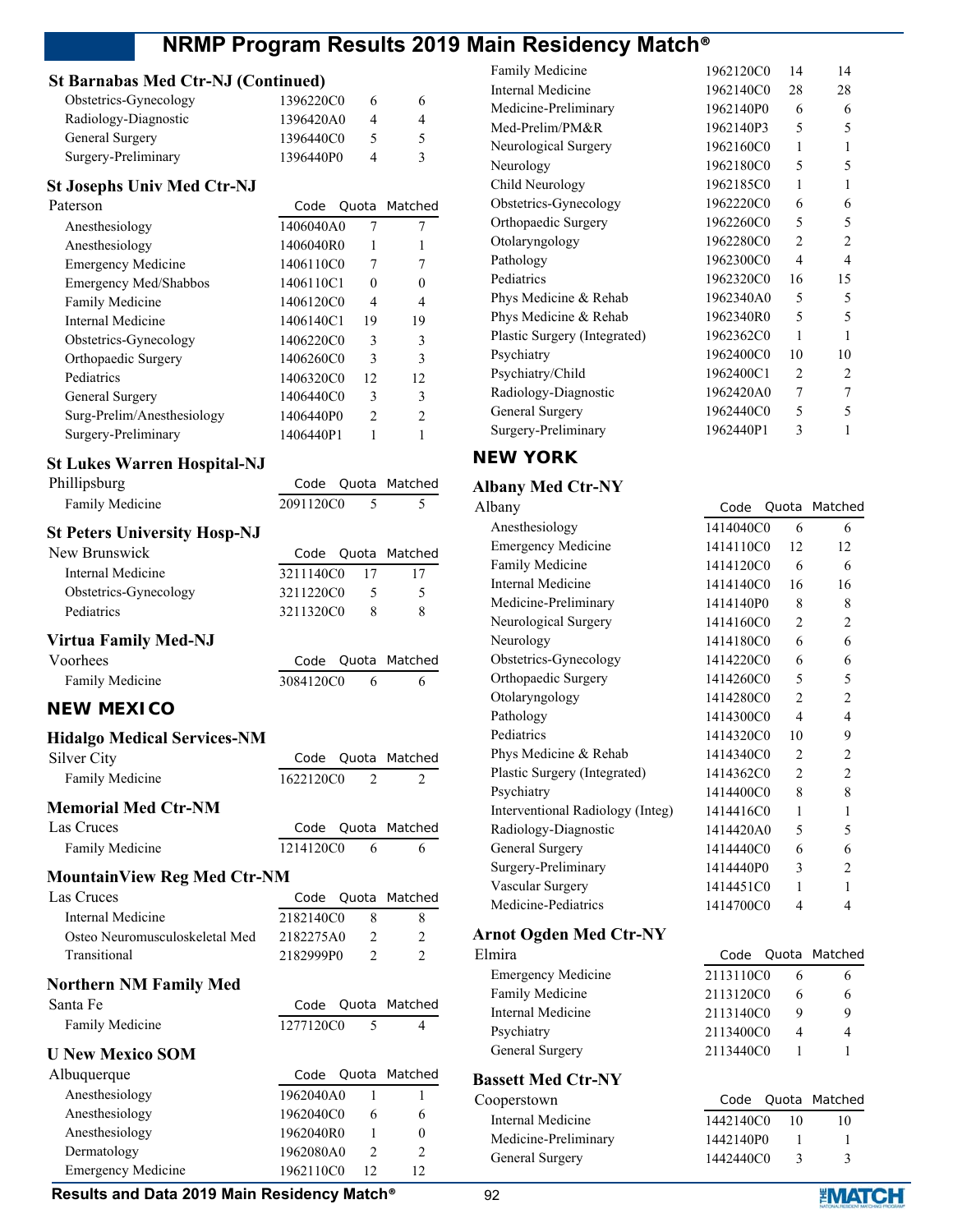#### **Bassett Med Ctr-NY (Continued)**

| Surgery-Preliminary  | 1442440P0 |  |
|----------------------|-----------|--|
| Transitional         | 1442999P0 |  |
| Transitional/Hopkins | 1442999P1 |  |

#### **BronxCare Health System-NY**

| Bronx               |              | Code Quota Matched |
|---------------------|--------------|--------------------|
| Pediatrics-Primary  | 1471320M1 14 | 14                 |
| General Surgery     | 1471440C0    | 3                  |
| Surgery-Preliminary | 1471440P0    | 5.                 |
| Transitional        | 1471999P0    |                    |

#### **Brookdale Hosp Med Ctr-NY**

| Brooklyn                  |           |   | Code Quota Matched |
|---------------------------|-----------|---|--------------------|
| <b>Emergency Medicine</b> | 1419110C0 |   | x                  |
| Psychiatry                | 1419400C0 |   | 5                  |
| General Surgery           | 1419440C0 | 3 | 3                  |
| Surgery-Preliminary       | 1419440P0 | Q |                    |
|                           |           |   |                    |

#### **Brooklyn Hosp Ctr-NY**

| Brooklyn                  |           |    | Code Quota Matched |
|---------------------------|-----------|----|--------------------|
| <b>Emergency Medicine</b> | 1420110C0 | 8  | 8                  |
| Family Medicine           | 1420120C0 |    |                    |
| Internal Medicine         | 1420140C0 | 29 | 29                 |
| Obstetrics-Gynecology     | 1420220C0 | 4  | 4                  |
| Pediatrics                | 1420320C0 | 12 | 12                 |
| General Surgery           | 1420440C0 | 3  | 3                  |
| Surgery-Preliminary       | 1420440P0 | 6  |                    |

#### **Burke Rehabilitation Hosp-NY**

| White Plains                                |           |       | Code Quota Matched                         |
|---------------------------------------------|-----------|-------|--------------------------------------------|
| Phys Medicine & Rehab                       | 1940340A0 |       | 4<br>4                                     |
| Cayuga Med Ctr-NY                           |           |       |                                            |
| Ithaca                                      | Code      |       | Quota Matched                              |
| Internal Medicine                           | 2207140C0 |       | $\overline{c}$<br>2                        |
| Int Med/Cayuga-Cornell                      | 2207140C1 |       | 1<br>1                                     |
| <b>Coney Island Hospital-NY</b>             |           |       |                                            |
| Brooklyn                                    | Code      |       | Quota Matched                              |
| Internal Medicine                           | 1422140C0 | 2.1   | 21                                         |
| Obstetrics-Gynecology                       | 1422220C0 |       | $\mathfrak{Z}$<br>3                        |
| Transitional                                | 1422999P0 |       | 6<br>6                                     |
| <b>Creedmoor Psych Ctr-NY</b>               |           |       |                                            |
| Queens Village                              | Code      |       | Quota Matched                              |
| Psychiatry                                  | 2599400C0 |       | 4<br>4                                     |
| <b>Ellis Hospital-NY</b>                    |           |       |                                            |
| Schenectady                                 | Code      |       | Quota Matched                              |
| Family Medicine                             | 1513120C0 |       | 8<br>8                                     |
| <b>Family Health Ctrs at NYU Langone-NY</b> |           |       |                                            |
| Brooklyn                                    | Code      | Quota | Matched                                    |
| Internal Medicine                           | 1663140C0 |       | $\overline{\mathcal{A}}$<br>$\overline{4}$ |
| <b>Flushing Hospital Med Ctr-NY</b>         |           |       |                                            |
| Flushing                                    | Code      | Quota | Matched                                    |
| Internal Medicine                           | 1445140C0 | 14    | 14                                         |
| Medicine-Preliminary                        | 1445140P0 | 11    | 11                                         |

General Surgery 1445440C0 3 3

#### **Good Samaritan Hosp Med Ctr-NY**

| West Islip                |           |               | Code Quota Matched |
|---------------------------|-----------|---------------|--------------------|
| <b>Emergency Medicine</b> | 2007110C0 | 8             | 8                  |
| Family Medicine           | 2007120C0 | 5             |                    |
| Obstetrics-Gynecology     | 2007220C0 | 4             | 4                  |
| Pediatrics                | 2007320C0 | 5             | 5                  |
| Phys Medicine & Rehab     | 2007340A0 | $\mathcal{D}$ |                    |
| Phys Medicine & Rehab     | 2007340R0 |               |                    |
|                           |           |               |                    |

#### **Harlem Hospital Ctr-NY**

| New York             |           |    | Code Quota Matched |
|----------------------|-----------|----|--------------------|
| Internal Medicine    | 1478140C0 | 22 | 22                 |
| Pediatrics           | 1478320C0 | 6  | 6                  |
| Psychiatry           | 1478400C0 | 6  | 6                  |
| Radiology-Diagnostic | 1478420A0 | 4  | 4                  |
| General Surgery      | 1478440C0 | 3  | 3                  |
| Surgery-Preliminary  | 1478440P0 | 6  | $\mathcal{D}$      |
|                      |           |    |                    |

#### **Health Quest-NY**

New York

Elmhurst

| Lagrangerville    |           |               | Code Quota Matched |
|-------------------|-----------|---------------|--------------------|
| Family Medicine   | 2183120C0 | x             |                    |
| Internal Medicine | 2183140C0 | 25            | 25                 |
| General Surgery   | 2183440C0 | $\mathcal{R}$ |                    |

#### **Hosp For Special Surgery-NY**

| ew York             |           |  | Code Quota Matched |
|---------------------|-----------|--|--------------------|
| Orthopaedic Surgery | 3128260C0 |  |                    |

#### **Icahn SOM Beth Israel-NY**

| New York             | Code      |    | Quota Matched |
|----------------------|-----------|----|---------------|
| Internal Medicine    | 1470140C0 | 26 | 26            |
| Medicine-Preliminary | 1470140P0 | 20 | 20            |
| Med-Prelim/Neurology | 1470140P1 | 5  |               |
| Neurology            | 1470180A0 | 5  |               |
| Neurology            | 1470180R0 |    |               |
| Psychiatry           | 1470400C0 | 13 | 13            |

#### **Icahn SOM Elmhurst Hosp Ctr-NY**

| mhurst               |              | Code Quota Matched |
|----------------------|--------------|--------------------|
| Internal Medicine    | 1491140C0 15 |                    |
| Medicine-Preliminary | 1491140P0    |                    |

#### **Icahn SOM Queens Hosp-NY**

| Jamaica               |           |     | Code Quota Matched |
|-----------------------|-----------|-----|--------------------|
| Internal Medicine     | 1489140C0 | -20 | 20                 |
| Medicine Preliminary  | 1489140P0 |     |                    |
| Obstetrics-Gynecology | 1489220C0 |     |                    |

#### **Icahn SOM St Lukes-Roosevelt-NY**

| New York                  | Code      |    | Quota Matched |
|---------------------------|-----------|----|---------------|
| Anesthesiology            | 2070040C0 | 13 | 13            |
| <b>Emergency Medicine</b> | 2070110C0 | 20 | 20            |
| Internal Medicine         | 2070140C0 | 38 | 38            |
| Medicine-Primary          | 2070140M0 | 4  | 4             |
| Medicine-Preliminary      | 2070140P0 | 19 | 19            |
| Obstetrics-Gynecology     | 2070220C0 | 6  | 6             |
| Psychiatry                | 2070400C0 | 10 | 10            |
| Radiology-Diagnostic      | 2070420A0 | 11 | 11            |
| General Surgery           | 2070440C0 | 5  | 5             |

Obstetrics-Gynecology 1445220C0 3 3

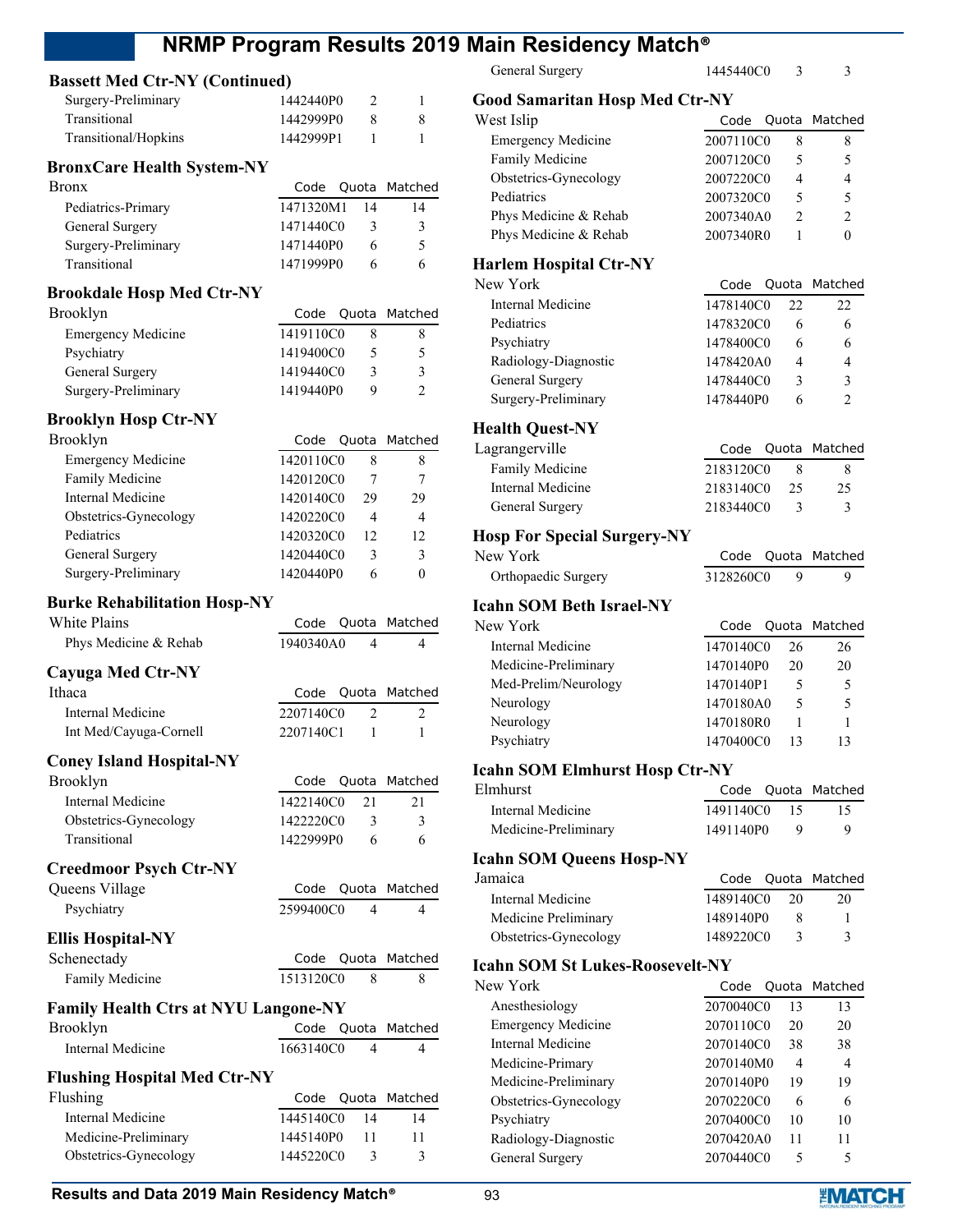#### **Icahn SOM St Lukes-Roosevelt-NY (Continued)**

Surgery-Preliminary 2070440P0 5 5

#### **Icahn SOM at Mount Sinai-NY**

| New York                              | Code      | Quota          | Matched                  |
|---------------------------------------|-----------|----------------|--------------------------|
| Anesthesiology                        | 1490040C0 | 26             | 26                       |
| Dermatology                           | 1490080A0 | 8              | 8                        |
| <b>Emergency Medicine</b>             | 1490110C0 | 25             | 25                       |
| Family Medicine                       | 1490120C0 | 6              | 6                        |
| <b>Internal Medicine</b>              | 1490140C0 | 35             | 35                       |
| Internal Med/Research                 | 1490140C1 | $\overline{4}$ | 4                        |
| Internal Med/Comm Prim Care           | 1490140C2 | 6              | 6                        |
| Medicine-Preliminary                  | 1490140P0 | 6              | 5                        |
| Neurological Surgery                  | 1490160C0 | $\overline{c}$ | $\overline{c}$           |
| Neurology                             | 1490180A0 | 5              | 5                        |
| Neurology                             | 1490180C0 | 5              | 5                        |
| Obstetrics-Gynecology                 | 1490220C0 | 8              | 8                        |
| Orthopaedic Surgery                   | 1490260C0 | 7              | 7                        |
| Otolaryngology                        | 1490280C0 | 6              | 6                        |
| Pathology                             | 1490300C0 | 6              | 6                        |
| Pediatrics                            | 1490320C0 | 17             | 17                       |
| Pediatrics/Research                   | 1490320C1 | 0              | $\boldsymbol{0}$         |
| Peds-Prelim/Child Neurology           | 1490320P0 | $\theta$       | $\theta$                 |
| Pediatrics-Preliminary                | 1490320P1 | 1              | 1                        |
| Phys Medicine & Rehab                 | 1490340A0 | 7              | 7                        |
| Plastic Surgery (Integrated)          | 1490362C0 | 3              | 3                        |
| Psychiatry                            | 1490400C0 | 13             | 13                       |
| Psych/Physician-Scientist             | 1490400C2 | $\overline{c}$ | 2                        |
| Psych/Res+PhD                         | 1490400C3 | 1              | 1                        |
| Interventional Radiology (Integ)      | 1490416A0 | 2              | $\overline{c}$           |
| Radiology-Diagnostic                  | 1490420A0 | 8              | 8                        |
| Radiation Oncology                    | 1490430A0 | 3              | 3                        |
| General Surgery                       | 1490440C0 | 7              | 7                        |
| Surgery-Preliminary                   | 1490440P0 | 12             | 4                        |
| Surg-Prelim/Designated                | 1490440P1 | 1              | 1                        |
| Vascular Surgery                      | 1490451C0 | 3              | 3                        |
| Thoracic Surgery                      | 1490461C0 | $\overline{c}$ | $\overline{c}$           |
| Medicine-Pediatrics                   | 1490700C1 | 4              | $\overline{\mathcal{L}}$ |
| Peds/Psych/Child Psych                | 1490730C0 | 2              | $\overline{2}$           |
| Pediatrics-Medical Genetics           | 1490765C0 | 1              | $\mathbf{1}$             |
| <b>Institute for Family Health-NY</b> |           |                |                          |
|                                       |           |                |                          |

| New York                        | Code      | Ouota |                | Matched        |
|---------------------------------|-----------|-------|----------------|----------------|
| Family Medicine/Mid-Hudson      | 2004120C0 |       | 9              | 9              |
| Family Medicine/Harlem-Mt Sinai | 2004120C1 |       | 7              | 7              |
| <b>Interfaith Med Ctr-NY</b>    |           |       |                |                |
| <b>Brooklyn</b>                 | Code      |       |                | Ouota Matched  |
| Psychiatry                      | 1425400C0 |       | 6              | 6              |
| Jacobi Med Ctr/Einstein-NY      |           |       |                |                |
|                                 |           |       |                |                |
| <b>Bronx</b>                    | Code      | Ouota |                | Matched        |
| Internal Medicine               | 3172140C0 |       | 24             | 24             |
| Int Med/Sabbath Observed        | 3172140C1 |       | $\mathcal{L}$  | $\mathfrak{D}$ |
| Medicine-Primary                | 3172140M0 |       | $\overline{4}$ | 4              |
| Medicine-Preliminary            | 3172140P0 |       | 10             | 9              |
| Pediatrics                      | 3172320C0 |       | 15             | 15             |

#### **Jamaica Hosp Med Ctr-NY**

| 3 |                                                           |
|---|-----------------------------------------------------------|
|   |                                                           |
|   | Code Quota Matched<br>1449120C0<br>1449220C0<br>1449220P0 |

#### **Kingsbrook Jewish Med Ctr-NY**

| Brooklyn              |              |        | Code Quota Matched |
|-----------------------|--------------|--------|--------------------|
| Internal Medicine     | 1476140C0 15 |        | 15.                |
| Phys Medicine & Rehab | 1476340A0    | $\sim$ |                    |
|                       |              |        |                    |

#### **Lincoln Med Ctr-NY**

| Bronx                              |           |    | Code Ouota Matched |
|------------------------------------|-----------|----|--------------------|
| <b>Emergency Medicine</b>          | 1484110C0 | 11 | 11                 |
| <b>Emergency Medicine/Military</b> | 1484110C1 |    | 0                  |
| Internal Medicine                  | 1484140C0 | 33 | 33                 |
| Medicine-Preliminary               | 1484140P0 | 17 | 16                 |
| Obstetrics-Gynecology              | 1484220C0 | 4  | 4                  |
| Pediatrics-Primary                 | 1484320M0 | 17 | 17                 |
| Psychiatry                         | 1484400C0 | 4  | 4                  |
| General Surgery                    | 1484440C0 | 3  | 3                  |
| Surgery-Preliminary                | 1484440P0 | 4  | 2                  |
| Transitional                       | 1484999P0 | 13 | 13                 |
|                                    |           |    |                    |

#### **Maimonides Med Ctr-NY**

| Brooklyn                  | Code      |    | Ouota Matched  |
|---------------------------|-----------|----|----------------|
| Anesthesiology            | 1428040A0 | 9  | 9              |
| Anesthesiology            | 1428040R0 | 1  |                |
| <b>Emergency Medicine</b> | 1428110C0 | 16 | 16             |
| Internal Medicine         | 1428140C0 | 30 | 30             |
| Medicine-Preliminary      | 1428140P0 | 17 | 17             |
| Obstetrics-Gynecology     | 1428220C0 | 6  | 6              |
| Orthopaedic Surgery       | 1428260C0 | 3  | $\overline{c}$ |
| Pediatrics-Primary        | 1428320M0 | 18 | 17             |
| Psychiatry                | 1428400C0 | 10 | 10             |
| Radiology-Diagnostic      | 1428420A0 | 4  | 4              |
| General Surgery           | 1428440C0 | 5  | 5              |
| Surgery-Preliminary       | 1428440P0 | 3  | 3              |

#### **Memorial Sloan-Kettering-NY**

| New York                  |           |      | Code Quota Matched |
|---------------------------|-----------|------|--------------------|
| <b>Radiation Oncology</b> | 1466430A0 | - 6  |                    |
| Transitional              | 1466999P0 | - 24 | 24                 |

#### **Montefiore Med Ctr/Einstein-NY**

| Code | Ouota                         | Matched                                                                                                                                                                            |
|------|-------------------------------|------------------------------------------------------------------------------------------------------------------------------------------------------------------------------------|
|      | 6                             | 6                                                                                                                                                                                  |
|      | 11                            | 11                                                                                                                                                                                 |
|      | 1                             | 1                                                                                                                                                                                  |
|      | 6                             | 6                                                                                                                                                                                  |
|      | 21                            | 21                                                                                                                                                                                 |
|      | 10                            | 10                                                                                                                                                                                 |
|      | 39                            | 39                                                                                                                                                                                 |
|      | 23                            | 23                                                                                                                                                                                 |
|      | 10                            | 10                                                                                                                                                                                 |
|      | 6                             | 6                                                                                                                                                                                  |
|      | 4                             | 4                                                                                                                                                                                  |
|      | $\mathfrak{D}_{\mathfrak{p}}$ | $\mathfrak{D}$                                                                                                                                                                     |
|      | 4                             | 1                                                                                                                                                                                  |
|      | 5                             | 5                                                                                                                                                                                  |
|      |                               | 3153040A0<br>3153040C0<br>3153040R0<br>3153080A0<br>3153110C0<br>3153120C0<br>3153140C0<br>3153140C3<br>3153140M0<br>3153140P0<br>3153140P3<br>3153160C0<br>3153180A0<br>3153180C0 |

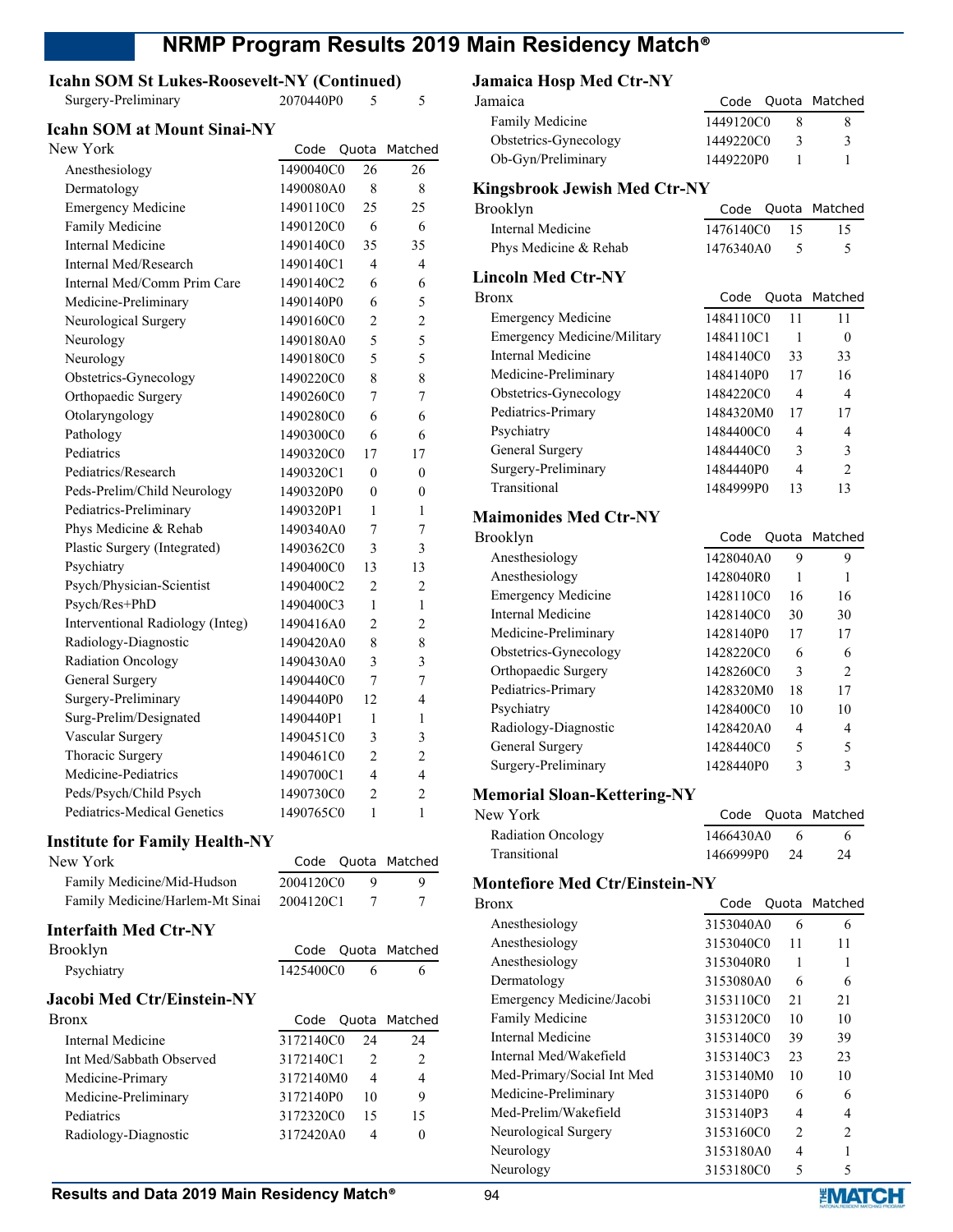#### **Montefiore Med Ctr/Einstein-NY (Continued)**

| Child Neurology                  | 3153185A0 | 1  |                |
|----------------------------------|-----------|----|----------------|
| Child Neurology                  | 3153185C0 | 1  |                |
| Obstetrics-Gynecology            | 3153220C0 | 11 | 11             |
| Ob-Gyn/Preliminary               | 3153220P0 | 2  | 2              |
| Orthopaedic Surgery              | 3153260C0 | 6  | 6              |
| Otolaryngology                   | 3153280C0 | 4  | $\overline{4}$ |
| Pathology                        | 3153300C0 | 5  | 5              |
| Pediatrics                       | 3153320C0 | 23 | 23             |
| Peds-Primary/Social              | 3153320M0 | 4  | 4              |
| Peds-Prelim/Child Neurology      | 3153320P0 | 1  | 1              |
| Phys Medicine & Rehab            | 3153340A0 | 9  | 9              |
| Plastic Surgery (Integrated)     | 3153362C0 | 2  | 2              |
| Psychiatry                       | 3153400C0 | 12 | 12             |
| Interventional Radiology (Integ) | 3153416A0 | 2  | 2              |
| Radiology-Diagnostic             | 3153420A0 | 7  | 7              |
| <b>Radiation Oncology</b>        | 3153430A0 | 2  | $\theta$       |
| General Surgery                  | 3153440C0 | 10 | 10             |
| Surgery-Preliminary              | 3153440P3 | 20 | 1              |
| Vascular Surgery                 | 3153451C0 | 1  |                |

#### **Montefiore-New Rochelle/Einstein-NY**

| New Rochelle                  | Code Ouota Matched |              |    |
|-------------------------------|--------------------|--------------|----|
| Internal Medicine             | 1459140C0          | 13           | 13 |
| Medicine-Preliminary          | 1459140P0          | 8            | 8  |
| <b>NYCOMEC-NY</b>             |                    |              |    |
| Old Westbury                  | Code Ouota Matched |              |    |
| <b>Emergency Medicine</b>     | 2125110C0          | 6            | 6  |
| Family Medicine/ORMC          | 2125120C0          |              |    |
| Family Medicine/NUMC          | 2125120C1          | $\mathbf{3}$ | 3  |
| Internal Medicine/St Bernards | 2125140C0          | 8            | 8  |
| Internal Medicine/ORMC        | 2125140C1          | 8            | 8  |
| Psychiatry                    | 2125400C0          | 1            |    |
| Transitional/ORMC             | 2125999P0          | 5            |    |

#### **NYMC-Metropolitan Hosp Ctr-NY**

| New York                  |           |    | Code Quota Matched |
|---------------------------|-----------|----|--------------------|
| Dermatology               | 1473080A0 | 2  | 2                  |
| <b>Emergency Medicine</b> | 1473110C0 | 9  | 9                  |
| Internal Medicine         | 1473140C0 | 20 | 20                 |
| Medicine-Preliminary      | 1473140P0 | 7  |                    |
| Pediatrics                | 1473320C0 | 6  |                    |
| Phys Medicine & Rehab     | 1473340A1 |    |                    |
| Psychiatry                | 1473400C0 | 6  | 6                  |
| General Surgery           | 1473440C0 | 3  | 3                  |
| Surgery-Preliminary       | 1473440P0 | 6  |                    |

#### **NYMC-St Josephs Med Ctr-NY**

| <b>Yonkers</b>  |              | Code Quota Matched |
|-----------------|--------------|--------------------|
| Family Medicine | 1525120C0 10 |                    |

#### **NYMC-Westchester/Metropolitan-NY**

| New York              |           | Code Ouota Matched |
|-----------------------|-----------|--------------------|
| Obstetrics-Gynecology | 1443220C0 |                    |
| Ob-Gyn/Preliminary    | 1443220P0 |                    |

#### **NYP Brooklyn Methodist Hosp-NY**

| Brooklyn                  |              |  | Code Quota Matched |
|---------------------------|--------------|--|--------------------|
| <b>Emergency Medicine</b> | 1429110C0 13 |  |                    |

| Internal Medicine         | 1429140C0 | 33 | 33 |
|---------------------------|-----------|----|----|
| Medicine-Preliminary      | 1429140P0 | 9  |    |
| Obstetrics-Gynecology     | 1429220C0 | 4  | 4  |
| Ob-Gyn/Preliminary        | 1429220P0 |    |    |
| Pediatrics                | 1429320C0 | 11 | 9  |
| <b>Radiation Oncology</b> | 1429430A0 |    |    |
| General Surgery           | 1429440C0 | ٩  | 3  |
| Surgery-Preliminary       | 1429440P0 |    |    |

#### **NYP Hosp-Columbia & Cornell-NY**

| New York                  |           |    | Code Quota Matched |
|---------------------------|-----------|----|--------------------|
| <b>Emergency Medicine</b> | 1409110C0 | 12 |                    |
| Otolaryngology            | 1409280C0 |    | Δ                  |
| Phys Medicine & Rehab     | 1409340A0 |    |                    |

#### **NYP Hosp-Columbia Univ Med Ctr-NY**

| New York                         | Code      | Quota          | Matched        |
|----------------------------------|-----------|----------------|----------------|
| Anesthesiology                   | 1495040C0 | 23             | 23             |
| Anesthesiology/Apgar Research    | 1495040C1 | 3              | 3              |
| Dermatology                      | 1495080A0 | 4              | 4              |
| Family Medicine                  | 1495120C0 | 6              | 6              |
| Internal Medicine                | 1495140C0 | 44             | 44             |
| Neurological Surgery             | 1495160C0 | $\mathfrak{D}$ | 2              |
| Neurology                        | 1495180C0 | 10             | 10             |
| Child Neurology                  | 1495185C0 | $\overline{c}$ | 2              |
| Child Neurology                  | 1495185R1 | 1              | $\theta$       |
| Obstetrics-Gynecology            | 1495220C0 | 6              | 6              |
| Orthopaedic Surgery              | 1495260C0 | 5              | 5              |
| Ortho Surg/Research COR 6 yr     | 1495260C2 | 1              | 1              |
| Pathology                        | 1495300C0 | 6              | 5              |
| Pediatrics                       | 1495320C0 | 24             | 24             |
| Pediatrics/Physician Scientist   | 1495320C2 | 1              | 1              |
| Psychiatry                       | 1495400C0 | 10             | 10             |
| Psychiatry/Research              | 1495400C3 | $\overline{2}$ | 2              |
| Interventional Radiology (Integ) | 1495416A0 | $\overline{2}$ | 2              |
| Radiology-Diagnostic             | 1495420A0 | 6              | 6              |
| Radiation Oncology               | 1495430A0 | $\overline{c}$ | 1              |
| General Surgery                  | 1495440C0 | 7              | 7              |
| Surgery-Preliminary              | 1495440P0 | $\overline{2}$ | 2              |
| Surg-Prelim/Non-designated       | 1495440P2 | 6              | 6              |
| Thoracic Surgery                 | 1495461C0 | $\overline{2}$ | $\overline{c}$ |
|                                  |           |                |                |

#### **NYP Hosp-Weill Cornell Med Ctr-NY**

| New York                         | Code      |                | Quota Matched |
|----------------------------------|-----------|----------------|---------------|
| Anesthesiology                   | 1492040C0 | 18             | 18            |
| Anesthesiology                   | 1492040R0 | $\overline{2}$ | 2             |
| Dermatology                      | 1492080A0 | 4              | 4             |
| Internal Medicine                | 1492140C0 | 38             | 38            |
| Internal Med/Research            | 1492140C1 | 3              | 3             |
| Medicine-Primary                 | 1492140M0 | 4              | 4             |
| Neurological Surgery             | 1492160C0 | 2              | 2             |
| Neurology                        | 1492180C0 | 7              | 7             |
| Child Neurology                  | 1492185C0 | 1              | 1             |
| Obstetrics-Gynecology            | 1492220C0 | 6              | 6             |
| Ob-Gyn/Preliminary               | 1492220P0 | 1              | $\theta$      |
| Pathology                        | 1492300C0 | 5              | 5             |
| Pediatrics                       | 1492320C0 | 19             | 19            |
| Plastic Surgery (Integrated)     | 1492362C0 | 2              | 2             |
| Psych/Payne Whitney              | 1492400C0 | 10             | 10            |
| Interventional Radiology (Integ) | 1492416C0 | 3              | 3             |



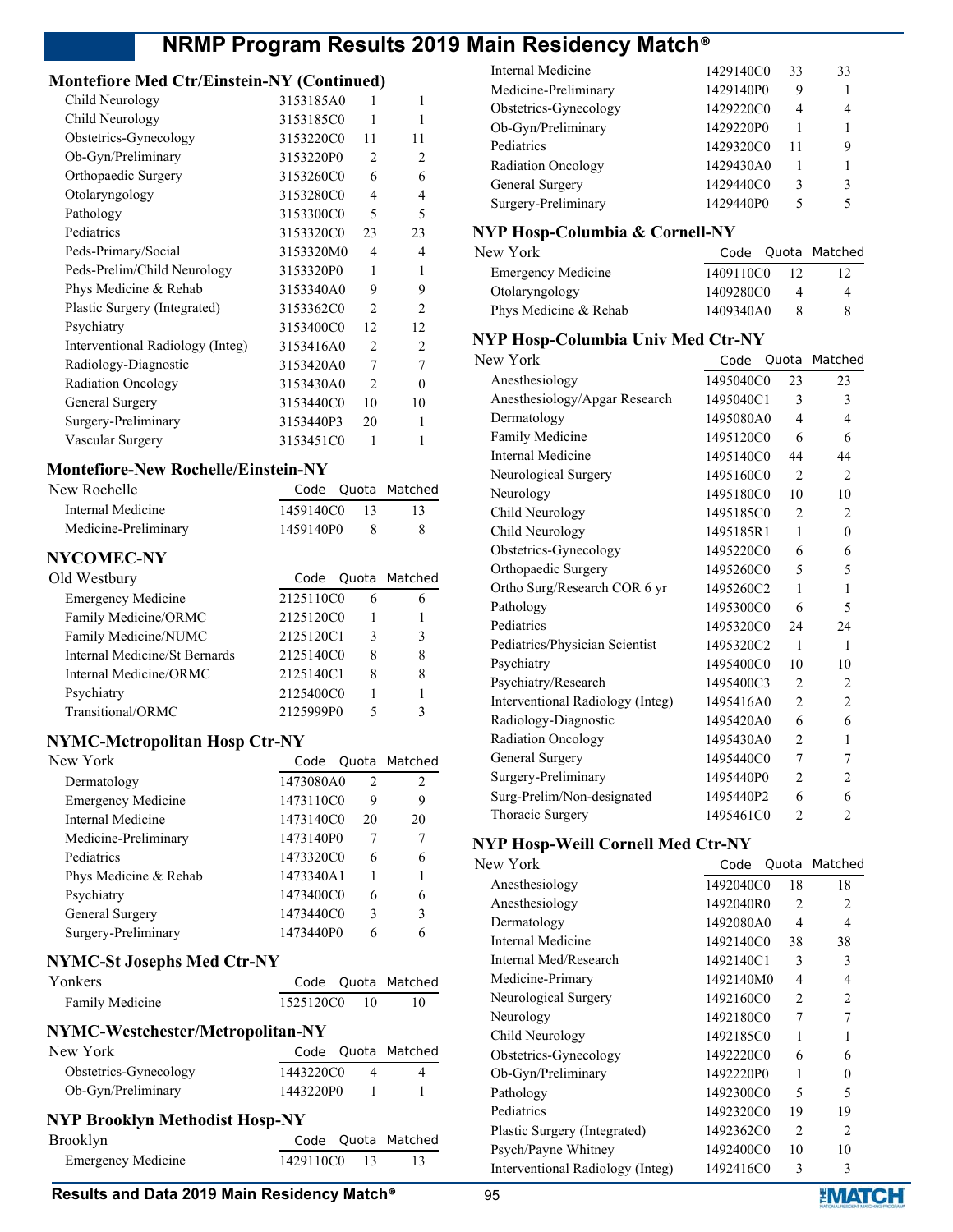| סג סוואסטו ווואווו ווידווו                    |           |                |                  |
|-----------------------------------------------|-----------|----------------|------------------|
| NYP Hosp-Weill Cornell Med Ctr-NY (Continued) |           |                |                  |
| Radiology-Diagnostic                          | 1492420A0 | 6              | 6                |
| Radiation Oncology                            | 1492430A0 | 1              | 1                |
| General Surgery                               | 1492440C0 | 8              | 8                |
| Surgery-Preliminary                           | 1492440P0 | 5              | 1                |
| <b>NYU School Of Medicine</b>                 |           |                |                  |
| New York                                      | Code      | Quota          | Matched          |
| Anesthesiology/NYU Man                        | 2978040A0 | 22             | 22               |
| Anesthesiology/NYU Bkln                       | 2978040A1 | 6              | 6                |
| Dermatology                                   | 2978080A0 | 9              | 9                |
| <b>Emergency Medicine</b>                     | 2978110C0 | 18             | 18               |
| <b>Internal Medicine</b>                      | 2978140C0 | 28             | 28               |
| Int Med/Clin Invest Track                     | 2978140C2 | 6              | 6                |
| Int Med/NYU-Tisch-Kimmel                      | 2978140C3 | 10             | 10               |
| Medicine-Primary/NYU Man                      | 2978140M0 | 10             | 10               |
| Medicine-Primary/NYU Bkln                     | 2978140M1 | 10             | 10               |
| Med-Prelim/NYU Man                            | 2978140P0 | 5              | 4                |
| Med-Prelim/Neurology NYU Man                  | 2978140P1 | 6              | 6                |
| Med-Prelim/Anesthesia NYU Man                 | 2978140P2 | 5              | 5                |
| Med-Prelim/NYU Bkln                           | 2978140P3 | 4              | 3                |
| Med-Prelim/Neurology NYU Bkln                 | 2978140P4 | 3              | 3                |
| Med-Prelim/Anesthesia NYU Bkln                | 2978140P5 | 3              | 3                |
| Neurological Surgery                          | 2978160C0 | $\overline{2}$ | $\overline{c}$   |
| Neurology/NYU Man                             | 2978180A0 | 11             | 11               |
| Neurology/NYU Bkln                            | 2978180A1 | 3              | 3                |
| Child Neurology                               | 2978185C0 | $\overline{2}$ | $\overline{c}$   |
| Obstetrics-Gynecology                         | 2978220C0 | 10             | 10               |
| Ortho Surg/NYU Hosp Joint Dis                 | 2978260C0 | 14             | 14               |
| Otolaryngology                                | 2978280C0 | 4              | 4                |
| Pathology                                     | 2978300C0 | 7              | 6                |
| Pediatrics                                    | 2978320C0 | 18             | 18               |
| Phys Medicine & Rehab                         | 2978340A0 | 12             | 12               |
| Plastic Surgery (Integrated)                  | 2978362C0 | 3              | 3                |
| Psychiatry                                    | 2978400C0 | 13             | 13               |
| Psychiatry/Research/MDPhD                     | 2978400C1 | 1              | 1                |
| Psychiatry/Child/Research                     | 2978400C2 | 1              | 0                |
| Interventional Radiology (Integ)              | 2978416A0 | 2              | 2                |
| Radiology-Diagnostic                          | 2978420A0 | 8              | 8                |
| <b>Radiation Oncology</b>                     | 2978430A0 | 2              | $\overline{c}$   |
| General Surgery/NYU Man                       | 2978440C0 | 7              | $\boldsymbol{7}$ |
| General Surgery/NYU Bkln                      | 2978440C1 | 3              | 3                |
| Surg-Prelim/NYU Man                           | 2978440P0 | 6              | 3                |
| Surg-Prelim/Int Radiology                     | 2978440P2 | 0              | 0                |
| Psychiatry-Neurology                          | 2978755C0 | 1              | 1                |
| <b>NVII Winthuon Hospital NV</b>              |           |                |                  |
|                                               |           |                |                  |

#### **NYU Winthrop Hospital-NY**

| Mineola               | Code      |     | Ouota Matched |
|-----------------------|-----------|-----|---------------|
| Internal Medicine     | 1455140C0 | 22. | 22.           |
| Medicine-Preliminary  | 1455140P0 | 16  | 16            |
| Obstetrics-Gynecology | 1455220C0 | 5   | 5             |
| Orthopaedic Surgery   | 1455260C0 | 3   | 3             |
| Pediatrics            | 1455320C0 | 12  | 12            |
| Radiology-Diagnostic  | 1455420A0 | 5   |               |
| General Surgery       | 1455440C0 | 5   |               |
| Surgery-Preliminary   | 1455440P0 | 5   |               |

#### **Nassau Univ Med Ctr-NY**

| East Meadow                  | Code      |    | Quota Matched |
|------------------------------|-----------|----|---------------|
| Internal Medicine            | 1448140C0 | 24 | 24            |
| Medicine-Preliminary         | 1448140P0 | 10 | 8             |
| Obstetrics-Gynecology        | 1448220C0 | 4  |               |
| Orthopaedic Surgery          | 1448260C0 |    |               |
| Pediatrics                   | 1448320C0 | 4  | 4             |
| Phys Medicine & Rehab        | 1448340A0 | 4  | 4             |
| Plastic Surgery (Integrated) | 1448362C0 |    |               |
| Psychiatry                   | 1448400C0 | 9  | 9             |
| Radiology-Diagnostic         | 1448420A0 | 4  |               |
| General Surgery              | 1448440C0 | 3  | 3             |
| Surgery-Preliminary          | 1448440P0 |    |               |

#### **New York-Presbyterian/Queens**

| Flushing                  |           |    | Code Quota Matched |
|---------------------------|-----------|----|--------------------|
| <b>Emergency Medicine</b> | 1822110C0 |    |                    |
| Internal Medicine         | 1822140C0 | 18 | 18                 |
| Medicine-Preliminary      | 1822140P0 |    |                    |
| General Surgery           | 1822440C0 |    |                    |
| Surgery-Preliminary       | 1822440P0 |    |                    |

#### **Niagara Falls Mem Med Ctr-NY**

| Niagara Falls                                  | Code         |       |                          | Quota Matched      |
|------------------------------------------------|--------------|-------|--------------------------|--------------------|
| Family Medicine                                | 2205120C0    |       | $\mathfrak{D}$           | $\overline{2}$     |
| <b>Our Lady Of Lourdes-NY</b>                  |              |       |                          |                    |
| Binghamton                                     | Code         |       |                          | Quota Matched      |
| Family Medicine                                | 2185120C0    |       | $\overline{\mathcal{A}}$ | $\overline{4}$     |
| <b>Richmond Univ Med Ctr-NY</b>                |              |       |                          |                    |
| Staten Island                                  |              |       |                          | Code Quota Matched |
| Internal Medicine                              | 1514140C0    |       | 12                       | 12                 |
| Medicine-Preliminary                           | 1514140P0    |       | 14                       | 8                  |
| Obstetrics-Gynecology                          | 1514220C0    |       | $\overline{4}$           | 4                  |
| Pediatrics                                     | 1514320C0    |       | 6                        | 6                  |
| Psychiatry                                     | 1514400C0    |       | 8                        | 8                  |
| Radiology-Diagnostic                           | 1514420A0    |       | $\mathfrak{D}$           | $\mathfrak{D}$     |
| <b>Rochester Gen Hosp-NY</b>                   |              |       |                          |                    |
| Rochester                                      | Code         | Quota |                          | Matched            |
| Family Medicine                                | 1509120C0    |       | $\mathbf{1}$             | 1                  |
| <b>Internal Medicine</b>                       | 1509140C0 19 |       |                          | 19                 |
| Obstetrics-Gynecology                          | 1509220C0    |       | $\overline{4}$           | $\overline{4}$     |
| Interventional Radiology (Integ)               | 1509416A0    |       | 1                        | 1                  |
| Radiology-Diagnostic                           | 1509420A0    |       | $\overline{\mathcal{A}}$ | 4                  |
| <b>Rochester Regional Health/Unity Hosp-NY</b> |              |       |                          |                    |
| Rochester                                      | Code         | Quota |                          | Matched            |
| Internal Medicine                              | 1510140C0    |       | 13                       | 13                 |
| Medicine-Preliminary                           | 1510140P0    |       | $\overline{2}$           | $\overline{2}$     |

#### **SUNY HSC Brooklyn-NY**

| Brooklyn                  | Code      |              | Quota Matched |
|---------------------------|-----------|--------------|---------------|
| Anesthesiology            | 1426040C0 | 15           | 15            |
| Anesthesiology            | 1426040R0 | $\mathbf{3}$ |               |
| Dermatology               | 1426080A0 |              |               |
| <b>Emergency Medicine</b> | 1426110C0 | 19           | 19            |
| <b>Family Medicine</b>    | 1426120C0 | 6            | 6             |
| Internal Medicine         | 1426140C0 | 40           | 40            |

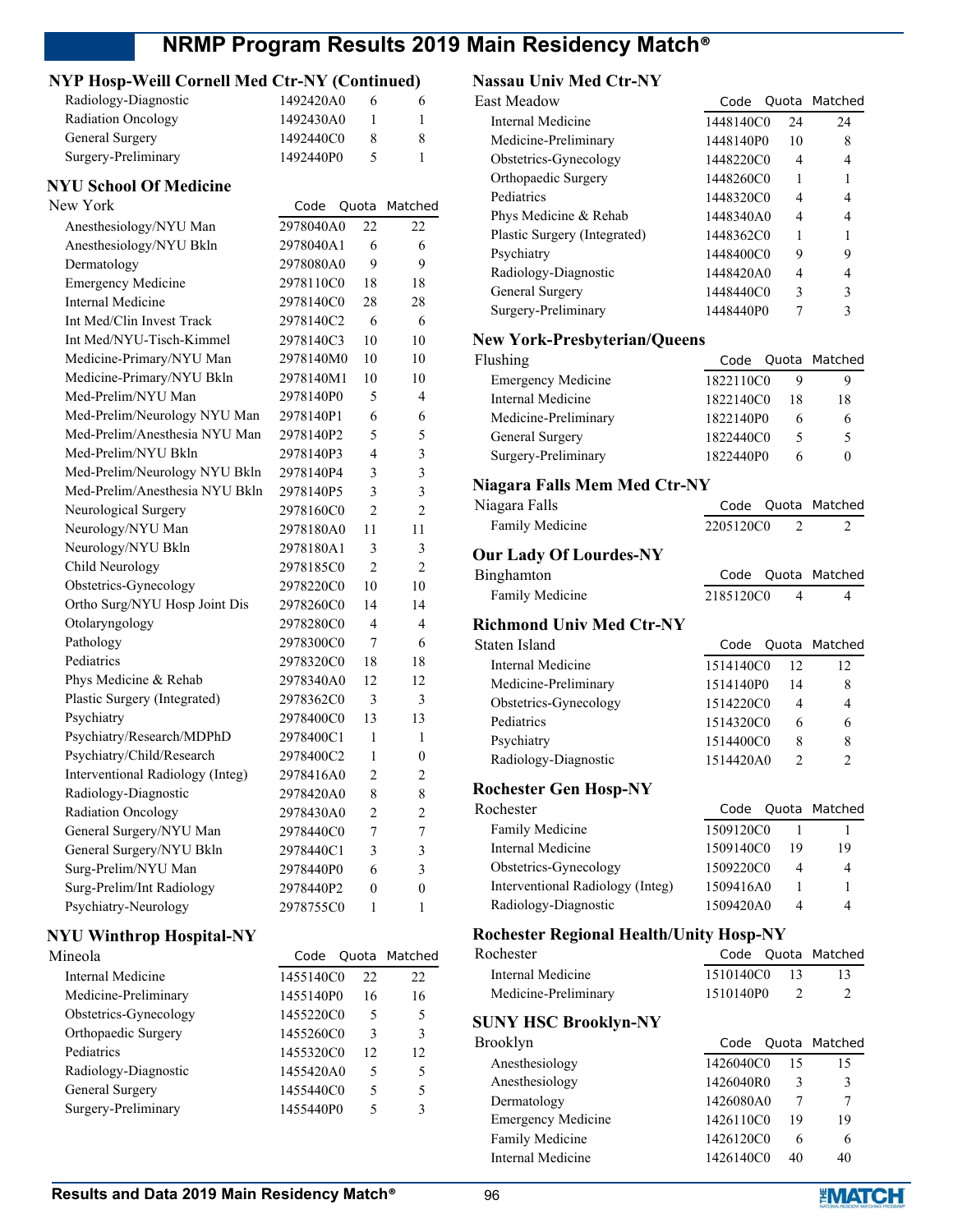#### **SUNY HSC Brooklyn-NY (Continued)**

| Medicine-Primary          | 1426140M0 | 4              | 4                |
|---------------------------|-----------|----------------|------------------|
| Medicine-Preliminary      | 1426140P0 | 13             | 13               |
| Neurology                 | 1426180C0 | 11             | 8                |
| Neurology                 | 1426180R0 | 1              | $\theta$         |
| Child Neurology           | 1426185C0 | $\overline{2}$ | $\overline{c}$   |
| Obstetrics-Gynecology     | 1426220C0 | 6              | 6                |
| Orthopaedic Surgery       | 1426260C0 | 6              | 6                |
| Otolaryngology            | 1426280C0 | 3              | 3                |
| Pathology                 | 1426300C0 | 7              | 7                |
| Pediatrics                | 1426320C0 | 27             | 27               |
| Pediatrics / Shabbat      | 1426320C1 | 2              | 2                |
| Pediatrics-Preliminary    | 1426320P0 | 1              | $\boldsymbol{0}$ |
| Phys Medicine & Rehab     | 1426340A0 | 7              | 6                |
| Psychiatry                | 1426400C0 | 12             | 12               |
| Radiology-Diagnostic      | 1426420A0 | 8              | 8                |
| <b>Radiation Oncology</b> | 1426430A0 | 2              | $\boldsymbol{0}$ |
| General Surgery           | 1426440C0 | 8              | 8                |
| Surgery-Preliminary       | 1426440P0 | 11             | 9                |
| Medicine-Emergency Med    | 1426705C0 | 4              | 4                |

#### **SUNY Upstate Med University**

| Syracuse                    | Code      | Quota          | Matched        |
|-----------------------------|-----------|----------------|----------------|
| Anesthesiology              | 1516040C0 | 11             | 11             |
| Anesthesiology              | 1516040R0 | 1              | 1              |
| <b>Emergency Medicine</b>   | 1516110C0 | 11             | 9              |
| Family Medicine             | 1516120C0 | 6              | 6              |
| <b>Internal Medicine</b>    | 1516140C0 | 36             | 36             |
| Medicine-Preliminary        | 1516140P0 | 12             | 10             |
| Med-Prelim/PM&R             | 1516140P3 | 5              | 5              |
| Med-Prelim/Radiology        | 1516140P4 | 5              | 5              |
| Med-Prelim/Ophthalmology    | 1516140P5 | 1              | 1              |
| Neurological Surgery        | 1516160C0 | 1              | 1              |
| Neurology                   | 1516180C0 | 9              | 9              |
| Neurology/2019 Start        | 1516180R0 | 2              | $\overline{2}$ |
| Obstetrics-Gynecology       | 1516220C0 | 5              | 5              |
| Orthopaedic Surgery         | 1516260C0 | 5              | 5              |
| Otolaryngology              | 1516280C0 | 3              | 3              |
| Pathology                   | 1516300C0 | 3              | 3              |
| Pediatrics                  | 1516320C0 | 15             | 15             |
| Phys Medicine & Rehab       | 1516340A0 | 6              | 6              |
| Psychiatry                  | 1516400C0 | 8              | 8              |
| Psych/Rural-Binghamton      | 1516400C2 | 1              | 0              |
| Psych/Rural-Utica           | 1516400C4 | 1              | 1              |
| Psych/Rural-MVPC            | 1516400C5 | 1              | 0              |
| Psych/Rural-SLPC            | 1516400C6 | 1              | 0              |
| Radiology-Diagnostic        | 1516420A0 | 6              | 6              |
| Radiation Oncology          | 1516430A0 | 1              | 0              |
| General Surgery             | 1516440C0 | 6              | 6              |
| Surgery-Preliminary         | 1516440P0 | 7              | 3              |
| <b>Samaritan Med Ctr-NY</b> |           |                |                |
| Watertown                   | Code      | Quota          | Matched        |
| Family Medicine             | 2024120C0 | $\overline{c}$ | $\overline{c}$ |
| <b>Internal Medicine</b>    | 2024140C0 | $\overline{2}$ | 1              |
| So Nassau Comm Hosp-NY      |           |                |                |
| Oceanside                   | Code      | Quota          | Matched        |
| Family Medicine             | 3067120C0 | 6              | 5              |

| Internal Medicine                     | 3067140C0  | 8              | 8              |
|---------------------------------------|------------|----------------|----------------|
| Int Med/Sabbath Observant             | 3067140C1  | $\overline{c}$ | $\overline{c}$ |
| Obstetrics-Gynecology                 | 3067220C0  | 3              | 3              |
| General Surgery                       | 3067440C0  | 3              | 3              |
| Transitional                          | 3067999P0  | $\overline{2}$ | 2              |
|                                       |            |                |                |
| St Barnabas Hosp-NY                   |            |                |                |
| <b>Bronx</b>                          | Code Quota |                | Matched        |
| Dermatology                           | 3113080A0  | 1              | 1              |
| Emergency Medicine/Osteopathic        | 3113110C0  | 15             | 15             |
| Pediatrics                            | 3113320C0  | 6              | 5              |
| <b>St Elizabeth Med Ctr-NY</b>        |            |                |                |
| Utica                                 | Code Quota |                | Matched        |
|                                       | 3064120C0  | 8              | 8              |
| Family Medicine                       |            |                |                |
| <b>St Johns Riverside Hospital-NY</b> |            |                |                |
| Yonkers                               | Code       | Quota          | Matched        |
| <b>Emergency Medicine</b>             | 1897110C0  | 10             | 10             |
| <b>Internal Medicine</b>              | 1897140C0  | 8              | 8              |
| Medicine-Preliminary                  | 1897140P0  | 6              | 6              |
|                                       |            |                |                |
| <b>St Josephs Health-NY</b>           |            |                |                |
| Syracuse                              | Code       | Quota          | Matched        |
| Family Medicine                       | 1518120C0  | 14             | 13             |
| Transitional                          | 1518999P0  | 6              | 6              |
|                                       |            |                |                |
| Stony Brook Teach Hosps-NY            |            |                |                |
| <b>Stony Brook</b>                    | Code       | Quota          | Matched        |
| Anesthesiology                        | 2919040C0  | 10             | 10             |
| Dermatology                           | 2919080A0  | 3              | 3              |
| <b>Emergency Medicine</b>             | 2919110C0  | 16             | 16             |
| Family Medicine                       | 2919120C0  | 7              | 5              |
| <b>Internal Medicine</b>              | 2919140C0  | 26             | 26             |
| Internal Med/Southampton              | 2919140C2  | 7              | 7              |
| Medicine-Primary                      | 2919140M0  | $\overline{c}$ | 2              |
| Medicine-Preliminary                  | 2919140P0  | 4              | 4              |
| Med-Prelim/Neurology                  | 2919140P1  | 3              | 3              |
| Med-Prelim/Rad Onc                    | 2919140P3  | 0              | 0              |
| Med-Prelim/Radiology                  | 2919140P4  | 3              | 3              |
| Neurology                             | 2919180A0  | 5              | 5              |
| Child Neurology                       | 2919185C0  | 1              | 1              |
| Child Neurology                       | 2919185R0  | 1              | 0              |
| Obstetrics-Gynecology                 | 2919220C0  | 5              | 5              |
| Orthopaedic Surgery                   | 2919260C0  | 5              | 5              |
| Otolaryngology                        | 2919280C1  | 1              | 1              |
| Pathology                             | 2919300C0  | 3              | 3              |
| Pediatrics                            | 2919320C0  | 12             | 12             |
| Phys Medicine & Rehab                 | 2919340A0  | 3              | 3              |
| Psychiatry                            | 2919400C0  | 5              | 5              |
| Psychiatry/Comb Adult/Child           | 2919400C2  | $\overline{2}$ | 2              |
| Interventional Rad (Integ)/Mather     | 2919416A0  | 1              | 1              |
| Radiology-Diagnostic                  | 2919420A0  | 6              | 6              |
| Radiology-Diagnostic/Mather           | 2919420A1  | 3              | 3              |
| Radiation Oncology                    |            | 1              | 1              |
|                                       | 2919430A0  |                |                |
| General Surgery                       | 2919440C0  | 6<br>4         | 6<br>4         |
| General Surgery/Southampton           | 2919440C1  |                |                |
| Surgery-Preliminary                   | 2919440P0  | 6              | 2              |
| Vascular Surgery                      | 2919451C0  | 1              | 1              |
| Medicine-Pediatrics                   | 2919700C0  | 3              | 3              |

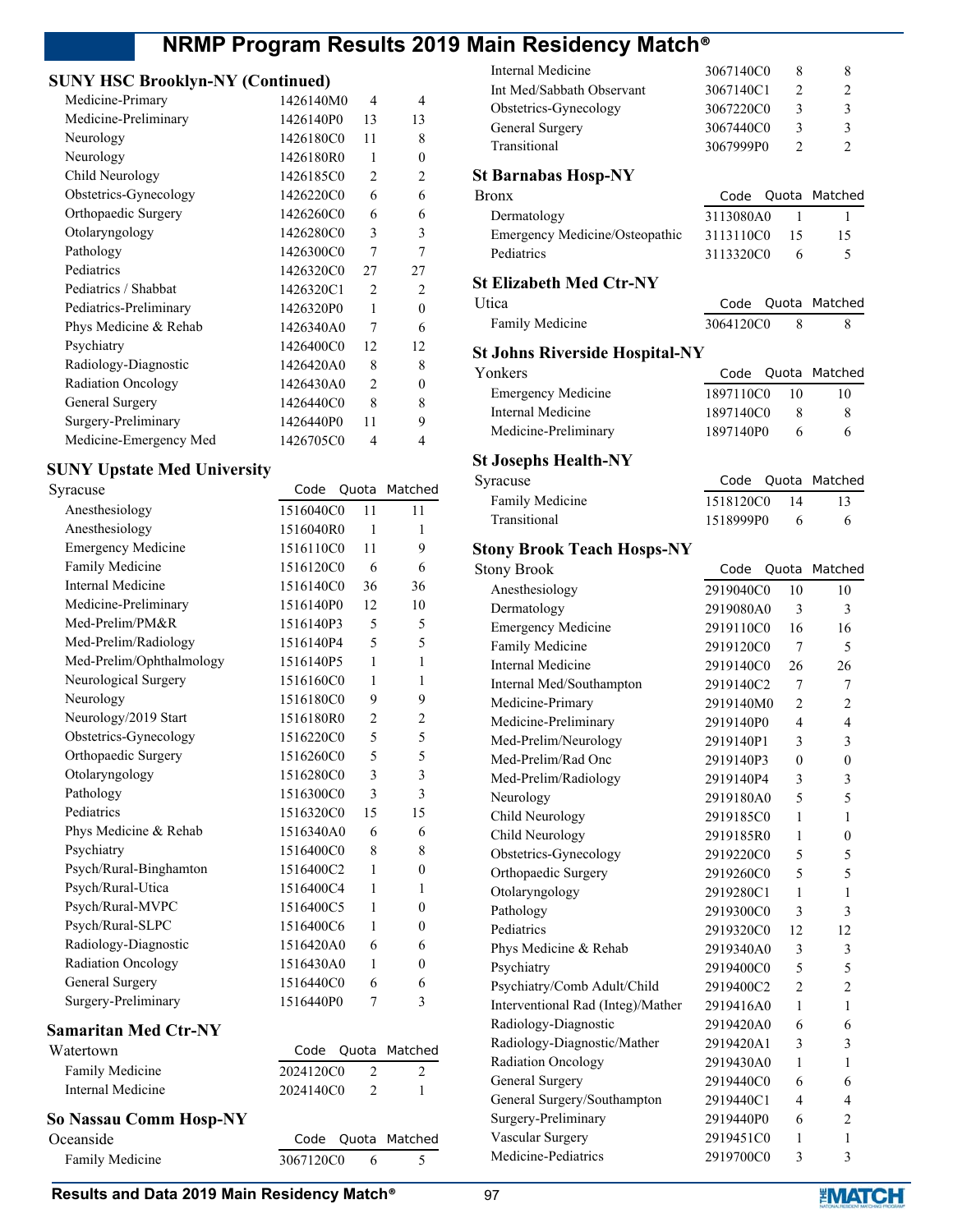# **Stony Brook Teach Hosps-NY (Continued)**<br>Transitional/Southhampton 2919999P1 15

Transitional/Southhampton 2919999P1 15 10

#### **U Rochester/Strong Memorial-NY**

| Rochester                        | Code      | Quota          | Matched                 |
|----------------------------------|-----------|----------------|-------------------------|
| Anesthesiology                   | 1511040A0 | 1              | $\theta$                |
| Anesthesiology                   | 1511040C0 | 16             | 16                      |
| Anesthesiology                   | 1511040R0 | 1              | $\mathbf{1}$            |
| Dermatology                      | 1511080A0 | 3              | 3                       |
| <b>Emergency Medicine</b>        | 1511110C0 | 15             | 15                      |
| Family Medicine/Urban            | 1511120C0 | 10             | 10                      |
| Family Med/Inner City            | 1511120C1 | $\overline{2}$ | $\overline{2}$          |
| Internal Medicine                | 1511140C0 | 23             | 23                      |
| Int Med/Research Pathway         | 1511140C1 | 1              | 1                       |
| Medicine-Primary                 | 1511140M0 | $\overline{c}$ | $\overline{\mathbf{c}}$ |
| Medicine-Preliminary             | 1511140P0 | $\overline{2}$ | $\overline{c}$          |
| Neurological Surgery             | 1511160C0 | $\overline{2}$ | $\overline{c}$          |
| Neurology                        | 1511180C0 | 8              | 8                       |
| Child Neurology                  | 1511185C0 | $\overline{2}$ | $\overline{c}$          |
| Obstetrics-Gynecology            | 1511220C0 | 8              | 8                       |
| Orthopaedic Surgery              | 1511260C0 | 7              | 7                       |
| Ortho Surg/Research              | 1511260C1 | 1              | $\mathbf{1}$            |
| Otolaryngology                   | 1511280C0 | $\overline{2}$ | $\overline{2}$          |
| Pathology                        | 1511300C0 | 3              | 3                       |
| Pediatrics                       | 1511320C0 | 14             | 14                      |
| Phys Medicine & Rehab            | 1511340C0 | 3              | 3                       |
| Plastic Surgery (Integrated)     | 1511362C0 | 2              | $\overline{c}$          |
| Psychiatry                       | 1511400C0 | 6              | 6                       |
| Psychiatry/Child Psych           | 1511400C1 | $\overline{c}$ | $\overline{c}$          |
| Interventional Radiology (Integ) | 1511416A0 | $\overline{2}$ | $\overline{2}$          |
| Radiology-Diagnostic             | 1511420A0 | 7              | 7                       |
| Radiation Oncology               | 1511430A0 | 3              | $\theta$                |
| General Surgery                  | 1511440C0 | 7              | 7                       |
| Surg-Prelim/Non-Desig            | 1511440P2 | $\overline{c}$ | $\overline{2}$          |
| Vascular Surgery                 | 1511451C0 | 1              | $\mathbf{1}$            |
| Thoracic Surgery                 | 1511461C0 | $\mathbf{1}$   | 1                       |
| Medicine-Pediatrics              | 1511700C0 | 8              | 8                       |

#### **UHS-Wilson Med Ctr-NY**

| Johnson City         |              | Code Quota Matched |
|----------------------|--------------|--------------------|
| Family Medicine      | 1452120C0    |                    |
| Medicine-Primary     | 1452140M0 11 | 11                 |
| Medicine-Preliminary | 1452140P0    | $\Delta$           |

#### **UVM Health Network CVPH-NY**

| Plattsburgh     |           | Code Quota Matched |
|-----------------|-----------|--------------------|
| Family Medicine | 1813120C0 |                    |

#### **University at Buffalo SOM-NY**

| Buffalo                        |           |               | Code Quota Matched |
|--------------------------------|-----------|---------------|--------------------|
| Anesthesiology                 | 3099040C0 | 12            | 12                 |
| Anesthesiology                 | 3099040R0 |               |                    |
| <b>Emergency Medicine</b>      | 3099110C0 | 16            | 16                 |
| Fam Med/Buffalo General        | 3099120C0 | 4             | 4                  |
| Fam Med/Erie County            | 3099120C1 | 5             | 5                  |
| Fam Med/Millard Fillmore       | 3099120C2 | 5             | 5                  |
| Family Med/Olean               | 3099120C4 | $\mathcal{D}$ | $\mathfrak{D}$     |
| <b>Family Medicine/Sisters</b> | 3099120C5 | 5             | 5                  |
| Internal Medicine              | 3099140C0 | 33            | 33                 |

| Internal Med/Sisters              | 3099140C5 | 11             | 11             |
|-----------------------------------|-----------|----------------|----------------|
| Medicine-Preliminary              | 3099140P1 | 4              | 4              |
| Med-Prelim/Sisters                | 3099140P4 | 4              | 3              |
| Neurological Surgery              | 3099160C0 | $\overline{c}$ | $\overline{2}$ |
| Neurology                         | 3099180C0 | 5              | $\overline{4}$ |
| Child Neurology                   | 3099185C0 | 1              | $\theta$       |
| Child Neurology                   | 3099185R0 | 1              | $\theta$       |
| Obstetrics-Gynecology             | 3099220C0 | 8              | 8              |
| Obstetrics-Gyn/Sisters            | 3099220C1 | 4              | 4              |
| Orthopaedic Surgery               | 3099260C0 | 5              | 5              |
| Otolaryngology                    | 3099280C0 | $\overline{2}$ | $\overline{2}$ |
| Pathology                         | 3099300C0 | 4              | $\overline{4}$ |
| Pediatrics                        | 3099320C0 | 15             | 15             |
| Psychiatry                        | 3099400C0 | 4              | 4              |
| Combined Adult/Child Psych        | 3099400C1 | 3              | 3              |
| Radiology-Diagnostic              | 3099420A0 | 4              | 4              |
| Radiation Oncology                | 3099430A0 | 2              | 1              |
| General Surgery                   | 3099440C0 | 9              | 9              |
| Surgery-Preliminary               | 3099440P0 | $\overline{2}$ | $\overline{2}$ |
| Vascular Surgery                  | 3099451C0 | 1              | 1              |
| Medicine-Pediatrics               | 3099700C0 | 4              | 4              |
| Medicine-Preventive Med           | 3099751C0 | 1              | 1              |
| <b>Westchester Medical Ctr-NY</b> |           |                |                |

| Valhalla                     | Code      |                          | Quota Matched            |
|------------------------------|-----------|--------------------------|--------------------------|
| Anesthesiology               | 2157040A0 | $\overline{\phantom{0}}$ | 5                        |
| Anesthesiology               | 2157040C0 | $\overline{\phantom{0}}$ | $\overline{\phantom{0}}$ |
| Internal Medicine            | 2157140C0 | 17                       | 17                       |
| Internal Medicine/Shabbos    | 2157140C1 | 1                        | 1                        |
| Medicine-Preliminary         | 2157140P0 | 11                       | 11                       |
| Med-Prelim/Shabbos           | 2157140P1 | 1                        | 1                        |
| Med-Prelim/Anesthesiology    | 2157140P2 | 1                        | 1                        |
| Neurological Surgery         | 2157160C0 | 1                        | 1                        |
| Neurology                    | 2157180C0 | 3                        | 2                        |
| Orthopaedic Surgery          | 2157260C0 | 3                        | 3                        |
| Pathology                    | 2157300C0 | 3                        | 3                        |
| Pathology/Shabbos            | 2157300C1 | $\theta$                 | $\theta$                 |
| Pediatrics                   | 2157320C0 | 2.1                      | 21                       |
| Peds-Prelim/Neurology-NDD    | 2157320P0 | 1                        | 1                        |
| Pediatrics-Preliminary       | 2157320P1 | 1                        | 1                        |
| Psychiatry                   | 2157400C0 | 9                        | 9                        |
| Psychiatry/Shabbos           | 2157400C1 | 1                        | 1                        |
| Radiology-Diagnostic         | 2157420A0 | 4                        | 4                        |
| Radiology-Diagnostic/Shabbos | 2157420A1 | 1                        | 1                        |
| General Surgery              | 2157440C0 | 4                        | 4                        |
| Surgery-Preliminary          | 2157440P0 | 4                        | 2                        |
|                              |           |                          |                          |

#### **Woodhull Med Ctr-NY**

| Brooklyn             | Code Quota Matched |     |
|----------------------|--------------------|-----|
| Medicine-Primary     | 3116140M0 21       | -21 |
| Medicine-Preliminary | 3116140P0<br>-3    |     |

#### **Wyckoff Heights Med Ctr-NY**

|   | n                                                                                   |
|---|-------------------------------------------------------------------------------------|
|   | 13                                                                                  |
|   |                                                                                     |
| 3 | 3                                                                                   |
| Δ |                                                                                     |
|   | Code Quota Matched<br>1435110C0<br>1435140C0<br>1435220C0<br>1435320C0<br>1435440C0 |

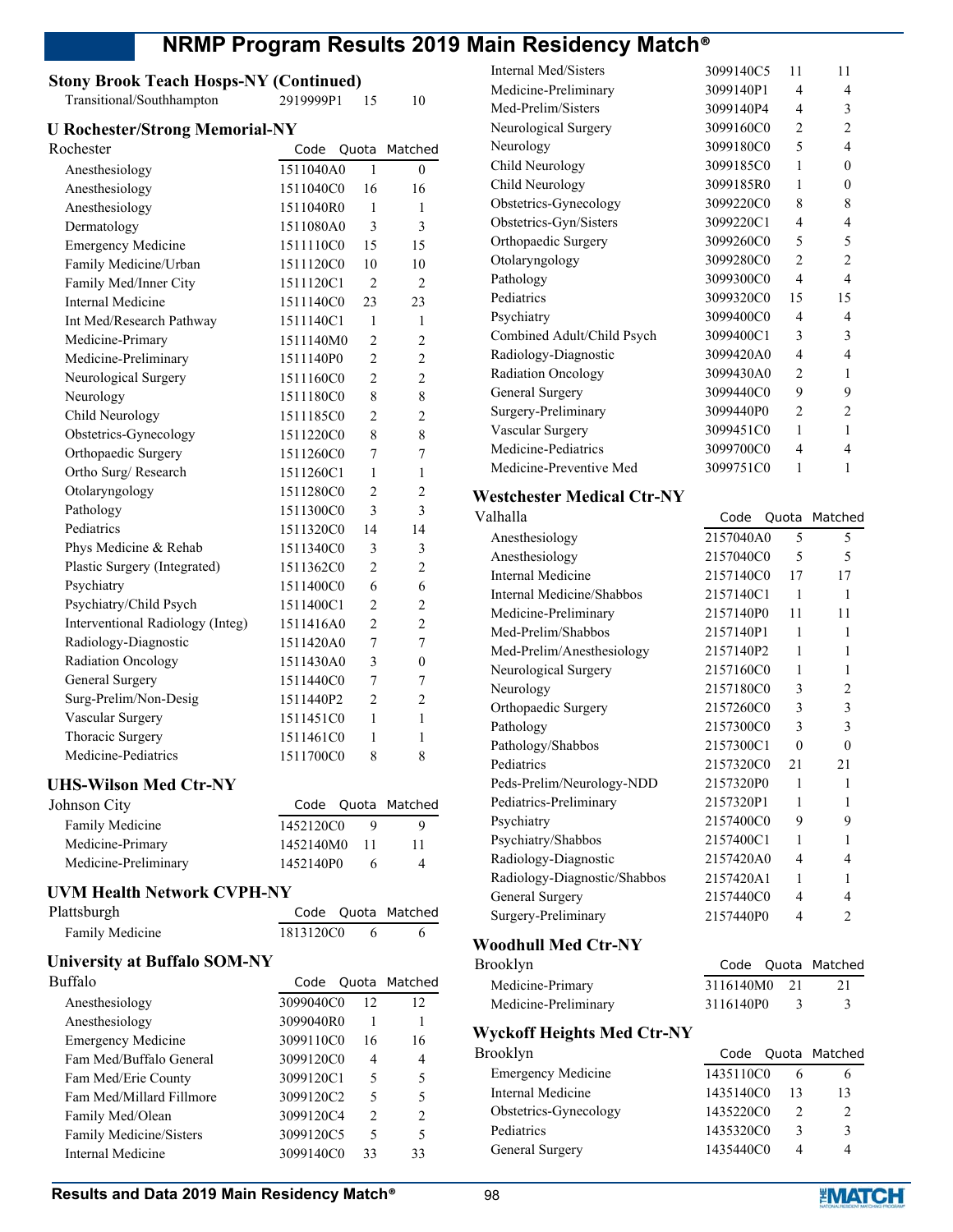#### **Zucker SOM Northwell Peconic Bay-NY**

| Riverhead       |           | Code Quota Matched |
|-----------------|-----------|--------------------|
| Family Medicine | 2200120C0 |                    |

#### **Zucker SOM-Northwell Cohen Childrens-NY**

| New Hyde Park          |           |    | Code Quota Matched |
|------------------------|-----------|----|--------------------|
| Child Neurology        | 1861185A0 |    |                    |
| Child Neurology        | 1861185C0 |    |                    |
| Child Neurology        | 1861185R0 |    |                    |
| Pediatrics             | 1861320C0 | 31 | 31                 |
| Pediatrics-Preliminary | 1861320P0 |    |                    |

#### **Zucker SOM-Northwell Forest Hills Hosp-NY**

| <b>Forest Hills</b>  |              |  | Code Quota Matched |
|----------------------|--------------|--|--------------------|
| Internal Medicine    | 2062140C0 12 |  |                    |
| Medicine-Preliminary | 2062140P0    |  |                    |

#### **Zucker SOM-Northwell Glen Cove Hosp-NY**

| Glen Cove       |           | Code Ouota Matched |
|-----------------|-----------|--------------------|
| Family Medicine | 1446120C0 |                    |

#### **Zucker SOM-Northwell Lenox Hill Hosp-NY**

| New York              | Code      |                | Ouota Matched  |
|-----------------------|-----------|----------------|----------------|
| Internal Medicine     | 1483140C0 | 23             | 23             |
| Medicine-Primary      | 1483140M0 | 3              | 3              |
| Medicine-Preliminary  | 1483140P0 | 16             | 16             |
| Obstetrics-Gynecology | 1483220C0 | 4              | 4              |
| Orthopaedic Surgery   | 1483260C0 | $\overline{c}$ | 2              |
| Otolaryngology        | 1483280C0 | $\mathfrak{D}$ | $\mathfrak{D}$ |
| Pathology             | 1483300C0 | $\mathfrak{D}$ | $\mathcal{L}$  |
| Radiology-Diagnostic  | 1483420A0 | 4              |                |
| General Surgery       | 1483440C0 | 3              | 3              |
| Surgery-Preliminary   | 1483440P0 | 3              |                |
| Vascular Surgery      | 1483451C0 |                |                |
|                       |           |                |                |

#### **Zucker SOM-Northwell Mather Hosp-NY**

| Port Jefferson             | Code      |    | Quota Matched |
|----------------------------|-----------|----|---------------|
| Internal Medicine          | 2187140C0 | 15 | 15            |
| Medicine-Primary           | 2187140M0 | 3  | 3             |
| Medicine-Preliminary       | 2187140P0 | 3  | $\mathcal{P}$ |
| Psychiatry                 | 2187400C0 | 6  | 6             |
| Transitional               | 2187999P0 | 11 | 11            |
| Trans/Radiology Mather     | 2187999P1 |    | $\mathcal{P}$ |
| Trans/Int Radiology Mather | 2187999P2 |    |               |

#### **Zucker SOM-Northwell NS/LIJ-NY**

| Manhasset                    | Code      |                | Quota Matched                 |
|------------------------------|-----------|----------------|-------------------------------|
| Anesthesiology               | 1700040C0 | 6              | 6                             |
| Dermatology                  | 1700080A0 | 4              | 4                             |
| <b>Emergency Medicine</b>    | 1700110C2 | 23             | 23                            |
| Internal Medicine            | 1700140C0 | 36             | 36                            |
| Medicine-Preliminary         | 1700140P0 | 22             | 22                            |
| Neurological Surgery         | 1700160C0 | $\overline{c}$ | $\mathfrak{D}_{\mathfrak{p}}$ |
| Neurology                    | 1700180A0 | 7              | 7                             |
| Obstetrics-Gynecology        | 1700220C0 | 10             | 10                            |
| Ob-Gyn/Preliminary           | 1700220P0 | $\mathfrak{D}$ | 0                             |
| Orthopaedic Surgery          | 1700260C0 | 4              | 4                             |
| Pathology                    | 1700300C0 | 4              | 4                             |
| Phys Medicine & Rehab        | 1700340A0 | 4              | 4                             |
| Plastic Surgery (Integrated) | 1700362C0 | 3              | 3                             |

| Interventional Radiology (Integ) | 1700416A0 |    |    |
|----------------------------------|-----------|----|----|
| Radiology-Diagnostic             | 1700420A0 | 10 | 10 |
| <b>Radiation Oncology</b>        | 1700430A0 |    |    |
| General Surgery                  | 1700440C0 | 8  |    |
| Surgery-Preliminary              | 1700440P0 | 12 |    |
| Thoracic Surgery                 | 1700461C0 |    |    |
| Medicine-Emergency Med           | 1700705C0 |    |    |

#### **Zucker SOM-Northwell Phelps Hosp-NY**

| Sleepy Holllow  |           | Code Quota Matched |
|-----------------|-----------|--------------------|
| Family Medicine | 1453120C0 |                    |

#### **Zucker SOM-Northwell Plainview Hosp-NY**

| -10           | 10                                                        |
|---------------|-----------------------------------------------------------|
| $\mathcal{R}$ | $\mathcal{R}$                                             |
| 10            | 10                                                        |
|               | Code Ouota Matched<br>1938120C0<br>1938260C0<br>1938999P0 |

#### **Zucker SOM-Northwell Southside Hosp-NY**

| Bay Shore                 |           |    | Code Quota Matched |
|---------------------------|-----------|----|--------------------|
| <b>Emergency Medicine</b> | 1417110C0 | -6 |                    |
| Obstetrics-Gynecology     | 1417220C0 |    |                    |

#### **Zucker SOM-Northwell Staten Island Univ-NY**

| Staten Island             | Code      |    | Ouota Matched |
|---------------------------|-----------|----|---------------|
| <b>Emergency Medicine</b> | 1515110C0 | 10 | 10            |
| Internal Medicine         | 1515140C0 | 33 | 33            |
| Medicine-Preliminary      | 1515140P0 | 20 | 20            |
| Obstetrics-Gynecology     | 1515220C0 | 4  | 4             |
| Pathology                 | 1515300C0 | 3  | 3             |
| Pediatrics                | 1515320C0 | 8  | 8             |
| Psychiatry                | 1515400C0 | 4  | 4             |
| Radiology-Diagnostic      | 1515420A0 | 3  | 3             |
| General Surgery           | 1515440C0 | 3  | 3             |
| Surgery-Preliminary       | 1515440P0 | 6  |               |
|                           |           |    |               |

#### **Zucker SOM-Northwell Zucker Hillside-NY**

|              |  | Code Ouota Matched |
|--------------|--|--------------------|
| 1860400C0 13 |  | -13                |

#### **NORTH CAROLINA**

Glen Oaks Psychiatry

#### **Campbell University-NC**

| Lillington                          | Code      | Ouota | Matched       |
|-------------------------------------|-----------|-------|---------------|
| Emergency Medicine/Cape Fear        | 2128110C0 | 6     | 6             |
| Emergency Med/Southeastern Hlth     | 2128110C1 | 3     | 3             |
| Family Medicine/Harnett Health      | 2128120C0 | 3     |               |
| Family Medicine/Sampson RMC         | 2128120C1 | 2     | 2             |
| Family Medicine/Southeastern Hlth   | 2128120C2 | 4     | 4             |
| Internal Medicine/Cape Fear         | 2128140C0 | 12    | $\mathcal{P}$ |
| Internal Medicine/Southeastern Hlth | 2128140C1 | 5     | 5             |
| Internal Medicine/Harnett Health    | 2128140C2 | 5     | 5             |
| Obstetrics-Gynecology/Cape Fear     | 2128220C0 | 4     | 4             |
| Psychiatry/Cape Fear                | 2128400C0 | 4     | 4             |
| Transitional/Cape Fear              | 2128999P0 | 11    | 3             |
| Transitional/Harnett Health         | 2128999P1 | 8     |               |
|                                     |           |       |               |

#### **Carolinas HealthCare Sys Blue Ridge-NC**

| Morganton         |           | Code Ouota Matched |
|-------------------|-----------|--------------------|
| Internal Medicine | 1914140C0 |                    |

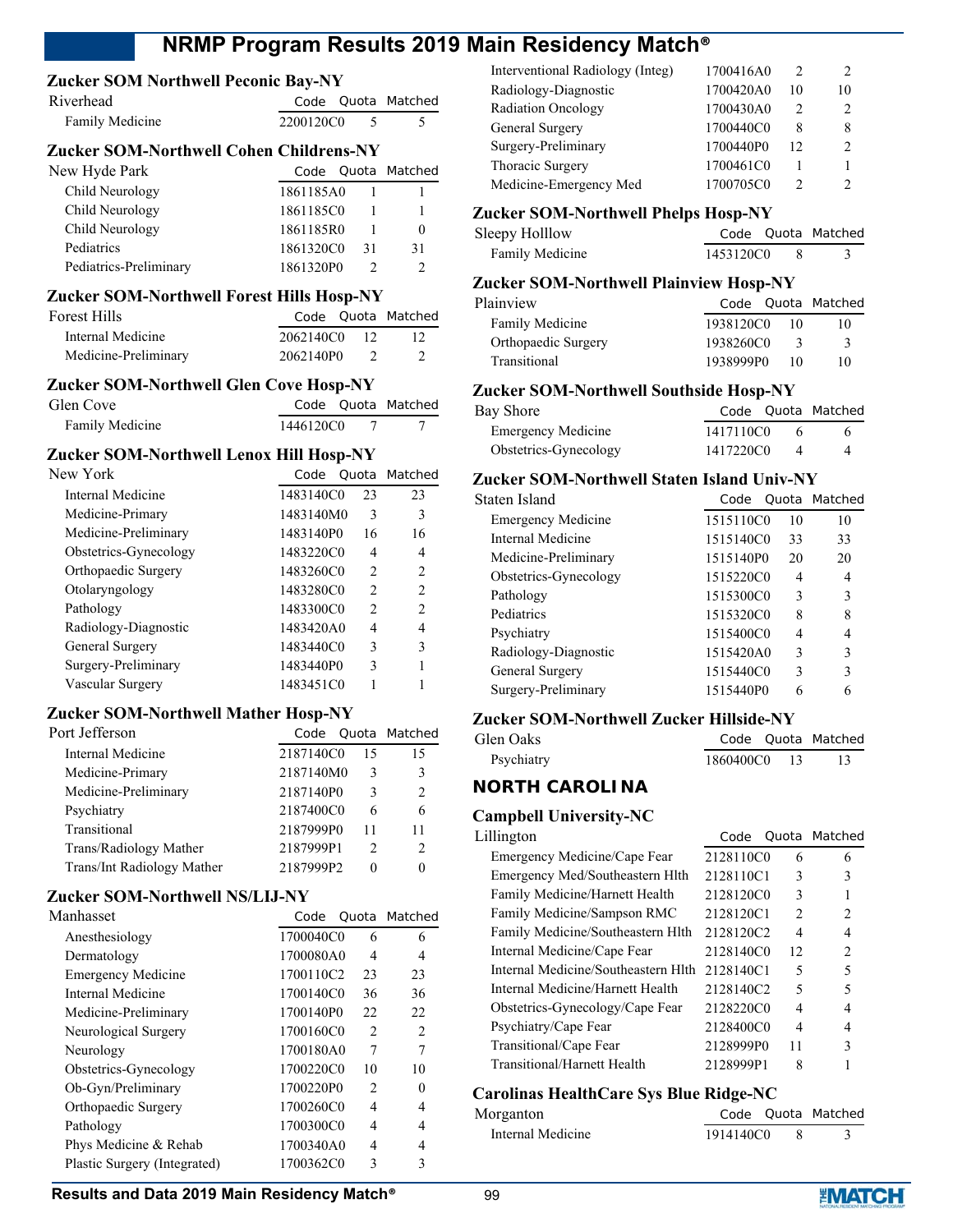### **Randright Residency Match<sup>®</sup>**

| <b>NRMP Program Results 2019 Main Re</b>     |                        |                      |                          |                   |
|----------------------------------------------|------------------------|----------------------|--------------------------|-------------------|
| <b>Carolinas HealthCare Sys NorthEast-NC</b> |                        |                      |                          | Surgery-P         |
| Concord                                      | Code                   | Quota                | Matched                  | Surg-Preli        |
| Family Med/Cabarrus                          | 1231120C0              | 8                    | 7                        | Vascular S        |
|                                              |                        |                      |                          | Thoracic S        |
| <b>Carolinas Med Ctr-NC</b>                  |                        |                      |                          | Medicine-         |
| Charlotte                                    | Code                   |                      | Quota Matched            | Medicine-         |
| <b>Emergency Medicine</b>                    | 1527110C0              | 14                   | 14                       | <b>Mountain</b>   |
| Family Med/Elizabeth/Traditional             | 1527120C0              | 6                    | 6                        | Asheville         |
| Family Med/Biddle Point/Urban                | 1527120C1              | 3                    | 3                        | Family Mo         |
| Family Med/Union/Apprenticeship              | 1527120C2              | 3                    | 3                        | Family Me         |
| <b>Internal Medicine</b>                     | 1527140C0              | 12                   | 10                       | <b>Obstetrics</b> |
| Medicine-Preliminary                         | 1527140P0              | 6                    | 6                        | Psychiatry        |
| Med-Prelim/PM&R                              | 1527140P1              | 1                    | 1                        | General St        |
| Neurological Surgery                         | 1527160C0              | 1                    | 1                        |                   |
| Obstetrics-Gynecology                        | 1527220C0              | 6                    | 6                        | <b>New Hano</b>   |
| Orthopaedic Surgery                          | 1527260C0              | 5                    | 5                        | Wilmington        |
| Pediatrics                                   | 1527320C0              | 12                   | 12                       | Family Mo         |
| Phys Medicine & Rehab                        | 1527340A0              | 5                    | 5                        | Internal M        |
| Psychiatry                                   | 1527400C0              | 3                    | 3                        | Medicine-         |
| General Surgery                              | 1527440C0              | 6                    | 6                        | Obstetrics.       |
| Surgery-Preliminary                          | 1527440P0              | 1                    | $\boldsymbol{0}$         | $Ob-Gyn/P$        |
|                                              |                        |                      |                          | General St        |
| <b>Cone Health-NC</b>                        |                        |                      |                          | Surgery-P         |
| Greensboro                                   | Code                   | Quota                | Matched                  |                   |
| Family Medicine                              | 1943120C0              | 8                    | 8                        | <b>Novant He</b>  |
| Internal Medicine                            | 1943140C0              | 6                    | 6                        | Cornelius         |
| Medicine-Preliminary                         | 1943140P0              | 4                    | 4                        | Family Mo         |
| <b>Duke Univ Med Ctr-NC</b>                  |                        |                      |                          | <b>Southern I</b> |
| Durham                                       | Code                   | Quota                | Matched                  | Fayetteville      |
| Anesthesiology                               | 1529040C0              | 12                   | 12                       | Family Mo         |
| Anesthesiology/ACES 60 months                | 1529040C1              | 2                    | 2                        |                   |
| Anesthesiology                               | 1529040R0              | $\mathbf{1}$         | 1                        | <b>U</b> North C  |
| Dermatology                                  | 1529080A0              | 3                    | 3                        | Chapel Hill       |
| Dermatology/Diversity                        | 1529080A2              | 1                    | 1                        | Anesthesic        |
| Dermatology/Research                         | 1529080A3              | 1                    | 1                        | Anesthesic        |
| <b>Emergency Medicine</b>                    | 1529110C0              | 12                   | 12                       | Anesthesic        |
| Family Medicine                              | 1529120C0              | 6                    | 6                        | Dermatolo         |
| Internal Medicine                            | 1529140C0              | 46                   | 46                       | Emergency         |
| Medicine-Preliminary                         | 1529140P0              | 4                    | 4                        | Family Mo         |
| Med-Prelim/Neurology                         | 1529140P1              | 7                    | 7                        | Family Mo         |
| Neurological Surgery                         | 1529160C0              | 3                    | 3                        | Internal M        |
| Neurology                                    | 1529180A0              | 7                    | 7                        | Internal M        |
| Child Neurology                              | 1529185C0              | $\mathbf{1}$         |                          | Medicine-         |
| Obstetrics-Gynecology                        | 1529220C0              |                      | 1<br>8                   | Neurologie        |
| Orthopaedic Surgery                          | 1529260C0              | 8<br>8               | 8                        | Neurology         |
| Otolaryngology                               |                        | 4                    | $\overline{\mathcal{L}}$ | Child Neu         |
| Pathology                                    | 1529280C0<br>1529300C0 | 5                    | 5                        | Obstetrics.       |
| Pediatrics                                   |                        |                      |                          | Orthopaed         |
| Pediatrics/Research Scholars                 | 1529320C0              | 15<br>$\overline{c}$ | 15<br>$\overline{2}$     | Ortho Surg        |
| Plastic Surgery (Integrated)                 | 1529320C1              | 3                    | 3                        | Otolaryng         |
| Psychiatry                                   | 1529362C0              | 11                   | 11                       | Otolaryng         |
| Psychiatry/Research                          | 1529400C0<br>1529400C3 | $\mathbf{1}$         | $\theta$                 | Pathology         |
| Interventional Radiology (Integ)             | 1529416A0              | 3                    | 3                        | Pediatrics        |
|                                              |                        |                      |                          |                   |

| Surgery-Preliminary                                   | 1529440P0              | 5                   | 0                   |
|-------------------------------------------------------|------------------------|---------------------|---------------------|
| Surg-Prelim/Int Radiology                             | 1529440P4              | 1                   | 1                   |
| Vascular Surgery                                      | 1529451C0              | 1                   | 1                   |
| Thoracic Surgery                                      | 1529461C0              | 1                   | 1                   |
| Medicine-Pediatrics                                   | 1529700C0              | 6                   | 6                   |
| Medicine-Psychiatry                                   | 1529715C0              | $\overline{c}$      | 2                   |
| <b>Mountain AHEC-NC</b>                               |                        |                     |                     |
| Asheville                                             | Code                   | Quota               | Matched             |
| Family Medicine                                       |                        |                     |                     |
| Family Med/Hendersonville                             | 3023120C0              | 12<br>5             | 12                  |
|                                                       | 3023120C1<br>3023220C0 |                     | 4                   |
| Obstetrics-Gynecology<br>Psychiatry                   |                        | 4<br>4              | 4                   |
| General Surgery                                       | 3023400C0<br>3023440C0 | 4                   | 3<br>4              |
|                                                       |                        |                     |                     |
| <b>New Hanover Reg Med Ctr-NC</b>                     |                        |                     |                     |
| Wilmington                                            | Code                   | Quota               | Matched             |
| Family Medicine                                       | 1534120C0              | 6                   | 6                   |
| <b>Internal Medicine</b>                              | 1534140C0              | 7                   | 7                   |
| Medicine-Preliminary                                  | 1534140P0              | 2                   | $\overline{c}$      |
| Obstetrics-Gynecology                                 | 1534220C0              | 4                   | 4                   |
| Ob-Gyn/Preliminary                                    | 1534220P1              | 1                   | 1                   |
| General Surgery                                       | 1534440C0              | 3                   | 3                   |
| Surgery-Preliminary                                   | 1534440P0              | 1                   | $\theta$            |
| <b>Novant Health-NC</b>                               |                        |                     |                     |
| Cornelius                                             | Code                   | Quota               | Matched             |
|                                                       |                        |                     |                     |
| Family Medicine                                       | 1891120C0              | 6                   | 6                   |
| <b>Southern Regional AHEC-NC</b>                      |                        |                     |                     |
| Fayetteville                                          | Code                   | Quota               | Matched             |
| Family Medicine                                       | 3046120C0              | 8                   | 8                   |
| U North Carolina Hospitals                            |                        |                     |                     |
| Chapel Hill                                           | Code                   | Quota               | Matched             |
| Anesthesiology                                        | 1900040A0              |                     |                     |
| Anesthesiology                                        | 1900040C0              | 2<br>10             | 2                   |
| Anesthesiology                                        | 1900040R0              | 2                   | 10<br>2             |
| Dermatology                                           | 1900080A0              |                     |                     |
|                                                       | 1900110C0              | 6                   | 6                   |
| <b>Emergency Medicine</b><br>Family Medicine          | 1900120C0              | 10<br>8             | 10                  |
| Family Med/Underserved                                | 1900120C1              | 6                   | 8<br>6              |
| <b>Internal Medicine</b>                              | 1900140C0              | 29                  | 29                  |
| Internal Med/Research                                 | 1900140C1              | 0                   | 0                   |
| Medicine-Preliminary                                  | 1900140P0              | 6                   | 6                   |
| Neurological Surgery                                  | 1900160C0              | 2                   | $\overline{c}$      |
| Neurology                                             | 1900180C0              | 7                   | 7                   |
| Child Neurology                                       |                        |                     |                     |
| Obstetrics-Gynecology                                 | 1900185C0              | 1                   | 0<br>7              |
|                                                       | 1900220C0              | 7                   | 4                   |
| Orthopaedic Surgery                                   | 1900260C0              | 4                   |                     |
| Ortho Surg/Research 6 yr                              | 1900260C1              | 1<br>3              | 1<br>3              |
| Otolaryngology<br>Otolaryngology/Research             | 1900280C0<br>1900280C1 |                     | 1                   |
|                                                       |                        | 1                   |                     |
| Pathology<br>Pediatrics                               | 1900300C0              | 4                   | 4                   |
|                                                       | 1900320C0              | 16                  | 16                  |
| Pediatrics-Primary                                    | 1900320M0              | 4                   | 4                   |
| Pediatrics-Preliminary                                | 1900320P0              | 2                   | 0                   |
| Phys Medicine & Rehab<br>Plastic Surgery (Integrated) | 1900340C0<br>1900362C0 | 3<br>$\overline{c}$ | 3<br>$\overline{2}$ |
|                                                       |                        |                     |                     |

Psychiatry 1900400C0 16 16

Radiology-Diagnostic 1529420A0 10 10 Radiology-Diagnostic 1529420R0 1 1 Radiation Oncology 1529430A0 3 3 Rad Onc/Research Scholar 1529430A1 1 1 General Surgery 1529440C0 7 7

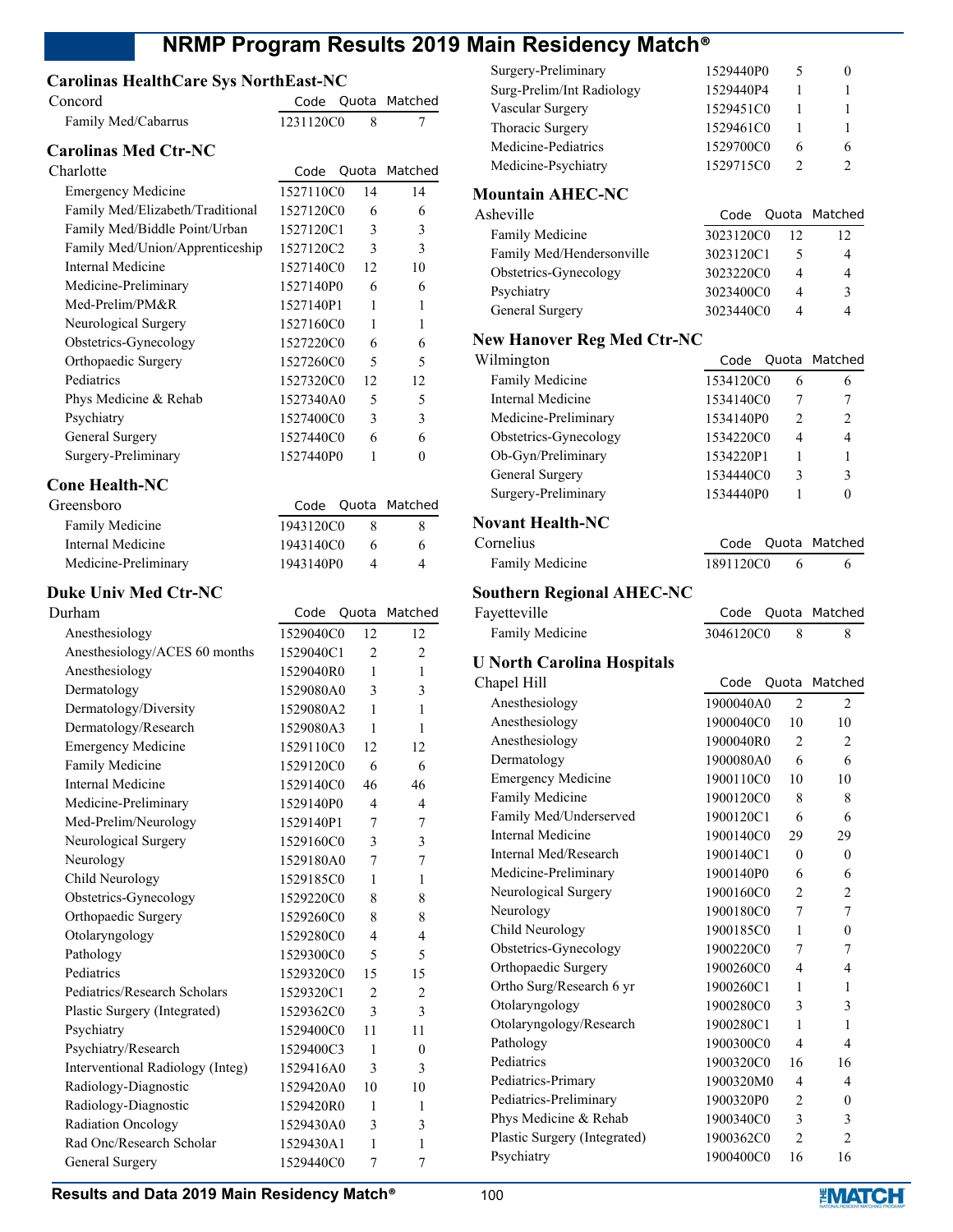#### **U North Carolina Hospitals (Continued)**

| Interventional Radiology (Integ) | 1900416A0 |               |   |
|----------------------------------|-----------|---------------|---|
| Radiology-Diagnostic             | 1900420A0 | 9             | 9 |
| <b>Radiation Oncology</b>        | 1900430A0 | $\mathcal{P}$ | 2 |
| General Surgery                  | 1900440C0 |               |   |
| Surgery-Preliminary              | 1900440P0 | 9             | 4 |
| Vascular Surgery                 | 1900451C0 |               |   |
| Thoracic Surgery                 | 1900461C0 |               |   |
| Medicine-Pediatrics              | 1900700C0 |               |   |

### **Vidant Med Ctr/East Carolina Univ-NC**

| Greenville                |           |                          | Code Quota Matched |
|---------------------------|-----------|--------------------------|--------------------|
| <b>Emergency Medicine</b> | 3057110C0 | 12                       | 12                 |
| Family Medicine           | 3057120C0 | 12                       | 11                 |
| Internal Medicine         | 3057140C0 | 17                       | 17                 |
| Medicine-Preliminary      | 3057140P0 | 5                        | 5                  |
| Obstetrics-Gynecology     | 3057220C0 | 5                        | 5                  |
| Pathology                 | 3057300C0 | $\mathbf{3}$             | 3                  |
| Pediatrics                | 3057320C0 | 10                       | 9                  |
| Phys Medicine & Rehab     | 3057340C0 | 5                        | 5                  |
| Phys Medicine & Rehab     | 3057340R0 | 1                        | 1                  |
| Psychiatry                | 3057400C0 | 8                        | 8                  |
| General Surgery           | 3057440C0 | $\overline{\phantom{0}}$ | 5                  |
| Surgery-Preliminary       | 3057440P0 | 4                        | 1                  |
| Medicine-Pediatrics       | 3057700C0 | 6                        | 6                  |
| Medicine-Emergency Med    | 3057705C0 | $\mathfrak{D}$           | 2                  |
| Medicine-Psychiatry       | 3057715C0 |                          |                    |

### **Wake Forest Baptist Med Ctr-NC**

| Winston Salem                    | Code      |                | Quota Matched  |
|----------------------------------|-----------|----------------|----------------|
| Anesthesiology                   | 1537040C0 | 14             | 14             |
| Dermatology                      | 1537080A0 | 3              | 3              |
| <b>Emergency Medicine</b>        | 1537110C0 | 15             | 15             |
| Family Medicine                  | 1537120C0 | 10             | 10             |
| Internal Medicine                | 1537140C0 | 29             | 29             |
| Medicine-Primary                 | 1537140M0 | 4              | 4              |
| Medicine-Preliminary             | 1537140P0 | 7              | 5              |
| Neurological Surgery             | 1537160C0 | $\overline{c}$ | $\overline{c}$ |
| Neurology                        | 1537180C0 | 5              | 5              |
| Child Neurology                  | 1537185C0 | $\overline{2}$ | $\overline{c}$ |
| Child Neurology                  | 1537185R0 | 1              | $\theta$       |
| Obstetrics-Gynecology            | 1537220C0 | 6              | 6              |
| Orthopaedic Surgery              | 1537260C0 | 5              | 5              |
| Otolaryngology                   | 1537280C0 | 3              | 3              |
| Pathology                        | 1537300C0 | 5              | 5              |
| Pediatrics                       | 1537320C0 | 14             | 14             |
| Plastic Surgery (Integrated)     | 1537362C0 | 2              | 2              |
| Psychiatry                       | 1537400C0 | 7              | 7              |
| Interventional Radiology (Integ) | 1537416C0 | 1              | 1              |
| Radiology-Diagnostic             | 1537420A0 | 9              | 9              |
| Radiation Oncology               | 1537430A0 | $\overline{c}$ | $\overline{2}$ |
| General Surgery                  | 1537440C0 | 7              | 7              |
| Surgery-Preliminary              | 1537440P0 | 9              | 3              |
| NORTH DAKOTA                     |           |                |                |

# **NORTH DAKOTA**

| <b>Altru Health System-ND</b> |  |
|-------------------------------|--|
|-------------------------------|--|

| <b>Grand Forks</b>     |           | Code Quota Matched |
|------------------------|-----------|--------------------|
| Family Med/Grand Forks | 1100120C0 |                    |

# **U North Dakota SOM**

| Grand Forks                     |           |                | Code Quota Matched |
|---------------------------------|-----------|----------------|--------------------|
| Family Med/Bismarck             | 1539120C1 | 5              | 5                  |
| Family Medicine/Minot           | 1539120C2 | 6              |                    |
| Family Medicine/Hettinger       | 1539120C3 |                |                    |
| Family Medicine/Rural Williston | 1539120C4 | $\mathfrak{D}$ | $\mathcal{L}$      |
| Family Medicine/Fargo           | 1539120C5 | 6              | 6                  |
| Internal Medicine               | 1539140C0 | 8              | 8                  |
| Orthopaedic Surgery             | 1539260C0 | 3              | 3                  |
| Psychiatry                      | 1539400C0 | 6              |                    |
| General Surgery                 | 1539440C0 | 3              | 3                  |
| General Surgery/Rural           | 1539440C1 | $\mathfrak{D}$ | 2                  |
| Surgery-Preliminary             | 1539440P0 | 3              |                    |
| Transitional                    | 1539999P0 | 8              |                    |
|                                 |           |                |                    |

# **OHIO**

#### **Adena Health System-OH**

| Chillicothe               |           |   | Code Ouota Matched |
|---------------------------|-----------|---|--------------------|
| <b>Emergency Medicine</b> | 2127110C0 | h |                    |
| Family Medicine           | 2127120C0 |   |                    |
| Internal Medicine         | 2127140C0 |   |                    |

#### **Akron Gen Med Ctr/NEOMED-OH**

| Akron                     | Code      |    | Quota Matched |
|---------------------------|-----------|----|---------------|
| <b>Emergency Medicine</b> | 1542110C0 |    |               |
| Family Medicine           | 1542120C0 | 5  | 3             |
| Internal Medicine         | 1542140C0 | 10 | 10            |
| Medicine-Preliminary      | 1542140P0 | 4  |               |
| Obstetrics-Gynecology     | 1542220C0 | Δ  | 4             |
| Orthopaedic Surgery       | 1542260C0 | ٩  | ٦             |
| General Surgery           | 1542440C0 |    |               |

#### **Aultman Hospital/NEOMED-OH**

| Canton                |           | Code Quota Matched |
|-----------------------|-----------|--------------------|
| Family Medicine       | 1544120C0 |                    |
| Obstetrics-Gynecology | 1544220C0 | 4                  |
| Radiology-Diagnostic  | 1544420A0 | 4                  |
| Bethesda Hospital-OH  |           |                    |

#### Cincinnati Code Quota Matched Family Medicine 2689120C0 6 6

#### **Canton Med Ed Fdn/NEOMED-OH**

| Canton            |              | Code Ouota Matched |
|-------------------|--------------|--------------------|
| Internal Medicine | 2009140C0 13 |                    |

#### **Case Western/MetroHealth Med Ctr-OH**

| Cleveland                         | Code      |    | Ouota Matched |
|-----------------------------------|-----------|----|---------------|
| Anesthesiology                    | 1553040A0 | 4  | 4             |
| Anesthesiology                    | 1553040C0 | 3  | 3             |
| Dermatology                       | 1553080A0 | 3  | 3             |
| <b>Emergency Medicine</b>         | 1553110C0 | 13 | 13            |
| Family Medicine                   | 1553120C0 | 6  | 6             |
| Internal Medicine                 | 1553140C0 | 21 | 21            |
| Internal Med/Leadership in Med Ed | 1553140C5 |    |               |
| Medicine-Preliminary              | 1553140P0 | 7  |               |
| Med-Prelim/Anesthesiology         | 1553140P1 | 0  |               |
| Obstetrics-Gynecology             | 1553220C0 | 5  |               |
| Pathology                         | 1553300C0 | າ  |               |
|                                   |           |    |               |

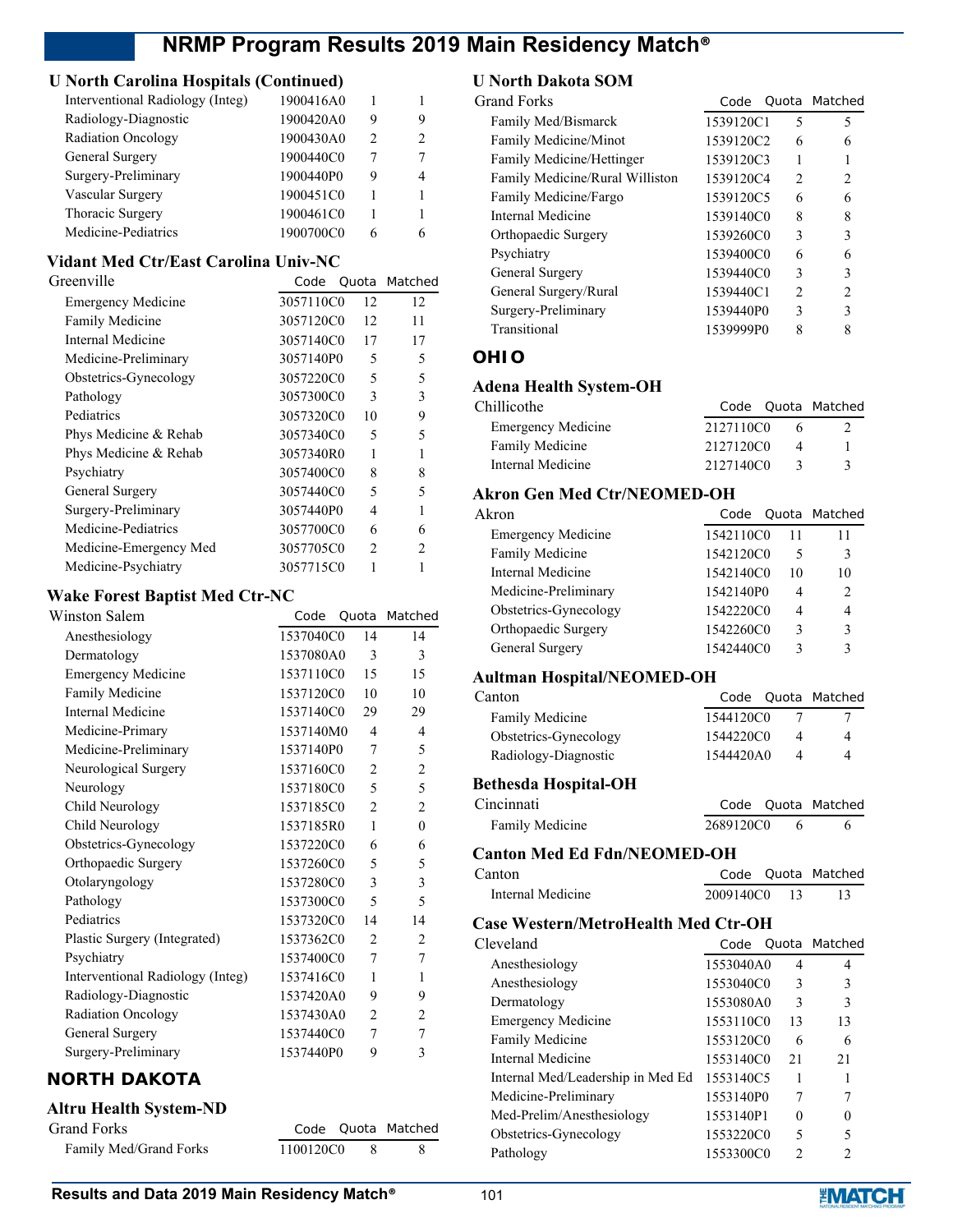### **Case Western/MetroHealth Med Ctr-OH (Continued)**

| Pediatrics            | 1553320C0 |   |   |
|-----------------------|-----------|---|---|
| Phys Medicine & Rehab | 1553340A0 |   |   |
| Phys Medicine & Rehab | 1553340C0 | 3 | 3 |
| Psychiatry            | 1553400C0 |   |   |
| Radiology-Diagnostic  | 1553420A0 |   |   |
| Medicine-Pediatrics   | 1553700C0 |   |   |
|                       |           |   |   |

## **Case Western/Univ Hosps Cleveland Med Ctr-OH**

| Cleveland                        | Code      | Quota          | Matched                  |
|----------------------------------|-----------|----------------|--------------------------|
| Anesthesiology                   | 1552040C0 | 12.            | 12                       |
| Anes/CCM-Periop Leadership       | 1552040C1 | 1              | 1                        |
| Dermatology                      | 1552080A0 | 4              | $\overline{\mathcal{L}}$ |
| Dermatology/Osteopathic          | 1552080A1 | $\overline{2}$ | $\overline{c}$           |
| <b>Emergency Medicine</b>        | 1552110C0 | 10             | 10                       |
| Family Medicine                  | 1552120C0 | 8              | 8                        |
| Internal Medicine                | 1552140C0 | 22             | 22                       |
| Int Med/International Health     | 1552140C1 | 1              | 1                        |
| Int Med/Harrington Phys-Sci Path | 1552140C2 | 2              | 2                        |
| Int Med/Center of Excellence     | 1552140C5 | 5              | 5                        |
| Int Med/International Scholar    | 1552140C6 | $\overline{2}$ | 2                        |
| Int Med/Leadership in Med Ed     | 1552140C8 | $\overline{c}$ | $\overline{2}$           |
| Medicine-Preliminary             | 1552140P0 | 7              | 7                        |
| Med-Prelim/Intl Scholar          | 1552140P2 | $\overline{c}$ | $\overline{c}$           |
| Med-Prelim/Ophthalmology         | 1552140P3 | $\overline{c}$ | $\overline{c}$           |
| Neurological Surgery             | 1552160C0 | $\overline{4}$ | $\overline{\mathcal{L}}$ |
| Neurology                        | 1552180C0 | 10             | 10                       |
| Neurology/Funded                 | 1552180C1 | $\overline{2}$ | 2                        |
| Child Neurology                  | 1552185C0 | 1              | $\theta$                 |
| Obstetrics-Gynecology            | 1552220C0 | 6              | 6                        |
| Orthopaedic Surgery              | 1552260C0 | 5              | 5                        |
| Orthopaedic Surg/Research        | 1552260C2 | 1              | 1                        |
| Otolaryngology                   | 1552280C0 | 4              | 4                        |
| Pathology                        | 1552300C0 | 7              | 7                        |
| Pathology/AP Research            | 1552300C2 | $\theta$       | 0                        |
| Pathology/CP Research            | 1552300C3 | $\theta$       | 0                        |
| Pediatrics                       | 1552320C0 | 27             | 27                       |
| Plastic Surgery (Integrated)     | 1552362C0 | $\overline{c}$ | $\overline{2}$           |
| Psychiatry                       | 1552400C0 | 9              | 9                        |
| Radiology-Diagnostic             | 1552420A0 | 10             | 10                       |
| <b>Radiation Oncology</b>        | 1552430A0 | $\overline{2}$ | $\boldsymbol{0}$         |
| General Surgery                  | 1552440C0 | 7              | 7                        |
| Surgery-Preliminary              | 1552440P0 | 10             | 10                       |
| Vascular Surgery                 | 1552451C0 | 1              | 1                        |
| Medicine-Pediatrics              | 1552700C0 | 4              | 4                        |
| Family Med-Preventive Med        | 1552752C0 | $\mathbf{0}$   | $\boldsymbol{0}$         |
| Pediatrics-Medical Genetics      | 1552765C0 | 1              | 1                        |
| Medicine-Medical Genetics        | 1552766C0 | 1              | 1                        |

# **Childrens Hospital-NEOMED-OH**

| Akron                     |           |    | Code Ouota Matched |
|---------------------------|-----------|----|--------------------|
| Pediatrics                | 1895320C0 | 21 | 21                 |
| <b>Christ Hospital-OH</b> |           |    |                    |
| Cincinnati                | Code      |    | Quota Matched      |
| Family Medicine           | 1547120C0 | 6  | 6                  |
| Internal Medicine         | 1547140C0 | 9  | 9                  |
| Medicine-Preliminary      | 1547140P0 | 10 | 10                 |

# **Cincinnati Childrens Hosp MC-OH**

| Cincinnati                  | Code      |    | Quota Matched |
|-----------------------------|-----------|----|---------------|
| Child Neurology             | 1808185C0 |    |               |
| Child Neurology             | 1808185R0 |    |               |
| Pediatrics                  | 1808320C0 | 41 | 41            |
| Peds/Psych/Child Psych      | 1808730C0 | 3  | 3             |
| Pediatrics-Medical Genetics | 1808765C0 |    |               |
|                             |           |    |               |

# **Cleveland Clinic Fdn-OH**

| Cleveland                        | Code      | Quota          | Matched        |
|----------------------------------|-----------|----------------|----------------|
| Anesthesiology                   | 1968040C0 | 22             | 22             |
| Dermatology                      | 1968080C0 | $\overline{4}$ | 4              |
| Internal Medicine                | 1968140C0 | 42             | 42             |
| Internal Med/Clin Ed             | 1968140C1 | 3              | 3              |
| Internal Med/VA                  | 1968140C2 | 6              | 6              |
| Medicine-Primary                 | 1968140M0 | 4              | 4              |
| Medicine-Preliminary             | 1968140P0 | 3              | 3              |
| Neurological Surgery             | 1968160C0 | 4              | 4              |
| Neurology                        | 1968180C0 | 10             | 10             |
| Child Neurology                  | 1968185C0 | 1              | 1              |
| Child Neurology                  | 1968185R0 | 1              | $\Omega$       |
| Obstetrics-Gynecology            | 1968220C0 | 7              | 7              |
| Orthopaedic Surgery              | 1968260C1 | 6              | 6              |
| Otolaryngology                   | 1968280C0 | 4              | 4              |
| Pathology                        | 1968300C0 | 7              | 7              |
| Pediatrics                       | 1968320C0 | 12.            | 12             |
| Phys Medicine & Rehab            | 1968340A0 | $\overline{2}$ | 2              |
| Plastic Surgery (Integrated)     | 1968362C0 | $\overline{c}$ | 2              |
| Psychiatry                       | 1968400C0 | 8              | 8              |
| Interventional Radiology (Integ) | 1968416A0 | $\overline{2}$ | $\overline{2}$ |
| Radiology-Diagnostic             | 1968420A0 | 8              | 8              |
| Radiation Oncology               | 1968430A0 | 3              | 3              |
| General Surgery                  | 1968440C0 | 10             | 10             |
| Surgery-Preliminary              | 1968440P0 | 8              | 8              |
| Surg-Prelim/Int Radiology        | 1968440P3 | 1              | 1              |
| Vascular Surgery                 | 1968451C0 | $\overline{2}$ | 2              |
| Thoracic Surgery                 | 1968461C0 | $\overline{2}$ | $\overline{c}$ |
|                                  |           |                |                |

#### **Doctors Hospital-OhioHealth**

| Columbus                    | Code      | Quota Matched |
|-----------------------------|-----------|---------------|
| Anesthesiology              | 2122040C0 |               |
| <b>Emergency Medicine</b>   | 2122110C0 |               |
| Family Medicine/Osteopathic | 2122120C0 |               |
| Internal Medicine           | 2122140C0 |               |
| Obstetrics-Gynecology       | 2122220C0 |               |
| General Surgery             | 2122440C0 |               |
|                             |           |               |

### **Dublin Methodist Hosp-OH**

| <b>Dublin</b>                      |           |   | Code Quota Matched |
|------------------------------------|-----------|---|--------------------|
| Family Medicine                    | 2100120C0 |   | 6                  |
| <b>East Liverpool City Hosp-OH</b> |           |   |                    |
| East Liverpool                     | Code      |   | Quota Matched      |
| Family Medicine                    | 2199120C0 |   |                    |
| Internal Medicine                  | 2199140C0 | 5 | 5                  |
|                                    |           |   |                    |

#### **Fairfield Med Ctr-OH**

| Lancaster         |           | Code Quota Matched |
|-------------------|-----------|--------------------|
| Internal Medicine | 2208140C0 |                    |



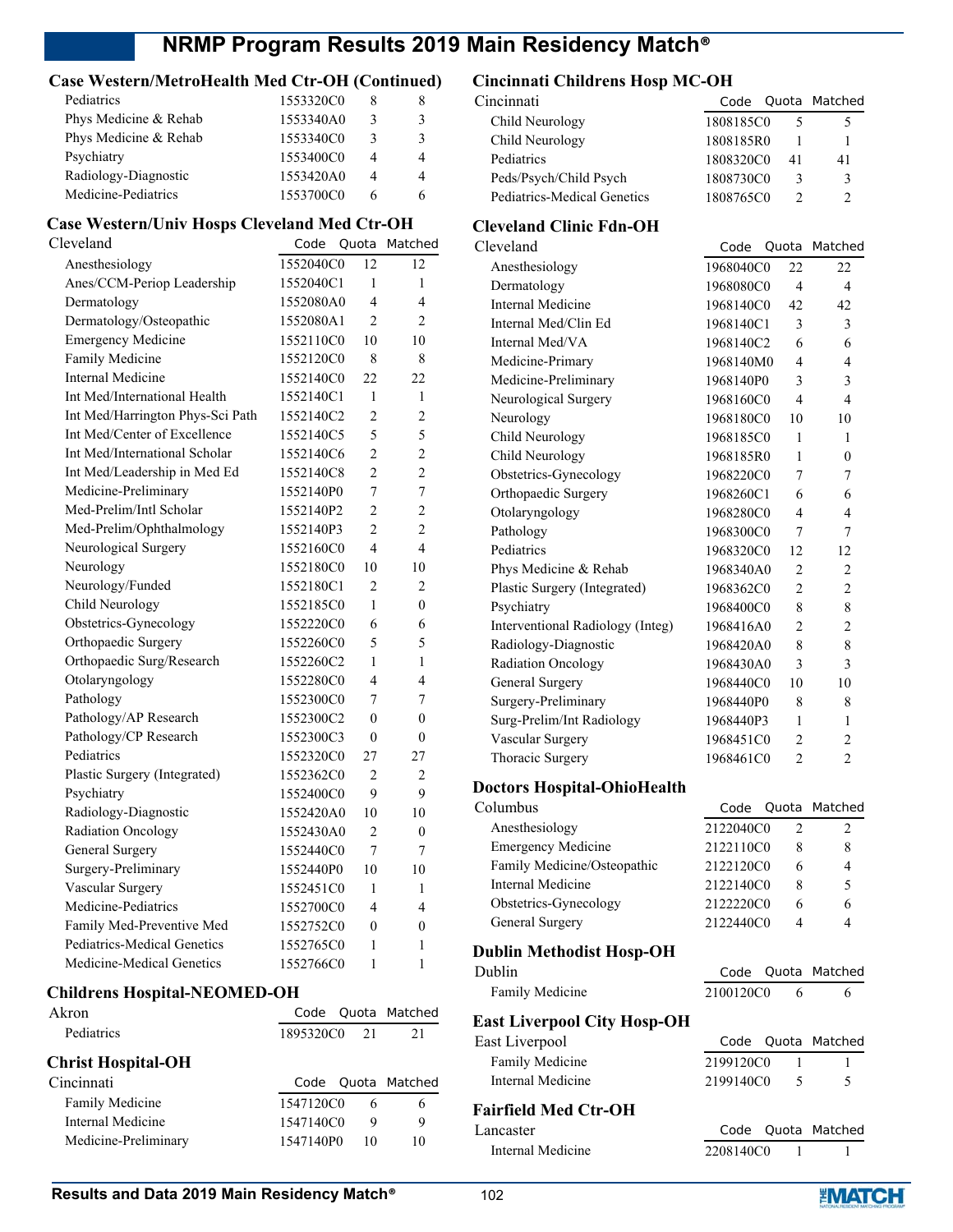#### **Fairview Hospital-OH**

| Cleveland            |           |     | Code Quota Matched |
|----------------------|-----------|-----|--------------------|
| Family Medicine      | 3187120C0 | h   | 6                  |
| Internal Medicine    | 3187140C0 | -12 | 12                 |
| Medicine-Preliminary | 3187140P0 |     | $\mathcal{D}$      |

#### **Firelands Regional Med Ctr**

| Sandusky        |           | Code Quota Matched |
|-----------------|-----------|--------------------|
| Family Medicine | 1984120C0 |                    |
| Transitional    | 1984999P0 |                    |

#### **Good Samaritan Hosp-Cinn-OH**

| Cincinnati          | Code      | Quota Matched |
|---------------------|-----------|---------------|
| Internal Medicine   | 1550140C0 |               |
| Ob-Gyn/GSH Bethesda | 1550220C0 | x             |
| General Surgery     | 1550440C0 | 4             |
| Surgery-Preliminary | 1550440P0 |               |
| Vascular Surgery    | 1550451C0 |               |

#### **Grant Medical Center-OH**

| Columbus        |              | Code Ouota Matched |
|-----------------|--------------|--------------------|
| Family Medicine | 1564120C0 10 |                    |

#### **Jewish Hospital-OH**

| Cincinnati           |           |    | Code Quota Matched |
|----------------------|-----------|----|--------------------|
| Internal Medicine    | 1551140C0 | 13 |                    |
| Medicine-Preliminary | 1551140P0 | 11 | 11                 |
| General Surgery      | 1551440C0 |    | $\mathcal{L}$      |
| Surgery-Preliminary  | 1551440P0 |    |                    |

#### **Kettering Med Ctr-OH**

| Kettering                       |           |                | Code Quota Matched |
|---------------------------------|-----------|----------------|--------------------|
| Anesthesiology/KHN Grandview    | 1576040C0 | 3              | 3                  |
| Family Medicine                 | 1576120C0 | 6              | 6                  |
| Family Medicine/KHN Grandview   | 1576120C1 |                |                    |
| Internal Medicine               | 1576140C0 | 11             | 11                 |
| Internal Medicine/KHN Grandview | 1576140C1 |                |                    |
| Neurology/KHN Grandview         | 1576180C0 | $\mathfrak{D}$ |                    |
| Ob-Gyn/KHN Grandview            | 1576220C0 | 3              | 3                  |
| Psychiatry/KHN Grandview        | 1576400C0 |                |                    |
| Rad-Diag/KHN Grandview          | 1576420A0 | 2              | $\mathcal{P}$      |
| Transitional                    | 1576999P0 |                |                    |

#### **Memorial Health System-OH**

| Marietta                  |           | Code Ouota Matched |
|---------------------------|-----------|--------------------|
| <b>Emergency Medicine</b> | 1954110C0 |                    |
| Family Medicine           | 1954120C0 |                    |

#### **Mercy St Vincent Med Ctr-OH**

| Toledo                    |           |    | Code Ouota Matched |
|---------------------------|-----------|----|--------------------|
| <b>Emergency Medicine</b> | 1580110C0 | 11 | 11                 |
| <b>Family Medicine</b>    | 1580120C0 | 6  | 6                  |
| Internal Medicine         | 1580140C0 | 12 | 12                 |
| Neurology                 | 1580180A0 | 4  | 4                  |
| Obstetrics-Gynecology     | 1580220C0 | 4  | 4                  |
| Pediatrics                | 1580320C0 | 4  | 3                  |
| General Surgery           | 1580440C0 | 2  | $\mathfrak{D}$     |
| Transitional              | 1580999P0 | 4  | 4                  |
| Transitional/Neurology    | 1580999P1 |    | 4                  |
|                           |           |    |                    |

#### **Mount Carmel Health System-OH**

| Columbus            | Code      |   | Quota Matched |
|---------------------|-----------|---|---------------|
| Family Medicine     | 1565120C0 | h |               |
| Internal Medicine   | 1565140C0 | 8 |               |
| Orthopaedic Surgery | 1565260C0 | 2 | $\mathcal{D}$ |
| General Surgery     | 1565440C0 | ٩ | 3             |
| Surgery-Preliminary | 1565440P0 | 3 |               |
| Transitional        | 1565999P0 |   |               |
|                     |           |   |               |

#### **Nationwide Childrens Hosp-OH**

| Columbus                    | Code Ouota Matched |    |    |
|-----------------------------|--------------------|----|----|
| Child Neurology             | 1351185C0          |    |    |
| Child Neurology             | 1351185R0          | 4  |    |
| Pediatrics                  | 1351320C0          | 30 | 30 |
| Pediatrics/Osteopathic      | 1351320C1          | 4  |    |
| Pediatrics-Primary          | 1351320M0          | 4  |    |
| Pediatrics-Medical Genetics | 1351765C0          |    |    |
|                             |                    |    |    |

#### **Ohio State University Med Ctr**

| Columbus                         | Code      | Quota          | Matched        |
|----------------------------------|-----------|----------------|----------------|
| Anesthesiology                   | 1566040A0 | $\mathfrak{D}$ | $\overline{2}$ |
| Anest/Clinical Base Year         | 1566040C0 | 11             | 11             |
| Anesthesiology                   | 1566040R1 | 1              | 1              |
| Dermatology                      | 1566080A0 | 1              | 1              |
| Dermatology                      | 1566080C0 | $\overline{c}$ | $\overline{c}$ |
| <b>Emergency Medicine</b>        | 1566110C0 | 16             | 16             |
| Family Med/Univ Trk              | 1566120C0 | 7              | 7              |
| Family Med/Urban Trk             | 1566120C2 | $\overline{2}$ | $\overline{2}$ |
| <b>Internal Medicine</b>         | 1566140C0 | 24             | 24             |
| Internal Medicine/Research       | 1566140C1 | $\overline{2}$ | $\overline{c}$ |
| Medicine-Primary                 | 1566140M0 | 4              | $\overline{c}$ |
| Medicine-Preliminary             | 1566140P0 | 6              | 6              |
| Neurological Surgery             | 1566160C0 | $\overline{2}$ | $\overline{c}$ |
| Neurology                        | 1566180C0 | 6              | 6              |
| Obstetrics-Gynecology            | 1566220C0 | 11             | 11             |
| Orthopaedic Surgery              | 1566260C0 | 5              | 5              |
| Ortho Surg/Research Trk          | 1566260C1 | 1              | 1              |
| Otolaryngology                   | 1566280C0 | 5              | 5              |
| Pathology                        | 1566300C0 | 4              | 4              |
| Phys Medicine & Rehab            | 1566340A0 | 4              | 4              |
| Phys Medicine & Rehab            | 1566340C0 | 3              | 3              |
| Plastic Surgery (Integrated)     | 1566362C0 | $\overline{2}$ | $\overline{2}$ |
| Psychiatry                       | 1566400C0 | 14             | 14             |
| Interventional Radiology (Integ) | 1566416A0 | $\overline{2}$ | $\overline{2}$ |
| Radiology-Diagnostic             | 1566420A0 | 5              | 5              |
| Radiation Oncology               | 1566430A0 | 3              | 3              |
| General Surgery                  | 1566440C0 | 6              | 6              |
| Surgery-Preliminary              | 1566440P0 | 3              | 1              |
| Medicine-Pediatrics              | 1566700C0 | 10             | 10             |
| Medicine-Emergency Med           | 1566705C0 | $\overline{2}$ | $\overline{2}$ |
| Riverside Methodist-OH           |           |                |                |
| Columbus                         | Code      | Quota          | Matched        |
| Dermatology                      | 1567080C0 | 2              | 2              |
| Dermatology                      | 1567080R0 | $\overline{c}$ | $\overline{c}$ |
| Family Medicine                  | 1567120C0 | 6              | 6              |

Internal Medicine 1567140C0 15 15 Medicine-Preliminary 1567140P0 7 7 Obstetrics-Gynecology 1567220C0 5 5

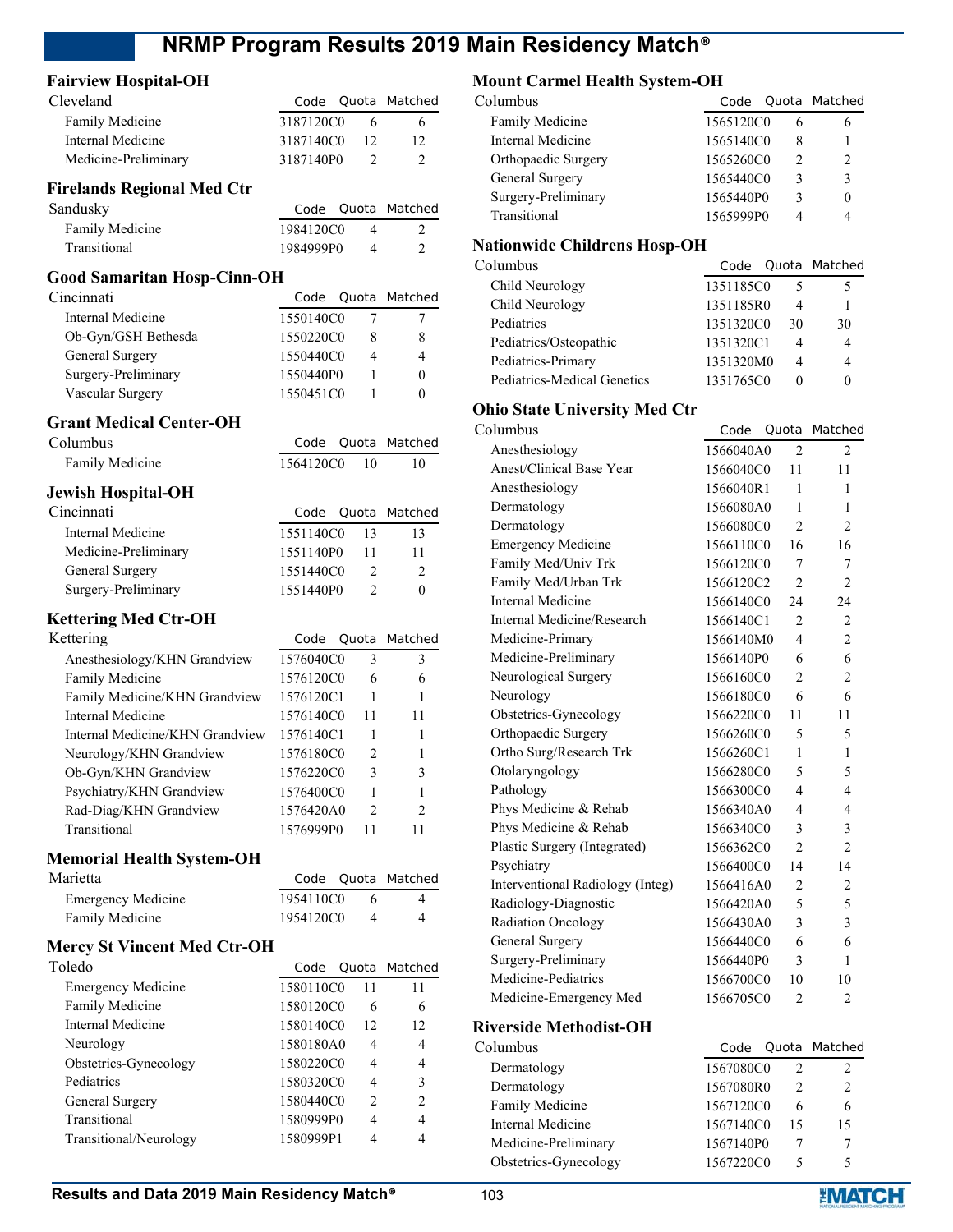#### **Riverside Methodist-OH (Continued)**

| Psychiatry          | 1567400C0 | 3  |
|---------------------|-----------|----|
| General Surgery     | 1567440C0 | 4  |
| Surgery-Preliminary | 1567440P0 |    |
| Transitional        | 1567999P0 | 12 |
|                     |           |    |

#### **St Elizabeth Health Ctr-Boardman-OH**

| Boardman                  |           | Code Ouota Matched |
|---------------------------|-----------|--------------------|
| <b>Emergency Medicine</b> | 1904110C0 |                    |
| Family Medicine           | 1904120C0 |                    |

#### **St Elizabeth Youngstown Hosp-OH**

| Youngstown        |           |    | Code Quota Matched |
|-------------------|-----------|----|--------------------|
| Family Medicine   | 1584120C0 |    |                    |
| Internal Medicine | 1584140C0 | 11 | 11                 |
| General Surgery   | 1584440C0 | 3  | 3                  |
| Transitional      | 1584999P0 |    |                    |
|                   |           |    |                    |

#### **St Lukes Hospital-OH**

| Maumee          |           | Code Quota Matched |
|-----------------|-----------|--------------------|
| Family Medicine | 1382120C0 |                    |

#### **St Ritas Medical Center-OH**

| Lima            |           | Code Ouota Matched |
|-----------------|-----------|--------------------|
| Family Medicine | 2203120C0 |                    |

#### **St Vincent Charity Med Ctr-OH**

| Cleveland            |              |    | Code Quota Matched |
|----------------------|--------------|----|--------------------|
| Internal Medicine    | 1560140C0 12 |    |                    |
| Medicine-Preliminary | 1560140P0    | -3 |                    |

#### **Summa Health/NEOMED-OH**

| Akron                       | Code      |                | Quota Matched  |
|-----------------------------|-----------|----------------|----------------|
| Family Medicine             | 1541120C0 | 8              | 8              |
| Family Med/Barberton Campus | 1541120C1 | 6              | 6              |
| Internal Medicine           | 1541140C0 | 20             | 20             |
| Medicine-Preliminary        | 1541140P0 | 6              | 6              |
| Obstetrics-Gynecology       | 1541220C0 | 6              | 6              |
| Orthopaedic Surgery         | 1541260C0 | 4              | 4              |
| Pathology                   | 1541300C0 | $\mathfrak{D}$ | $\mathfrak{D}$ |
| Psychiatry                  | 1541400C0 | 4              | 4              |
| General Surgery             | 1541440C0 | 4              | 4              |
| Surgery-Preliminary         | 1541440P0 | $\mathfrak{D}$ | $\Omega$       |
| Transitional                | 1541999P0 | 10             | 10             |

#### **U Cincinnati Med Ctr-OH**

| Cincinnati                | Code      |    | Ouota Matched |
|---------------------------|-----------|----|---------------|
| Anesthesiology            | 1548040C0 | 8  | 8             |
| Dermatology               | 1548080A0 | 4  | 4             |
| <b>Emergency Medicine</b> | 1548110C0 | 14 | 14            |
| Internal Medicine         | 1548140C0 | 27 | 27            |
| Internal Med/Clinical Sci | 1548140C1 | 0  | 0             |
| Medicine-Preliminary      | 1548140P0 | 8  | 8             |
| Neurological Surgery      | 1548160C0 |    |               |
| Neurology                 | 1548180C0 | 8  | 8             |
| Neurology                 | 1548180R0 |    |               |
| Obstetrics-Gynecology     | 1548220C0 | 7  | 7             |
| Orthopaedic Surgery       | 1548260C0 | 5  | 5             |
| Otolaryngology            | 1548280C0 | 4  | 4             |
| Pathology                 | 1548300C0 |    | 4             |

| Phys Medicine & Rehab        | 1548340C0 | $\mathcal{P}$  |                |
|------------------------------|-----------|----------------|----------------|
| Plastic Surgery (Integrated) | 1548362C0 |                |                |
| Psychiatry                   | 1548400C0 | 6              | 6              |
| Radiology-Diagnostic         | 1548420A0 | 8              | 8              |
| Radiation Oncology           | 1548430A0 | $\mathfrak{D}$ | $\mathfrak{D}$ |
| General Surgery              | 1548440C0 | 6              | 6              |
| Surgery-Preliminary          | 1548440P1 |                | 0              |
| Vascular Surgery             | 1548451C0 |                |                |
| Thoracic Surgery             | 1548461C0 |                |                |
| Medicine-Pediatrics          | 1548700C0 | 7              |                |
| Psychiatry-Family Med        | 1548720C0 | $\mathcal{D}$  | 2              |
| Pediatrics-PM&R              | 1548735C0 | 2              |                |
|                              |           |                |                |

#### **University Hosps Osteo Consortium-OH**

| Westlake                           | Code      |               | Quota Matched |
|------------------------------------|-----------|---------------|---------------|
| Emergency Med/Osteopathic/SJMC     | 2189110C0 | 3             |               |
| Family Med//Osteopathic/SJMC       | 2189120C0 | 3             | 3             |
| Family Med/Osteopathic/Regionals   | 2189120C1 | 5             |               |
| Internal Med/Osteopathic/Parma     | 2189140C0 | 8             | ٩             |
| Internal Med/Osteopathic/Regionals | 2189140C1 | $\mathcal{D}$ | 2             |
| Internal Med/Osteopathic/SJMC      | 2189140C2 | ٩             | 3             |
| PMR/Osteopathic/Regionals          | 2189340C0 |               |               |

#### **University of Toledo-OH**

| Toledo                    |           |                | Code Quota Matched |
|---------------------------|-----------|----------------|--------------------|
| Anesthesiology            | 1579040A0 | 1              | 1                  |
| Anesthesiology            | 1579040C0 | 5              | 5                  |
| Anesthesiology            | 1579040R0 | 1              | 1                  |
| <b>Emergency Medicine</b> | 1579110C0 | 8              | 8                  |
| Family Medicine           | 1579120C1 | $\overline{4}$ | 4                  |
| Internal Medicine         | 1579140C0 | 12             | 12                 |
| Internal Medicine/SACM    | 1579140C1 | $\mathbf{1}$   | 1                  |
| Medicine-Primary          | 1579140M0 | 4              | 4                  |
| Medicine-Preliminary      | 1579140P0 | 4              | 4                  |
| Med-Prelim/SACM           | 1579140P1 | 1              | $\boldsymbol{0}$   |
| Neurology                 | 1579180C0 | 5              | 5                  |
| Obstetrics-Gynecology     | 1579220C0 | 4              | $\overline{4}$     |
| Orthopaedic Surgery       | 1579260C0 | 4              | 4                  |
| Pathology                 | 1579300C0 | 2              | 2                  |
| Pediatrics                | 1579320C0 | 8              | 7                  |
| Phys Medicine & Rehab     | 1579340A0 | 3              | 3                  |
| Psychiatry                | 1579400C0 | 4              | 4                  |
| Radiology-Diagnostic      | 1579420A0 | 4              | 4                  |
| Radiology-Diagnostic      | 1579420R0 | 1              | 1                  |
| General Surgery           | 1579440C0 | 4              | 4                  |
| General Surgery/SACM      | 1579440C1 | 1              | 1                  |
| Surgery-Preliminary       | 1579440P0 | 6              | 6                  |

#### **Western Reserve Health Ed/NEOMED-OH**

| Youngstown           |           |    | Code Quota Matched |
|----------------------|-----------|----|--------------------|
| Family Medicine      | 1585120C0 |    |                    |
| Internal Medicine    | 1585140C0 | 10 | 10                 |
| Medicine-Preliminary | 1585140P0 |    |                    |
| Surgery-Preliminary  | 1585440P0 |    |                    |
|                      |           |    |                    |

#### **Western Reserve Hosp-OH**

| Cuyahoga Falls      |           |   | Code Quota Matched |
|---------------------|-----------|---|--------------------|
| Family Medicine     | 2179120C0 |   |                    |
| Internal Medicine   | 2179140C0 | 5 | $\mathbf{z}$       |
| Orthopaedic Surgery | 2179260C0 |   |                    |
|                     |           |   |                    |

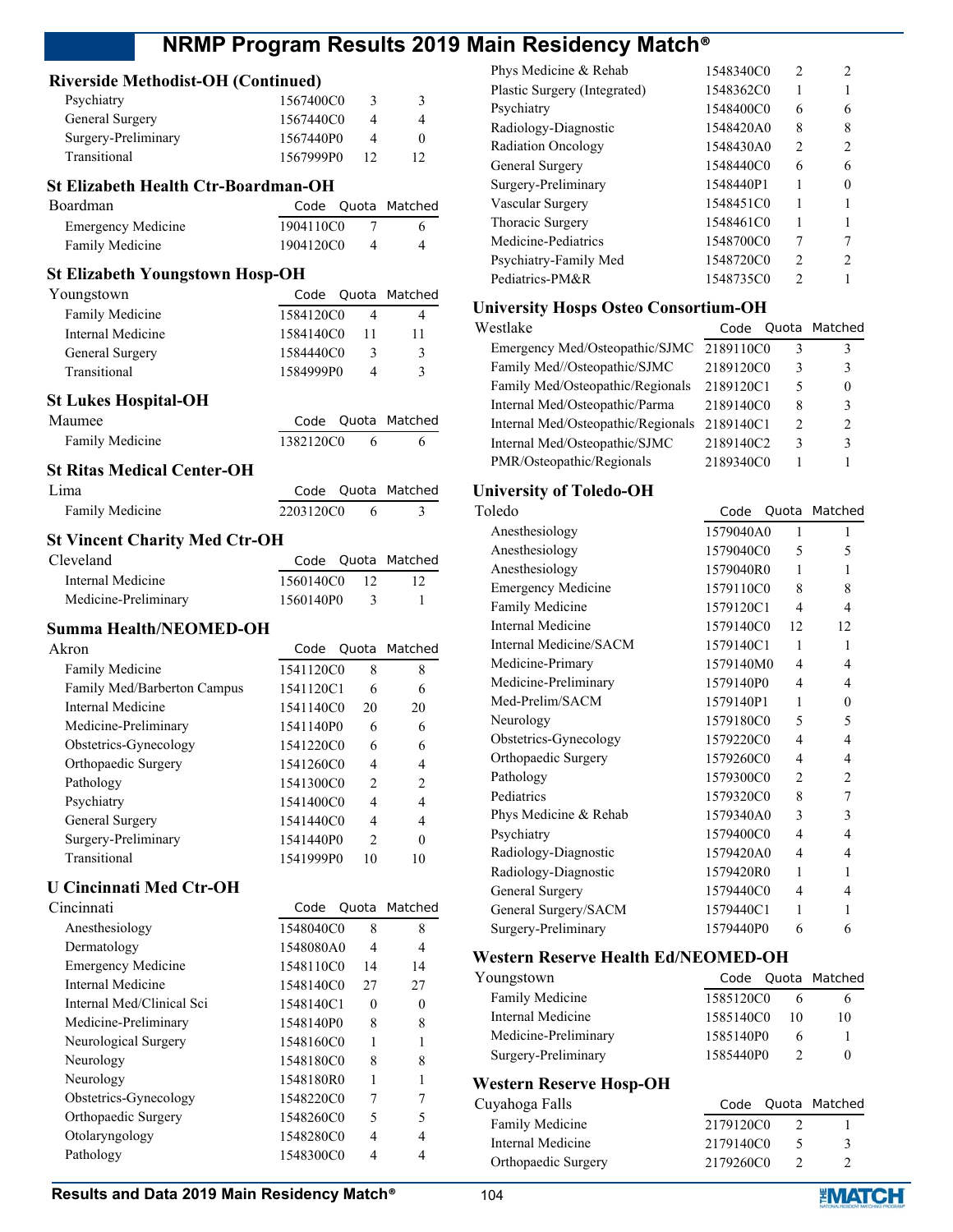### **Western Reserve Hosp-OH (Continued)**

| Otolaryngology  |  | 2179280C0 |  |
|-----------------|--|-----------|--|
| General Surgery |  | 2179440C0 |  |

### **Wright State Univ Boonshoft SOM-OH**

| Dayton                       |           |                | Code Quota Matched |
|------------------------------|-----------|----------------|--------------------|
| Dermatology                  | 2011080A0 | $\mathfrak{D}$ | $\mathfrak{D}$     |
| <b>Emergency Medicine</b>    | 2011110C0 | 8              | 8                  |
| Family Medicine              | 2011120C0 | 8              | 8                  |
| Internal Medicine            | 2011140C0 | 11             | 11                 |
| Neurology                    | 2011180C0 | 4              | 4                  |
| Obstetrics-Gynecology        | 2011220C0 | 3              | 3                  |
| Orthopedic Surgery           | 2011260C0 | $\mathfrak{D}$ | 2                  |
| Ortho Surgery/Research       | 2011260C1 | $\mathfrak{D}$ | $\mathcal{P}$      |
| Pediatrics                   | 2011320C0 | 8              | 6                  |
| Plastic Surgery (Integrated) | 2011362C0 | 1              |                    |
| Psychiatry                   | 2011400C0 | 5              | 5                  |
| General Surgery              | 2011440C0 |                |                    |

# **OKLAHOMA**

### **Griffin Memorial Hospital-OK**

| Norman                     |           |    | Code Quota Matched |
|----------------------------|-----------|----|--------------------|
| Psychiatry                 | 1184400C0 | 6  | 6                  |
| In His Image Family Med-OK |           |    |                    |
| Tulsa                      |           |    | Code Ouota Matched |
| Family Medicine            | 3192120C0 | 10 | 10                 |
| <b>Integris Health-OK</b>  |           |    |                    |
| Oklahoma City              | Code      |    | Ouota Matched      |
| <b>Emergency Medicine</b>  | 1830110C0 | 3  | 3                  |
| <b>Family Medicine</b>     | 1830120C0 | 5  | 5                  |
| Radiology-Diagnostic       | 1830420A0 | 4  | 4                  |
|                            |           |    |                    |

#### **OMECO-OK**

| Tulsa                                       |           | Code Quota Matched |
|---------------------------------------------|-----------|--------------------|
| Family Medicine                             | 2171120C0 |                    |
| Obstetrics-Gynecology/Osteopathic 2171220C0 |           | 3                  |
| Pediatrics/Osteopathic                      | 2171320C0 |                    |

#### **Oklahoma State U Ctr for Health Sci**

| Tulsa                             |           |                | Code Quota Matched |
|-----------------------------------|-----------|----------------|--------------------|
| Anesthesiology                    | 2162040C0 | 3              | 3                  |
| Emergency Med/Osteopathic         | 2162110C0 | 6              | 6                  |
| Emergency Med/Lawton              | 2162110C1 | 6              | 6                  |
| Family Medicine                   | 2162120C0 | 7              | $\theta$           |
| Internal Medicine                 | 2162140C0 | 10             | 9                  |
| Med-Prelim/Radiology              | 2162140P0 | 3              | 3                  |
| Obstetrics-Gynecology/Osteopathic | 2162220C0 | $\overline{c}$ | $\overline{2}$     |
| Pediatrics/Osteopathic            | 2162320C0 | 4              | 4                  |
| Psychiatry                        | 2162400C0 | 5              | 5                  |
| Radiology-Diagnostic              | 2162420A0 | 3              | 3                  |
| General Surgery                   | 2162440C0 | 3              | 3                  |
| <b>St Anthony Hospital-OK</b>     |           |                |                    |
| Oklahoma City                     | Code      | Quota          | Matched            |
| Family Medicine                   | 2087120C0 | 7              | 7                  |
| Obstetrics-Gynecology             | 2087220C0 | 2              | 2                  |

# **U Oklahoma COM-OK City**

|                | 12                                                                                                                                                                                                                                                                 |
|----------------|--------------------------------------------------------------------------------------------------------------------------------------------------------------------------------------------------------------------------------------------------------------------|
| 3              | 3                                                                                                                                                                                                                                                                  |
| 12             | 12                                                                                                                                                                                                                                                                 |
| 16             | 16                                                                                                                                                                                                                                                                 |
| 8              | 8                                                                                                                                                                                                                                                                  |
| 1              | 1                                                                                                                                                                                                                                                                  |
| 6              | 6                                                                                                                                                                                                                                                                  |
| 6              | 6                                                                                                                                                                                                                                                                  |
| 6              | 6                                                                                                                                                                                                                                                                  |
| 3              | 3                                                                                                                                                                                                                                                                  |
| 4              | 1                                                                                                                                                                                                                                                                  |
| 19             | 19                                                                                                                                                                                                                                                                 |
| 6              | 6                                                                                                                                                                                                                                                                  |
| 6              | 6                                                                                                                                                                                                                                                                  |
| $\overline{c}$ | 1                                                                                                                                                                                                                                                                  |
| 6              | 6                                                                                                                                                                                                                                                                  |
| 4              |                                                                                                                                                                                                                                                                    |
| 3              | 3                                                                                                                                                                                                                                                                  |
|                | Code Quota Matched<br>1588040C0<br>12<br>1588080A0<br>1588120C0<br>1588140C0<br>1588140P0<br>1588160C0<br>1588180C0<br>1588220C0<br>1588260C0<br>1588280C0<br>1588300C0<br>1588320C0<br>1588400C0<br>1588420A0<br>1588430A0<br>1588440C0<br>1588440P0<br>1588700C0 |

# **U Oklahoma COM-Tulsa**

| Tulsa                     |           |   | Code Ouota Matched |
|---------------------------|-----------|---|--------------------|
| <b>Emergency Medicine</b> | 2727110C0 | 8 | 8                  |
| <b>Family Medicine</b>    | 2727120C0 | 8 | 8                  |
| Internal Medicine         | 2727140C0 | 9 | 9                  |
| Medicine-Preliminary      | 2727140P0 | 3 | 3                  |
| Obstetrics-Gynecology     | 2727220C0 | 3 | 3                  |
| Pediatrics                | 2727320C0 | 8 | 8                  |
| Psychiatry                | 2727400C0 | 5 | 5                  |
| General Surgery           | 2727440C0 | 4 |                    |
| Surgery-Preliminary       | 2727440P0 | 3 |                    |
| Medicine-Pediatrics       | 2727700C0 | 3 |                    |
|                           |           |   |                    |

# **OREGON**

### **Legacy Emanuel/Good Samaritan-OR**

| Portland             |              |    | Code Quota Matched |
|----------------------|--------------|----|--------------------|
| Internal Medicine    | 1594140C0 16 |    | 16.                |
| Medicine-Preliminary | 1594140P0    | -6 |                    |

### **Oregon Health & Science Univ**

| Code |                          | Quota Matched                                                                                                                                                                                                             |
|------|--------------------------|---------------------------------------------------------------------------------------------------------------------------------------------------------------------------------------------------------------------------|
|      | 1                        |                                                                                                                                                                                                                           |
|      | 1                        | 1                                                                                                                                                                                                                         |
|      | 8                        | 8                                                                                                                                                                                                                         |
|      | 1                        | 1                                                                                                                                                                                                                         |
|      | 1                        | 1                                                                                                                                                                                                                         |
|      | 1                        | 1                                                                                                                                                                                                                         |
|      | $\overline{\mathcal{L}}$ | 5                                                                                                                                                                                                                         |
|      | 11                       | 11                                                                                                                                                                                                                        |
|      | 12                       | 12                                                                                                                                                                                                                        |
|      | 8                        | 8                                                                                                                                                                                                                         |
|      | 34                       | 34                                                                                                                                                                                                                        |
|      | 5                        | 4                                                                                                                                                                                                                         |
|      | 3                        | 3                                                                                                                                                                                                                         |
|      | $\overline{\phantom{0}}$ | $\overline{\phantom{0}}$                                                                                                                                                                                                  |
|      | 1                        | 1                                                                                                                                                                                                                         |
|      | 7                        | 7                                                                                                                                                                                                                         |
|      | 5                        | 5                                                                                                                                                                                                                         |
|      |                          | 1599040A0<br>1599040A2<br>1599040C0<br>1599040C2<br>1599040C3<br>1599040R0<br>1599080A0<br>1599110C0<br>1599120C0<br>1599120C2<br>1599140C0<br>1599140P0<br>1599160C0<br>1599180A0<br>1599185C0<br>1599220C0<br>1599260C0 |

Transitional 2087999P0 4 1

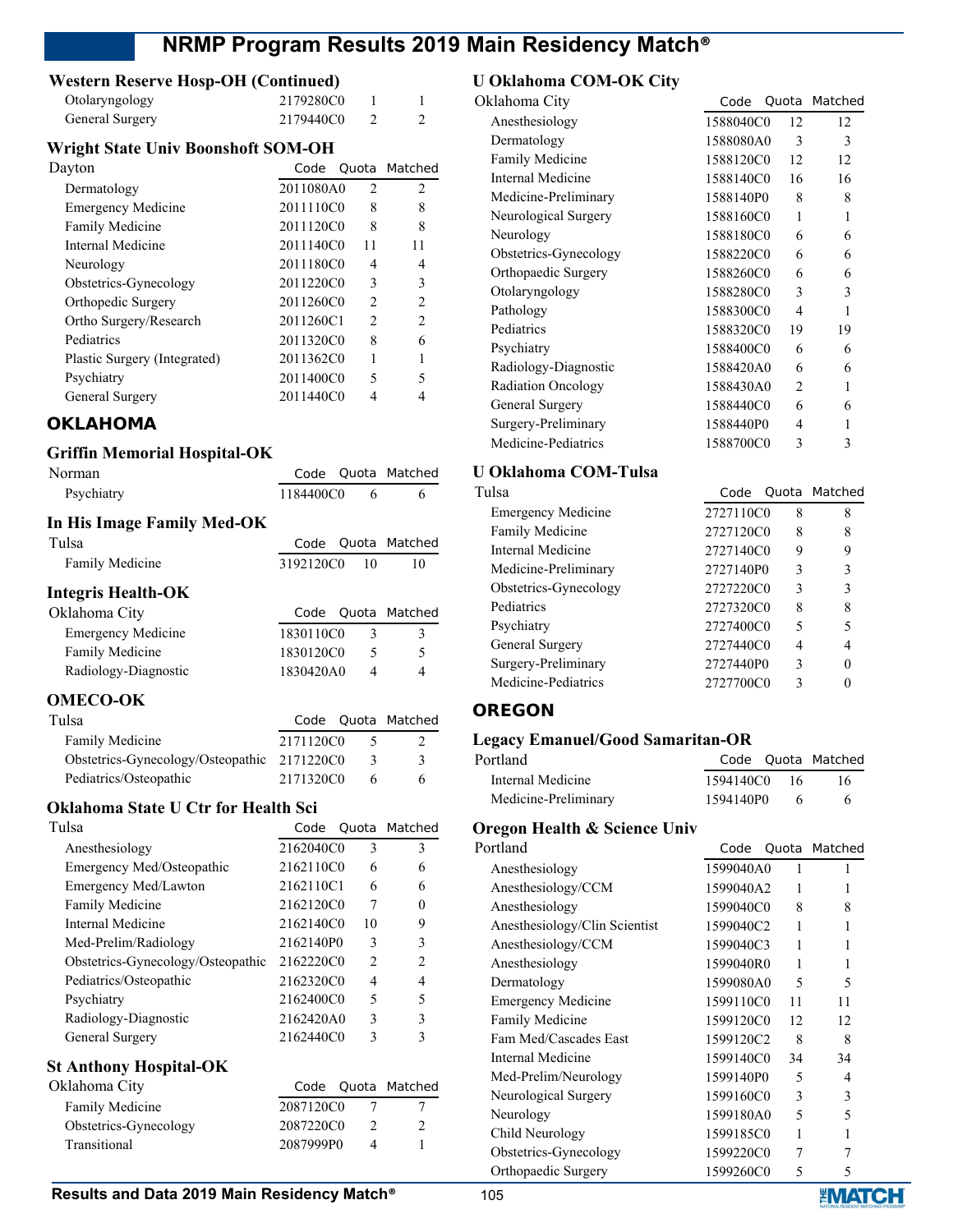#### **Oregon Health & Science Univ (Continued)**

| $\mu$ . The component $\alpha$ belongs $\mu$ and $\mu$ and $\mu$ |           |                |                |
|------------------------------------------------------------------|-----------|----------------|----------------|
| Otolaryngology                                                   | 1599280C0 | 3              | 3              |
| Pathology                                                        | 1599300C0 | 4              | 4              |
| Pediatrics                                                       | 1599320C0 | 18             | 18             |
| Plastic Surgery (Integrated)                                     | 1599362C0 | $\overline{c}$ | $\overline{c}$ |
| Psychiatry                                                       | 1599400C0 | 8              | 8              |
| Psychiatry/Research                                              | 1599400C1 | 0              | 0              |
| Interventional Radiology (Integ)                                 | 1599416A0 | $\mathfrak{D}$ | $\overline{c}$ |
| Radiology-Diagnostic                                             | 1599420A0 | 5              | 5              |
| <b>Radiation Oncology</b>                                        | 1599430A0 | $\mathfrak{D}$ | $\overline{c}$ |
| General Surgery                                                  | 1599440C0 | 12             | 12             |
| Surgery-Preliminary                                              | 1599440P0 | 7              | 4              |
| Surg-Prelim/Int Radiology                                        | 1599440P4 |                |                |
|                                                                  |           |                |                |

### **Providence Health-OR**

| Portland                     |           |   | Code Quota Matched |
|------------------------------|-----------|---|--------------------|
| Family Medicine/Milwaukie    | 1827120C0 |   |                    |
| Family Medicine/Hood River   | 1827120C1 | 2 | $\mathcal{D}$      |
| Internal Medicine/Portland   | 1827140C0 | 9 | 9                  |
| Internal Medicine/St Vincent | 1827140C1 | 8 | 8                  |
| Med-Prelim/Portland          | 1827140P0 | 4 | 4                  |
| Med-Prelim/St Vincent        | 1827140P1 |   |                    |

# **Samaritan Health Services-Corvallis-OR**

| Corvallis              | Code      |   | Quota Matched |
|------------------------|-----------|---|---------------|
| Dermatology            | 1715080A0 |   |               |
| Family Medicine        | 1715120C0 |   |               |
| Internal Medicine      | 1715140C0 | 6 |               |
| Psychiatry             | 1715400C0 | 2 |               |
| Psychiatry/Child Psych | 1715400C1 |   |               |
|                        |           |   |               |

# **PENNSYLVANIA**

### **Abington Mem Hosp-PA**

| Abington              |           |    | Code Quota Matched |
|-----------------------|-----------|----|--------------------|
| Family Medicine       | 1600120C0 | 4  |                    |
| Internal Medicine     | 1600140C0 | 12 | 12                 |
| Medicine-Preliminary  | 1600140P0 | 8  |                    |
| Obstetrics-Gynecology | 1600220C0 | 5  |                    |
| General Surgery       | 1600440C0 | 5  |                    |
| Surgery-Preliminary   | 1600440P0 |    |                    |

# **Albert Einstein Healthcare Network-PA**

|               | h                                                         |
|---------------|-----------------------------------------------------------|
| $\mathcal{R}$ | 3                                                         |
|               |                                                           |
|               | Code Quota Matched<br>2206120C0<br>2206420A0<br>2206451C0 |

# **Albert Einstein Med Ctr-PA**

| Philadelphia              | Code      |                | Ouota Matched |
|---------------------------|-----------|----------------|---------------|
| <b>Emergency Medicine</b> | 1631110C0 | 13             | 13            |
| Internal Medicine         | 1631140C0 | 24             | 24            |
| Medicine-Preliminary      | 1631140P0 | 10             | 10            |
| Med-Prelim/Neurology      | 1631140P1 | $\mathfrak{D}$ | 2             |
| Med-Prelim/Radiology      | 1631140P2 | $\Omega$       | $\theta$      |
| Neurology                 | 1631180A0 | 3              | 3             |
| Obstetrics-Gynecology     | 1631220C0 | 5              | 5             |
| Orthopaedic Surgery       | 1631260C0 | $\mathcal{D}$  | $\mathcal{L}$ |
| Pediatrics                | 1631320C0 | 10             | 10            |
| Psychiatry                | 1631400C0 | 10             | 10            |
|                           |           |                |               |

| Interventional Radiology (Integ) | 1631416A0 |   |   |
|----------------------------------|-----------|---|---|
| Radiology-Diagnostic             | 1631420A0 | 4 | 4 |
| General Surgery                  | 1631440C0 | 3 | 3 |
| Surgery-Preliminary              | 1631440P0 |   |   |
| Surg-Prelim/Int Radiology        | 1631440P1 |   |   |
|                                  |           |   |   |

### **Allegheny Gen Hosp-PA**

| Pittsburgh                | Code      | Quota   |                | Matched        |
|---------------------------|-----------|---------|----------------|----------------|
| Anesthesiology            | 1648040A0 |         | 5              | 5              |
| Anesthesiology            | 1648040C0 |         | 5              | 5              |
| <b>Emergency Medicine</b> | 1648110C0 |         | 12             | 12             |
| Internal Medicine         | 1648140C0 |         | 31             | 31             |
| Medicine-Preliminary      | 1648140P0 |         | 5              | 5              |
| Med-Prelim/Neurology      | 1648140P1 |         | 5              | 5              |
| Neurological Surgery      | 1648160C0 |         | $\overline{2}$ | $\overline{c}$ |
| Neurology                 | 1648180A0 |         | 5              | 5              |
| Orthopaedic Surgery       | 1648260C0 |         | 5              | 5              |
| Pathology                 | 1648300C0 |         | 4              | 4              |
| Psychiatry                | 1648400C0 |         | 4              | 4              |
| Radiology-Diagnostic      | 1648420A0 |         | 6              | 6              |
| General Surgery           | 1648440C0 |         | 6              | 6              |
| Surgery-Preliminary       | 1648440P0 |         | 4              | 3              |
| Vascular Surgery          | 1648451C0 |         | 1              | 1              |
| Aria Jefferson Health-PA  |           |         |                |                |
| Philadelphia              | Code      | Ounta i |                | Matched        |

# Philadelphia Code Quota Matched Emergency Medicine 2103110C0 4 3 Family Medicine 2103120C0 4 3 Internal Medicine 2103140C0 3 3 **Bryn Mawr Hospital-PA** Bryn Mawr Code Quota Matched Family Medicine 1606120C0 3 3

# **Chestnut Hill Hosp-PA**

| Philadelphia    |           | Code Quota Matched |
|-----------------|-----------|--------------------|
| Family Medicine | 2966120C0 |                    |

### **Childrens Hosp-Philadelphia-PA**

| Philadelphia                | Code      |    | Ouota Matched |
|-----------------------------|-----------|----|---------------|
| Child Neurology             | 1863185C0 |    |               |
| Child Neurology             | 1863185R0 |    |               |
| Pediatrics                  | 1863320C0 | 43 | 43            |
| Pediatrics/Global Health    | 1863320C1 |    |               |
| Peds-Prelim/Anesthesia      | 1863320P1 |    |               |
| Pediatrics-Medical Genetics | 1863765C0 |    |               |
|                             |           |    |               |

# **Clarion Hospital-PA**

| Clarion         |           | Code Ouota Matched |
|-----------------|-----------|--------------------|
| Family Medicine | 2164120C0 |                    |

#### **Conemaugh Memorial Med Ctr-PA**

| Johnstown                 |           |   | Code Ouota Matched |
|---------------------------|-----------|---|--------------------|
| <b>Emergency Medicine</b> | 1616110C0 |   |                    |
| <b>Family Medicine</b>    | 1616120C0 |   |                    |
| Internal Medicine         | 1616140C0 |   |                    |
| Medicine-Preliminary      | 1616140P0 | 4 | 4                  |
| General Surgery           | 1616440C0 | 3 | κ                  |
| Surgery-Preliminary       | 1616440P0 |   |                    |
|                           |           |   |                    |

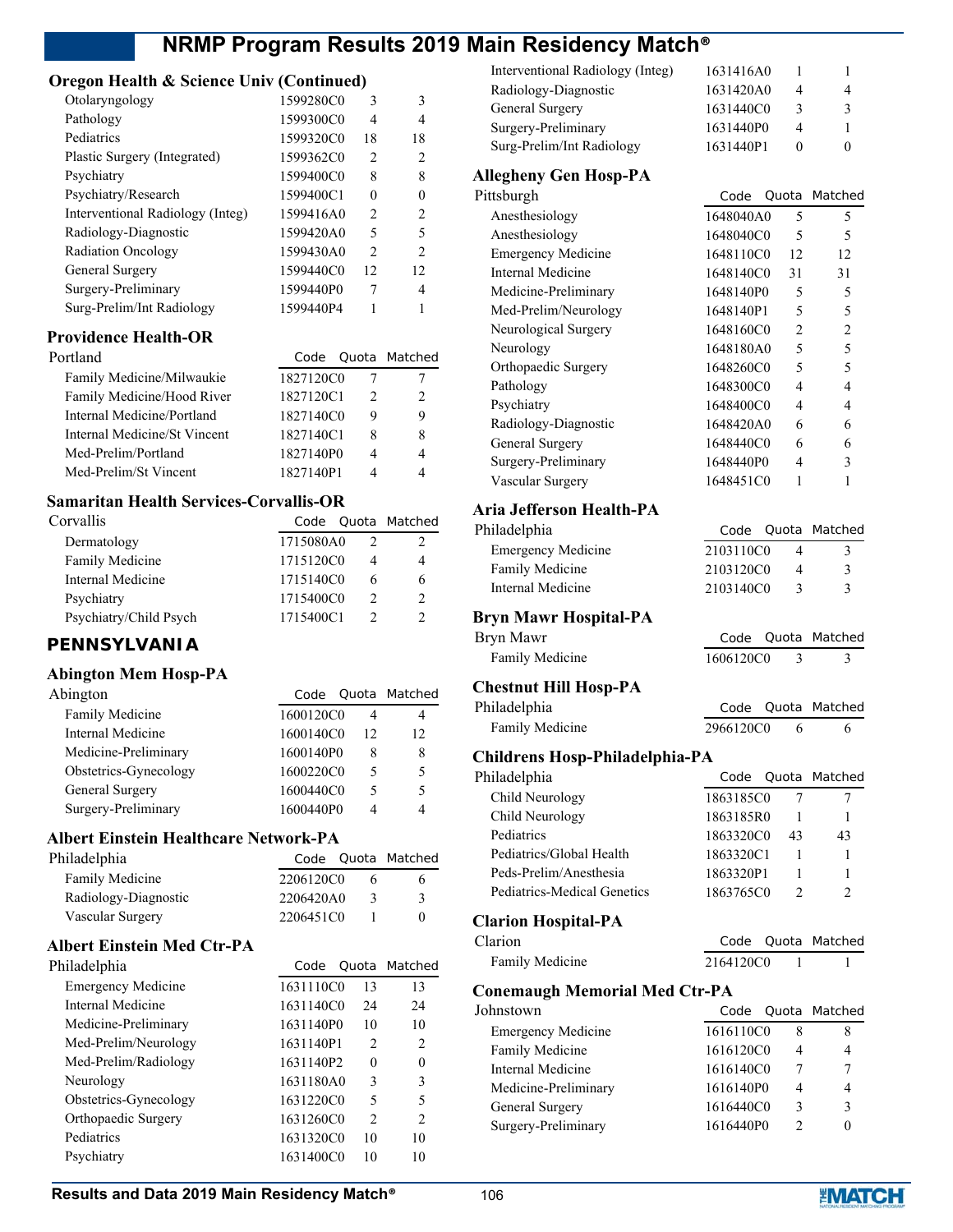# **Crozer-Chester Med Ctr-PA**

| Upland                    |           |    | Code Quota Matched |
|---------------------------|-----------|----|--------------------|
| <b>Emergency Medicine</b> | 3185110C0 | h  | 6                  |
| Family Medicine           | 3185120C0 | 4  |                    |
| Internal Medicine         | 3185140C0 | 5  | 5                  |
| Obstetrics-Gynecology     | 3185220C0 | 3  | ٩                  |
| Pediatrics                | 3185320C0 | 6  |                    |
| Transitional              | 3185999P0 | 14 | 14                 |

#### **Drexel Univ COM/Hahnemann Univ Hosp-PA**

| Philadelphia                    | Code      |                | Quota Matched  |
|---------------------------------|-----------|----------------|----------------|
| Anesthesiology                  | 1849040A0 | $\mathfrak{D}$ | $\overline{2}$ |
| Anesthesiology                  | 1849040C0 | 7              | 7              |
| Anesthesiology                  | 1849040R0 | 1              | 1              |
| <b>Emergency Medicine</b>       | 1849110C0 | 15             | 15             |
| Family Medicine                 | 1849120C0 | 7              | 7              |
| Internal Medicine               | 1849140C0 | 42             | 42             |
| Medicine-Preliminary            | 1849140P0 | 7              | 7              |
| Med-Prelim/Neurology            | 1849140P2 | 6              | 6              |
| Neurology                       | 1849180A0 | 6              | 6              |
| Obstetrics-Gynecology           | 1849220C0 | 6              | 6              |
| Orthopaedic Surgery             | 1849260C0 | 4              | 4              |
| Pathology                       | 1849300C0 | 5              | 5              |
| Psychiatry                      | 1849400C0 | 7              | 7              |
| Psychiatry/Early Child          | 1849400C1 | 1              | 1              |
| Radiology-Diagnostic            | 1849420A0 | 1              | 1              |
| Radiology-Diagnostic/Peds Track | 1849420A2 | 1              | 1              |
| Radiology-Diagnostic            | 1849420C0 | 4              | 4              |
| Radiation Oncology              | 1849430A0 | 1              | 1              |
| General Surgery                 | 1849440C0 | 5              | 5              |
| Surgery-Preliminary             | 1849440P0 | 7              | 4              |
| <b>Easton Hospital-PA</b>       |           |                |                |

| Easton              |           |  | Code Quota Matched |
|---------------------|-----------|--|--------------------|
| General Surgery     | 1610440C0 |  |                    |
| Surgery-Preliminary | 1610440P0 |  |                    |

#### **Excela Health Latrobe Hosp-PA**

| Excela Health Latrobe Hosp-PA     |           |                          |                |
|-----------------------------------|-----------|--------------------------|----------------|
| Latrobe                           | Code      | Ouota                    | Matched        |
| <b>Family Medicine</b>            | 2965120C0 | 4                        | $\mathfrak{D}$ |
| <b>Forbes Family Medicine-PA</b>  |           |                          |                |
| Monroeville                       | Code      | Quota                    | Matched        |
| <b>Family Medicine</b>            | 3087120C0 | $\overline{\phantom{0}}$ | 5              |
| <b>Geisinger Health System-PA</b> |           |                          |                |
| Danville                          | Code      | Quota                    | Matched        |
| Anesthesiology                    | 1608040C0 | 6                        | 6              |
| Dermatology                       | 1608080A0 | 4                        | 4              |
| <b>Emergency Medicine</b>         | 1608110C0 | 8                        | 8              |
| Family Medicine                   | 1608120C1 | 5                        | 3              |
| Family Med/Lewistown              | 1608120C2 | 4                        | $\overline{4}$ |
| Internal Medicine                 | 1608140C0 | 13                       | 13             |
| Neurological Surgery              | 1608160C0 | 1                        | 1              |
| Neurology                         | 1608180C0 | 4                        | 4              |
| Obstetrics-Gynecology             | 1608220C0 | 4                        | 4              |
| Orthopaedic Surgery               | 1608260C0 | 4                        | 4              |
| Otolaryngology                    | 1608280C0 | 2                        | $\overline{2}$ |
| Pathology                         | 1608300C0 | $\overline{c}$           | $\overline{2}$ |

| Pediatrics-Preliminary           | 1608320P0 | $\mathcal{P}$  | $\mathfrak{D}$        |
|----------------------------------|-----------|----------------|-----------------------|
| Phys Medicine & Rehab            | 1608340C0 | 4              |                       |
| Plastic Surgery (Integrated)     | 1608362C0 |                |                       |
| Psychiatry                       | 1608400C0 | 4              |                       |
| Interventional Radiology (Integ) | 1608416A0 | $\mathcal{P}$  | $\mathfrak{D}$        |
| Radiology-Diagnostic             | 1608420A0 | 4              |                       |
| General Surgery                  | 1608440C0 | 4              | 4                     |
| General Surgery/Wilkes Barre     | 1608440C1 | $\mathfrak{D}$ | $\mathcal{D}_{\cdot}$ |
| Surg-Prelim/Non-Desig            | 1608440P0 | 3              | 3                     |
| Medicine-Pediatrics              | 1608700C0 | 5              | 5                     |
| Transitional                     | 1608999P0 | 10             | 10                    |

#### **Guthrie/Robert Packer Hosp-PA**

| <b>OUTH IC INDUCT L 1 AUNCL 1105P-1 A</b> |                | Matched                                                                                                                                                                                                                                                                                                                                                                                                                                                                                                                                                                                                                                                                                                                              |
|-------------------------------------------|----------------|--------------------------------------------------------------------------------------------------------------------------------------------------------------------------------------------------------------------------------------------------------------------------------------------------------------------------------------------------------------------------------------------------------------------------------------------------------------------------------------------------------------------------------------------------------------------------------------------------------------------------------------------------------------------------------------------------------------------------------------|
|                                           |                | 1                                                                                                                                                                                                                                                                                                                                                                                                                                                                                                                                                                                                                                                                                                                                    |
|                                           |                | 9                                                                                                                                                                                                                                                                                                                                                                                                                                                                                                                                                                                                                                                                                                                                    |
|                                           |                | 4                                                                                                                                                                                                                                                                                                                                                                                                                                                                                                                                                                                                                                                                                                                                    |
|                                           |                | 0                                                                                                                                                                                                                                                                                                                                                                                                                                                                                                                                                                                                                                                                                                                                    |
|                                           |                |                                                                                                                                                                                                                                                                                                                                                                                                                                                                                                                                                                                                                                                                                                                                      |
|                                           |                |                                                                                                                                                                                                                                                                                                                                                                                                                                                                                                                                                                                                                                                                                                                                      |
| Code                                      |                | Matched                                                                                                                                                                                                                                                                                                                                                                                                                                                                                                                                                                                                                                                                                                                              |
|                                           | $\overline{2}$ | 1                                                                                                                                                                                                                                                                                                                                                                                                                                                                                                                                                                                                                                                                                                                                    |
|                                           |                |                                                                                                                                                                                                                                                                                                                                                                                                                                                                                                                                                                                                                                                                                                                                      |
| Code                                      |                | Matched                                                                                                                                                                                                                                                                                                                                                                                                                                                                                                                                                                                                                                                                                                                              |
|                                           | 6              | 6                                                                                                                                                                                                                                                                                                                                                                                                                                                                                                                                                                                                                                                                                                                                    |
|                                           | 16             | 16                                                                                                                                                                                                                                                                                                                                                                                                                                                                                                                                                                                                                                                                                                                                   |
|                                           | 4              | 3                                                                                                                                                                                                                                                                                                                                                                                                                                                                                                                                                                                                                                                                                                                                    |
|                                           | 1              | 1                                                                                                                                                                                                                                                                                                                                                                                                                                                                                                                                                                                                                                                                                                                                    |
|                                           | 5              | 5                                                                                                                                                                                                                                                                                                                                                                                                                                                                                                                                                                                                                                                                                                                                    |
|                                           | 1              | 1                                                                                                                                                                                                                                                                                                                                                                                                                                                                                                                                                                                                                                                                                                                                    |
|                                           | 12             | 12                                                                                                                                                                                                                                                                                                                                                                                                                                                                                                                                                                                                                                                                                                                                   |
|                                           | 9              | 9                                                                                                                                                                                                                                                                                                                                                                                                                                                                                                                                                                                                                                                                                                                                    |
|                                           | 37             | 37                                                                                                                                                                                                                                                                                                                                                                                                                                                                                                                                                                                                                                                                                                                                   |
|                                           | 6              | 6                                                                                                                                                                                                                                                                                                                                                                                                                                                                                                                                                                                                                                                                                                                                    |
|                                           |                | 6                                                                                                                                                                                                                                                                                                                                                                                                                                                                                                                                                                                                                                                                                                                                    |
|                                           |                | 3                                                                                                                                                                                                                                                                                                                                                                                                                                                                                                                                                                                                                                                                                                                                    |
|                                           |                | 7                                                                                                                                                                                                                                                                                                                                                                                                                                                                                                                                                                                                                                                                                                                                    |
|                                           | 7              | 7                                                                                                                                                                                                                                                                                                                                                                                                                                                                                                                                                                                                                                                                                                                                    |
|                                           | 7              | 7                                                                                                                                                                                                                                                                                                                                                                                                                                                                                                                                                                                                                                                                                                                                    |
|                                           |                | 6                                                                                                                                                                                                                                                                                                                                                                                                                                                                                                                                                                                                                                                                                                                                    |
|                                           | 2              | 2                                                                                                                                                                                                                                                                                                                                                                                                                                                                                                                                                                                                                                                                                                                                    |
|                                           |                | 5                                                                                                                                                                                                                                                                                                                                                                                                                                                                                                                                                                                                                                                                                                                                    |
|                                           |                | 6                                                                                                                                                                                                                                                                                                                                                                                                                                                                                                                                                                                                                                                                                                                                    |
|                                           | 1              | 1                                                                                                                                                                                                                                                                                                                                                                                                                                                                                                                                                                                                                                                                                                                                    |
|                                           |                | 2                                                                                                                                                                                                                                                                                                                                                                                                                                                                                                                                                                                                                                                                                                                                    |
|                                           |                | $\overline{c}$                                                                                                                                                                                                                                                                                                                                                                                                                                                                                                                                                                                                                                                                                                                       |
|                                           |                | 4                                                                                                                                                                                                                                                                                                                                                                                                                                                                                                                                                                                                                                                                                                                                    |
|                                           |                | 3                                                                                                                                                                                                                                                                                                                                                                                                                                                                                                                                                                                                                                                                                                                                    |
|                                           |                | 11                                                                                                                                                                                                                                                                                                                                                                                                                                                                                                                                                                                                                                                                                                                                   |
|                                           |                | 3                                                                                                                                                                                                                                                                                                                                                                                                                                                                                                                                                                                                                                                                                                                                    |
|                                           |                | 6                                                                                                                                                                                                                                                                                                                                                                                                                                                                                                                                                                                                                                                                                                                                    |
|                                           |                | 3                                                                                                                                                                                                                                                                                                                                                                                                                                                                                                                                                                                                                                                                                                                                    |
|                                           |                | 5                                                                                                                                                                                                                                                                                                                                                                                                                                                                                                                                                                                                                                                                                                                                    |
|                                           |                | 8                                                                                                                                                                                                                                                                                                                                                                                                                                                                                                                                                                                                                                                                                                                                    |
|                                           |                | $\boldsymbol{7}$                                                                                                                                                                                                                                                                                                                                                                                                                                                                                                                                                                                                                                                                                                                     |
|                                           |                | 1                                                                                                                                                                                                                                                                                                                                                                                                                                                                                                                                                                                                                                                                                                                                    |
|                                           |                | $\overline{c}$                                                                                                                                                                                                                                                                                                                                                                                                                                                                                                                                                                                                                                                                                                                       |
|                                           |                | $\overline{4}$                                                                                                                                                                                                                                                                                                                                                                                                                                                                                                                                                                                                                                                                                                                       |
|                                           |                | 1                                                                                                                                                                                                                                                                                                                                                                                                                                                                                                                                                                                                                                                                                                                                    |
|                                           | Code           | Quota<br>1664120C0<br>3<br>1664140C0<br>9<br>1664440C0<br>4<br>1664440P0<br>4<br>Quota<br>2044120C0<br>Quota<br>1628040A0<br>1628040C0<br>1628040R0<br>1628040R1<br>1628080A0<br>1628080A1<br>1628110C0<br>1628120C0<br>1628140C0<br>1628140C1<br>1628140M0<br>6<br>1628160C0<br>3<br>1628180A0<br>7<br>1628180C0<br>1628220C0<br>1628260C0<br>6<br>1628260C1<br>5<br>1628280C0<br>1628300C0<br>6<br>1628300C1<br>$\overline{2}$<br>1628300C3<br>$\overline{2}$<br>1628340A0<br>4<br>1628340C0<br>3<br>1628362C0<br>1628400C0<br>11<br>1628416A0<br>3<br>1628420A0<br>6<br>1628420A1<br>3<br>5<br>1628430C0<br>1628440C0<br>8<br>1628440P0<br>7<br>1628451C0<br>1<br>$\overline{c}$<br>1628461C0<br>4<br>1628700C0<br>1628785C0<br>1 |

Pediatrics 1608320C0 6 6

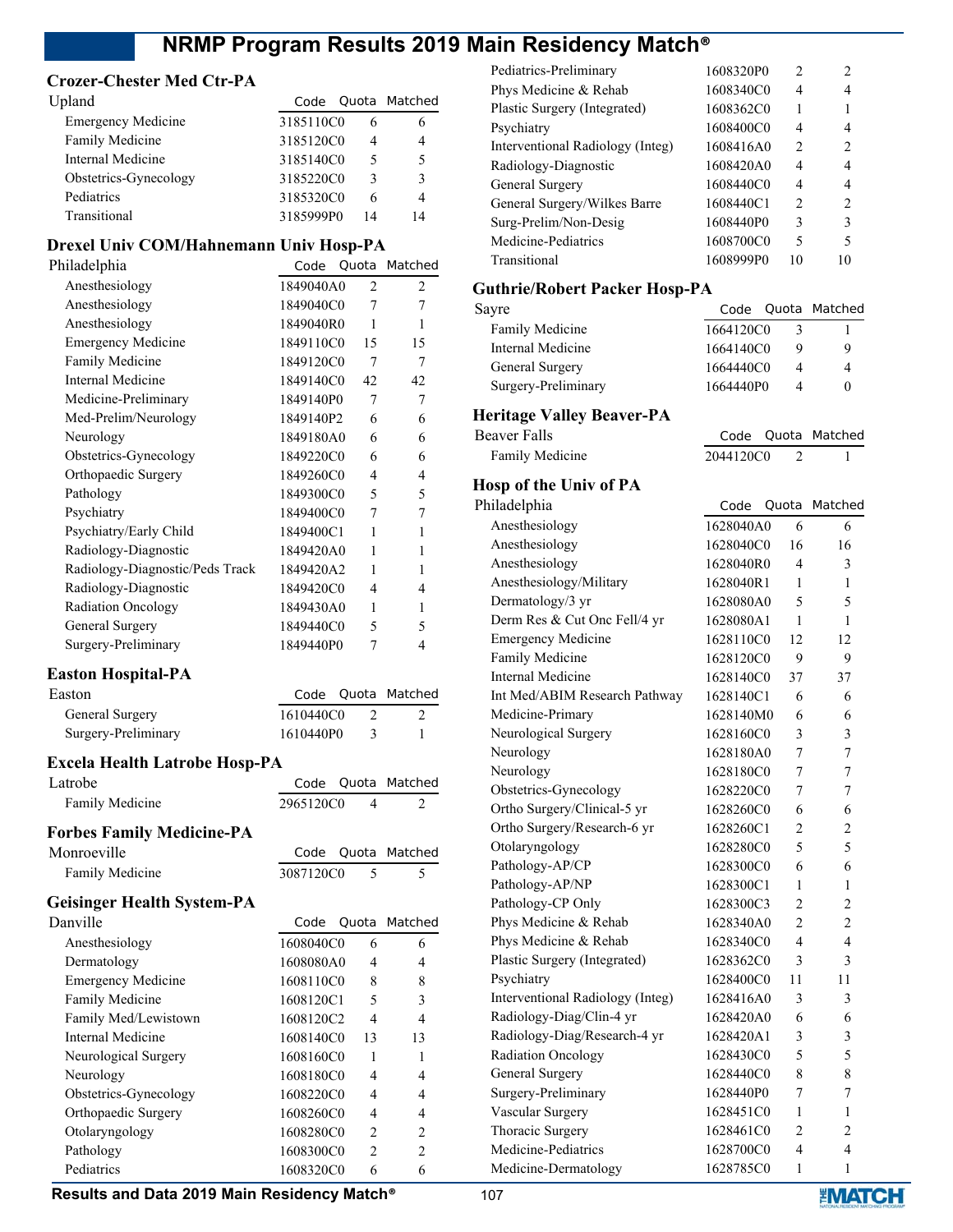# **Jefferson Med Coll/duPont Childrens-PA**

| Philadelphia                 | Quota<br>Code               | Matched                  |
|------------------------------|-----------------------------|--------------------------|
| Child Neurology              | 1654185C0<br>2              | 1                        |
| Pediatrics                   | 1654320C0<br>22             | 22                       |
| Pediatrics-PM&R              | 1654735C0<br>1              | 1                        |
| <b>LECOM Health-PA</b>       |                             |                          |
| Erie                         | Quota<br>Code               | Matched                  |
| Family Medicine              | 2031120C0<br>4              | 1                        |
| Internal Medicine            | 2031140C0<br>8              | 3                        |
| Psychiatry                   | 5<br>2031400C0              | $\overline{\phantom{0}}$ |
| <b>Lancaster Gen Hosp-PA</b> |                             |                          |
| Lancaster                    | Quota<br>Code               | Matched                  |
| Family Medicine              | 1618120C0<br>13             | 13                       |
| Lankenau Med Ctr-PA          |                             |                          |
| Wynnewood                    | Quota<br>Code               | Matched                  |
| Internal Medicine            | 1632140C0<br>8              | 8                        |
| Medicine-Preliminary         | 1632140P0<br>13             | 13                       |
| Obstetrics-Gynecology        | 1632220C0<br>4              | 4                        |
| General Surgery              | 1632440C0<br>3              | 3                        |
| Surgery-Preliminary          | 1632440P0<br>$\overline{c}$ | $\mathfrak{D}$           |
| Lehigh Valley Hosp-PA        |                             |                          |
| Allentown                    | Code<br>Quota               | Matched                  |
| Dermatology                  | 1601080A0<br>1              | 1                        |
| <b>Emergency Medicine</b>    | 1601110C0<br>7              | 7                        |
| Family Medicine              | 1601120C0<br>4              | 4                        |
| <b>Internal Medicine</b>     | 1601140C0<br>8              | 8                        |
| Neurology                    | 1601180A0<br>3              | 3                        |
| Obstetrics-Gynecology        | 1601220C0<br>6              | 6                        |
| Pediatrics                   | 1601320C0<br>6              | 6                        |
| Plastic Surgery (Integrated) | 1601362C0<br>1              | 1                        |
| Psychiatry                   | 1601400C0<br>4              | 4                        |
| General Surgery              | 1601440C0<br>5              | 5                        |
| Surgery-Preliminary          | 2<br>1601440P1              | $\theta$                 |
| Transitional                 | 1601999P0<br>10             | 10                       |
| Transitional/Neurology       | 3<br>1601999P1              | 3                        |
| Transitional/Dermatology     | 1601999P2<br>0              | 0                        |
| <b>Meadville Med Ctr-PA</b>  |                             |                          |
| Meadville                    | Code<br>Quota               | Matched                  |
| Family Medicine              | 2446120C0<br>3              | 0                        |
| Mercy Catholic Med Ctr-PA    |                             |                          |
| Darby                        | Quota<br>Code               | Matched                  |
| Internal Medicine            | 1636140C0<br>21             | 21                       |
| Medicine-Preliminary         | 1636140P0<br>5              | 5                        |
| Radiology-Diagnostic         | 1636420C0<br>2              | $\overline{c}$           |
| General Surgery              | 1636440C0<br>2              | $\overline{c}$           |
| Surgery-Preliminary          | 1636440P0<br>2              | $\overline{2}$           |
| Transitional                 | 1636999P0<br>8              | 8                        |
| <b>Nazareth Hospital-PA</b>  |                             |                          |
| Philadelphia                 | Code<br>Quota               | Matched                  |
| <b>Internal Medicine</b>     | 1932140C0<br>8              | 8                        |
| Transitional                 | 1932999P0<br>6              | 4                        |
|                              |                             |                          |

# **Penn State Hershey Med Ctr-PA**

| Hershey                          | Code      | Quota          | Matched        |
|----------------------------------|-----------|----------------|----------------|
| Anesthesiology                   | 1617040C0 | 17             | 17             |
| Dermatology                      | 1617080A0 | 4              | $\overline{4}$ |
| <b>Emergency Medicine</b>        | 1617110C0 | 11             | 11             |
| Family Medicine                  | 1617120C0 | 8              | 8              |
| Family Med/State College         | 1617120C1 | 7              | 7              |
| Family Med/St Joseph             | 1617120C2 | $\overline{2}$ | $\overline{2}$ |
| Internal Medicine                | 1617140C0 | 2.1            | 21             |
| Internal Med/Research            | 1617140C1 | $\overline{2}$ | $\theta$       |
| Medicine-Preliminary             | 1617140P0 | 7              | 7              |
| Neurological Surgery             | 1617160C0 | 3              | 3              |
| Neurology                        | 1617180C0 | 5              | 5              |
| Obstetrics-Gynecology            | 1617220C0 | 5              | 5              |
| Orthopaedic Surgery              | 1617260C0 | 5              | 5              |
| Otolaryngology                   | 1617280C0 | 1              | 1              |
| Otolaryngology/Research          | 1617280C1 | 1              | 1              |
| Pathology                        | 1617300C0 | 6              | 5              |
| Pediatrics                       | 1617320C0 | 15             | 15             |
| Phys Medicine & Rehab            | 1617340A0 | 4              | 4              |
| Plastic Surgery (Integrated)     | 1617362C0 | $\overline{c}$ | $\overline{c}$ |
| Psychiatry                       | 1617400C0 | 5              | 5              |
| Interventional Radiology (Integ) | 1617416A0 | 1              | 1              |
| Radiology-Diagnostic             | 1617420A0 | 6              | 6              |
| General Surgery                  | 1617440C0 | 5              | 5              |
| Surgery-Preliminary              | 1617440P0 | 12             | $\theta$       |
| Surg-Prelim/Int Radiology        | 1617440P2 | $\theta$       | 0              |
| Vascular Surgery                 | 1617451C0 | 1              | 1              |
| Medicine-Pediatrics              | 1617700C0 | 4              | 4              |
| Pennsylvania Hospital            |           |                |                |

#### **Pennsylvania Hospital**

| Philadelphia          |           |               | Code Quota Matched |
|-----------------------|-----------|---------------|--------------------|
| Internal Medicine     | 1639140C0 | 9             |                    |
| Medicine-Preliminary  | 1639140P0 | 14            | 14                 |
| Obstetrics-Gynecology | 1639220C0 | 6             |                    |
| Pathology             | 1639300C0 | $\mathcal{P}$ |                    |
| Radiology-Diagnostic  | 1639420A0 | 5             |                    |
| Radiology-Diagnostic  | 1639420R1 |               |                    |

# **Philadelphia Coll of Osteo Med-PA**

| Philadelphia                  |           |          | Code Quota Matched |
|-------------------------------|-----------|----------|--------------------|
| Internal Medicine/Lower Bucks | 2158140C0 | $\sim$ 5 |                    |
| General Surgery               | 2158440C0 |          |                    |

#### **Reading Hospital Med Ctr-PA**

| Reading                        |           |                | Code Ouota Matched |
|--------------------------------|-----------|----------------|--------------------|
| <b>Emergency Medicine</b>      | 1661110C0 | 8              | 8                  |
| Family Medicine                | 1661120C0 | 6              | 6                  |
| Internal Medicine              | 1661140C0 | 6              | 6                  |
| Obstetrics-Gynecology          | 1661220C0 | 4              | 4                  |
| Transitional                   | 1661999P0 | 6              | 6                  |
| <b>St Christophers Hosp-PA</b> |           |                |                    |
| Philadelphia                   | Code      |                | Ouota Matched      |
| Child Neurology                | 1653185C0 | $\mathfrak{D}$ | $\mathfrak{D}$     |
| Pediatrics                     | 1653320C0 | 24             | 24                 |
|                                |           |                |                    |

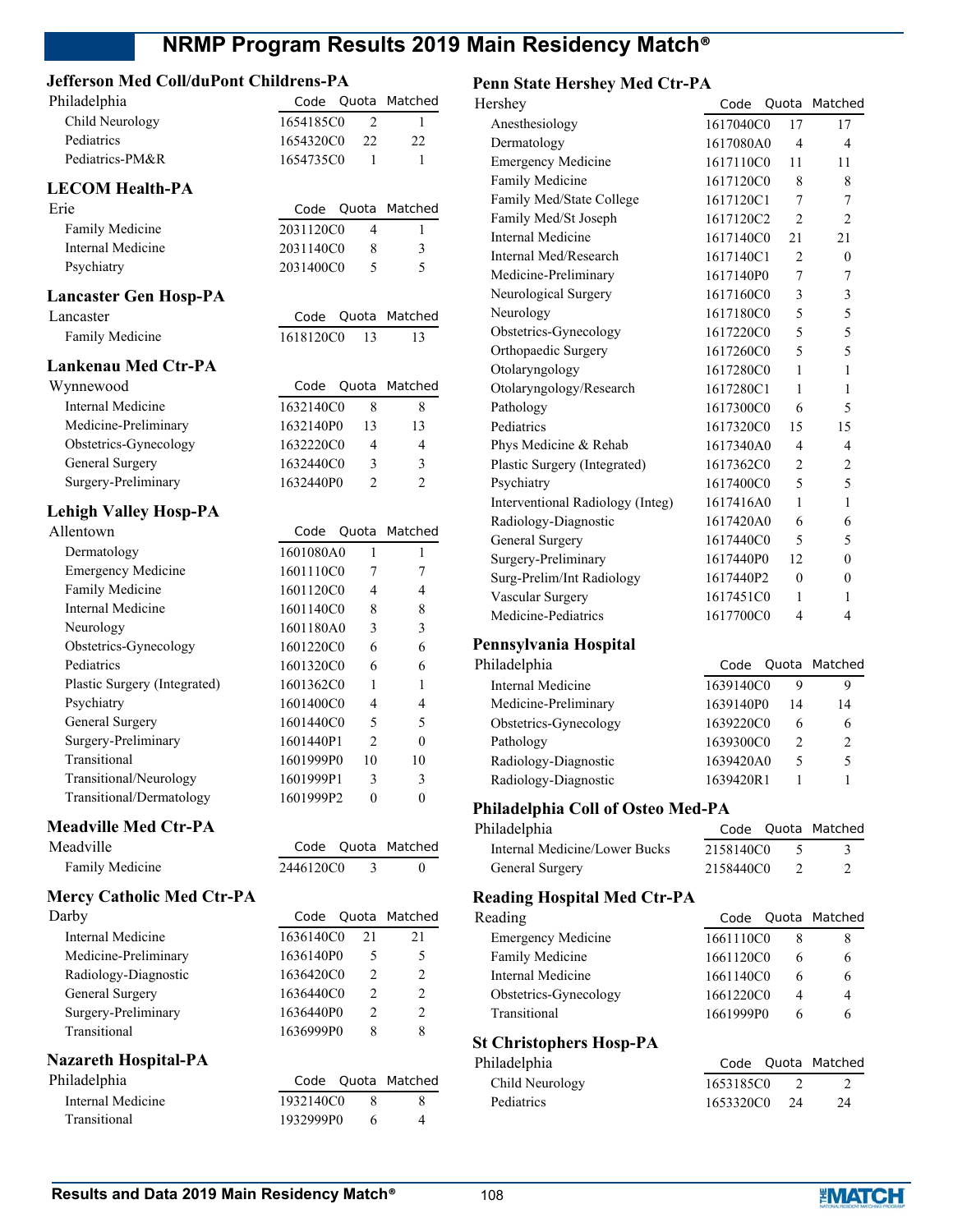#### **St Lukes Hosp-Anderson-PA**

| Easton            |           |    | Code Quota Matched |
|-------------------|-----------|----|--------------------|
| Family Medicine   | 2176120C0 |    | 6                  |
| Internal Medicine | 2176140C0 | 10 | 10                 |
| Neurology         | 2176180C0 |    | 4                  |
| Psychiatry        | 2176400C0 |    | h                  |
|                   |           |    |                    |

### **St Lukes-Bethlehem-PA**

| Bethlehem                 | Code      |               | Quota Matched |
|---------------------------|-----------|---------------|---------------|
| <b>Emergency Medicine</b> | 1605110C0 | 12            | $12^{\circ}$  |
| Family Medicine           | 1605120C0 | 4             | 4             |
| Family Medicine/Rural     | 1605120C1 | $\mathcal{P}$ | $\mathcal{P}$ |
| Internal Medicine         | 1605140C0 | 6             |               |
| Obstetrics-Gynecology     | 1605220C0 | 6             |               |
| Orthopaedic Surgery       | 1605260C0 | $\mathcal{P}$ | $\mathcal{P}$ |
| General Surgery           | 1605440C0 | 4             |               |
| Transitional              | 1605999P0 |               |               |

### **St Mary Med Ctr-Langhorne-PA**

| Langhorne         |              | Code Quota Matched |
|-------------------|--------------|--------------------|
| Internal Medicine | 2139140C0 10 |                    |

### **St Vincent Hlth Ctr-PA**

| Erie                      |           | Code Ouota Matched |
|---------------------------|-----------|--------------------|
| <b>Emergency Medicine</b> | 1612110C0 |                    |
| Family Medicine           | 1612120C0 |                    |

### **Suburban Community Hospital-PA**

| East Norriton               |           | Code Quota Matched |
|-----------------------------|-----------|--------------------|
| Family Medicine/Osteopathic | 1970120C0 |                    |
| Internal Medicine           | 1970140C0 | 3                  |
| Transitional/Osteopathic    | 1970999P0 | 4                  |

### **Temple Univ Hosp-PA**

| Philadelphia                     | Code      | Quota          | Matched          |
|----------------------------------|-----------|----------------|------------------|
| Anesthesiology                   | 1646040A0 | 3              | 3                |
| Anesthesiology                   | 1646040C0 | 4              | 4                |
| Anesthesiology                   | 1646040R0 | 2              | 2                |
| Dermatology                      | 1646080A0 | $\mathcal{D}$  | $\mathfrak{D}$   |
| <b>Emergency Medicine</b>        | 1646110C0 | 14             | 14               |
| Internal Medicine                | 1646140C0 | 33             | 33               |
| Medicine-Preliminary             | 1646140P0 | 3              | 3                |
| Neurological Surgery             | 1646160C0 | 1              | 1                |
| Neurology                        | 1646180C0 | 4              | 4                |
| Obstetrics-Gynecology            | 1646220C0 | 5              | 5                |
| Ob-Gyn/Preliminary               | 1646220P0 | 1              | $\boldsymbol{0}$ |
| Orthopaedic Surgery              | 1646260C0 | 4              | 4                |
| Otolaryngology                   | 1646280C0 | $\overline{c}$ | 2                |
| Pathology                        | 1646300C0 | 4              | 4                |
| Phys Medicine & Rehab            | 1646340A0 | 9              | 9                |
| Psychiatry                       | 1646400C0 | 8              | 8                |
| Interventional Radiology (Integ) | 1646416A0 | 2              | $\overline{c}$   |
| Radiology-Diagnostic             | 1646420A0 | 4              | 4                |
| General Surgery                  | 1646440C0 | 7              | 7                |
| Surgery-Preliminary              | 1646440P0 | 10             | 0                |
|                                  |           |                |                  |

# **Temple Univ/Fox Chase Cancer Ctr-PA**

| Philadelphia              |           | Code Quota Matched |
|---------------------------|-----------|--------------------|
| <b>Radiation Oncology</b> | 1638430A0 |                    |

# **Thomas Jefferson Univ-PA**

| Philadelphia                     | Code      | Quota          | Matched        |
|----------------------------------|-----------|----------------|----------------|
| Anesthesiology                   | 1630040A0 | 5              | 5              |
| Anesthesiology                   | 1630040C0 | 10             | 10             |
| Anesthesiology-Restricted        | 1630040R0 | 1              | $\theta$       |
| Dermatology                      | 1630080A0 | $\overline{4}$ | 4              |
| <b>Emergency Medicine</b>        | 1630110C0 | 13             | 13             |
| Family Medicine                  | 1630120C0 | 10             | 10             |
| Internal Medicine                | 1630140C0 | 33             | 33             |
| Medicine-Primary                 | 1630140M0 | 4              | 4              |
| Medicine-Preliminary             | 1630140P0 | 5              | $\theta$       |
| Neurological Surgery             | 1630160C0 | 4              | 4              |
| Neurology                        | 1630180C0 | 9              | 9              |
| Obstetrics-Gynecology            | 1630220C0 | 7              | 7              |
| Orthopaedic Surgery              | 1630260C0 | 6              | 6              |
| Otolaryngology                   | 1630280C0 | 5              | 5              |
| Pathology                        | 1630300C0 | 3              | 3              |
| Phys Medicine & Rehab            | 1630340A0 | 7              | 7              |
| Psychiatry                       | 1630400C0 | 8              | 8              |
| Interventional Radiology (Integ) | 1630416A0 | $\overline{2}$ | $\overline{c}$ |
| Radiology-Diagnostic             | 1630420A0 | 9              | 9              |
| Radiation Oncology               | 1630430A0 | 3              | 1              |
| General Surgery                  | 1630440C0 | 6              | 6              |
| Surgery-Preliminary              | 1630440P0 | 3              | 1              |
| Surg-Prelim/Int Radiology        | 1630440P1 | $\mathfrak{D}$ | 1              |
|                                  |           |                |                |

#### **UPMC Altoona Hospital-PA**

Altoona

Family Medicine Transitional

|           |  | Code Ouota Matched |
|-----------|--|--------------------|
| 1603120C0 |  |                    |
| 1603999P0 |  |                    |

#### **UPMC Hamot Med Ctr-PA**

| Erie                               |           |   | Code Quota Matched |
|------------------------------------|-----------|---|--------------------|
| <b>Emergency Medicine</b>          | 1611110C0 |   | 6                  |
| Neurology                          | 1611180C0 | 2 | 2                  |
| Orthopaedic Surgery                | 1611260C0 | 3 |                    |
| Otolaryngology                     | 1611280C0 |   |                    |
| <b>UPMC McKeesport-PA</b><br>- - - |           |   |                    |

| Mckeesport        |              |  | Code Quota Matched |
|-------------------|--------------|--|--------------------|
| Family Medicine   | 1620120C0    |  |                    |
| Internal Medicine | 1620140C0 11 |  |                    |

#### **UPMC Medical Education-PA**

| Pittsburgh                    | Code      |    | Quota Matched |
|-------------------------------|-----------|----|---------------|
| Anesthesiology                | 1652040A0 | 3  | 3             |
| Anesthesiology                | 1652040C0 | 17 | 17            |
| Dermatology                   | 1652080A0 | 6  | 6             |
| <b>Emergency Medicine</b>     | 1652110C0 | 16 | 16            |
| Family Medicine/Horizon       | 1652120C0 | 1  |               |
| Family Medicine/Susquehanna   | 1652120C1 | 4  | 4             |
| Internal Medicine             | 1652140C0 | 36 | 36            |
| Int Med/Womens Health         | 1652140C1 | 5  | 5             |
| Int Med/Intl Scholars         | 1652140C2 | 7  |               |
| Int Med/Global Health         | 1652140C3 | 3  | 3             |
| Int Med/ABIM Research Pathway | 1652140C4 | 1  |               |
| Medicine-Preliminary          | 1652140P0 | 8  | 8             |
| Neurological Surgery          | 1652160C0 | 4  |               |
| Neurology                     | 1652180C0 |    |               |
|                               |           |    |               |

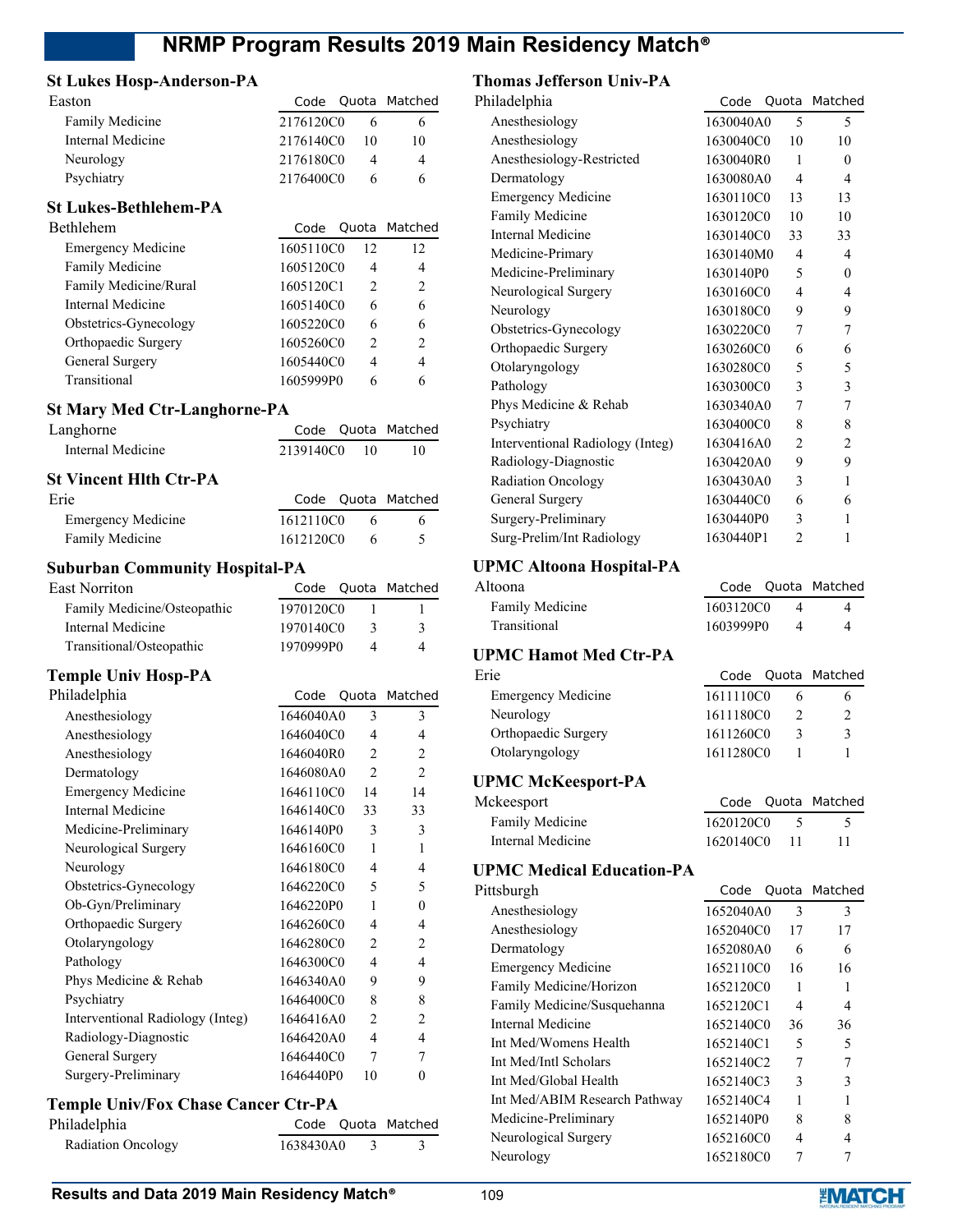## **UPMC Medical Education-PA (Continued)**

| Child Neurology                   | 1652185C0 | 3      | 3              |
|-----------------------------------|-----------|--------|----------------|
| Child Neurology                   | 1652185R0 | 1      | 0              |
| Neurodevelopmental Disabilities   | 1652186C0 | 1      | 1              |
| Obstetrics-Gynecology             | 1652220C0 | 9      | 9              |
| Orthopaedic Surgery               | 1652260C0 | 4      | 4              |
| Ortho Surgery/Research            | 1652260C1 | 4      | 4              |
| Otolaryngology                    | 1652280C0 | 5      | 5              |
| Pathology                         | 1652300C0 | 8      | 8              |
| Pediatrics                        | 1652320C0 | 24     | 24             |
| Peds/Scientist Development        | 1652320C2 | 4      | 4              |
| Pediatrics-Primary                | 1652320M0 | 2      | 2              |
| Phys Medicine & Rehab             | 1652340A0 | 4      | 4              |
| Phys Medicine & Rehab             | 1652340C0 | 5      | 5              |
| Plastic Surgery (Integrated)      | 1652362C0 | 3      | 3              |
| Psychiatry/General                | 1652400C0 | 9      | 9              |
| Psychiatry/General/Child          | 1652400C1 | 4      | 4              |
| Interventional Radiology (Integ)  | 1652416A0 | 2      | 2              |
| Radiology-Diagnostic              | 1652420A0 | 9      | 9              |
| Radiology-Diagnostic              | 1652420R0 | 1      | 1              |
| <b>Radiation Oncology</b>         | 1652430A0 | 2      | 0              |
| General Surgery                   | 1652440C0 | 7      | 7              |
| Surgery-Preliminary               | 1652440P0 | 4      | 4              |
| Vascular Surgery                  | 1652451C0 | 2      | 2              |
| Thoracic Surgery                  | 1652461C0 | 1      | 1              |
| Cardiothoracic Surgery            | 1652461C1 | 1      | 1              |
| Medicine-Pediatrics               | 1652700C0 | 4      | 4              |
| Psych-Fam Med/McKeesport          | 1652720C2 | 1      | 1              |
| Psych-Fam Med/St Margaret         | 1652720C3 | 1      | 1              |
| Pediatrics-Anesthesiology         | 1652726C0 | 1      | 1              |
| Peds/Psych/Child Psych            | 1652730C0 | 2      | 2              |
| Transitional                      | 1652999P0 | 7      | 7              |
| Transitional/Radiology            | 1652999P2 | 2      | $\overline{2}$ |
| Transitional/PM&R                 | 1652999P3 | 1      | 1              |
| <b>UPMC Mercy Hospital-PA</b>     |           |        |                |
| Pittsburgh                        | Code      | Quota  | Matched        |
| <b>Internal Medicine</b>          | 1649140C0 | 21     | 21             |
|                                   | 1649440C0 |        |                |
| General Surgery                   |           | 4<br>5 | 4<br>1         |
| Surgery-Preliminary               | 1649440P0 |        |                |
| <b>UPMC Pinnacle Hospitals-PA</b> |           |        |                |
| Harrisburg                        | Code      | Quota  | Matched        |
| Internal Medicine                 | 1615140C0 | 14     | 14             |
| General Surgery                   | 1615440C0 | 3      | 3              |
| Surgery-Preliminary               | 1615440P0 | 2      | 1              |
| <b>UPMC Pinnacle Lititz-PA</b>    |           |        |                |
| Lititz                            |           | Quota  | Matched        |
|                                   | Code      |        |                |
| Anesthesiology/Osteopathic        | 2173040C0 | 2      | 1              |
| Family Medicine/Osteopathic       | 2173120C0 | 3      | 2              |
| Internal Medicine/Osteopathic     | 2173140C0 | 2      | 0              |
| UPMC Presbyterian Shadyside-PA    |           |        |                |
| Pittsburgh                        | Code      | Quota  | Matched        |
| Family Medicine                   | 1657120C0 | 7      | 7              |
|                                   |           |        |                |
| <b>UPMC St Margaret-PA</b>        |           |        |                |
| Pittsburgh                        | Code      | Quota  | Matched        |
| Family Medicine                   | 1656120C0 | 10     | 10             |
|                                   |           |        |                |

# **Washington Hospital-PA**

| Washington                                     | Code                   | Ouota   | Matched       |
|------------------------------------------------|------------------------|---------|---------------|
| Family Medicine                                | 1669120C0              | 4       | 4             |
| Wellspan Health-PA                             |                        |         |               |
| York                                           | Code                   | Quota   | Matched       |
| Family Medicine                                | 2181120C0              | 3       | 3             |
|                                                |                        |         |               |
| Western Pennsylvania Hosp                      |                        |         |               |
| Pittsburgh                                     | Code                   | Quota   | Matched       |
| Obstetrics-Gynecology                          | 1659220C0              | 5       | 5             |
| <b>Wright Center for GME-PA</b>                |                        |         |               |
| Scranton                                       | Code                   | Quota   | Matched       |
| Family Medicine                                | 3056120C0              | 11      | 5             |
| Family Medicine/Arizona                        | 3056120C1              | 1       | 1             |
| Family Medicine/DC                             | 3056120C2              | 2       | 2             |
| Family Medicine/Washington                     | 3056120C3              | 2       | 1             |
| Family Medicine/Ohio                           | 3056120C4              | 2       | 0             |
| <b>Internal Medicine</b>                       | 3056140C0              | 9       | 9             |
| Medicine-Primary                               | 3056140M0              | 18      | 12            |
| Psychiatry                                     | 3056400C0              | 4       | 4             |
|                                                |                        |         |               |
| <b>York Hospital-PA</b><br>York                |                        |         | Matched       |
|                                                | Code                   | Quota   |               |
| <b>Emergency Medicine</b>                      | 1674110C0              | 12      | 12            |
| Family Medicine<br><b>Internal Medicine</b>    | 1674120C0              | 8<br>12 | 8<br>12       |
| Obstetrics-Gynecology                          | 1674140C0<br>1674220C0 | 4       | 4             |
| General Surgery                                | 1674440C0              | 4       | 4             |
| Surgery-Preliminary                            | 1674440P0              | 2       | $\theta$      |
|                                                |                        |         |               |
| <b>PUERTO RICO</b>                             |                        |         |               |
| <b>Damas Hospital-PR</b>                       |                        |         |               |
| Ponce                                          | Code                   |         | Quota Matched |
| <b>Internal Medicine</b>                       | 2039140C0              | 7       | 7             |
| Transitional                                   | 2039999P0              | 12      | 12            |
|                                                |                        |         |               |
| Hosp Episcopal San Lucas-PR                    | Code                   | Quota   | Matched       |
| Ponce                                          |                        |         |               |
| <b>Emergency Medicine</b><br>Internal Medicine | 2101110C0<br>2101140C0 | 7<br>7  | 7             |
|                                                | 2101220C0              | 4       | 7<br>4        |
| Obstetrics-Gynecology<br>Pediatrics            | 2101320C0              | 6       | 4             |
| General Surgery                                | 2101440C0              | 3       | 3             |
| Surgery-Preliminary                            | 2101440P0              | 2       | 2             |
| Transitional                                   | 2101999P0              | 13      | 13            |
|                                                |                        |         |               |
| Hospital de la Concepcion-PR                   |                        |         |               |
| San German                                     | Code                   | Quota   | Matched       |
| <b>Internal Medicine</b>                       | 1202140C0              | 7       | 7             |
| <b>Ponce Health Sciences Univ SOM-PR</b>       |                        |         |               |
| Ponce                                          | Code                   | Quota   | Matched       |
| Psychiatry                                     | 1433400C0              | 6       | 6             |
|                                                |                        |         |               |
| <b>Puerto Rico Childrens Hosp</b>              |                        |         |               |
| Bayamon                                        | Code                   | Quota   | Matched       |
| Pediatrics                                     | 2141320C0              | 4       | 2             |
|                                                |                        |         |               |

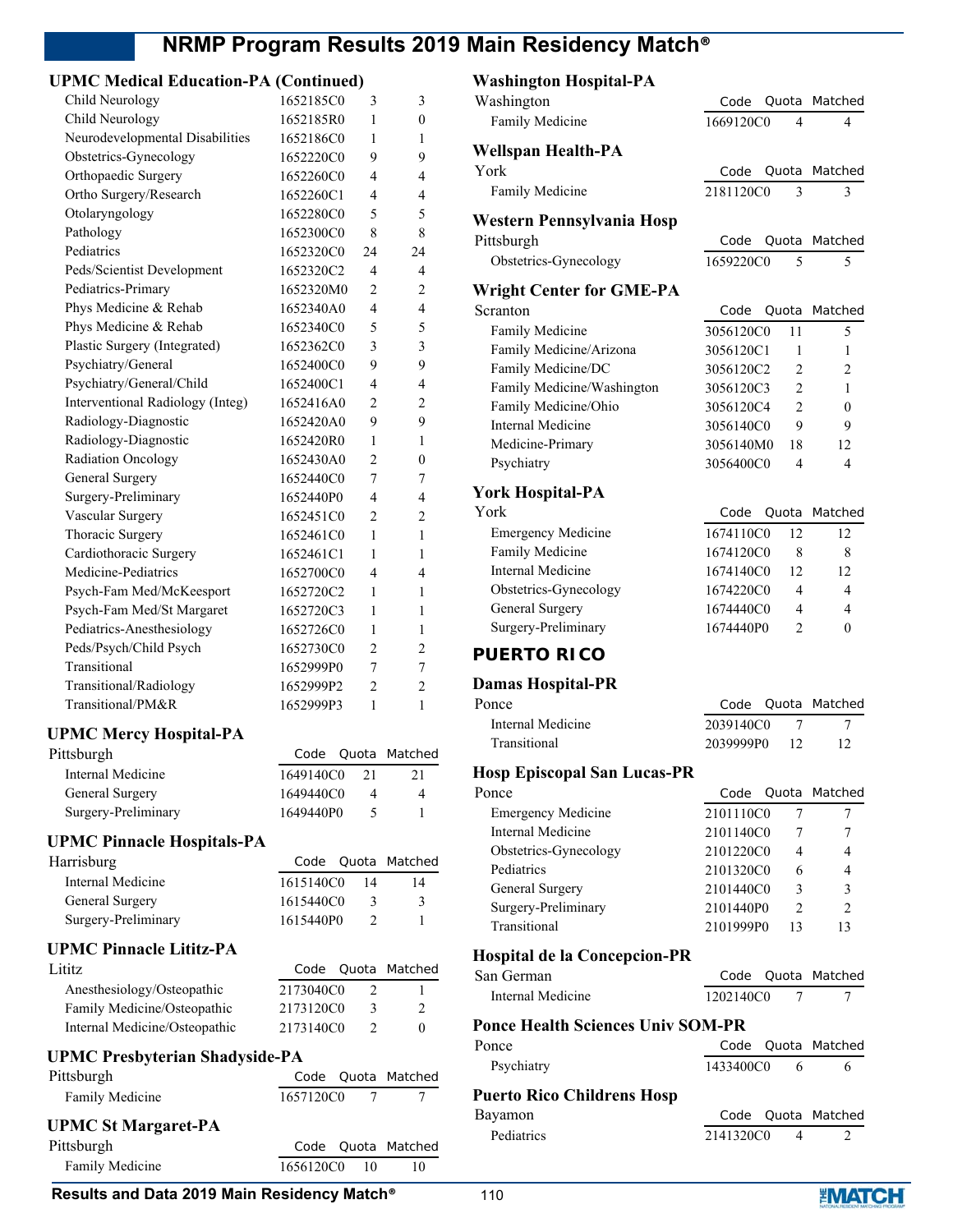## **San Juan VA Med Ctr-PR**

| San Juan              |           |     | Code Quota Matched |
|-----------------------|-----------|-----|--------------------|
| Internal Medicine     | 3012140C0 | -18 | 18.                |
| Medicine-Preliminary  | 3012140P0 |     | $\Delta$           |
| Phys Medicine & Rehab | 3012340C0 |     |                    |

#### **Univ Central del Caribe SOM-PR**

| Bayamon              |           | Code Ouota Matched |
|----------------------|-----------|--------------------|
| Internal Medicine    | 1775140C0 |                    |
| Medicine-Preliminary | 1775140P0 | X.                 |

#### **Univ of Puerto Rico**

| San Juan                  | Code      |                | Quota Matched  |
|---------------------------|-----------|----------------|----------------|
| Anesthesiology            | 1116040C0 | 3              | 3              |
| Dermatology               | 1116080A0 | 3              | 3              |
| <b>Emergency Medicine</b> | 1116110C0 | 10             | 10             |
| Family Medicine           | 1116120C0 | 8              | 8              |
| Internal Medicine         | 1116140C0 | 13             | 13             |
| Medicine-Preliminary      | 1116140P0 | 1              | $\theta$       |
| Neurological Surgery      | 1116160C0 | $\overline{c}$ | 2              |
| Neurology                 | 1116180C0 | 3              | 3              |
| Child Neurology           | 1116185C0 | 1              | $\theta$       |
| Obstetrics-Gynecology     | 1116220C0 | 4              | 4              |
| Orthopaedic Surgery       | 1116260C0 | 4              | 4              |
| Otolaryngology            | 1116280C0 | $\mathfrak{D}$ | $\overline{2}$ |
| Pathology                 | 1116300C0 | 4              | 3              |
| Pediatrics                | 1116320C0 | 13             | 13             |
| Phys Medicine & Rehab     | 1116340C0 | 3              | 3              |
| Psychiatry                | 1116400C0 | 6              | 6              |
| Radiology-Diagnostic      | 1116420A0 | 4              | 4              |
| General Surgery           | 1116440C0 | 5              | 5              |
| Surgery-Preliminary       | 1116440P0 | 9              | $\mathfrak{D}$ |
| Medicine-Pediatrics       | 1116700C0 | 2              | 1              |
| Transitional              | 1116999P0 | 4              | 4              |

### **RHODE ISLAND**

#### **Brown Family Med-RI**

| Pawtucket       |              | Code Quota Matched |
|-----------------|--------------|--------------------|
| Family Medicine | 1676120C0 12 |                    |

#### **Brown Univ/Women & Infants Hosp of RI**

| Providence                           |           | Code Quota Matched |
|--------------------------------------|-----------|--------------------|
| Obstetrics-Gynecology                | 2793220C0 |                    |
| <b>Butler Hospital/Brown Univ-RI</b> |           |                    |
| Providence                           |           | Code Quota Matched |
| Psychiatry                           | 3170400C0 |                    |

#### **Kent Hospital-RI**

| Warwick                   |           |    | Code Quota Matched |
|---------------------------|-----------|----|--------------------|
| <b>Emergency Medicine</b> | 1936110C0 |    | x                  |
| Family Medicine           | 1936120C0 |    | 4                  |
| Internal Medicine         | 1936140C0 | 12 | 10                 |

#### **Rhode Island Hosp/Brown Univ**

| Providence                |           |                 | Code Quota Matched |
|---------------------------|-----------|-----------------|--------------------|
| Anesthesiology            | 1677040A0 | $\overline{12}$ |                    |
| Dermatology               | 1677080A0 |                 |                    |
| <b>Emergency Medicine</b> | 1677110C0 | 13              | 13                 |
| Internal Medicine         | 1677140C0 | 29              | 29                 |

| 3              | Neurology                        | 1677180A0 | 6              | 6              |
|----------------|----------------------------------|-----------|----------------|----------------|
|                | Orthopaedic Surgery              | 1677260C0 | 6              | 6              |
| tched          | Pathology                        | 1677300C0 | 4              | 4              |
| 9              | Pediatrics                       | 1677320C0 | 16             | 16             |
| 8              | Plastic Surgery (Integrated)     | 1677362C0 | $\overline{2}$ | $\overline{c}$ |
|                | Interventional Radiology (Integ) | 1677416A0 | 1              |                |
|                | Radiology-Diagnostic             | 1677420A0 | 6              | 6              |
| tched          | General Surgery                  | 1677440C0 | 7              | 7              |
| 3              | Surgery-Preliminary              | 1677440P0 | 6              | 2              |
| 3              | Medicine-Pediatrics              | 1677700C0 | 4              | 4              |
| 10             | Peds/Psych/Child Psych           | 1677730C0 | 3              | 3              |
| 8              |                                  |           |                |                |
| 13             | <b>Roger Williams Med Ctr-RI</b> |           |                |                |
| $\theta$       | Providence                       | Code      |                | Quota Matched  |
| $\overline{c}$ | Dermatology                      | 1678080A0 | $\mathcal{L}$  | 2              |
| 3              | Internal Medicine                | 1678140C0 | 13             | 13             |
| $\Omega$       | Medicine-Preliminary             | 1678140P0 | 4              | 4              |
|                |                                  |           |                |                |

#### **SOUTH CAROLINA**

#### **AnMed Health-SC**

| Anderson        |              | Code Ouota Matched |
|-----------------|--------------|--------------------|
| Family Medicine | 3017120C0 11 |                    |

Medicine-Primary 1677140M0 10 10 Medicine-Preliminary 1677140P0 5 5 Med-Prelim/Neurology 1677140P1 6 6 Med-Prelim/Anesthesiology 1677140P2 2 2 Neurological Surgery 1677160C0 1 1

#### **Grand Strand Reg Med Ctr-SC**

| Myrtle Beach              | Code      |    | Quota Matched |
|---------------------------|-----------|----|---------------|
| Anesthesiology            | 1761040C0 | 24 |               |
| <b>Emergency Medicine</b> | 1761110C0 | 12 | 12            |
| Family Medicine           | 1761120C0 | 6  |               |
| Internal Medicine         | 1761140C0 | 13 | 13            |
| General Surgery           | 1761440C0 | 3  | 3             |
| Surgery-Preliminary       | 1761440P0 | 4  |               |
| Transitional              | 1761999P0 | 12 |               |

#### **Greenville Health Sys/Univ of So Carolina**

| Greenville                |           |                          | Code Ouota Matched |
|---------------------------|-----------|--------------------------|--------------------|
| <b>Emergency Medicine</b> | 1683110C0 | 10                       | 10                 |
| <b>Family Medicine</b>    | 1683120C0 | 7                        | 3                  |
| Internal Medicine         | 1683140C0 | 12                       | 12                 |
| Medicine-Preliminary      | 1683140P0 | 4                        | 4                  |
| Obstetrics-Gynecology     | 1683220C0 | 6                        | 6                  |
| Orthopaedic Surgery       | 1683260C0 | 4                        | 4                  |
| Pediatrics                | 1683320C0 | 11                       | 11                 |
| Psychiatry                | 1683400C0 | 5                        | 5                  |
| General Surgery           | 1683440C0 | 6                        | 6                  |
| Surgery-Preliminary       | 1683440P0 | 3                        |                    |
| Medicine-Pediatrics       | 1683700C0 | $\overline{\mathcal{L}}$ | 5                  |
| McLeod Reg Med Ctr-SC     |           |                          |                    |

# Florence Code Quota Matched Family Medicine 2032120C0 8 8 **Medical University of SC** Charleston Code Quota Matched

| Anesthesiology | 1680040C0 | -15 |  |
|----------------|-----------|-----|--|
| Dermatology    | 1680080A0 |     |  |
|                |           |     |  |

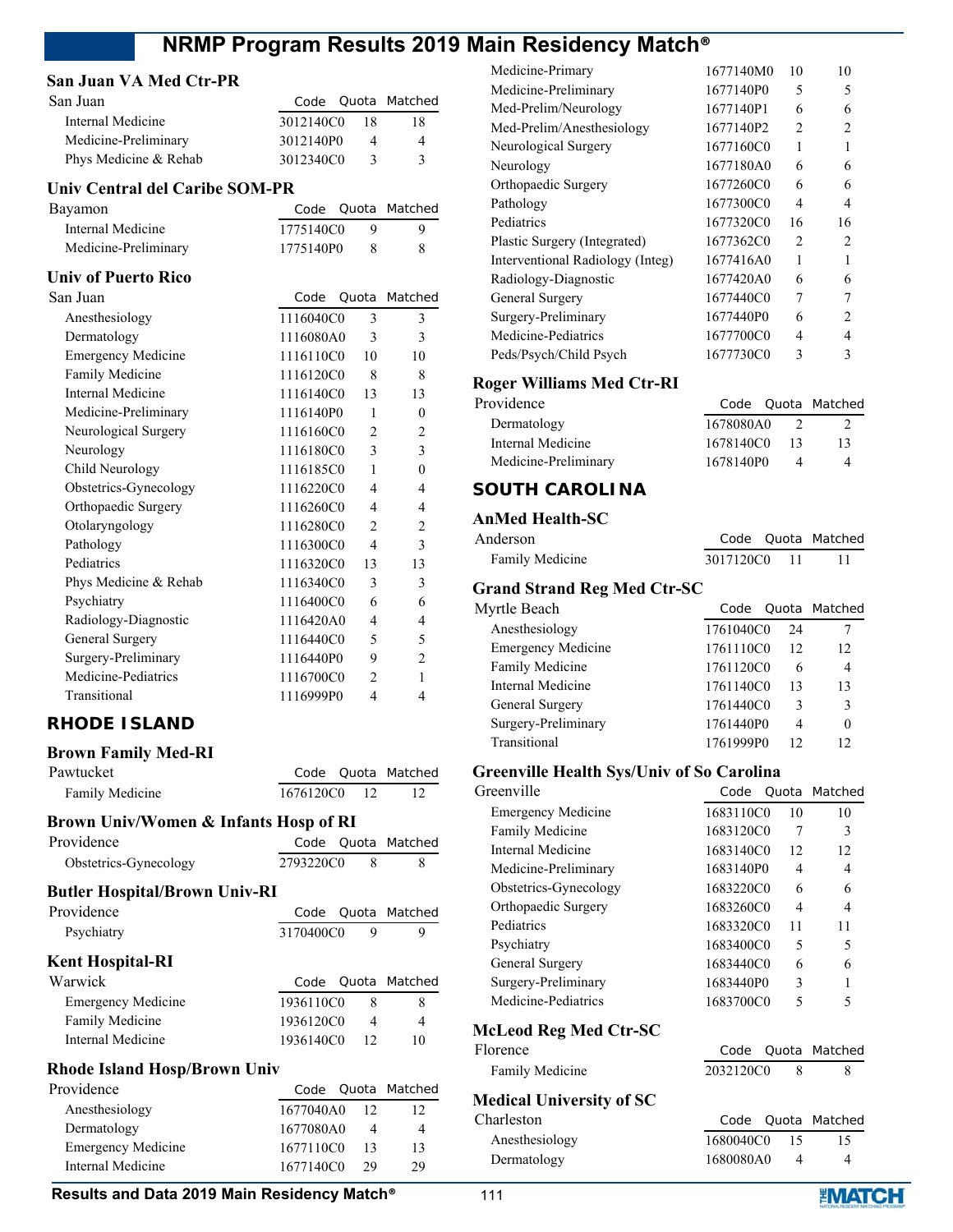#### **Medical University of SC (Continued)**

| Dermatology/International        | 1680080C0 | 1              | $\mathbf{1}$     |
|----------------------------------|-----------|----------------|------------------|
| <b>Emergency Medicine</b>        | 1680110C0 | 10             | 10               |
| Internal Medicine                | 1680140C0 | 25             | 25               |
| Internal Medicine/PSTP           | 1680140C1 | $\theta$       | $\theta$         |
| Medicine-Preliminary             | 1680140P0 | $\overline{4}$ | 4                |
| Neurological Surgery             | 1680160C0 | $\overline{c}$ | 2                |
| Neurology                        | 1680180C0 | 8              | 8                |
| Child Neurology                  | 1680185C0 | 1              | $\theta$         |
| Child Neurology                  | 1680185R0 | 1              | $\mathbf{0}$     |
| Obstetrics-Gynecology            | 1680220C0 | 6              | 6                |
| Orthopaedic Surgery              | 1680260C0 | 4              | 4                |
| Otolaryngology                   | 1680280C0 | 4              | 4                |
| Pathology                        | 1680300C0 | 5              | 5                |
| Pediatrics                       | 1680320C0 | 14             | 14               |
| Pediatrics-Primary               | 1680320M0 | 2              | $\overline{c}$   |
| Plastic Surgery (Integrated)     | 1680362C0 | 1              | 1                |
| Psychiatry                       | 1680400C0 | 14             | 14               |
| Interventional Radiology (Integ) | 1680416A0 | $\overline{c}$ | 2                |
| Radiology-Diagnostic             | 1680420A0 | 11             | 11               |
| Radiology-Diagnostic             | 1680420R0 | 1              | 1                |
| Radiation Oncology               | 1680430A0 | 2              | 2                |
| General Surgery                  | 1680440C0 | 6              | 6                |
| Surgery-Preliminary              | 1680440P0 | 14             | 6                |
| Surg-Prelim/Int Radiology        | 1680440P1 | $\theta$       | $\boldsymbol{0}$ |
| Vascular Surgery                 | 1680451C0 | 1              | 1                |
| Thoracic Surgery                 | 1680461C0 | 1              | 1                |
| Medicine-Pediatrics              | 1680700C0 | 4              | 3                |
| Medicine-Psychiatry              | 1680715C0 | $\overline{2}$ | $\overline{c}$   |
| Psychiatry-Neurology             | 1680755C0 | 1              | $\mathbf{1}$     |

#### **Palmetto Health Richland-SC**

| Code | Quota        | Matched                                                                                                                                                                                         |
|------|--------------|-------------------------------------------------------------------------------------------------------------------------------------------------------------------------------------------------|
|      | 13           | 13                                                                                                                                                                                              |
|      | 11           | 8                                                                                                                                                                                               |
|      | 4            | 4                                                                                                                                                                                               |
|      | 1            |                                                                                                                                                                                                 |
|      | 11           | 11                                                                                                                                                                                              |
|      | 3            | $\mathfrak{D}$                                                                                                                                                                                  |
|      | 3            | 3                                                                                                                                                                                               |
|      | 4            | 4                                                                                                                                                                                               |
|      | 4            | 4                                                                                                                                                                                               |
|      | $\mathbf{3}$ | 3                                                                                                                                                                                               |
|      | 13           | 9                                                                                                                                                                                               |
|      | 1            |                                                                                                                                                                                                 |
|      | 8            | 8                                                                                                                                                                                               |
|      | 3            | 3                                                                                                                                                                                               |
|      | 2            | 2                                                                                                                                                                                               |
|      |              | 1681110C0<br>1681120C0<br>1681120C1<br>1681120C2<br>1681140C0<br>1681140M0<br>1681140P0<br>1681180C0<br>1681220C0<br>1681260C0<br>1681320C0<br>1681362C0<br>1681400C0<br>1681440C0<br>1681440P0 |

### **Self Regional Healthcare-SC**

| Greenwood                            |           |  |      | Code Quota Matched |  |  |
|--------------------------------------|-----------|--|------|--------------------|--|--|
| Family Medicine                      | 2033120C0 |  | - 10 | 10                 |  |  |
| <b>Spartanburg Reg Healthcare-SC</b> |           |  |      |                    |  |  |

| Spartanburg         |           |   | Code Quota Matched |
|---------------------|-----------|---|--------------------|
| Family Medicine     | 1685120C0 |   | 10                 |
| General Surgery     | 1685440C0 | 3 |                    |
| Surgery-Preliminary | 1685440P0 |   |                    |
| Transitional        | 1685999P0 |   |                    |

# **Tidelands Health-SC**

| Myrtle Beach                                        | Code      | Quota                   | Matched          |
|-----------------------------------------------------|-----------|-------------------------|------------------|
| Family Medicine                                     | 1979120C0 | 8                       | 6                |
| <b>Trident Medical Center-SC</b>                    |           |                         |                  |
| Charleston                                          | Code      |                         | Quota Matched    |
| Family Medicine                                     | 2056120C0 | 10                      | 10               |
| Transitional/MUSC                                   | 2056999P0 | 6                       | 6                |
| <b>SOUTH DAKOTA</b>                                 |           |                         |                  |
|                                                     |           |                         |                  |
| <b>Center for Family Medicine-SD</b><br>Sioux Falls |           |                         |                  |
|                                                     | Code      |                         | Quota Matched    |
| Family Medicine                                     | 2979120C0 | 9                       | 9                |
| Family Medicine/Pierre                              | 2979120C1 | 2                       | 1                |
| <b>Rapid City Reg Hosp-SD</b>                       |           |                         |                  |
| Rapid City                                          | Code      |                         | Quota Matched    |
| Family Medicine                                     | 1177120C0 | 6                       | 6                |
| <b>Univ of South Dakota SSOM</b>                    |           |                         |                  |
| <b>Sioux Falls</b>                                  | Code      |                         | Quota Matched    |
| Internal Medicine                                   | 2805140C0 | 8                       | 8                |
| Medicine-Preliminary                                | 2805140P0 | $\overline{c}$          | $\overline{2}$   |
| Pathology                                           | 2805300C0 | 3                       | 3                |
| Pediatrics                                          | 2805320C0 | 6                       | 5                |
| Psychiatry                                          | 2805400C0 | 7                       | 7                |
| General Surgery                                     | 2805440C0 | 3                       | 3                |
| Transitional                                        | 2805999P0 | 6                       | 6                |
| <b>TENNESSEE</b>                                    |           |                         |                  |
| <b>Baptist Mem Hosp-TN</b>                          |           |                         |                  |
| Memphis                                             | Code      |                         | Quota Matched    |
| Family Medicine                                     | 1694120C0 | 4                       | 4                |
| <b>Internal Medicine</b>                            | 1694140C0 | 6                       | 2                |
| Internal Medicine/NEA                               | 1694140C1 | 6                       | 6                |
| Radiology-Diagnostic                                | 1694420A0 | 6                       | 6                |
| <b>East Tennessee St Univ</b>                       |           |                         |                  |
| Johnson City                                        | Code      | Quota                   | Matched          |
| Family Med/Johnson City                             | 2066120C1 | 6                       | 6                |
| Family Med/Bristol                                  | 2066120C2 | 8                       | 5                |
| Family Med/Kingsport                                | 2066120C3 | 6                       | 6                |
| <b>Internal Medicine</b>                            | 2066140C0 | 12                      | 12               |
| Medicine-Preliminary                                | 2066140P0 | 4                       | $\theta$         |
| Obstetrics-Gynecology                               | 2066220C0 | 3                       | 3                |
| Pathology                                           | 2066300C0 | $\overline{\mathbf{c}}$ | $\overline{c}$   |
| Pediatrics                                          | 2066320C0 | 7                       | 3                |
| Psychiatry                                          | 2066400C0 | 5                       | 5                |
| General Surgery                                     | 2066440C0 | 6                       | 6                |
| Surgery-Preliminary                                 | 2066440P0 | 3                       | $\boldsymbol{0}$ |

# **Meharry/Metro General Hosp-TN**

| Nashville             |           |    | Code Quota Matched |
|-----------------------|-----------|----|--------------------|
| Family Medicine       | 1028120C0 |    |                    |
| Internal Medicine     | 1028140C0 | 14 | 14                 |
| Medicine-Preliminary  | 1028140P0 |    |                    |
| Obstetrics-Gynecology | 1028220C0 | 3  |                    |
| Psychiatry            | 1028400C0 | h  |                    |
|                       |           |    |                    |

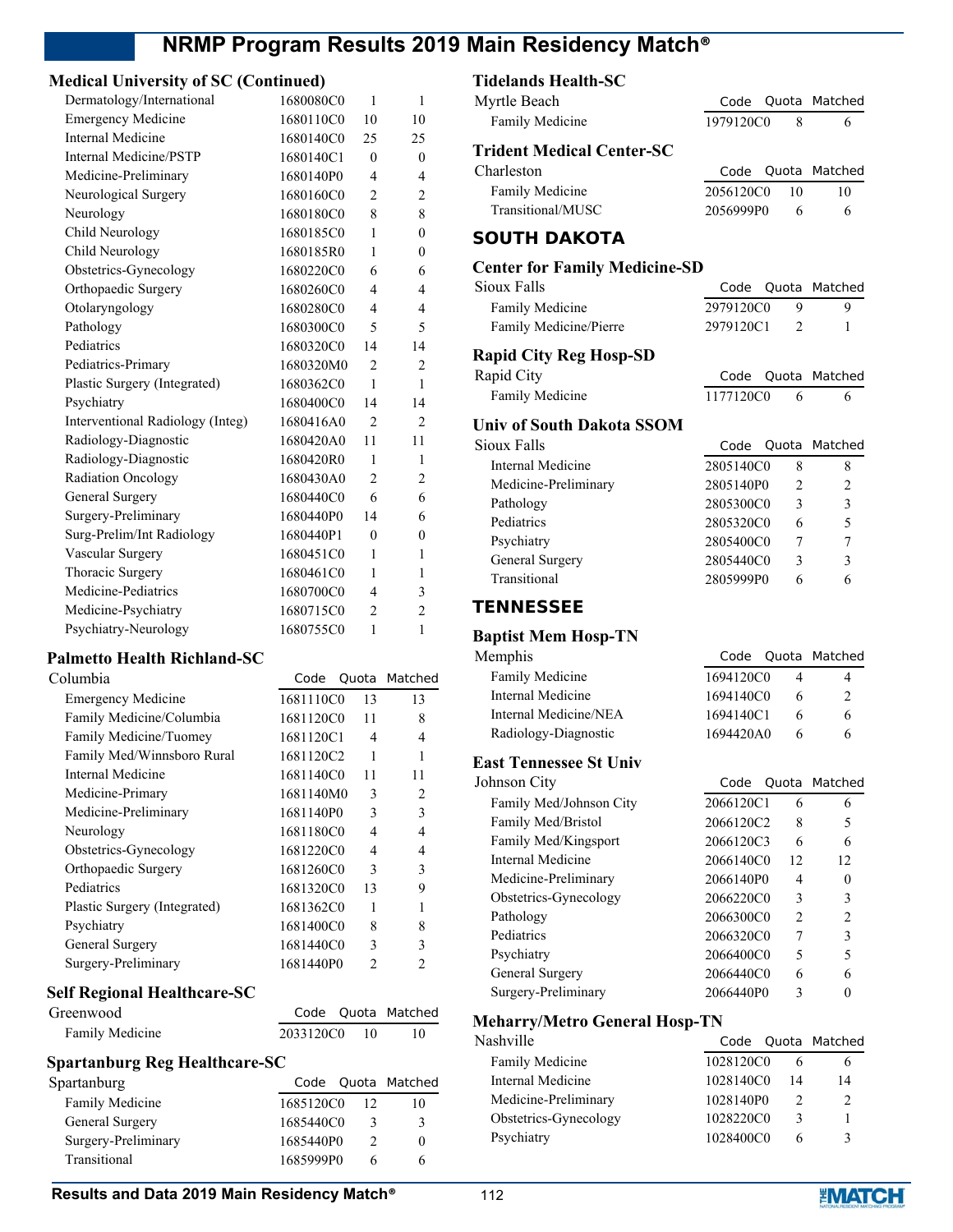### **U Tennessee COM-Chattanooga**

| Chattanooga               | Code      |    | Ouota Matched |
|---------------------------|-----------|----|---------------|
| <b>Emergency Medicine</b> | 1689110C0 |    |               |
| Family Medicine           | 1689120C0 | 6  | 6             |
| Internal Medicine         | 1689140C0 | 10 | 10            |
| Obstetrics-Gynecology     | 1689220C0 | 4  |               |
| Orthopaedic Surgery       | 1689260C0 | 3  |               |
| Pediatrics                | 1689320C0 | 8  | 8             |
| General Surgery           | 1689440C0 | 5  |               |
| Surgery-Preliminary       | 1689440P0 |    |               |

### **U Tennessee COM-Memphis**

| Memphis                      | Code      | Quota          | Matched        |
|------------------------------|-----------|----------------|----------------|
| Dermatology                  | 1844080C0 | 4              | 4              |
| <b>Emergency Medicine</b>    | 1844110C0 | 6              | 6              |
| Family Med/St Francis        | 1844120C0 | 9              | 4              |
| Family Med/Jackson           | 1844120C1 | 10             | 10             |
| Internal Medicine            | 1844140C0 | 28             | 28             |
| Medicine-Preliminary         | 1844140P0 | 13             | 13             |
| Med-Prelim/Radiology         | 1844140P2 | 4              | 4              |
| Med-Prelim/Rad Onc           | 1844140P3 | $\theta$       | $\mathbf{0}$   |
| Neurological Surgery         | 1844160C0 | 3              | 3              |
| Neurology                    | 1844180C0 | 7              | 7              |
| Child Neurology              | 1844185C0 | 2              | $\overline{c}$ |
| Obstetrics-Gynecology        | 1844220C0 | 9              | 9              |
| Orthopaedic Surgery          | 1844260C0 | 8              | 8              |
| Otolaryngology               | 1844280C0 | 4              | $\overline{4}$ |
| Pathology                    | 1844300C0 | $\overline{2}$ | $\overline{2}$ |
| Pediatrics                   | 1844320C0 | 23             | 23             |
| Plastic Surgery (Integrated) | 1844362C0 | $\overline{2}$ | $\overline{c}$ |
| Psychiatry                   | 1844400C0 | 5              | 5              |
| Psychiatry/Child Psychiatry  | 1844400C1 | 1              | $\theta$       |
| Radiology-Diagostic          | 1844420A1 | 6              | 6              |
| Radiology-Diagnostic         | 1844420R0 | 1              | 1              |
| Radiation Oncology           | 1844430A0 | 1              | $\theta$       |
| General Surgery              | 1844440C0 | 8              | 8              |
| Surgery-Preliminary          | 1844440P0 | 10             | $\theta$       |
| Medicine-Pediatrics          | 1844700C0 | 12             | 12             |

#### **U Tennessee Grad SOM-Knoxville**

| Knoxville              | Code      |    | Ouota Matched |
|------------------------|-----------|----|---------------|
| Anesthesiology         | 1839040C0 | 8  | 8             |
| Family Medicine        | 1839120C0 | 8  | 8             |
| Internal Medicine      | 1839140C0 | 12 | 12            |
| Obstetrics-Gynecology  | 1839220C0 | 4  | 4             |
| Pathology              | 1839300C0 | 3  | 2             |
| Radiology-Diagnostic   | 1839420A0 | 6  | 6             |
| General Surgery        | 1839440C0 | 6  |               |
| Surgery-Preliminary    | 1839440P0 | 5  |               |
| Transitional           | 1839999P0 | 2  | 2             |
| Transitional/Radiology | 1839999P2 |    |               |

### **UT St Thomas Hospitals-TN**

| Nashville                |           |   | Code Quota Matched |
|--------------------------|-----------|---|--------------------|
| Emergency Med/Rutherford | 1699110C0 |   |                    |
| Family Med/Rutherford    | 1699120C0 |   | x                  |
| Internal Med/Midtown     | 1699140C0 | x | 8                  |
| Med-Prelim/Midtown       | 1699140P0 |   | $\mathcal{D}$      |
| Obstetrics-Gynecology    | 1699220C0 |   | κ                  |

General Surgery/West 1699440C0 3 3

#### **Vanderbilt Univ Med Ctr-TN**

| Nashville                        | Code      | Quota          | Matched        |
|----------------------------------|-----------|----------------|----------------|
| Anesthesiology                   | 1702040C0 | 18             | 18             |
| Dermatology                      | 1702080A0 | 5              | 5              |
| <b>Emergency Medicine</b>        | 1702110C0 | 13             | 13             |
| Internal Medicine                | 1702140C0 | 41             | 41             |
| Int Med/ABIM Research Path       | 1702140C1 | 4              | 4              |
| Medicine-Preliminary             | 1702140P0 | 3              | 3              |
| Neurological Surgery             | 1702160C0 | 3              | 3              |
| Neurology                        | 1702180C0 | 7              | 7              |
| Child Neurology                  | 1702185C0 | 3              | 3              |
| Obstetrics-Gynecology            | 1702220C0 | 6              | 6              |
| Orthopaedic Surgery              | 1702260C0 | 5              | 5              |
| Otolaryngology                   | 1702280C0 | 5              | 5              |
| Pathology                        | 1702300C0 | 3              | 3              |
| Pediatrics                       | 1702320C0 | 25             | 25             |
| Phys Medicine & Rehab            | 1702340C0 | 4              | 4              |
| Phys Medicine & Rehab            | 1702340R0 | 1              | $\theta$       |
| Psychiatry                       | 1702400C0 | 6              | 6              |
| Psychiatry/Child Fast Track      | 1702400C1 | $\overline{c}$ | $\overline{2}$ |
| Psychiatry/Research              | 1702400C2 | 1              | $\mathbf{1}$   |
| Interventional Radiology (Integ) | 1702416A0 | 3              | 3              |
| Radiology-Diagnostic             | 1702420A0 | 6              | 6              |
| Radiation Oncology               | 1702430A0 | 3              | 3              |
| General Surgery                  | 1702440C0 | 8              | 8              |
| Surgery-Preliminary              | 1702440P0 | 11             | 10             |
| Surg-Prelim/Int Radiology        | 1702440P1 | 3              | 3              |
| Surg-Prelim/Ophthalmology        | 1702440P2 | 5              | 5              |
| Medicine-Pediatrics              | 1702700C0 | 6              | 6              |

# **TEXAS**

## **Baylor Coll Med-Houston-TX**

| Houston                         | Code      | Quota          | Matched  |
|---------------------------------|-----------|----------------|----------|
| Anesthesiology                  | 1716040A0 | 1              | 1        |
| Anesthesiology                  | 1716040C0 | 14             | 14       |
| Anesthesiology                  | 1716040R0 | 5              | 5        |
| Dermatology                     | 1716080A0 | 3              | 3        |
| <b>Emergency Medicine</b>       | 1716110C0 | 12             | 12       |
| Emergency Medicine/SACM         | 1716110C1 | 1              | 1        |
| Family Med/Comm Hlth Ctr        | 1716120C0 | 7              | 7        |
| Internal Medicine               | 1716140C0 | 49             | 49       |
| Internal Medicine/Research      | 1716140C1 | $\theta$       | 0        |
| Internal Medicine/MDACC         | 1716140C2 | 5              | 5        |
| Medicine-Primary                | 1716140M0 | $\theta$       | $\theta$ |
| Medicine-Preliminary            | 1716140P0 | 16             | 16       |
| Med-Prelim/Opthalmology         | 1716140P1 | 1              | 1        |
| Neurological Surgery            | 1716160C0 | 3              | 3        |
| Neurology                       | 1716180C0 | 10             | 10       |
| Neurology-PGY2                  | 1716180R0 | 1              | 0        |
| Child Neurology/Neuroscience    | 1716185C0 | $\overline{2}$ | 1        |
| Child Neurology                 | 1716185C1 | 3              | 3        |
| Child Neurology                 | 1716185R0 | 1              | $\theta$ |
| Neurodevelopmental Disabilities | 1716186A0 | 1              | $\theta$ |
| Neurodevelopmental Disabilities | 1716186C0 | 1              | 1        |
| Neurodevelopmental Disabilities | 1716186R0 | 1              | $\theta$ |
| Obstetrics-Gynecology           | 1716220C0 | 12             | 12.      |
| Orthopaedic Surgery             | 1716260C0 | 6              | 6        |
|                                 |           |                |          |

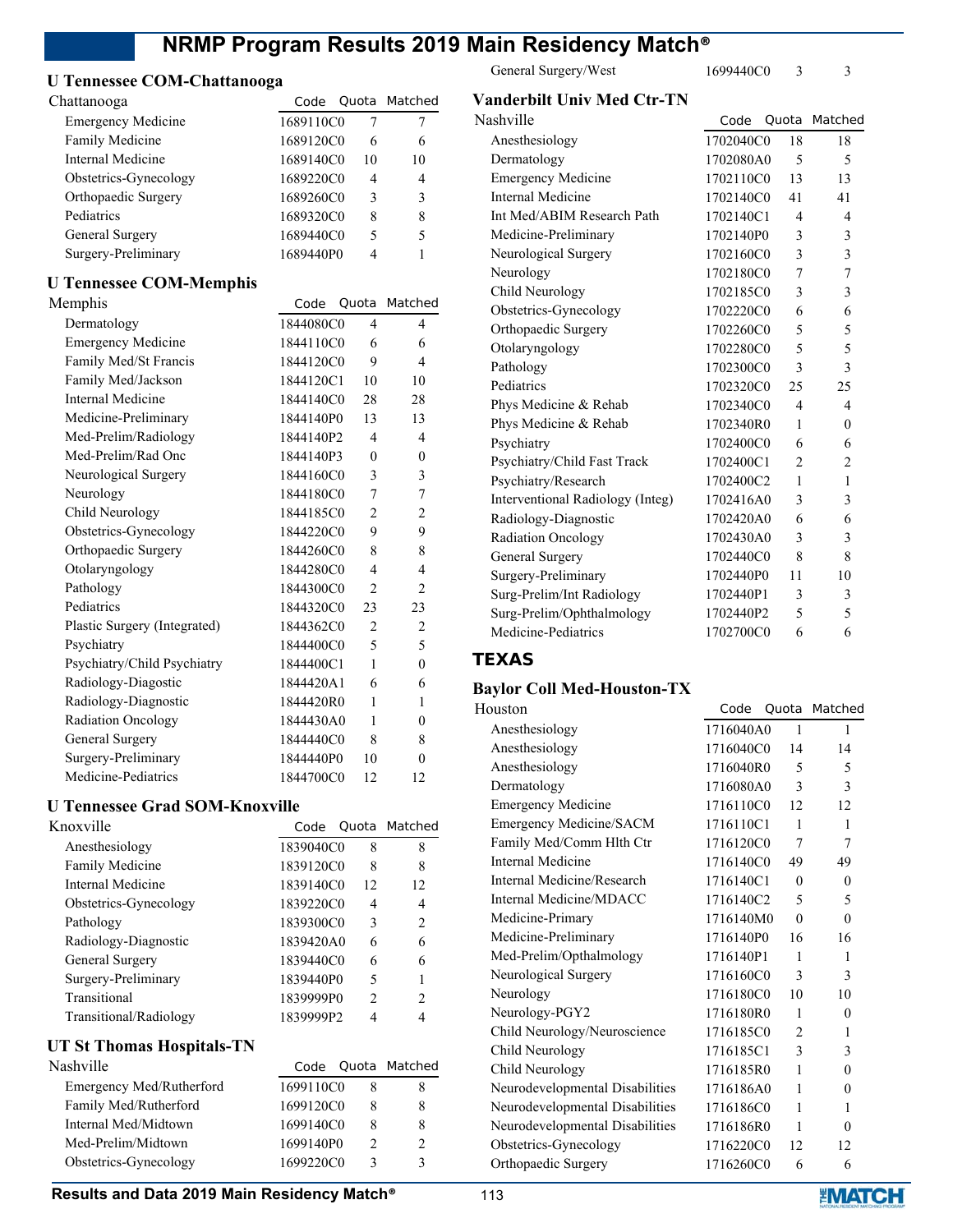# **Baylor Coll Med-Houston-TX (Continued)**

| Payfor Con McG-Houston-TA (Continueu) |           |                |                |
|---------------------------------------|-----------|----------------|----------------|
| Otolaryngology                        | 1716280C0 | 5              | 5              |
| Pathology                             | 1716300C0 | 7              | 7              |
| Pediatrics                            | 1716320C0 | 34             | 34             |
| Pediatrics/Global Health              | 1716320C1 | 5              | 5              |
| Pediatrics/San Antonio                | 1716320C2 | 13             | 13             |
| Peds/Scientist Development Prog       | 1716320C3 | 3              | 3              |
| Peds/PC Leadership Prog               | 1716320C4 | $\overline{4}$ | 4              |
| Phys Medicine & Rehab                 | 1716340A0 | 8              | 8              |
| Plastic Surgery (Integrated)          | 1716362C0 | 3              | 3              |
| Psychiatry                            | 1716400C0 | 12             | 12             |
| Psychiatry/Research                   | 1716400C1 | 1              | 1              |
| Radiology-Diagnostic                  | 1716420A0 | 8              | 8              |
| Radiology-Diagnostic/ESIR             | 1716420A1 | $\overline{4}$ | 4              |
| Radiation Oncology                    | 1716430A0 | $\overline{2}$ | 2              |
| General Surgery                       | 1716440C0 | $\overline{4}$ | $\overline{4}$ |
| Gen Surgery/Academic                  | 1716440C1 | $\overline{4}$ | 4              |
| Gen Surgery/Global                    | 1716440C2 | 1              | $\mathbf{1}$   |
| Surgery-Preliminary                   | 1716440P0 | 22.            | 4              |
| Vascular Surgery                      | 1716451C0 | 1              | 1              |
| Medicine-Pediatrics                   | 1716700C0 | 8              | 8              |
| Pediatrics-Medical Genetics           | 1716765C0 | $\overline{c}$ | $\theta$       |
| Medicine-Medical Genetics             | 1716766C0 | $\theta$       | $\theta$       |
|                                       |           |                |                |

# **Baylor Univ Med Ctr-Dallas-TX**

| Dallas                | Code      |                | Ouota Matched  |
|-----------------------|-----------|----------------|----------------|
| Dermatology           | 1706080A0 | $\overline{2}$ | $\overline{c}$ |
| Family Medicine       | 1706120C0 | 4              | 4              |
| Internal Medicine     | 1706140C0 | 13             | 13             |
| Medicine-Preliminary  | 1706140P0 | 3              | 3              |
| Obstetrics-Gynecology | 1706220C0 | 5              | 5              |
| Orthopaedic Surgery   | 1706260C0 | 3              | 3              |
| Pathology             | 1706300C0 | 4              | 4              |
| Phys Medicine & Rehab | 1706340A0 | 3              | 3              |
| Radiology-Diagnostic  | 1706420A0 | 2              | 2              |
| Radiology-Diagnostic  | 1706420C0 | 5              | 5              |
| Radiology-Diagnostic  | 1706420R0 | 1              |                |
| General Surgery       | 1706440C0 | 9              | 9              |
| Surgery-Preliminary   | 1706440P0 | C              |                |

### **Baylor-Scott & White-TX**

| Temple                    | Code      | Quota          | Matched  |
|---------------------------|-----------|----------------|----------|
| Anesthesiology            | 1725040C0 | 10             | 10       |
| Dermatology               | 1725080A0 | 3              | 3        |
| <b>Emergency Medicine</b> | 1725110C0 | 14             | 14       |
| <b>Family Medicine</b>    | 1725120C0 | 6              | 6        |
| Family Med/Round Rock     | 1725120C1 | 6              | 6        |
| Internal Medicine         | 1725140C0 | 20             | 20       |
| Internal Med/Round Rock   | 1725140C1 | 6              | 6        |
| Medicine-Preliminary      | 1725140P0 | 9              | 9        |
| Med-Prelim/Neurology      | 1725140P1 | 0              | $\Omega$ |
| Med-Prelim/Radiology      | 1725140P2 | 4              | 4        |
| Neurological Surgery      | 1725160C0 | 1              | 1        |
| Neurology                 | 1725180A0 | $\mathfrak{D}$ | $\Omega$ |
| Obstetrics-Gynecology     | 1725220C0 | 4              | 4        |
| Orthopaedic Surgery       | 1725260C0 | 4              | 4        |
| Otolaryngology            | 1725280C0 | 1              |          |
| Pathology                 | 1725300C0 | 3              | 3        |
| Pediatrics                | 1725320C0 | 8              | 8        |

| Plastic Surgery (Integrated)                | 1725362C0      | 2     | 2       |
|---------------------------------------------|----------------|-------|---------|
| Psychiatry                                  | 5<br>1725400C0 |       | 5       |
| Radiology-Diagnostic                        | 6<br>1725420A0 |       | 6       |
| Radiation Oncology                          | 1725430A0<br>1 |       | 1       |
| General Surgery                             | 1725440C0<br>6 |       | 6       |
|                                             |                |       |         |
| <b>CHRISTUS Health-TX</b>                   |                |       |         |
| Irving                                      | Code           | Quota | Matched |
| Emergency Medicine/Spohn                    | 2116110C0      | 12    | 12      |
| Family Medicine/Spohn                       | 2116120C0      | 12    | 6       |
| Family Med/Santa Rosa                       | 2116120C1      | 9     | 9       |
| <b>Conroe Reg Med Ctr-TX</b>                |                |       |         |
| Conroe                                      | Code           | Quota | Matched |
|                                             | 1502120C0      |       |         |
| Family Medicine                             |                | 10    | 9       |
| <b>Corpus Christi Med Ctr-TX</b>            |                |       |         |
| Corpus Christi                              | Code           | Quota | Matched |
| Dermatology                                 | 2110080R0      | 1     | 1       |
| Internal Medicine                           | 2110140C0      | 13    | 13      |
|                                             |                |       |         |
| <b>DeTar Healthcare System-TX</b>           |                |       |         |
| Victoria                                    | Code           | Quota | Matched |
| Family Medicine                             | 1797120C0      | 8     | 8       |
| <b>Driscoll Childrens Hosp-TX</b>           |                |       |         |
| Corpus Christi                              | Code           | Quota | Matched |
| Pediatrics                                  | 1703320C0      | 16    | 16      |
|                                             |                |       |         |
| <b>HCA Gulf Coast Ed Consortium-TX</b>      |                |       |         |
| Houston                                     | Code           | Quota | Matched |
| Internal Medicine                           | 2211140C0      | 25    | 10      |
| General Surgery                             | 2211440C0      | 4     | 4       |
|                                             |                |       |         |
|                                             |                |       |         |
| <b>John Peter Smith Hosp-TX</b>             |                |       |         |
| Fort Worth                                  | Code           | Quota | Matched |
| <b>Emergency Medicine</b>                   | 1711110C0      | 13    | 13      |
| Family Medicine                             | 1711120C0      | 22    | 22      |
| Obstetrics-Gynecology                       | 1711220C0      | 4     | 4       |
| Orthopaedic Surgery                         | 1711260C0      | 4     | 4       |
| Psychiatry                                  | 1711400C0      | 6     | 6       |
| Transitional                                | 1711999P1      | 12    | 12      |
|                                             |                |       |         |
| Las Palmas del Sol Healthcare-TX<br>El Paso | Code           | Quota | Matched |
|                                             |                |       |         |
| Internal Medicine                           | 2188140C0      | 15    | 15      |
| Obstetrics-Gynecology                       | 2188220C0      | 6     | 5       |
| <b>McLennan County Fam Med-TX</b>           |                |       |         |
| Waco                                        | Code           | Quota | Matched |
| Family Medicine                             | 1735120C0      | 12    | 12      |
|                                             |                |       |         |
| <b>Medical City Fort Worth-TX</b>           |                |       |         |
| Fort Worth                                  | Code           | Quota | Matched |
| <b>Family Medicine</b>                      | 1642120C0      | 3     | 3       |
| <b>Internal Medicine</b>                    | 1642140C0      | 10    | 8       |
| Surgery-General                             | 1642440C0      | 3     | 3       |
| Family Medicine-ONMM                        | 1642753C0      | 1     | 1       |
| <b>Medical City Weatherford-TX</b>          |                |       |         |
| Weatherford                                 | Code           | Quota | Matched |
| Dermatology                                 | 2142080A0      | 1     | 1       |

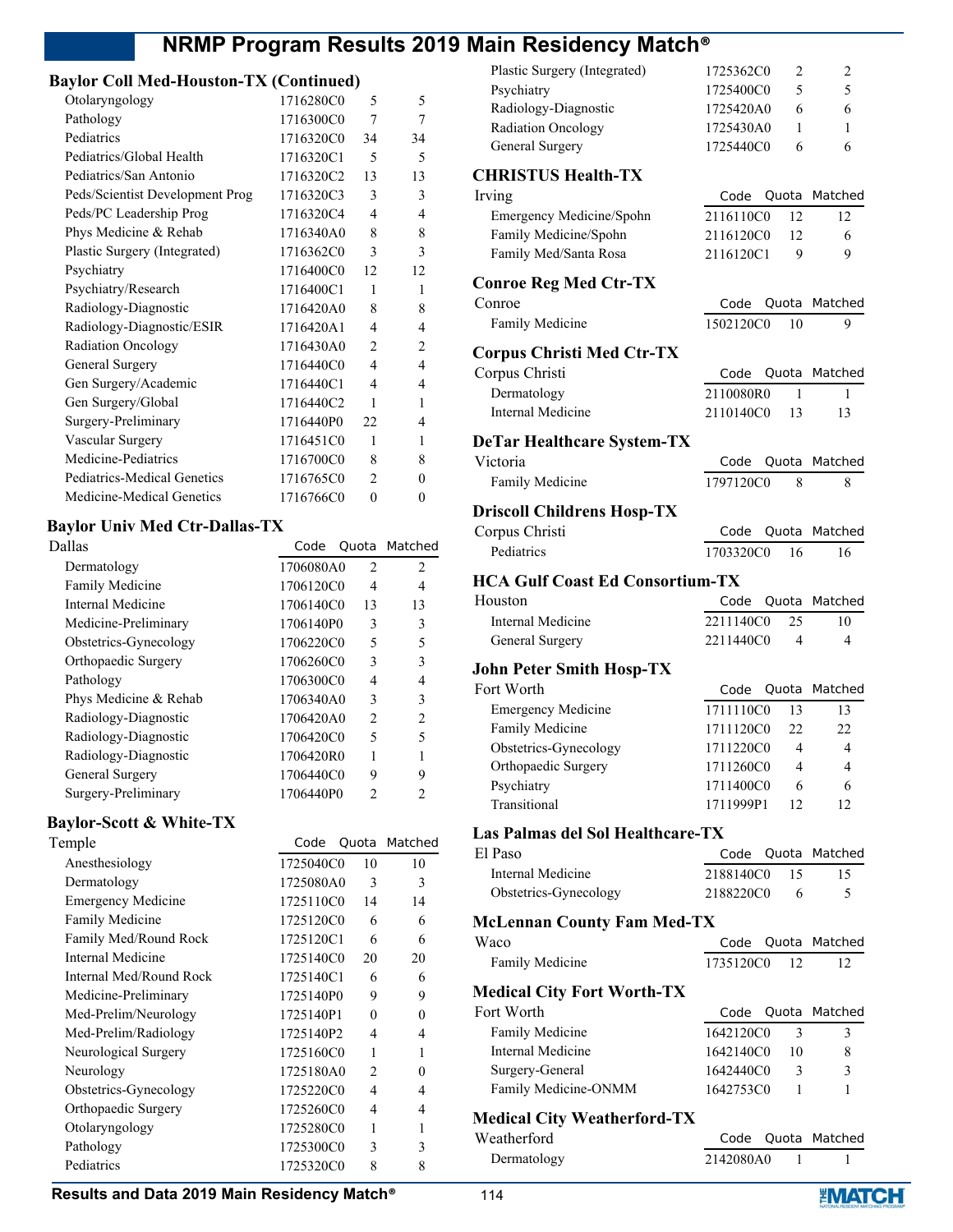#### **Medical City Weatherford-TX (Continued)**

| Internal Medicine      | .<br>2142140C0 | X            | x  |
|------------------------|----------------|--------------|----|
| Medicine-Preliminary   | 2142140P0      | - 11         | 11 |
| Med Prelim/Dermatology | 2142140P1      | $\mathbf{1}$ |    |

### **Memorial Hermann Hosp-TX**

| Sugar Land      |              | Code Quota Matched |
|-----------------|--------------|--------------------|
| Family Medicine | 1785120C0 14 |                    |

#### **Methodist Health System Dallas-TX**

| Dallas                |           |    | Code Quota Matched |
|-----------------------|-----------|----|--------------------|
| Family Medicine       | 1707120C0 |    |                    |
| Internal Medicine     | 1707140C0 | 13 | 13                 |
| Obstetrics-Gynecology | 1707220C0 | 3  |                    |
| General Surgery       | 1707440C0 | 3  |                    |
| Surgery-Preliminary   | 1707440P0 |    |                    |

#### **Methodist Hospital-Houston-TX**

| Houston               | Code Ouota Matched |                |    |
|-----------------------|--------------------|----------------|----|
| Family Medicine       | 1167120C0          | 8              | 7  |
| Internal Medicine     | 1167140C0          | 17             | 17 |
| Neurological Surgery  | 1167160C0          | 3              | 3  |
| Neurology             | 1167180C0          | 6              | 6  |
| Obstetrics-Gynecology | 1167220C0          | 5              | 5  |
| Orthopaedic Surgery   | 1167260C0          | 3              | 3  |
| Pathology             | 1167300C0          | 6              | 6  |
| Pathology/Clinical    | 1167300C1          |                |    |
| Radiology-Diagnostic  | 1167420A0          | 4              |    |
| General Surgery       | 1167440C0          | 6              | 6  |
| Surgery-Preliminary   | 1167440P0          | $\overline{2}$ | 2  |
| Vascular Surgery      | 1167451C0          | $\mathcal{P}$  | 2  |

# **Presbyterian Hosp-Dallas-TX**

| Dallas               |           | Code Ouota Matched |
|----------------------|-----------|--------------------|
| Internal Medicine    | 1719140C0 | 6                  |
| Medicine-Preliminary | 1719140P0 | 6                  |

### **TIGMER-TX**

| San Antonio                 |           | Code Quota Matched |
|-----------------------------|-----------|--------------------|
| Family Medicine/San Antonio | 2169120C0 |                    |
| Family Medicine/Laredo      | 2169120C1 | Δ                  |
| Medicine-Primary/Laredo     | 2169140M0 | 4                  |
| Psychiatry                  | 2169400C0 |                    |

# **Texas A&M-Bryan/College Station**

| Bryan                       | Code      |               | Quota Matched      |
|-----------------------------|-----------|---------------|--------------------|
| Family Medicine             | 1713120C0 | 10            | 10                 |
| Texas Tech U Affil-Amarillo |           |               |                    |
| Amarillo                    |           |               | Code Ouota Matched |
| Family Medicine             | 2993120C0 | 5             | 5                  |
| Family Medicine/SACM        | 2993120C1 | $\mathcal{L}$ | $\overline{2}$     |
| Internal Medicine           | 2993140C0 | 12            | 8                  |
| Internal Medicine/SACM      | 2993140C1 | 1             | 1                  |
| Obstetrics-Gynecology       | 2993220C0 | 3             | 3                  |
| Pediatrics                  | 2993320C0 | 7             | 4                  |
| Texas Tech U Affil-El Paso  |           |               |                    |
| El Paso                     | Code      |               | Quota Matched      |
| <b>Emergency Medicine</b>   | 1710110C0 | 12            | 12                 |
| Family Medicine             | 1710120C0 | 8             | 8                  |

| Internal Medicine     | 1710140C0 | 15 | 15             |
|-----------------------|-----------|----|----------------|
| Neurology             | 1710180A0 | 3  | 3              |
| Obstetrics-Gynecology | 1710220C0 | 5  | 5              |
| Pediatrics            | 1710320C0 | 13 | 13             |
| Psychiatry            | 1710400C0 | 6  | 6              |
| Radiology-Diagnostic  | 1710420A0 | 3  | 3              |
| General Surgery       | 1710440C0 | 3  | ٩              |
| Surgery-Preliminary   | 1710440P0 | 3  | ٩              |
| Medicine-Psychiatry   | 1710715C0 | C  | $\mathfrak{D}$ |

# **Texas Tech U Affil-Lubbock**

| Code |                          | Quota Matched                                                                                                                                                         |
|------|--------------------------|-----------------------------------------------------------------------------------------------------------------------------------------------------------------------|
|      | 4                        | 4                                                                                                                                                                     |
|      | 3                        | 3                                                                                                                                                                     |
|      | 9                        | 9                                                                                                                                                                     |
|      | 14                       | 14                                                                                                                                                                    |
|      | $\overline{c}$           | 2                                                                                                                                                                     |
|      | 4                        | 3                                                                                                                                                                     |
|      | 3                        | 3                                                                                                                                                                     |
|      | 4                        |                                                                                                                                                                       |
|      |                          |                                                                                                                                                                       |
|      | 8                        | 8                                                                                                                                                                     |
|      | 6                        | 6                                                                                                                                                                     |
|      | $\overline{\mathcal{L}}$ |                                                                                                                                                                       |
|      | 5                        |                                                                                                                                                                       |
|      |                          | 2973040C0<br>2973080A0<br>2973120C0<br>2973140C0<br>2973140P0<br>2973180C0<br>2973220C0<br>2973260C0<br>2973280C0<br>2973320C0<br>2973400C0<br>2973440C0<br>2973440P0 |

#### **Texas Tech U Affil-Permian Basin**

| Odessa                       | Code      |                | Quota Matched         |
|------------------------------|-----------|----------------|-----------------------|
| Family Medicine              | 3124120C0 |                | 11                    |
| Family Med/Rural-Andrews     | 3124120C1 | $\mathfrak{D}$ | $\mathcal{D}_{\cdot}$ |
| Family Med/Rural-Ft Stockton | 3124120C2 |                |                       |
| Family Med/Rural-Sweetwater  | 3124120C3 |                |                       |
| Family Med/Rural-Alpine      | 3124120C4 |                |                       |
| Internal Medicine            | 3124140C0 | 14             | 14                    |
| Obstetrics-Gynecology        | 3124220C0 | 3              | 3                     |
| Psychiatry                   | 3124400C0 | 4              |                       |

#### **U Texas HSC-San Antonio**

| San Antonio                      | Code      | Quota          | Matched        |
|----------------------------------|-----------|----------------|----------------|
| Anesthesiology                   | 1722040C0 | 16             | 16             |
| Dermatology                      | 1722080A0 | $\overline{2}$ | 2              |
| <b>Emergency Medicine</b>        | 1722110C0 | 10             | 10             |
| Family Medicine                  | 1722120C0 | 15             | 15             |
| Internal Medicine                | 1722140C0 | 25             | 25             |
| Internal Med/HIV Med Path        | 1722140C3 | 2              | 2              |
| Internal Med/Adv IM Skill        | 1722140C4 | 4              | 4              |
| Medicine-Preliminary             | 1722140P0 | 7              | 7              |
| Med-Prelim/Radiology             | 1722140P2 | 3              | 3              |
| Neurological Surgery             | 1722160C0 | $\mathfrak{D}$ | $\overline{2}$ |
| Neurology                        | 1722180C0 | 6              | 6              |
| Obstetrics-Gynecology            | 1722220C0 | 6              | 6              |
| Orthopaedic Surgery              | 1722260C0 | 6              | 6              |
| Otolaryngology                   | 1722280C0 | $\mathfrak{D}$ | 2              |
| Pathology                        | 1722300C0 | 4              | 4              |
| Pediatrics                       | 1722320C0 | 13             | 13             |
| Phys Medicine & Rehab            | 1722340C0 | 8              | 8              |
| Psychiatry                       | 1722400C0 | 10             | 10             |
| Interventional Radiology (Integ) | 1722416A0 | $\mathfrak{D}$ | 2              |
| Radiology-Diagnostic             | 1722420A0 | 7              | 7              |
| Radiology-Diagnostic/Military    | 1722420A1 | 1              | $\theta$       |

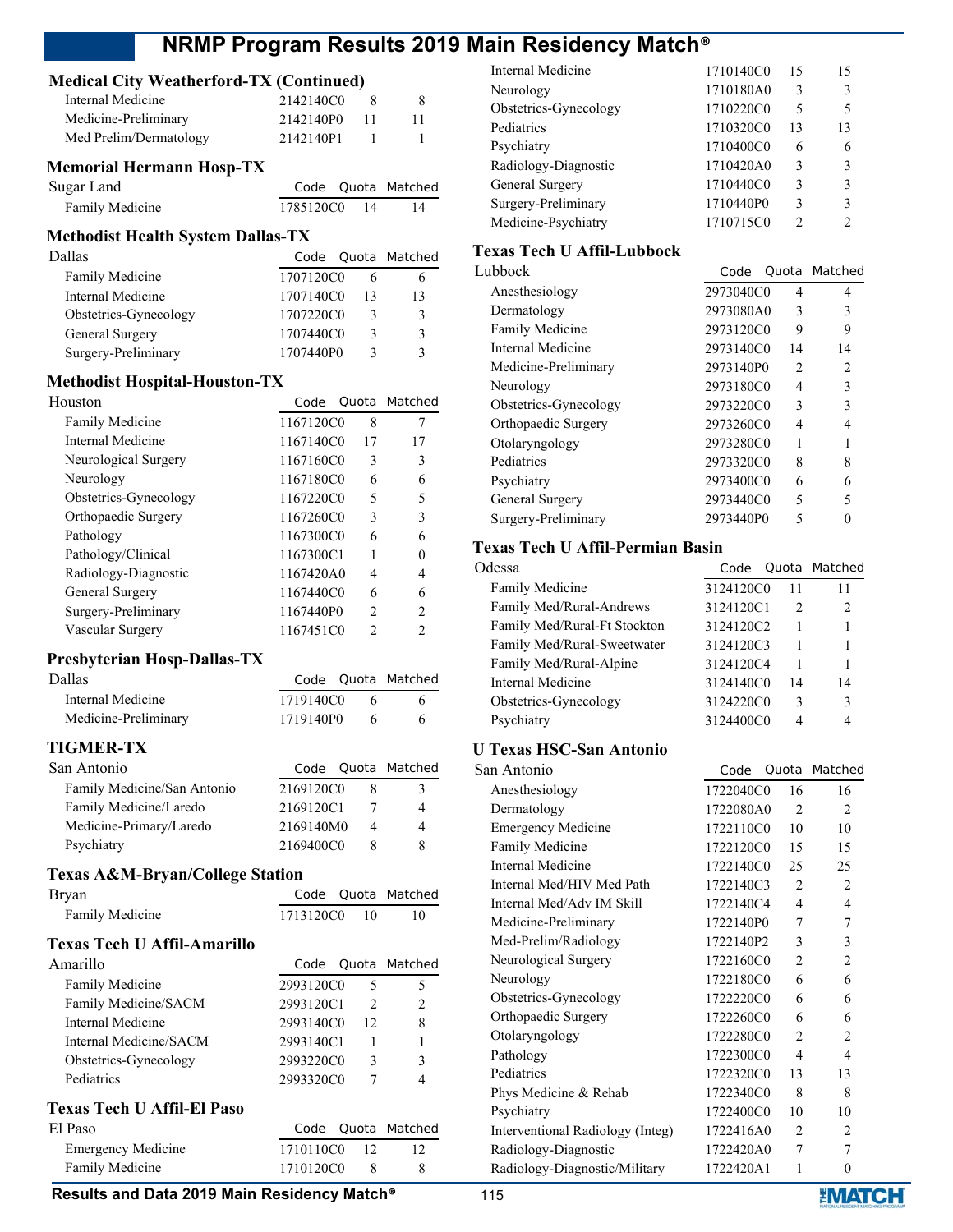### **U Texas HSC-San Antonio (Continued)**

| Radiology-Diag/Integ PhD  | 1722420C0 |    |               |
|---------------------------|-----------|----|---------------|
| Radiology-Diag/Integ PhD  | 1722420R1 |    |               |
| <b>Radiation Oncology</b> | 1722430A0 | 2  | $\mathcal{L}$ |
| General Surgery           | 1722440C0 | 6  | 6             |
| Gen Surgery/Research      | 1722440C1 | 3  | 3             |
| Surgery-Preliminary       | 1722440P0 | 19 | 19            |
| Thoracic Surgery          | 1722461C0 |    |               |

# **U Texas HSC-Tyler**

| Tyler                  |           | Code Quota Matched |
|------------------------|-----------|--------------------|
| Family Medicine        | 3626120C0 |                    |
| Family Medicine/Rural  | 3626120C1 |                    |
| Internal Medicine/GSMC | 3626140C0 | 12                 |
| Psychiatry             | 3626400C0 |                    |

### **U Texas MD Anderson Cancer Ctr**

| Houston                   |           |  | Code Ouota Matched |
|---------------------------|-----------|--|--------------------|
| <b>Radiation Oncology</b> | 1004430A0 |  |                    |

### **U Texas Med Branch-Galveston**

| Galveston                        | Code      | Quota          | Matched      |
|----------------------------------|-----------|----------------|--------------|
| Anesthesiology                   | 1714040C0 | 14             | 14           |
| Anesthesiology                   | 1714040R0 | 4              | 4            |
| Dermatology                      | 1714080A0 | 4              | 4            |
| Family Medicine                  | 1714120C0 | 10             | 10           |
| <b>Internal Medicine</b>         | 1714140C0 | 26             | 26           |
| Medicine-Preliminary             | 1714140P0 | 10             | 10           |
| Neurological Surgery             | 1714160C0 | 1              | 1            |
| Neurology                        | 1714180C0 | 5              | 5            |
| Obstetrics-Gynecology            | 1714220C0 | 8              | 8            |
| Orthopaedic Surgery              | 1714260C0 | 5              | 5            |
| Otolaryngology                   | 1714280C0 | 3              | 3            |
| Pathology                        | 1714300C0 | 5              | 5            |
| Pediatrics                       | 1714320C0 | 12             | 12           |
| Plastic Surgery (Integrated)     | 1714362C0 | $\overline{4}$ | 4            |
| Psychiatry                       | 1714400C0 | 7              | 7            |
| Psychiatry/Child Psych           | 1714400C1 | 1              | 1            |
| Interventional Radiology (Integ) | 1714416A0 | 1              | 1            |
| Interventional Radiology (Integ) | 1714416R0 | 1              | 1            |
| Radiology-Diagnostic             | 1714420A0 | 6              | 6            |
| <b>Radiation Oncology</b>        | 1714430A0 | 1              | 1            |
| General Surgery                  | 1714440C0 | 5              | 5            |
| Vascular Surgery                 | 1714451C0 | 1              | 1            |
| Medicine-Prev Med/Aerospace      | 1714751C0 | $\theta$       | $\theta$     |
| <b>U Texas Med Sch-Houston</b>   |           |                |              |
| Houston                          | Code      | Quota          | Matched      |
| Anesthesiology                   | 2923040A0 | 1              | $\mathbf{1}$ |
| Anesthesiology                   | 2923040C0 | 26             | 26           |
| Dermatology                      | 2923080A0 | 5              | 5            |
| <b>Emergency Medicine</b>        | 2923110C0 | 20             | 20           |
| Family Medicine/HH/LBJ           | 2923120C0 | 12             | 12           |

| Obstetrics-Gynecology             | 2923220C0 | 12             | 12 |
|-----------------------------------|-----------|----------------|----|
| Orthopaedic Surgery               | 2923260C0 | 6              | 6  |
| Otolaryngology                    | 2923280C0 | 3              | 3  |
| Pathology                         | 2923300C0 | 7              | 7  |
| Pediatrics                        | 2923320C0 | 24             | 24 |
| Phys Medicine & Rehab             | 2923340C0 | 4              | 4  |
| Psychiatry                        | 2923400C0 | 9              | 9  |
| Psychiatry/Child Psych            | 2923400C1 | $\overline{c}$ | 2  |
| Psychiatry/Research               | 2923400C2 | $\overline{2}$ | 2  |
| Intervent Rad (Integ)/MD Anderson | 2923416A0 | 3              | 3  |
| Radiology-Diagnostic              | 2923420A0 | 11             | 11 |
| Radiology-Diagnostic/Military     | 2923420A1 | 1              | 1  |
| General Surgery                   | 2923440C0 | 6              | 6  |
| Surg-Prelim/Non-designated        | 2923440P0 | 7              | 2  |
| Surg-Prelim/OMFS                  | 2923440P2 | 3              | 3  |
| Vascular Surgery                  | 2923451C0 | 1              | 1  |
| Medicine-Pediatrics               | 2923700C0 | 8              | 8  |
| Pediatrics-Medical Genetics       | 2923765C0 |                | 1  |

#### **U Texas Rio Grande Valley**

| Harlingen                   | Code      |    | Quota Matched |
|-----------------------------|-----------|----|---------------|
| Family Med/McAllen Med Ctr  | 1825120C0 | 6  | 6             |
| Family Med/DHR-Edinburg     | 1825120C1 | 6  | 6             |
| Family Medicine/Knapp       | 1825120C2 | 6  | 6             |
| Internal Med/VBMC-Harlingen | 1825140C0 | 10 | 10            |
| Internal Med/DHR-Edinburg   | 1825140C1 | 16 | 16            |
| Med-Prelim/DHR-Edinberg     | 1825140P0 | 4  | 4             |
| Ob-Gyn/DHR-Edinburg         | 1825220C0 | 4  | 4             |
| Psychiatry                  | 1825400C0 | 6  | 6             |
| Gen Surgery/DHR-Edinburg    | 1825440C0 | 4  |               |
| Transitional                | 1825999P0 | 4  |               |

#### **U Texas Southwestern Med Sch-Dallas**

| Dallas                          | Code      | Quota    | Matched  |
|---------------------------------|-----------|----------|----------|
| Anesthesiology                  | 2835040A0 | 1        | 1        |
| Anesthesiology                  | 2835040C0 | 17       | 17       |
| Anesthesiology                  | 2835040R0 | 3        | 3        |
| Dermatology                     | 2835080A0 | 7        | 7        |
| Dermatology                     | 2835080R0 | 1        | 1        |
| <b>Emergency Medicine</b>       | 2835110C0 | 22       | 22       |
| Family Medicine                 | 2835120C0 | 8        | 8        |
| Family Med/SW Hlth Resources    | 2835120C3 | 6        | 6        |
| <b>Internal Medicine</b>        | 2835140C0 | 57       | 57       |
| Medicine-Preliminary            | 2835140P0 | 6        | 6        |
| Med-Prelim/Rad Research         | 2835140P6 | $\theta$ | $\theta$ |
| Neurological Surgery            | 2835160C0 | 2        | 2        |
| Neurology                       | 2835180C0 | 8        | 8        |
| Neurology/Research              | 2835180C1 | 1        | 1        |
| Child Neurology                 | 2835185C1 | 4        | 4        |
| Child Neurology                 | 2835185R0 | 1        | 1        |
| Neurodevelopmental Disabilities | 2835186C0 | 1        | 1        |
| Neurodevelopmental Disabilities | 2835186R0 | 1        | $\theta$ |
| Obstetrics-Gynecology           | 2835220C0 | 18       | 18       |
| Orthopaedic Surgery             | 2835260C0 | 6        | 6        |
| Otolaryngology                  | 2835280C0 | 4        | 4        |
| Pathology                       | 2835300C0 | 9        | 9        |
| Pediatrics                      | 2835320C0 | 30       | 30       |
| Phys Medicine & Rehab           | 2835340A0 | 3        | 3        |
| Phys Medicine & Rehab           | 2835340C0 | 6        | 6        |
|                                 |           |          |          |

Internal Medicine 2923140C0 40 40 Medicine-Preliminary 2923140P0 14 14 Med-Prelim/Radiation Onc 2923140P1 2 2 Neurological Surgery 2923160C0 3 3 Neurology 2923180C0 10 10 Child Neurology 2923185C0 3 3

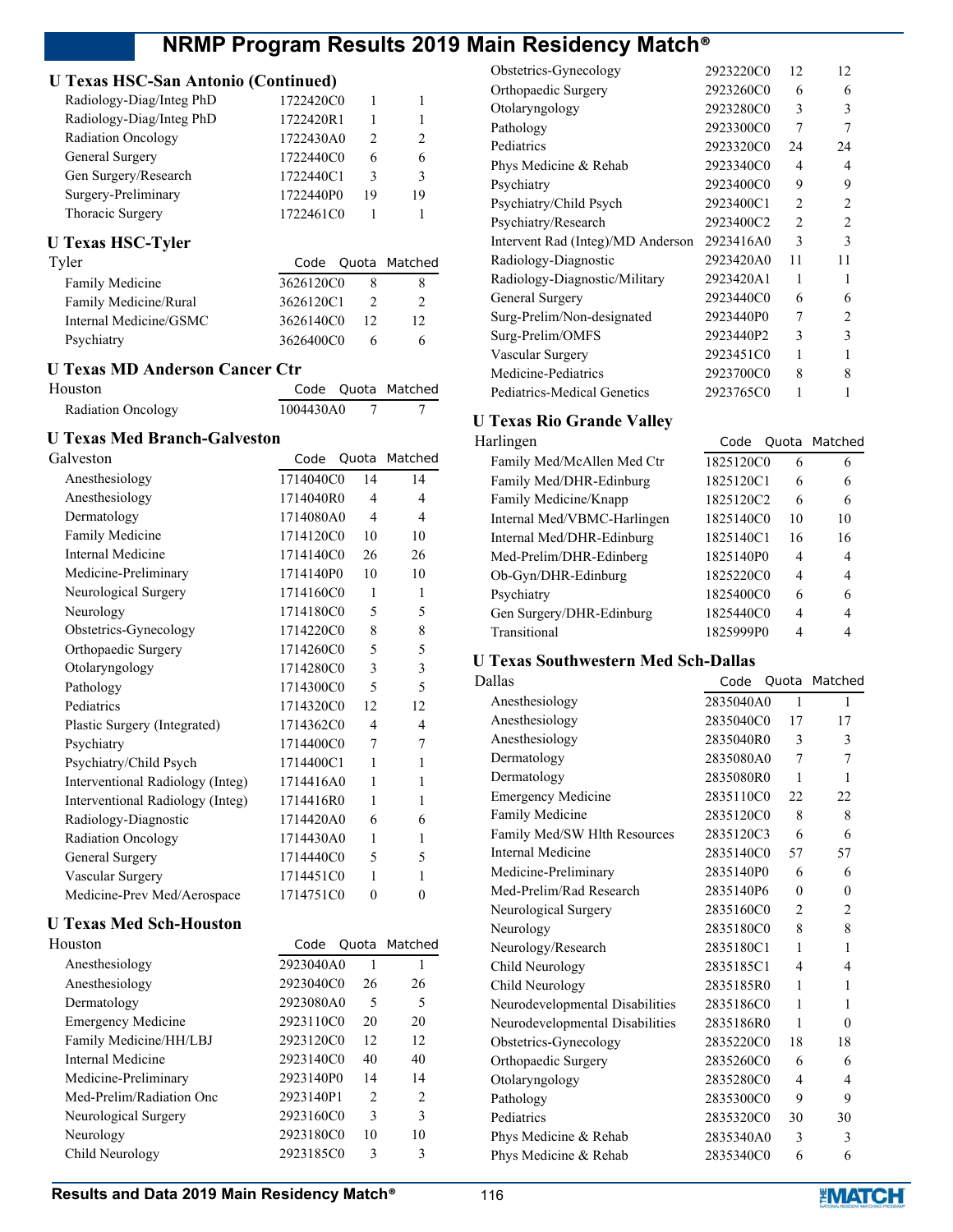#### **U Texas Southwestern Med Sch-Dallas (Continued)**

| Plastic Surgery (Integrated)     | 2835362C0 | 4              | 4             |  |
|----------------------------------|-----------|----------------|---------------|--|
| Psychiatry                       | 2835400C0 | 12             | 12            |  |
| Psychiatry/Research              | 2835400C2 | $\overline{c}$ | 2             |  |
| Psychiatry/ChildPsych            | 2835400C3 | 2              | 2             |  |
| Psychiatry/Rural Pub Mental Hlth | 2835400C4 | $\overline{2}$ | 2             |  |
| Interventional Radiology (Integ) | 2835416A0 | 3              | 3             |  |
| Radiology-Diagnostic             | 2835420A0 | 8              | 8             |  |
| Radiology-Diag/Research          | 2835420A1 | 3              | 3             |  |
| <b>Radiation Oncology</b>        | 2835430A0 | 3              | 3             |  |
| General Surgery                  | 2835440C0 | 13             | 13            |  |
| Surgery-Preliminary              | 2835440P0 | 12             | 4             |  |
| Surg-Prelim/Rad Research         | 2835440P3 | 1              |               |  |
| Medicine-Pediatrics              | 2835700C0 | 4              | 4             |  |
| Medicine-Psychiatry              | 2835715C0 | $\overline{c}$ | $\mathcal{L}$ |  |
| Psychiatry-Neurology             | 2835755C0 |                |               |  |
|                                  |           |                |               |  |

#### **U Texas at Austin Dell Medical School**

| Austin                   |           |    | Code Quota Matched |
|--------------------------|-----------|----|--------------------|
| Dermatology              | 1793080A0 | 3  | 3                  |
| Emergency Medicine       | 1793110C0 | 8  | 8                  |
| Family Medicine          | 1793120C0 | 7  | 7                  |
| Internal Medicine        | 1793140C0 | 14 | 14                 |
| Internal Med/Distinction | 1793140C1 | 4  | 4                  |
| Medicine-Primary         | 1793140M0 | 2  | 2                  |
| Medicine-Preliminary     | 1793140P0 | 5  | 5                  |
| Neurology                | 1793180C0 | 5  | 3                  |
| Child Neurology          | 1793185C0 | 1  |                    |
| Obstetrics-Gynecology    | 1793220C0 | 4  | 4                  |
| Ob-Gyn/Distinction       | 1793220C1 | 1  | 1                  |
| Orthopaedic Surgery      | 1793260C0 | 4  | 4                  |
| Pediatrics               | 1793320C0 | 18 | 18                 |
| Pediatrics/Distinction   | 1793320C1 | 3  | 3                  |
| Phys Medicine & Rehab    | 1793340A0 | 2  | 2                  |
| Psychiatry               | 1793400C0 | 8  | 8                  |
| General Surgery          | 1793440C0 | 3  | 3                  |
| Surgery-Preliminary      | 1793440P0 | 3  | 3                  |
| Transitional             | 1793999P0 | 6  | 6                  |

#### **Valley Baptist Med Ctr-TX**

| Harlingen                        |           |          | Code Quota Matched |
|----------------------------------|-----------|----------|--------------------|
| Family Medicine                  | 1235120C0 | $\sim$ 5 |                    |
| William Beaumont Army Med Ctr-TX |           |          |                    |
| El Paso                          |           |          | Code Quota Matched |

| Internal Medicine/El Paso VA     | 1717140C0 | $\mathcal{L}$  | $\mathfrak{D}$     |
|----------------------------------|-----------|----------------|--------------------|
| Orthopaedic Surgery              | 1717260C0 | $\overline{c}$ | $\mathfrak{D}$     |
| <b>UTAH</b>                      |           |                |                    |
| <b>Intermountain Med Ctr-UT</b>  |           |                |                    |
| Murray                           |           |                | Code Ouota Matched |
| Transitional                     | 1729999P0 | 10             | 10                 |
| <b>McKay-Dee Hospital Ctr-UT</b> |           |                |                    |
| Ogden                            |           |                | Code Quota Matched |
| Family Medicine                  | 1736120C0 | 7              | 7                  |
| <b>U</b> Utah Affil Hospitals    |           |                |                    |
| Salt Lake City                   | Code      |                | Quota Matched      |
| Anesthesiology                   | 1732040A0 | 5              | 5                  |

| Anesthesiology/Trans             | 1732040C0 | 3              | 3              |
|----------------------------------|-----------|----------------|----------------|
| Anesthesiology/IM                | 1732040C1 | 5              | 5              |
| Anesthesiology                   | 1732040R0 | 1              | $\mathbf{1}$   |
| Dermatology                      | 1732080A0 | $\overline{2}$ | $\overline{c}$ |
| Dermatology/IM                   | 1732080C0 | $\mathbf{1}$   | 1              |
| Dermatology                      | 1732080R0 | 1              | 1              |
| <b>Emergency Medicine</b>        | 1732110C0 | 9              | 9              |
| Family Medicine                  | 1732120C0 | 10             | 10             |
| <b>Internal Medicine</b>         | 1732140C0 | 30             | 30             |
| Internal Med/Intl Partnership    | 1732140C2 | $\overline{2}$ | $\overline{c}$ |
| Medicine-Preliminary             | 1732140P0 | 3              | 3              |
| Med-Prelim/Ophthalmology         | 1732140P1 | $\overline{4}$ | $\overline{4}$ |
| Med-Prelim/Intl Partnership      | 1732140P4 | 1              | 1              |
| Neurological Surgery             | 1732160C0 | $\overline{2}$ | $\overline{c}$ |
| Neurology                        | 1732180C0 | 8              | $\,$ $\,$      |
| Child Neurology                  | 1732185C0 | $\overline{c}$ | $\overline{c}$ |
| Obstetrics-Gynecology            | 1732220C0 | 6              | 6              |
| Orthopaedic Surgery              | 1732260C0 | 6              | 6              |
| Otolaryngology                   | 1732280C0 | 3              | 3              |
| Pathology-AP/CP Comb             | 1732300C0 | 4              | $\overline{4}$ |
| Pathology/Physician Scientist    | 1732300C4 | $\mathbf{1}$   | 1              |
| Pediatrics                       | 1732320C0 | 20             | 20             |
| Phys Medicine & Rehab            | 1732340C0 | 6              | 6              |
| Plastic Surgery (Integrated)     | 1732362C0 | $\overline{2}$ | $\overline{c}$ |
| Psychiatry                       | 1732400C0 | 8              | 8              |
| Psychiatry/Research              | 1732400C1 | 1              | 1              |
| Interventional Radiology (Integ) | 1732416A0 | 1              | 1              |
| Radiology-Diagnostic             | 1732420A0 | 7              | 7              |
| Radiation Oncology               | 1732430A0 | $\overline{2}$ | $\overline{2}$ |
| Radiation Oncology/Military      | 1732430A1 | 1              | $\theta$       |
| Radiation Oncology/Military      | 1732430R0 | $\mathbf{1}$   | $\mathbf{0}$   |
| <b>General Surgery</b>           | 1732440C0 | 6              | 6              |
| Medicine-Pediatrics              | 1732700C0 | 3              | 3              |
| Peds/Psych/Child Psych           | 1732730C0 | $\overline{2}$ | $\overline{2}$ |
|                                  |           |                |                |

### **Utah HealthCare Institute**

| Salt Lake City                 |           | Code Quota Matched |
|--------------------------------|-----------|--------------------|
| Family Medicine                | 1730120C0 |                    |
| <b>Utah Valley Reg Med Ctr</b> |           |                    |
| Provo                          |           | Code Quota Matched |
| Family Medicine                | 1215120C0 |                    |

### **VERMONT**

### **Univ of Vermont Medical Center**

| Burlington                | Code      |                | Quota Matched  |
|---------------------------|-----------|----------------|----------------|
| Anesthesiology            | 1734040C0 | 6              | 6              |
| Dermatology               | 1734080A0 | $\mathfrak{D}$ | 2              |
| <b>Emergency Medicine</b> | 1734110C0 | 6              | 6              |
| Family Medicine           | 1734120C0 | 6              | 6              |
| Internal Medicine         | 1734140C0 | 14             | 14             |
| Medicine-Primary          | 1734140M0 | 1              |                |
| Medicine-Preliminary      | 1734140P0 |                |                |
| Medicine-Preliminary/FAP  | 1734140P2 | $\mathfrak{D}$ | $\mathfrak{D}$ |
| Neurological Surgery      | 1734160C0 |                |                |
| Neurology                 | 1734180C0 | 4              | 4              |
| Obstetrics-Gynecology     | 1734220C0 | 3              | 3              |
| Orthopaedic Surgery       | 1734260C0 | 3              | 3              |
| Otolaryngology            | 1734280C0 |                |                |
|                           |           |                |                |

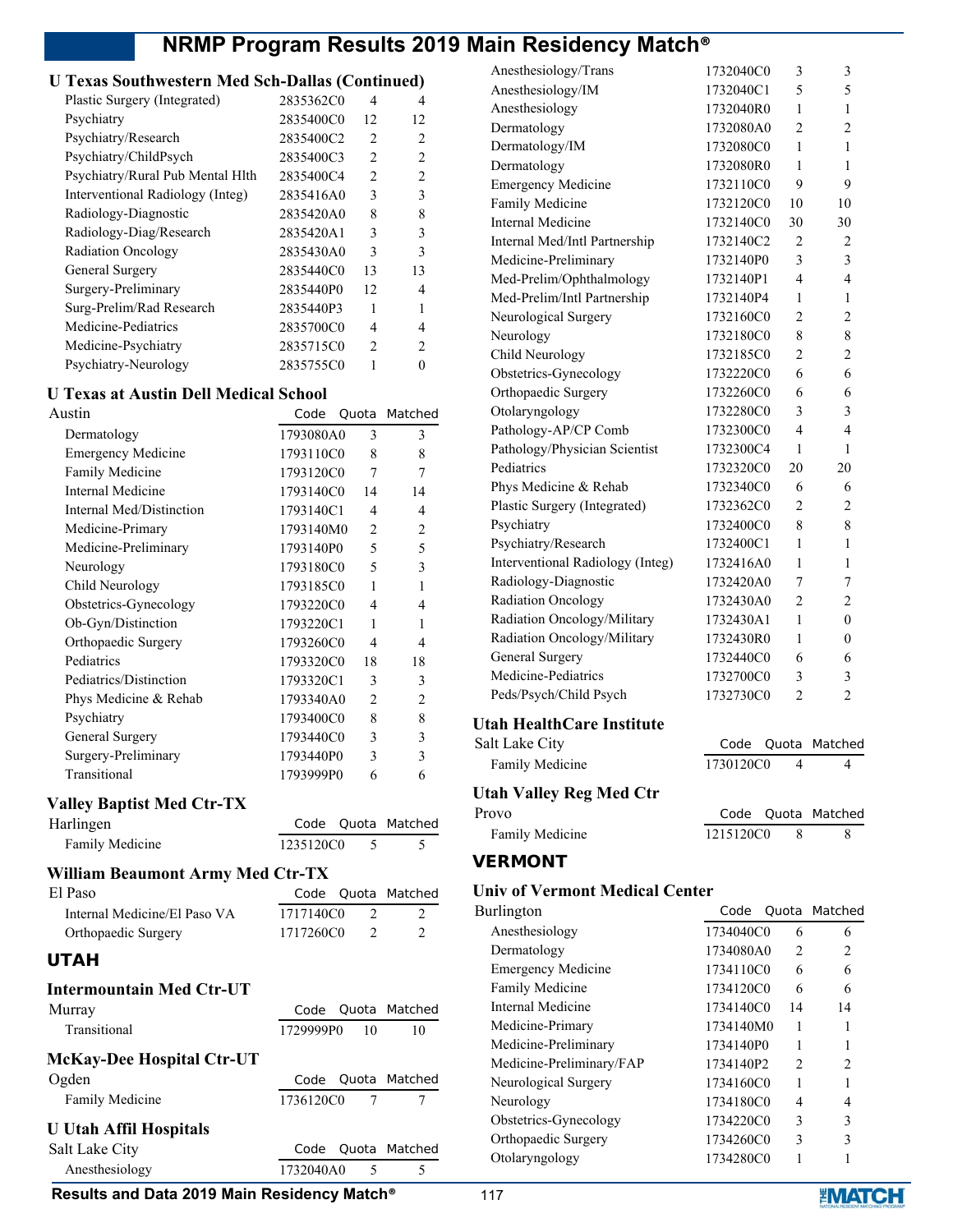#### **Univ of Vermont Medical Center (Continued)**

| Pathology                  | 1734300C0 |   |   |
|----------------------------|-----------|---|---|
| Pediatrics                 | 1734320C0 |   |   |
| Psychiatry                 | 1734400C0 |   | 3 |
| Combined Adult/Child Psych | 1734400C1 |   | 2 |
| Radiology-Diagnostic       | 1734420A0 | 6 | 6 |
| General Surgery            | 1734440C0 | Δ | 4 |
| Surgery-Preliminary        | 1734440P0 |   |   |
|                            |           |   |   |

# **VIRGINIA**

### **Bon Secours Health System-VA**

| Midlothian                 |             |      | Code Quota Matched |
|----------------------------|-------------|------|--------------------|
| Family Medicine/St Francis | 2530120C0   | - 83 |                    |
| Family Medicine/Blackstone | 2530120C1 2 |      |                    |

#### **Carilion Clinic-Virginia Tech Carilion SOM**

| Roanoke                      | Code      |                | Quota Matched  |
|------------------------------|-----------|----------------|----------------|
| Dermatology                  | 1748080A0 | 1              |                |
| <b>Emergency Medicine</b>    | 1748110C0 | 11             | 11             |
| Family Medicine              | 1748120C0 | 10             | 10             |
| Internal Medicine            | 1748140C0 | 22.            | 22             |
| Medicine-Preliminary         | 1748140P0 | 3              | 2              |
| Neurological Surgery         | 1748160C0 | 1              |                |
| Neurology                    | 1748180C0 | 3              | 3              |
| Obstetrics-Gynecology        | 1748220C0 | 4              | 4              |
| Pediatrics                   | 1748320C0 | 6              | 6              |
| Plastic Surgery (Integrated) | 1748362C0 | $\mathfrak{D}$ | $\mathfrak{D}$ |
| Psychiatry                   | 1748400C0 | 8              | 8              |
| General Surgery              | 1748440C0 | 5              | 5              |
| Surgery-Preliminary          | 1748440P0 | 3              |                |
|                              |           |                |                |

#### **Eastern VA Med School-VA**

| Norfolk                      | Code      | Quota | Matched |
|------------------------------|-----------|-------|---------|
| Dermatology                  | 2980080A0 | 2     | 2       |
| Dermatology                  | 2980080R0 | 1     |         |
| <b>Emergency Medicine</b>    | 2980110C0 | 9     | 9       |
| Family Med/Portsmouth        | 2980120C0 | 6     | 6       |
| Family Med/Ghent             | 2980120C1 | 8     | 8       |
| Internal Medicine            | 2980140C0 | 12    | 12      |
| Internal Medicine/Geriatrics | 2980140C1 | 1     |         |
| Medicine-Preliminary         | 2980140P0 | 9     | 9       |
| Obstetrics-Gynecology        | 2980220C0 | 5     | 5       |
| Otolaryngology               | 2980280C0 | 3     | 3       |
| Pediatrics                   | 2980320C0 | 22    | 22      |
| Phys Medicine & Rehab        | 2980340A0 | 3     | 3       |
| Psychiatry                   | 2980400C0 | 4     | 4       |
| Radiology-Diagnostic         | 2980420A0 | 4     | 4       |
| General Surgery              | 2980440C0 | 5     | 5       |

### **INOVA Fairfax Hospital-VA**

| Falls Church          |           |    | Code Quota Matched |
|-----------------------|-----------|----|--------------------|
| Internal Medicine     | 3199140C0 |    |                    |
| Neurological Surgery  | 3199160C0 |    |                    |
| Obstetrics-Gynecology | 3199220C0 |    |                    |
| Pediatrics            | 3199320C0 | 13 | 13                 |
| General Surgery       | 3199440C0 |    |                    |

# **Johnston Memorial Hosp-VA**

| Abingdon                                              | Code                   | Quota                            | Matched                          |
|-------------------------------------------------------|------------------------|----------------------------------|----------------------------------|
| Medicine-Primary                                      | 2178140M0              | 5                                | 5                                |
| <b>LewisGale Med Ctr-VA</b>                           |                        |                                  |                                  |
| Salem                                                 |                        |                                  |                                  |
|                                                       | Code                   | Quota                            | Matched                          |
| Family Medicine                                       | 2129120C0              | 8                                | 6                                |
| <b>Internal Medicine</b>                              | 2129140C0              | 15                               | 15                               |
| Psychiatry                                            | 2129400C0              | 8                                | 6                                |
| <b>Lynchburg Fam Med Res-VA</b>                       |                        |                                  |                                  |
| Lynchburg                                             | Code                   | Quota                            | Matched                          |
| Family Medicine                                       | 3065120C0              | 9                                | 9                                |
|                                                       |                        |                                  |                                  |
| Norton Community Hosp-VA                              |                        |                                  |                                  |
| Norton                                                | Code                   | Quota                            | Matched                          |
| Internal Medicine                                     | 2112140C0              | 9                                | 4                                |
| Riverside Reg Med Ctr-VA                              |                        |                                  |                                  |
| Newport News                                          | Code                   | Quota                            | Matched                          |
| Family Medicine                                       | 1739120C0              | 13                               | 13                               |
| Obstetrics-Gynecology                                 | 1739220C0              | 3                                | 3                                |
| Transitional                                          | 1739999P0              | 12                               | 12                               |
|                                                       |                        |                                  |                                  |
| <b>Sovah Health-Danville-VA</b>                       |                        |                                  |                                  |
| Danville                                              | Code                   | Quota                            | Matched                          |
| Family Medicine                                       | 2145120C0              | 2                                | 2                                |
| <b>Internal Medicine</b>                              | 2145140C0              | 7                                | 3                                |
|                                                       |                        |                                  |                                  |
| <b>University of Virginia</b>                         |                        |                                  |                                  |
| Charlottesville                                       | Code                   | Quota                            | Matched                          |
| Anesthesiology                                        | 1737040A0              | 3                                | 3                                |
| Anesthesiology                                        | 1737040C0              | 12                               | 12                               |
| Anesthesiology                                        | 1737040R0              | 1                                | 1                                |
| Dermatology                                           | 1737080A0              | $\overline{2}$                   | 2                                |
| <b>Emergency Medicine</b>                             | 1737110C0              | 12                               | 12                               |
| Family Medicine                                       | 1737120C0              | 8                                | 8                                |
| <b>Internal Medicine</b>                              | 1737140C0              | 29                               | 29                               |
| Medicine-Primary                                      | 1737140M0              | 3                                | 3                                |
| Medicine-Preliminary                                  | 1737140P0              | 4                                | 4                                |
| Neurological Surgery                                  | 1737160C0              | 2                                | 2                                |
| Neurology                                             | 1737180C0              | 6                                | 6                                |
| Child Neurology                                       | 1737185C0              | 1                                | 1                                |
| Child Neurology                                       | 1737185R0              | 1                                | 1                                |
| Obstetrics-Gynecology                                 | 1737220C0              | 4                                | 4                                |
| Orthopaedic Surg/5 Yr                                 | 1737260C0<br>1737280C0 | 4                                | 4<br>3                           |
| Otolaryngology<br>Pathology                           |                        | 3                                |                                  |
| Pediatrics                                            | 1737300C0              | 5                                | 5                                |
|                                                       | 1737320C0              | 11                               | 11                               |
| Phys Medicine & Rehab                                 | 1737340A0              | 2                                | $\overline{c}$                   |
| Phys Medicine & Rehab<br>Plastic Surgery (Integrated) | 1737340C0              | $\overline{c}$<br>$\overline{2}$ | $\overline{c}$<br>$\overline{2}$ |
| Psychiatry                                            | 1737362C0<br>1737400C0 | 10                               | 10                               |
| Interventional Radiology (Integ)                      |                        | 2                                | 2                                |
|                                                       | 1737416A0              |                                  |                                  |
| Radiology-Diagnostic<br>Radiation Oncology            | 1737420A0              | 8                                | 8                                |
|                                                       | 1737430A0              | 1                                | 1                                |
| General Surgery                                       | 1737440C0              | 5                                | 5<br>1                           |
| Surgery-Preliminary                                   | 1737440P1              | 8                                |                                  |
| Surg-Prelim/Int Radiology                             | 1737440P3              | 2                                | 2                                |
| Thoracic Surgery                                      | 1737461C0              | 1                                | 1                                |

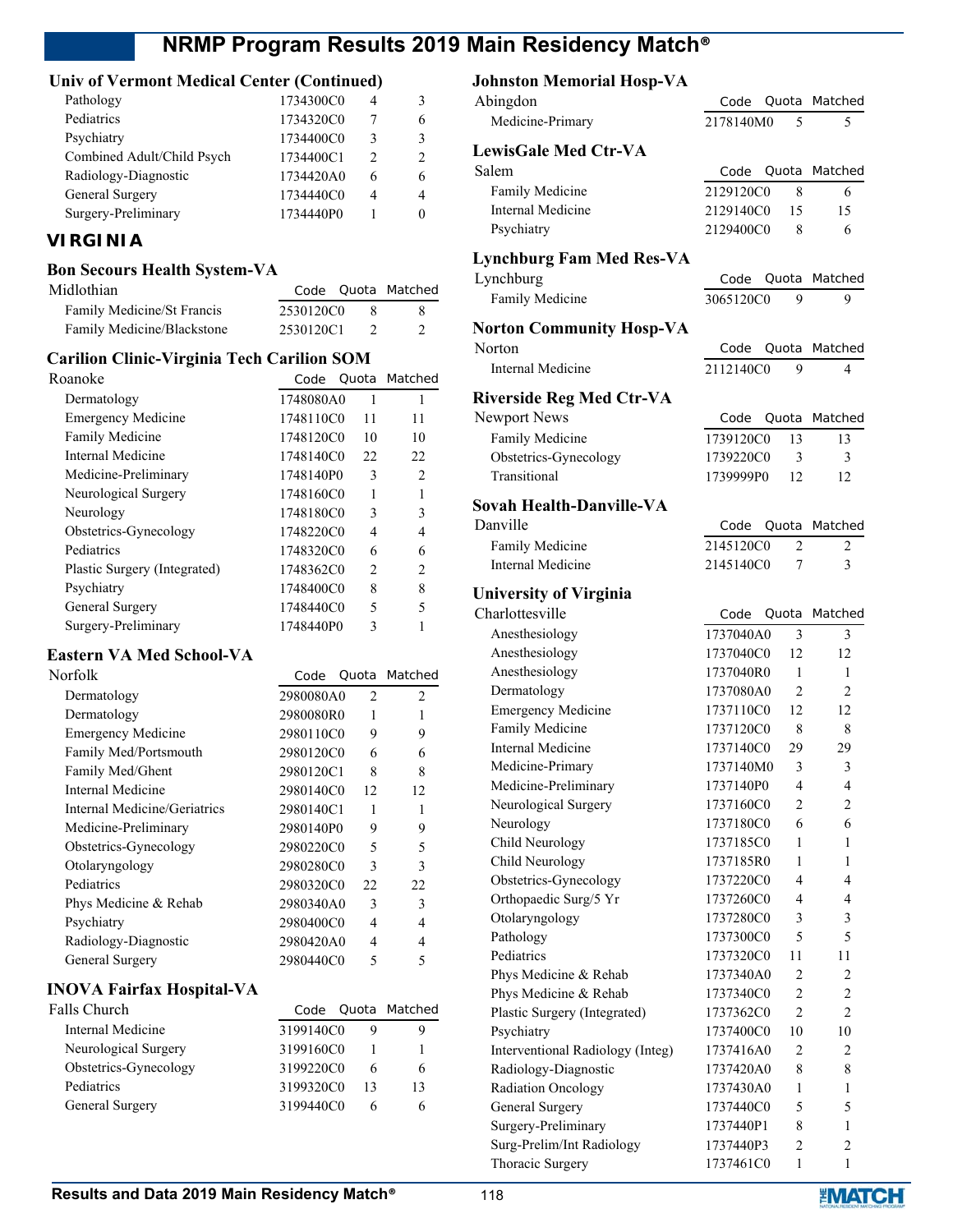### **VCOM/LGHM GME Consortium-VA**

| Blacksburg        |           | Code Quota Matched |
|-------------------|-----------|--------------------|
| Internal Medicine | 2192140C0 |                    |
| Transitional      | 2192999P0 |                    |

#### **VCU-Fairfax Family Med Res-VA**

|  | Code Quota Matched<br>1733120C0 |
|--|---------------------------------|

### **VCU-Shenandoah Valley-VA**

| Front Royal     |           | Code Ouota Matched |
|-----------------|-----------|--------------------|
| Family Medicine | 1742120C0 |                    |

### **Virginia Commonwealth U Hlth Sys**

| Richmond                     | Code      | Quota          | Matched          |
|------------------------------|-----------|----------------|------------------|
| Anesthesiology               | 1743040C0 | 8              | 8                |
| Anesthesiology               | 1743040R0 | 5              | 5                |
| Dermatology                  | 1743080A0 | $\overline{2}$ | $\overline{2}$   |
| <b>Emergency Medicine</b>    | 1743110C0 | 10             | 10               |
| <b>Internal Medicine</b>     | 1743140C0 | 33             | 33               |
| Medicine-Preliminary         | 1743140P0 | 13             | 8                |
| Med-Prelim/Neurology         | 1743140P1 | 8              | 8                |
| Med-Prelim/PM&R              | 1743140P2 | 1              | 1                |
| Neurological Surgery         | 1743160C0 | $\overline{2}$ | 2                |
| Neurology                    | 1743180A0 | 8              | 8                |
| Child Neurology              | 1743185C0 | 1              | 1                |
| Child Neurology              | 1743185R0 | $\overline{2}$ | $\mathbf{0}$     |
| Obstetrics-Gynecology        | 1743220C0 | 6              | 6                |
| Orthopaedic Surgery          | 1743260C0 | 5              | 5                |
| Otolaryngology               | 1743280C0 | $\overline{c}$ | $\overline{c}$   |
| Pathology                    | 1743300C0 | $\overline{4}$ | 1                |
| Pediatrics                   | 1743320C0 | 15             | 15               |
| Phys Medicine & Rehab        | 1743340A0 | 6              | 6                |
| Plastic Surgery (Integrated) | 1743362C0 | $\overline{2}$ | 2                |
| Psychiatry                   | 1743400C0 | 11             | 11               |
| Psychiatry/Research Trk      | 1743400C1 | $\mathbf{0}$   | $\boldsymbol{0}$ |
| Radiology-Diagnostic         | 1743420A0 | 8              | 8                |
| Radiology-Diagnostic         | 1743420R0 | 1              | 1                |
| <b>Radiation Oncology</b>    | 1743430A0 | $\overline{2}$ | 2                |
| <b>General Surgery</b>       | 1743440C0 | 5              | 5                |
| Surgery-Preliminary          | 1743440P0 | 7              | 7                |
| Medicine-Pediatrics          | 1743700C0 | $\overline{4}$ | 4                |
| Medicine-Emergency Med       | 1743705C0 | $\overline{2}$ | $\overline{2}$   |

### **WASHINGTON**

# **Central WA Family Med**

| 5             | 5                                                                                                                  |
|---------------|--------------------------------------------------------------------------------------------------------------------|
| $\mathcal{L}$ |                                                                                                                    |
|               |                                                                                                                    |
|               |                                                                                                                    |
| -6            | 6                                                                                                                  |
|               |                                                                                                                    |
|               |                                                                                                                    |
| 8             | 4                                                                                                                  |
|               | Code Ouota Matched<br>3059120C0<br>3059120C1<br>Code Quota Matched<br>1731120C0<br>Code Quota Matched<br>2059120C0 |

# **Kadlec Regional Med Ctr-WA**

| Kauiec Kegional Med Cif-WA                  |                        |                                  |                                  |
|---------------------------------------------|------------------------|----------------------------------|----------------------------------|
| Richland                                    | Quota<br>Code          |                                  | Matched                          |
| Family Medicine                             | 1721120C0              | 8                                | 8                                |
| <b>Kaiser Permanente Washington</b>         |                        |                                  |                                  |
| Seattle                                     | Code                   |                                  | Quota Matched                    |
| Family Medicine/Capitol Hill                | 1811120C0              | 4                                | 4                                |
| Family Medicine/Burien                      | 1811120C1              | 2                                | 2                                |
| MultiCare Good Samaritan Hosp-WA            |                        |                                  |                                  |
| Puyallup                                    | Code<br>Quota          |                                  | Matched                          |
| Family Medicine                             | 1574120C0              | 6                                | 6                                |
|                                             |                        |                                  |                                  |
| <b>PeaceHealth Southwest Med Ctr-WA</b>     |                        |                                  |                                  |
| Vancouver                                   | Quota<br>Code          |                                  | Matched                          |
| Family Medicine                             | 1143120C0              | 8                                | 8                                |
| <b>Providence Sacred Heart Med Ctr-WA</b>   |                        |                                  |                                  |
| Spokane                                     | Code<br>Quota          |                                  | Matched                          |
| Family Medicine                             | 1758120C0              | 10                               | 10                               |
| Family Med/Rural                            | 1758120C1              | 2                                | 2                                |
| <b>Internal Medicine</b>                    | 1758140C0              | 10                               | 10                               |
| Psychiatry                                  | 1758400C0              | 4                                | 4                                |
| Radiology-Diagnostic                        | 1758420C0              | 2                                | 2                                |
| Transitional                                | 1758999P0              | 16                               | 16                               |
|                                             |                        |                                  |                                  |
| <b>Providence St Peter Hospital-WA</b>      |                        |                                  |                                  |
| Olympia                                     | Code Quota Matched     |                                  |                                  |
| Family Medicine                             | 3198120C0              | 7                                | 4                                |
| Family Medicine/Chehalis                    | 3198120C1              | 3                                | 3                                |
| <b>Puyallup Tribal Health Authority-WA</b>  |                        |                                  |                                  |
| Tacoma                                      | Code                   |                                  | Quota Matched                    |
| Family Medicine                             | 2209120C0              | $\overline{c}$                   | 2                                |
| <b>Sea Mar Community Health Ctrs-WA</b>     |                        |                                  |                                  |
| Seattle                                     | Code                   |                                  | Quota Matched                    |
| Family Medicine                             | 1912120C0              | 6                                | 6                                |
|                                             |                        |                                  |                                  |
| <b>Skagit Regional Health-WA</b>            |                        |                                  |                                  |
| Mount Vernon                                | Code<br>Quota          |                                  | Matched                          |
| Family Medicine                             | 2159120C0              | 2                                | 2                                |
| <b>Internal Medicine</b>                    | 2159140C0              | 3                                | 3                                |
| <b>St. Joseph's Hospital-WA</b>             |                        |                                  |                                  |
| Tacoma                                      | Code<br>Quota          |                                  | Matched                          |
| Surgery-General                             | 2210440C0              | 2                                | 2                                |
|                                             |                        |                                  |                                  |
| <b>Swedish Med Ctr-WA</b>                   |                        |                                  |                                  |
| Seattle                                     | Quota<br>Code          |                                  | Matched                          |
| Family Med/First Hill                       | 1755120C0              | 6                                | 6                                |
| Family Med/Downtown                         | 1755120C1              | 3                                | 3                                |
| Family Med/Ballard                          | 1755120C2              | 2                                | $\overline{c}$                   |
| Family Med/Cherry Hill                      | 1755120C3              | 4                                | $\overline{4}$                   |
| Family Med/SeaMar                           | 1755120C4              | $\overline{c}$<br>$\overline{c}$ | $\overline{c}$<br>$\overline{c}$ |
| Family Med/SIHB<br>Family Med/Carolyn Downs | 1755120C5              | $\overline{c}$                   | $\overline{c}$                   |
| Family Med/ID Clinic                        | 1755120C7<br>1755120C8 | $\overline{c}$                   | $\overline{c}$                   |
| Family Medicine/Rural                       | 1755120C9              | $\overline{2}$                   | $\overline{c}$                   |
| General Surgery                             | 1755440C0              | 5                                | 5                                |
| Surgery-Preliminary                         | 1755440P0              | 5                                | 4                                |
|                                             |                        |                                  |                                  |

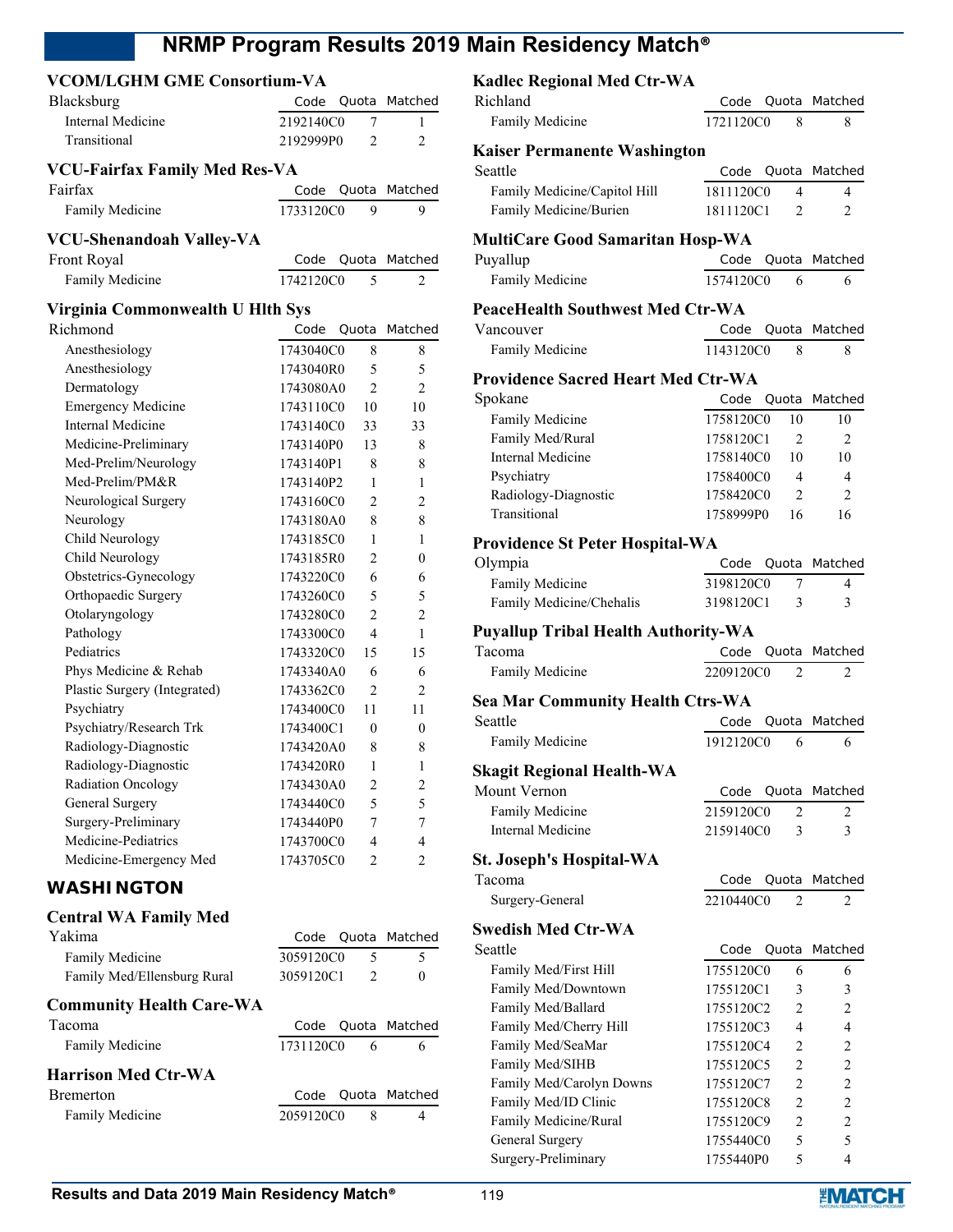#### **Tacoma Family Med-WA**

| 1 асоша 1 ашну 191си- VI $\Lambda$ |           |                |                |
|------------------------------------|-----------|----------------|----------------|
| Tacoma                             | Code      | Quota          | Matched        |
| Family Medicine                    | 3086120C0 | 8              | 8              |
|                                    |           |                |                |
| <b>Trios Health-WA</b>             |           |                |                |
| Kennewick                          | Code      | Quota          | Matched        |
| Internal Medicine                  | 2167140C0 | 5              | 3              |
| <b>U Washington Affil Hosps</b>    |           |                |                |
| Seattle                            | Code      | Quota          | Matched        |
| Anesthesiology                     | 1918040A0 | 1              | 1              |
| Anesthesiology/Clin Base Yr        | 1918040C0 | 24             | 24             |
| Anesthesiology/Crit Care Comb      | 1918040C1 | 0              | $\theta$       |
| Anesthesiology/Bonica Scholar      | 1918040C2 | 2              | 2              |
| Anesthesiology                     | 1918040R0 | 1              | 1              |
|                                    |           | 4              | 4              |
| Dermatology                        | 1918080A0 |                |                |
| <b>Emergency Medicine</b>          | 1918110C0 | 12             | 12             |
| Family Medicine                    | 1918120C0 | 6              | 6              |
| Family Med/Harborview              | 1918120C1 | $\overline{c}$ | 2              |
| Family Medicine/Chelan Rural       | 1918120C2 | $\overline{c}$ | $\overline{2}$ |
| <b>Internal Medicine</b>           | 1918140C0 | 40             | 40             |
| Medicine-Primary                   | 1918140M0 | 12             | 12             |
| Medicine-Preliminary               | 1918140P0 | 6              | 5              |
| Neurological Surgery               | 1918160C0 | 3              | 3              |
| Neurology                          | 1918180C0 | 7              | 7              |
| Neurology                          | 1918180R0 | 2              | 2              |
| Child Neurology                    | 1918185C0 | 3              | 3              |
| Obstetrics-Gynecology              | 1918220C0 | 7              | 7              |
| Orthopaedic Surgery                | 1918260C0 | 8              | 8              |
| Otolaryngology                     | 1918280C0 | 3              | 3              |
| $Oto + 2$ yrs research             | 1918280C1 | 1              | 1              |
| Pathology-AP & CP                  | 1918300C0 | 8              | 6              |
| Pathology-AP only                  | 1918300C1 | 0              | 0              |
| Pathology-CP only                  | 1918300C2 | 0              | $\theta$       |
| Pathology-AP & NP                  | 1918300C3 | 0              | $\theta$       |
| Pediatrics                         | 1918320C0 | 36             | 36             |
| Pediatrics-Alaska                  | 1918320C1 | 4              | 4              |
| Phys Medicine & Rehab              | 1918340A0 | 5              | 5              |
| Phys Medicine & Rehab              | 1918340C0 | 3              | 3              |
| Plastic Surgery (Integrated)       | 1918362C0 | 4              | 4              |
| Psychiatry                         | 1918400C0 | 8              | 8              |
| Psychiatry/UW Idaho                | 1918400C2 | 4              | 4              |
| Psychiatry/Research                | 1918400C4 | 4              | 4              |
| Psychiatry/ UW Montana             | 1918400C5 | 3              | 3              |
| Interventional Radiology (Integ)   | 1918416A0 | 3              | 3              |
| Radiology-Diagnostic               | 1918420A0 | 10             | 10             |
| Radiology-Diagnostic               | 1918420R2 | 1              | 1              |
| Radiation Oncology                 | 1918430A0 | 3              | 3              |
| General Surgery                    | 1918440C0 | 3              | 3              |
| Gen Surgery/Research               | 1918440C1 | 4              | 4              |
| Surg-Prelim/2yr                    | 1918440P0 | 2              | $\overline{c}$ |
| Surg-Prelim/1yr                    | 1918440P3 | 14             | 5              |
| Vascular Surgery                   | 1918451C0 | 1              | 1              |
| Thoracic Surgery                   | 1918461C0 | 1              | 1              |
| <b>Pediatrics-Medical Genetics</b> | 1918765C0 | $\mathbf{0}$   | $\theta$       |
|                                    |           |                |                |
| <b>Valley Med Ctr-WA</b>           |           |                |                |
| Renton                             | Code      | Quota          | Matched        |
| Family Medicine                    | 3132120C0 | 8              | 8              |

# **Virginia Mason Med Ctr-WA**

| Seattle              | Code      |                          | Quota Matched |
|----------------------|-----------|--------------------------|---------------|
| Anesthesiology       | 1756040A0 | 5                        | 4             |
| Anesthesiology       | 1756040C0 | 4                        | 4             |
| Internal Medicine    | 1756140C0 | 6                        | 6             |
| Medicine-Primary     | 1756140M0 | 4                        |               |
| Medicine-Preliminary | 1756140P0 | 5                        | 5             |
| Radiology-Diagnostic | 1756420A0 |                          |               |
| Radiology-Diagnostic | 1756420C0 | $\mathcal{P}$            | 2             |
| General Surgery      | 1756440C0 | $\overline{\phantom{0}}$ | 5             |
| Surgery-Preliminary  | 1756440P0 | 6                        |               |
| Transitional         | 1756999P0 | 6                        |               |
|                      |           |                          |               |

#### **Yakima Valley Farm Workers Clinic-WA**

| Toppenish       |           | Code Quota Matched |
|-----------------|-----------|--------------------|
| Family Medicine | 2168120C0 |                    |

#### **WEST VIRGINIA**

#### **Charleston Area Med Ctr/WV Univ**

| Charleston                | Code      |   | Quota Matched |
|---------------------------|-----------|---|---------------|
| <b>Emergency Medicine</b> | 1902110C0 | 6 | 6             |
| Family Medicine           | 1902120C0 | 5 | 5             |
| Internal Medicine         | 1902140C0 | 9 | 9             |
| Medicine-Preliminary      | 1902140P0 | 6 | 3             |
| Obstetrics-Gynecology     | 1902220C0 | 3 | 3             |
| Pediatrics                | 1902320C0 | 7 |               |
| Psychiatry                | 1902400C0 | 4 | 3             |
| General Surgery           | 1902440C0 | 4 |               |
| Surgery-Preliminary       | 1902440P0 |   |               |
| Vascular Surgery          | 1902451C0 |   |               |
| Medicine-Psychiatry       | 1902715C0 | っ |               |

#### **Marshall Community Health-WV**

|           | Code Ouota Matched |
|-----------|--------------------|
| 2191120C0 |                    |

### **Marshall University SOM-WV**

Huntington

Family Medicine

| Huntington                    | Code      | Quota          | Matched                  |
|-------------------------------|-----------|----------------|--------------------------|
| Family Medicine               | 3066120C0 | 8              | 8                        |
| Internal Medicine             | 3066140C0 | 17             | 17                       |
| Medicine-Preliminary          | 3066140P0 | 9              | 4                        |
| Neurology                     | 3066180C0 | 3              | 3                        |
| Obstetrics-Gynecology         | 3066220C0 | 3              | 3                        |
| Orthopaedic Surgery           | 3066260C0 | 3              | 3                        |
| Pediatrics                    | 3066320C0 | 6              | 6                        |
| Psychiatry                    | 3066400C0 | 6              | 6                        |
| General Surgery               | 3066440C0 | 4              | 4                        |
| Surgery-Preliminary           | 3066440P0 | 3              | 1                        |
| Medicine-Pediatrics           | 3066700C0 | $\overline{c}$ | $\mathfrak{D}$           |
| <b>Mountain State OPTI-WV</b> |           |                |                          |
| Lewisburg                     | Code      | Quota          | Matched                  |
| Emergency Medicine/OVMC       | 2105110C0 | 6              | 6                        |
| Family Medicine/Cornerstone   | 2105120C0 | 3              | 3                        |
| Internal Medicine/OVMC        | 2105140C0 | 5              | $\overline{\phantom{0}}$ |
| <b>United Hospital Ctr-WV</b> |           |                |                          |
| Bridgeport                    | Code      | Quota          | Matched                  |
| Family Medicine               | 2985120C0 | 7              | 4                        |

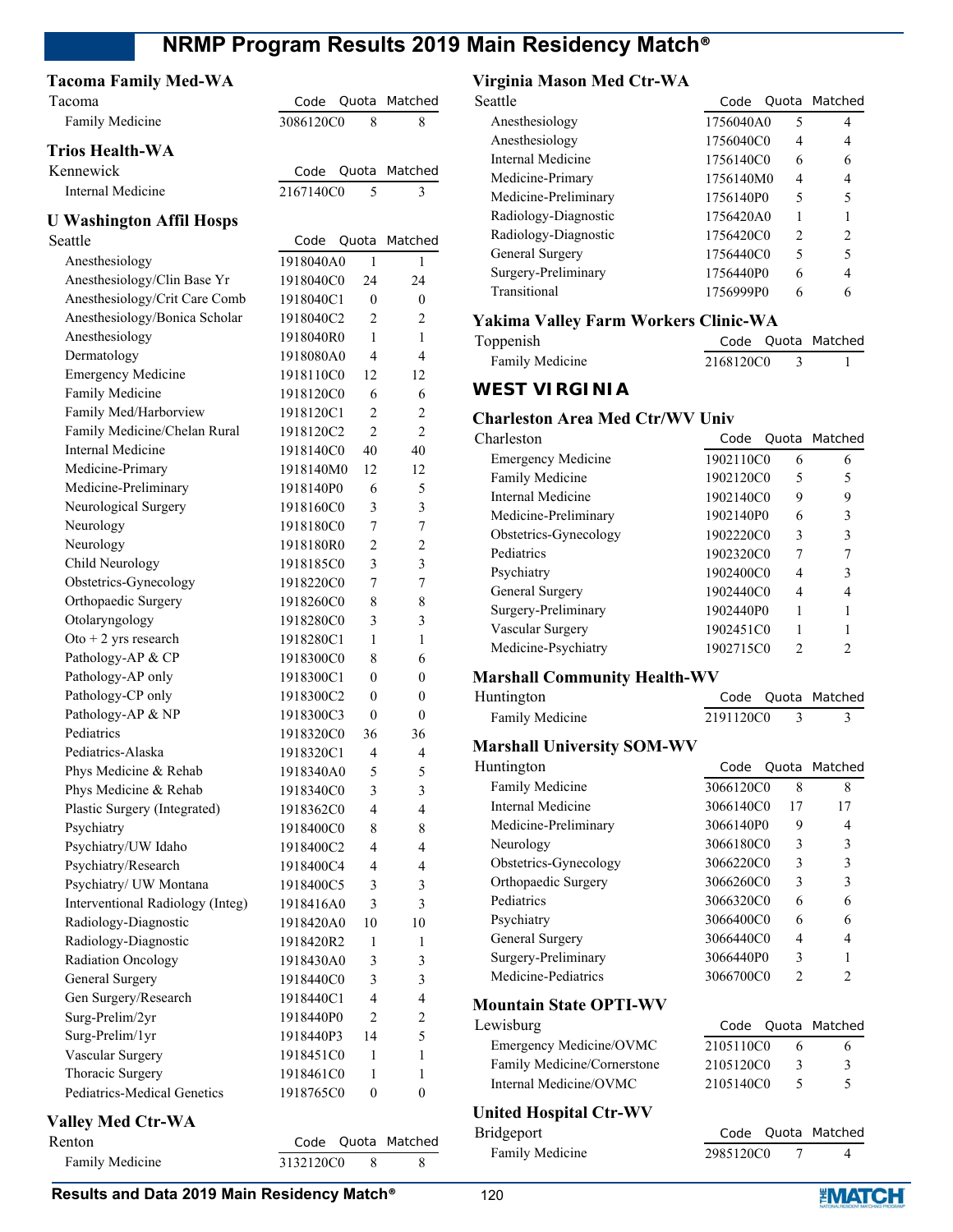# **West Virginia University SOM**

| Morgantown                   | Code      |                | Quota Matched  |
|------------------------------|-----------|----------------|----------------|
| Anesthesiology               | 1837040C0 | 7              | 7              |
| Dermatology                  | 1837080A0 | $\overline{2}$ | $\overline{c}$ |
| Dermatology                  | 1837080R0 | $\mathbf{1}$   | 1              |
| <b>Emergency Medicine</b>    | 1837110C0 | 10             | 10             |
| Family Medicine              | 1837120C0 | 1              | 1              |
| Fam Med/Harpers Ferry        | 1837120C1 | 4              | 4              |
| Internal Medicine            | 1837140C0 | 23             | 23             |
| Internal Med/Funded Intl     | 1837140C1 | $\mathfrak{D}$ | $\overline{2}$ |
| Internal Med/Camden Clark    | 1837140C2 | 6              | 6              |
| Neurological Surgery         | 1837160C0 | 1              | 1              |
| Neurology                    | 1837180C0 | 6              | 6              |
| Obstetrics-Gynecology        | 1837220C0 | 3              | 3              |
| Orthopaedic Surgery          | 1837260C0 | 3              | 3              |
| Ortho Surg/Research          | 1837260C1 | 1              | 1              |
| Otolaryngology               | 1837280C0 | $\overline{2}$ | $\overline{2}$ |
| Pathology                    | 1837300C0 | 3              | 3              |
| Pediatrics                   | 1837320C0 | 6              | 6              |
| Plastic Surgery (Integrated) | 1837362C0 | 1              | 1              |
| Psychiatry                   | 1837400C0 | 6              | 6              |
| Psychiatry/Funded Intl       | 1837400C1 | 1              | 1              |
| Radiology-Diagnostic         | 1837420A0 | 6              | 6              |
| Radiation Oncology           | 1837430A0 | 1              | 1              |
| General Surgery              | 1837440C0 | 5              | 5              |
| Surgery-Preliminary          | 1837440P1 | $\overline{c}$ | $\theta$       |
| Medicine-Pediatrics          | 1837700C0 | $\overline{4}$ | 4              |
| Transitional                 | 1837999P0 | 11             | 11             |
| Trans/Dermatology            | 1837999P2 | $\overline{2}$ | $\overline{2}$ |
|                              |           |                |                |

#### **Wheeling Hospital-WV**

| Wheeling        |           | Code Quota Matched |
|-----------------|-----------|--------------------|
| Family Medicine | 1770120C0 |                    |

### **WISCONSIN**

### **Aurora Health Care/ASMC-WI**

| Milwaukee             |           |    | Code Quota Matched |
|-----------------------|-----------|----|--------------------|
| Family Med/Waukesha   | 1787120C0 |    |                    |
| Family Med/Lakeland   | 1787120C1 |    |                    |
| Internal Medicine     | 1787140C0 | 13 | 13                 |
| Obstetrics-Gynecology | 1787220C0 | 3  |                    |

#### **Aurora St Lukes Medical Ctr-WI**

| Millwaukee             | Code Quota Matched         |
|------------------------|----------------------------|
| <b>Family Medicine</b> | 1789120C0<br>10<br>10      |
| Radiology-Diagnostic   | 1789420C0<br>$\mathcal{L}$ |
| Transitional           | 1789999P0<br>Q             |

#### **Gundersen Lutheran Med Fdn-WI**

| La Crosse                   | Ouota Matched<br>Code |
|-----------------------------|-----------------------|
| Family Medicine             | 1774120C0<br>6<br>6   |
| Internal Medicine           | 1774140C0<br>8<br>8   |
| General Surgery             | 3<br>1774440C0<br>3   |
| Transitional                | 1774999P0<br>12<br>10 |
| <b>Marshfield Clinic-WI</b> |                       |
| Marshfield                  | Ouota Matched<br>Code |
| Dermatology                 | 1780080A1<br>2<br>2   |
| Internal Medicine           | 9<br>1780140C0<br>9   |

| <b>Pediatrics</b>   | 1780320C0 |  |
|---------------------|-----------|--|
| General Surgery     | 1780440C0 |  |
| Medicine-Pediatrics | 1780700C0 |  |

#### **Med Coll Wisconsin Affil Hosps**

| Milwaukee                               | Code      |                | Quota Matched  |
|-----------------------------------------|-----------|----------------|----------------|
| Anesthesiology                          | 1784040C0 | 17             | 17             |
| Anesthesiology                          | 1784040R0 | 1              | 1              |
| Dermatology                             | 1784080A0 | 5              | 5              |
| Dermatology                             | 1784080R0 | 1              | 1              |
| <b>Emergency Medicine</b>               | 1784110C0 | 10             | 10             |
| Family Med/All Saints                   | 1784120C1 | 6              | 6              |
| Fam Med/Columbia-St Marys               | 1784120C2 | 9              | 8              |
| Family Med/Fox Valley                   | 1784120C4 | 7              | 7              |
| Family Med/Comm Memorial                | 1784120C5 | 6              | 6              |
| <b>Internal Medicine</b>                | 1784140C0 | 23             | 23             |
| Internal Medicine/Geriatrics            | 1784140C1 | 2              | 2              |
| Int Med/Research Path                   | 1784140C2 | $\theta$       | 0              |
| Medicine-Primary                        | 1784140M0 | $\overline{c}$ | 2              |
| Medicine-Preliminary                    | 1784140P0 | 11             | 11             |
| Neurological Surgery                    | 1784160C0 | 1              | 1              |
| Neurology                               | 1784180C0 | 6              | 6              |
| Child Neurology                         | 1784185C0 | 2              | 1              |
| Child Neurology                         | 1784185R0 | $\overline{2}$ | 0              |
| Obstetrics-Gynecology                   | 1784220C0 | 8              | 8              |
| Orthopaedic Surgery                     | 1784260C0 | 5              | 5              |
| Otolaryngology                          | 1784280C0 | 3              | 3              |
| Pathology                               | 1784300C0 | 4              | 4              |
| Pediatrics                              | 1784320C0 | 24             | 24             |
| Pediatrics-Preliminary                  | 1784320P0 | 1              | 1              |
| Phys Medicine & Rehab                   | 1784340A0 | 6              | 6              |
| Phys Medicine & Rehab                   | 1784340R0 | 1              | 1              |
| Plastic Surgery (Integrated)            | 1784362C0 | $\overline{2}$ | 2              |
| Psychiatry/Milwaukee                    | 1784400C0 | 8              | 8              |
| Psychiatry/Northeastern WI              | 1784400C1 | 4              | 4              |
| Psychiatry/Central WI                   | 1784400C2 | 3              | 3              |
| Interventional Radiology (Integ)        | 1784416C0 | $\overline{2}$ | 2              |
| Radiology-Diagnostic                    | 1784420A0 | 6              | 6              |
| Radiation Oncology                      | 1784430A0 | $\overline{c}$ | $\overline{c}$ |
| Radiation Oncology                      | 1784430R0 | 1              | 1              |
| General Surgery                         | 1784440C0 | 7              | 7              |
| General Surgery/Rural                   | 1784440C1 | 1              | 1              |
| Medicine-Pediatrics                     | 1784700C0 | 6              | 6              |
| Pediatrics-Anesthesiology               | 1784726C0 | 0              | 0              |
| Medicine-Anesthesiology                 | 1784742C0 | 1              | 0              |
| Transitional/St Joseph                  | 1784999P0 | 14             | 8              |
|                                         |           |                |                |
| Mercy Health System-WI                  |           |                |                |
| Janesville                              | Code      | Quota          | Matched        |
| Family Medicine                         | 3722120C0 | 7              | 7              |
| <b>U Wisconsin Hospital and Clinics</b> |           |                |                |
| Madison                                 | Code      | Quota          | Matched        |
| A nesthesiology                         | 1779040A0 | $\overline{1}$ | 1              |

| Madison                   | Code      |    | Quota Matched |
|---------------------------|-----------|----|---------------|
| Anesthesiology            | 1779040A0 |    |               |
| Anesthesiology            | 1779040C0 | 13 | 13            |
| Anesthesiology            | 1779040R0 | 2  | $\mathcal{P}$ |
| Dermatology               | 1779080A0 | 4  | 4             |
| <b>Emergency Medicine</b> | 1779110C0 | 12 | 12            |
| Internal Medicine         | 1779140C0 | 22 | 22.           |
| Medicine-Primary          | 1779140M0 |    |               |

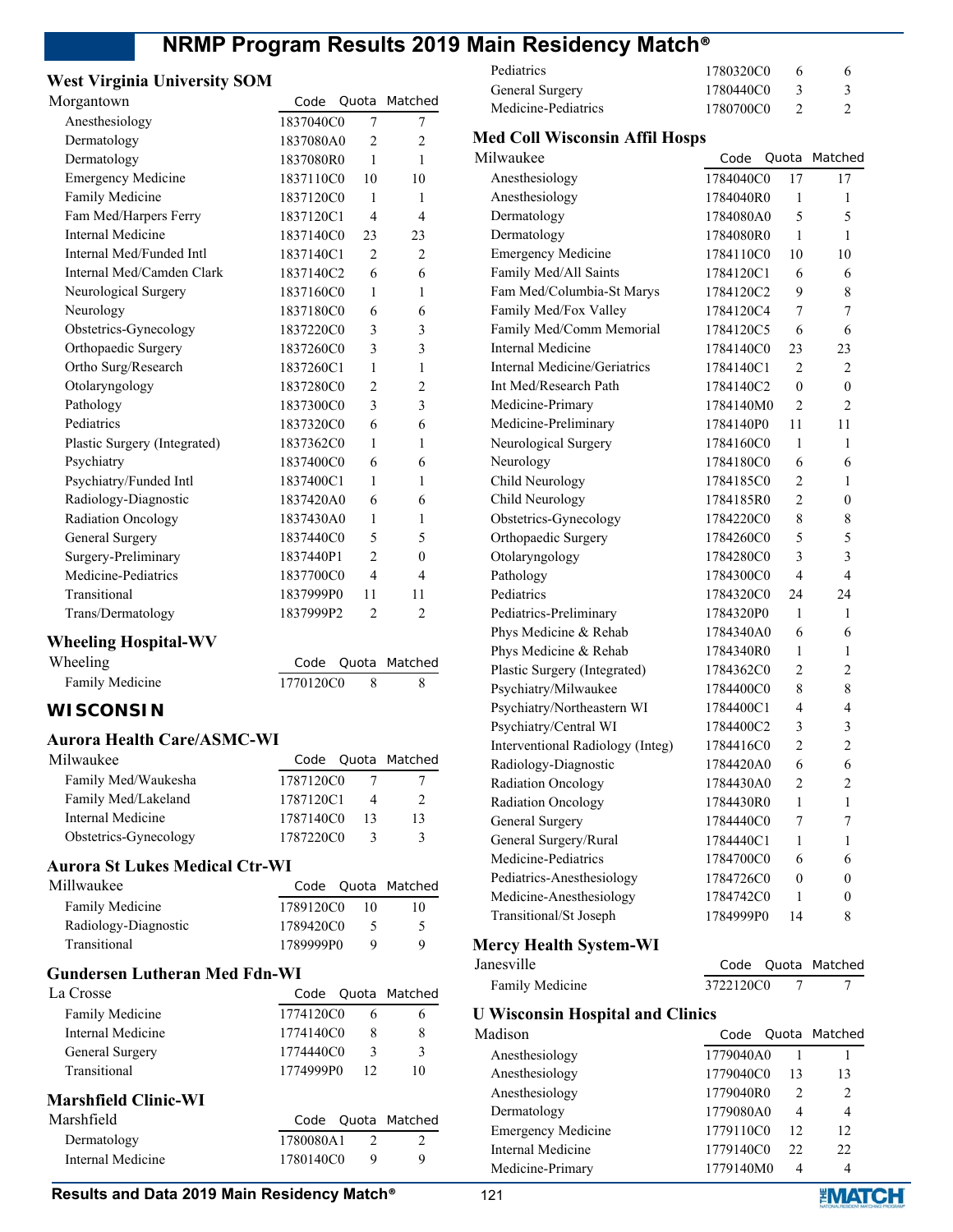# **U Wisconsin Hospital and Clinics (Continued)**

| Med-Prelim/Rad Onc               | 1779140P1 | 1              | 1                |
|----------------------------------|-----------|----------------|------------------|
| Med-Prelim/Radiology             | 1779140P2 | $\overline{c}$ | 2                |
| Med-Prelim/Opthalmology          | 1779140P3 | $\overline{2}$ | 2                |
| Neurological Surgery             | 1779160C0 | $\overline{c}$ | $\overline{c}$   |
| Neurology                        | 1779180C0 | 5              | 5                |
| Child Neurology                  | 1779185A0 | 1              | $\theta$         |
| Obstetrics-Gynecology            | 1779220C0 | 6              | 6                |
| Obstetrics-Gynecology/Rural      | 1779220C1 | $\mathbf{1}$   | 1                |
| Orthopaedic Surgery              | 1779260C0 | 6              | 6                |
| Otolaryngology                   | 1779280C0 | 3              | 3                |
| Pathology                        | 1779300C0 | 4              | $\overline{4}$   |
| Pediatrics                       | 1779320C0 | 15             | 15               |
| Peds-Prelim/Child Neurology      | 1779320P0 | 1              | $\boldsymbol{0}$ |
| Phys Medicine & Rehab            | 1779340A0 | 3              | 3                |
| Plastic Surgery (Integrated)     | 1779362C0 | 3              | 3                |
| Psychiatry                       | 1779400C0 | 10             | 10               |
| Interventional Radiology (Integ) | 1779416A0 | 1              | 1                |
| Radiology-Diagnostic             | 1779420A0 | 7              | 7                |
| Radiation Oncology               | 1779430A0 | $\overline{c}$ | 2                |
| Gen Surgery/Academic             | 1779440C0 | 6              | 6                |
| Gen Surgery/Community            | 1779440C1 | 1              | $\mathbf{1}$     |
| Surgery-Preliminary              | 1779440P3 | 6              | $\theta$         |
| Surg-Prelim/Radiology            | 1779440P4 | 1              | 1                |
| Surg-Prelim/Int Radiology        | 1779440P5 | $\theta$       | $\boldsymbol{0}$ |
| Vascular Surgery                 | 1779451C0 | 1              | 1                |

#### **U Wisconsin SOM and Public Health**

| Madison               |           |     | Code Quota Matched |
|-----------------------|-----------|-----|--------------------|
| Family Med/Madison    | 3001120C0 | -16 | 16                 |
| Family Med/Baraboo    | 3001120C1 |     | $\mathcal{P}$      |
| Family Med/Eau Claire | 3001120C2 |     | 5.                 |
| Family Med/Wausau     | 3001120C6 |     | 5                  |

#### **WYOMING**

| <b>Univ of Wyoming-Casper</b>   |           |                |                    |
|---------------------------------|-----------|----------------|--------------------|
| Casper                          |           |                | Code Quota Matched |
| Family Medicine                 | 3089120C0 | $\overline{4}$ |                    |
| <b>Univ of Wyoming-Cheyenne</b> |           |                |                    |
| Cheyenne                        |           |                | Code Ouota Matched |
| Family Medicine                 | 2034120C0 | - 5            |                    |